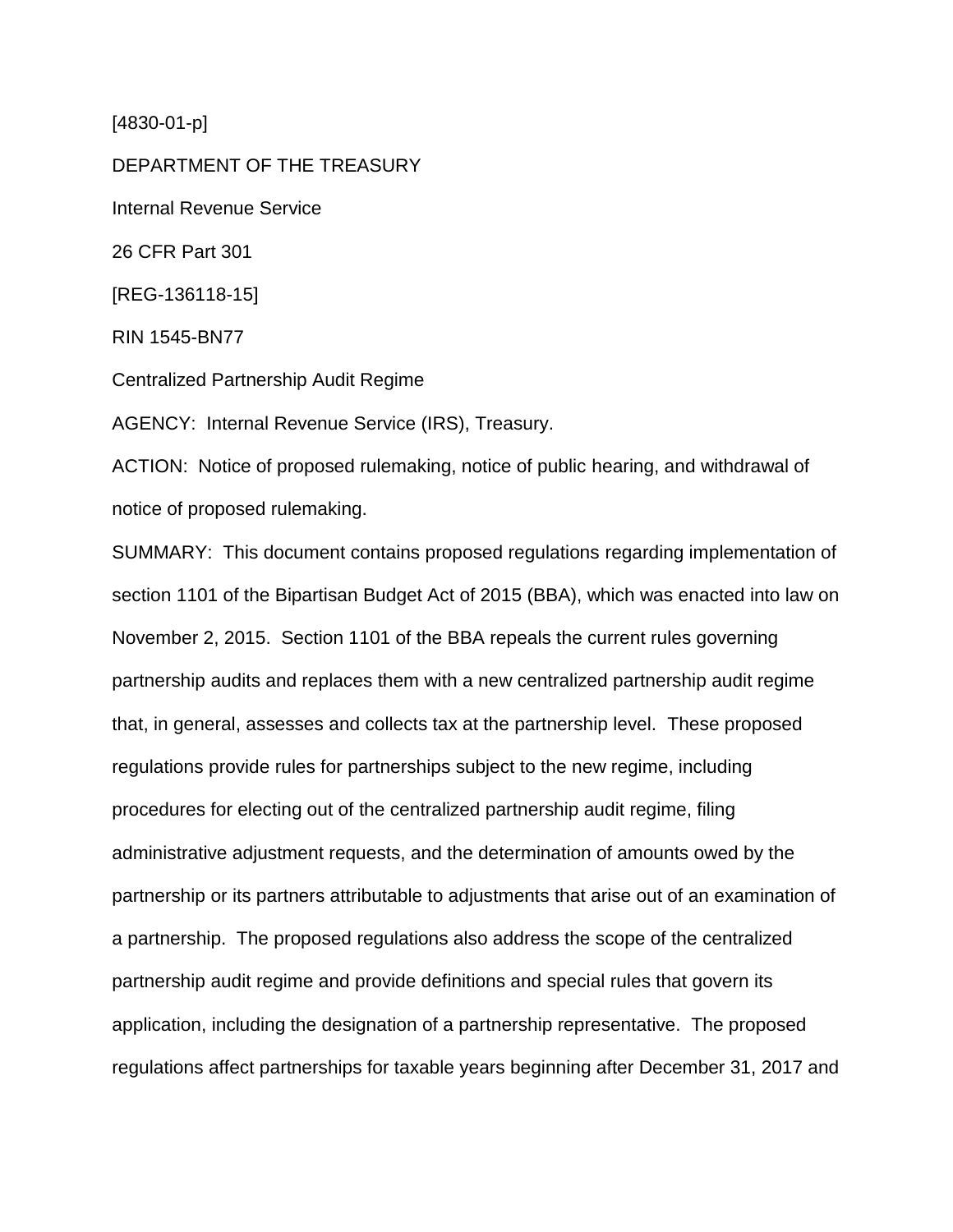any partnerships that elect application of the centralized partnership audit regime pursuant to §301.9100-22T for taxable years beginning after November 2, 2015 and before January 1, 2018. This document also provides notice of a public hearing on these proposed regulations. This document also withdraws the notice of proposed rulemaking published in the **Federal Register** on February 13, 2009 (74 FR 7205), regarding the conversion of partnership items related to listed transactions.

DATES: Written or electronic comments must be received by **[INSERT DATE 90 DAYS** 

**AFTER PUBLICATION IN THE FEDERAL REGISTER]**. Outlines of topics to be discussed at the public hearing scheduled for Wednesday, May 10, 2017, at 10 A.M. must be received by **[INSERT DATE 90 DAYS AFTER PUBLICATION IN THE** 

# **FEDERAL REGISTER]**.

ADDRESSES: Send submissions to: CC:PA:LPD:PR (REG-136118-15), room 5207, Internal Revenue Service, P.O. Box 7604, Ben Franklin Station, Washington, DC 20044. Submissions may be hand delivered Monday through Friday between the hours of 8:00 a.m. and 4:00 p.m. to CC:PA:LPD:PR (REG-136118-15), Courier's Desk, Internal Revenue Service, 1111 Constitution Avenue, NW., Washington, DC 20224. Alternatively, taxpayers may submit comments electronically via the Federal eRulemaking Portal at www.regulations.gov (IRS REG-136118-15).

FOR FURTHER INFORMATION CONTACT: Concerning the proposed regulations, Jennifer Black of the Office of Associate Chief Counsel (Procedure and Administration), (202) 317-6834; concerning the submission of comments and requests for a public hearing, Regina Johnson, (202) 317-6901 (not toll-free numbers).

# **Background**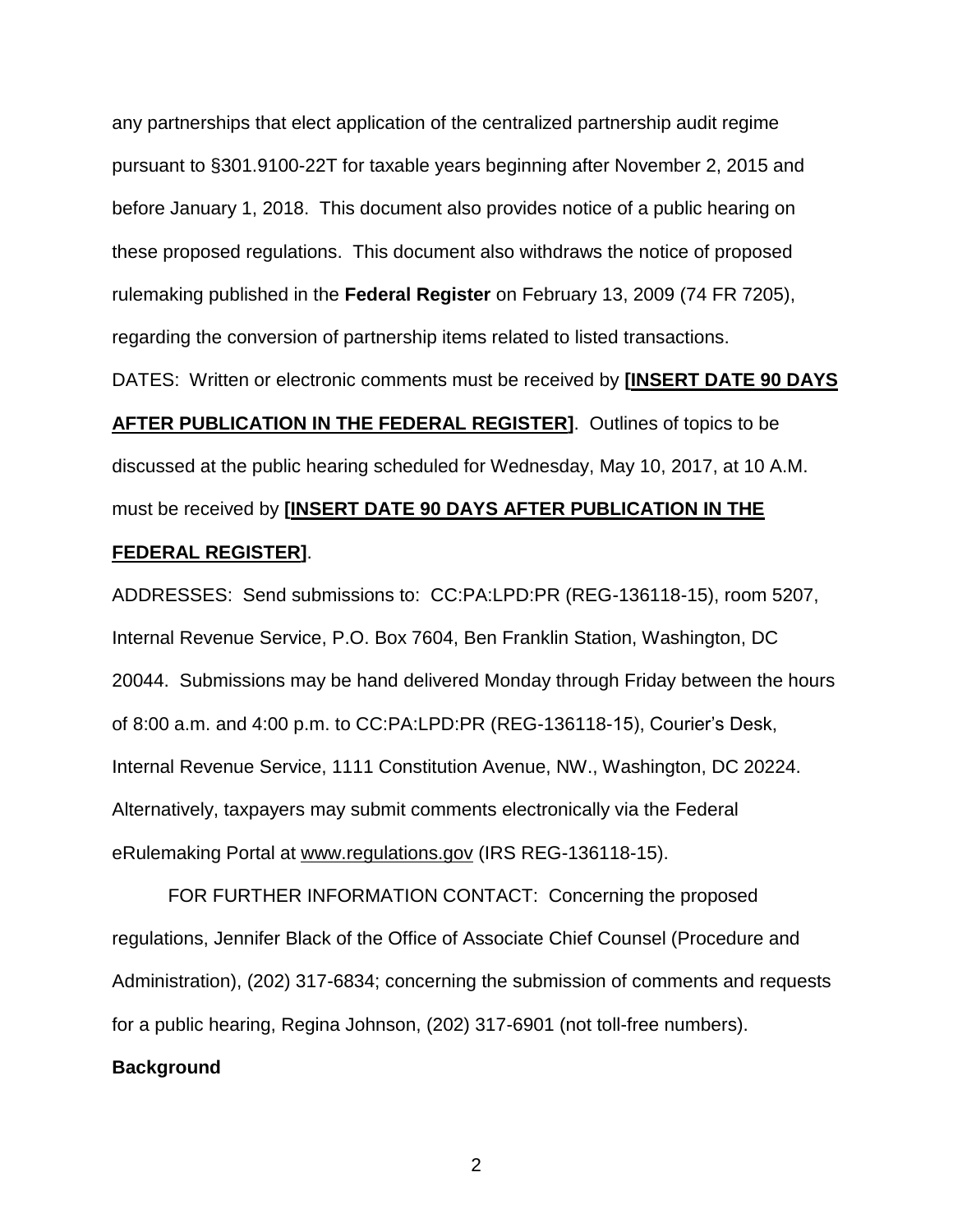This document contains proposed regulations to amend the Procedure and Administration Regulations (26 CFR Part 301) under Subpart – Tax Treatment of Partnership Items to implement the centralized partnership audit regime enacted by section 1101 of the BBA, Pub. L. No. 114-74.

# 1. In General

The BBA was enacted on November 2, 2015, and was amended by the Protecting Americans from Tax Hikes Act of 2015, Public Law 114-113, div. Q (PATH Act) on December 18, 2015. Section 1101(a) of the BBA removes subchapter C of chapter 63 of the Internal Revenue Code (Code) effective for partnership taxable years beginning after December 31, 2017. Subchapter C of chapter 63 contains the unified partnership audit and litigation rules that were enacted as part of the Tax Equity and Fiscal Responsibility Act of 1982, Public Law 97-248 (TEFRA). These partnership audit and litigation rules are commonly referred to as the TEFRA partnership procedures or simply TEFRA.

Section 1101(b) of the BBA also removes subchapter D of chapter 63 of the Code (subchapter D) and part IV of subchapter K of chapter 1 of the Code (part IV of subchapter K), rules applicable to electing large partnerships, effective for partnership taxable years beginning after December 31, 2017. Subchapter D contains the audit rules for electing large partnerships, and part IV of subchapter K prescribes the income tax treatment for such partnerships.

Section 1101(c) of the BBA replaces the rules to be removed by section 1101(a) and (b) with a centralized partnership audit regime. Section 1101(c) adds a new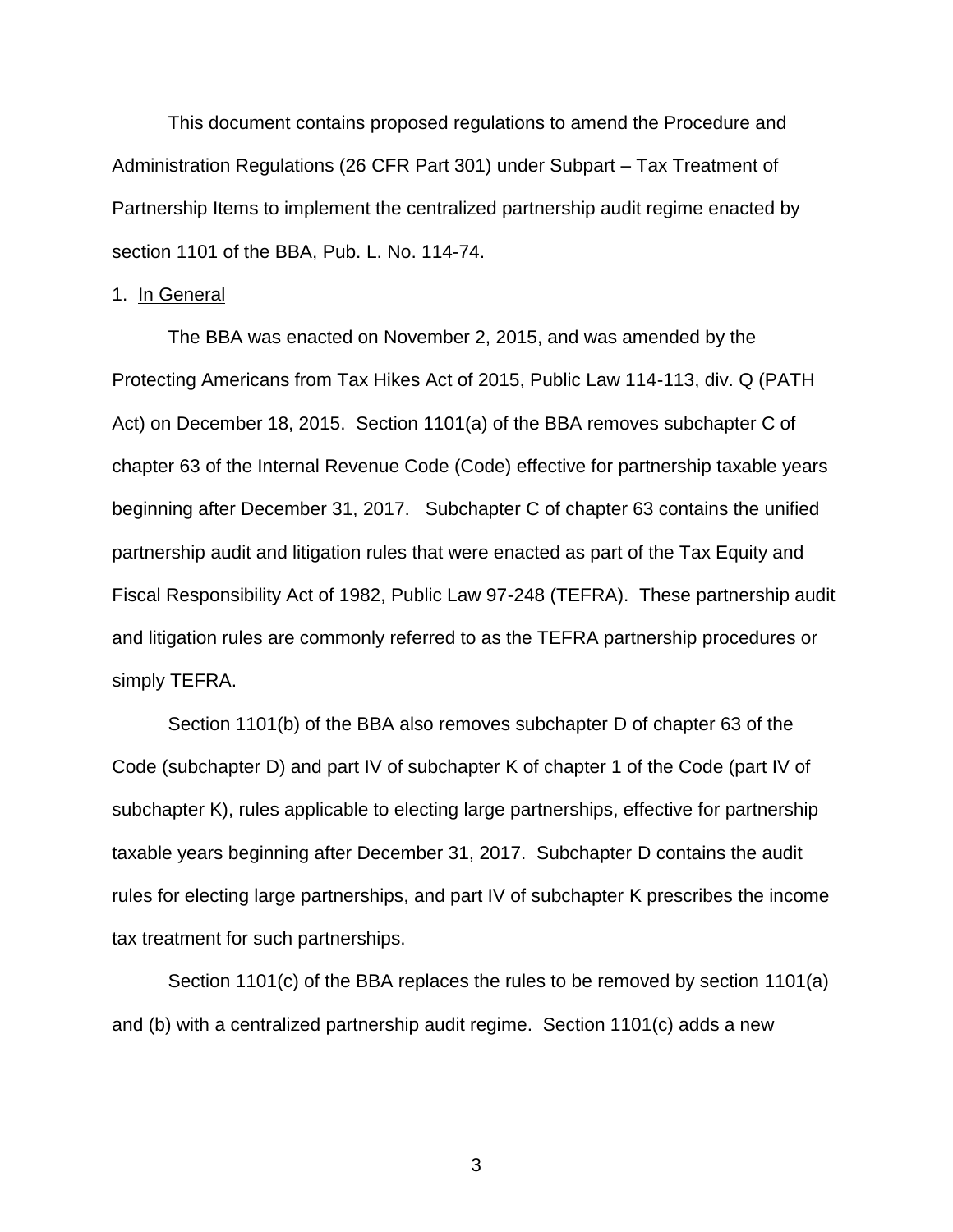subchapter C to chapter 63, consisting of sections 6221 through 6241 of the Code. The BBA also makes related and conforming amendments to other provisions of the Code.

Pursuant to section  $1101(g)(1)$  of the BBA, the amendments made by section 1101, which repeal the TEFRA partnership procedures and the rules applicable to electing large partnerships and which create the centralized partnership audit regime, generally apply to returns filed for partnership taxable years beginning after December 31, 2017. Section 1101(g)(2) provides that, in the case of an administrative adjustment request under section 6227 as amended by the BBA, the amendments made by section 1101 apply to requests with respect to returns filed for partnership taxable years beginning after December 31, 2017. Similarly, section 1101(g)(3) provides that, in the case of an election to use the alternative to payment of the imputed underpayment by the partnership under section 6226 as amended by the BBA, the amendments made by section 1101 apply to elections with respect to returns filed for partnership taxable years beginning after December 31, 2017.

Section 1101(g)(4) provides that a partnership may elect (at such time and in such form and manner as the Secretary may prescribe) for the amendments made under section 1101 (other than the election out of the centralized partnership audit regime under section 6221(b) as added by the BBA) to apply to any return of a partnership filed for partnership taxable years beginning after November 2, 2015 (the date of the enactment of the BBA) and before January 1, 2018.

On December 18, 2015, President Obama signed into law the PATH Act. Section 411 of the PATH Act corrects and clarifies certain amendments made by the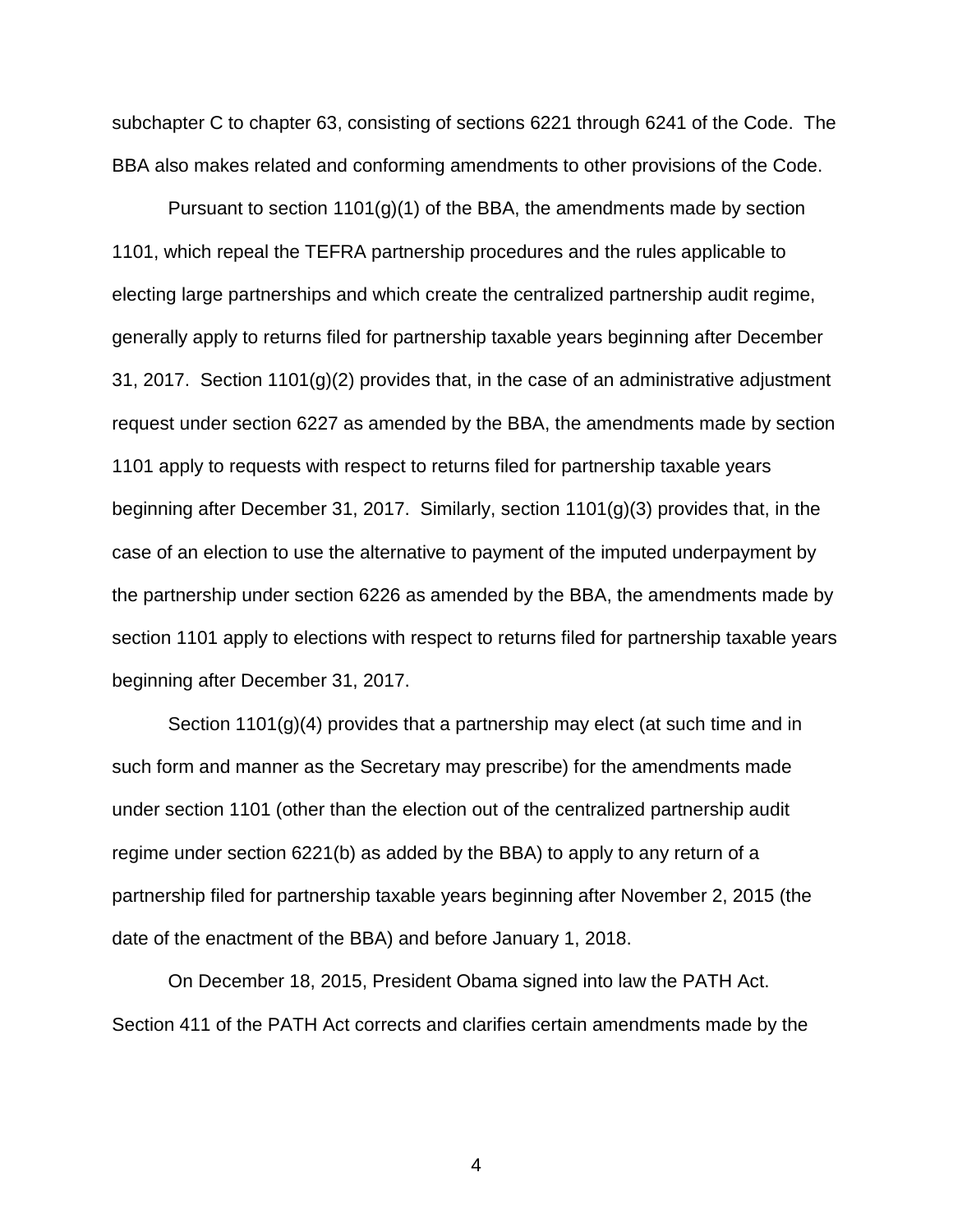BBA. The amendments under the PATH Act are effective as if included in section 1101 of the BBA, and therefore, subject to the effective dates in section 1101(g) of the BBA.

On August 5, 2016, the Treasury Department and the IRS published temporary regulations (TD 9780, 81 FR 51795) and a notice of proposed rulemaking (REG-105005-16, 81 FR 51835) in the **Federal Register**. The temporary regulations set forth in §301.9100–22T provide the time, form, and manner for a partnership to make an election pursuant to section  $1101(q)(4)$  of the BBA to have the centralized partnership audit regime apply to any of its partnership returns filed for a partnership taxable year beginning after November 2, 2015 and before January 1, 2018. Section 301.9100– 22T(a) provides the general rule that a partnership may elect at the time and in such form and manner as described in §301.9100–22T for amendments made by section 1101 of the BBA, except section 6221(b) added by the BBA, to apply to any return of the partnership filed for an eligible taxable year (as defined in §301.9100–22T(d)).

On December 8, 2016, Congress introduced the Tax Technical Corrections Act of 2016 (H.R. 6439, S. 3506) (Tax Technical Corrections Act) which contains what are described as technical corrections to the centralized partnership audit regime and other corrections to the Bipartisan Budget Act of 2015. The Tax Technical Corrections Act addresses a number of the provisions of the centralized partnership audit regime enacted as part of BBA. The Tax Technical Corrections Act, however, was not enacted by Congress.

# 2. Specific Provisions

### A. Scope of the centralized partnership audit regime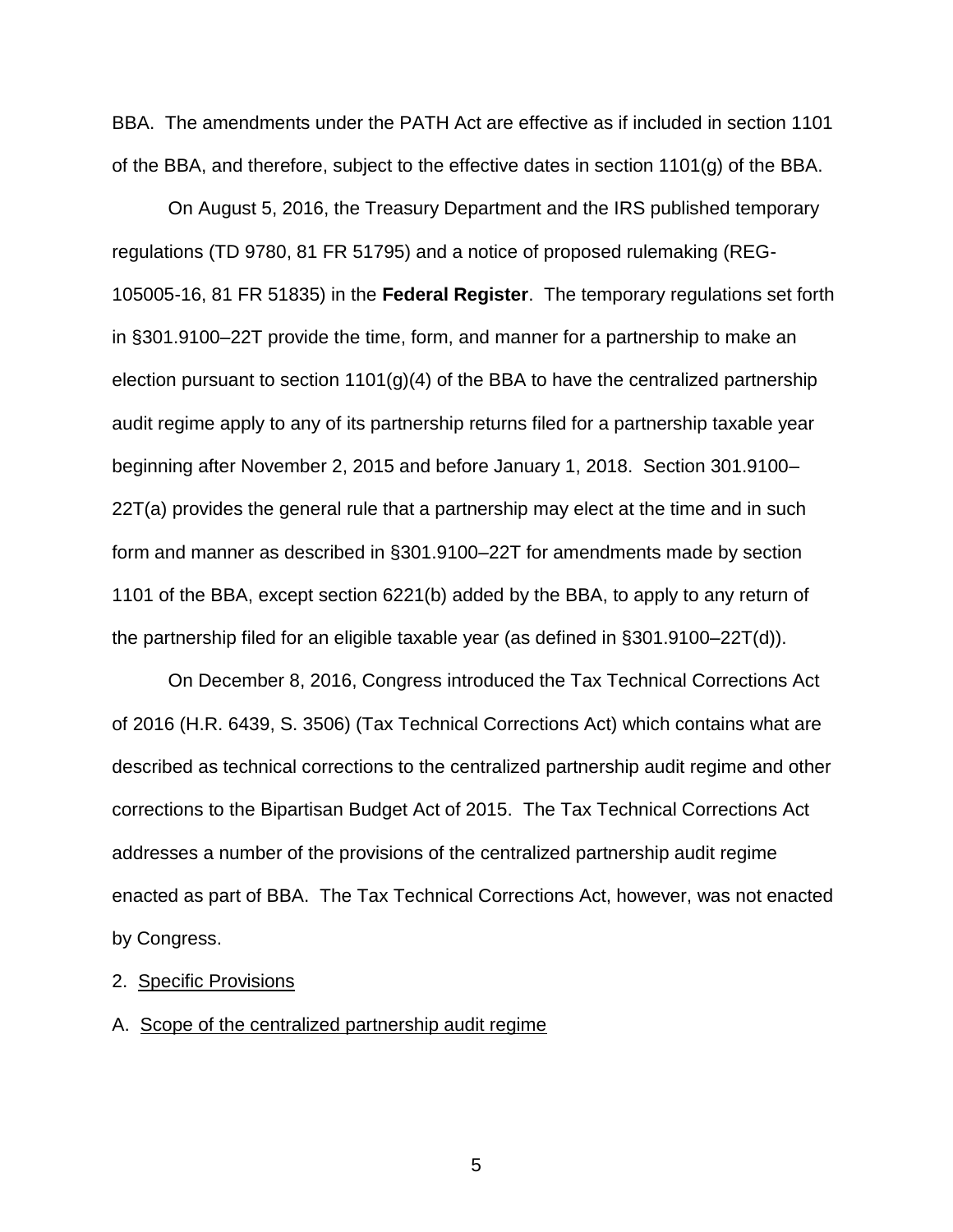Section 6221(a), as added by the BBA, provides the scope of items that are subject to adjustment under the centralized partnership audit regime. That section provides that any adjustment to items of income, gain, loss, deduction, or credit of a partnership for a partnership taxable year (and any partner's distributive share thereof) shall be determined, and any tax attributable thereto shall be assessed and collected, at the partnership level. The applicability of any penalty, addition to tax, or additional amount which relates to an adjustment to any such item or share shall also be determined at the partnership level.

Prior to the enactment of TEFRA, any adjustment to an item attributable to a partner's interest in a partnership required the IRS to open an examination for each partner and follow deficiency procedures to adjust items from a partnership and determine the resulting tax. Separate proceedings for each partner often resulted in inconsistent treatment of various partners with respect to the same items from a partnership. In some cases, inconsistent results occurred in the partner-level examinations themselves. In other cases, not all partners allocated the same items from the partnership were subject to an IRS examination because, for instance, the period of limitations on assessment had expired for some, but not all, partners. In addition, each partner could challenge the IRS adjustment in separate partner-level proceedings in different litigation forums and appellate venues, resulting in different outcomes with respect to the same partnership item. Over time, the size and complexity of partnerships increased, multiplying the disparate treatment of partners with respect to the same items from a partnership and increasing the burden on the IRS in examining and assessing tax related to partnership issues at the partner level.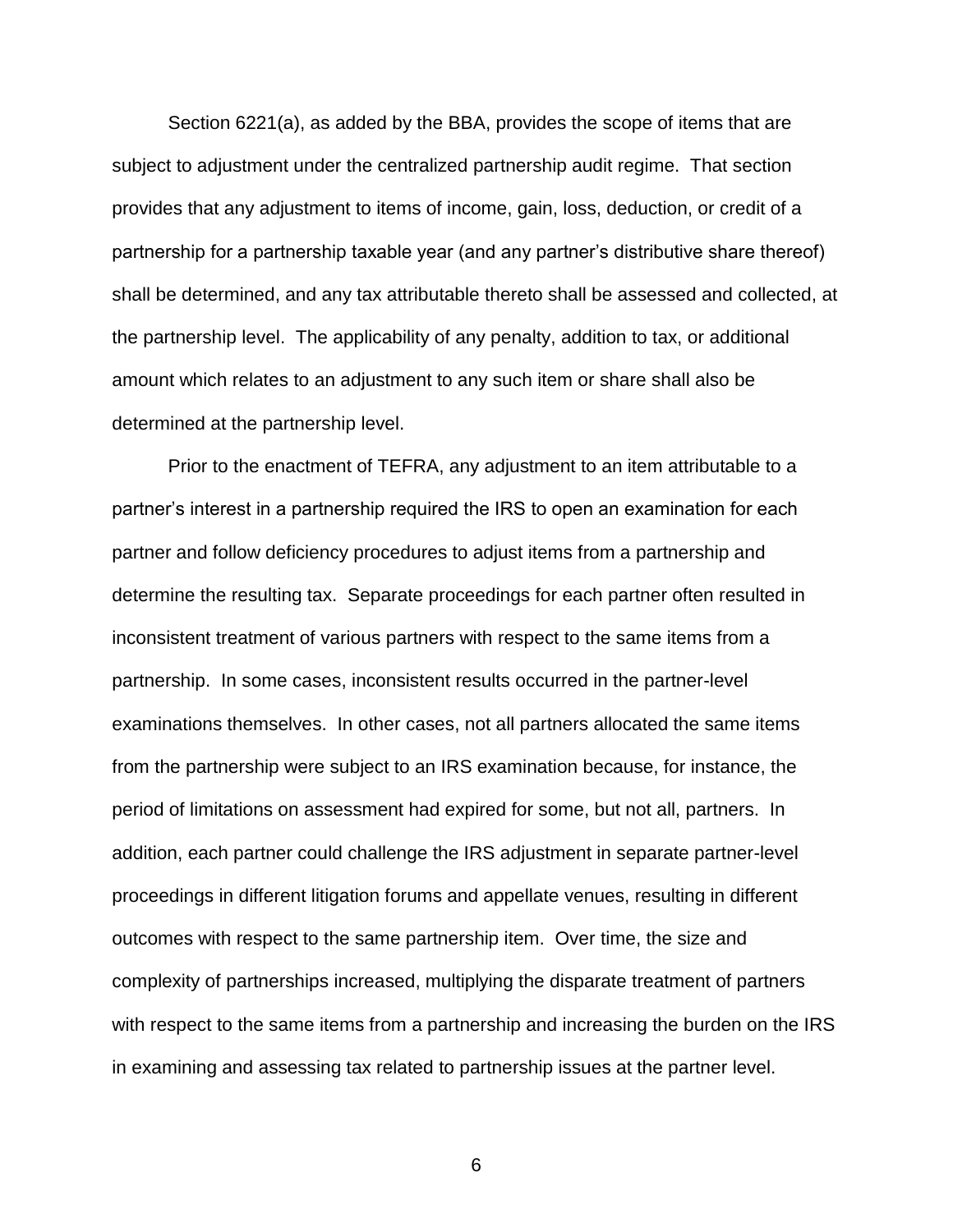In 1982, in response to these difficulties, Congress enacted the TEFRA partnership procedures to establish unified rules to allow the IRS to make adjustments to "partnership items" at the partnership level in one proceeding. Partnership items are those items that are more appropriately determined at the partnership level than at the partner level, as provided by regulation. Section 6231(a)(3) (prior to amendment by the BBA). The regulations under section 6231 (prior to amendment by the BBA) define partnership items by listing the items that are more appropriately adjusted at the partnership level within the framework of TEFRA. §301.6231(a)(3)-1. Items on a partner return that are not partnership items are not subject to adjustment at the partnership level by the IRS under TEFRA, but rather are adjusted with respect to each partner at the partner level in a proceeding outside of the TEFRA regime (generally, under deficiency procedures).

Once a TEFRA proceeding is final, the IRS makes corresponding computational adjustments to each partner's return to reflect the proper treatment of partnership items. Section 6230(a)(1) (prior to amendment by the BBA). A computational adjustment may include adjustments to "affected items" of the partner. §301.6231(a)(6)-1. An "affected item" is any item on a partner's return that is affected by a partnership item. Section 6231(a)(5) (prior to amendment by the BBA). When making a computational adjustment, if partner-level factual determinations are necessary to properly determine the tax, the IRS is required to follow the deficiency procedures at the partner level. Section 6230(a)(2)(A)(i) (prior to amendment by the BBA). Any item on the partner's return that is neither a partnership item nor an affected item is not subject to TEFRA and must be adjusted in a separate deficiency proceeding. See, e.g., Bedrosian v.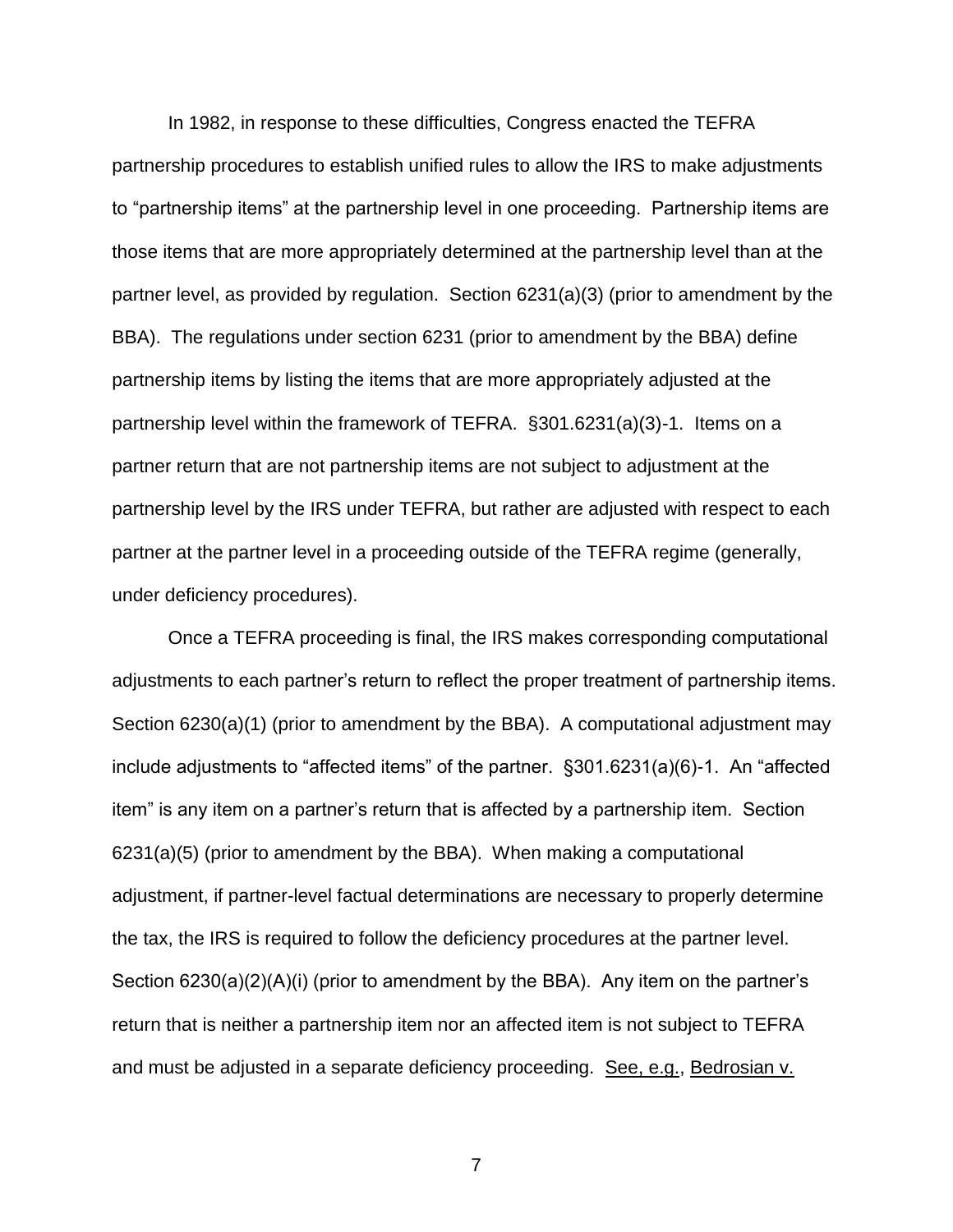Commissioner, 144 T.C. 152, 159 (2015); see also section 6230(a)(2)(B) (prior to amendment by the BBA), Desmet v. Commissioner, 581 F.3d 297, 302 (6th Cir. 2009).

The TEFRA partnership procedures automatically exempt certain partnerships with ten or fewer direct partners. Section 6231(a)(1)(B) (prior to amendment by the BBA). For those small partnerships, the IRS must follow deficiency procedures for each partner, which requires the IRS to adjust items from the partnership on each partner's return and to assess the resulting tax subject to the deficiency procedures in a separate proceeding at the partner level.

Since the enactment of TEFRA, the number and complexity of partnerships have continued to increase. The number of large partnerships, in particular, has increased dramatically. In 1997, Congress recognized some of the difficulties facing the IRS under TEFRA when auditing complex, large partnership structures and in response enacted a streamlined, elective audit regime for certain large partnerships (ELP regime). Sections 6240 through 6255 (prior to amendment by the BBA). The ELP regime allowed certain partnerships with 100 or more partners to elect the application of simplified reporting rules and a centralized audit regime with features similar to the regime enacted under the BBA. The ELP regime was a legislative response to the recognition that:

"[a]udit procedures for large partnerships are inefficient and more complex than those for other large entities. The IRS must assess any deficiency arising from a partnership audit against a large number of partners, many of whom cannot easily be located and some of whom are no longer partners. In addition, audit procedures are cumbersome and can be complicated further by the intervention of partners acting individually."

Joint Comm. on Taxation, JCS-23-97, General Explanation of Tax Legislation Enacted in 1997, 363 (1997).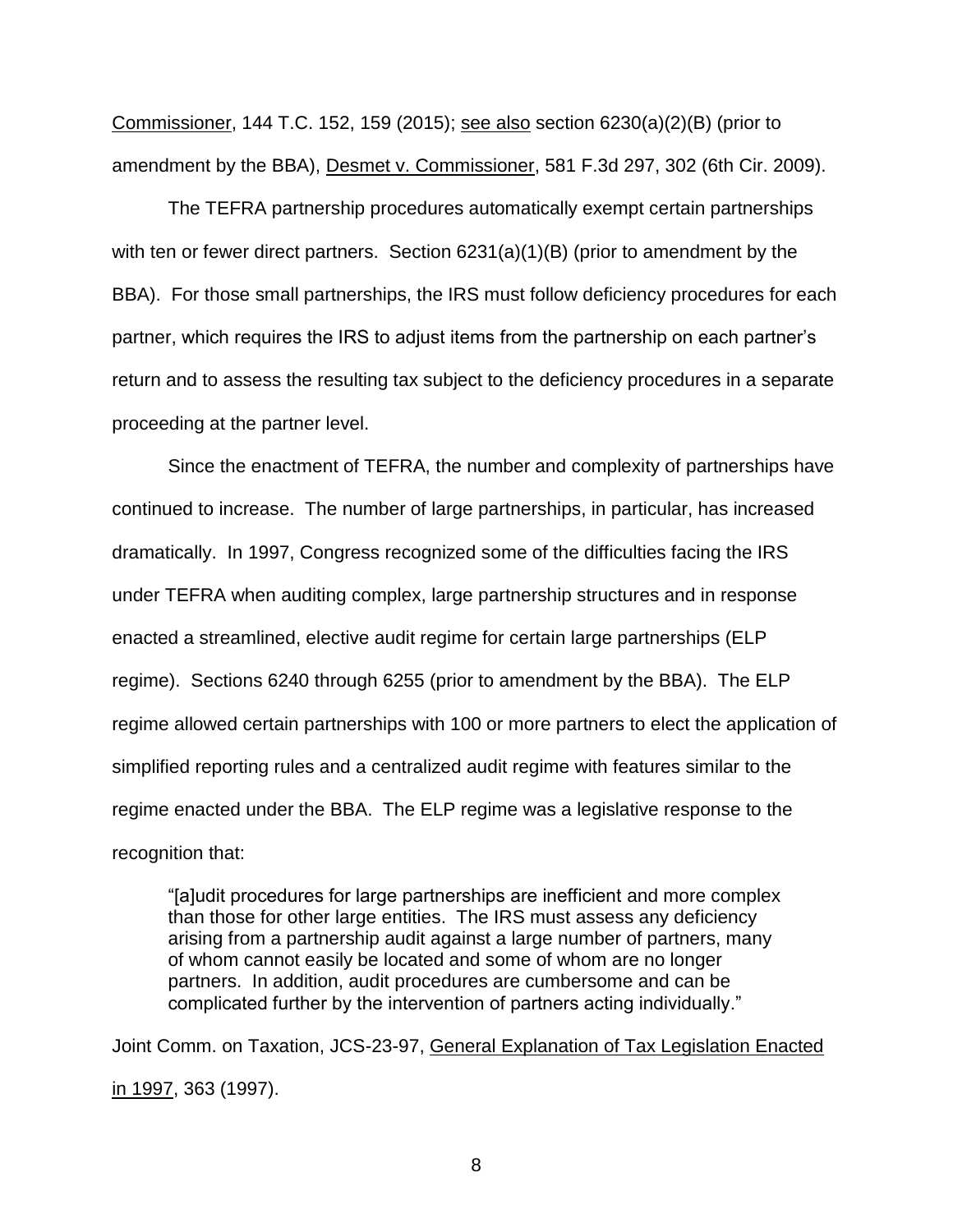Since 1997, the number and complexity of partnerships has continued to increase, reflecting a shift in how business entities are structured - toward partnerships and away from C corporations. The ELP regime attempted to address some of the difficulties the IRS faced auditing large partnerships under TEFRA; however, the ELP regime is elective and only a handful of partnerships elected application of the ELP regime.

In 2013, Congress requested that the Government Accountability Office (GAO) investigate partnerships and the IRS's audit rate of partnerships. The GAO report concluded that from 2002 to 2011 "the number of large partnerships with 100 or more direct and indirect partners as well as \$100 million or more in assets more than tripled to 10,099—an increase of 257 percent." U.S. Gov't Accountability Office, GAO-14-732, Large Partnerships: With Growing Number of Partnerships, IRS Needs to Improve Audit Efficiency, 13 (2014) (GAO-14-732). And yet, as the number of large partnerships increased, the number of partnership audits did not keep pace. Compared to the audit rate for large corporations, which was 27.1 percent in 2012, the audit rate for large partnerships was much lower at 0.8 percent. (Large partnership is defined for purposes of the GAO report as a partnership with 100 or more direct and indirect partners and \$100 million or more in assets.) GAO-14-732, cover page, summary.

When the IRS completes an examination of a large partnership under TEFRA, the IRS must pass the audit adjustments to partnership items on to the ultimate partners, a complex and time-consuming process. This requires the IRS to link potentially thousands of partner returns, including through tiers of partners that are themselves partnerships, to determine the proper share of the adjustments for each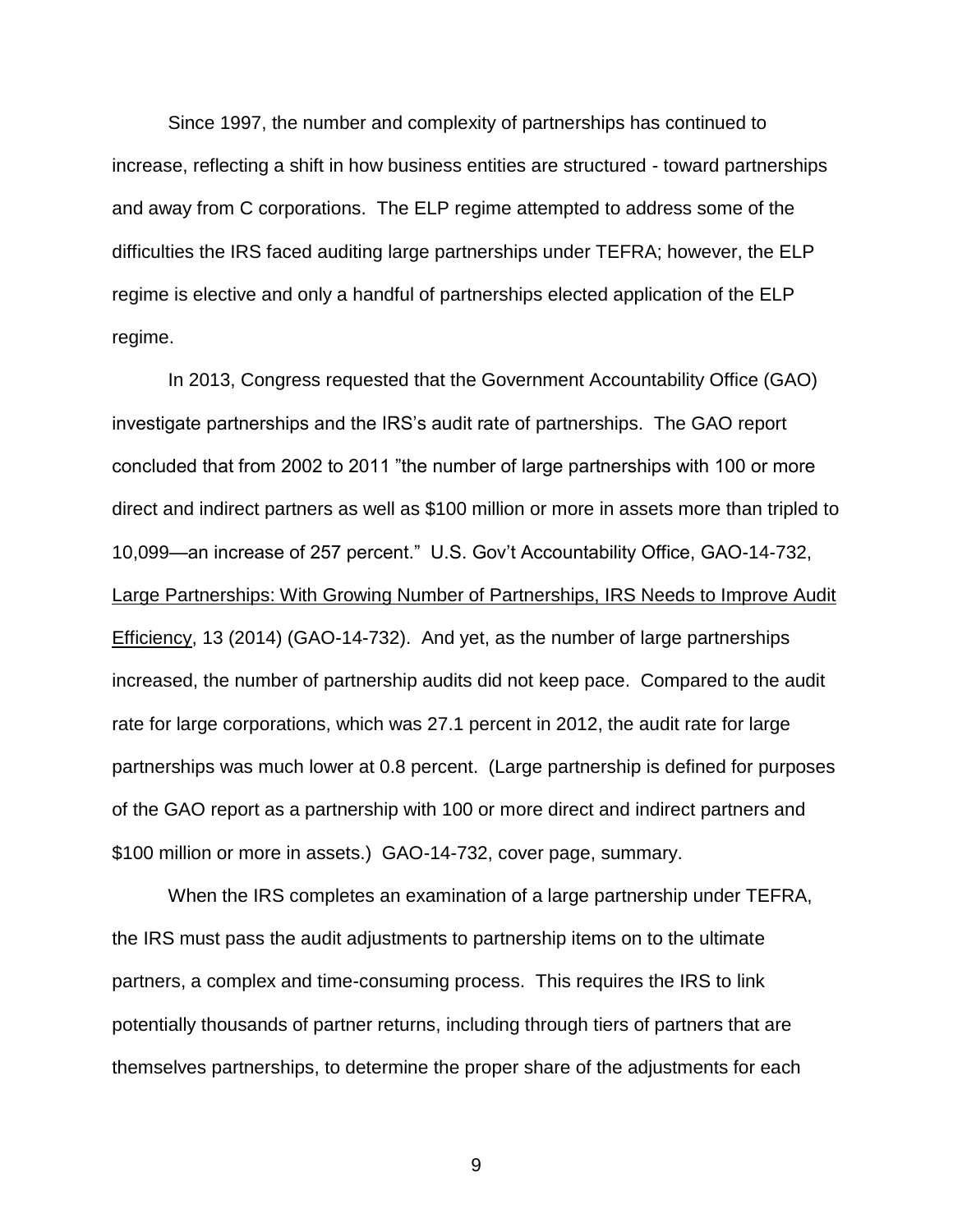ultimate partner flowing from adjustments to partnership items. This process is "paper and labor intensive. When hundreds of partners' returns have to be adjusted, the costs involved limit the number of audits IRS can conduct." GAO-14-732, cover page, summary. In the meantime, while the IRS is determining these linkages, the period of limitations for the IRS to assess tax with respect to each partner continues to run.

Specifically, the GAO reported that without "legislative action, the IRS's ability [to effectively audit]" partnerships would not improve. GAO-14-732, cover page, summary. At the time of the 2014 GAO report, Congress and the Administration had put forth legislative proposals that "would allow IRS to collect tax at the partnership level instead of having to pass it through to the taxable partners." GAO-14-732 at 31.

In 2015, Congress enacted the BBA to replace the TEFRA partnership procedures and the ELP regime with the centralized partnership audit regime, which contained many aspects of the legislative proposals referenced in the GAO report. The centralized partnership audit regime, when fully effective for partnership taxable years beginning after December 31, 2017, will be the exclusive method by which the IRS may audit a partnership in one unified proceeding. For those partnerships that will be subject to the centralized partnership audit regime that were previously exempt from TEFRA (for example, a partnership with no more than 10 partners, none of which is a pass-through entity), the centralized partnership audit regime replaces the separate partner-level deficiency proceedings as the sole method for auditing the partnership unless an eligible partnership elects out of the centralized regime.

The centralized partnership audit regime enacted in the BBA addresses many of the shortcomings of TEFRA identified by the GAO and practitioners. For instance,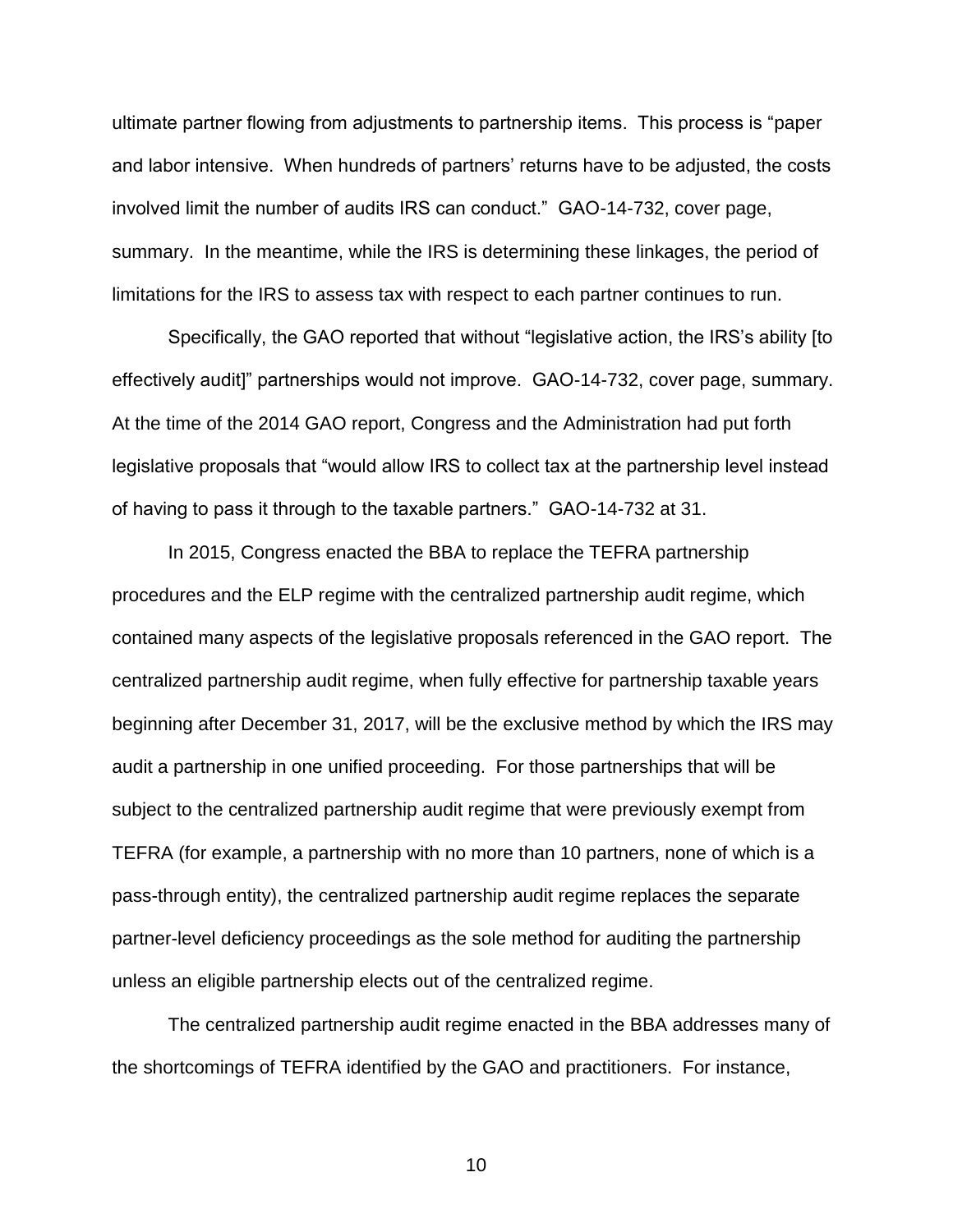"unlike prior law, distinctions between partnership items and affected items are no longer made" in the centralized partnership audit regime. Joint Comm. on Taxation, JCS-1-16, General Explanations of Tax Legislation Enacted in 2015, 57 (2016) (JCS-1- 16). Instead, section 6221(a) provides that the centralized partnership audit regime applies to any adjustment to items of income, gain, loss, deduction, or credit of a partnership for a partnership taxable year and any partner's distributive share thereof.

Under TEFRA, the statute broadly defines a partnership item as any item more appropriately determined at the partnership level. Section 6231(a)(3) (prior to amendment by the BBA). In keeping with the statute, the regulations under TEFRA broadly define the term partnership item to include all items of income, gain, deduction, loss, or credit, as well as other related items such as expenditures, tax preferences, exempt income, partnership liabilities, guaranteed payments, certain basis adjustments, character and the percentage of partnership interests, and items arising from the determination at the partnership level of partnership assets, investments, transactions and operations, such as investment tax credits and at risk rules. See generally §301.6231(a)(3)-1.

Nothing in the text or legislative history of the BBA, or the events leading to enactment of the new regime, indicates that Congress's use of the phrase "income, gain, deduction, loss, or credit" in section 6221(a) was intended to adopt a more limited set of items to be adjusted at the partnership level than the items included in the broad definition of partnership items under the TEFRA regulations. It would be illogical to conclude that Congress intended to limit the scope of what the IRS could adjust at the partnership level under an expanded centralized partnership audit regime. Such a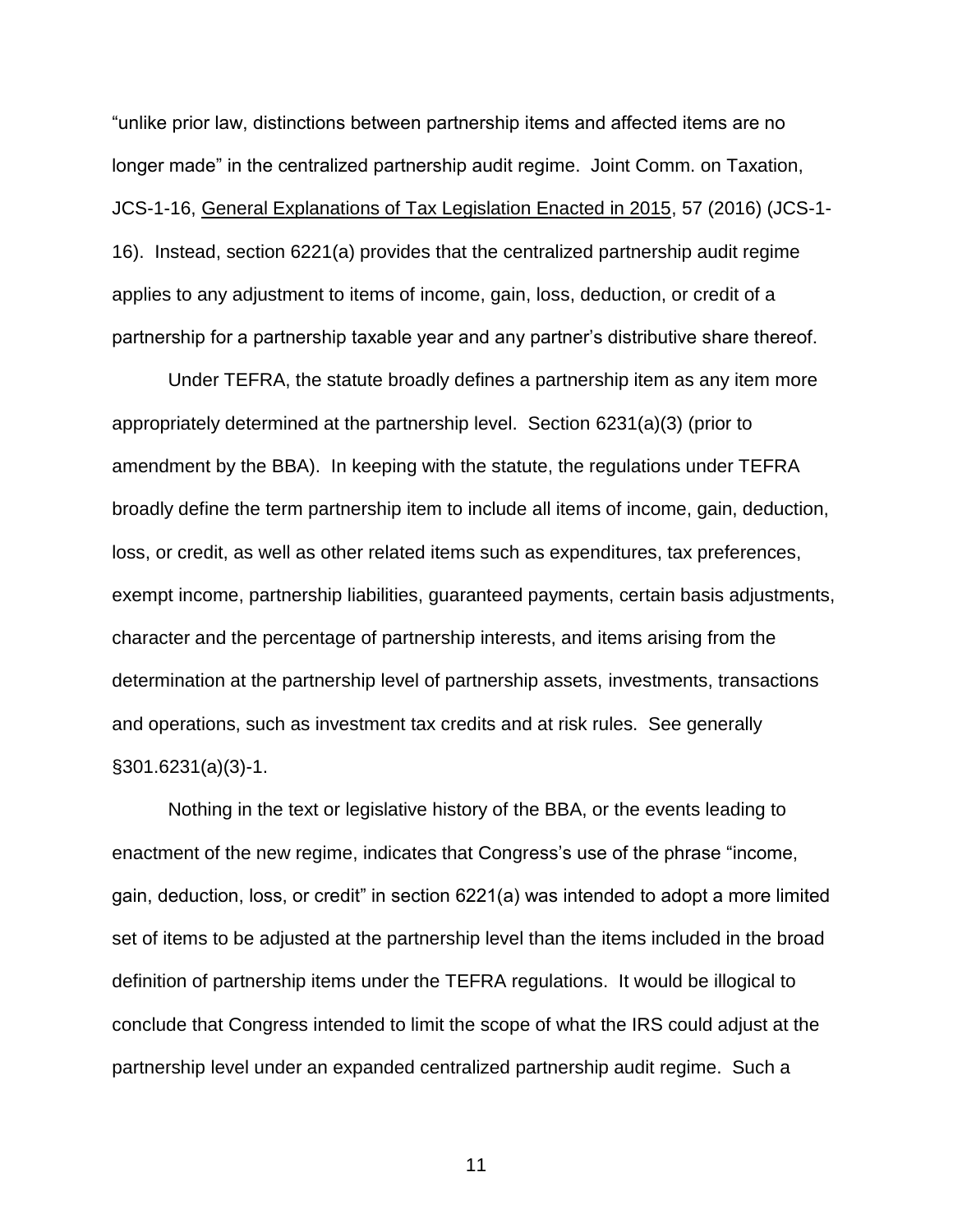narrow interpretation could mean that rather than increase the ability of the IRS to audit large partnerships in one unified proceeding, BBA would significantly increase the number of issues affecting partnerships that the IRS would be required to audit at the partner level, meaning that in large partnerships with thousands of partners, the IRS would have to audit issues related to the same partnership multiple times, for each partner, rather than just once at the partnership level. Given the GAO's criticism in GAO-14-732 of the low partnership audit rate, it does not follow that Congress enacted a new partnership audit regime that weakens the IRS's ability to conduct audits at the partnership level and forces the IRS to open additional partner-level proceedings to reaudit the same partnership.

The centralized partnership audit regime purposefully avoids the terms partnership items, affected items, computational adjustments, and nonpartnership items that caused so much litigation under TEFRA and does so by adopting the single phrase "income, gain, deduction, loss, or credit" as the scope of the regime. Removing the distinctions between the different types of items and adjustments was an effort to streamline the examination and judicial process to allow centralized collection of the correct amount of tax had the partnership and the partners reported items from the partnership correctly. The centralized partnership audit regime limits the burden on the IRS in both the examination of partnerships and the judicial process – changes that were designed to increase the ability of the IRS to audit large partnerships. IRS received comments in response to Notice 2016-23, 2016-13 I.R.B. 490, that agreed that the use of the term "income, gain, deduction, loss, or credit" in the centralized partnership audit regime was an attempt to reduce the challenges the IRS faced under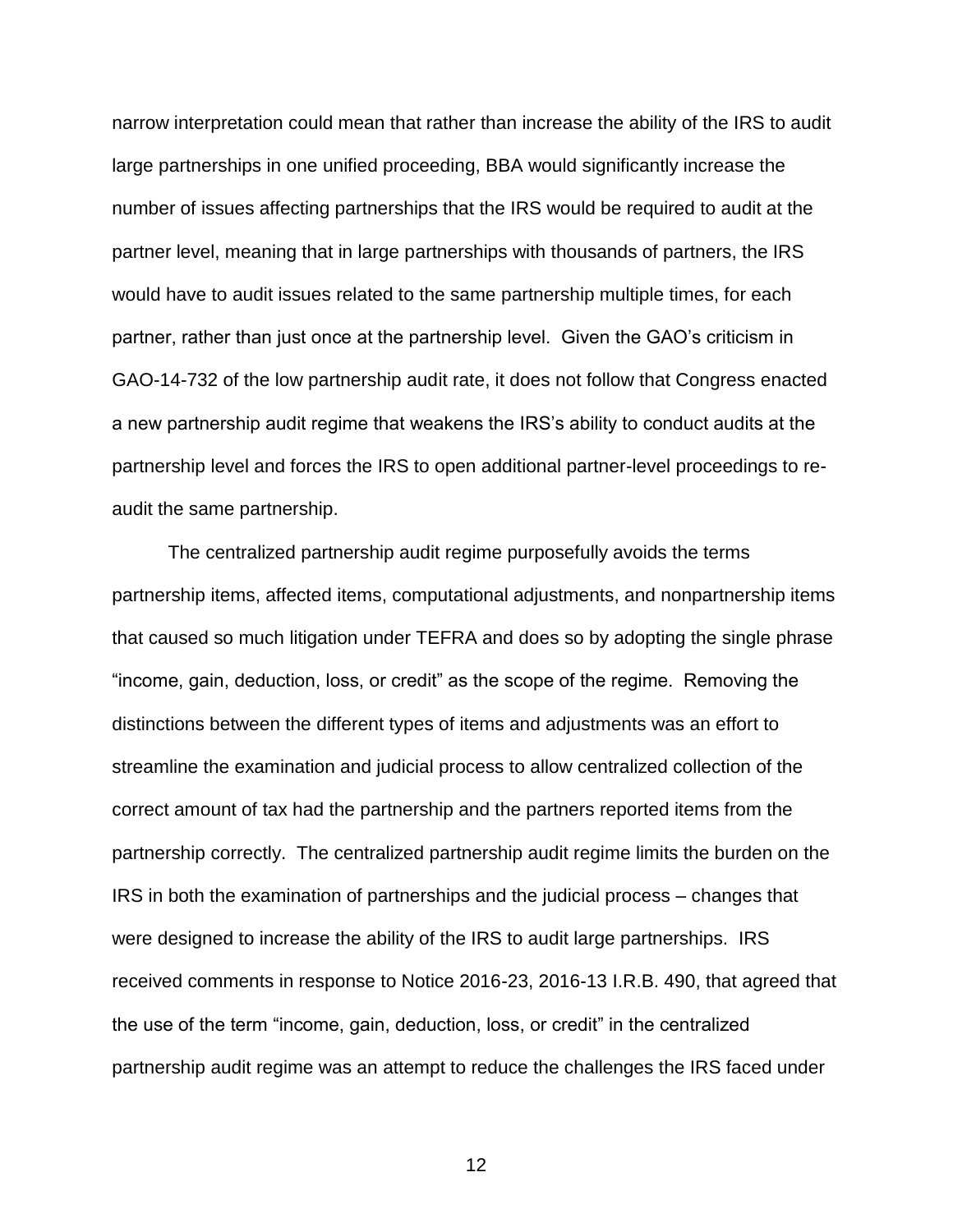TEFRA and does not limit the scope of items subject to audit, assessment, and collection at the partnership level.

Under the centralized partnership audit regime, the IRS is no longer required to determine each partner's share of the adjustments made to partnership items followed by a separate computational adjustment for each partner to assess the correct tax due as a result of the partnership audit. Instead, under the default rules of section 6225, the partnership is liable for an imputed underpayment based on the adjustments made at the partnership level. The imputed underpayment calculation may, for some partnerships, overstate the amount of tax due had the partnership and partners reported the partnership adjustments properly. To correct potential overstatements, the centralized partnership audit regime includes modification procedures and provides additional discretionary authority for the IRS to further modify imputed underpayments to carry out the function of the modification provision. The Joint Committee on Taxation observed that the intent of the modification provision is to "determine the amount of tax due as closely as possible to the tax due if the partnership and partners had correctly reported and paid while at the same time to implement the most efficient and prompt assessment and collection of tax attributable to the income of the partnership and partners." JCS-1-16 at 65-66.

To reach the correct amount of tax, the IRS makes one set of adjustments at the partnership level and allows the partnership, through modification, to adjust the imputed underpayment amount down to the correct amount of tax. To determine the amount of an imputed underpayment that reflects "tax due as closely as possible to the tax due if the partnership and partners had correctly reported and paid," the breadth of what the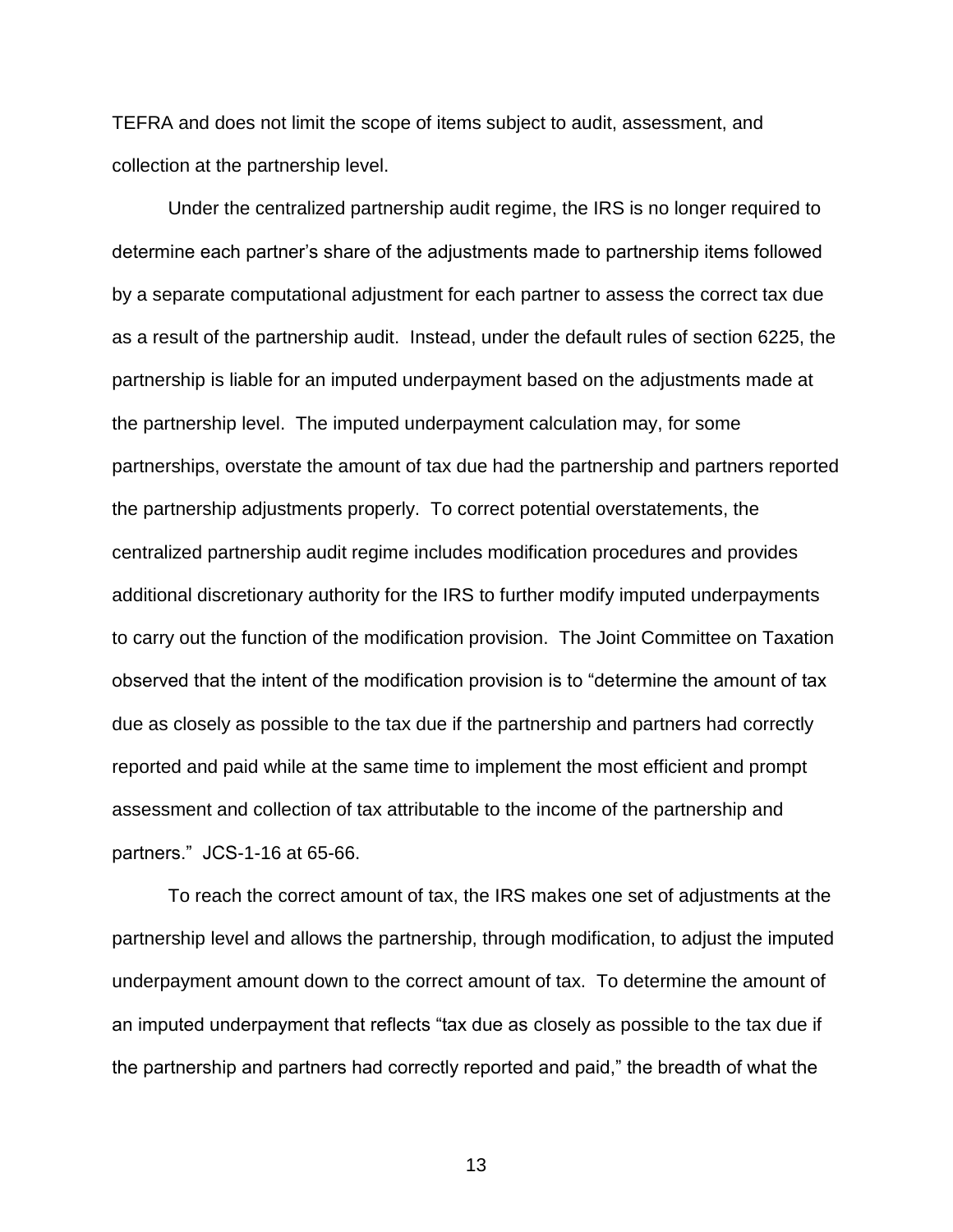IRS must be able to adjust at the partnership level must be at least as broad as the different type of adjustments made under TEFRA.

Furthermore, under the modification provisions, the partnership (and its partners if they may amend their returns) takes on the burden of further refining the adjustments to reflect the correct amount of tax. Where all partners amend their returns taking all of the adjustments into account, the IRS, the partnership and its partners have effectively mirrored the result of a TEFRA audit, including the final partner-level computational adjustments. This can only be possible if the scope of what the IRS may adjust at the partnership level is sufficiently broad.

As such, the proposed regulations take an expansive view of the scope of the centralized partnership audit regime to cover all items and information related to or derived from the partnership. Accordingly, under proposed §301.6221(a)-1 all items required to be shown or reflected on the partnership's return and information in the partnership's books and records related to a determination of such items, as well as factors that affect the determination of items of income, gain, loss, deduction, or credit, are subject to determination and adjustment at the partnership level under the centralized partnership audit regime.

### B. Election out of the centralized partnership audit regime

In general, the centralized partnership audit regime applies to all partnerships with partnership taxable years beginning after December 31, 2017 for any partnership required to file a return under section 6031. Section 6241(1). Section 6221(b), as added by the BBA, allows eligible partnerships to elect out of the centralized partnership audit regime. The fact that all partnerships are covered by the centralized partnership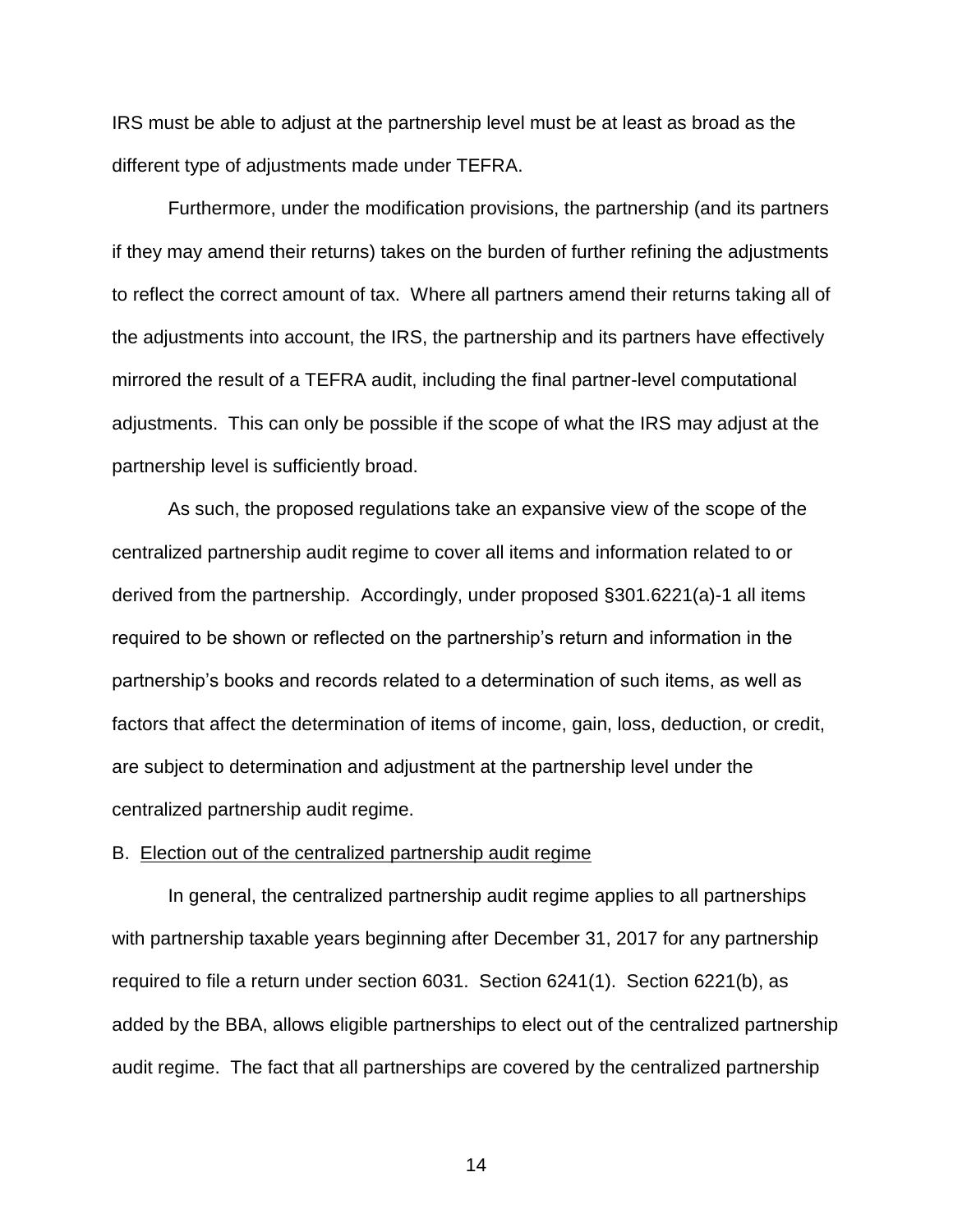audit regime unless they elect out distinguishes the centralized partnership audit regime from the TEFRA partnership procedures. Under TEFRA, only partnerships with more than 10 partners and partnerships with at least one partner that is not a U.S. individual, a C corporation, or an estate of a deceased partner are automatically covered by the regime. Section 6231(a)(1)(B) (prior to amendment by the BBA). However, partnerships not automatically subject to TEFRA can make an affirmative election into TEFRA. Section 6231(a)(1)(B)(ii) (prior to amendment by the BBA).

Partnerships that elect out of the centralized partnership audit regime are subject to the pre-TEFRA audit procedures under which the IRS must separately assess tax with respect to each partner under the deficiency procedures under subchapter B of chapter 63. As described in section 2.A. of the Background section of this preamble, enactment of TEFRA was a reaction to the complexity and burden of the pre-TEFRA deficiency procedures in the case of partnerships; however, since TEFRA was enacted, the IRS and taxpayers have identified numerous issues with that regime. The centralized partnership audit regime is intended to simplify TEFRA's burdensome processes and to increase the IRS's ability to examine partnerships, particularly large and tiered partnerships, and to make the process of assessing tax resulting from those audits more efficient. The limited opt-out nature of the centralized partnership audit regime, which requires the partnership to take affirmative action to elect out of the regime, increases the likelihood that a partnership will be subject to the more streamlined adjustment, assessment, and collection procedures of the centralized partnership audit regime, thereby increasing the number of partnerships the IRS is able to examine under the centralized partnership audit regime. Limiting the number of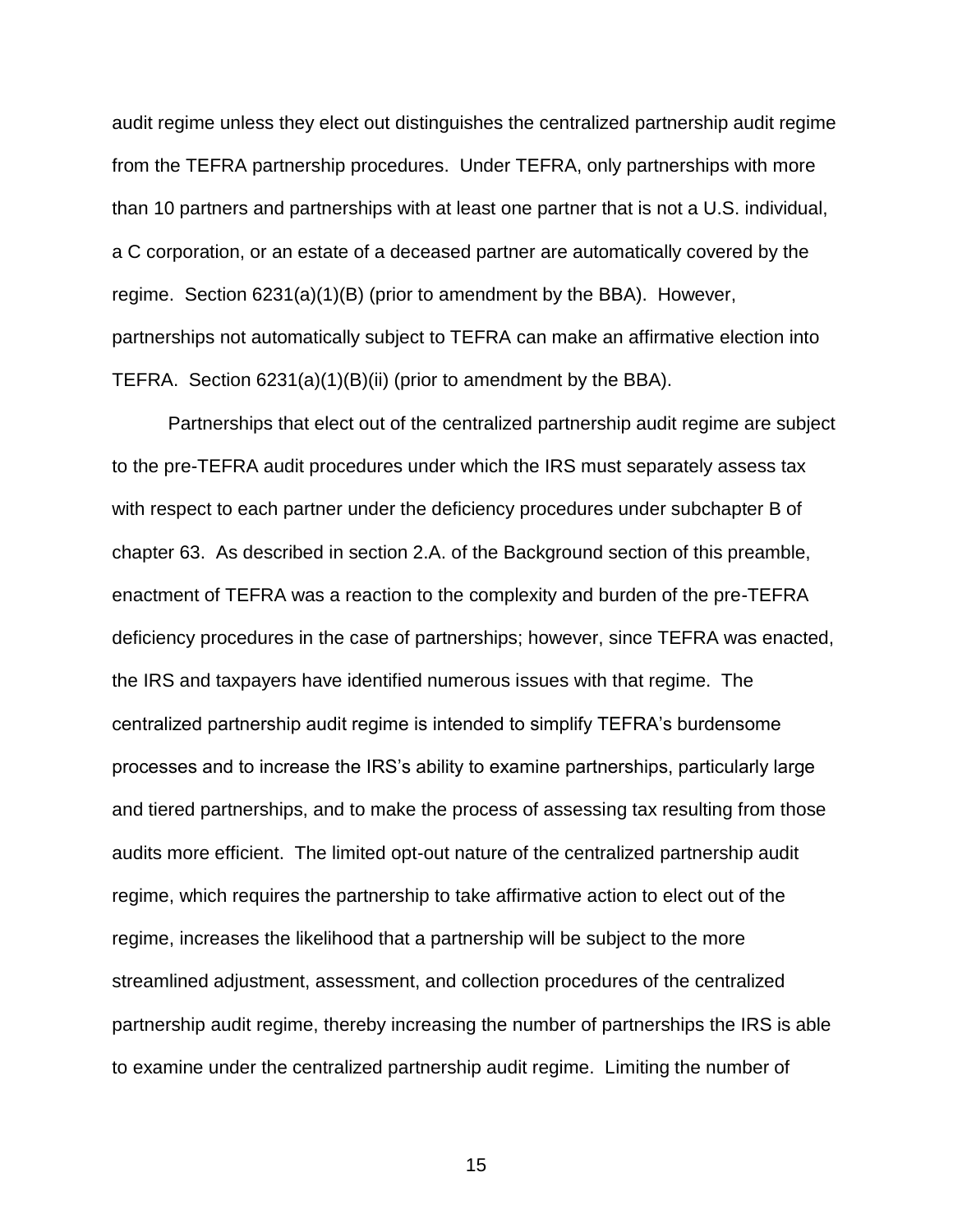partnerships that can elect out of the centralized partnership audit regime to those entities specifically permitted under the statute is necessary to carry out this goal.

There are two conditions that must be met for a partnership to be eligible to elect out of the centralized partnership audit regime. First, a partnership must have 100 or fewer partners. Under the statute, a partnership has 100 or fewer partners when it is required to furnish 100 or fewer statements under section 6031(b), currently Schedule K-1, Partner's Share of Income, Deductions, Credits, etc. (Schedules K-1), for the taxable year. Section 6221(b)(1)(B). For partnerships that have an S corporation as a partner (S corporation partner), special rules under section 6221(b)(2)(A) apply for purposes of determining the number of Schedules K-1 furnished by the partnership. Under that rule, the number of statements required to be furnished by the S corporation partner to its own shareholders under section 6037(b) for the taxable year, currently Schedule K-1, Shareholder's Share of Income, Deductions, Credits, etc., are taken into account to determine the number of statements furnished by the partnership for purposes of section  $6221(b)(1)(B)$ . Section  $6221(b)(2)(A)(ii)$ .

Second, a partnership must only have eligible partners. Under the statute, eligible partners are individuals, C corporations, foreign entities that would be treated as C corporations if they were domestic, S corporations, and estates of deceased partners. Section 6221(b)(1)(C). Under section 6221(b)(1)(D)(i), a partnership may elect out of the centralized partnership audit regime only on a timely filed return for a taxable year (including extensions).

A partnership must include, in the manner prescribed by the Secretary, a disclosure of the name and taxpayer identification number (TIN) of each partner of the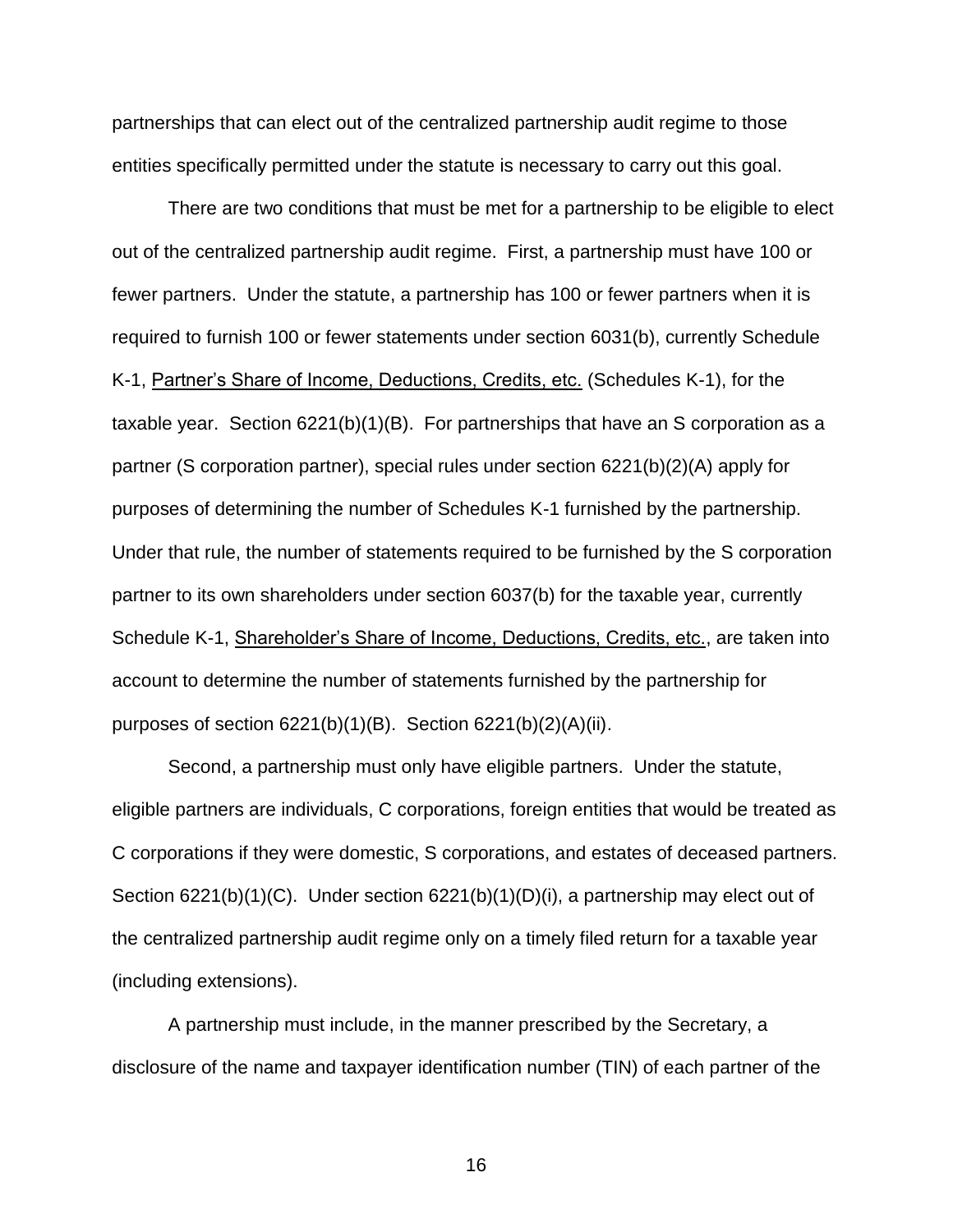partnership. Section  $6221(b)(1)(D)(ii)$ . In the case of an election out by a partnership with an S corporation partner, the election also must include, in the manner prescribed by the Secretary, a disclosure of the name and TIN of each person to whom an S corporation partner is required to furnish a statement for the taxable year of the S corporation ending with or within the partnership taxable year that is subject to the election. Section 6221(b)(2)(A)(i). A partnership must notify each partner of the election in the manner prescribed by the Secretary. Section 6221(b)(1)(E).

Section 6221(b)(2)(B) permits the Secretary to prescribe alternative identification procedures for foreign partners. The Secretary may by regulation or other guidance prescribe rules similar to the rules applicable to S corporations with respect to any partners not described in section 6221(b)(1)(C). Section 6221(b)(2)(C).

## C. Consistent treatment

### i. Consistent Treatment Under TEFRA

TEFRA includes a requirement that a partner treat items from the partnership consistent with the partnership's treatment of such items on the partnership's return. Section 6222 (prior to amendment by the BBA). TEFRA permits the partner to notify the IRS of inconsistent treatment of an item by the partner on the partner's return and avoid having a computational adjustment made to the inconsistently treated item without the IRS first completing a proceeding at the partnership level. The IRS could either accept the partner's inconsistent treatment of the item, open up an audit of the partnership to address the item at the partnership level, or open up audit of the partner to address the inconsistent item. If the IRS examined the partnership or the partner, all items for that taxable year would be subject to the examination.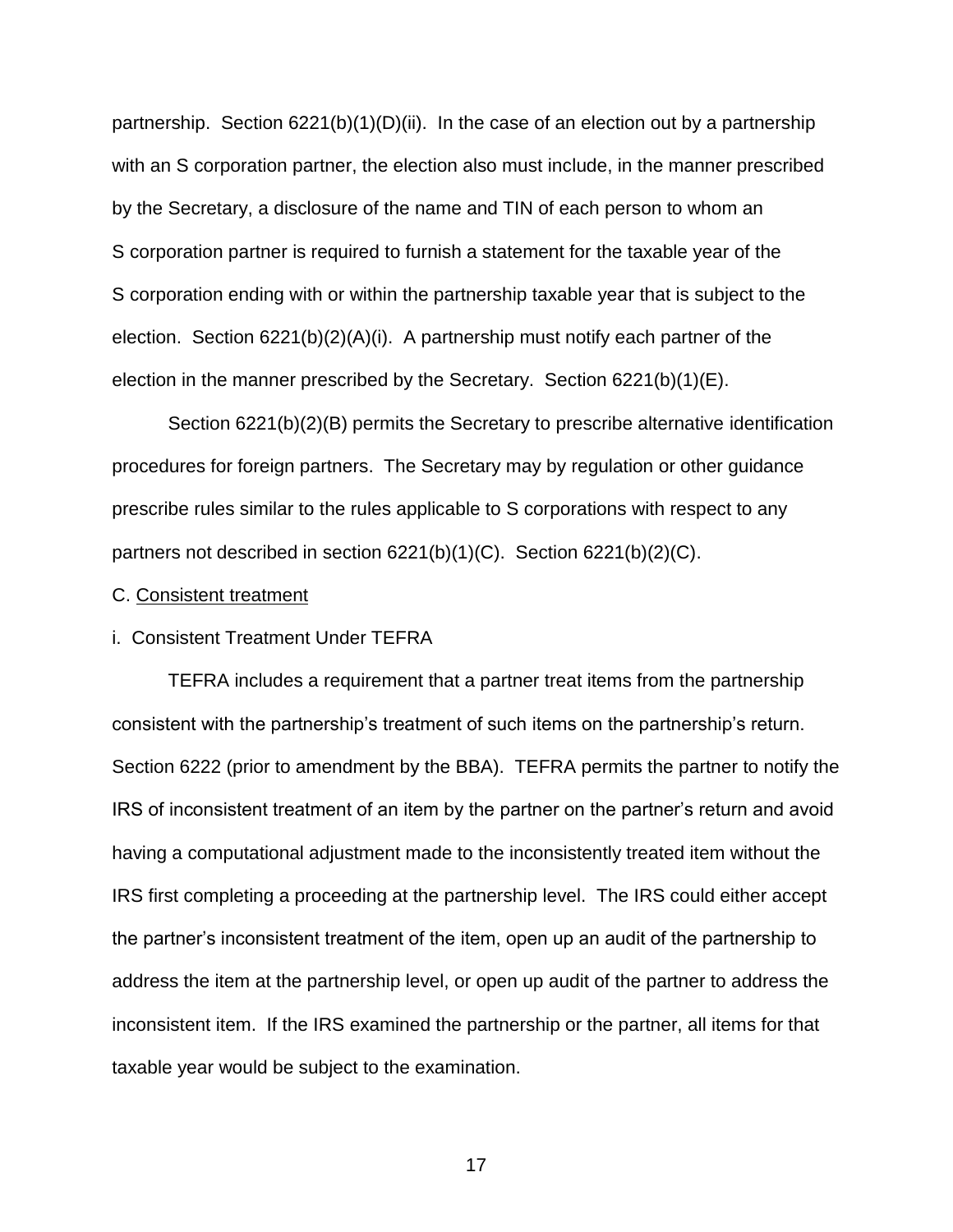Section 6222, as amended by the BBA, includes a similar requirement of consistency and rules for notification of the inconsistency, but the consequences of failing to treat items consistently are different. Under TEFRA, the consequence of filing inconsistently is that the IRS is not required to conduct a partnership-level proceeding before making computational adjustments at the partner level and assessing any deficiency attributable to the adjustment of an item to make it consistent with the partnership return. Section 6222 now states that any underpayment of tax by a partner resulting from a failure to treat an item consistently shall be assessed and collected as if the underpayment were on account of a mathematical or clerical error appearing on the partner's return, permitting the IRS to immediately assess and collect such tax.

### ii. Statutory Provision

Section 6222(a) requires a partner to treat on the partner's return each item of income, gain, loss, deduction or credit attributable to a partnership subject to subchapter C of chapter 63 in a manner that is consistent with the treatment of such item on the partnership return. If the partner fails to comply with the requirements of section 6222(a), any underpayment of tax resulting from that failure may be assessed and collected as if such underpayment were on account of a mathematical or clerical error appearing on the partner's return. Section 6222(b). The procedures under section 6213(b)(2), which permit a taxpayer to request an abatement of a mathematical or clerical error assessment, do not apply in these situations. Section 6222(b).

Section 6222(c) provides an exception for situations in which a partner notifies the IRS of the inconsistent treatment on the partner's return. Under section 6222(c)(1), if the partnership has filed a return and the partner's treatment of an item on the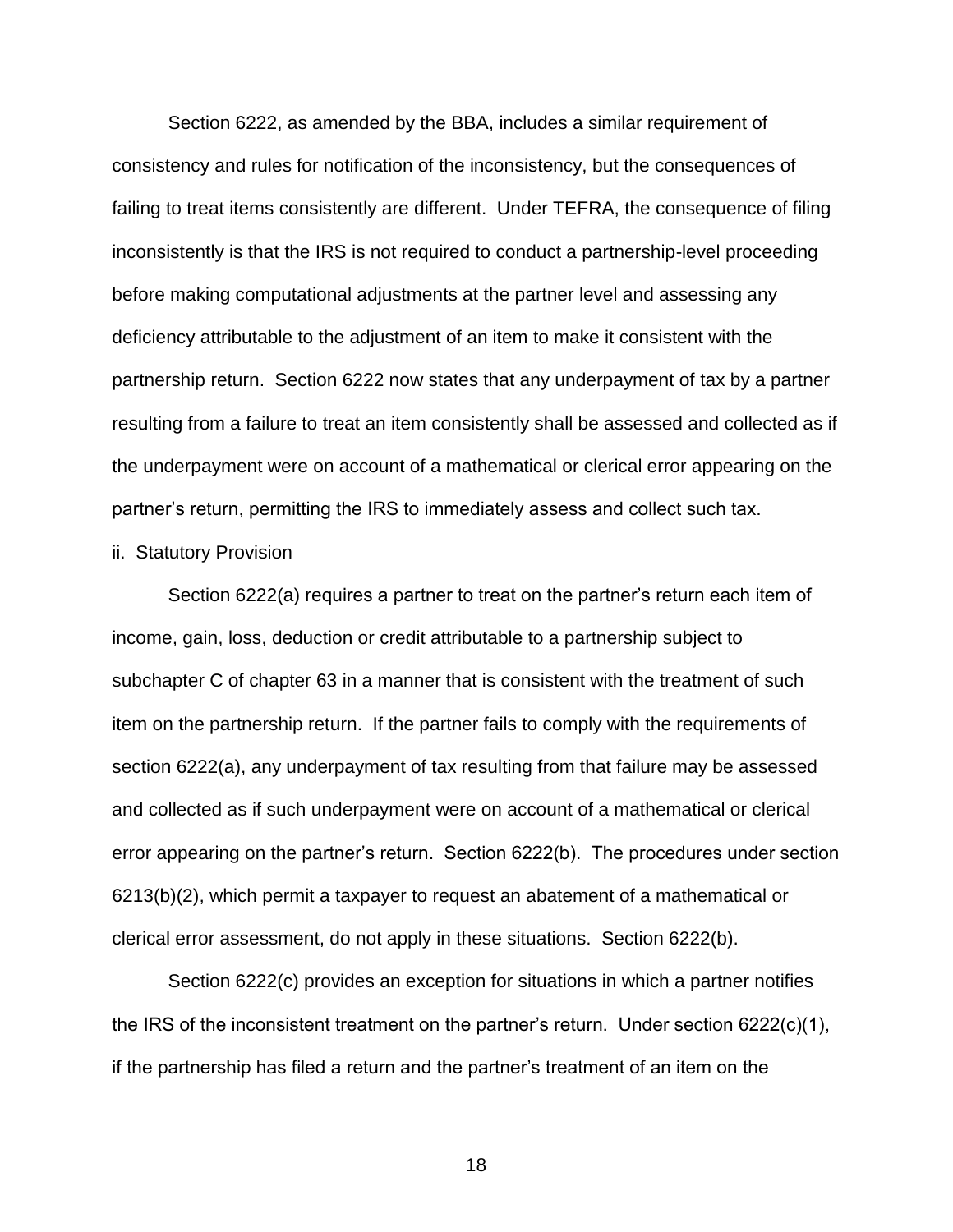partner's return is (or may be) inconsistent with the treatment of that item on the partnership return, the provisions of section 6222(a) (requiring consistent treatment) and (b) (allowing math error treatment to adjust inconsistent items) will not apply to that item if the partner files with the Secretary a statement identifying the inconsistency. Section  $6222(c)(1)(A)(i)$ . The exception also applies if the partnership has not filed a return, and the partner files a statement identifying the inconsistency. Section  $6222(c)(1)(A)(ii)$ .

In cases where a partner receives incorrect information in a statement furnished by a partnership, section  $6222(c)(2)$  provides that the partner is treated as having notified the IRS of an inconsistency if the partner satisfactorily demonstrates to the Secretary that the treatment of the item on the partner's return is consistent with the treatment of the item on the statement furnished to that partner by the partnership, and the partner elects to have this provision apply. Under section 6222(d), any final decision with respect to an inconsistent position identified under section 6222(c) in a proceeding to which the partnership is not a party is not binding on the partnership.

# D. Partnership representative and partners bound by actions of the partnership

Section 6223 provides that each partnership shall designate in the manner prescribed by the Secretary a partner or other person with a substantial presence in the United States as the partnership representative who shall have the sole authority to act on behalf of the partnership. Section 6223(a). In any case in which such designation is not in effect, the statute provides that the Secretary may select any person as the partnership representative. Section 6223(a). A partnership and all partners of such partnership are bound by actions taken under subchapter C of chapter 63 by the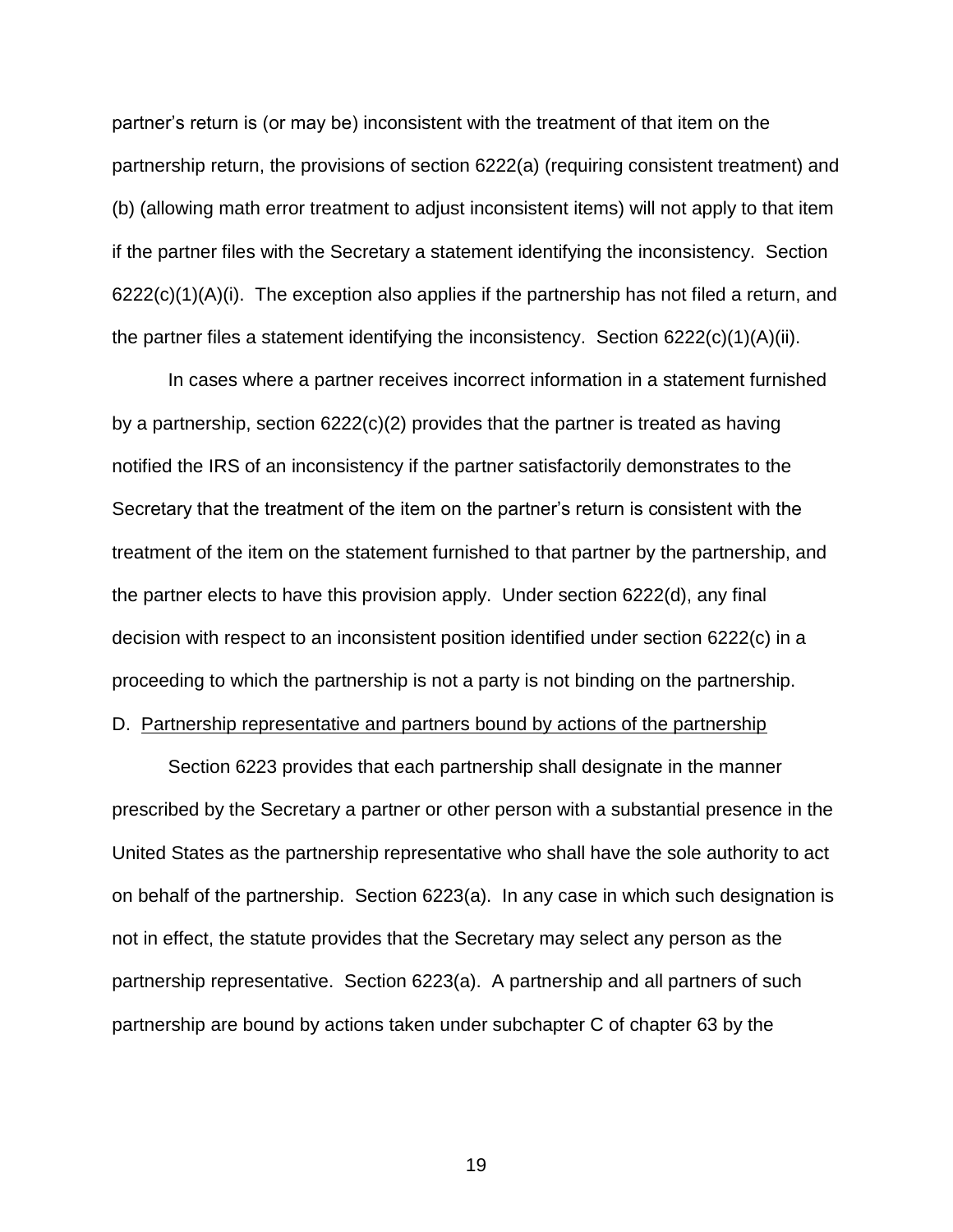partnership and by any final decision in a proceeding brought under subchapter C of chapter 63 with respect to the partnership. Section 6223(b).

Section 6223 and the concept of the partnership representative replace the tax matters partner (TMP) framework that exists under the TEFRA partnership procedures. Under TEFRA, a partnership is required to designate a TMP who acts as a liaison between the partnership and the IRS. That TMP must be a general partner and may be an individual or an entity.

The requirements placed on the designation of the TMP under TEFRA make it difficult in many cases to identify a qualified TMP. First, only general partners of the partnership may be the TMP. Because the TMP has to be a partner, the partnership cannot designate a non-partner, such as a non-partner manager, even if that person is in the best position to understand and have available the partnership's books and records. In some cases, the TMP has to be a particular partner, such as the partner with the highest profits interest, who may not be knowledgeable about the partnership's taxes. See, for example, §301.6231(a)(7)-1(m)(2).

Even if a qualified TMP is identified, the IRS may be unable to contact the TMP because the TMP is out of the country or simply unreachable. Furthermore, in the case of a TMP that is an entity rather than an individual, the IRS must identify and track down an individual who can act for the entity. As a result, under TEFRA, partnerships and the IRS may spend a significant amount of time determining whether a person designated is even eligible to serve as the TMP before the IRS can proceed with a partnership examination.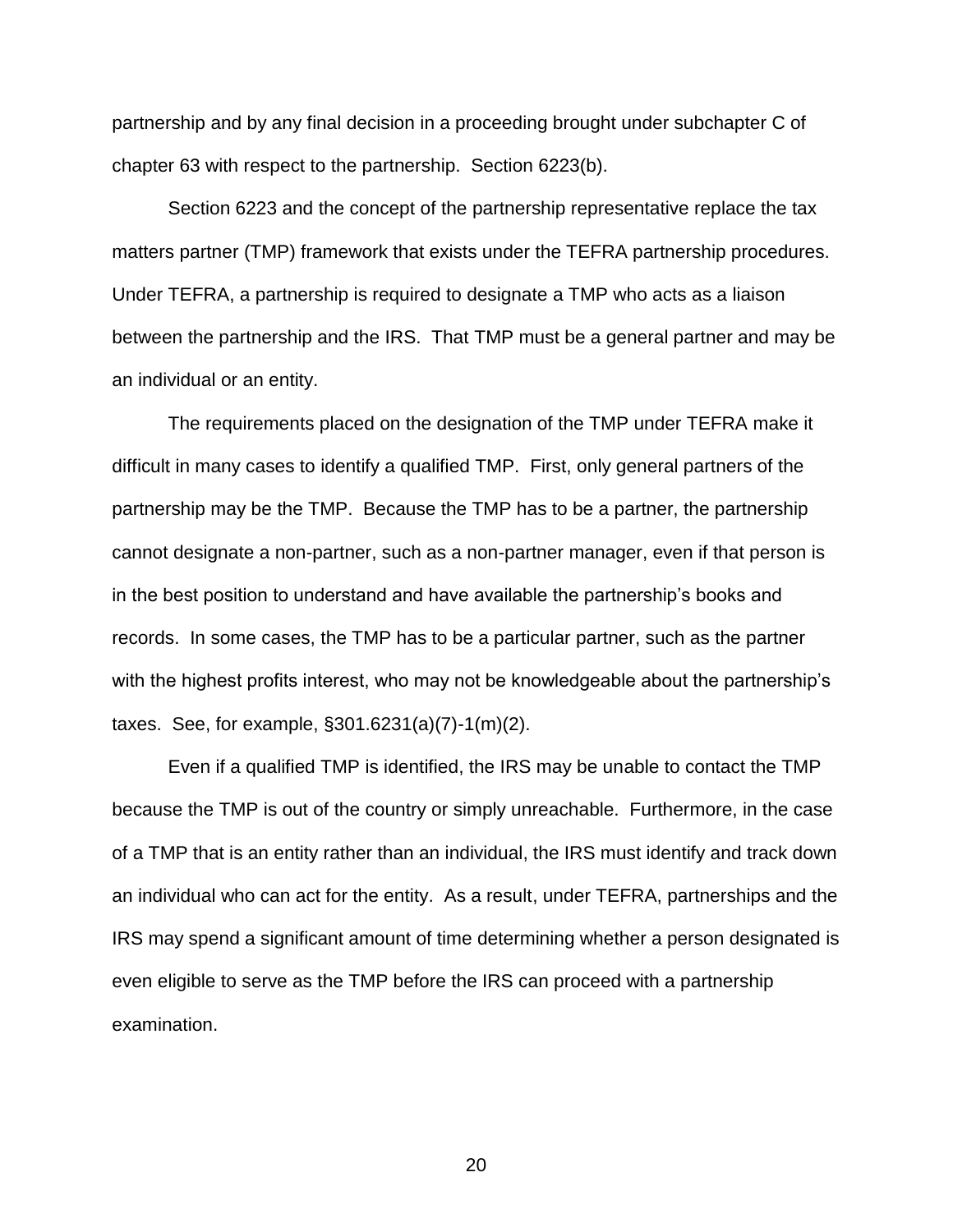Additionally, while the TMP has the authority to bind the partnership, it cannot bind other partners in the partnership. A partner who is not the TMP also has rights during an examination, including certain notification rights and the right to participate in the proceeding. The rights of the partners to intervene in the examination and to contradict the actions taken by the TMP cause confusion during examinations and increase the administrative burden on the IRS.

In contrast, the centralized partnership audit regime introduces the concept of the partnership representative, which is intended to address the shortcomings of the TMP as the representative of the partnership under TEFRA. First, unlike the TMP who must be a partner, a partnership representative can be any person, including a non-partner. This allows the partnership to select the person best situated to represent the partnership. The only limitation is that the partnership representative must have a substantial presence in the United States. This requirement is intended to ensure that the person selected to represent the partnership will be available to the IRS in the United States when the IRS seeks to communicate or meet with the representative. Like TEFRA, the centralized partnership audit regime does not prescribe whether a partnership representative may be an entity or an individual.

Second, unlike the TMP who could act for the partnership but whose actions did not bind other partners and could be contradicted by those partners, section 6223(b) provides that the partnership representative has the sole authority to bind the partnership, and all partners and the partnership are bound by the actions of the partnership representative and any final decision in a proceeding brought under subchapter C of chapter 63. The centralized partnership audit regime does not include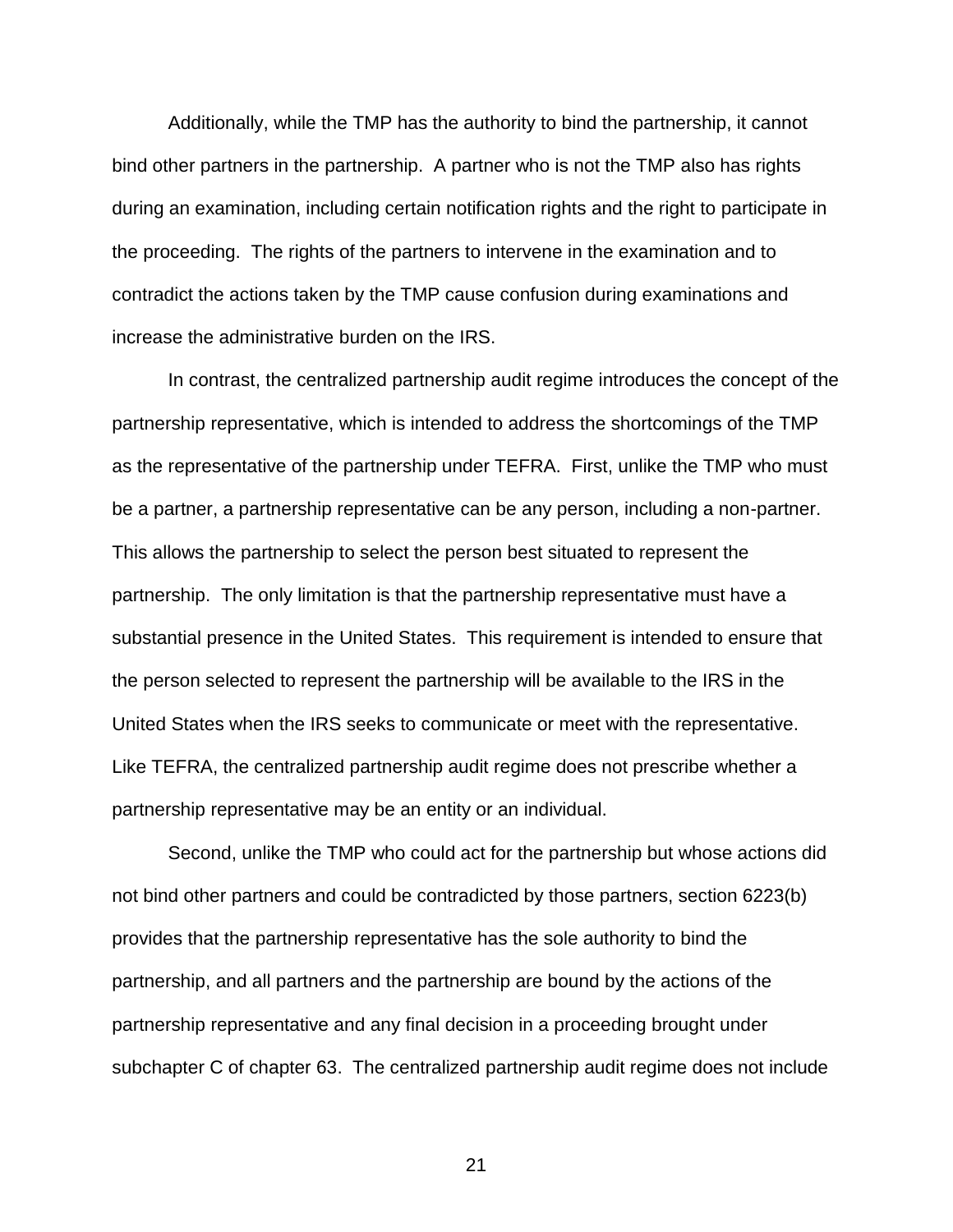a statutory right to notice of, or to participate in, the partnership-level proceeding for any person other than the partnership and the partnership representative.

### E. Imputed underpayment and modification of imputed underpayment

Section 6225 as amended by the BBA addresses partnership adjustments made by the IRS under the centralized partnership audit regime and the determination of any resulting imputed underpayment. Section 6225(a)(1) provides that in the case of any adjustment by the Secretary in the amount of any item of income, gain, loss, deduction, or credit of the partnership, or any partner's distributive share thereof, the partnership shall pay any imputed underpayment with respect to such adjustment in the adjustment year as provided in section 6232. Any adjustment that does not result in an imputed underpayment must be taken into account by the partnership in the adjustment year. Section 6225(a)(2). Except for an adjustment to an item of credit, which is taken into account as a separately stated item, an adjustment not resulting in an imputed underpayment must be taken into account as a reduction in non-separately stated income or as an increase in non-separately stated loss (whichever is appropriate) in accordance with section 702(a)(8). Section 6225(a)(2)(A)-(B).

An imputed underpayment with respect to a partnership adjustment for the partnership's reviewed year is determined in accordance with section 6225(b). Under that section, adjustments to similar items of income, gain, loss, or deduction are netted with each other, treating any net increase or decrease in loss as a decrease or increase, respectively, in income. Section 6225(b)(1)(A)-(B). The net amount is then multiplied by the highest rate of tax in effect for the reviewed year under section 1 (individual rates) or section 11 (corporate rates). Section  $6225(b)(1)(A)$ . The product is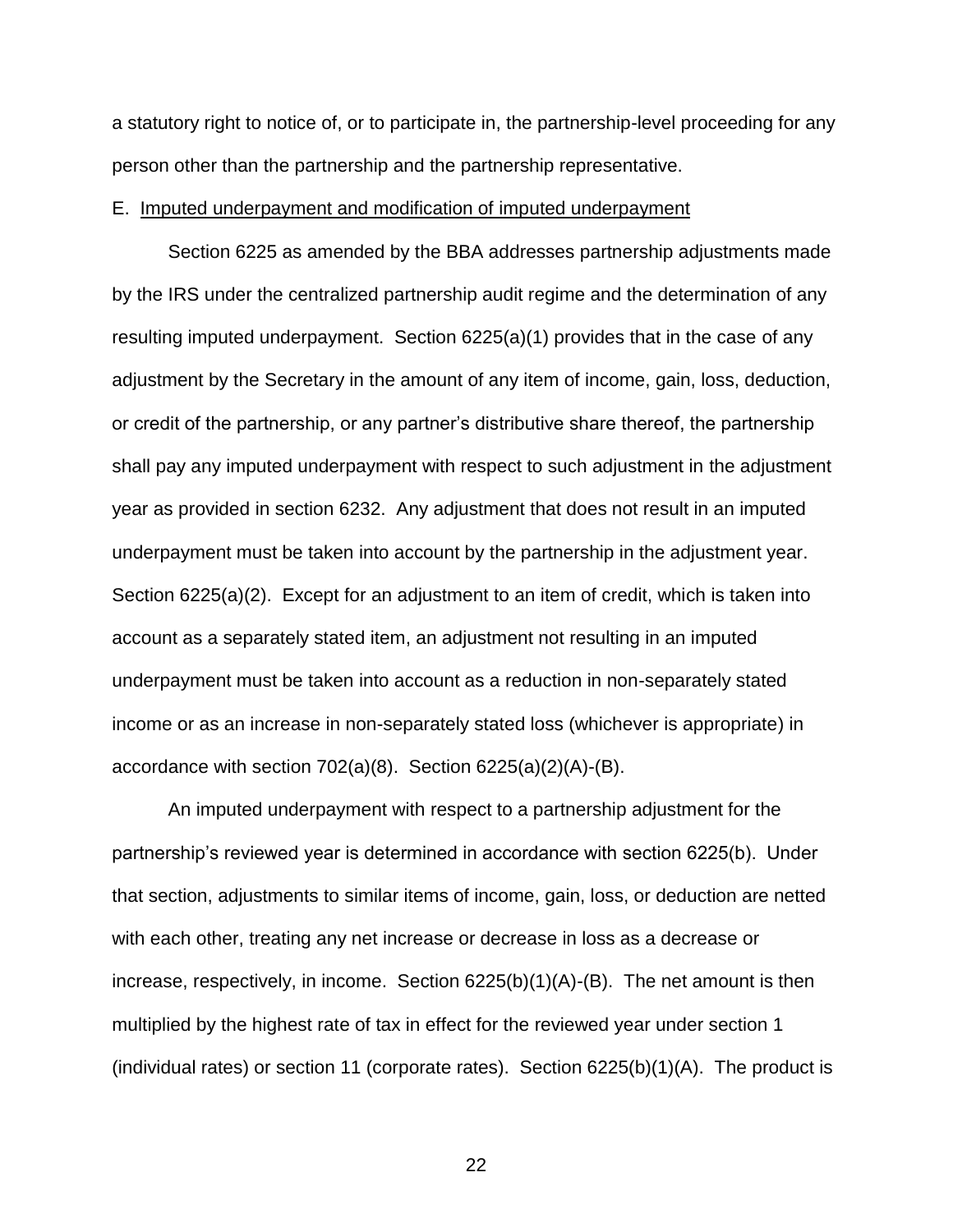then increased or decreased, as the case may be, by any adjustments to items of credit. Section 6225(c).

Section 6225(b)(2) provides that in the case of an adjustment that reallocates the distributive share of an item from one partner to another, such adjustment shall be taken into account when determining the imputed underpayment by disregarding any decrease in any item of income or gain and any increase in an item of deduction, loss, or credit.

Under section 6225(c), a partnership may modify an imputed underpayment under procedures established by the Secretary. Anything required to be submitted to the Secretary under the procedures for modification of the imputed underpayment must be submitted within 270 days following the date the notice of proposed partnership adjustment (NOPPA) is mailed under section 6231 by the IRS, unless that period is extended with the consent of the Secretary. Section 6225(c)(7). Any modification of the imputed underpayment amount shall be made only upon approval of the requested modification by the Secretary. Section 6225(c)(8).

Under section 6225(c)(2), modification procedures shall provide that if one or more partners files amended returns (notwithstanding section 6511) for the taxable year of the partners that includes the end of the reviewed year of the partnership, such returns take into account all adjustments made by the Secretary that are properly allocable to such partners (and for any other taxable year with respect to which a tax attribute is affected by reason of the adjustments made by the Secretary), and payment of any tax due is included with the amended returns, the imputed underpayment shall be determined without regard to the portion of the adjustments taken into account in the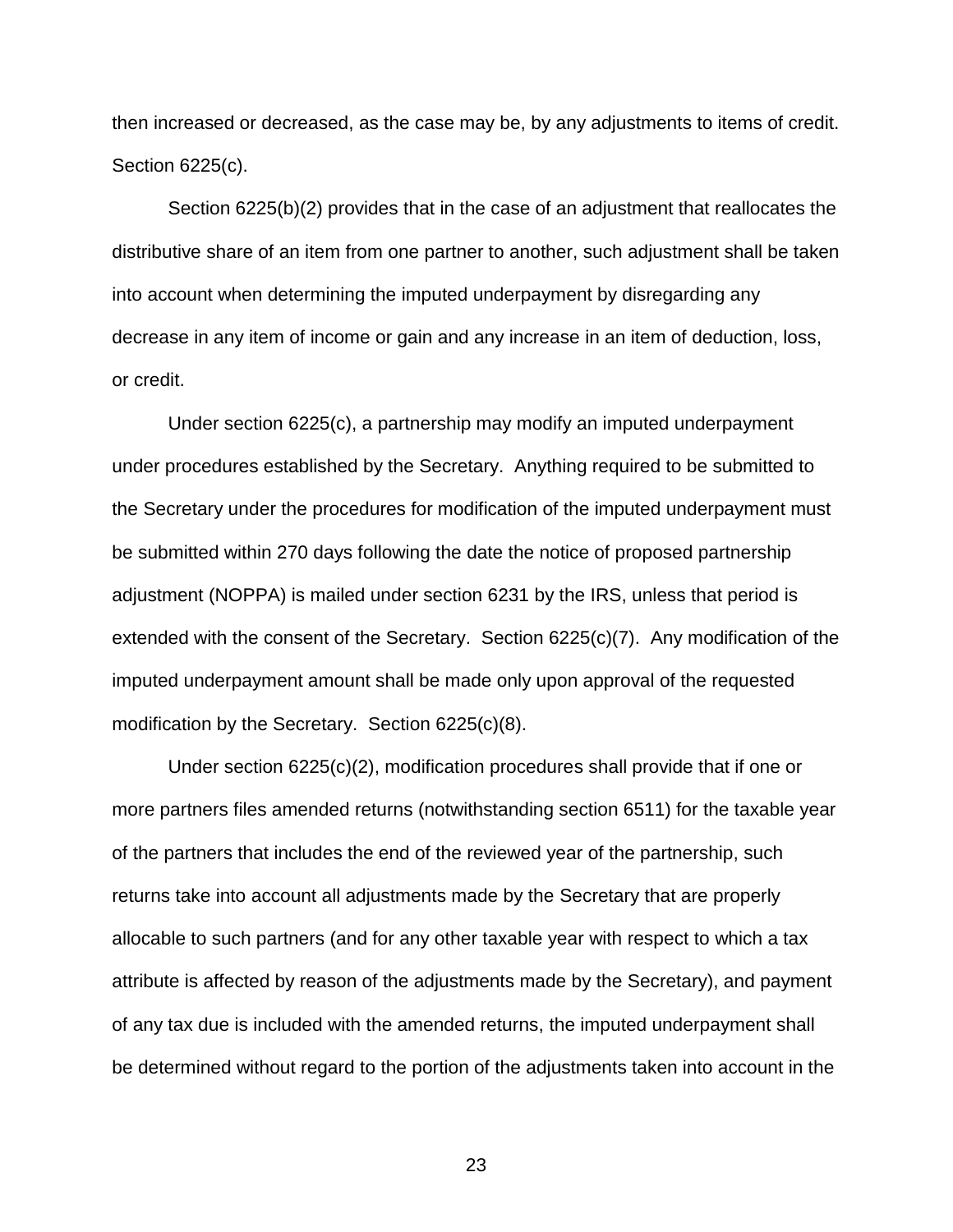amended returns. In the case of any adjustment that reallocates the distributive share of any item from one partner to another, a modification described in section 6225(c)(2) shall apply only if amended returns are filed by all partners affected by such adjustment.

Under section 6225(c)(3), modification procedures shall provide for determining the imputed underpayment without regard to the portion thereof that the partnership demonstrates is allocable to a partner that would not owe tax by reason of its status as a tax-exempt entity (as defined in section 168(h)(2)).

Under section 6225(c)(4), modification procedures shall provide for taking into account a rate of tax lower than the rate of tax described in section 6225(b)(1)(A) (that is, the highest rate under section 1 or section 11) with respect to any portion of an imputed underpayment that the partnership demonstrates is allocable to a partner that is a C corporation or, in the case of a capital gain or qualified dividend, is an individual. In no event shall the lower rate determined under section  $6225(c)(4)$  be lower than the highest rate in effect for the reviewed year with respect to the type of income and taxpayer (that is, a C corporation or an individual). For the purposes of the lower rate for capital gains and qualified dividends, an S corporation shall be treated as an individual. Section 6225(c)(4)(A). The portion of an imputed underpayment to which the lower rate applies with respect to a partner shall be determined by reference to the partner's distributive share of the items to which the imputed underpayment relates. Section 6225(c)(4)(B)(i). If an imputed underpayment is attributable to the adjustment of more than one item, and any partner's distributive share of such items is not the same with respect to all such items, the portion of the imputed underpayment to which the lower rate applies with respect to a partner shall be determined by reference to the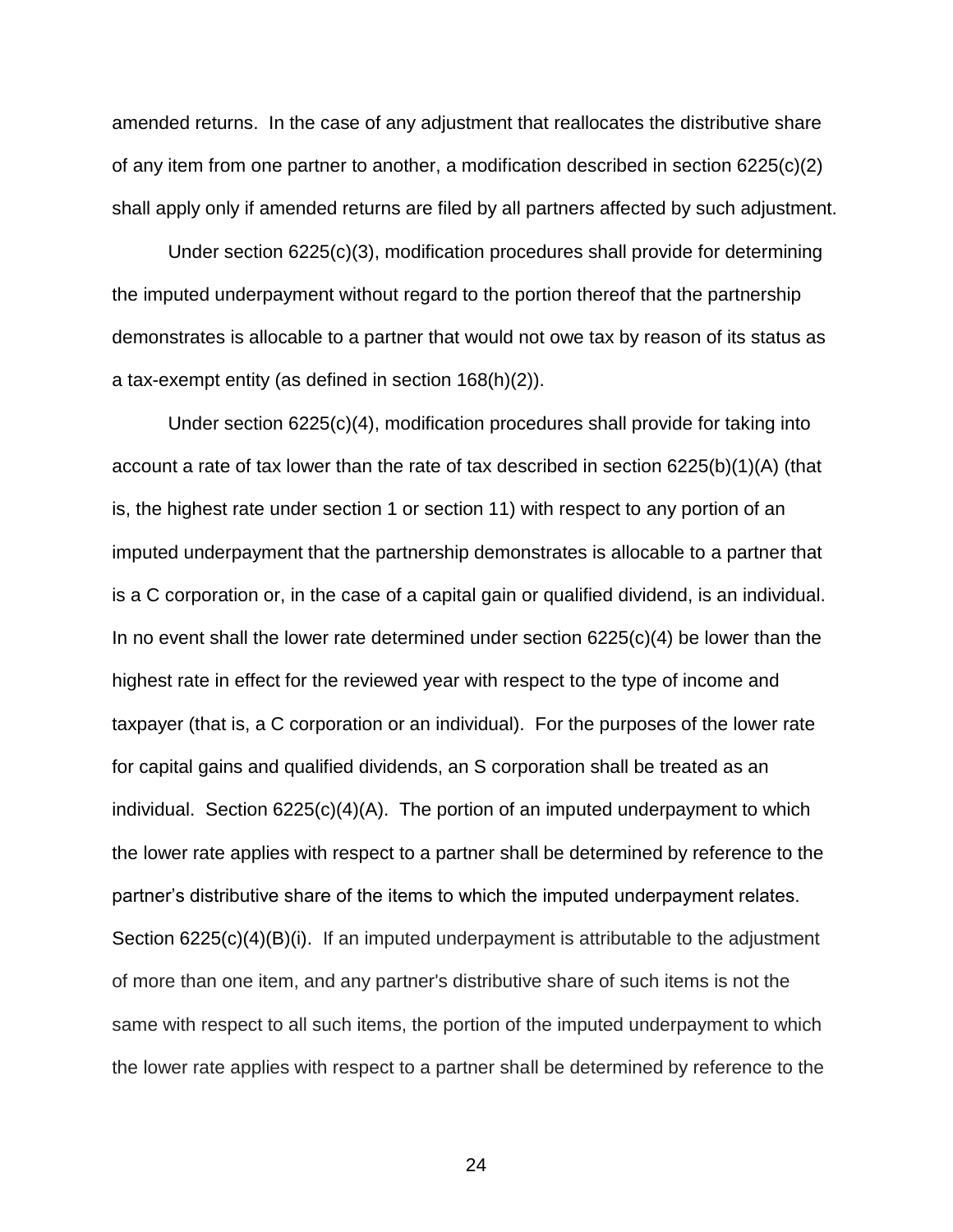amount which would have been the partner's distributive share of net gain or loss if the partnership had sold all of its assets at their fair market value as of the close of the reviewed year of the partnership. Section 6225(c)(4)(B)(ii).

Section 6225(c)(5) provides that, in the case of a publicly traded partnership (as defined in section 469(k)(2)), the modification procedures shall provide for determining the imputed underpayment without regard to the portion thereof that the partnership demonstrates is attributable to a net decrease in a specified passive activity loss that is allocable to a specified partner and for the partnership to take such net decrease into account as an adjustment in the adjustment year with respect to the specified partners to which such net decrease relates. Section 6225(c)(5)(A). For purposes of section  $6225(c)(5)$ , the term "specified passive activity loss" means, with respect to any specified partner of such publicly traded partnership, the lesser of the passive activity loss of such partner which is separately determined with respect to such partnership under section 469(k) with respect to such partner's taxable year in which or with which the reviewed year of such partnership ends, or such passive activity loss so determined with respect to such partner's taxable year in which or with which the adjustment year of such partnership ends. Section 6225(c)(5)(B). For purposes of section 6225(c)(5), the term "specified partner" means any person if such person with respect to each taxable year of such person which is during the period beginning with the taxable year of such person in which or with which the reviewed year of such publicly traded partnership ends and ending with the taxable year of such person in which or with which the adjustment year of such publicly traded partnership ends is (1) a partner of such publicly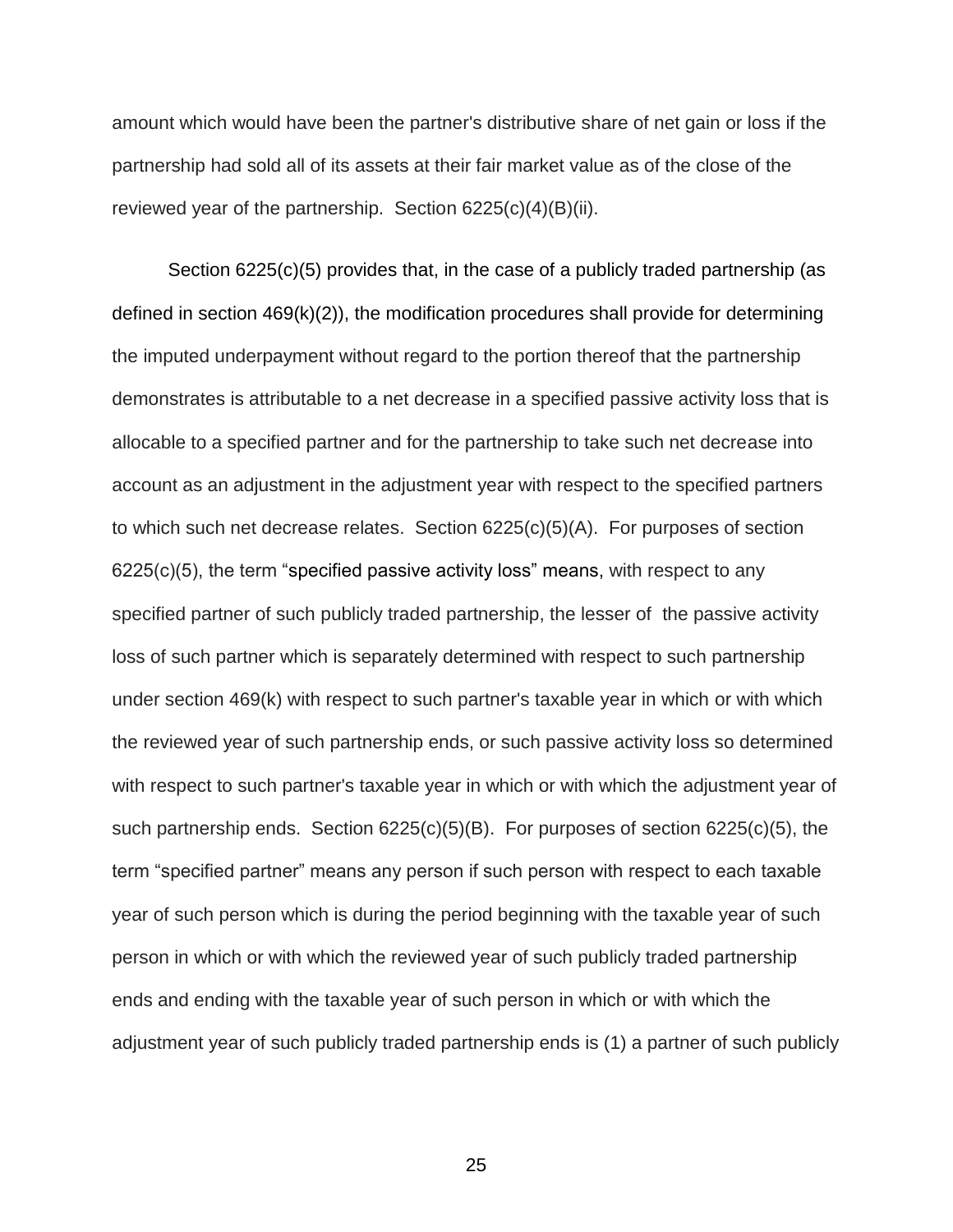traded partnership; (2) is described in section 469(a)(2); and (3) has a specified passive activity loss with respect to such publicly traded partnership. Section 6225(c)(5)(C).

Section 6225(c)(6) provides that the Secretary may by regulations or guidance provide for additional procedures to modify imputed underpayment amounts on the basis of such other factors as the Secretary determines are necessary or appropriate to carry out the purposes of section 6225(c).

### F. Election for the alternative to payment of the imputed underpayment

Section 6226 provides an alternative to the general rule under section 6225(a)(1) that the partnership must pay the imputed underpayment. Under section 6226, the partnership may elect to have its reviewed year partners take into account the adjustments made by the IRS and pay any tax due as a result of those adjustments. In this case, the reviewed year partners must pay any tax resulting from taking into account the adjustments and the partnership is not required to pay the imputed underpayment.

In order to elect application of section 6226, a partnership must take two steps with respect to an imputed underpayment. First, the partnership must make an election in the manner provided by the Secretary no later than 45 days after the date the FPA is mailed by the IRS under section 6231. Section 6226(a)(1). Second, the partnership must furnish, at such time and in such manner as provided by the Secretary, a statement of each partner's share of any adjustment as determined in the FPA to its reviewed year partners. Section 6226(a)(2). If the partnership takes these two steps in the time and manner prescribed by the statute and by the Secretary, section 6225 does not apply with respect to the imputed underpayment, and each partner must take its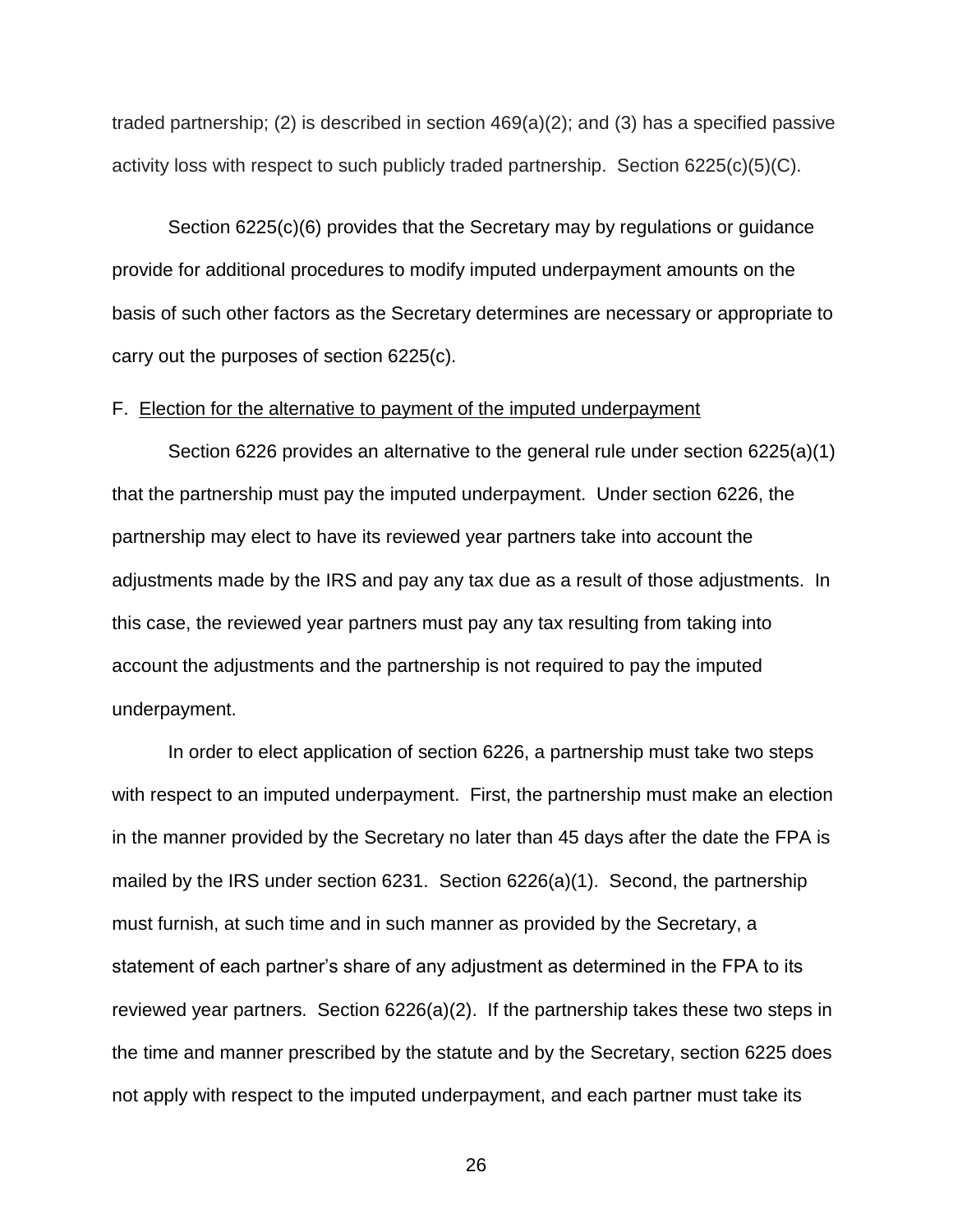share of the adjustments into account as provided in section 6226(b). Section 6226(a) (flush language). An election under section 6226 is revocable only with the consent of the Secretary. Id.

Section 6226(b) describes how the adjustments subject to the section 6226 election are taken into account by the reviewed year partners. Under section 6226(b)(1), each partner's tax imposed by chapter 1 of subtitle A of the Code (chapter 1 tax) is increased by the aggregate of the adjustment amounts as determined under section 6226(b)(2). This increase in chapter 1 tax is reported on the return for the partner's taxable year that includes the date the statement described under section 6226(a) is furnished to the partner by the partnership (reporting year).

The adjustment amounts determined under section 6226(b)(2) fall into two categories. In the case of the taxable year of the partner that includes the end of the partnership's reviewed year (first affected year), the adjustment amount is the amount by which the partner's chapter 1 tax would increase for the partner's first affected year if the partner's share of the adjustments were taken into account in that year. Section 6226(b)(2)(A). In the case of any taxable year after the first affected year, and before the reporting year (that is, the intervening years), the adjustment amount is the amount by which the partner's chapter 1 tax would increase by reason of the adjustment to tax attributes determined under section 6226(b)(3) in each of the intervening years. Section 6226(b)(2)(B). The adjustment amounts determined under section 6226(b)(2)(A) and (B) are added together to determine the aggregate of the adjustment amounts for purposes of determining the increase to the partner's chapter 1 tax in accordance with section 6226(b)(1).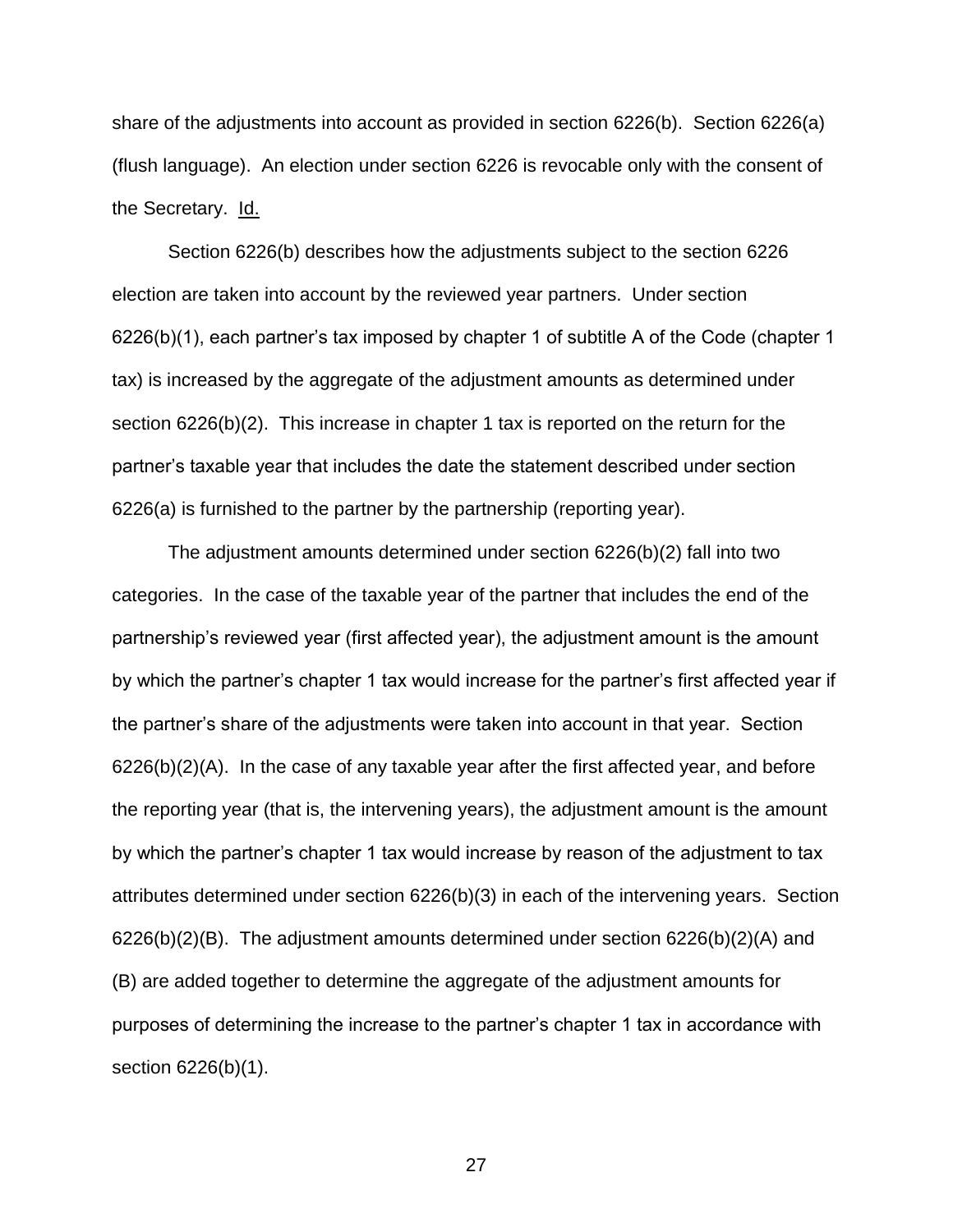Section 6226(b)(3) provides two rules regarding adjustments to tax attributes that would have been affected if the partner's share of adjustments were taken into account in the first affected year. First, in the case of an intervening year, any tax attribute must be appropriately adjusted for purposes of determining the adjustment amount for that intervening year in accordance with section  $6226(b)(2)(B)$ . Section  $6226(b)(3)(A)$ . Second, in the case of any subsequent taxable year (that is, a year, including the reporting year, that is subsequent to the intervening years referenced in 6226(b)(3)(A)), any tax attribute must be appropriately adjusted. Section 6226(b)(3)(B).

Section 6226(c) provides rules for the treatment of penalties and interest determined under section 6221 at the partnership level when an election is made under section 6226. Notwithstanding the provisions of section 6226(a) and (b) (regarding the requirements for making an election and how partners take into account adjustments), any penalties, additions to tax, or additional amounts are determined under section 6221 at the partnership level, and the reviewed year partners of the partnership are liable for any such penalty, addition to tax, or additional amount. Section 6226(c)(1).

In contrast, section 6226(c)(2) provides that interest is determined at the partner level. Section 6226(c)(2)(A). Interest is calculated from the due date of the partner's return for the taxable year to which the increase in tax is attributable taking into account any increases attributable to a change in tax attributes for an intervening year as determined under section 6226(b)(2). Section 6226(c)(2)(B). The interest is computed at the underpayment rate under section 6621(a)(2), substituting five percentage points for three percentage points for purposes of section 6621(a)(2)(B) (the sum of the federal short-term rate plus five percentage points instead of three percentage points).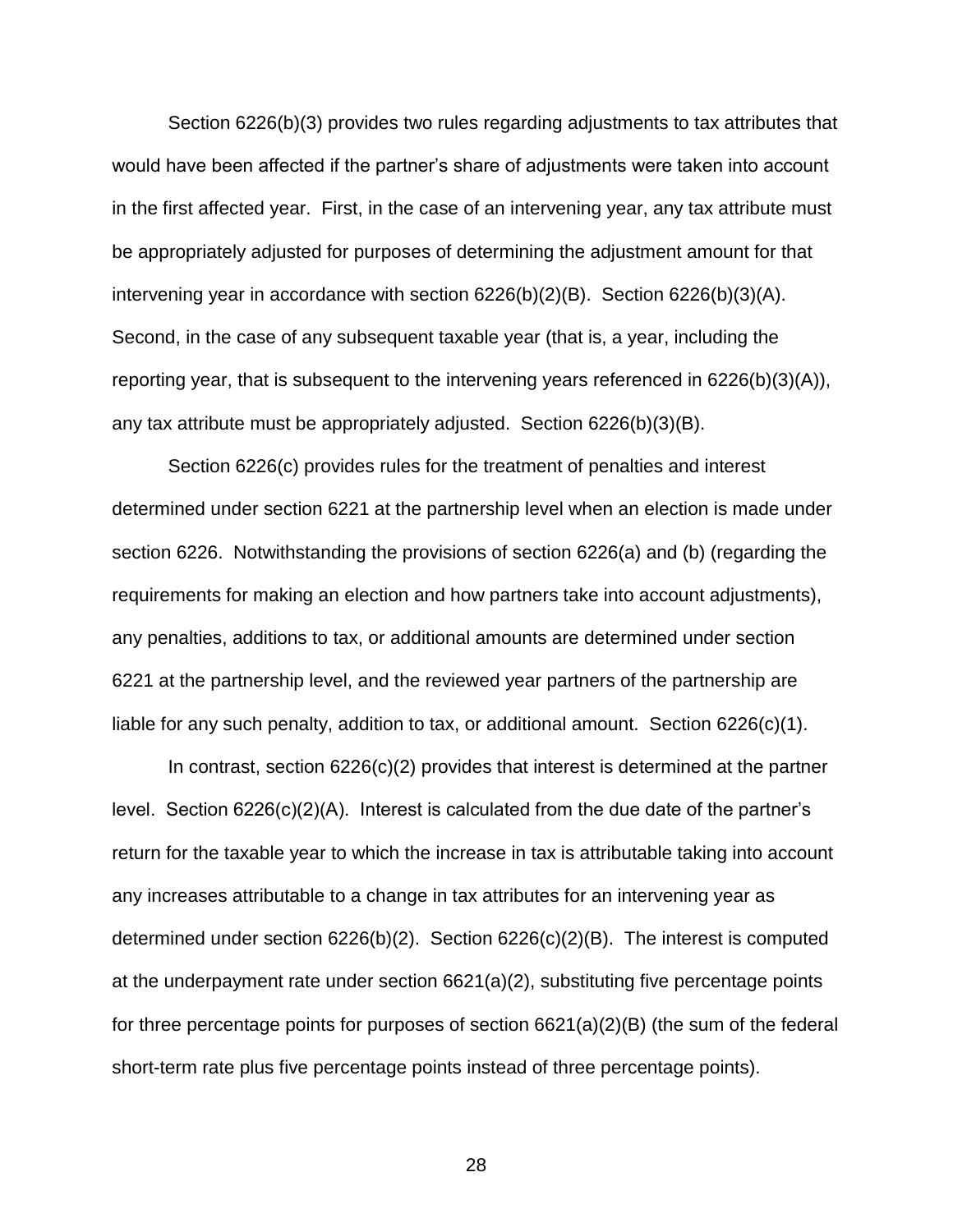# G. Administrative adjustment requests

Section 6227 provides a mechanism for a partnership to file an administrative adjustment request (AAR) to correct errors on a partnership return for a prior year. A partnership may file a request for administrative adjustment in the amount of one or more items of income, gain, loss, deduction, or credit of the partnership for any partnership taxable year. Section 6227(a). Any adjustment requested in an AAR is taken into account for the partnership taxable year in which the AAR is made. Section 6227(b). Under section 6227, only a partnership may file an AAR. Therefore, a partner who is not also the partnership representative acting on behalf of the partnership may not file an AAR.

Under section 6227(c), a partnership has three years from the later of the filing of the partnership return or the due date of the partnership return (excluding extensions) to file an AAR for that taxable year. However, a partnership may not file an AAR for a partnership taxable year after the IRS has mailed a notice of an administrative proceeding under section 6231 with respect to that taxable year.

Under section 6227(b), if an adjustment results in an imputed underpayment, the adjustment may be determined and taken into account in one of two ways. The partnership may determine and take the adjustment into account for the partnership taxable year in which the AAR is filed under rules similar to the rules under section 6225, relating to payment of the imputed underpayment by the partnership, except that the provisions under section 6225 pertaining to modification of the imputed underpayment based on amended returns by partners, the time for submitting information to the Secretary for purposes of modification, and approval by the Secretary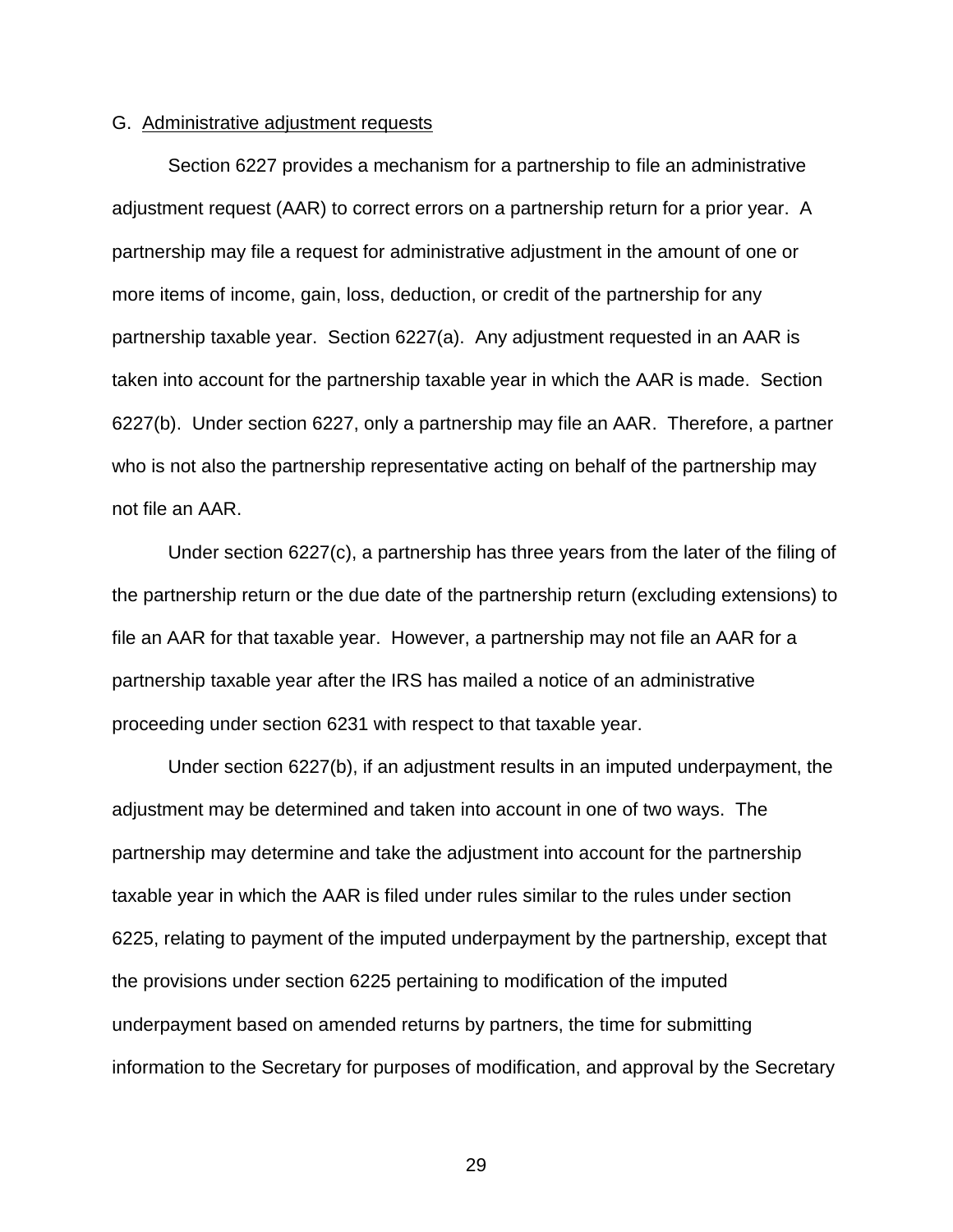of any modification do not apply. Section 6227(b)(1). Alternatively, the partnership and the partners may determine and take the adjustment into account under rules similar to the rules under section 6226 relating to the alternative to the partnership payment of the imputed underpayment, except that the additional 2 percentage points of interest imposed under section 6226 does not apply. Section 6227(b)(2).

In the case of an adjustment that would not result in an imputed underpayment, section 6227(b) requires that the partnership and the reviewed year partners must determine and take the adjustment into account under rules similar to the rules under section 6226 with appropriate adjustments. This provision ensures that the partners for the year to which the adjustments relate benefit from any refund that may result from such adjustments.

### H. Definitions and special rules

### i. Definitions

Section 6241(1) defines the term "partnership" for purposes of subchapter C of chapter 63 as any partnership required to file a return under section 6031(a). Section 6241(2) defines the term "partnership adjustment" as any adjustment in the amount of any item of income, gain, loss, deduction, or credit of a partnership, or any partner's distributive share thereof. Section 6241(3) defines the term "return due date" as the due date prescribed for filing the partnership return for such taxable year (determined without regard to extensions).

Section 6225(d)(1) defines the term "reviewed year" as the partnership taxable year to which the item being adjusted relates. Section 6225(d)(2) defines the term "adjustment year" to mean, in the case of an adjustment pursuant to the decision of a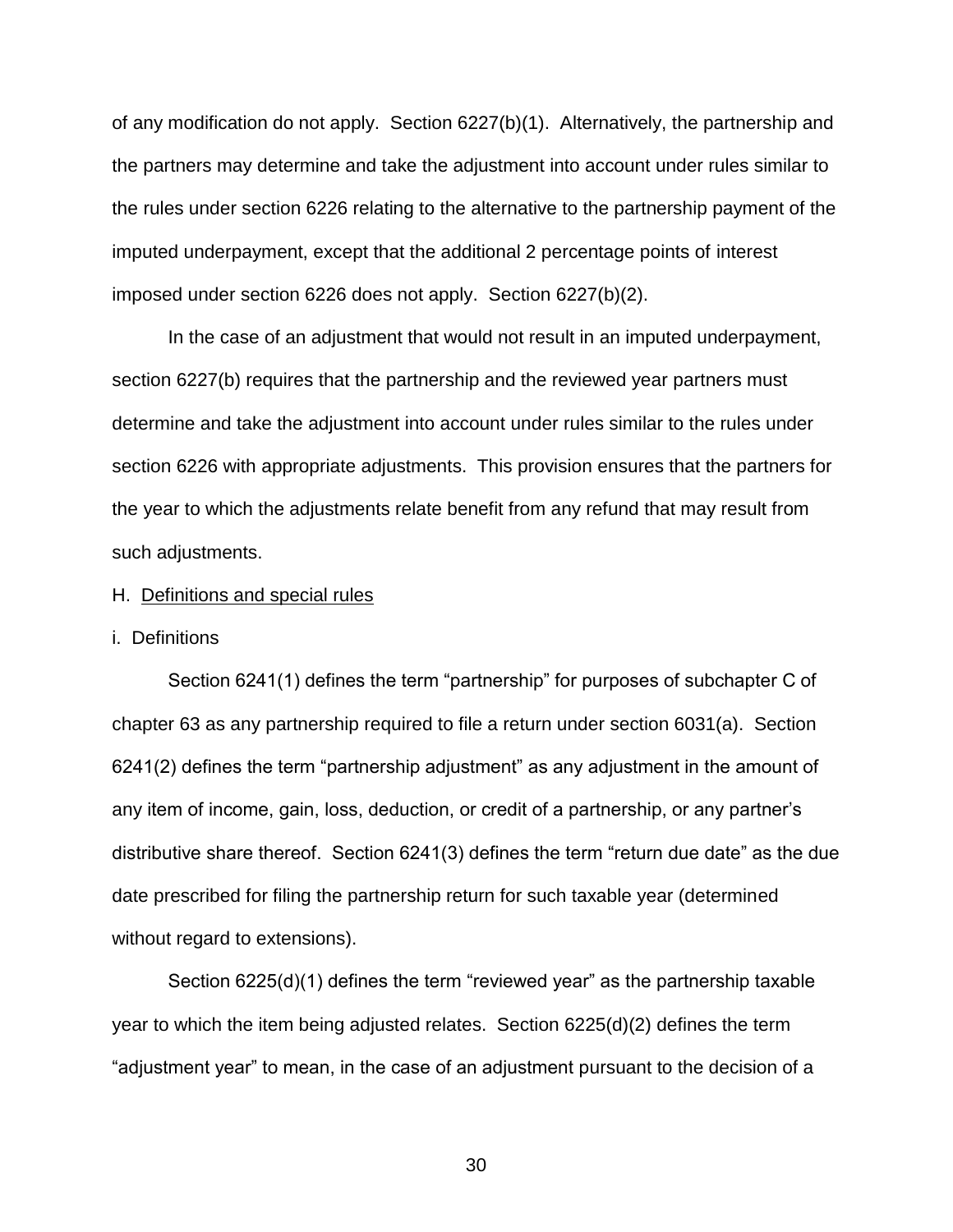court in a proceeding brought under section 6234, the taxable year in which such decision becomes final; in the case of an administrative adjustment request under section 6227, the taxable year in which such administrative adjustment request is made; and, in any other case, the taxable year in which a notice of the final partnership adjustment (FPA) is mailed under section 6231.

# ii. Bankruptcy

Section 6241(6)(A) provides that, in a case under Title 11 of the United States Code (Title 11 case), the running of any period of limitations provided in subchapter C of chapter 63 for making a partnership adjustment (or provided in section 6501 or 6502 for the assessment or collection of any imputed underpayment determined under subchapter C of chapter 63) is suspended for the period during which the Secretary is prohibited by reason of the Title 11 case from making the partnership adjustment or assessing or collecting any amounts due under subchapter C of chapter 63. Section 6241(6)(A)(i) provides that in the case of the period of limitations for making adjustments or making an assessment, the suspension period includes an additional 60 days. Section 6241(6)(A)(ii) provides that in the case of the period of limitations on collection, the suspension period includes an additional six months.

Section 6241(6)(A) provides that a rule similar to the rule of section 6213(f)(2) applies for purposes of section 6232(b), the limitation on assessments under subchapter C of chapter 63. Section 6213(f) clarifies that the limitation on assessment under section 6213(a) with respect to deficiencies does not prohibit the Secretary from filing of a proof of claim in a bankruptcy case. Thus, the limitation on assessment under section 6232(b) similarly does not prohibit the filing of a proof of claim in bankruptcy.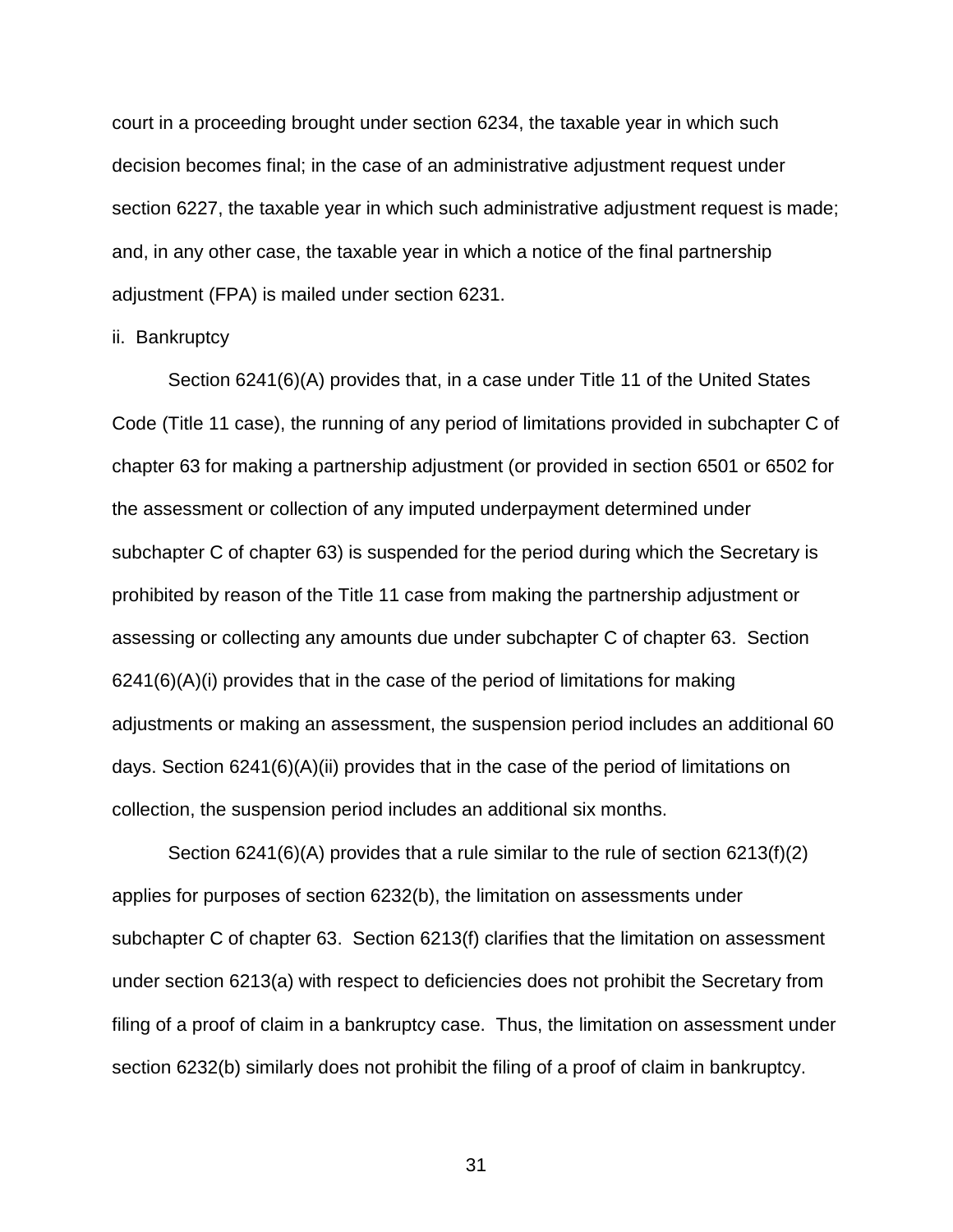Under section 6241(6)(B), the running of the 90-day period to file a petition for readjustment under section 6234 is suspended during the period during which the partnership is prohibited by reason of a bankruptcy case from filing the petition for readjustment and for an additional 60 days.

### iii. Other Rules

Section 6241(4) provides that any payments required to be made under subchapter C of chapter 63 are nondeductible under subtitle A.

Section 6241(5) provides the general rule that, for purposes of section 6234 (regarding judicial review of partnership adjustments), a principal place of business located outside the United States is treated as located in the District of Columbia.

Section 6241(7) provides that, where a partnership ceases to exist before a partnership adjustment under subchapter C of chapter 63 takes effect, the partnership adjustment shall be taken into account by the former partners of the partnership pursuant to regulations prescribed by the Secretary.

Section 6241(8) provides that, to the extent provided by regulations, the provisions of subchapter C of chapter 63 shall extend to the taxable year of an entity for which a partnership return is filed by the entity (even if it is determined that the entity is not a partnership or that there is no entity for such taxable year), to the items of such entity, and to any person holding an interest in such entity.

# I. Withdrawal of proposed regulations under section 6231(c)

On February 13, 2009, a notice of proposed rulemaking (REG-138326-07) regarding the conversion of partnership items related to listed transactions was published in the **Federal Register** (74 FR 7205). The proposed regulations were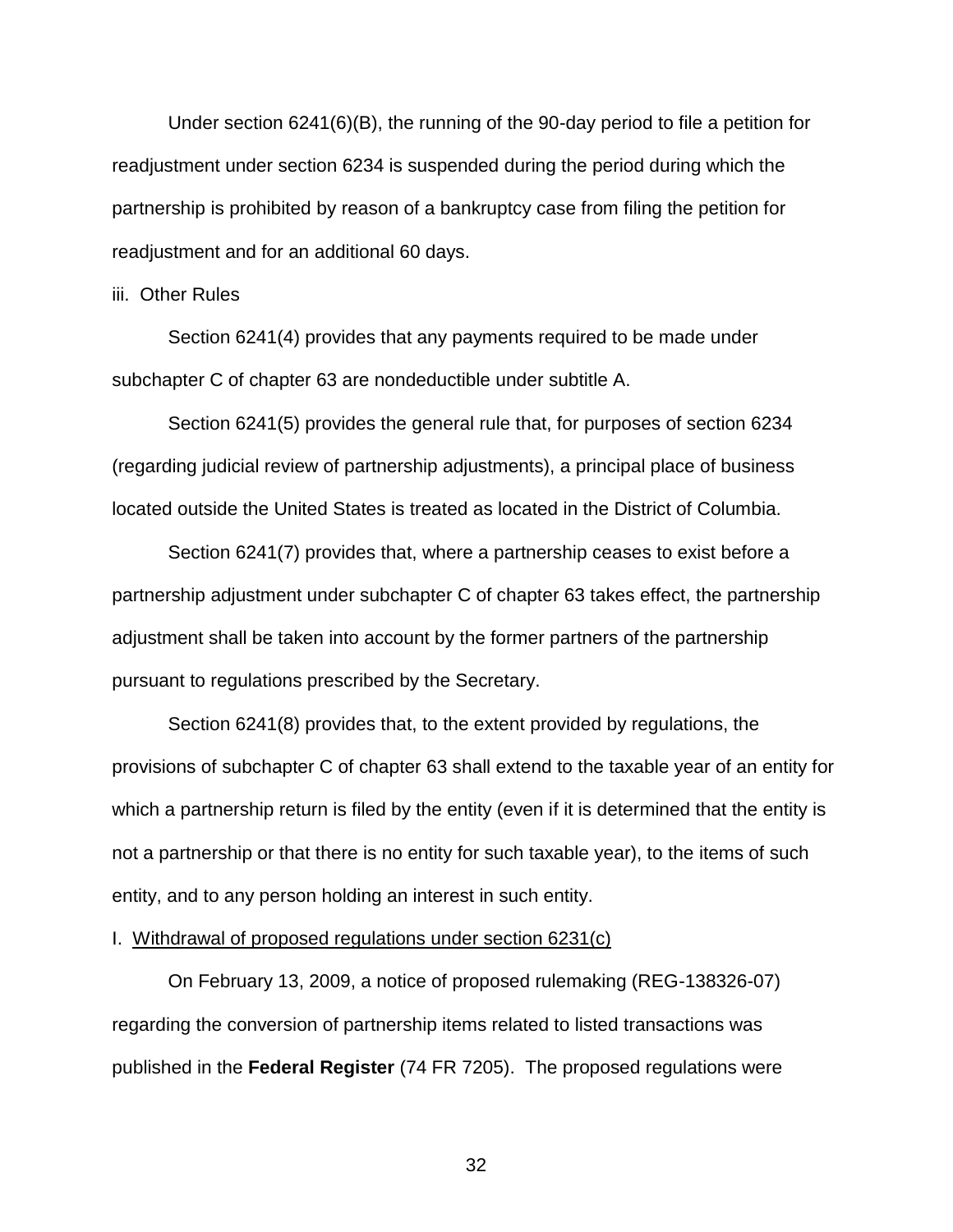issued under section 6231(c) (prior to amendment by the BBA), which permitted the IRS to issue regulations that address special enforcement areas, that is, areas where the application of the TEFRA partnership procedures would interfere with the effective and efficient enforcement of the internal revenue laws. Written or electronic comments responding to the notice of proposed rulemaking were received, but no public hearing was requested or held. After consideration of all the comments, the Treasury Department and the IRS have decided to withdraw the proposed regulations.

### **Explanation of Provisions**

#### 1. Scope of the Centralized Partnership Audit Regime

Proposed §301.6221(a)-1(a) provides that all adjustments and items relating to a partnership are determined at the partnership level under the centralized partnership audit regime. Accordingly, the proposed regulations provide that the centralized partnership audit regime covers any adjustment to items of income, gain, loss, deduction, or credit of a partnership and any partner's distributive share of those adjusted items. Further, the proposed regulations provide that any chapter 1 tax resulting from an adjustment to items under the centralized partnership audit regime is assessed and collected at the partnership level. Under the proposed regulations, the applicability of any penalty, addition to tax, or additional amount which relates to an adjustment to any such item or share is also determined at the partnership level.

Proposed §301.6221(a)-1(b)(1) defines the phrase "income, gain, loss, deduction, or credit" for purposes of the centralized partnership audit regime broadly so that the phrase includes: the character, timing, source, and amount of items; the character, timing, and source of the partnership's activities; contributions to and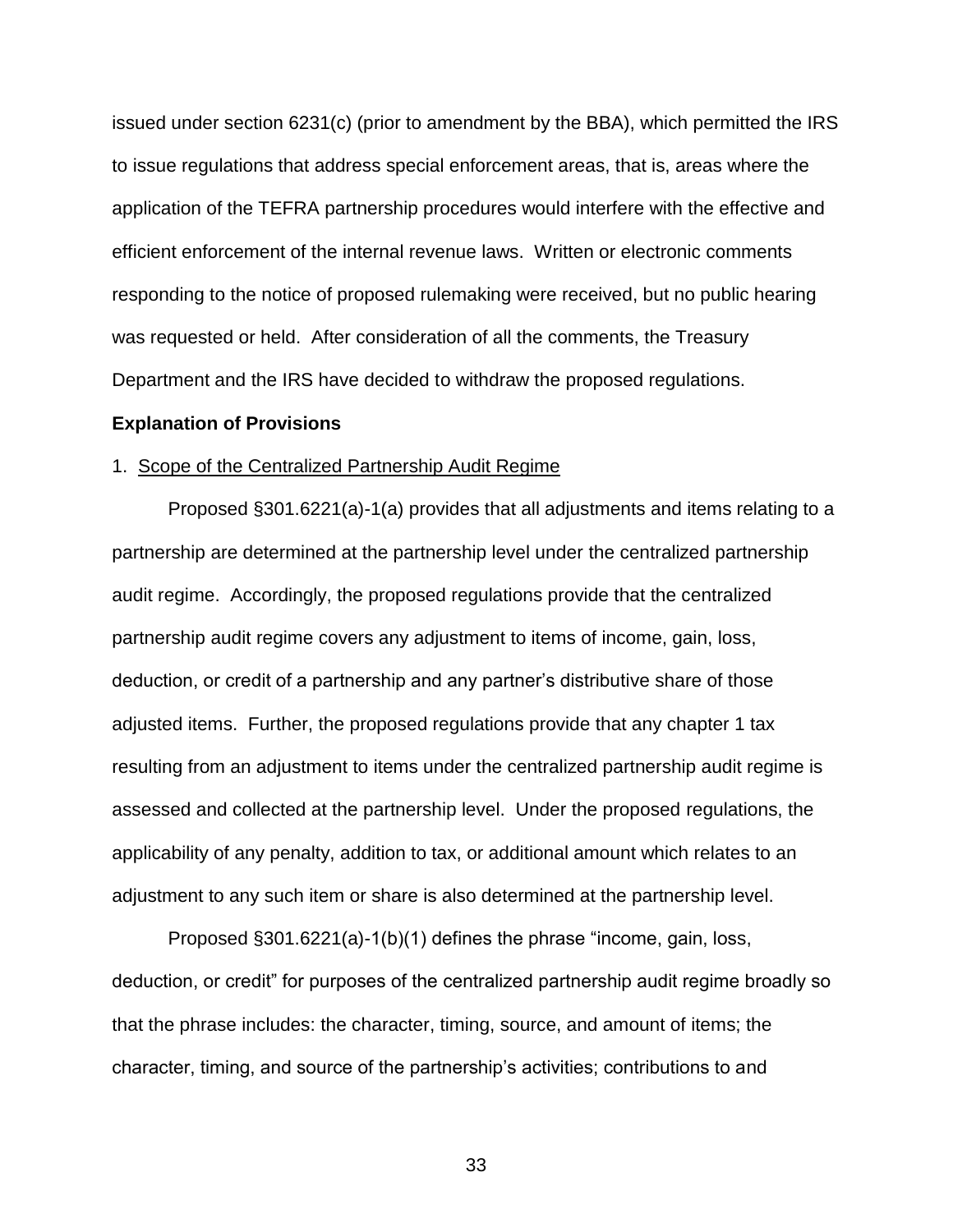distributions from the partnership; the partnership's basis in its assets and the value of those assets; the amount and character of partnership liabilities; the separate category (for purposes of the foreign tax credit limitation), timing, and amount of the partnership's creditable foreign tax expenditures; elections made by the partnership; items related to transactions between a partnership and any partner (including disguised sales and guaranteed payments); any items related to terminations of a partnership; and partners' capital accounts. Proposed §301.6221(a)-1(b)(2) defines the phrase "a partner's distributive share" to include any partner's share of any item determined at the partnership level; the nature and amount of the partner's interest in the partnership; whether any special allocations apply to any partner; the character and timing of any item or activity required to be taken into account by the partner which is related to any item adjusted at the partnership level under subchapter C of chapter 63; and any amount required to be taken into account by the partner if the partnership makes an election under section 6226.

Proposed §301.6221(a)-1(b)(3) defines the term "tax" for purposes of §301.6221(a)-1 to mean tax imposed by chapter 1 of subtitle A of the Code. Accordingly, for purposes of assessment and collection at the partnership level, taxes imposed by other chapters of the Code are not included in the term "tax." Those taxes that are not covered by the centralized partnership audit regime include taxes imposed by chapter 2 (Tax on Self-Employment Income), chapter 2A (Unearned Income Medicare Contribution), chapter 3 (Withholding of Tax on Nonresident Aliens and Foreign Corporations), chapter 4 (Taxes to Enforce Reporting on Certain Foreign Accounts), and chapter 6 (Consolidated Returns). In addition, taxes imposed by other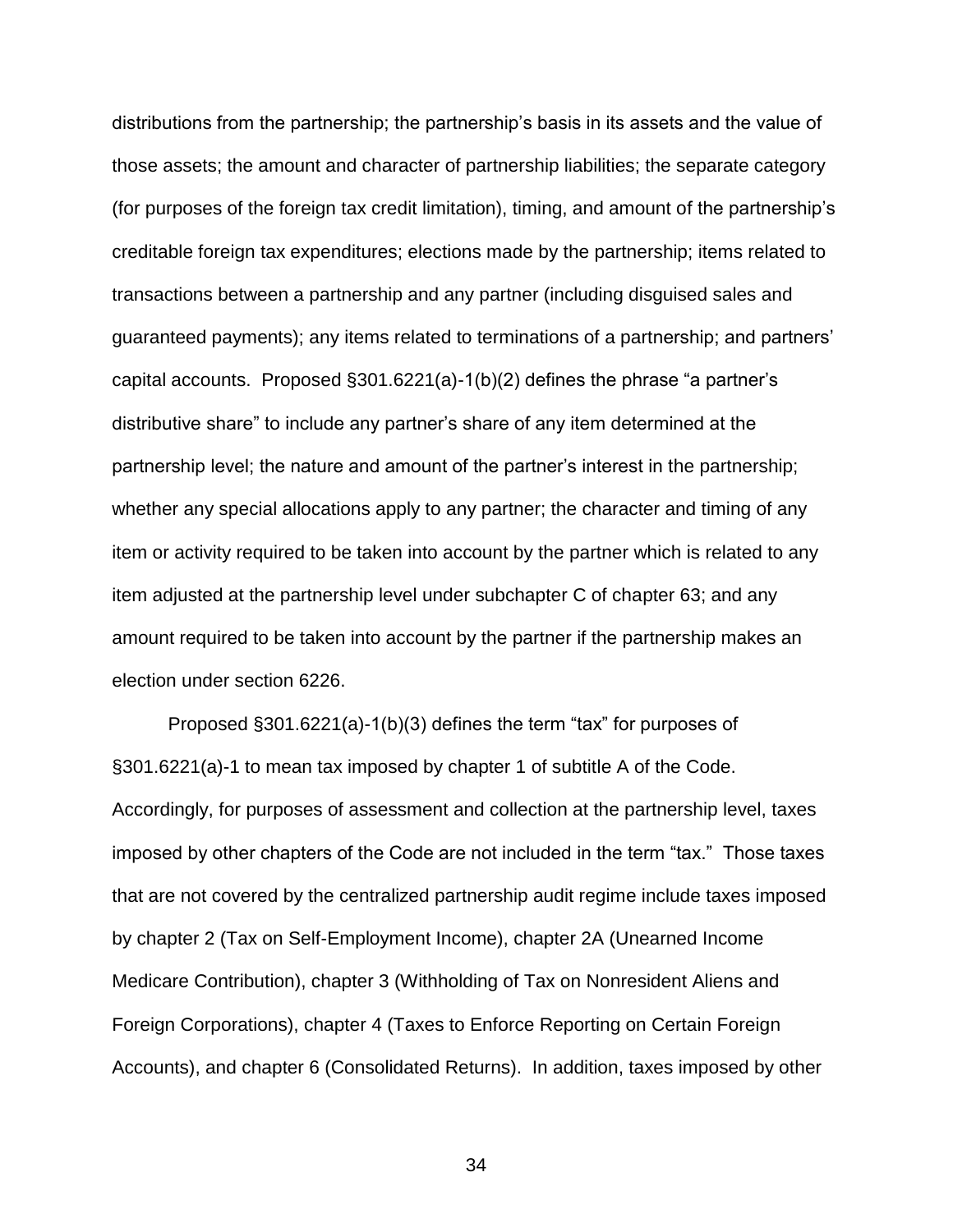subtitles of the Code, such as subtitle C (Employment Taxes), are not included within the scope of the centralized partnership audit regime. Accordingly, the IRS may separately examine the partnership or its partners outside the centralized partnership audit regime for purposes of determining and assessing these types of taxes.

In some circumstances, adjustments made under the centralized partnership audit regime may have an effect on the determination of taxes imposed by provisions of the Code outside of chapter 1. For example, if it is determined in a proceeding under the centralized partnership audit regime that a partnership has additional unreported ordinary income, that determination could form the basis for a separate determination that one or more of the partners in that partnership owe additional self-employment tax under chapter 2 of the Code. Additionally, as clarified in proposed §301.6221(a)-1(d), determinations regarding items covered by the centralized partnership audit regime may be relied upon by the IRS when making determinations of taxes not covered by chapter 1 to the extent they are relevant in making such determinations. For instance, if the IRS determines as part of the centralized partnership audit regime that an individual who is treated as a partner in the partnership has received additional unreported ordinary income from the partnership, the IRS is not precluded from separately examining the partnership or that individual for purposes of determining whether that individual is an employee and not a partner of the partnership for purposes of imposing subtitle C employment taxes with regard to that income or examining the individual for purposes of determining whether the individual owes additional self-employment tax on the income. Any such determinations made in a separate examination outside the centralized partnership audit regime will be solely for purposes of the taxes not covered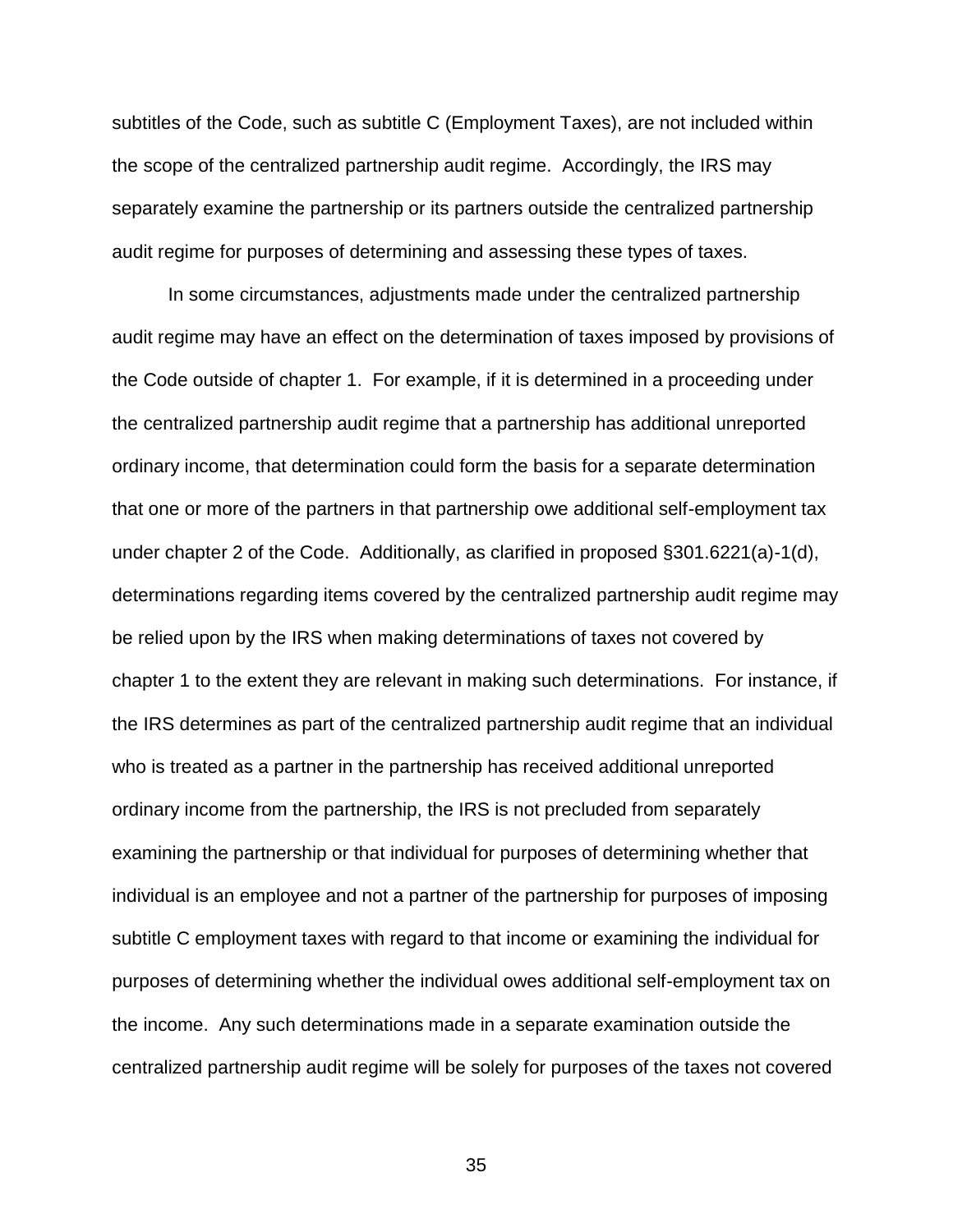by chapter 1, will not constitute determinations for purposes of chapter 1, and will not constitute an administrative proceeding with respect to the partnership for purposes of subchapter C of chapter 63. The IRS may use all procedures available, such as obtaining the books and records of the partnership, to make determinations of items covered by the centralized partnership audit regime solely for purposes of taxes not covered by chapter 1. Any determinations for taxes other than chapter 1 taxes are not covered by the centralized partnership audit regime under subchapter C of chapter 63.

Proposed §301.6221(a)-1(a) provides that the applicability of any penalty, addition to tax, or additional amount that relates to an adjustment under subchapter C of chapter 63 is determined at the partnership level. Proposed §301.6221(a)-1(c) provides that any defenses to any penalty, addition to tax, or additional amount under subchapter C of chapter 63 may only be raised or considered in a partnership proceeding initiated under subchapter C of chapter 63. The partnership representative (as defined in section 6223 and the regulations thereunder) is the sole representative of the partnership. Accordingly, only the partnership representative may raise defenses to penalties, additions to tax, or additional amounts, including the partnership's defenses and defenses that relate to any partner. For example, if the partnership believes it has a viable reasonable cause defense, the partnership representative must raise this defense as part of the partnership proceeding. Any defense, whether it relies on facts and circumstances relating to the partnership or one or more partners or any other person, that is not raised by the partnership before a final determination under subchapter C of chapter 63 is waived and will not be considered if raised by any other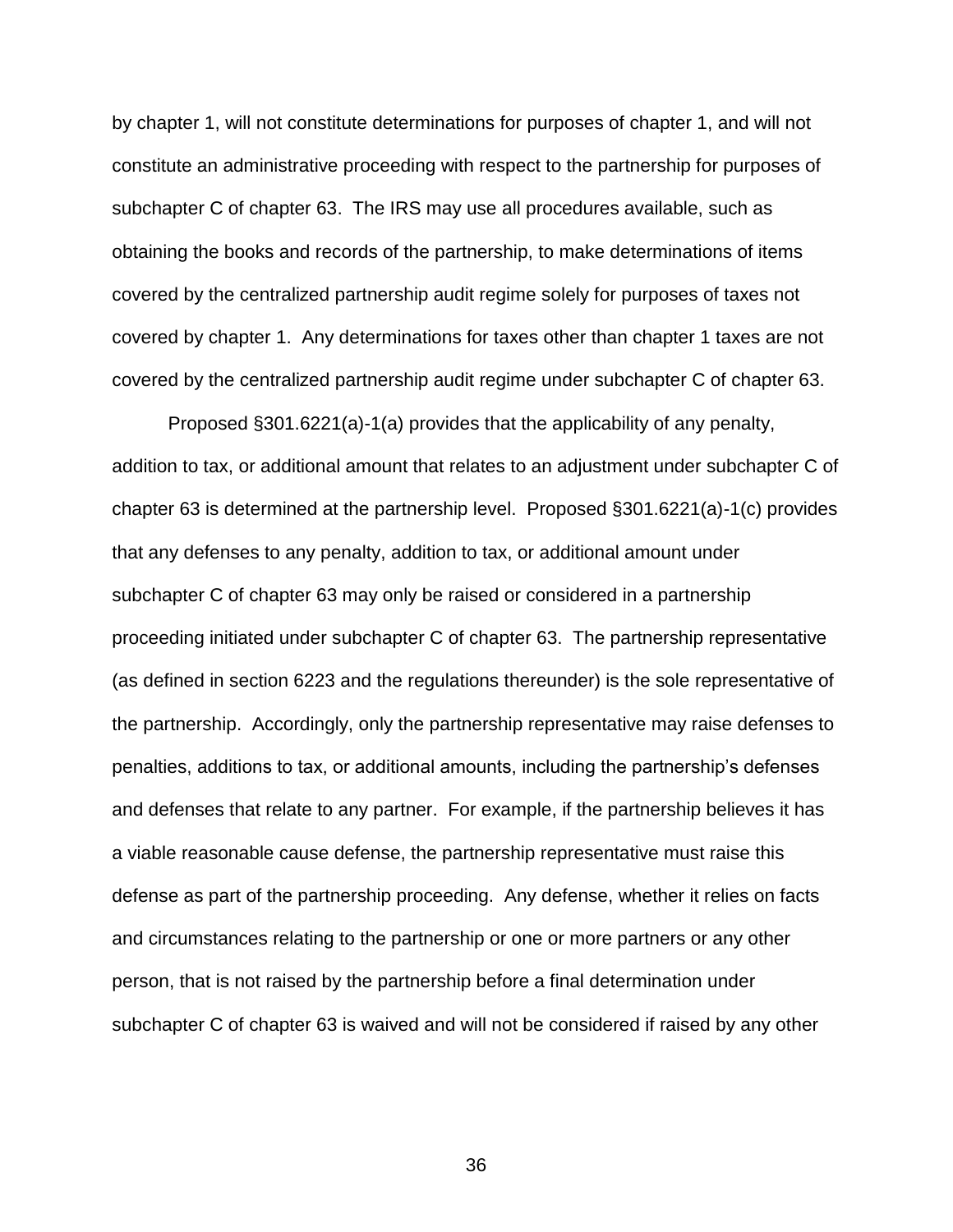person, including a partner that receives a section 6226 statement as a result of the partnership making an election under section 6226.

# 2. Election Out of the Centralized Partnership Audit Regime

### A. Eligibility to make the election

Proposed §301.6221(b)-1(b) provides that only an eligible partnership may elect out of the centralized partnership audit regime. Under that section, a partnership is an eligible partnership if it has 100 or fewer partners during the year and, if at all times during the taxable year, all partners are eligible partners, as defined in proposed §301.6221(b)-1(b)(3).

# i. 100 or Fewer Partners

Under proposed §301.6221(b)-1(b)(2), a partnership has 100 or fewer partners during the year if it is required to furnish 100 or fewer statements under section 6031(b) during the taxable year for which the partnership makes the election. When determining whether a partnership is required to furnish 100 or fewer statements under section 6031(b) during the taxable year, only statements required to be furnished by the partnership under section 6031(b) for the taxable year are taken into account, regardless of the number of statements actually furnished by the partnership. Accordingly, if contrary to the instructions to the Schedule K-1 the partnership furnishes more statements than are required under section 6031(b), any statements that are not required to be issued under section 6031(b) are not taken into account. For instance, if contrary to the instructions to the Schedule K-1 a partnership furnishes two Schedules K-1 to a partner (one for the partner's general interest in the partnership and one for the partner's limited interest in the partnership), the partnership is treated as furnishing only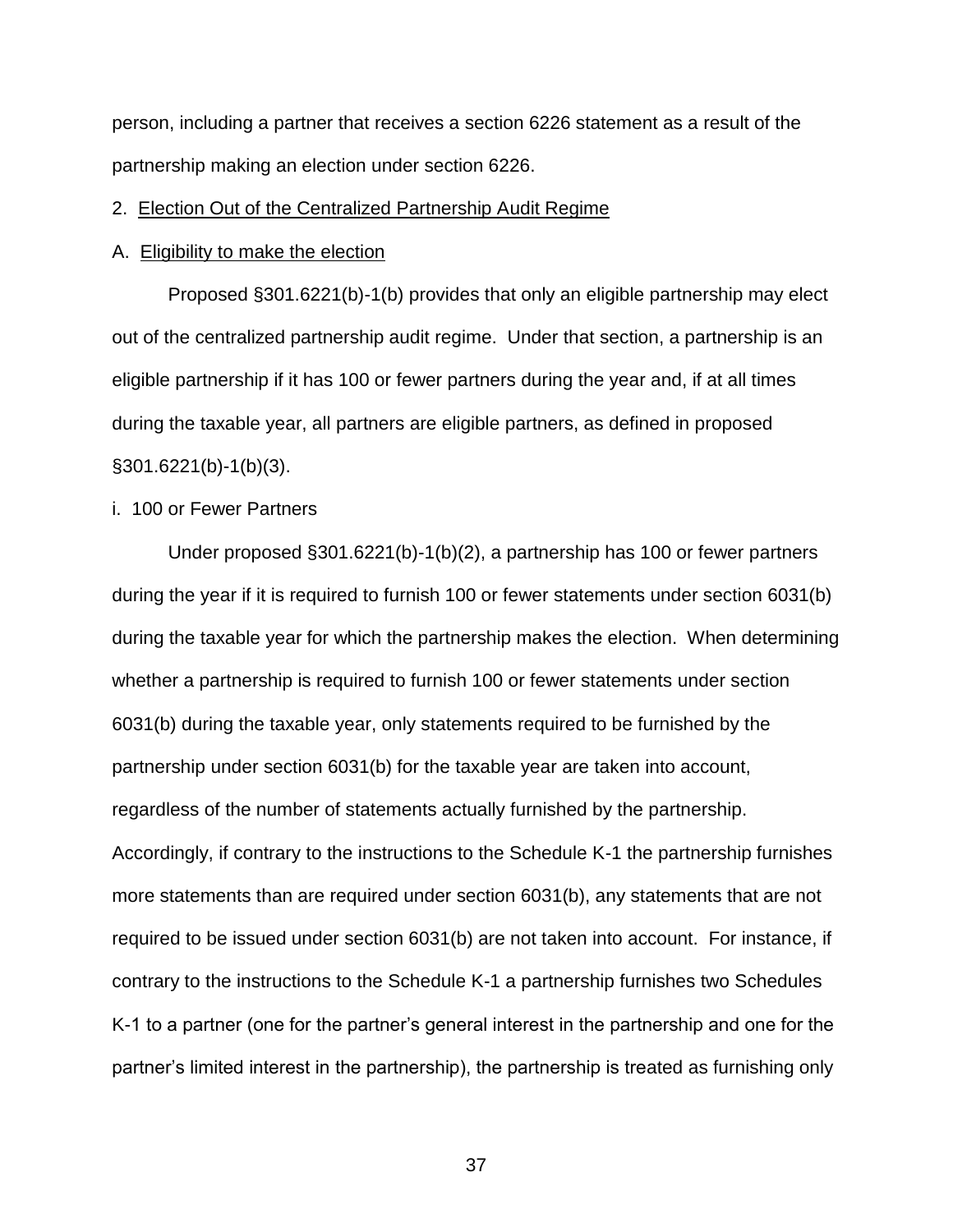one Schedule K-1 for purposes of proposed §301.6221(b)-1(b)(2) because the partnership is only required to furnish one statement to that partner under section 6031(b).

The proposed regulations include a special rule for partnerships that have S corporation partners. As described in proposed §301.6221(b)-1(b)(2)(ii), any statements required to be furnished by the S corporation partner under section 6037(b) for the taxable year of the S corporation ending with or within the partnership's taxable year are taken into account for purposes of determining whether the partnership is required to furnish 100 or fewer statements for the taxable year. For instance, if an S corporation with 50 shareholders is a partner in a partnership, in addition to the statement the partnership is required to furnish to the S corporation, the 50 statements that the S corporation is required to furnish to its shareholders under section 6037(b) are taken into account for purposes of determining whether the partnership is required to issue 100 or fewer statements. As illustrated in Example 5 of proposed §301.6221(b)-1(b)(2)(iii), the special rule under proposed §301.6221(b)-1(b)(2)(ii) does not apply to partners that are not S corporations.

Pursuant to section 6221(b), the determination of whether the partnership has 100 or fewer partners is made by counting the number of statements required to be furnished under section 6031(b). Under TEFRA, section 6231(a)(1)(B) (prior to amendment by the BBA) specifically states that a husband and wife were treated as a single partner for purposes of determining whether the partnership had 10 or fewer partners (the TEFRA small partnership exception). Section 6221(b) contains no similar language. Accordingly, the principles of section 6031(b), which do not treat a husband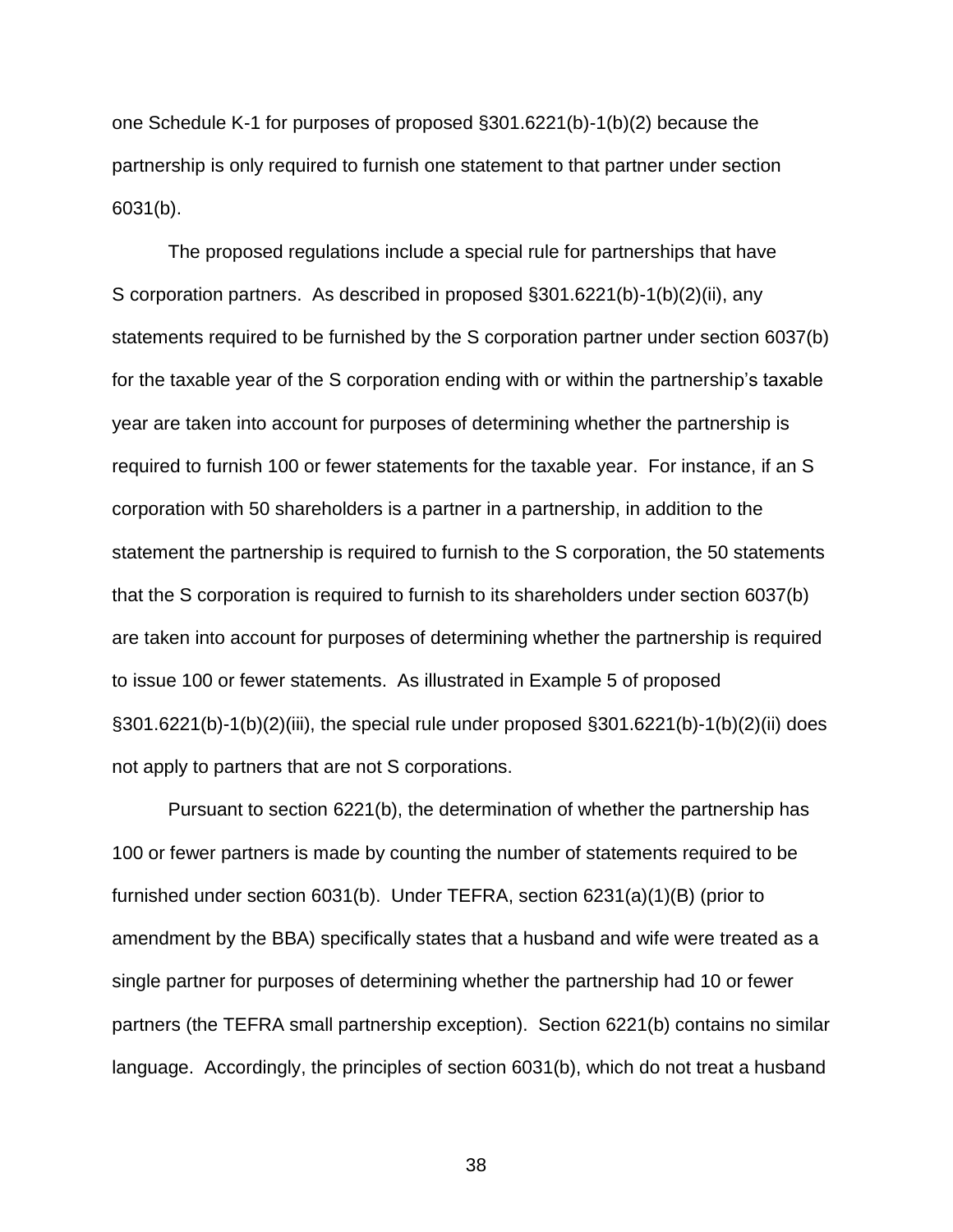and wife as a single partner, apply for purposes of determining whether the partnership has 100 or fewer partners. Examples 1 and 2 in proposed §301.6221(b)-1(b)(2)(iii) illustrate this point.

ii. Eligible Partners

Proposed §301.6221(b)-1(b)(3)(i) defines the term "eligible partner" as any person who is an individual, C corporation, eligible foreign entity, S corporation, or an estate of a deceased partner. Under this proposed rule, a C corporation is an entity defined in section 1361(a)(2), including a regulated investment company (RIC) under section 851 and a real estate investment trust (REIT) under section 856. The Treasury Department and the IRS intend to continue to treat an organization that is determined to be, or claims to be, exempt from tax under section 501(a) and is classified as a corporation under section 7701(a)(3) as a C corporation for purposes of proposed §301.6221(b)-1(b)(3), consistent with Revenue Ruling 2003-69, 2003-1 C.B. 1118 (treating tax-exempt corporations as C corporations for purposes of the TEFRA small partnership exception). This treatment does not extend to an organization that is determined to be, or claims to be, exempt from tax under section 501(a) that is not classified as a corporation under section 7701(a)(3) as a C corporation, such as trusts.

An "eligible foreign entity" is defined in proposed §301.6221(b)-1(b)(3)(iii) as any foreign entity that is classified as a per se corporation under §301.7701-2(b)(1), (3)-(8), is classified by default as an association taxable as a corporation under §301.7701- 3(b)(2)(i)(B), or is classified as an association taxable as a corporation in accordance with an election under the provisions of §301.7701-3(c).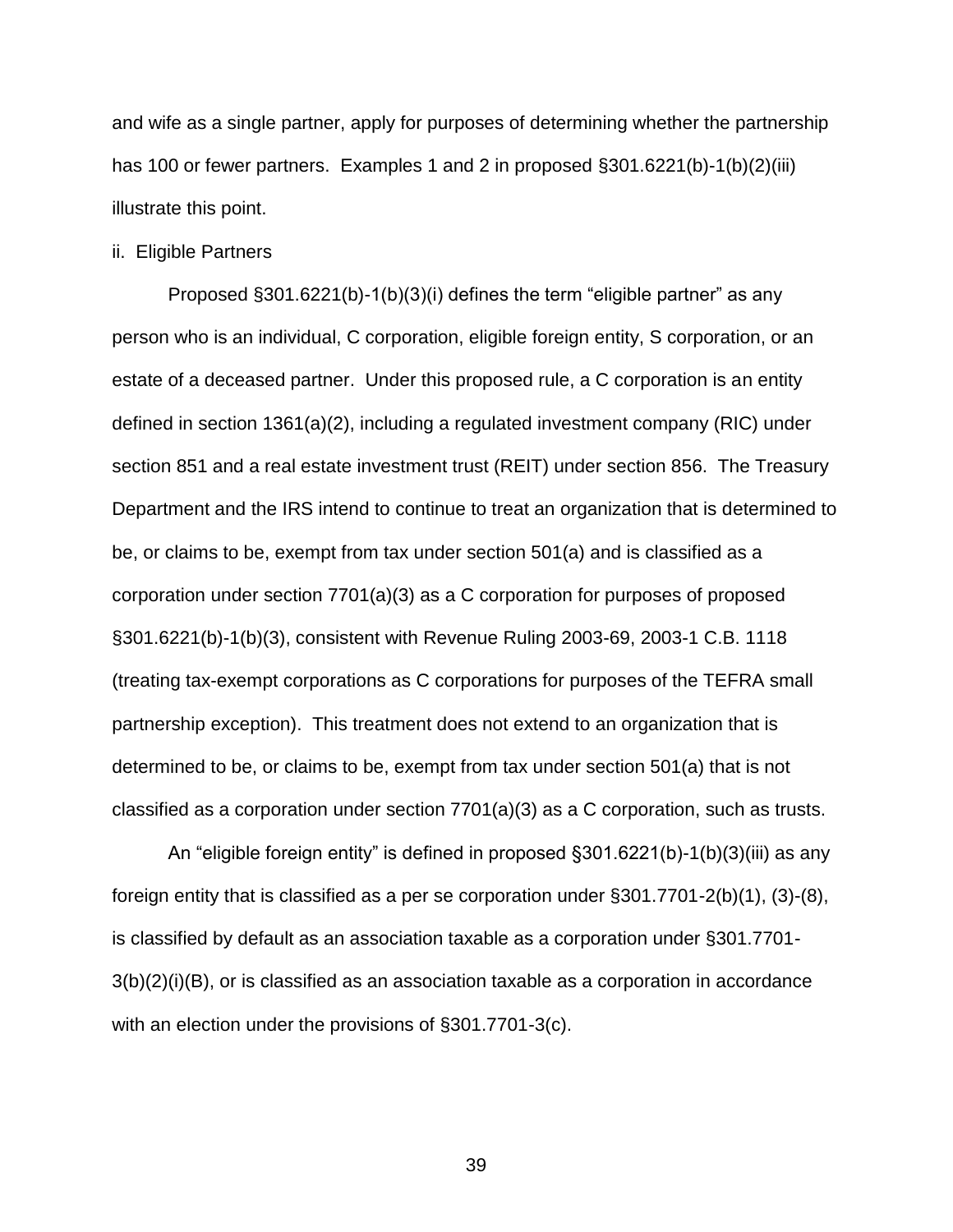Proposed §301.6221(b)-1(b)(3)(ii) clarifies that the term "eligible partner" does not include partnerships, trusts, foreign entities that are not eligible foreign entities, disregarded entities, nominees, other similar persons that hold an interest on behalf of another person, and estates that are not estates of a deceased partner.

A number of comments received in response to Notice 2016-23 suggested that the Treasury Department and the IRS should exercise the regulatory authority provided in section 6221(b)(2)(C) to expand the types of entities that are eligible partners for purposes of the election out. Specifically, commenters requested that entities such as disregarded entities, trusts, partnerships, and partners who use nominees should be considered eligible partners for purposes of the election out rules. The commenters also suggest that there may be certain partnership structures that could be efficiently examined at the ultimate taxpayer level even if a partner is not one of the eligible partners listed in section 6221(b). The Treasury Department and the IRS considered these comments, but have declined in these proposed regulations to exercise the authority under section 6221(b)(2)(C) to expand the types of entities that are eligible partners for purposes of the election out rules or to create separate election out provisions for specific partnership structures. When a partnership elects out of the centralized partnership audit regime, the IRS must examine and assess tax with respect to each ultimate partner under the deficiency procedures under subchapter B of chapter 63. Enactment of TEFRA was a reaction to the complexity and burden of these deficiency procedures with respect to partnerships. The increasing number and complexity of partnerships since TEFRA was enacted revealed that the TEFRA procedures were inadequate for the IRS to effectively audit partnerships. The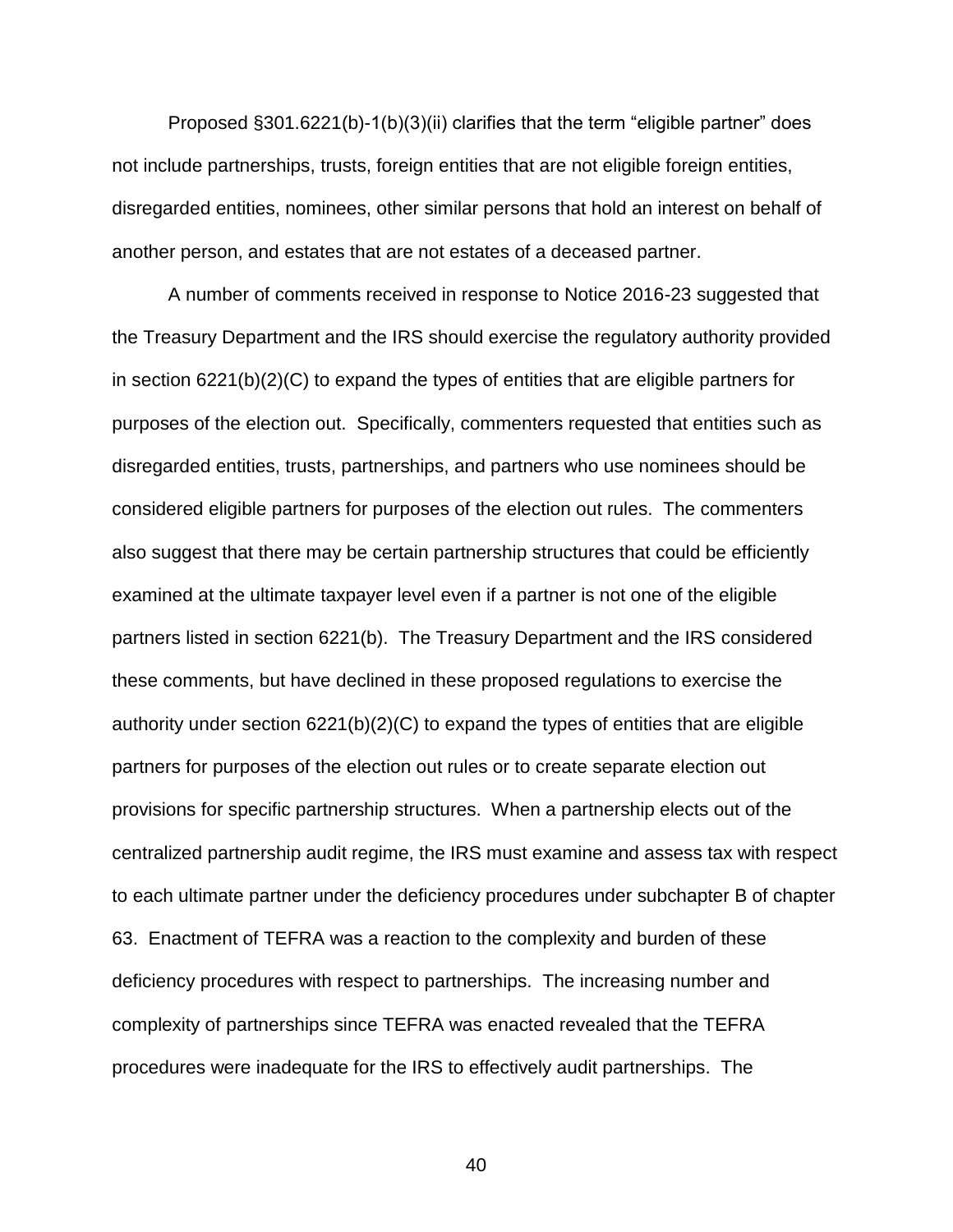centralized partnership audit regime is intended to enhance the IRS's ability to examine partnerships, particularly large and highly tiered partnerships. If the proposed regulations broaden the scope of the election out provisions to include additional types of partners or partnership structures, the IRS will face additional administrative burden in examining those structures and partners under the deficiency rules. Comments on any potential expansion of the election out rules are particularly helpful if they address the additional burdens any such expansion would impose on the IRS and not just the decreased burden on taxpayers resulting from the suggested change.

# B. Making the election out

Proposed §301.6221(b)-1(c) provides the time, form, and manner for the partnership to make an election out of the centralized partnership audit regime, and unless all of these requirements are satisfied an election will not be valid. The requirements under proposed §301.6221(b)-1(c) are described below.

First, under proposed §301.6221(b)-1(c)(1), a partnership may make the election only on a timely filed partnership return (including extensions) (that is, Form 1065, U.S. Return of Partnership Income) for the partnership taxable year to which the election relates. Therefore, a partnership may not make the election on a return that is filed after the due date (including extensions) for the taxable year. An election out made by a partnership may only be revoked with the consent of the IRS. Proposed §301.6221(b)-  $1(c)(1)$ .

In response to Notice 2016-23, some commenters requested that the election out rules should not penalize a partnership that does not timely file a return. Section 6221(b) specifically prescribes that the election must be made on a timely filed return.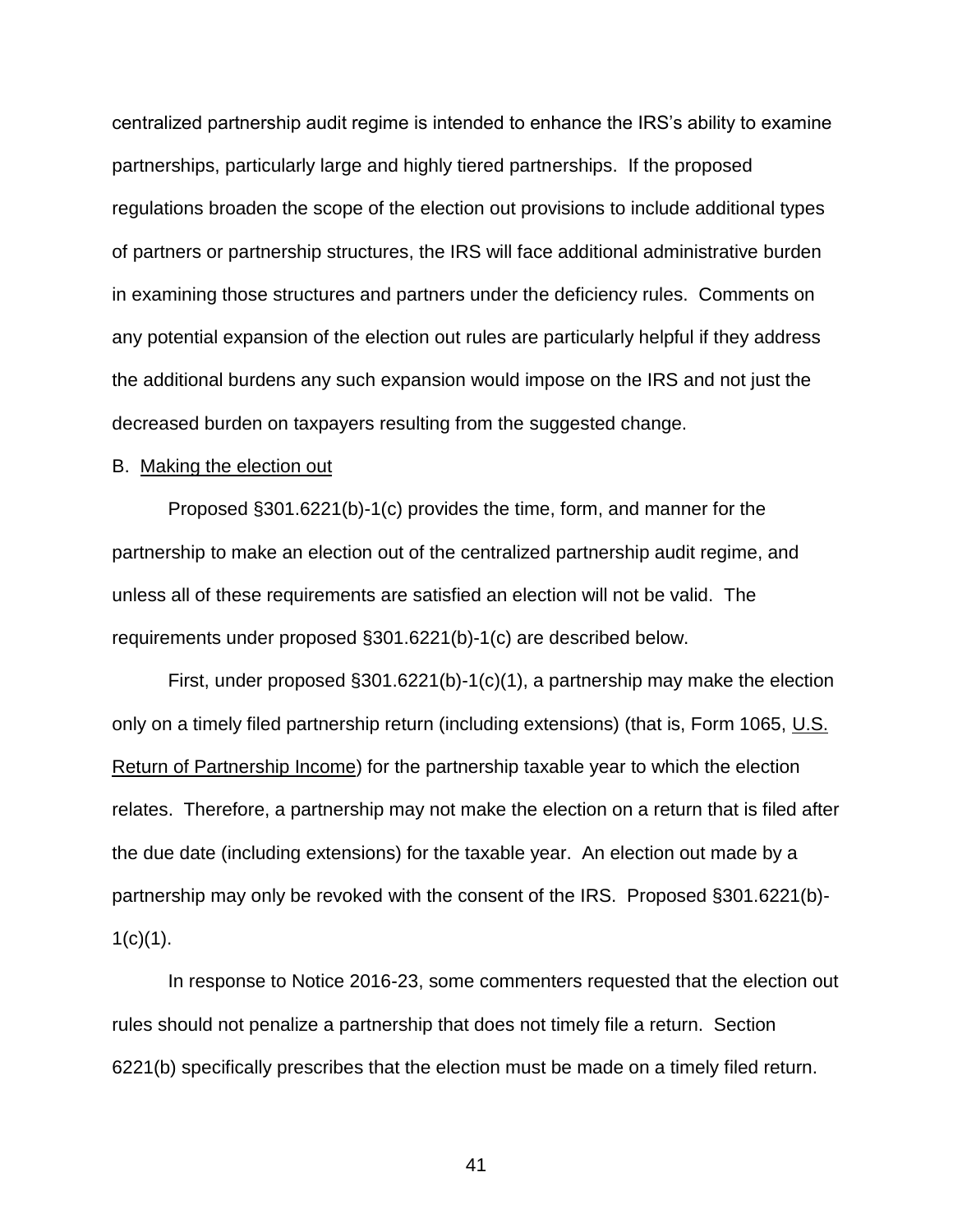Accordingly, the proposed regulations conform with the statute and require the election under section 6221(b) to be made on a timely filed return.

Second, proposed §301.6221(b)-1(c)(2) provides that a partnership must disclose to the IRS the names, correct TINs, and federal tax classifications of all partners of the partnership and, if there is an S corporation partner, the names, correct TINs, and federal tax classifications of all persons to whom an S corporation partner is required to furnish statements during the S corporation partner's taxable year ending with or within the partnership's taxable year at issue, and any other information regarding those partners (and shareholders) as required by the IRS in forms and instructions. The Treasury Department and the IRS recognize that section 6221(b)(2)(B) grants authority to the Secretary to provide for alternative identification of any foreign partners. However, in most cases, partners (including foreign partners) in partnerships that file a Form 1065, U.S. Return of Partnership Income, are required to have taxpayer identification numbers, and, as a result, alternative identification procedures for foreign partners may be unnecessary. The Treasury Department and the IRS request comments describing situations in which a foreign partner in a partnership subject to the centralized partnership audit regime may not otherwise be required to have a taxpayer identification number except for purposes of making an election out under section 6221(b), as well as recommendations for alternative identification procedures that could be used in such cases.

Finally, proposed §301.6221(b)-1(c)(3) provides that a partnership that elects out of the centralized partnership audit regime must notify each of its partners that the partnership made the election. This notification must be made within 30 days of making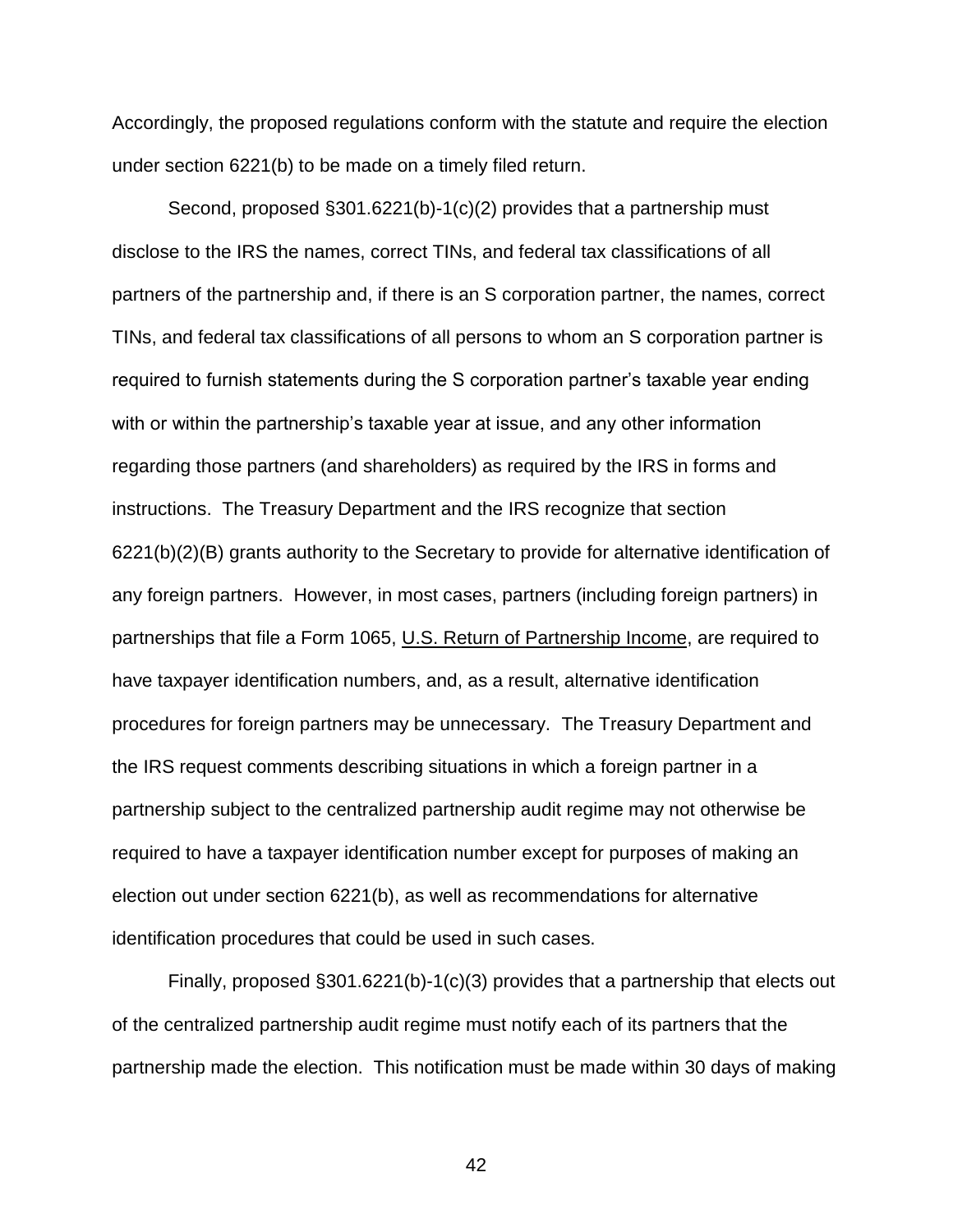the election. The proposed regulations do not mandate the form of the notice that the partnership must provide to its partners. Accordingly, the notice may be in writing, electronic, or other form chosen by the partnership.

Proposed §301.6221(b)-1(d) clarifies that any election out of the centralized partnership audit regime by an eligible partnership that is a partnership-partner (as defined in proposed  $\S301.6241-1(a)(7)$  has no effect on the application of the centralized partnership audit regime to that partnership-partner in its capacity as a partner in another partnership. The Treasury Department and the IRS intend this provision to make clear that the effect of adjustments on a partnership-partner that is a partner in a partnership that is subject to the centralized partnership audit regime are determined under the centralized partnership audit regime even if that partnershippartner has made a valid election under section 6221(b). The examples in proposed §301.6221(b)-1(d)(2) illustrate these principles.

Proposed §301.6221(b)-1(e) provides that, if a partnership makes an election under this section, the IRS may rely on that election for all purposes unless and until the IRS determines that the election is invalid. The Treasury Department and the IRS intend proposed §301.6221-1(e) to provide certainty to partnerships and the IRS because whether an election out is valid will determine whether the IRS must conduct a proceeding with respect to the partnership under the centralized partnership audit regime or whether the IRS will follow deficiency procedures with respect to the direct or indirect partners of the partnership to examine items that, absent a valid election, would be subject to the centralized partnership audit regime. Proposed §301.6221-1(e) provides that an election that is not fully compliant with all the applicable rules, including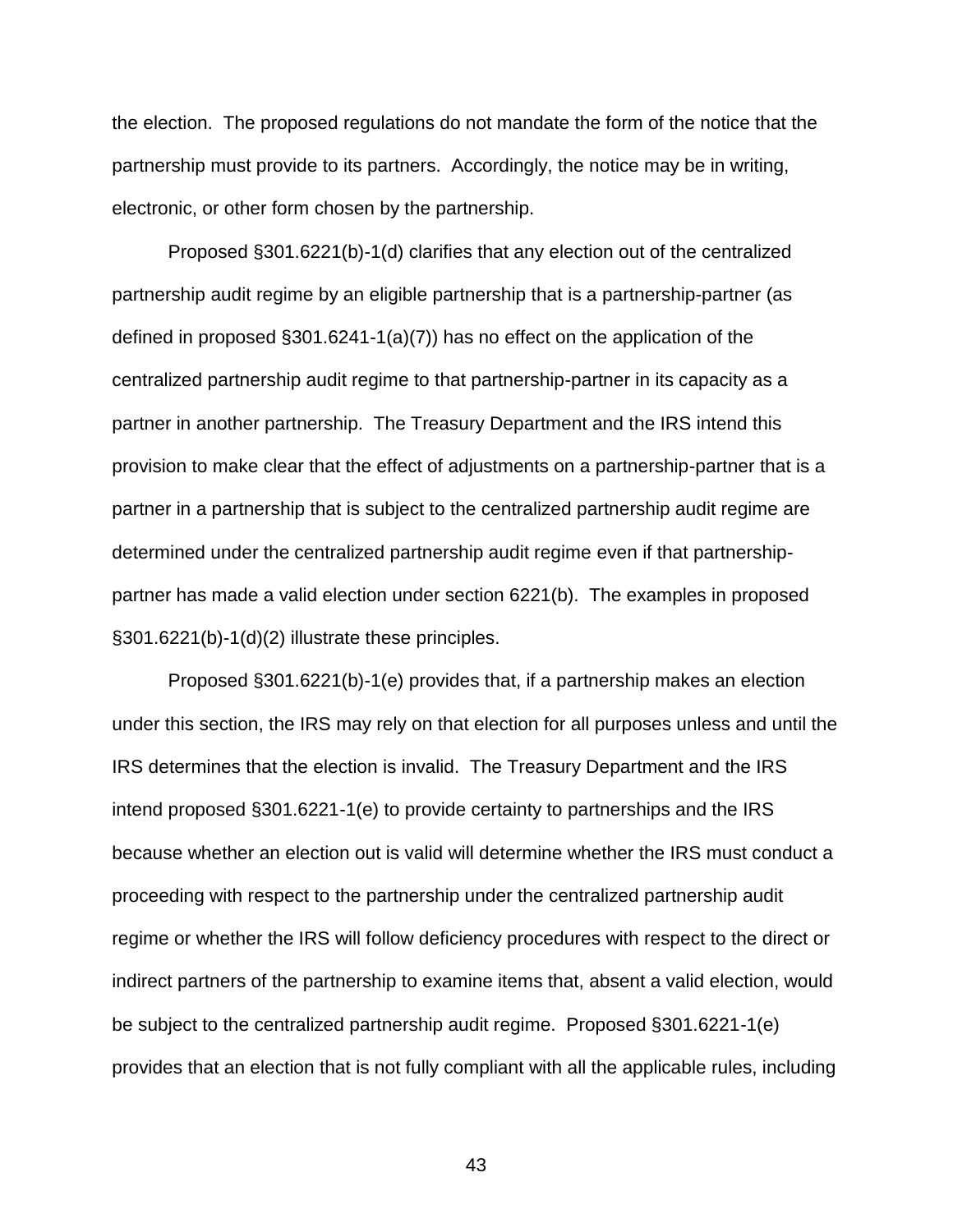an election by a partnership not eligible to make the election, may still be relied upon by the partnership unless challenged by the IRS, and the IRS may also rely upon an election in determining whether a partnership is subject to the centralized partnership audit regime. As a result, it will be clear to partnerships, direct and indirect partners, and the IRS which examination and adjustment regime should apply to the items otherwise subject to the centralized partnership audit regime.

### C. Effect of election out

As discussed in the Background, the centralized partnership audit regime is designed to make it easier for the IRS to examine partnerships and collect any resulting underpayments through one centralized proceeding. For partnerships that elect out, the IRS will be required to open deficiency proceedings at the partner level to adjust items associated with the partnership, resolve issues, and assess and collect any tax that may result from the adjustments. Each partner-level deficiency proceeding is subject to its own statute of limitations and venue, which often results in separate partner-by-partner determinations with respect to the same item. Nevertheless, the IRS intends to increase the number of partnership audits for both partnerships that are subject to the centralized partnership audit regime and partnerships that have elected out of the partnership audit regime.

In addition, to ensure that the election out rules are not used solely to frustrate IRS compliance efforts, the IRS intends to carefully review a partnership's decision to elect out of the centralized partnership audit regime. This review will include analyzing whether the partnership has correctly identified all of its partners for federal income tax purposes notwithstanding who the partnership reports as its partners. For instance, the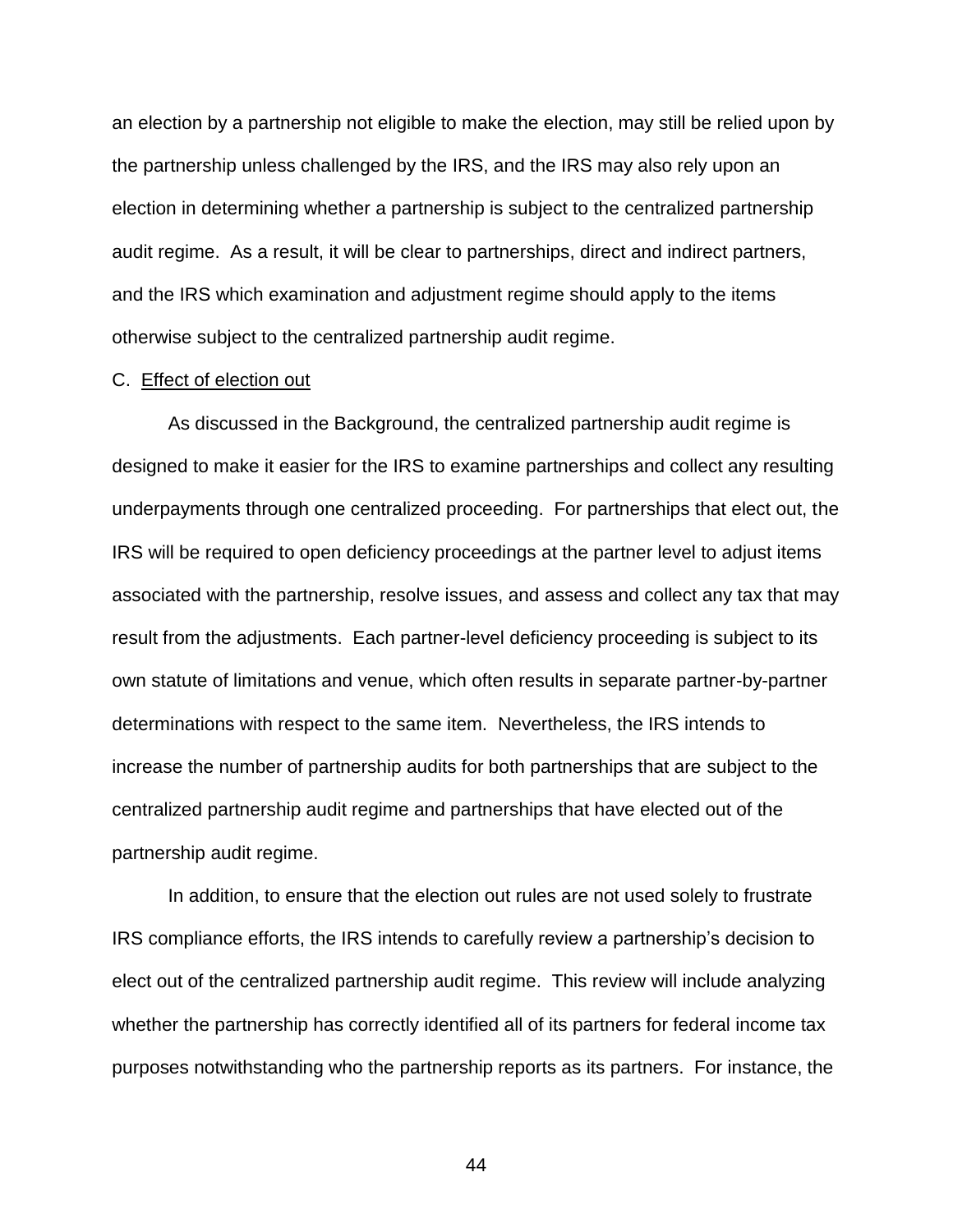IRS will be reviewing the partnership's partners to confirm that the partners are not nominees or agents for the beneficial owner.

In addition, the IRS intends to carefully scrutinize whether two or more partnerships that have elected out should be recast under existing judicial doctrines and general federal tax principles as having formed one or more constructive or de facto partnerships for federal income tax purposes. The types of arrangements that the IRS will carefully review include those where the profits or losses of partners are determined in whole or in part by the profits or losses of partners in another partnership, and those that purport to be something other than a partnership, such as the co-ownership of property. If it is determined that two or more partnerships that have elected out of the centralized partnership audit regime have formed a constructive or de facto partnership for a particular partnership taxable year and are recast as such by the IRS, that constructive or de facto partnership will be subject to the centralized partnership audit regime because that constructive or de facto partnership will not have filed a partnership return and, therefore, will not have made a timely election out as required under section  $6221(b)(1)(D)(i)$  and these proposed regulations. The constructive or de facto partnership may also have more than 100 partners or an ineligible partner, making it ineligible to elect out.

# 3. Partner's Return Must Be Consistent with Partnership Return

## A. Requirement of consistency

Proposed §301.6222-1(a)(1) provides that a partner's treatment of each item of income, gain, loss, deduction, or credit attributable to a partnership must be consistent with the treatment of those items on the partnership return, including treatment with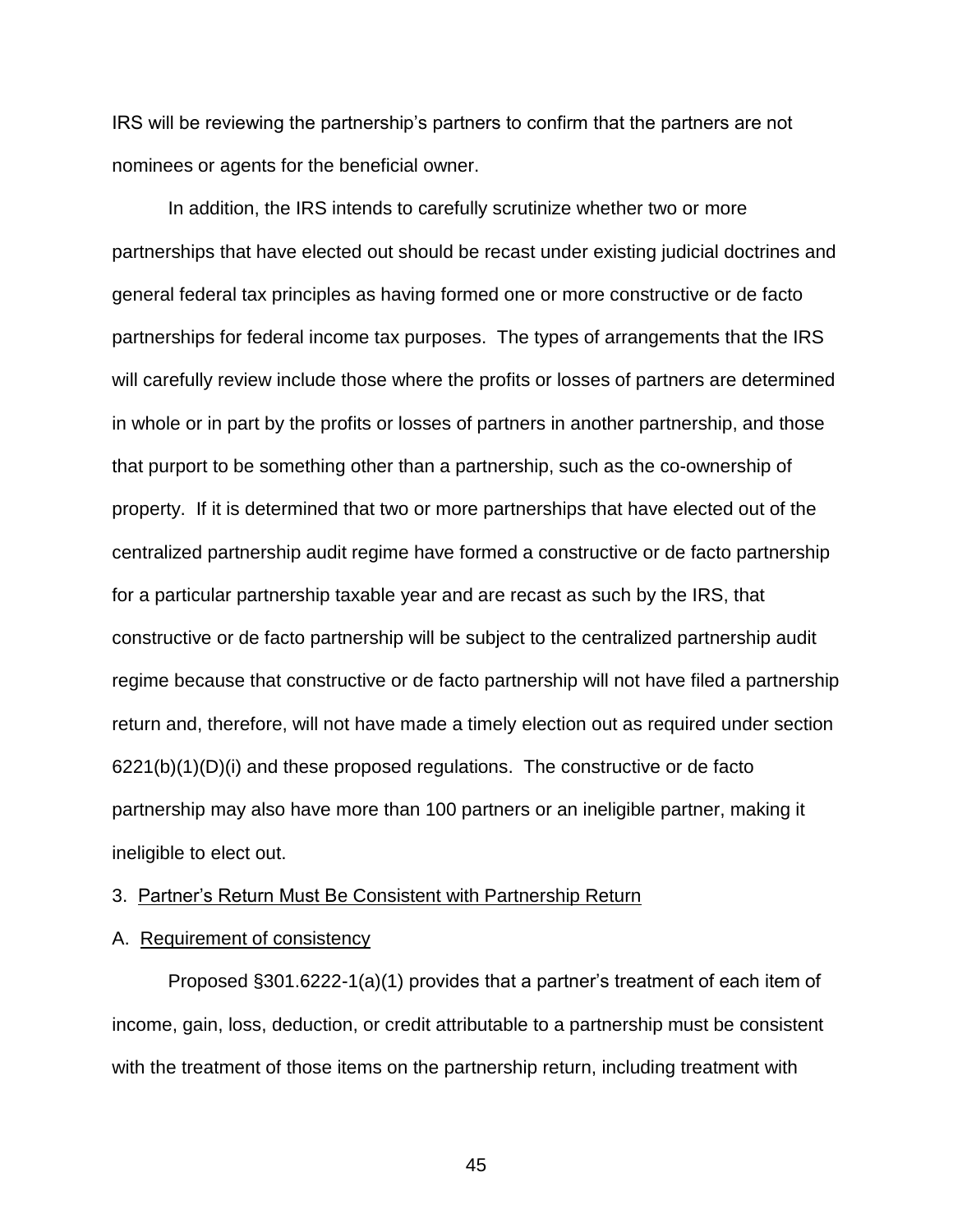respect to the amount, timing, and characterization of those items. Additionally, proposed §301.6222-1(a)(1) clarifies that the determination of whether a partner treats an item consistently with the partnership return is determined with reference to the treatment of that item on the partnership return filed with the IRS, and not with reference to any schedule or other information provided or furnished by the partnership to the partner, for example, a schedule K-1 furnished to the partner by the partnership, unless the election under proposed §301.6222-1(d), regarding incorrect statements or information, applies.

Proposed §301.6222-1(a)(2) provides that a partnership-partner is subject to section 6222 and the regulations thereunder regardless of whether the partnershippartner has made an election out of the centralized partnership audit regime under section 6221(b). Proposed §301.6222-1(a)(3) provides that a partner's return is considered automatically inconsistent if the partnership does not file a return, unless the partner notifies the IRS of this inconsistency in accordance with proposed §301.6222-  $1(c)$ .

For purposes of these proposed regulations, the term "treatment of items on a partnership return" is defined under proposed §301.6222-1(a)(4) to take into account treatment of all items reported by the partnership, regardless of the form that the reporting of the partnership return position with respect to that item takes (that is, regardless of whether the return position with respect to an item is reflected on an original return or reflected on a statement issued as a result of a partnership-initiated adjustment or an IRS-initiated adjustment). Accordingly, the term treatment of items on a partnership return includes not only the treatment of an item on the partnership's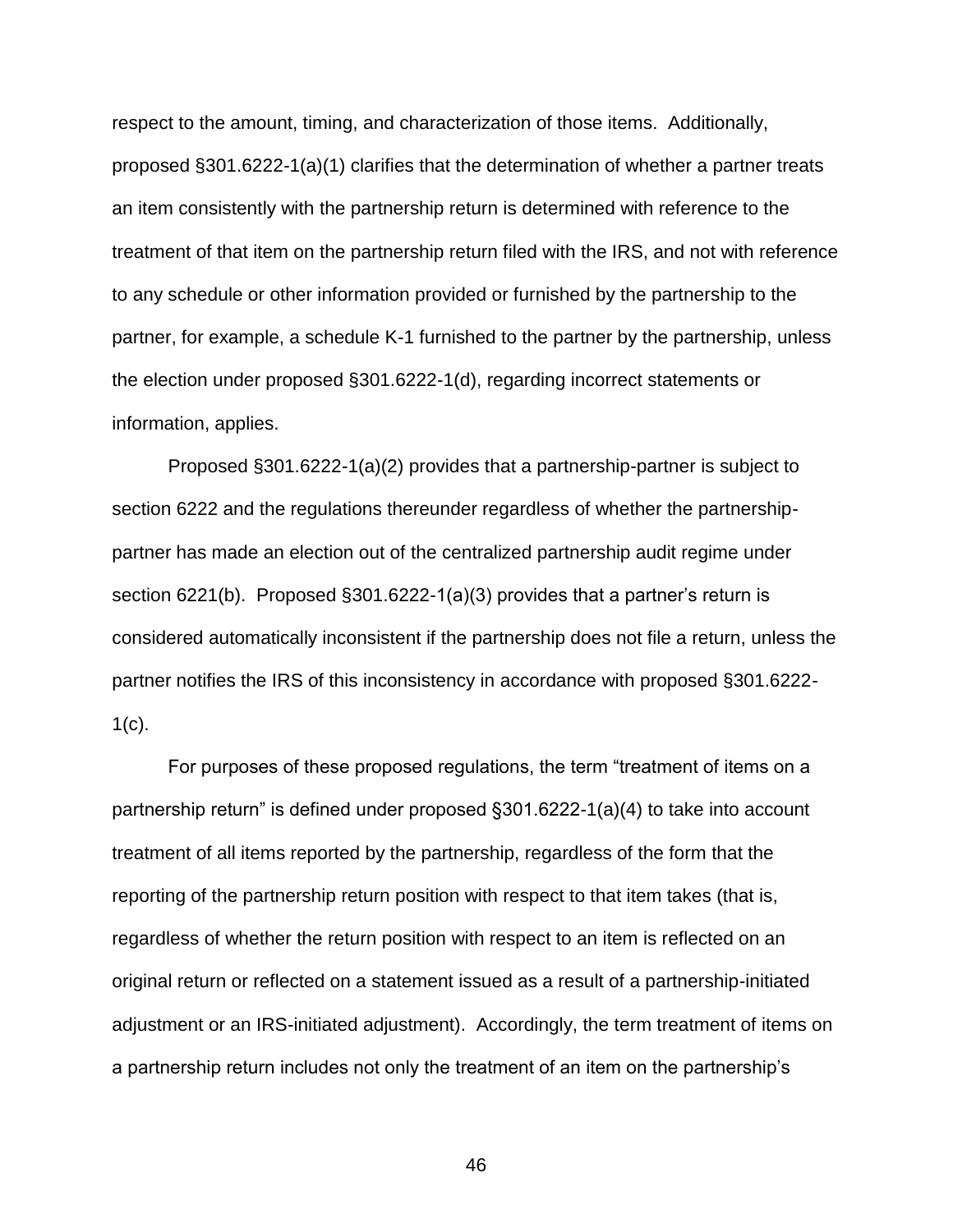return filed with the IRS under section 6031(a), but also includes any amendment or supplement to such return, such as an administrative adjustment request filed under section 6227 and the regulations thereunder, as well as the treatment of an item on any statement, schedule or list, and any amendment or supplement thereto, filed by the partnership with the IRS, including statements filed pursuant to section 6226. Proposed §301.6222-1(a)(5) provides examples illustrating the rules requiring consistent reporting by partners.

## B. Mathematical or clerical error adjustments

Section 6222(b) provides that when a partner fails to treat items attributable to a partnership consistently with the treatment of those items on the partnership return, the IRS may assess and collect any underpayment of tax that results from that inconsistency as if it were on account of a mathematical or clerical error appearing on the partner's return; however the ability to request an abatement of the assessment under section 6213(b)(2) does not apply. Section 6213(b) provides the general rules for assessments of amounts of tax arising out of mathematical or clerical errors. In general, section 6213(b)(1), permits the IRS to immediately assess and collect tax that arises on account of a mathematical or clerical error appearing on a taxpayer's return, notwithstanding the general restrictions on assessment and collection of deficiencies under section 6213(a). Section 6213(b)(2) gives the taxpayer 60 days to request an abatement of that assessment.

Section 6222(b) specifically states that the IRS may assess an underpayment of tax as if it were on account of a mathematical or clerical error on the partner's return. Section 6222(b), however, does not define the term underpayment for these purposes,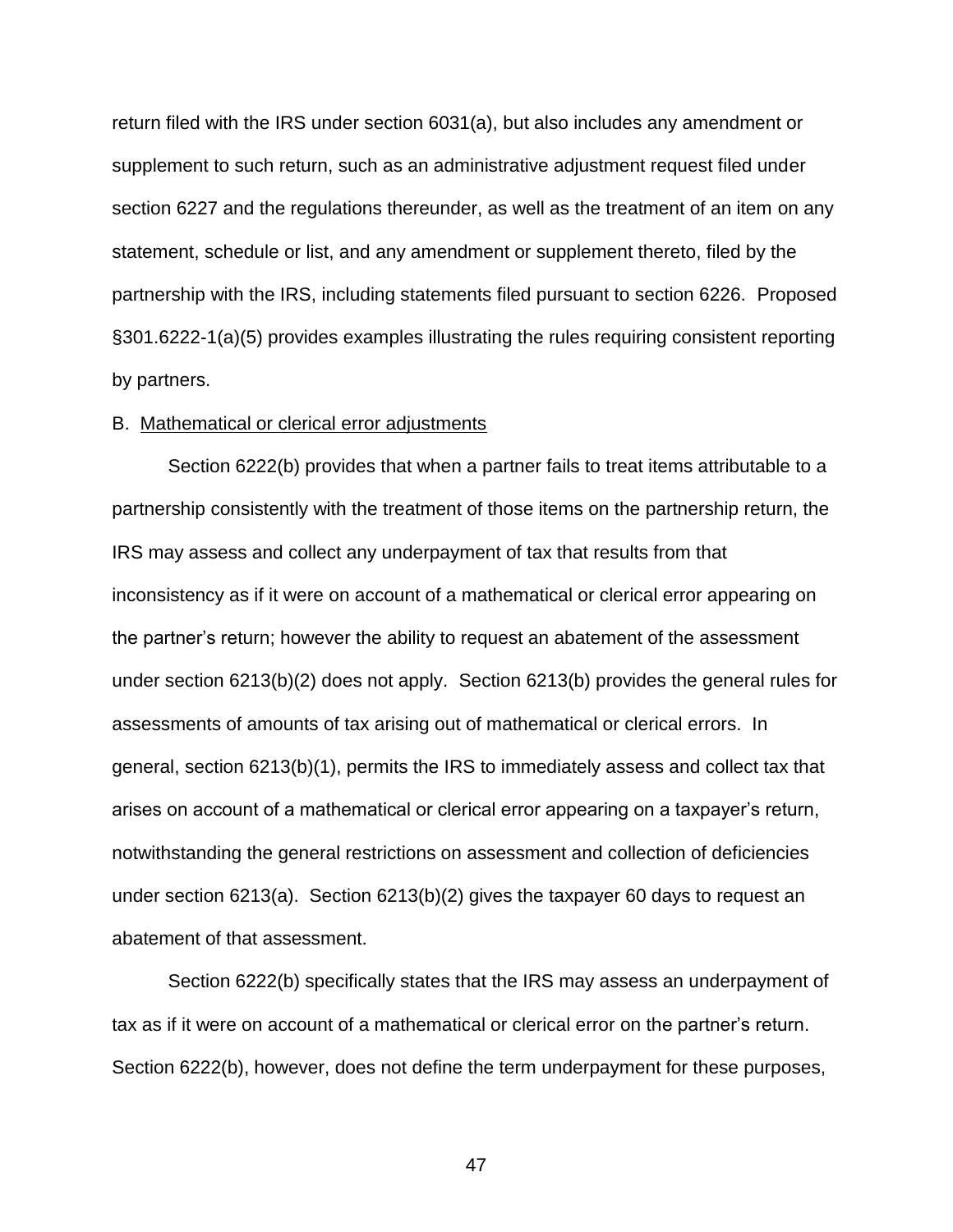and the term underpayment is not defined elsewhere under subchapter C of chapter 63. The term underpayment is defined in section 6664(a); however, that definition is expressly limited to part I of subchapter A of chapter 68 of the Code. Section 6213(b)(1), which discusses assessments arising out of mathematical or clerical errors, refers to the amount of tax due in excess of that shown on the return on account of the error. Because section 6222(b) refers explicitly to mathematical or clerical error and other provisions under 6213(b), proposed §301.6222-1(a) provides that the underpayment of tax described under 6222(b) is the amount of tax due that results from adjusting the item on the partner's return to make the treatment of the item consistent with the treatment of such item on the partnership return.

Accordingly, proposed §301.6222-1(b) provides that the IRS may assess and collect any underpayment of tax that results from adjusting a partner's inconsistently reported item to conform that item with the treatment on the partnership return as if the resulting underpayment of tax were on account of a mathematical or clerical error appearing on the partner's return. A partner may not request an abatement of that assessment. See proposed §301.6222-1(b)(2).

In instances where the partner is itself a partnership, section 6232(d)(1)(B) provides for the use of rules similar to the rules of section 6213(b). Accordingly, proposed §301.6222-1(b) states that if the partner is itself a partnership, any adjustment on account of such partnership's failure to treat an item consistently will be treated as an adjustment on account of a mathematical or clerical error. Also, in accordance with section 6232(d)(2), proposed §301.6222-1(b) states that the procedures under section 6213(b)(2) for requesting abatements do not apply.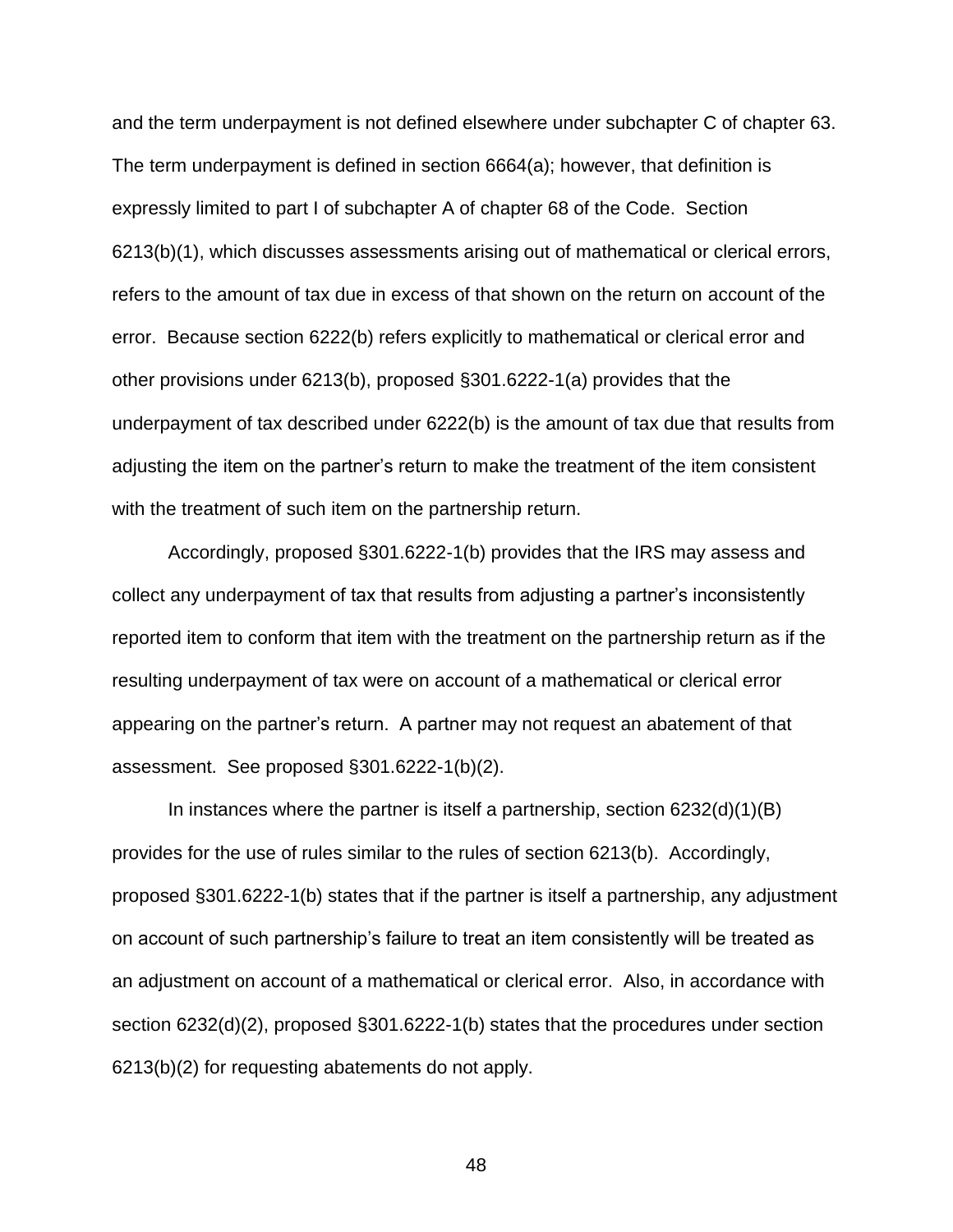## C. Notice of inconsistency

Proposed §301.6222-1(c) states that the provisions of proposed §301.6222-1(a) (consistent reporting requirement) and proposed §301.6222-1(b) (math error treatment) do not apply to items that the partner properly identifies as being treated inconsistently with the partnership return. In order to properly identify an item, the proposed regulations provide that the partner must attach a statement identifying the inconsistency to the partner's return on which the item is treated inconsistently. Proposed §301.6222-1(c)(1).

Proposed §301.6222-1(c)(2) coordinates the rules regarding notice of inconsistent treatment under proposed  $\S 301.6222-1(c)(1)$  with situations where a partner is bound to the treatment of an item under section 6223 as result of actions taken by the partnership under subchapter C of chapter 63 or by any final decision in a proceeding brought under subchapter C of chapter 63 with respect to the partnership. For instance, as noted in the proposed regulations under section 6226, the election under section 6226 and the filing and furnishing of statements under that section are actions of the partnership under section 6223. See proposed §301.6226-1(d). Because the partner is bound by the treatment of an item reflected in a statement filed by the partnership under section 6226, the partner is precluded from treating that item inconsistently under section 6222. The fact that the partner files a notice of inconsistent treatment does not change the fact that the partner is bound by the treatment of the items in the section 6226 statement. Any other result would undermine the purpose of section 6223, which provides certainty and finality with respect to actions taken by the partnership during the centralized partnership audit regime. Accordingly proposed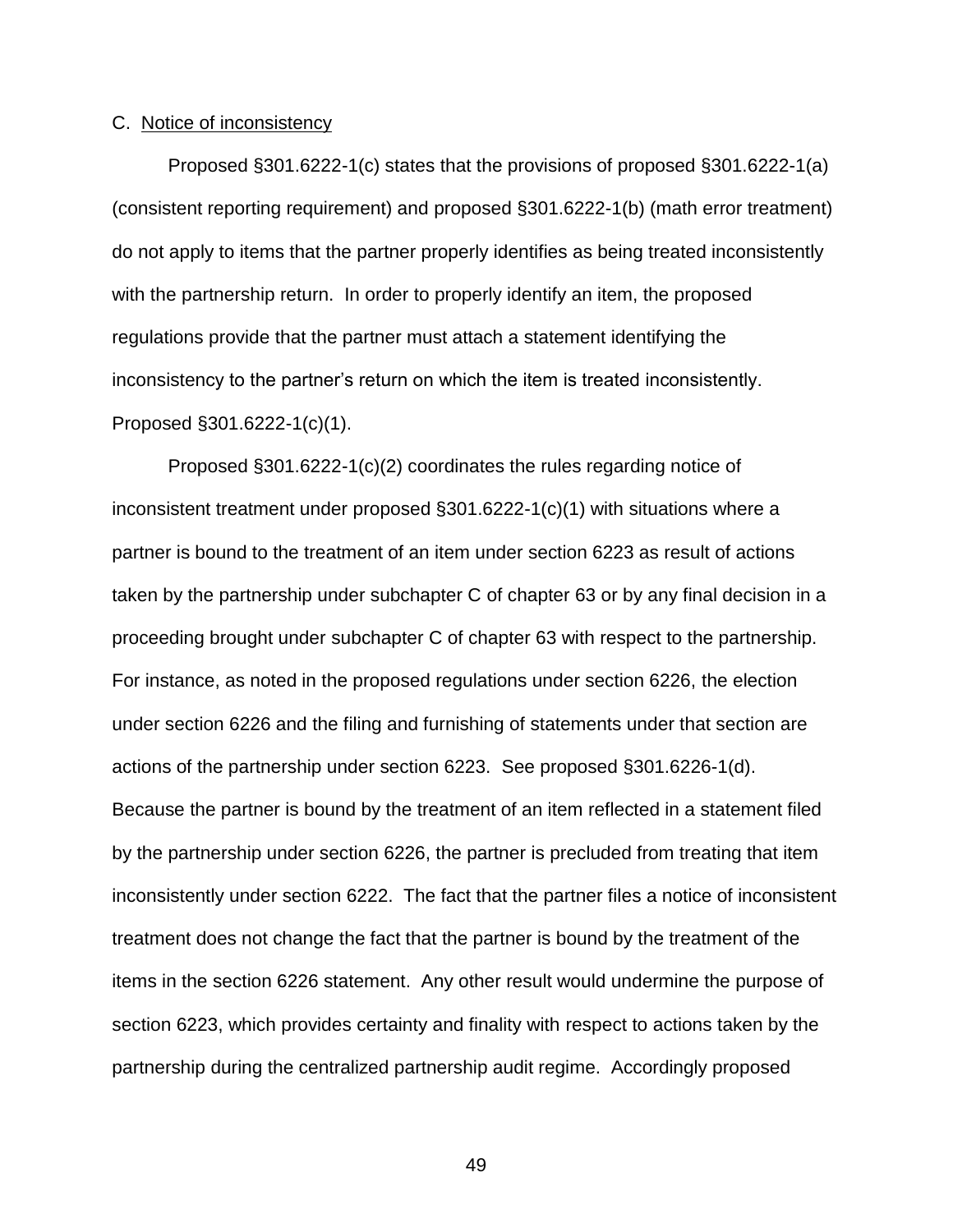§301.6222-1(c)(2) provides that if a partner's treatment of the item is not consistent with the treatment to which the partner is bound under section 6223 with respect to such item, such as the partnership treatment of items in an administrative adjustment request or in a section 6226 statement, the provisions of proposed §301.6222-1(a) (consistent reporting requirement) and proposed §301.6222-1(b) (math error treatment) apply to that item, and any underpayment of tax resulting from the failure to treat the item consistently with the treatment to which the partner is bound may be assessed and collected in the same manner as if such underpayment were on account of a mathematical or clerical error.

Situations may arise in which a partner treats several items inconsistently from how the partnership treated those same items, but the partner notifies the IRS only of some, but not all, of the inconsistencies. Proposed §301.6222-1(c)(3) clarifies that the exception to the consistent reporting requirement and math error treatment applies only to the inconsistent positions that are specifically identified to the IRS in a proper notification.

Under section 6223(b), a final decision in an administrative or judicial proceeding with respect to a partnership under the centralized partnership audit regime is binding on the partnership and all partners of the partnership. In contrast, under section 6222(d), a final determination in an administrative or judicial proceeding with respect to a partner's identified inconsistent position is not binding on the partnership if the partnership is not a party to the proceeding. Accordingly, section 6222(d) provides that the IRS may conduct a proceeding with respect to the partner, that is, a proceeding that does not involve the partnership, where the partner notified the IRS of an inconsistent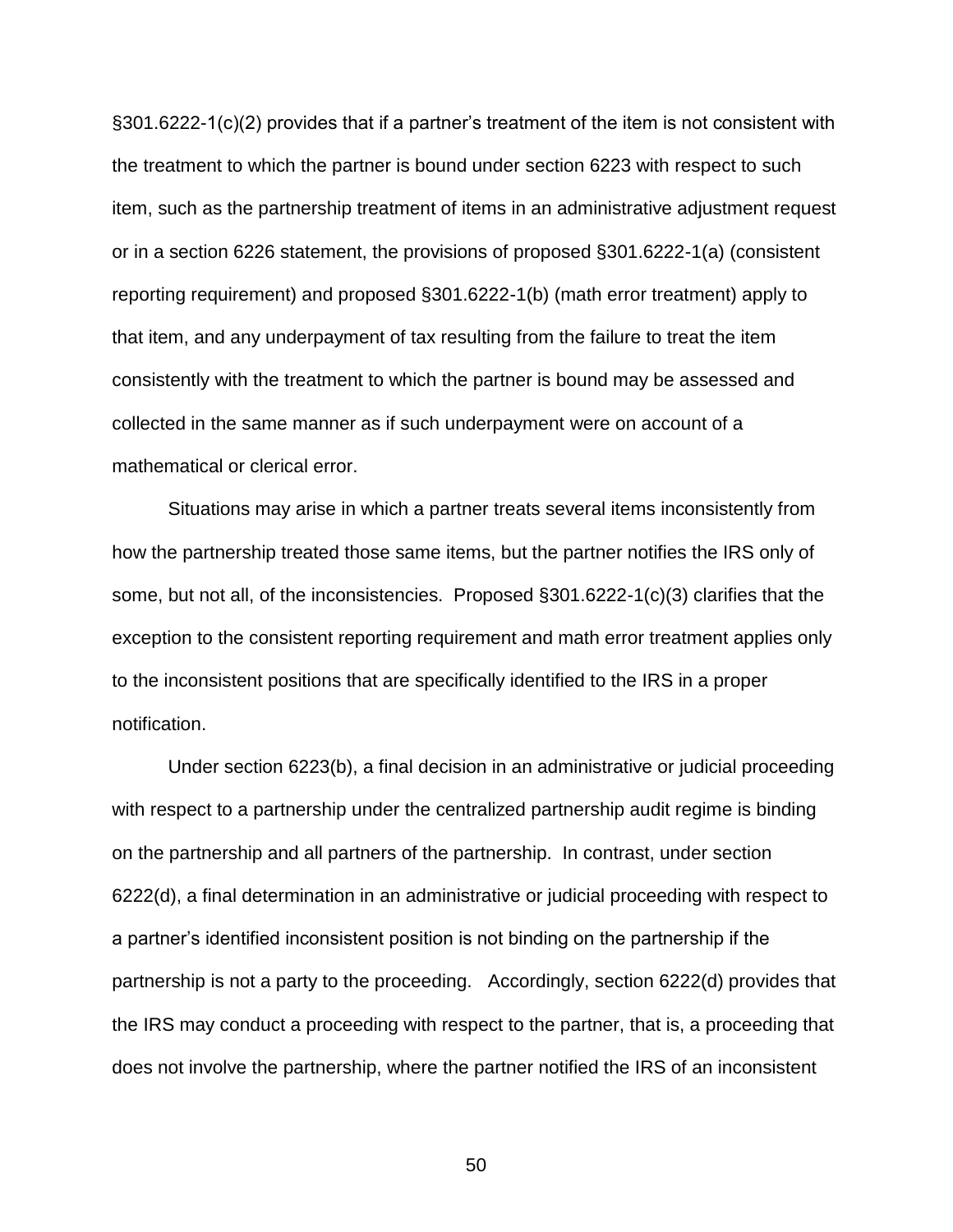position under 6222(c). Section 6222(d) does not, however, preclude the IRS from conducting a proceeding with respect to the partnership.

In some cases, the IRS may determine that conducting a partnership proceeding under the centralized partnership audit regime under subchapter C of chapter 63 is appropriate, for instance when the IRS disagrees with both the partner's and the partnership's treatment of the item or when multiple partners treat an item inconsistently from the treatment by the partnership. In other cases, the IRS may determine that a partner proceeding, which generally would be under deficiency procedures in subchapter B of chapter 63, is appropriate, for instance when the IRS determines that the partner's inconsistent treatment is incorrect. Accordingly, proposed §301.6222-  $1(c)(4)(i)$  clarifies that in the case of an identified inconsistency, the IRS may conduct both a proceeding with respect to the partner (a proceeding in which the partnership would not be involved) and a proceeding with respect to the partnership. Proposed §301.6222-1(c)(4)(ii) provides that any final decision with respect to an inconsistent position identified in a notice to the IRS under section 6222(c) in a proceeding to which the partnership is not a party is not binding on the partnership.

Proposed §301.6222-1(c)(4)(ii) also provides that if the IRS conducts a separate proceeding with respect to a partner, the IRS is not required to conform items on the partner's return to make those items consistent with the treatment of the items on the partnership return. Rather, if the IRS disagrees with the partner's treatment of an inconsistent item, the IRS may adjust the item to conform to the proper treatment of such item under federal tax law. Proposed §301.6222-1(c)(5) provides examples illustrating the provisions under proposed §301.6222-1(c).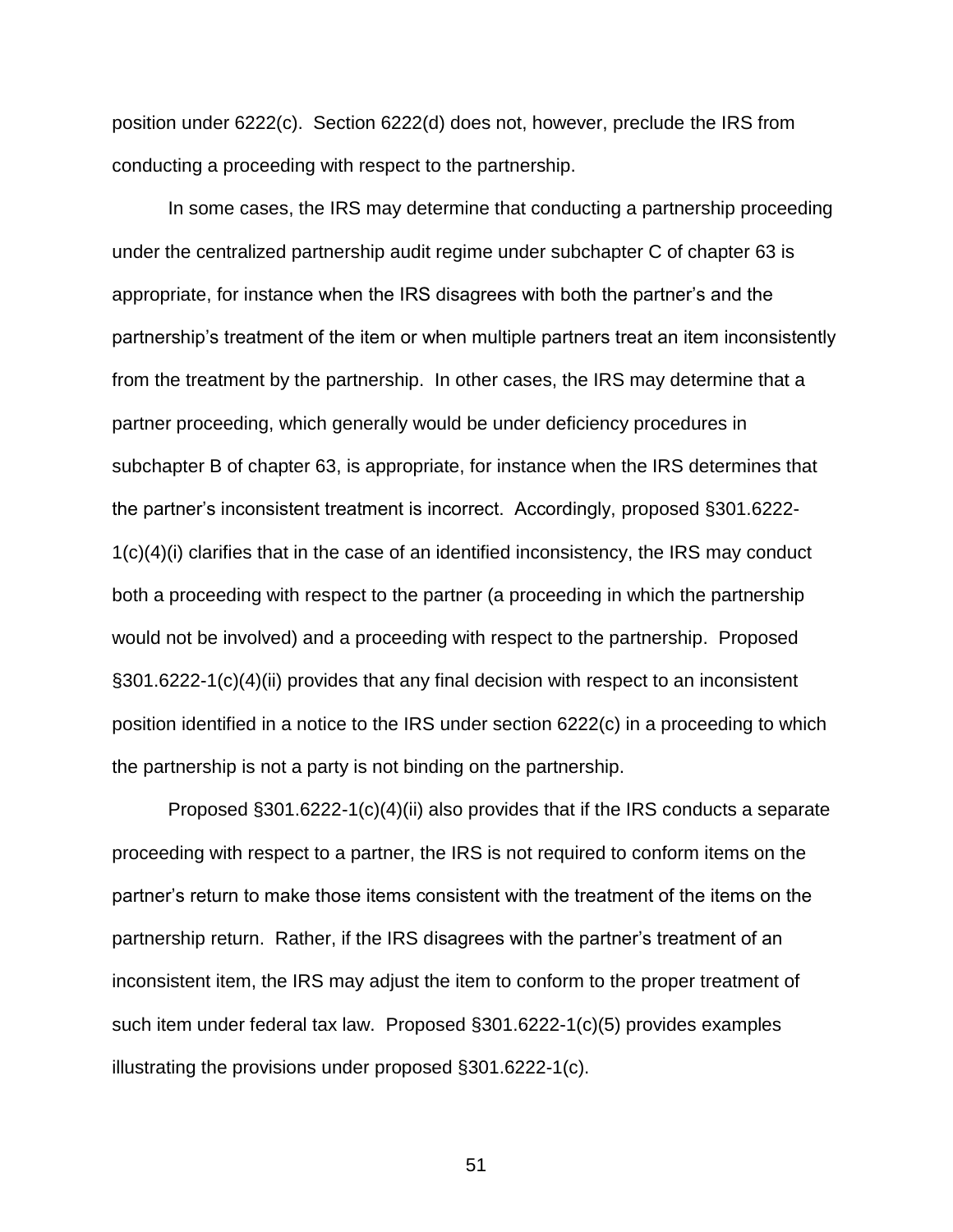Proposed §301.6222-1(d) provides that a partner has provided notice to the IRS of an inconsistency if the partner treats an item consistently with incorrect information that the partnership furnished to the partner and makes an election to allow such treatment. The proposed regulations provide that the partner makes the election after being notified by the IRS of an adjustment due to treatment of an item on the partner's return inconsistent with the treatment of that item on the partnership's return. As part of the election, the proposed regulations require the partner to demonstrate that the treatment of the item on the partner's return is consistent with the treatment of that item on the incorrect schedule or information furnished to the partner by the partnership. Proposed §301.6222-1(d)(2) provides that this election must be made within 60 days from the date of the notice informing the partner of the inconsistent treatment. The election must be clearly identified as an election under section  $6222(c)(2)(B)$ , signed by the partner making the election, and must be accompanied by copies of the schedule or other information furnished to the partner by the partnership as well as the notice mailed by the IRS informing the partner of the conforming adjustment. If it is not clear that the partner's treatment of the item on the partner's return is consistent with the information provided by the partnership, the election must include an explanation of how the partner's treatment is consistent. Proposed §301.6222-1(d)(3) provides examples illustrating the provisions under proposed §301.6222-1(d).

One comment in response to Notice 2016-23 suggested that when a partner notifies the IRS of an inconsistency, the notification of inconsistent treatment should be included with the partner's return for the tax year in which the partner took the inconsistent position, rather than create a separate notification process. The Treasury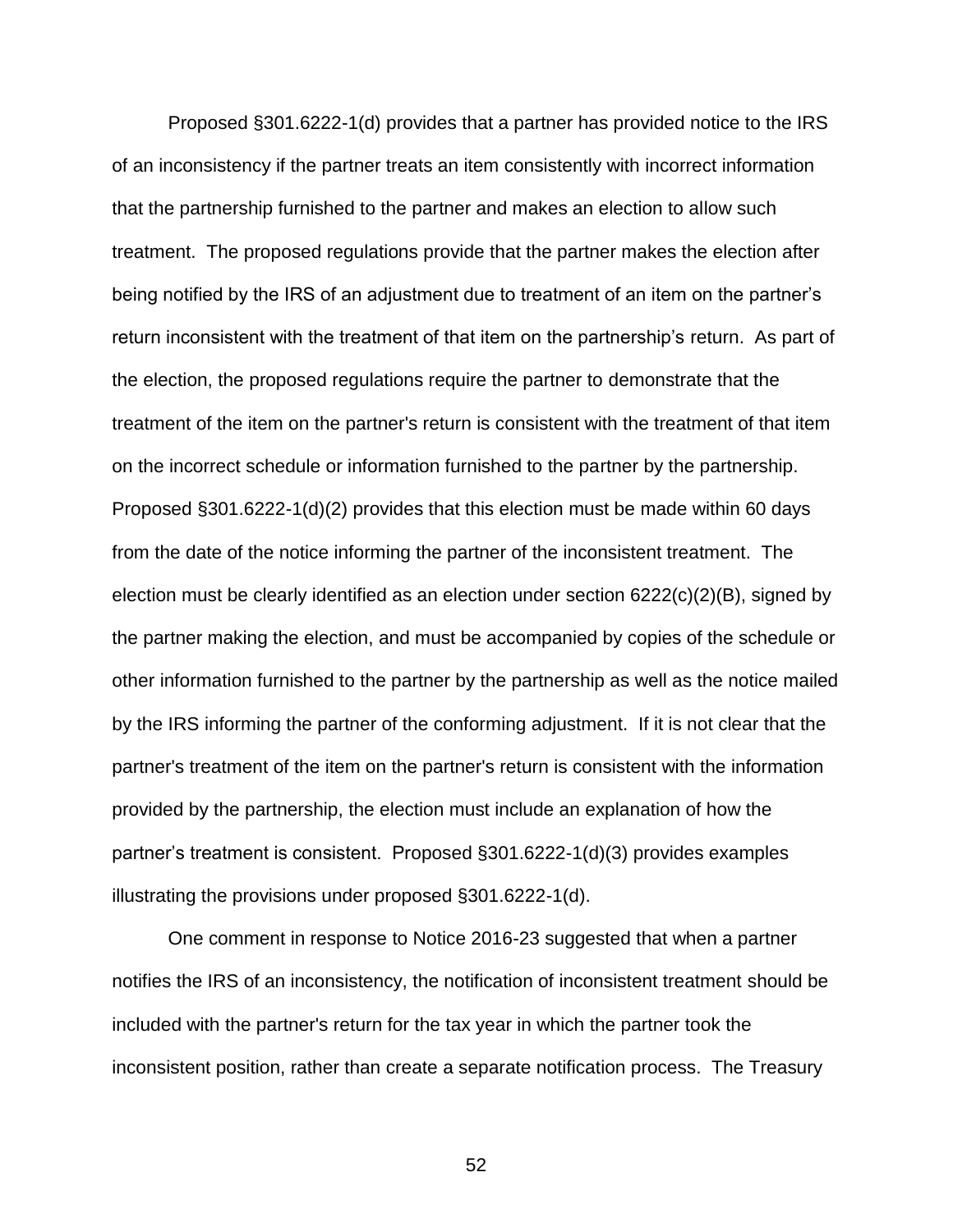Department and the IRS agree with this comment. Accordingly, the proposed regulations require a partner to attach a notification of inconsistent treatment to the partner's return on which the item is treated inconsistently. A separate notification process is necessary, however, when a partner receives an incorrect statement, schedule, or other information from the partnership because the partner generally will not know about the inconsistency.

## 4. Partnership Representative

Proposed §301.6223-1 provides rules requiring a partnership to designate a partnership representative (proposed §301.6223-1(a)), rules describing the eligibility requirements for a partnership representative (proposed §301.6223-1(b)), rules describing designation of the partnership representative (proposed §301.6223-1(c)-(f)), and rules describing the termination of a designation of a partnership representative (proposed §301.6223-1(d)-(f)).

#### A. Eligibility to serve as the partnership representative

Proposed §301.6223-1(b)(1) provides that a partnership may designate any person as defined in section  $7701(a)(1)$ , including an entity, that meets the requirements of proposed §301.6223-1(b)(2), (b)(3), and (b)(4), to be the partnership representative. The partnership representative must have a substantial presence in the United States and must have the capacity to act. If an entity is designated as the partnership representative, the partnership must identify and appoint an individual to act on the entity's behalf. The appointed individual must also have a substantial presence in the United States and the capacity to act. Accordingly, provided the person is otherwise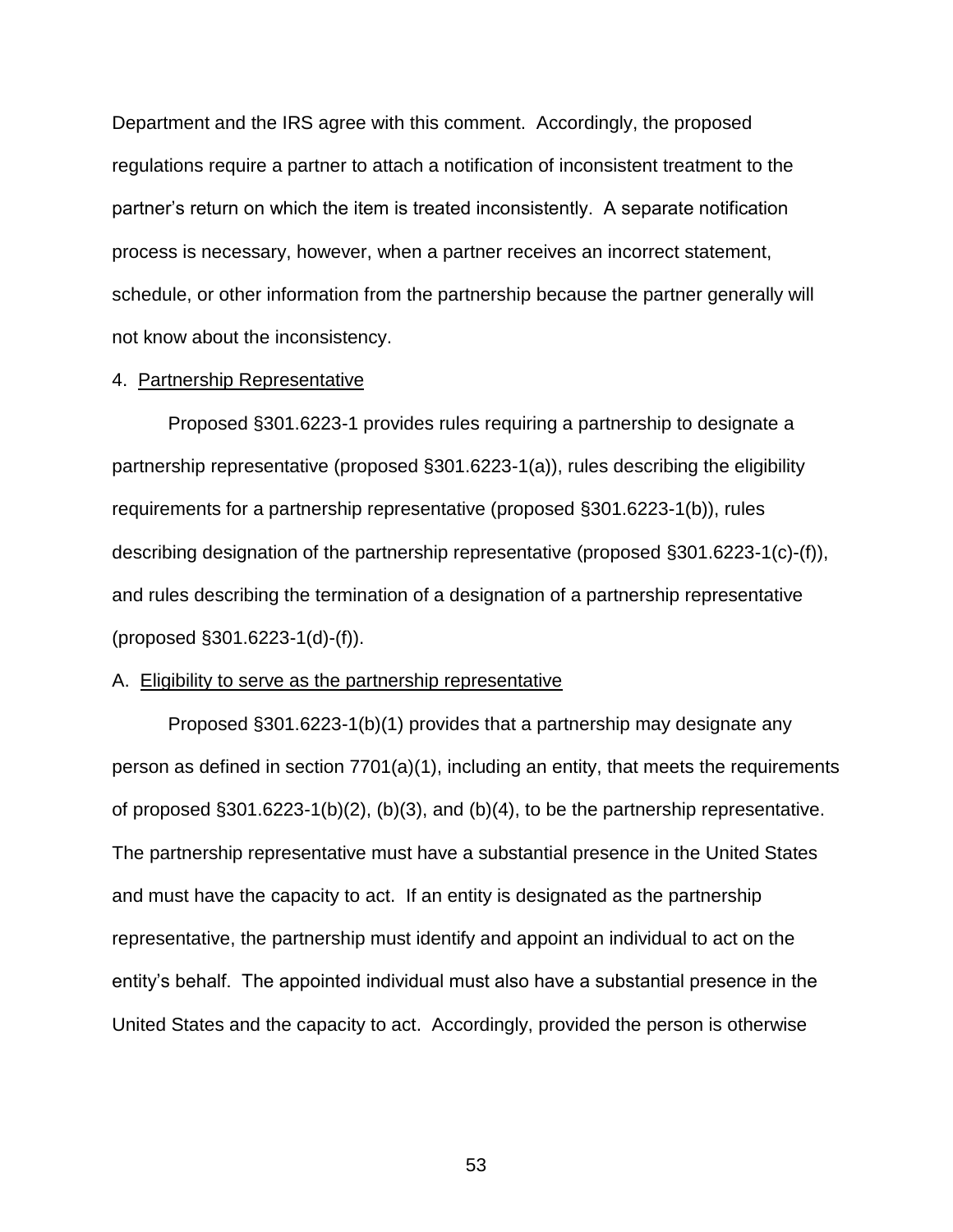eligible, the partnership may appoint a partner or a non-partner, including the partnership's management company, as the partnership representative.

Proposed §301.6223-1(b)(2) provides that the partnership representative must have a substantial presence in the United States. Proposed §301.6223-1(b)(2)(i) provides that a person has a substantial presence in the United States for the purposes of section 6223 if three criteria are met. First, the person must be able to meet in person with the IRS in the United States at a reasonable time and place as is necessary and appropriate as determined by the IRS. Second, the partnership representative must have a street address in the United States and a telephone number with a United States area code where the partnership representative can be reached by United States mail and telephone during normal business hours in the United States. Third, the partnership representative must have a U.S. TIN.

The proposed regulations do not use the substantial presence test as described in section 7701(b)(3) (substantial presence test) because the purpose of the substantial presence test is to determine whether an alien individual should be treated as a resident alien for U.S. tax purposes. In contrast, the purpose of requiring that the partnership representative have a substantial presence in the United States is to ensure ease of communication so the audit process can proceed smoothly. As a result, proposed §301.6223-1(b)(2) does not adopt the substantial presence test in section 7701(b)(3).

Communication between the IRS and the partnership representative is fundamental to an efficient administrative proceeding, both for the IRS and the partnership. As a result, if the partnership designates an entity as the partnership representative (an entity partnership representative), proposed §301.6223-1(b)(3)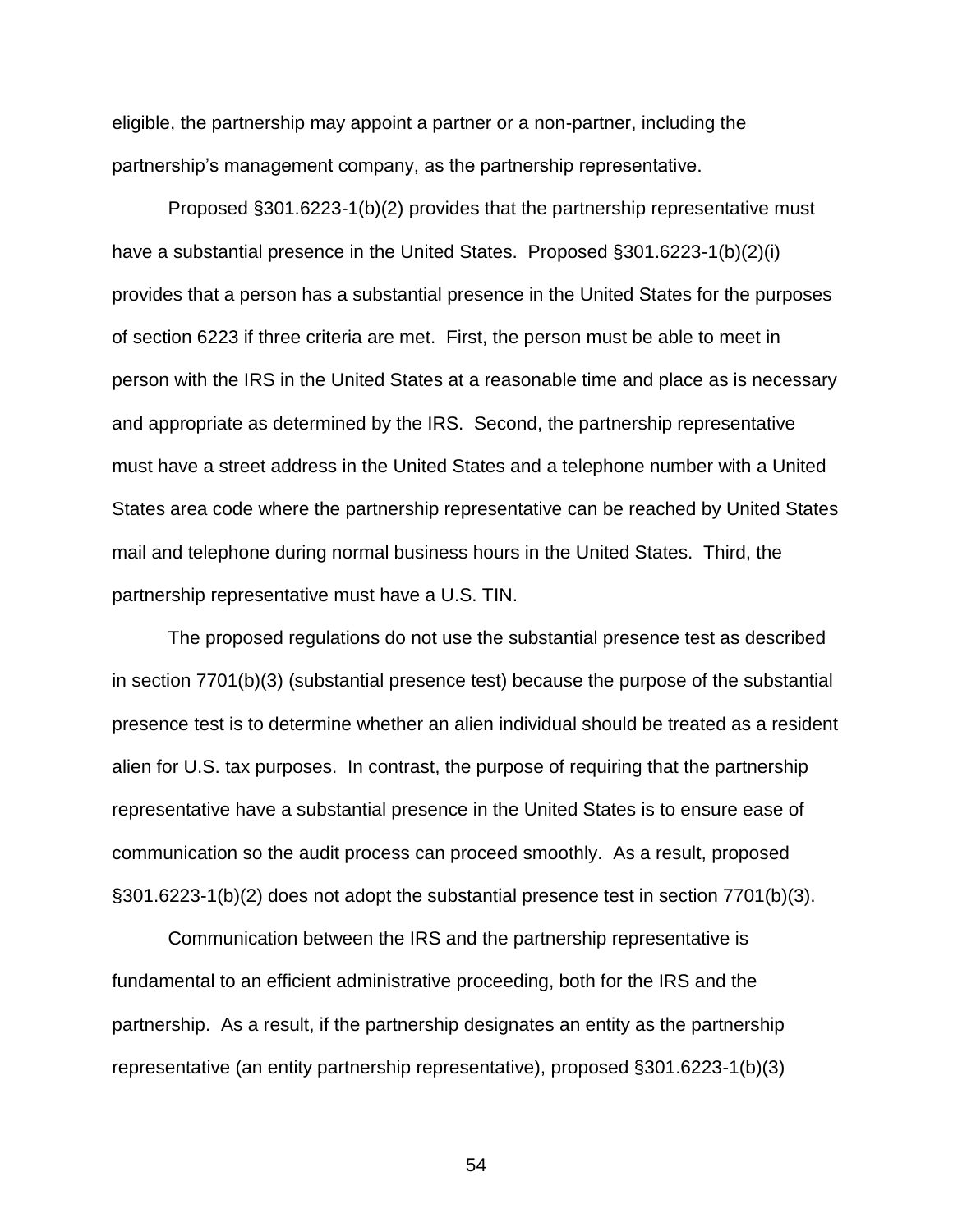requires the partnership to appoint an individual (designated individual) as the sole individual to act on behalf of the entity partnership representative. Like the partnership representative itself, the designated individual must meet the substantial presence requirements of proposed §301.6223-1(b)(2). If the partnership does not appoint a designated individual, the IRS may determine the partnership representative designation is not in effect. See proposed §301.6223-1(f).

In addition, a person must have the capacity to act as the partnership representative or the designated individual. Proposed §301.6223-1(b)(4) describes specific events that cause a person to lose the capacity to act and includes a catch-all provision for unforeseen circumstances in which the IRS reasonably determines that the partnership representative or designated individual may no longer have the capacity to act.

The proposed regulations provide that a person designated by the partnership as the partnership representative is deemed to satisfy the substantial presence requirements and have capacity to act unless and until the IRS determines the person is ineligible. See proposed §301.6223-1(b)(1). If a partnership representative never met, or no longer meets, the requirements of proposed §301.6223-1(b), the designation of the partnership representative is valid and remains in effect until the partnership, the partnership representative, or the IRS takes an affirmative action to terminate that designation. This can happen in one of three ways. The partnership representative may resign pursuant to proposed §301.6223-1(d), the partnership may revoke the designation pursuant to proposed §301.6223-1(e), or the IRS may determine a designation is not in effect under proposed §301.6223-1(f). Until one of those events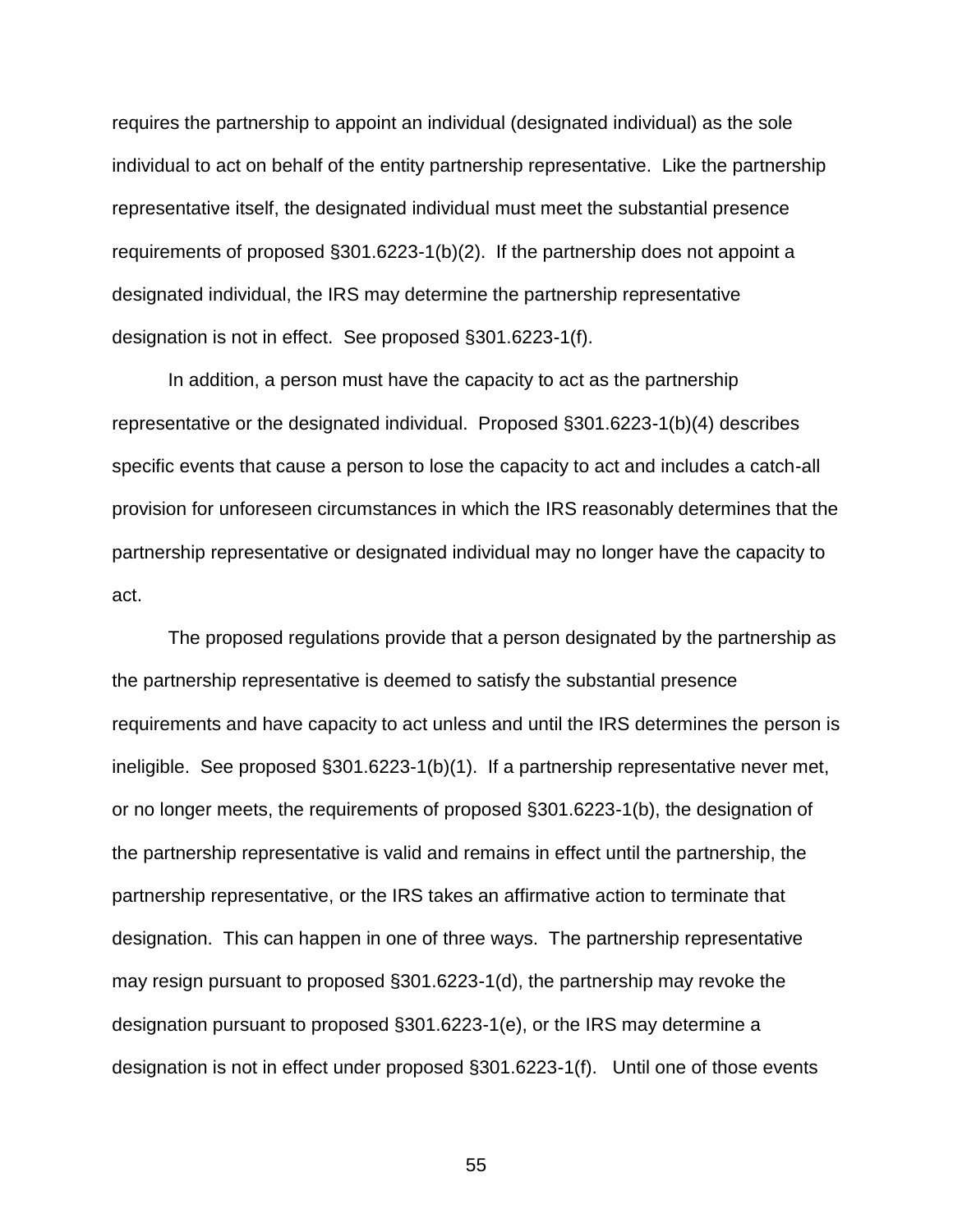occurs, the designation is valid and remains in effect. For the validity of actions taken by the partnership representative during the period when the designation was in effect, see proposed §301.6223-2(b).

### B. Designating the partnership representative

Proposed §301.6223-1(c) describes the manner in which a partnership designates the partnership representative. A partnership must designate the partnership representative on the partnership's return filed for the partnership taxable year. A partnership must designate a partnership representative separately for each taxable year. A designation for one taxable year is not effective for any other taxable year. A designation for a partnership taxable year remains in effect until the designation is terminated under proposed §301.6223-1(d) (resignation), proposed §301.6223-1(e) (revocation), or proposed §301.6223-1(f) (determination that the designation is not in effect).

Under the TEFRA partnership procedures, a TMP may be designated, including through a resignation or revocation, at any time after the filing of the initial partnership return by submitting a new designation to the IRS. The IRS processes each of these subsequent designations regardless of whether the partnership is examined, creating unnecessary work for the IRS because very often the TMP is not required to take any action on behalf of the partnership or the partners.

The partnership representative rules are intended to be an improvement over the TMP rules. As a result, the partnership representative rules have been crafted to avoid the resource drain created by processing unnecessary resignations, revocations, and subsequent designations of TMPs. Accordingly, the proposed regulations provide that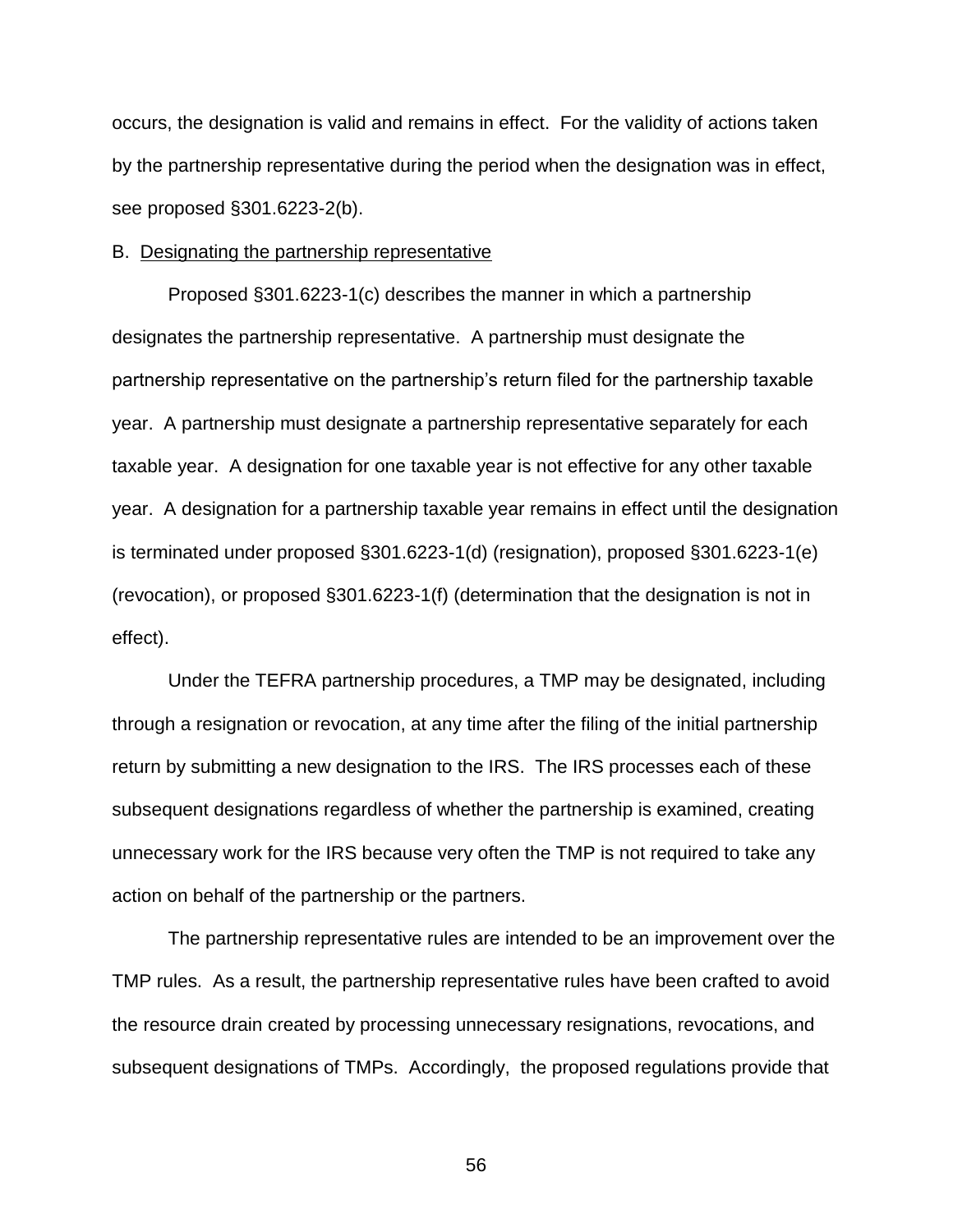a partnership representative designation may not be changed (either by resignation or revocation) until the IRS issues a notice of administrative proceeding to the partnership, except when the partnership files a valid administrative adjustment request (AAR) in accordance with section 6227 and proposed §301.6227-1.

The proposed regulations provide that the partnership or the partnership representative may change the initial designation of the partnership representative simultaneously with filing an AAR, but the form used for filing an AAR may not be used solely for the purpose of changing the partnership representative. The Treasury Department and the IRS understand that there may be other circumstances that warrant allowing a partnership or partnership representative to change the partnership representative designation and request comments regarding such other circumstances.

Specifically, proposed §301.6223-1(d) allows a partnership representative to resign by notifying the partnership and the IRS in writing. The partnership representative may not resign prior to the issuance of a notice of administrative proceeding (except in conjunction with the filing of an AAR), but the partnership representative may resign at any time after the issuance of the notice of an administrative proceeding. The partnership representative may resign regardless of whether that person was designated by the partnership or the IRS. The resigning partnership representative may, but is not required to, designate a successor partnership representative. If the resigning partnership representative does not designate a successor, the IRS will determine that the designation is not in effect under proposed §301.6223-1(f) and provide the partnership with an opportunity to designate a new partnership representative. If the partnership fails to designate a new partnership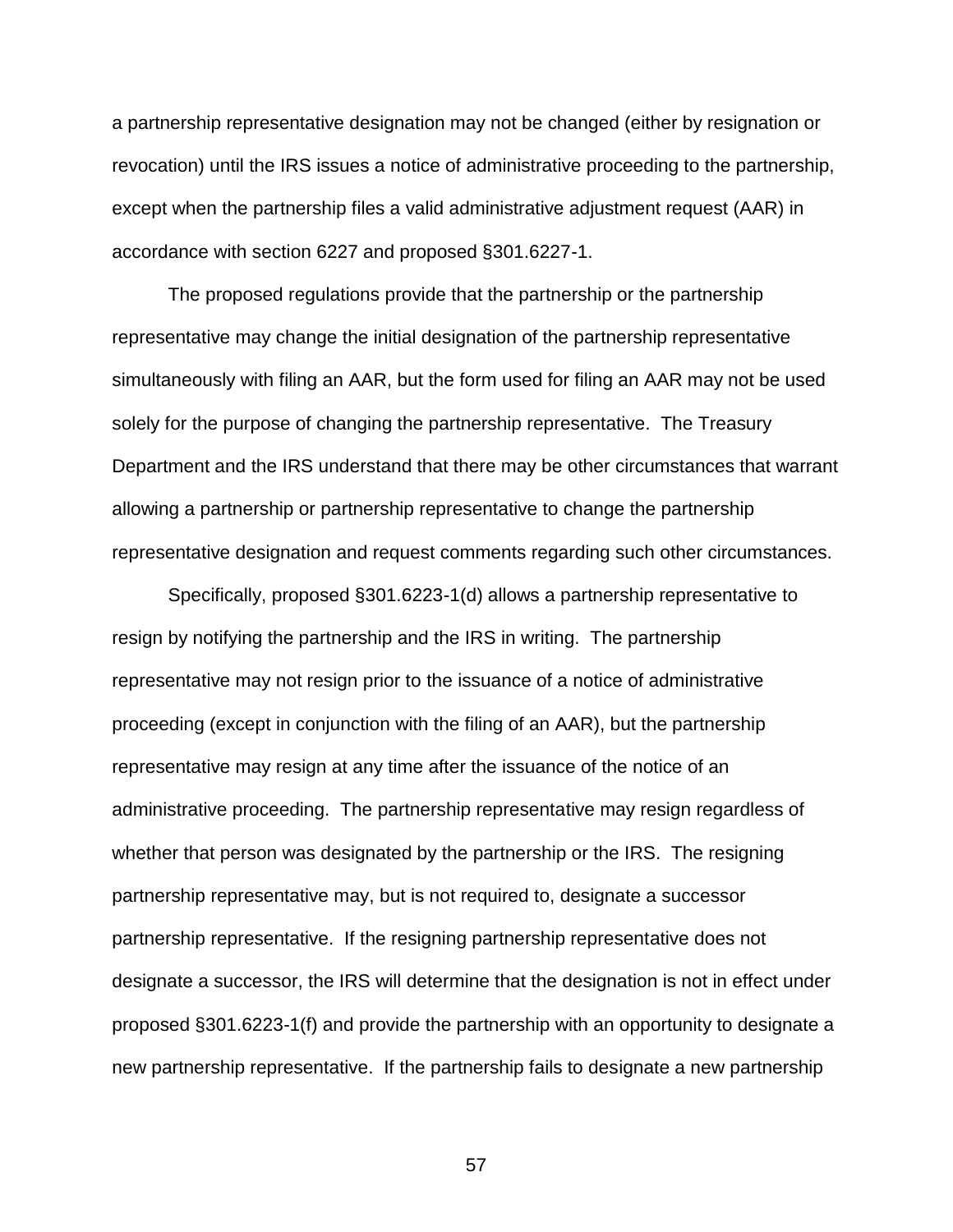representative, the IRS will designate a new partnership representative pursuant to proposed §301.6223-1(f)(5). A resignation is effective 30 days after the date the notice of resignation is sent to the IRS. See proposed §301.6223-1(d)(1). Similar rules apply to designated individuals, allowing the designated individual to resign and appoint a successor. See proposed §301.6223-1(d)(3).

Proposed §301.6223-1(e) describes the rules which allow the partnership to revoke the partnership representative designation and designate a successor. This revocation provision is an exception to the general rule that the partnership representative has the sole authority to act on behalf of the partnership. In general, a change in the partnership representative or designated individual should only occur when the partnership representative resigns and appoints a successor under proposed §301.6223-1(d). However, there may be circumstances where the partnership would like to change the designation, and the partnership representative or designated individual will not resign. Proposed §301.6223-1(e) provides flexibility to the partnership in these circumstances, allowing the partnership, through its partners, to revoke a prior designation.

In the case of a revocation, the partnership must notify the IRS in writing and must also notify the partnership representative whose designation is being revoked of the revocation. Like resignations under proposed §301.6223-1(d), the partnership may not revoke the partnership representative designation prior to the issuance of a notice of an administrative proceeding except in conjunction with the filing of a valid AAR. A revocation is effective 30 days after the date the notice of revocation is sent to the IRS. See proposed §301.6223-1(e)(1). Upon the receipt of a valid revocation, the IRS will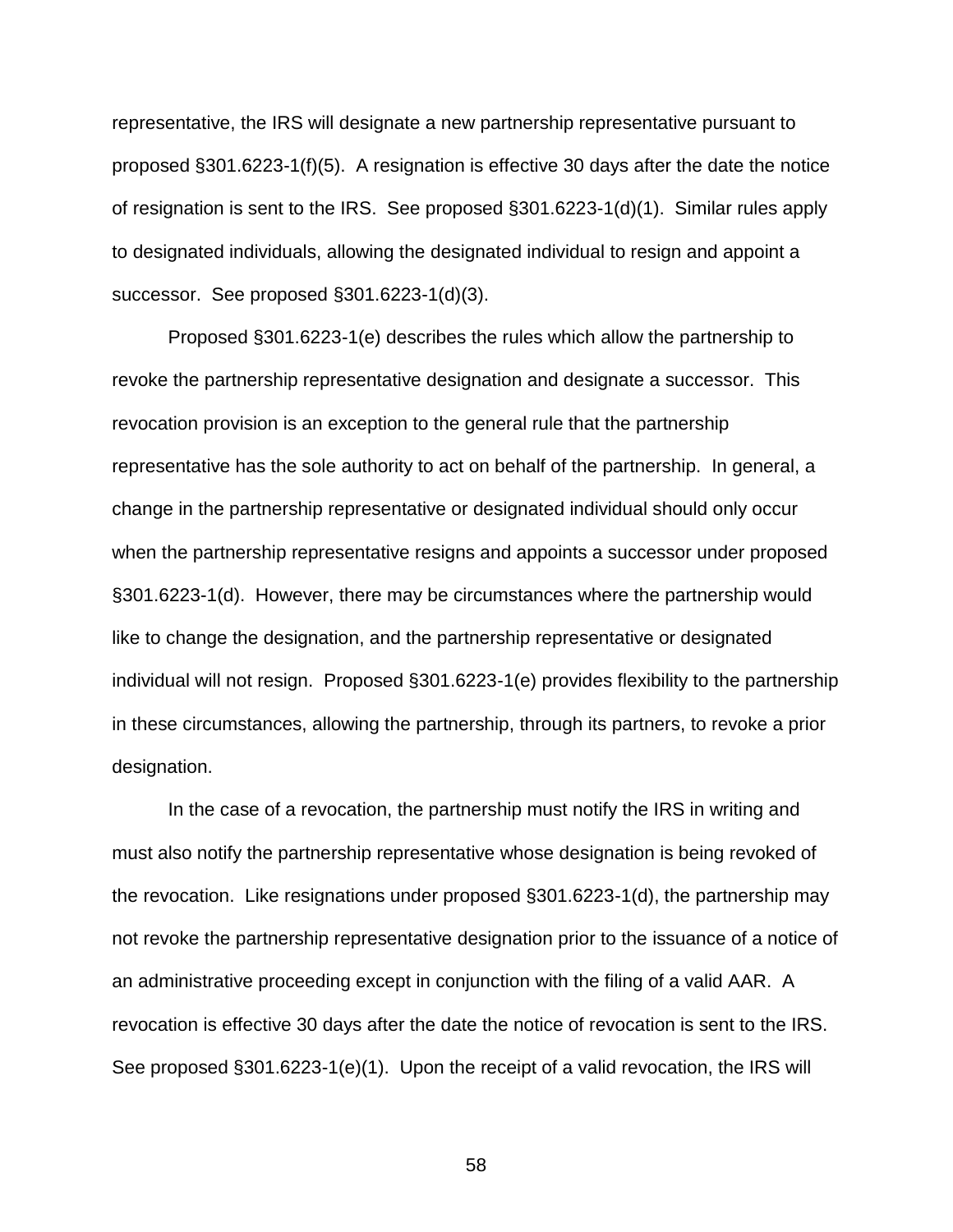notify the partnership and any partnership representative whose designation is being revoked of the acceptance of the revocation.

Proposed §301.6223-1(e)(3) provides the rules for who may sign a revocation. In general, the partnership representative is the sole representative of the partnership. The revocation provision provides a limited exception to this rule and allows, solely for purposes of revocation, other partners to act on behalf of the partnership. Under the proposed regulations, a general partner as shown on the partnership return at the close of the taxable year for which the partnership representative was designated must sign the revocation. If no general partner has the capacity to act on behalf of the partnership (as described in proposed §301.6223-1(b)(4)(i)-(v)), proposed §301.6223-1(e)(3)(i) provides that any reviewed year partner in the partnership may sign the revocation. Proposed §301.6223-1(e)(3)(ii) provides definitions with respect to limited liability companies (LLCs) and rules for which members of an LLC may sign a revocation. For purposes of which partners may sign a revocation, member-managers are treated as general partners, and other members are treated as a partner other than a general partner. If there is no member-manager, the proposed regulations provide that each member is treated as a member-manager for purposes of this section.

Additionally, proposed §301.6223-1(e) provides that any revocation must include a statement signed under penalties of perjury that the partner signing the revocation is authorized by the partnership to revoke the designation and has provided a copy of the revocation to the partnership and partnership representative.

The combination of requiring the partner making the revocation to attest under penalties of perjury that the partner is authorized to act for the partnership and requiring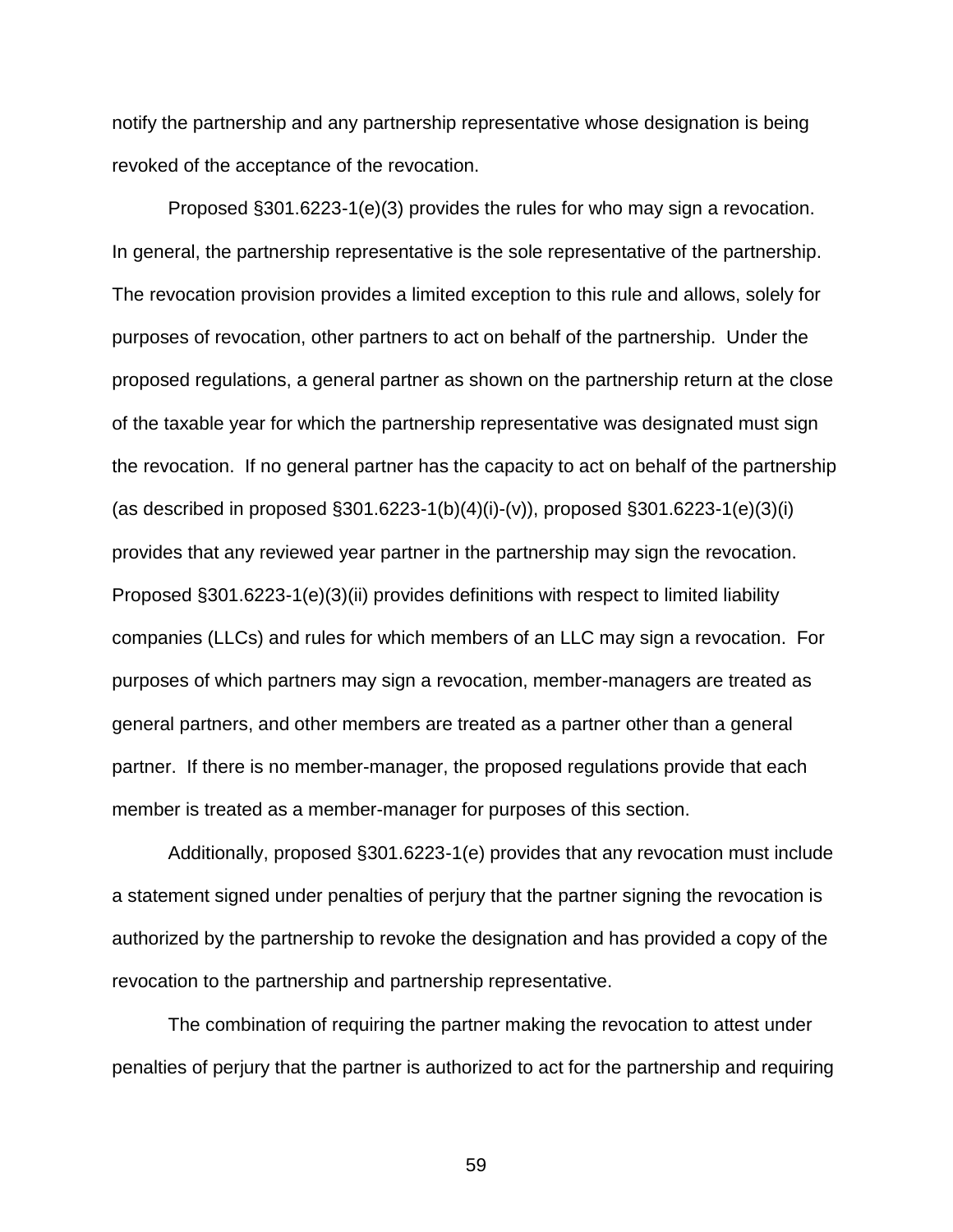the partner to notify the partnership and partnership representative helps ensure that any partnership representative revocation is consistent with the wishes of the partnership. The notification that the revocation has been accepted that the partnership and the partnership representative receive from the IRS provides further notice to the partnership and allows for the partnership to take action against unauthorized revocations and designations.

There may be circumstances in which more than one general partner in the partnership makes a revocation within a short period of time. In that circumstance, the IRS may not be able to readily determine the identity of the proper partnership representative. To allow the IRS to identify the correct partnership representative, proposed §301.6223-1(e)(5) provides if the IRS receives multiple revocations or subsequent designations within a 90-day period, the IRS may determine that a designation is not in effect due to multiple revocations and follow the procedures under proposed §301.6223-1(f) to designate a new partnership representative. These rules do not require that the IRS designate a person designated in any of the revocations received. If the IRS designates a partnership representative under proposed §301.6223-1(f), proposed §301.6223-1(e)(4) provides that the partnership must receive the IRS's permission to later revoke the designation.

## C. Determination that a designation is not in effect

Proposed §301.6223-1(f) provides the rules regarding how the IRS makes a determination that a designation of a partnership representative is not in effect, as well as how the IRS will designate a partnership representative if a designation is not in effect.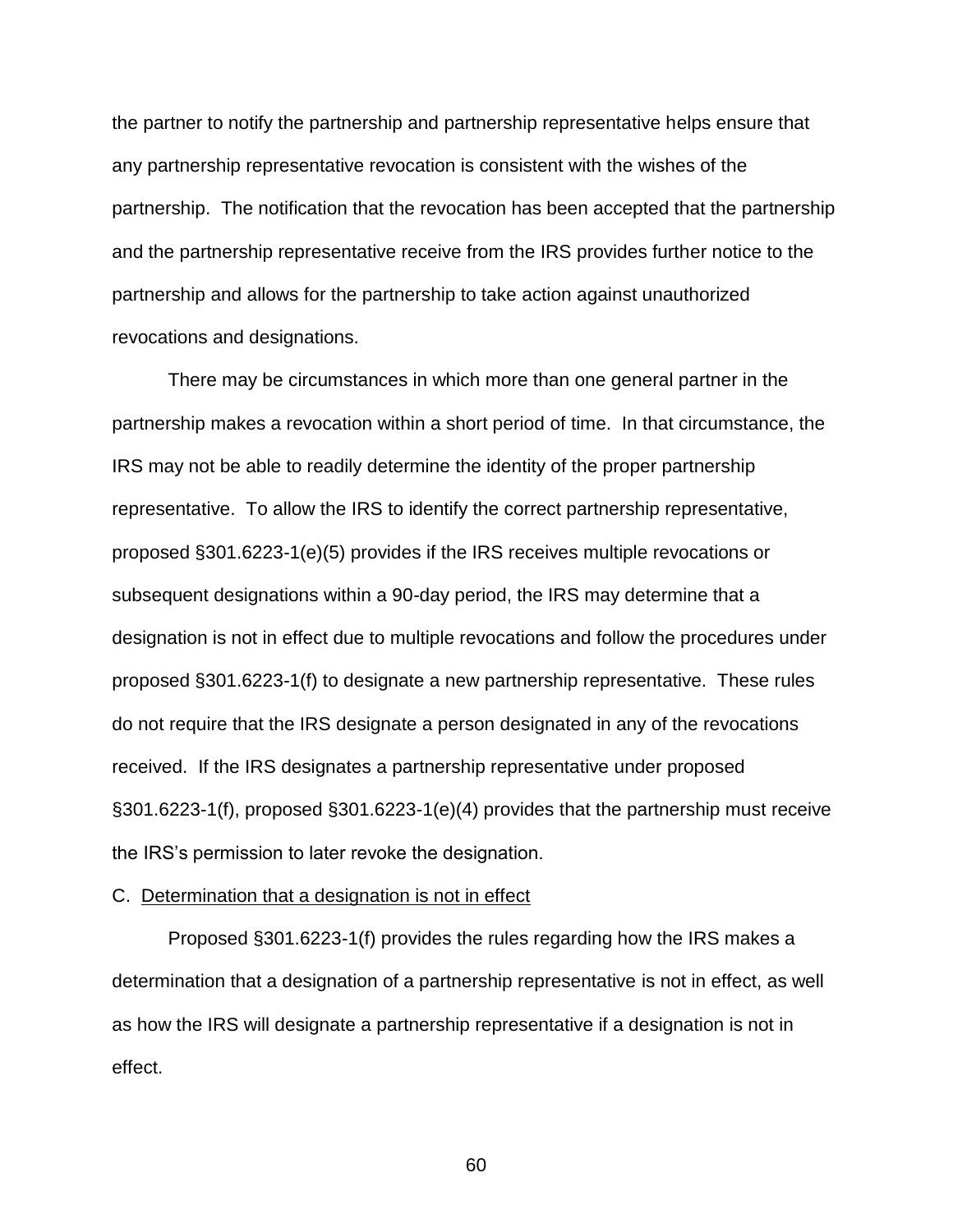Proposed §301.6223-1(f) provides that when the IRS determines a designation is not in effect, the IRS will notify the partnership and the last partnership representative, if there was one, of the IRS's determination. The designation is terminated as of the day the IRS notifies the partnership that no designation is in effect. Proposed §301.6223- 1(f)(4) provides that except in cases where the partnership designation is not in effect because there were multiple revocations, the partnership will have 30 days to designate a successor partnership representative before the IRS will designate a new partnership representative. If the IRS has already received multiple revocations from different partners and determined it is unable to ascertain which partnership representative the partnership wants to designate, proposed §301.6223-1(f)(4) provides that the IRS will notify the partnership that the designation is not in effect and designate a new partnership representative pursuant to proposed §301.6223-1(f)(5) without providing the partnership with an opportunity to designate a partnership representative. This rule avoids creating further confusion between the partnership and the IRS, which would delay the designation and the administrative proceeding.

### D. Designation of the partnership representative by the IRS

Proposed §301.6223-1(f)(1) provides that if there is no designation of a partnership representative in effect, the IRS may select any person to serve as partnership representative. There is no distinction between the authority of a partnership representative designated by the partnership and one selected by the IRS. For that reason, the proposed regulations refer to the IRS's selection of a partnership representative as a designation.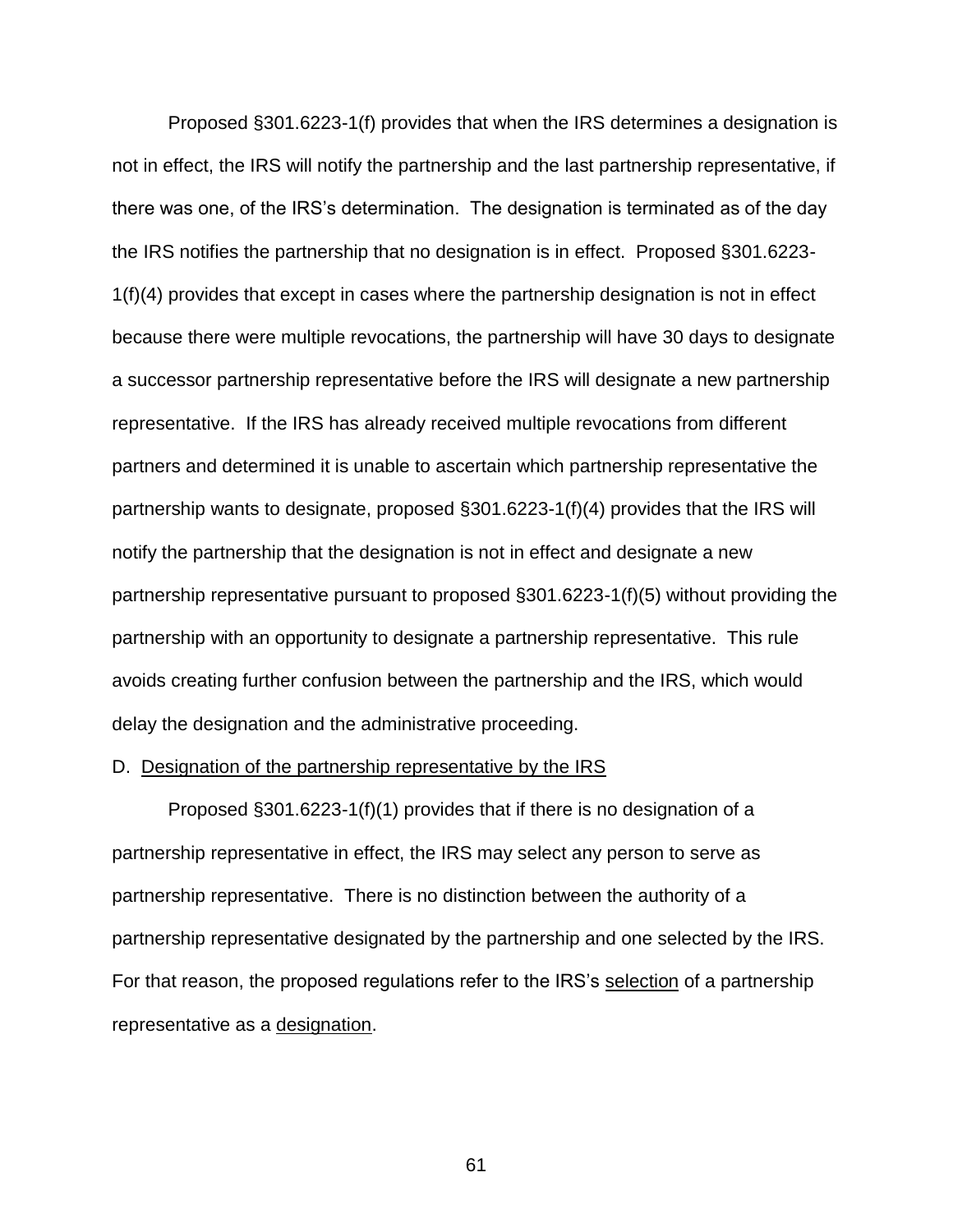Under proposed §301.6223-1(f)(5), the IRS will notify the partnership of its designation by providing the partnership with the name, address, and telephone number of the new partnership representative. Under proposed §301.6223-1(f)(5) the designation by the IRS of a new partnership representative is effective on the day the IRS mails the notification to the partnership of the designation. Proposed §301.6223- 1(f)(5) also requires the IRS to mail a copy of the notification to the new partnership representative.

Proposed §301.6223-1(f)(5)(ii) provides that the IRS may designate any person as the partnership representative. In designating a person as the partnership representative, the IRS will consider whether the person is a partner in the partnership, either in the reviewed year or at the time the designation is made. In addition, the IRS may consider the other remaining factors listed in proposed §301.6223-1(f)(5)(ii).

Once the IRS has designated a partnership representative, the partnership may not revoke that designation without the consent of the IRS. See proposed §301.6223- 1(f)(3)(iii). The examples under proposed §301.6223-1(f)(6) illustrate the operation of the rules described above.

# E. Authority of the partnership representative

Proposed §301.6223-2 describes the binding nature of actions taken by the partnership representative on behalf of the partnership under subchapter C of chapter 63 and of the partnership with respect to its partners. Under proposed §301.6223-2, the partnership and all partners are bound by the actions of the partnership and the partnership representative and by any final decision in a proceeding brought under subchapter C of chapter 63. The partnership representative binds the partnership and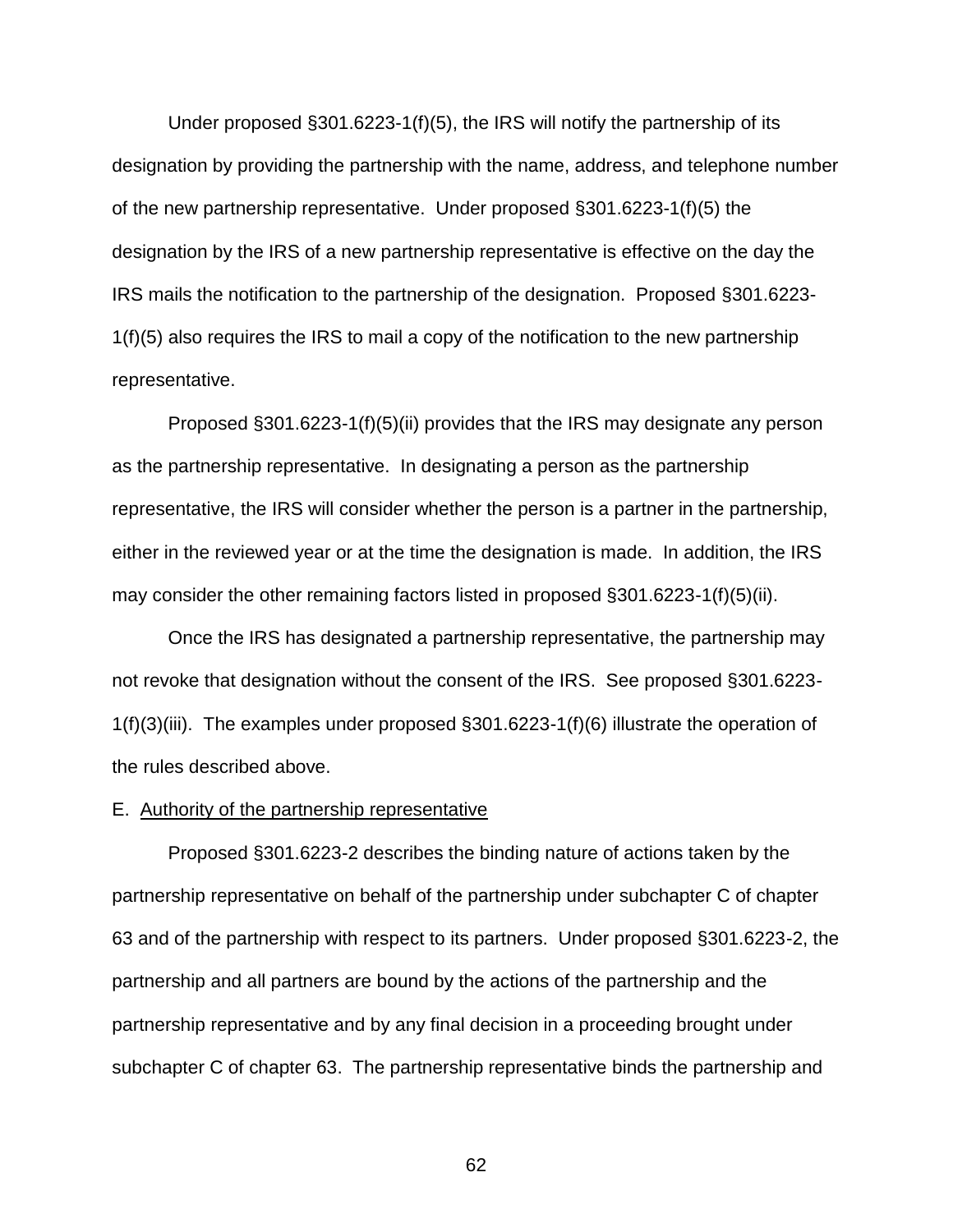its partners by the partnership representative's actions, including: agreeing to settlements, agreeing to a notice of final partnership adjustment, making an election under section 6226, and agreeing to an extension of the period for adjustments under section 6235. In addition, all persons whose tax liability is determined, in whole or in part, by taking into account, directly or indirectly (such as indirect partners), adjustments to any item within the scope of the centralized partnership audit regime under section 6221(a), by the IRS in a notice of final partnership adjustment in a proceeding brought under subchapter C of chapter 63, or in a final decision of a court under subchapter C of chapter 63 are similarly bound. This binding authority extends to all partners, including those partners who have elected out of the centralized partnership audit regime under section 6221(b).

Proposed §301.6223-2(c)(1) provides that the partnership representative has the sole authority to act on behalf of the partnership in any examination or other proceeding under subchapter C of chapter 63. Similarly, proposed §301.6223-2(c)(2)(ii) provides that a designated individual has the sole authority to act on behalf of the partnership representative and the partnership. Except for a partner that is also the partnership representative or a designated individual, proposed §301.6223-2(c)(1) provides that partners may not participate in or contest the results of an examination or other proceeding involving a partnership without permission of the IRS. Proposed §301.6223- 2(c)(1) also provides that no other person, regardless of whether that person's tax liability is affected by the actions of the partnership, may participate in the partnership proceeding under subchapter C of chapter 63.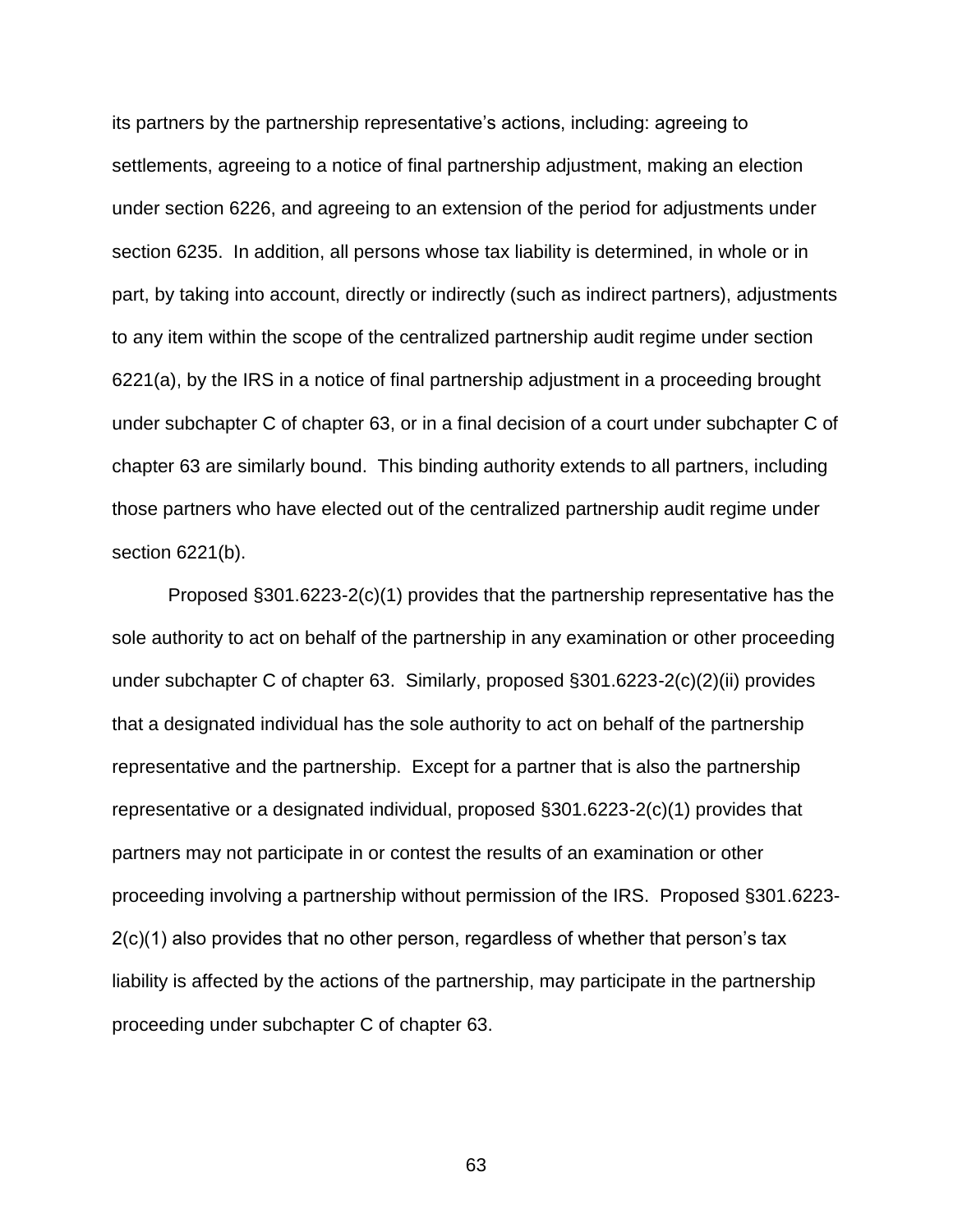Proposed §301.6223-2(c)(1) states that the broad authority of the partnership representative may not be limited by state law, partnership agreement, or any other document or agreement. Any action taken by the partnership representative with respect to the centralized partnership audit regime under the Code and federal tax regulations is valid and binding on the partnership for purposes of tax law regardless of any other provision of state law, partnership agreement, or any other document or agreement.

Proposed §301.6223-2(c)(2)(i) provides that the partnership representative, by virtue of being designated, has the authority to bind the partnership for purposes of the centralized partnership audit regime. Similarly, under proposed §301.6223-2(c)(2)(ii), the designated individual's authority to bind the partnership representative and the partnership is derived by virtue of the appointment of that designated individual.

The examples under proposed §301.6223-2(d) illustrate the operation of the rules described above.

### F. Notice 2016-23 comments regarding the partnership representative

A number of comments made specific suggestions about whom the IRS should designate as the partnership representative when no partnership representative designation is in effect. The suggestions ranged from designating the partner with the largest profits interest or the greatest percentage ownership interest to designating any partner that can sign the partnership return. Commenters suggested that partners with small investments, nominal profits interests, or other minor roles in the partnership would not be suitable to adequately represent the partnership during an administrative proceeding. The proposed regulations, however, establish rules to provide more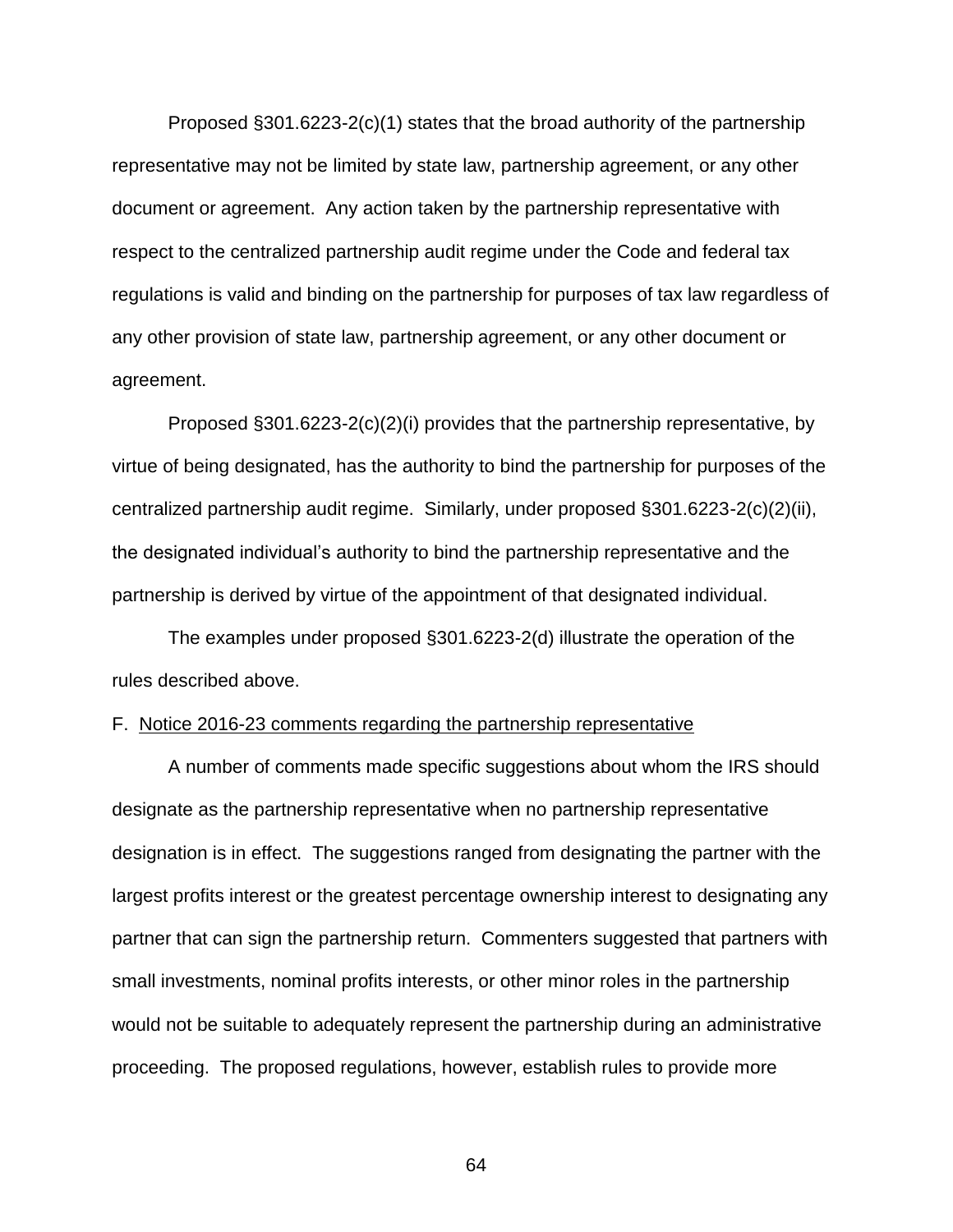flexibility for the IRS to designate a partnership representative to avoid some of the shortcomings of TEFRA, including the complexity and difficulty locating a qualified TMP.

Accordingly, the proposed regulations allow the IRS to designate any person after first considering partners from the reviewed year or at the time the designation is made, but it also provides several factors that the IRS may consider in determining whom to select. This rule balances the needs of the government and the partnership.

Other suggestions included requiring that the IRS select a partnership representative that has authority to bind the partnership under state law. The proposed regulations do not limit whom the IRS may designate based on state law. The sole authority to bind the partnership for all purposes is derived from the Code and applies for purposes of the internal revenue laws. Therefore, proposed regulations are drafted so that federal, rather than state law, controls with respect to the rules regarding the partnership representative for purposes of the centralized partnership audit regime.

Some commenters requested that there be no restrictions on whom the partnership can designate as the partnership representative other than the requirement of substantial presence in the United States. These suggestions included allowing entities, even entities with no employees, to be appointed as the partnership representative. The proposed regulations adopt these suggestions by allowing the partnership to designate any person, including an entity, to be the partnership representative provided, in the case of an entity designated as partnership representative, the partnership also identify a designated individual to act on behalf of the entity partnership representative. The proposed regulations require that both an entity partnership representative and the designated individual have substantial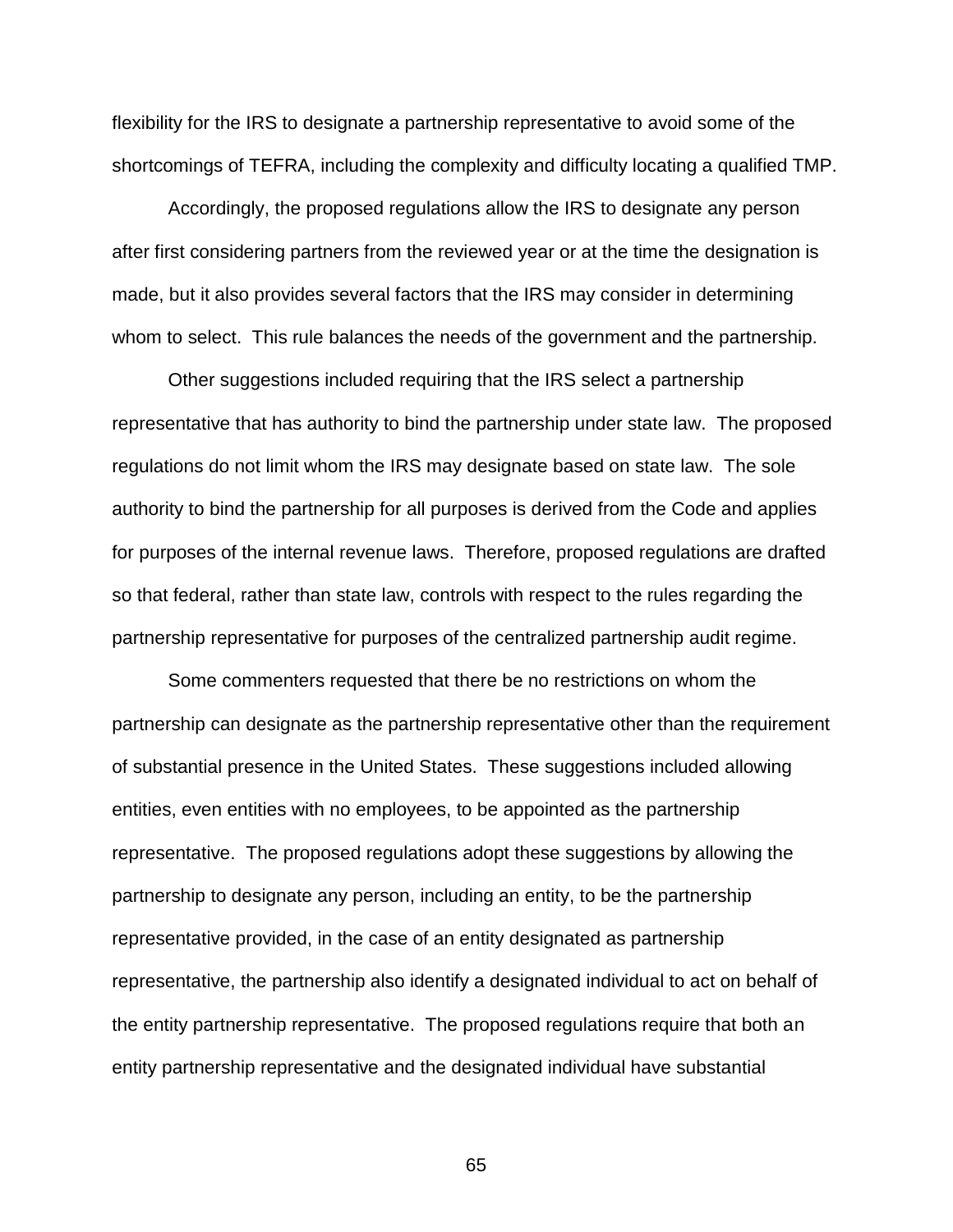presence in the United States. Provided an entity with no employees otherwise meets the requirements of proposed §301.6223-1, the proposed regulations would allow that entity to be the partnership representative.

Some commenters suggested that the proposed rules require the partnership representative to provide notice to all partners of significant developments in an administrative proceeding and to allow partners other than the partnership representative to participate in the administrative proceeding. The proposed regulations do not adopt these suggestions. The centralized partnership audit statutory regime does not include any notice requirements, which relieves both the IRS and the TMP of the cumbersome TEFRA notice requirements. Whether and how the partnership representative communicates with the partners in the partnership is best left to the partnership to determine. Likewise, it is more efficient for the IRS to interact solely with the partnership representative during an administrative proceeding.

### 5. Imputed Underpayment and Modification of Imputed Underpayment

## A. General rules regarding the imputed underpayment

Proposed §301.6225-1(a) provides the general rule that if a partnership adjustment results in an imputed underpayment, the partnership must pay the imputed underpayment in the adjustment year. As described in proposed §301.6225-1(a)(3), the partnership adjustments and any imputed underpayment resulting from such adjustments are set forth in a NOPPA mailed to the partnership and partnership representative. The partnership may request modification with respect to an imputed underpayment set forth in the NOPPA under the procedures described in proposed §301.6225-2.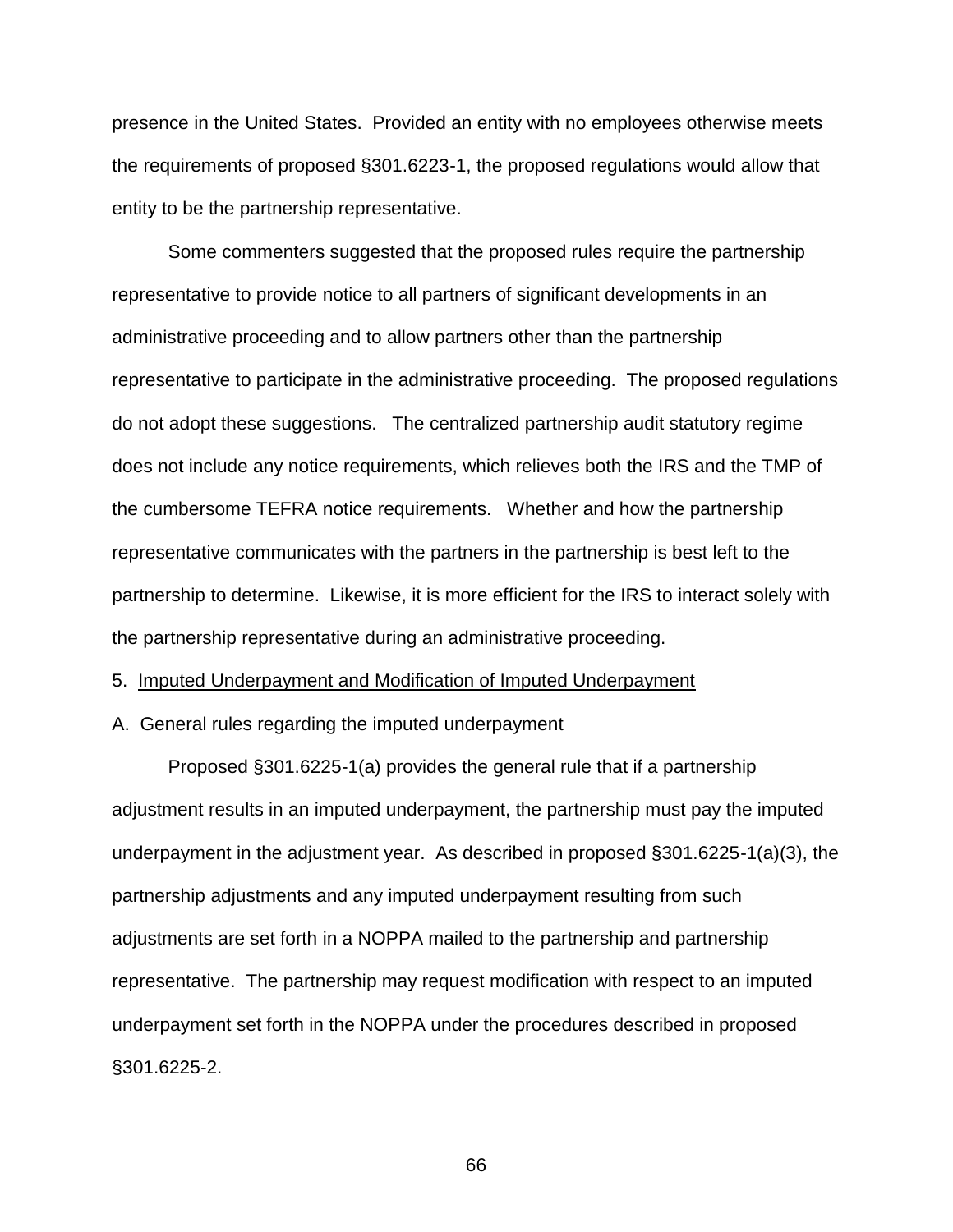The IRS and taxpayers both have an interest in resolving the issues raised by the IRS under the centralized partnership audit regime in the most efficient manner. An administrative proceeding under the centralized partnership audit regime is conducted under the same principles applicable to examinations generally. For instance, after providing the partnership and partnership representative with a notice of administrative proceeding, consistent with IRS general examination procedures, the IRS will endeavor to work with the partnership representative to set a schedule for information document requests (IDRs) and partnership responses to the IDRs. In general, the IRS informs the partnership representative about potential items and transactions that raise issues and provides information about adjustments that will be included in the NOPPA.

As part of this process, the IRS may agree to review certain information prior to the issuance of the NOPPA in an effort to resolve issues in an expedited fashion and eliminate the need to make certain adjustments. In addition, the modification process may move faster if relevant information is provided to the IRS employees conducting the administrative proceeding prior to issuance of the NOPPA. However, once the NOPPA is issued, the modification procedures under proposed §301.6225-2 are the partnership's only formal route to request changes to an imputed underpayment set forth in the NOPPA.

Proposed §301.6225-1(a)(2) provides that unless the IRS determines otherwise, all applicable preferences, restrictions, limitations, and conventions will be taken into account as if the adjusted item was originally taken into account by the partnership or the partners in the manner most beneficial to the partnership or partners. Therefore, the IRS calculates an imputed underpayment by taking into account the applicable internal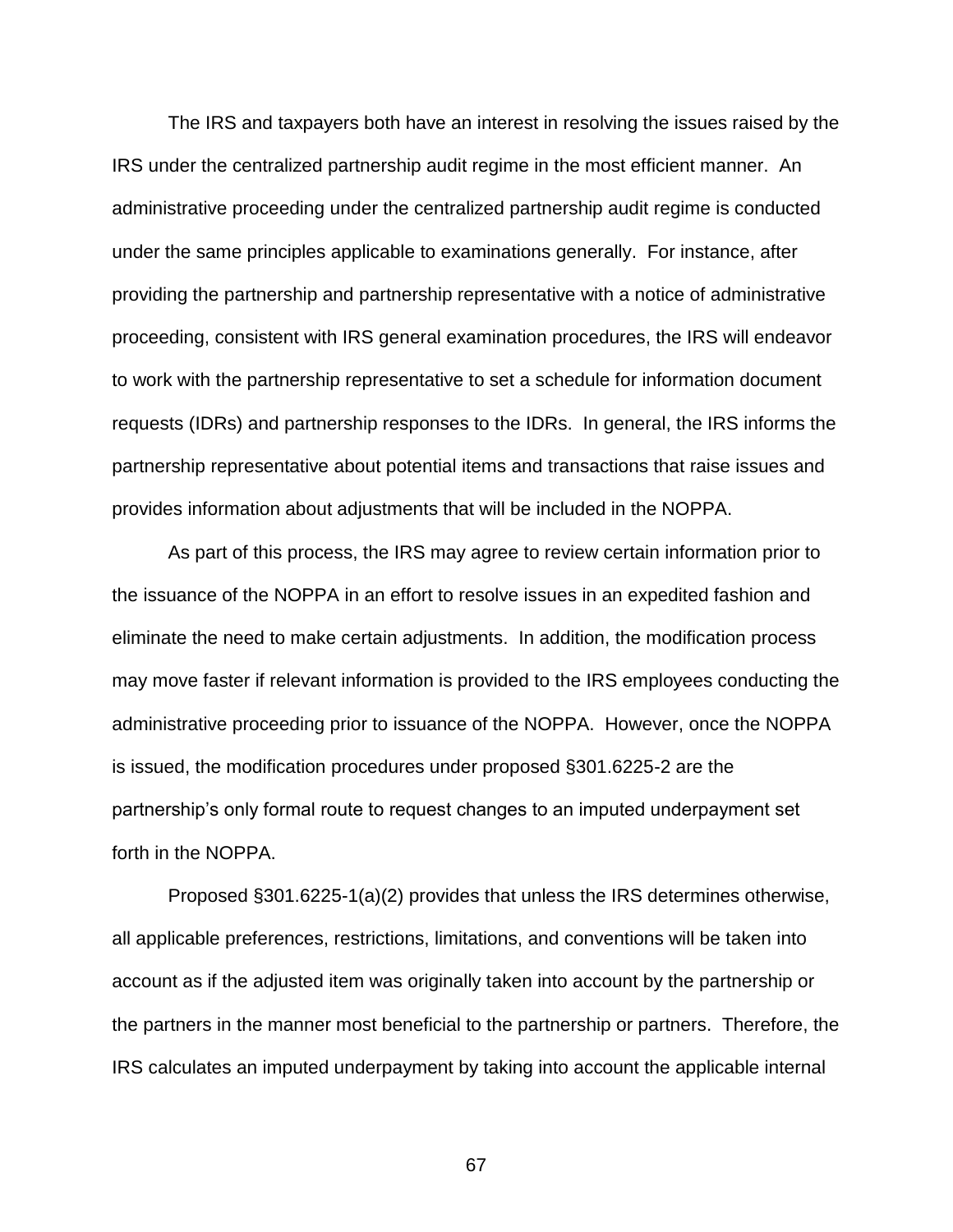revenue laws, including provisions that may limit or restrict the ability of a partner to reduce income or take advantage of tax benefits flowing from the partnership. For instance, if the adjustment is a reduction of qualified research expenses, the IRS may determine the amount of the adjustment as if all partners claimed a credit with respect to their allocable portion of such expenses under section 41, rather than a deduction under section 174. To the extent supported by the facts, the partnership may take steps through the modification procedures set forth in proposed §301.6225-2 to provide the IRS with information about specific partners and how those partners took items from the partnership into account.

The modification process, discussed later in this preamble, is the method for the partnership to request that the IRS modify an imputed underpayment to more closely reflect the tax consequences that would have resulted if the partners had taken the adjusted items into account correctly on their original returns for the year that includes the reviewed year of the partnership.

## B. Calculation of the imputed underpayment

Proposed §301.6225-1(c) provides rules for the calculation of an imputed underpayment. Proposed  $\S 301.6225 - 1(c)(1)$  provides that the imputed underpayment is calculated by multiplying the total netted partnership adjustment by the highest rate of federal income tax in effect for the reviewed year (as defined in proposed §301.6241- 1(a)(8)) under section 1 or 11. The product of that amount is then increased or decreased by any adjustment made to the partnership's credits. If the result of this summation is a net positive adjustment, the resulting amount is the imputed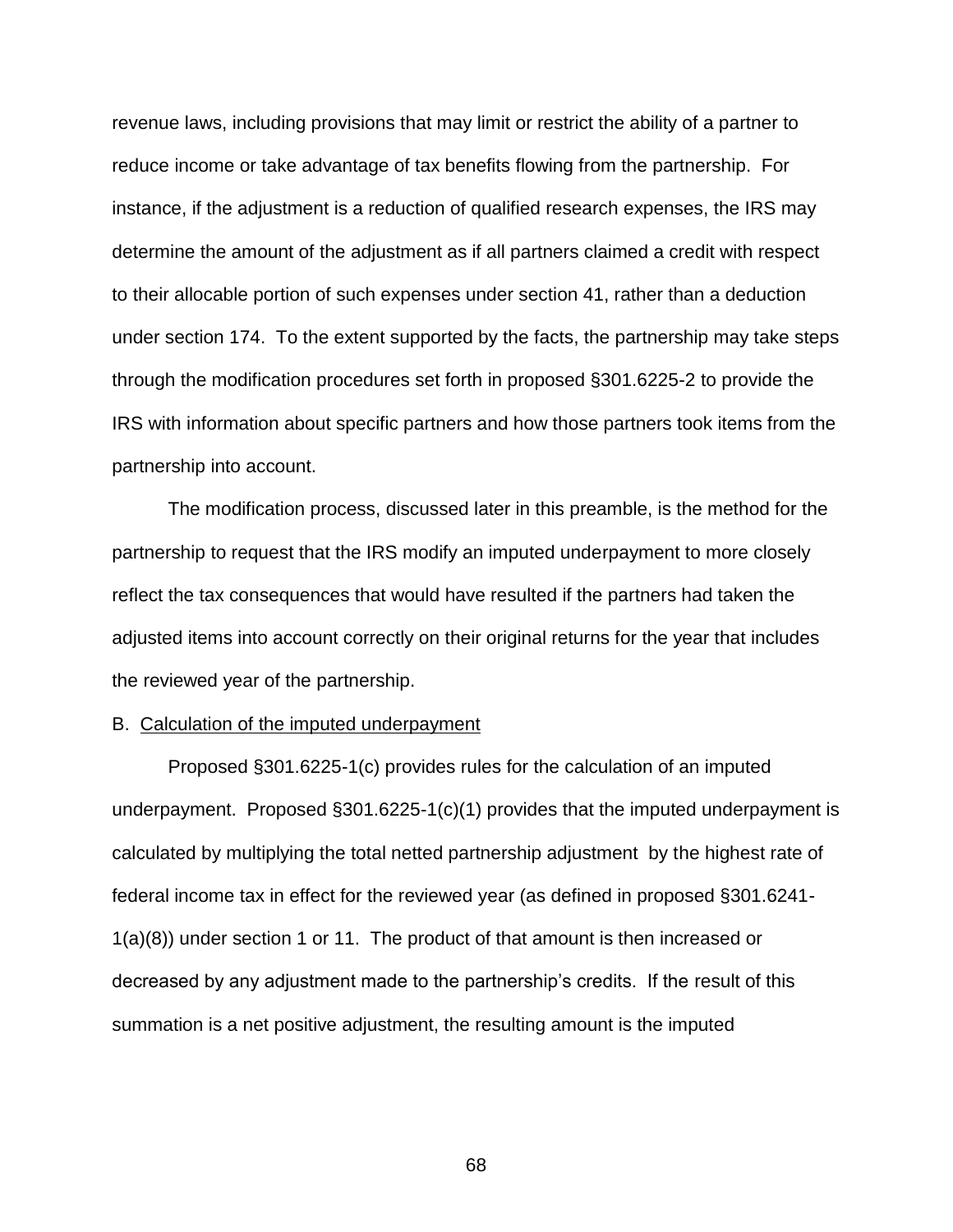underpayment, and, if it results in a net non-positive amount, the result is an adjustment that does not result in an imputed underpayment. See proposed §301.6225-1(c)(2).

Proposed §301.6225-1(c)(3) defines the total netted partnership adjustment for purposes of calculating the imputed underpayment in proposed §301.6225-1(c)(1) as the sum of all net positive adjustments in the residual grouping as determined in accordance with paragraph  $(d)(2)(v)$  of this section, plus the sum of all net positive adjustments in the reallocation grouping as determined in accordance with paragraph  $(d)(2)(ii)$  of this section.

# i. Grouping and Netting of Adjustments

Under proposed §301.6225-1(d), adjustments are grouped together, which provides a framework for the netting of adjustments appropriately. Within each grouping, adjusted items may be further divided into subgroupings depending on their character or to account for preferences, sources, categories, limitations, or other restrictions under Title 26 (for example, adjustments to short-term capital gain will generally be in a different subgrouping from adjustments to long-term capital gain). See proposed §301.6225-1(d)(1). The groupings and subgroupings provide the IRS with the ability to net adjustments according to applicable limitations and restrictions, but the Treasury Department and the IRS seek comments on any specific items that may require special rules or special subgroupings.

Proposed §301.6225-1(d)(2)(i) provides that there are three types of groupings, and that the adjustments are divided in order into those groupings. First, adjustments that reallocate items among the partners (reallocation grouping) are grouped together. Second, adjustments to the partnership's credits (credit grouping) are grouped together.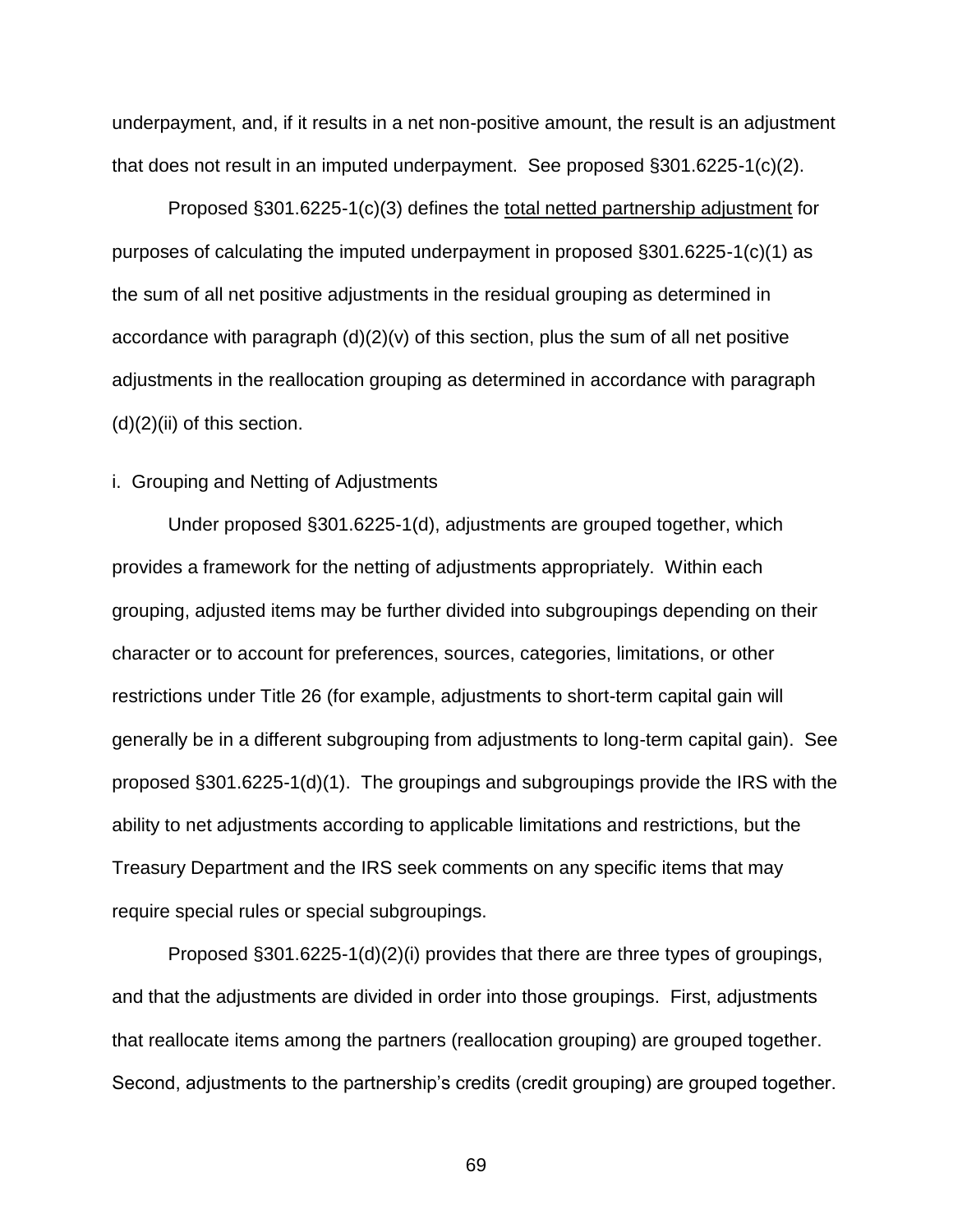Third, all remaining adjustments (residual grouping) are grouped together according to the character, preferences, restrictions, and other limitations of the item adjusted. Within each grouping, there might be more than one subgrouping based on a partnership's particular adjustments. For instance, within the residual grouping, there might be an ordinary subgrouping as well as a capital subgrouping. Adjustments that generally affect, or that are affected by, the application of any rules related to preferences, limitations, restrictions, or conventions, will generally be taken into account within their own respective grouping or subgrouping.

Proposed §301.6225-1(d)(2)(ii) describes the reallocation grouping. Any adjustment that reallocates an item from one or more partners to one or more other partners is treated as two adjustments. The first adjustment is a decrease in the amount of the items allocated by the partnership on its return to one or more partners. The second adjustment is an increase in the amount of the items allocated by the IRS to the other partner(s). Each adjustment is grouped in its own reallocation subgrouping to prevent the two adjustments from netting to zero. After application of the netting rules under proposed §301.6225-1(d)(3), any net non-positive adjustment is disregarded in the calculation of the imputed underpayment under proposed §301.6225-1(d)(3)(ii)(A). An adjustment that results in a net non-positive adjustment is an adjustment that does not result in an imputed underpayment because the reallocation of an item among partners is one of the circumstances described in proposed §301.6225-1(c)(2).

The credit grouping described in proposed §301.6225-1(d)(2)(iii) includes all adjustments to items that the partnership claimed or could have claimed as a credit on the partnership's return. The Treasury Department and the IRS seek comments on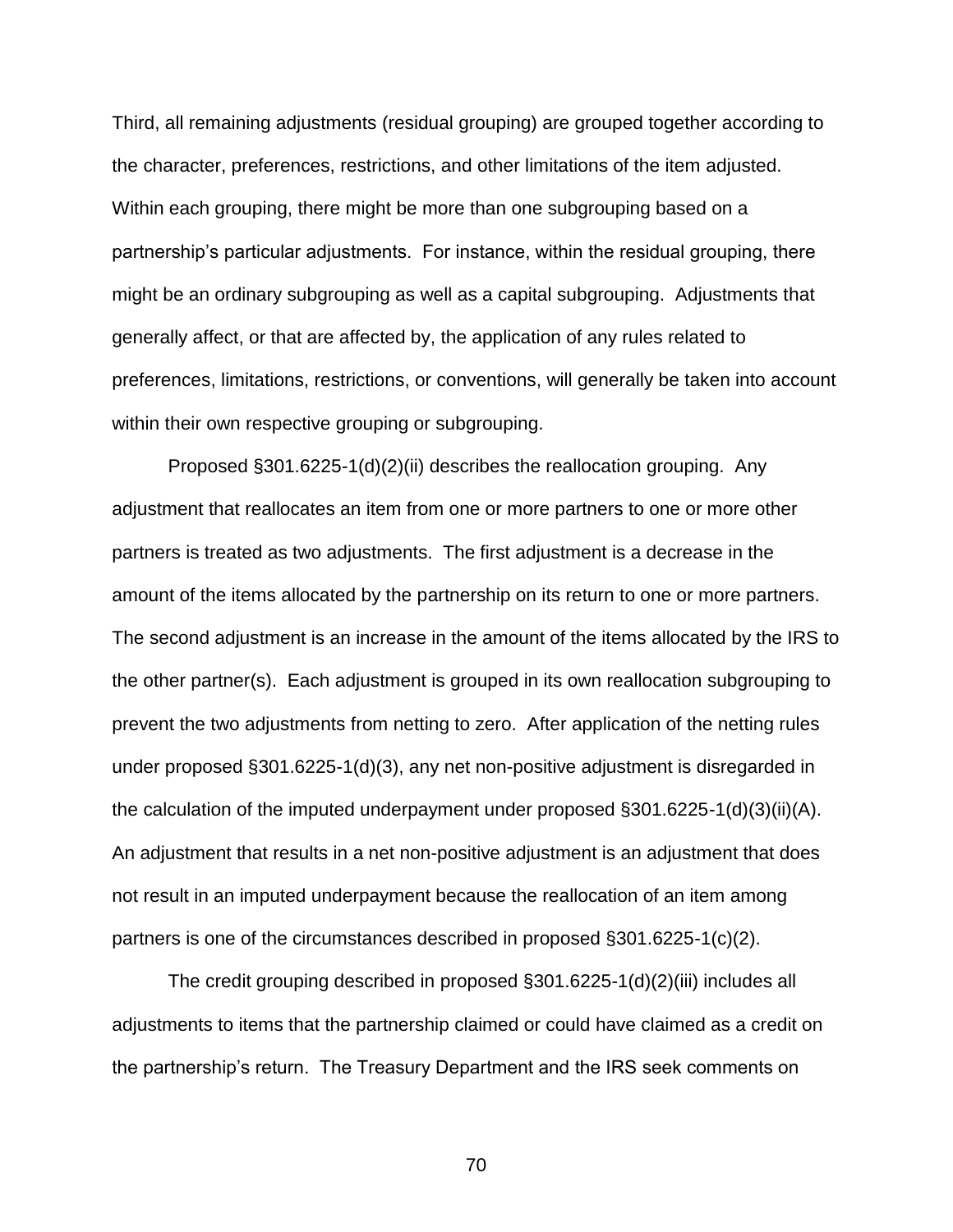whether additional rules should be proposed regarding how the credits are grouped together, or whether such credits should be applied in a particular order, similar to the order required for general business credits as reported on Form 3800, General Business Credit.

A paragraph is reserved in proposed §301.6225-1(d)(2)(iv) for special rules relating to the treatment of certain creditable expenditures. This paragraph is reserved to provide rules applicable with respect to adjustments to items that are, or could be, reported by the partnership as expenditures that may be treated as a credit when taken into account by a partner. The Treasury Department and the IRS also seek comments on the appropriate treatment of items reported by the partnership as expenditures that may be treated as a credit when taken into account by a partner.

The third grouping is the residual grouping, which is described in proposed §301.6225-1(d)(2)(v). The residual grouping includes all other adjustments, which are grouped according to character (for instance, ordinary or capital) and other limitations under the Code. The adjustments of a particular partnership may warrant further subgroupings for other items (for instance, long-term capital versus short-term capital). An adjustment that recharacterizes the character of an item is treated as two separate adjustments, one adjustment decreasing the amount of the item as reported by the partnership and a second adjustment increasing the amount of the item as recharacterized by the IRS. Each adjustment is grouped separately with similar items.

Proposed §301.6225-1(d)(3) describes the rules for netting items after separating the items into their groupings and subgroupings. First, proposed §301.6225-2(d)(3)(i) provides that the IRS will net items within the same grouping or subgrouping. For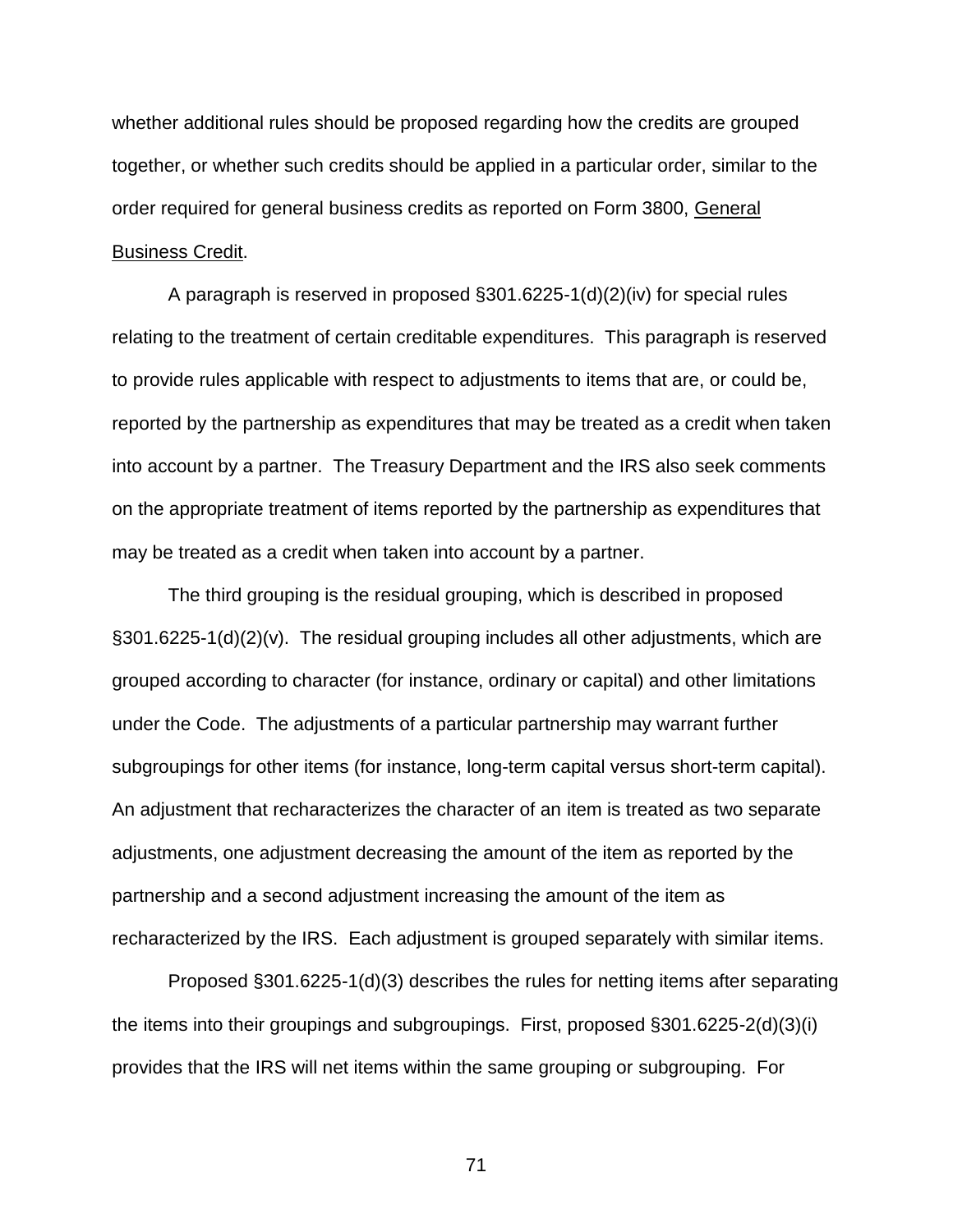instance, all ordinary adjustments (assuming no other restrictions under the Code) are netted against each other, regardless of whether such adjustments were part of related transactions or whether they were increases or decreases to income, but none of the ordinary adjustments are netted against the adjustments in the capital subgrouping. Adjustments in the capital subgrouping are netted against each other within that subgrouping. Adjustments from one taxable year may not be netted against adjustments from another taxable year, even if they would otherwise be part of the same subgrouping. See proposed §301.62251-1(c)(4).

Once adjustments within each subgrouping have been netted, each grouping or subgrouping will have either a net positive adjustment (as defined in proposed §301.6225-1(d)(3)(ii)(B)) or a net non-positive adjustment (as defined in proposed §301.6225-1(d)(3)(ii)(C)). Any netted amount that is a net non-positive adjustment in the reallocation grouping or the residual grouping is an adjustment that does not result in an imputed underpayment under proposed §301.6225-1(c)(2), and the rules described in proposed §301.6225-3 apply regarding the treatment of the partnership adjustments that were netted giving rise to that net non-positive adjustment. Any such net non-positive adjustment is disregarded for the remaining purpose of calculating the imputed underpayment. See proposed §301.6225-1(c)(2) (which lists this netting step as another circumstance in which net non-positive adjustments are adjustments that do not result in an imputed underpayment) and §301.6225-1(d)(3)(ii)(A).

The exception to this rule under proposed §301.6225-1(d)(3)(ii)(A) (regarding disregarding net non-positive adjustments) is with respect to the credit grouping because adjustments to credits are applied to the total netted partnership adjustment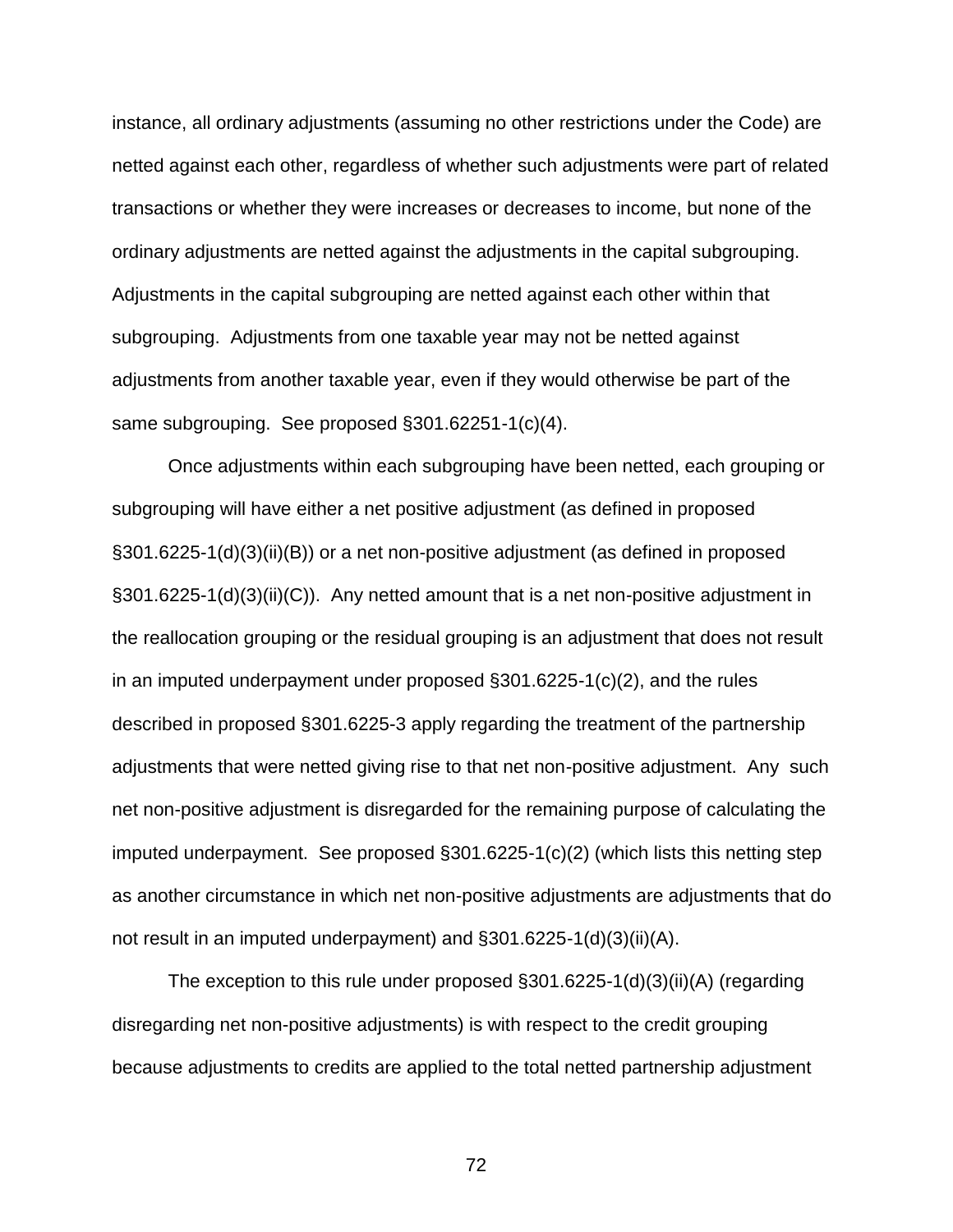after the rate is applied as described in proposed  $\S 301.6225-1(c)(1)$ . If the net credits reduce the amount calculated under proposed §301.6225-1(c)(1) to zero or less than zero, the partnership adjustments resulting in the total netted partnership adjustment and the adjustments to credits taken into account in calculating the zero or less than zero amount are all partnership adjustments that do not result in an imputed underpayment under proposed §301.6225-1(c)(2).

Proposed §301.6225-1(d)(3)(iii) describes how adjustments are treated within each particular grouping or subgrouping (other than the credit grouping) for purposes of netting. Increased gain is treated as increased income, decreased gain is treated as decreased income, increased loss is treated as decreased income, and decreased loss is treated as increased income. The credit grouping is excluded from this treatment because any adjustment to a credit does not result in an increase or decrease of income but rather in an adjustment to the amount of tax owed after the tax rate is applied under proposed §301.6225-1(c)(1).

ii. Multiple Imputed Underpayments

Proposed §301.6225-1(e) provides rules for multiple imputed underpayments. Each administrative proceeding that ends with the determination by the IRS of an imputed underpayment will result in a general imputed underpayment. The IRS may determine, in its discretion, a specific imputed underpayment on the basis of certain adjustments allocated to one partner or a group of partners based on the items or adjustments having the same or similar characteristics, based on the group of partners sharing similar characteristics, or based on the partners having participated in the same or similar transactions. There may be multiple specific imputed underpayments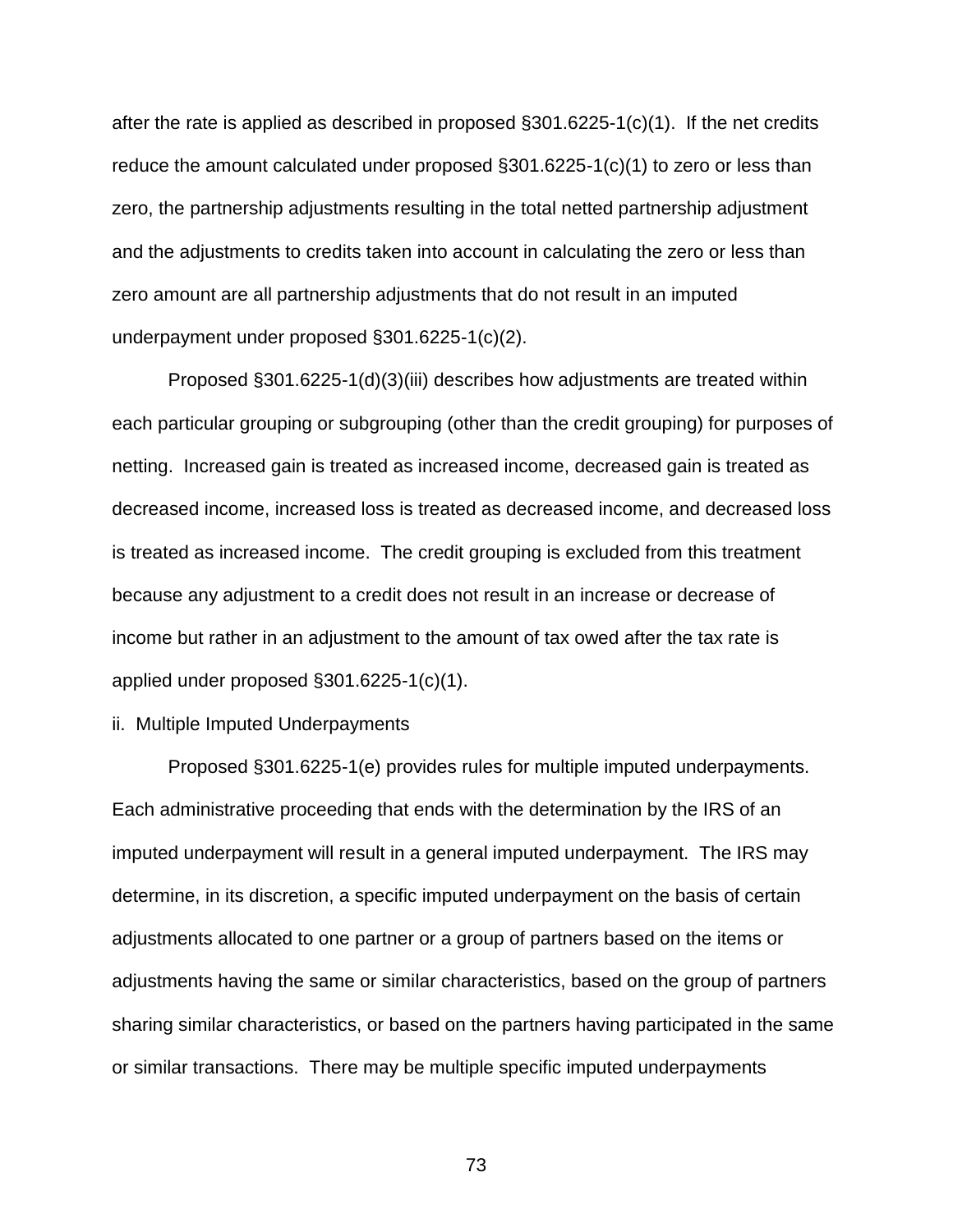depending on the adjustments. For instance, some transactions may not involve all partners, and there may be a reason to place certain adjustments or even entire groupings into a specific imputed underpayment (described in proposed §301.6225- 1(e)(2)(iii)), while other adjustments remain in a general imputed underpayment (described in proposed §301.6225-1(e)(2)(ii)).

For example, if a partnership intends to elect the alternative to payment of an imputed underpayment under section 6226 and the regulations thereunder, and, based on the appropriate allocable shares, a particular adjustment should be allocated to one partner or group of partners, the IRS could separate that adjustment into a separate imputed underpayment, called a specific imputed underpayment. The partnership could then elect to apply the rules under section 6226 to the specific imputed underpayment for which a single partner or group of partners would be responsible and the partnership could pay the general imputed underpayment at the partnership level.

The option to create multiple imputed underpayments provides flexibility for the partnership, the partners, and the IRS to address fact-specific issues that may arise as part of the administrative proceeding at the partnership level. If the partnership would like to change the number or composition of the imputed underpayments that are listed on the NOPPA, the partnership may request modification under proposed §301.6225-  $2(d)(6)$ .

The examples in proposed §301.6225-1(f) demonstrate the rules of this section. C. Modification of an imputed underpayment

Proposed §301.6225-2(a) provides general rules for modification of an imputed underpayment. A partnership that has received a NOPPA may request modification of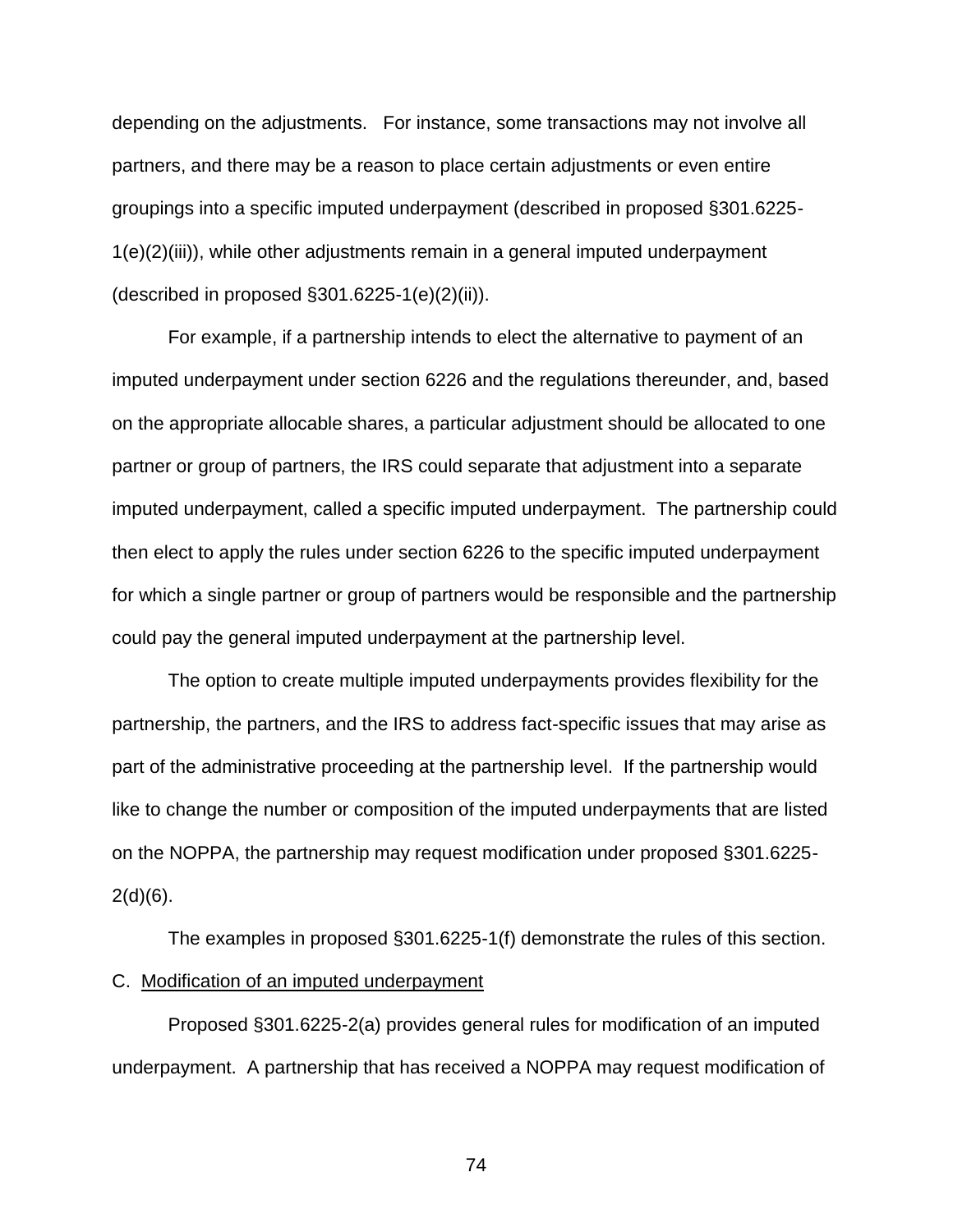a proposed imputed underpayment. The effect of modification on the proposed imputed underpayment is described in proposed §301.6225-2(b). Only the partnership representative may request modification of an imputed underpayment.

With respect to adjustments that do not result in an imputed underpayment, modification is only permissible if the partnership also has an imputed underpayment that is eligible to be modified under proposed §301.6225-2. Section 6225(c) refers to modification of the imputed underpayment and does not address modification with respect to adjustments that do not result in an imputed underpayment. Section 6225(c)(2)(B), however, requires a partner whose allocable share of a reallocation adjustment does not result in an imputed underpayment to file an amended return and take into account the partner's share in order for the partnership to receive modification of the imputed underpayment. As a result, section 6225 clearly contemplates the possibility of requesting modification with respect to an adjustment that does not result in an imputed underpayment. Accordingly, proposed §301.6225-2(a) allows for such modifications provided the partnership has an imputed underpayment that is set forth in the NOPPA. If the NOPPA does not set forth an imputed underpayment, the partnership may not request a modification with respect to adjustments that do not result in an imputed underpayment under proposed §301.6225-2.

# i. Effect of Modification

Proposed §301.6225-2(b) provides the rules describing the effect of modification on the calculation of the imputed underpayment. Some modifications may result in excluding certain adjustments, or portions thereof, from the calculation of the imputed underpayment, such as modification under proposed §301.6225-2(d)(2), (d)(3), (d)(5),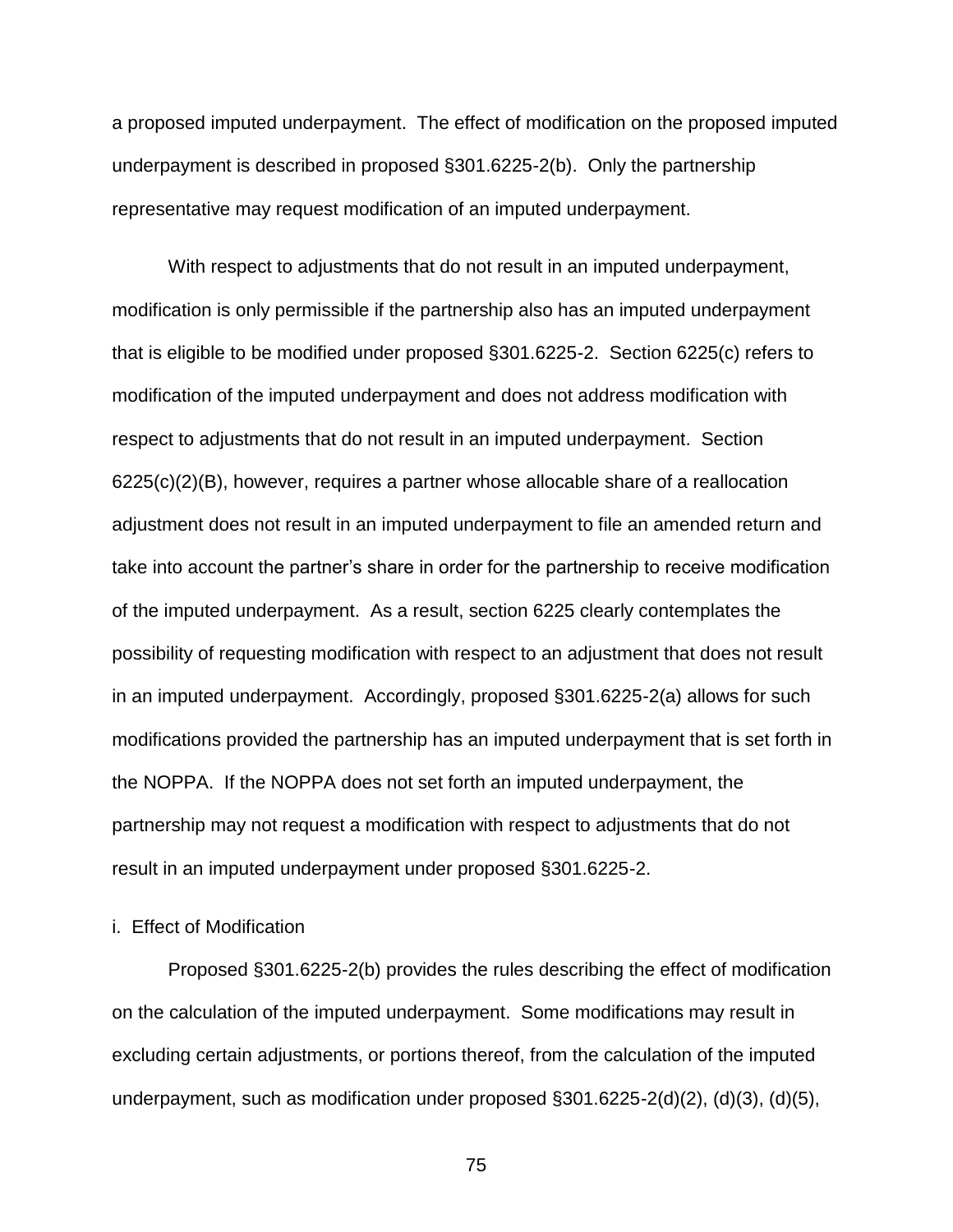(d)(7), (d)(8), and, if applicable, (d)(9). When the IRS approves one of those types of modification, the portion of the partnership adjustment attributable to that partner (or indirect partner) is removed from the calculation of the netted grouping amounts under proposed §301.6225-1, resulting in a reduction of the total netted partnership adjustments underlying the calculation of the imputed underpayment. This reduction in the total netted partnership adjustments does not, however, affect the amount of the partnership adjustment itself, only whether the adjustment is included in the calculation of the imputed underpayment. For instance, assume the IRS makes an adjustment by increasing the valuation of an asset from \$100 to \$1100 (a \$1000 adjustment). One partner files an amended return to take into account that partner's 50 percent share of the adjustment. The result is that only \$500 worth of adjustments are included in the imputed underpayment calculation. The value of the asset remains \$1100 as determined by the IRS, and the adjustment remains \$1000, notwithstanding the amended return that is filed by the partner.

Proposed §301.6225-2(b)(3) provides that modification with respect to a partnership with partners for which rate modification under section 6225(c)(4) and proposed §301.6225-2(d)(4) is approved affects the taxable rate applied to the total netted partnership adjustment and does not affect the extent to which partnership adjustments factor into the calculation of the imputed underpayment. This rule may also apply in appropriate circumstances to modifications under proposed §301.6225-2(d)(8) and proposed §301.6225-2(d)(9). Proposed §301.6225-2(b)(3) provides the method for calculating the partnership's "rate-modified netted partnership adjustment" and imputed underpayment when rate modification under proposed §301.6225-2(d)(4) is approved.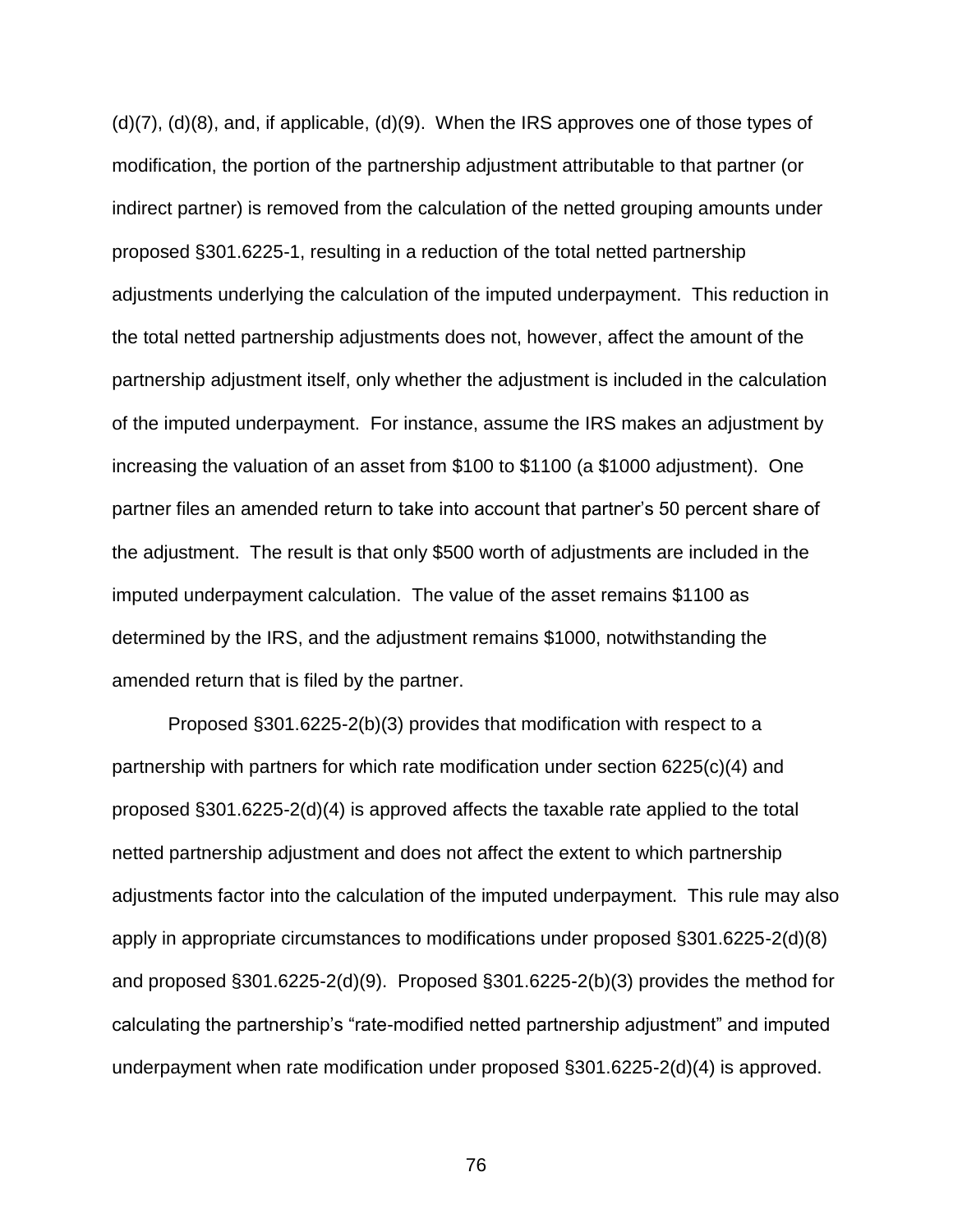A specific rule applies to rate modification with respect to special allocations that requires each partner's distributive share to be determined based on the amount of net gain or loss to the partner that would result if the partnership had sold all of its assets at their fair market value as of the close of the reviewed year of the partnership. See proposed §301.6225-2(b)(3)(iv). If a partnership requests more than one type of modification, proposed §301.6225-2(b)(1) provides an ordering rule that states that rate modification is applied after the other types of modification specified in proposed §301.6225-2(d).

Proposed §301.6225-2(b)(4) provides that the IRS may prescribe other guidance regarding the effect of other modifications referenced in proposed §301.6225-2(d)(9), and the Treasury Department and the IRS seek comments on other appropriate modifications and their effect on the calculation of an imputed underpayment. In particular, the Treasury Department and the IRS request comments on modifications that may be considered appropriate where a partner is a foreign person and thus may be subject to gross basis taxation under section 871(a) or 881(a), or where a partner, indirect partner, or the partnership is entitled to a modified rate under the Code or as a resident of a country that has in effect an income tax treaty with the United States. ii. Time, Form, and Manner for Requesting Modification

Proposed §301.6225-2(c) provides time, form, and manner rules for when a partnership may request modification. Modification must be requested in the form and manner prescribed by the IRS within the 270-day period described in proposed §301.6225-2(c)(3)(i). The Treasury Department and the IRS request comments on the coordination of these rules with the mutual agreement procedures available under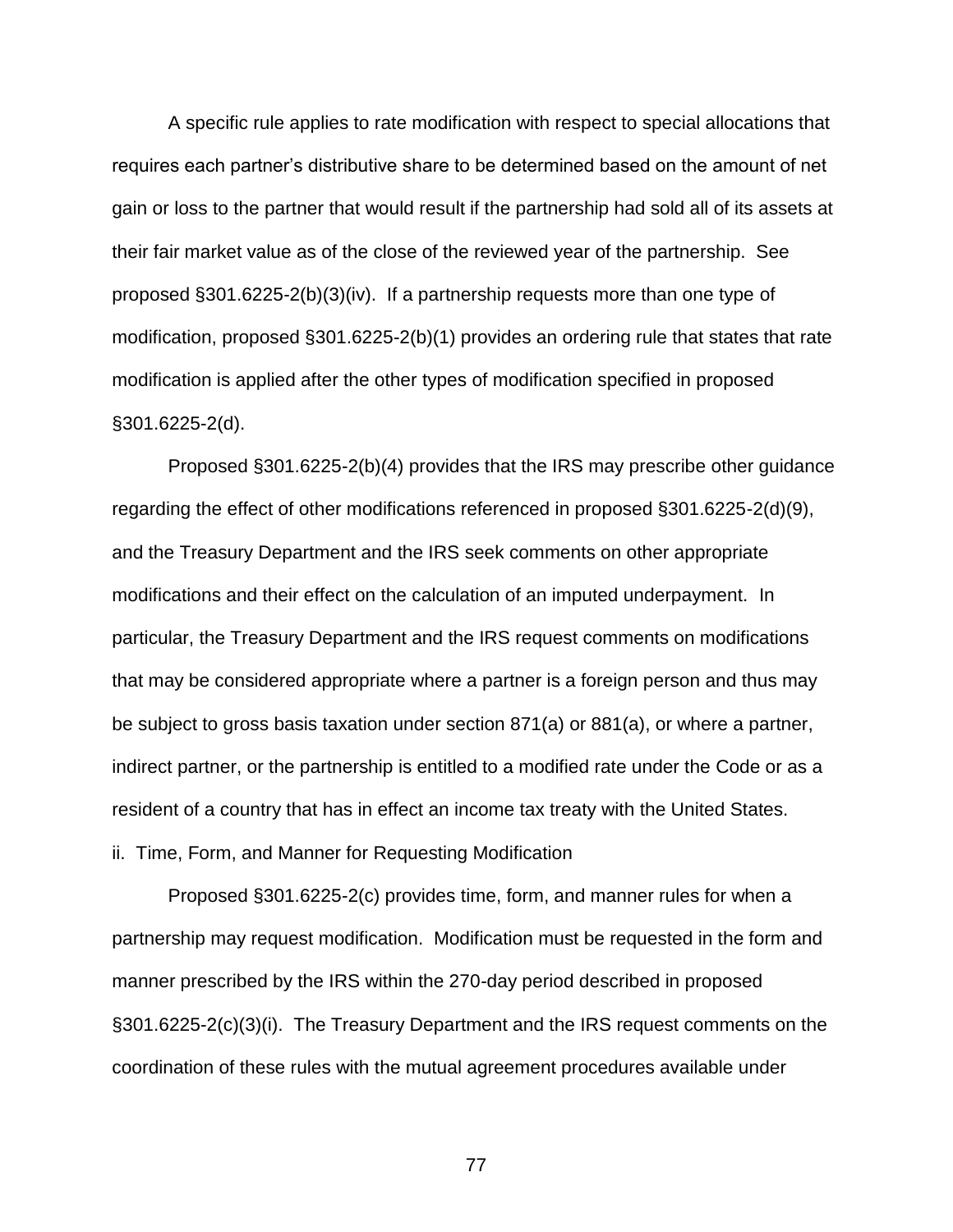income tax treaties that a partnership, partner, or indirect partner may invoke in order to determine eligibility for treaty benefits that may affect the calculation of the imputed underpayment.

Proposed §301.6225-2(c)(1) provides that a determination with respect to a modification request does not preclude the IRS under section 7605(b) from initiating an administrative proceeding with respect to a partner, even if the IRS approves modification based on the partner's actions or status. The IRS may rely on the facts provided to the IRS by the partnership representative to determine whether a modification request is proper and is not required to conduct an examination of the partners that form the basis of any modification request. Any determination by the IRS with respect to a modification request is a determination as part of the administrative proceeding with respect to the partnership. The IRS may approve modification based on an adjustment in an amended return filed for modification purposes and also examine the amended return in a separate proceeding with respect to that partner.

Similarly, if the IRS approves a modification based on the tax-exempt status of a partner, the IRS is not precluded from examining whether the partner was in fact taxexempt for the same year in a separate proceeding. A review of or request for any information or documents provided as part of modification does not constitute an examination, inspection, or administrative proceeding with respect to any person other than the partnership. Accordingly, even in the case of an election under section 6226, and where certain modifications may affect what adjustments a partner take into account under proposed §301.6226-3, nothing in these proposed regulations prohibits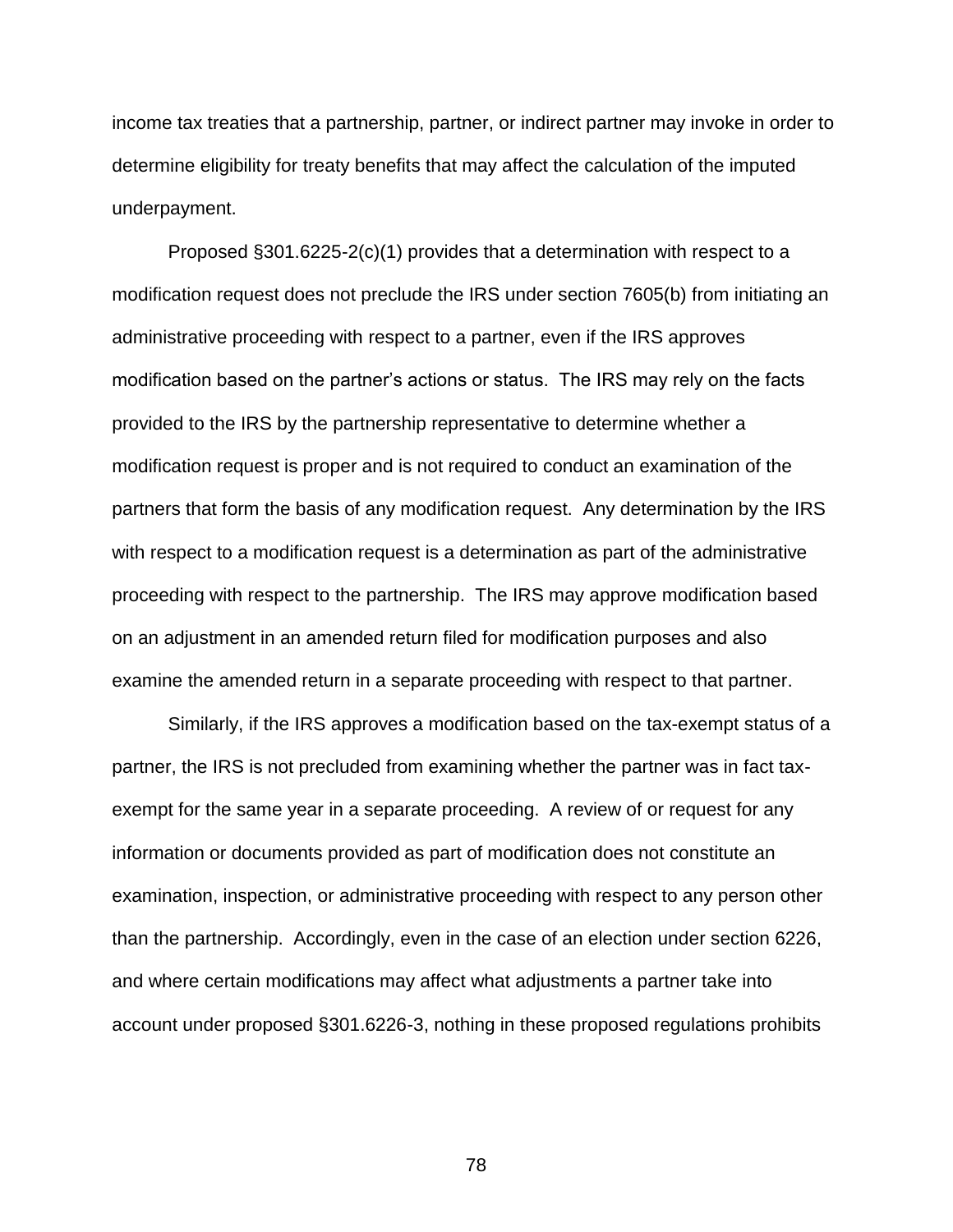the IRS from examining that partner's return and re-determining items that were affected by a previously approved modification.

A partnership requesting modification must substantiate the facts supporting a request for modification to the satisfaction of the IRS. The particular documents and other information that may be required are based on the type of modification requested. The IRS may, in forms, instructions, or other guidance, require particular documents or other information to substantiate a particular type of modification or impose other information-reporting or recordkeeping requirements on partnerships requesting modification.

For all requests, the partnership representative must furnish to the IRS upon request, a detailed description of the structure, allocations, ownership, and ownership changes of the partnership, its partners, and, if relevant, any indirect partners for each taxable year relevant to the request, as well as all partnership agreements (including side agreements) for each relevant taxable year with respect to each modification request. In the case of a modification requested by the partnership with respect to an indirect partner, the IRS may require certain information related to the pass-through partner(s) through which the indirect partner holds its interest in the partnership subject to the administrative proceeding. For instance, in the case of amended return modification by an indirect partner, the IRS may require the partnership to provide any information necessary to determine whether the indirect partner has taken the correct amount of the adjustments into account. Such information may include information similar to amended returns for any partnership-partner through which the adjustments are flowed before being taken into account by the indirect partner. The IRS will deny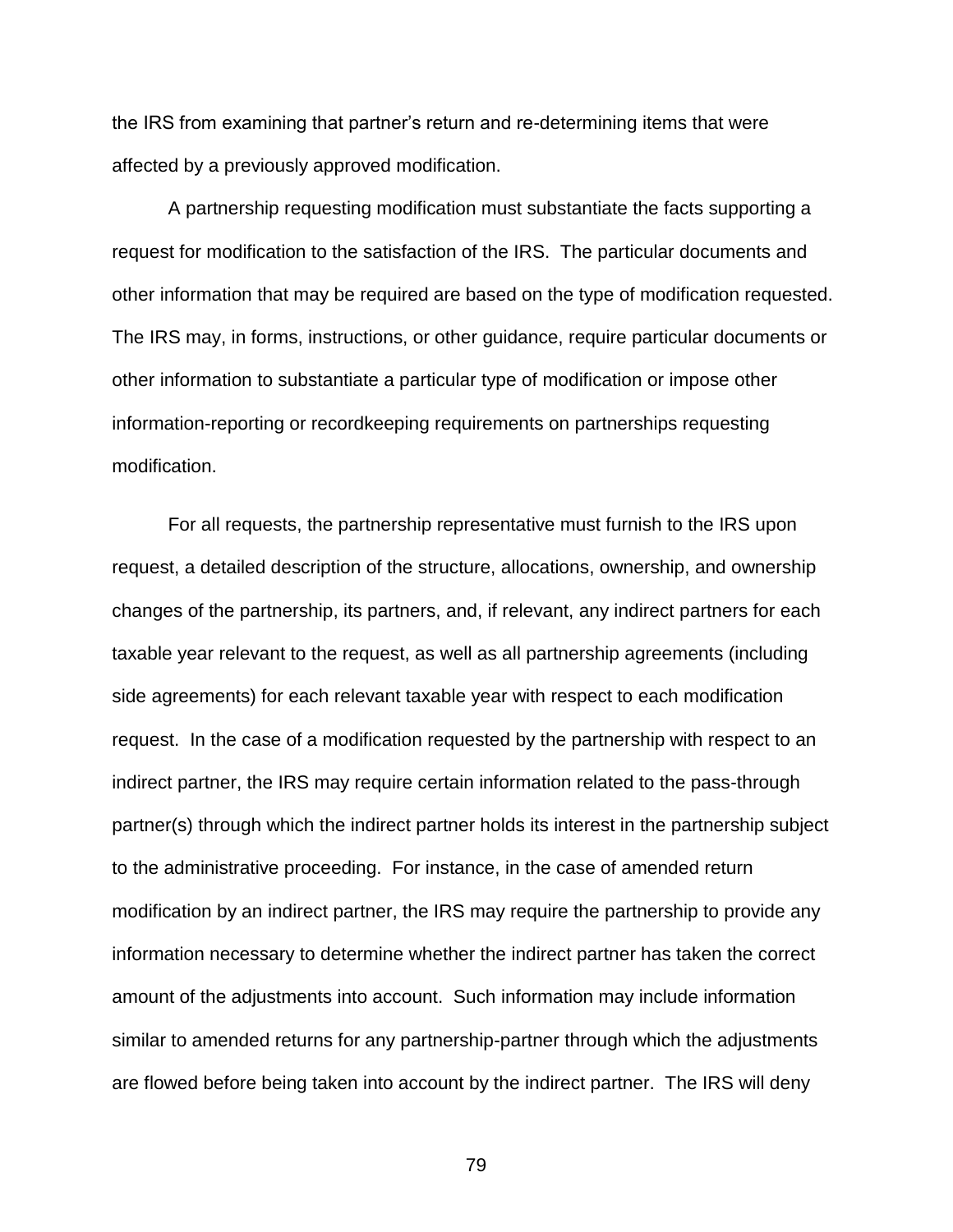modification if a partnership fails timely to provide information the IRS determines is necessary to support and substantiate a request for modification.

Proposed §301.6225-2(c)(3)(ii) provides that the partnership may request an extension of the 270-day period described in proposed §301.6225-2(c)(3)(i), and proposed §301.6225-2(c)(3)(iii) provides that the 270-day period described in proposed §301.6225-2(c)(3)(i) closes early when the partnership representative and the IRS agree, in writing, to waive the 270-day delay between the mailing of the NOPPA and when the IRS may first issue an FPA described in section 6231(a) (flush language). The waiver of the 270-day period would prevent the partnership from providing modification-related information after the date the waiver was executed, and it would also allow the IRS to issue an FPA earlier than normal. This may be desirable for a partnership if the partnership does not intend to seek modification, but the partnership does want to litigate the adjustments or make an election under section 6226. This could also occur in conjunction with the partnership's waiver of the requirement that the IRS issue an FPA before making a partnership adjustment, for example, if the partnership agrees to the adjustments. Proposed §301.6225-2(c)(4) describes the method by which the IRS will approve modification requests.

# D. Types of modification

Proposed §301.6225-2(d) provides seven enumerated types of modifications the IRS will consider if requested by the partnership. Additionally, the IRS may consider alternative forms of modification under proposed §301.6225-2(d)(9). Unless otherwise stated in proposed §301.6225-2(d), a partnership may request any or all of the types of modification described in that paragraph. See proposed §301.6225-2(d)(1).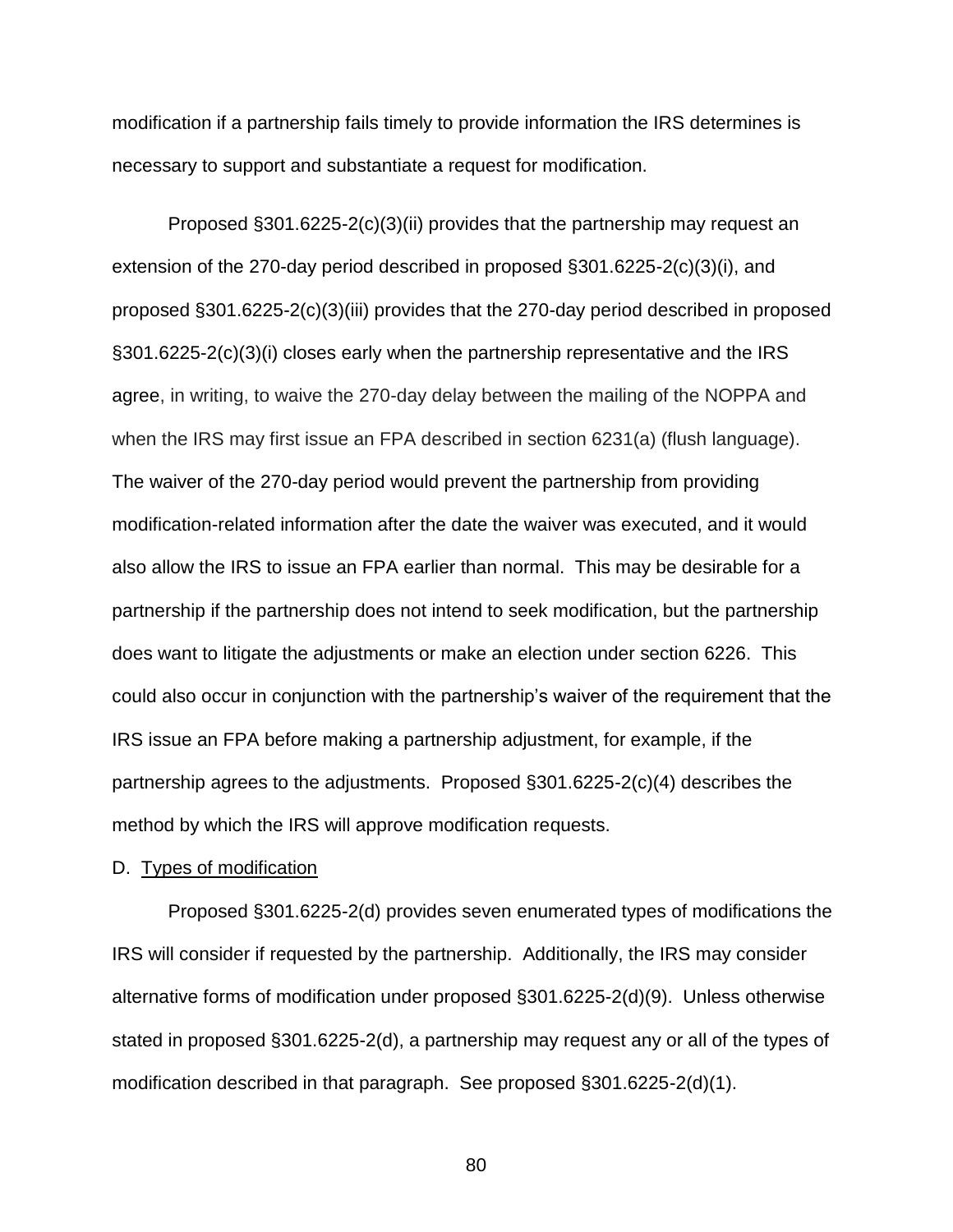## i. Amended Returns

A partnership may request modification of an imputed underpayment if a reviewed year partner (or indirect partner) of a partnership files one or more amended returns that take into account a partnership adjustment or a portion of a partnership adjustment. See proposed §301.6225-2(d)(2)(i). The reviewed year partner (or indirect partner) filing the amended return(s) must take into account the appropriate adjustments (or portion thereof) and also address the effects of such adjustments on any tax attributes (as defined in proposed §301.6241-1(a)(10)) that must be adjusted because the partnership adjustments were taken into account. For the partnership to receive modification as a result of a partner's amended returns, the partner must file amended returns for all years with respect to which any tax attribute is affected by reason of the partnership adjustment(s) taken into account and include any payment due. The Treasury Department and the IRS seek comments on how best to streamline this process for ease of administering the amended return modification process.

The partners' amended returns must be filed with the IRS in accordance with the applicable forms and instructions prescribed by the IRS, and the partnership representative must provide affidavits from each partner for which modification is sought that the partner did in fact file amended returns and make appropriate payments. See proposed §301.6225-2(d)(2)(iii). Any payment due as a result of adjustments taken into account on an amended return is due at the time the partner's amended return is filed. See proposed §301.6225-2(d)(2)(ii).

Any partner that files an amended return for modification purposes and is required to make a payment of any kind with that amended return must do so prior to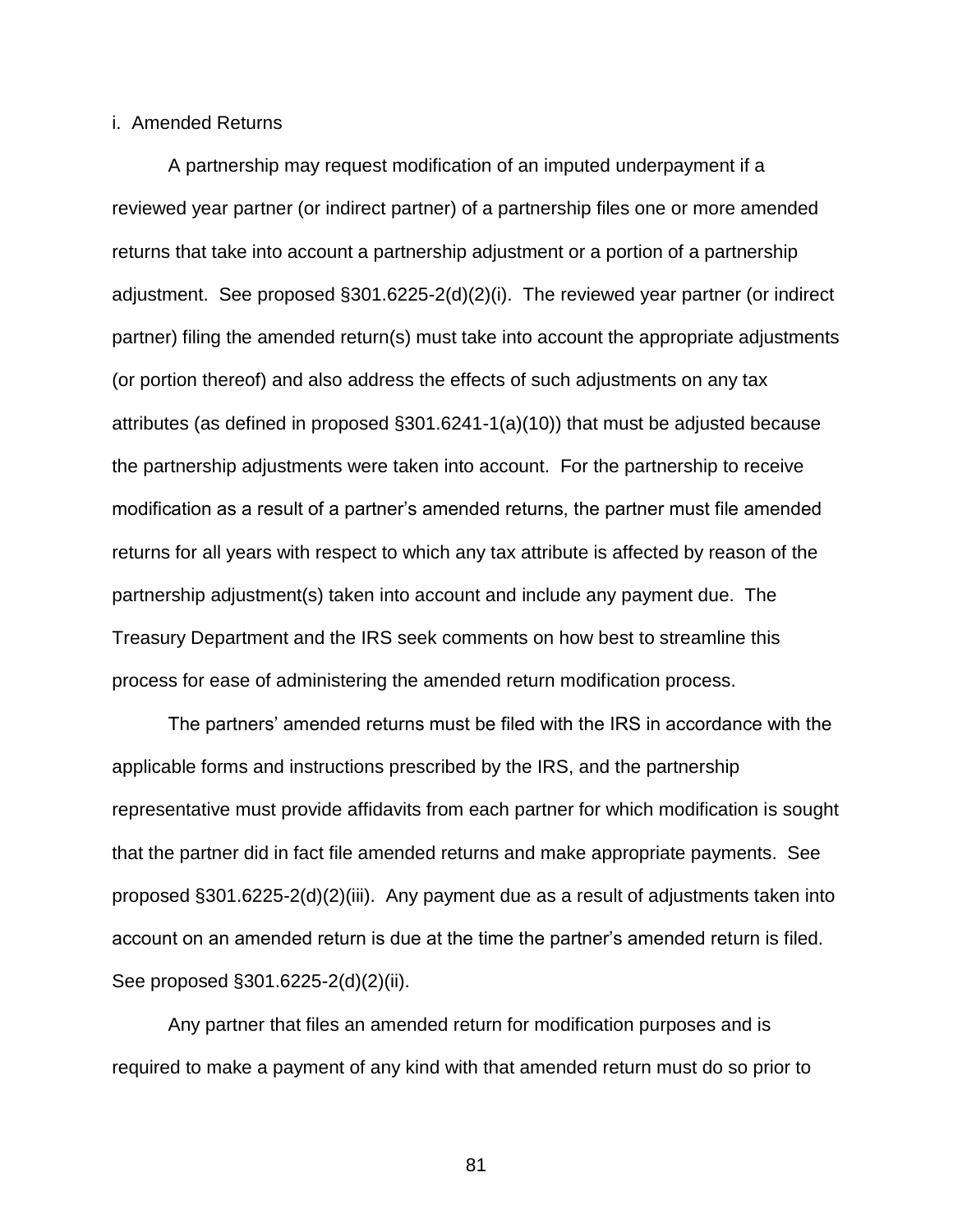the expiration of the period of limitations under section 6501 for the modification year(s). See proposed §301.6225-3(d)(2)(v). Section 6225(c)(2) provides that partners may file amended returns "notwithstanding section 6511," and consequently, a partner may file an amended return that seeks a refund (such as in the case of a reallocation of a distributive share as described in proposed  $\S301.6225-2(d)(2)(vi)$  at any time. A request for refund filed as part of an amended return filed for modification purposes outside the period set forth in 6511 may only request a refund for adjustments related to the partnership proceeding and relevant correlative adjustments. A partner may not request a refund through the amended return modification procedures outside the period set forth in section 6511 for adjustments that are not a direct result of the partnership adjustments determined in the partnership-level proceeding. See proposed  $\S$ 301.6225-2(d)(2)(v)(B).

If, however, the IRS must make an assessment to collect a payment due with respect to an amended return filed during modification, the partner's period of limitations under section 6501 must not have expired at the time the amended return is filed. Nothing in the proposed regulations prevents partners from signing an extension of the period of limitations for partnership adjustments at the time the IRS initiates the partnership administrative proceeding or at any other time prior to the expiration of the period of limitations under section 6501. The IRS recognizes that securing such extensions may not be possible in all cases, but doing so may be an option for certain partners and partnerships. Alternatively, there may be other modification alternatives for a partner whose assessment period under section 6501 with respect to the modification years (as defined in proposed §301.6225-2(d)(2)(iv)) has expired. A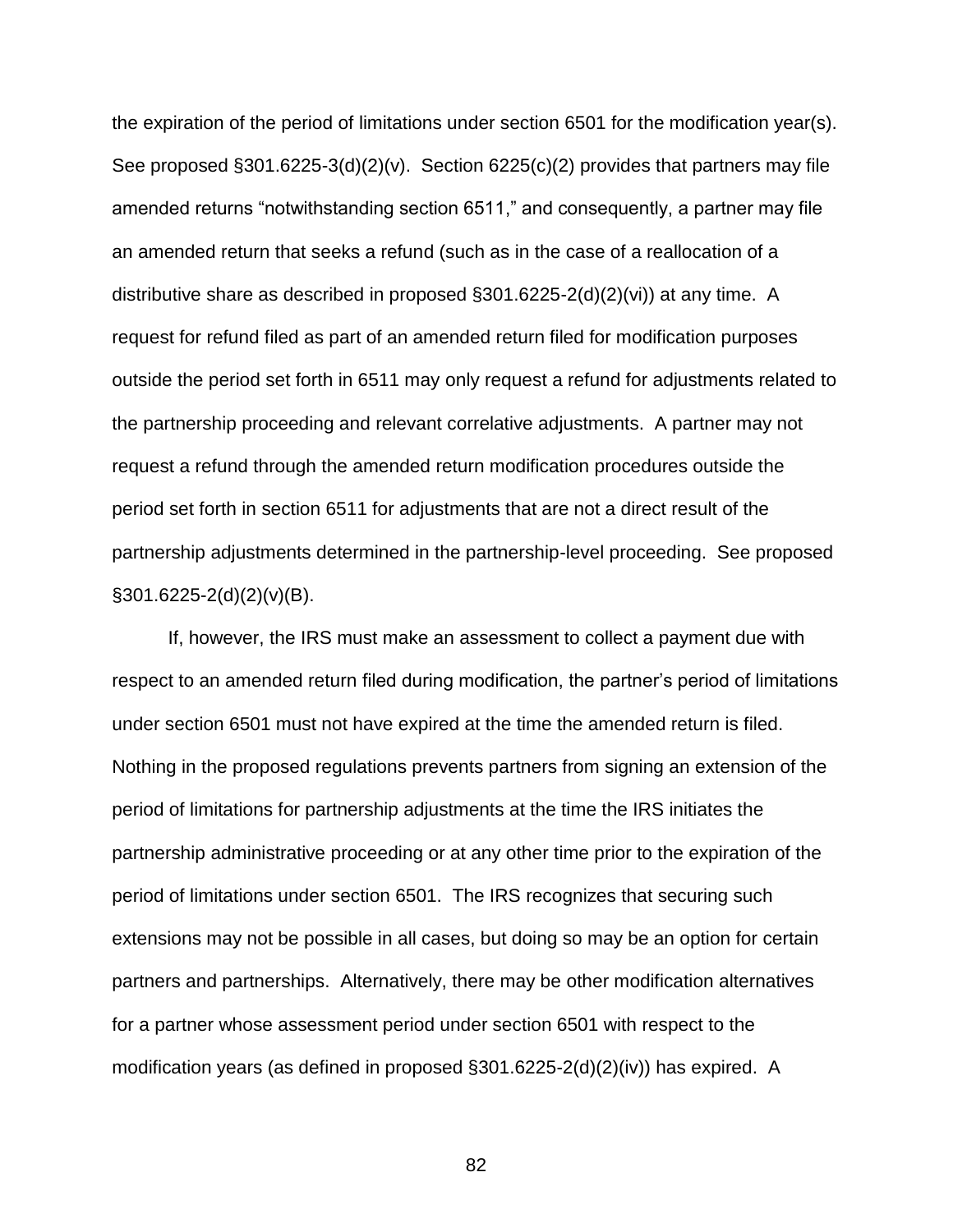partner may, for example, be able to enter into a closing agreement that allows for treatment similar to an amended return and to make a payment on behalf of the partnership's liability in recognition of what the partner would have filed and paid if the partner's assessment period had not already expired.

In general, there is no requirement that all reviewed year partners of a partnership file amended returns for the partnership to request amended return modification. However, in the case of a reallocation adjustment, in general, in order for the IRS to approve the modification, all partners affected by the reallocation adjustment must file amended returns related to the reallocation adjustment. See proposed §301.6225-2(d)(2)(vi). In certain cases, a partnership may be able to demonstrate that a partner subject to a reallocation adjustment has taken into account that partner's relevant adjustment via some other type of modification that may not require an amended return. For instance, if one partner is a tax-exempt entity for which the partnership may request modification based on that partner's tax-exempt status (as described in proposed §301.6225-2(d)(3)), and that partner is subject to a reallocation adjustment, it may be unnecessary for the tax-exempt partner to file an amended return in order for the partnership to request modification in accordance with the requirements of proposed §301.6225-2(d)(2)(vi). Such determinations will depend on the facts and circumstances related to the particular modification and are within the discretion of the IRS.

The Treasury Department and the IRS propose a specific rule that addresses pass-through partners in proposed §301.6225-2(d)(2)(vii). A pass-through partner (as defined in proposed §301.6241-1(a)(5)) may, for modification purposes only, file an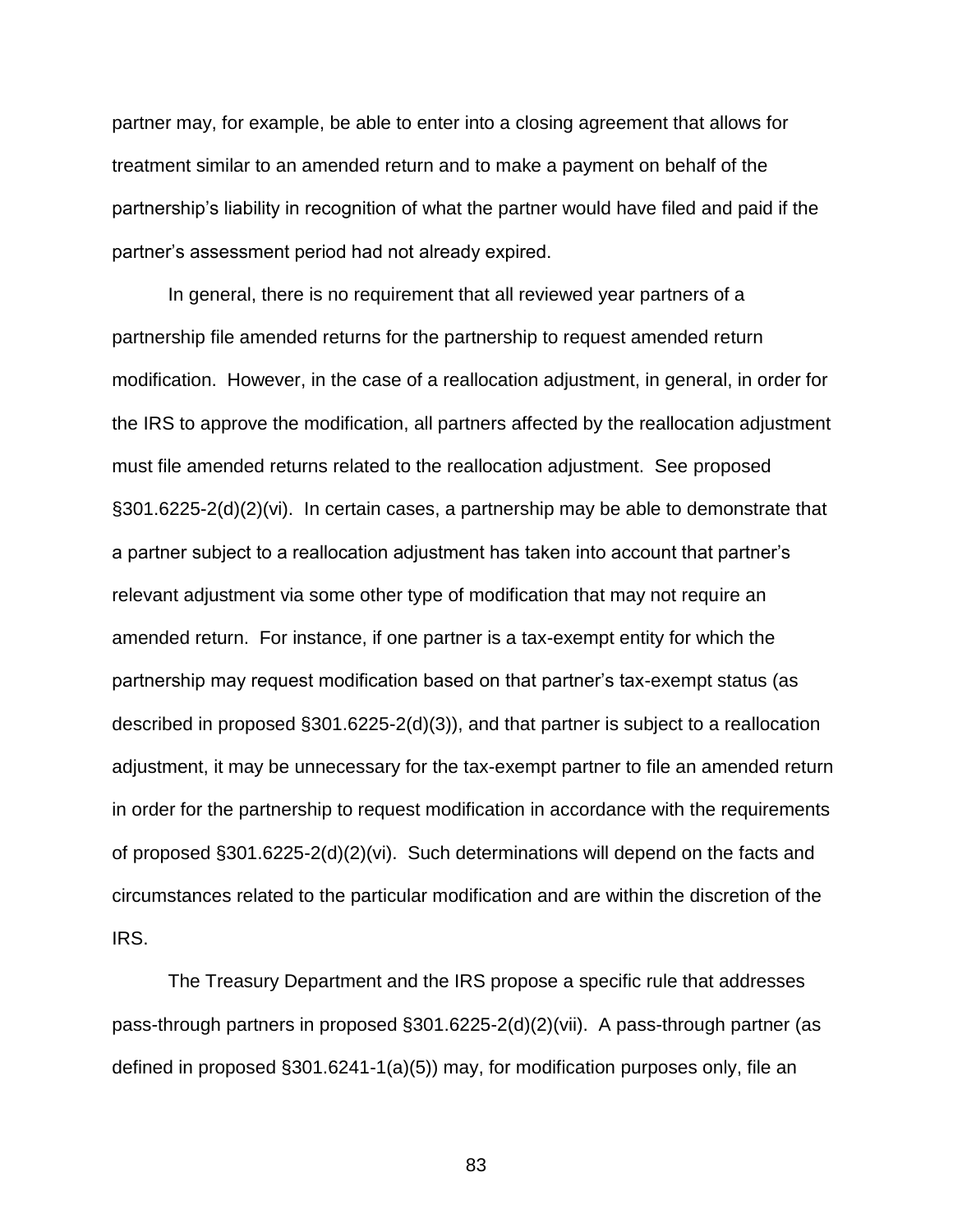amended return and take into account its allocable share of the adjustments. A passthrough partner that does so must pay an amount calculated in the same manner as the safe harbor amount under proposed §301.6226-2(g) on the pass-through partner's share of the partnership adjustment except that, for purposes of calculating the payment amount, instead of using the tax rate under section 6225(b)(1)(A), the tax rate is the rate determined by substituting the total net income of the pass-through partner for the taxable year (as adjusted) for taxable income in section 1(c) of the Code (determined without regard to section 1(h)).

An amended return filed by a pass-through partner without a payment (when required based on the adjustments) will not result in modification for the partnership. See proposed §301.6225-2(d)(2)(vii). An amended return filed by a pass-through partner is not an administrative adjustment request as defined in section 6227 and the regulations thereunder, but rather is a stand-alone document that is filed solely for modification purposes.

Regardless of the number of pass-through partners or tiers involved in a partnership structure, all amended returns filed by a pass-through partner and its owners must be filed with the IRS and any tax, penalties, additions to tax, and interest due with respect to such amended returns must be paid within the 270-day modification period described in proposed §301.6225-2(c)(3)(i). Modification is allowed to the extent amended returns are filed and any necessary payments are made within the 270-day time period.

Because amended return modification requires a partner to fully take into account all adjustments allocable to that partner, a partnership may not request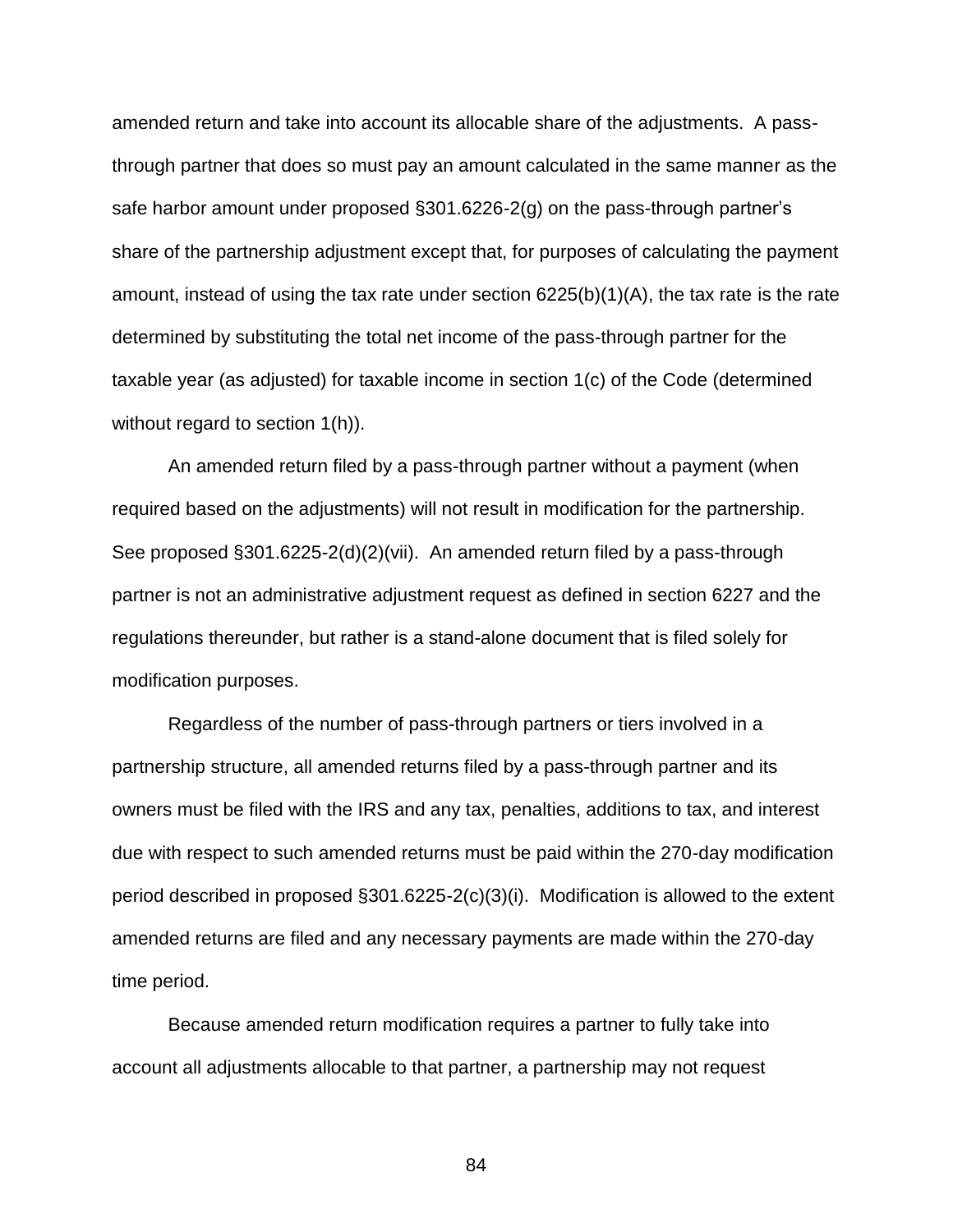additional modification with respect to a partner who files and takes into account adjustments on an amended return. See proposed §301.6225-2(d)(2)(i). This restriction exists because a partner that files an amended return has fully accounted for the adjustment and allowing, for example, a further rate reduction would produce a double benefit at the partnership level.

If a partner files an amended return for modification purposes which leads to a reduction in the imputed underpayment based on the IRS's approval of that modification request, the partner waives its ability to file further amended returns for the modification years with respect to items related to the partnership adjustments and the imputed underpayment unless the partner receives permission from the IRS to do so. See proposed §301.6225-2(d)(2)(vii)(B). The intent of this provision is to prevent a partner from filing an amended return for modification purposes, paying some additional amount due and then, after the partnership receives modification, filing another amended return claiming a refund for the same amount on which the partnership relied as part of its modification request.

In addition, partners filing amended returns under section 6225 do so as part of the proceeding under subchapter C of chapter 63, which means that they are bound by the partnership representative's actions pursuant to section 6223. If the partnership representative agrees to an imputed underpayment that was modified due to a partner filing an amended return, the partner is bound to that modification through section 6223 and may not change the partner's position related to the partnership adjustments that were taken into account in a way that is inconsistent with the partnership representative's actions. Nonetheless, the IRS understands that situations may arise in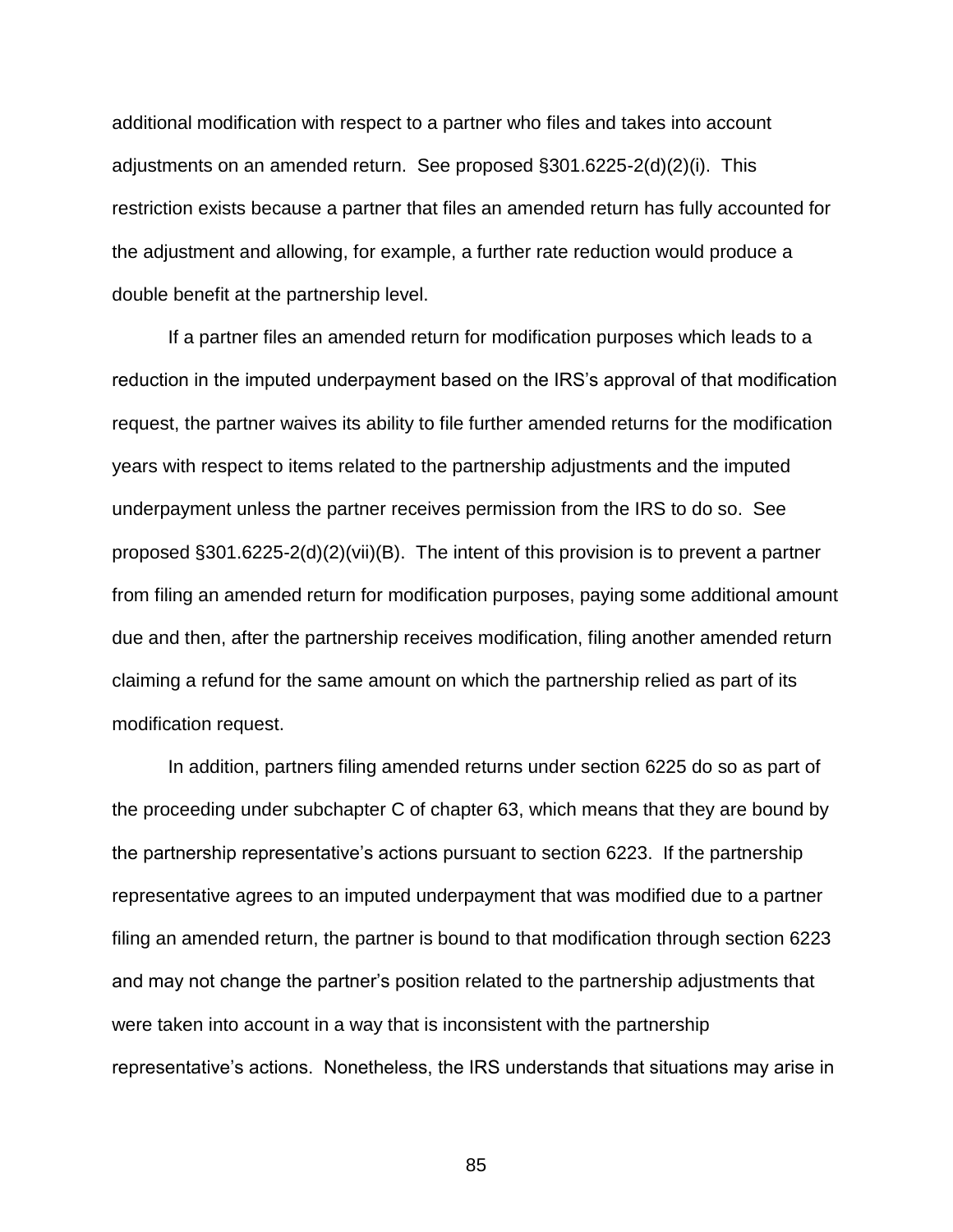which a partner needs to file a further amended return for an unrelated reason, and the partner may request permission from the IRS to do so if necessary. The Treasury Department and the IRS seek comments on the most efficient ways that taxpayers may request permission from the IRS to file a subsequent amended return.

In addition, a partner can only file an amended return with respect to items stemming from a partnership under the procedures set forth in subchapter C of chapter 63, that is, the amended return modification procedures. See proposed §301.6225-  $2(d)(2)(\n \nu ii)(A).$ 

### ii. Tax-exempt Partners

A partnership may request modification based on the status of its tax-exempt partners. If the IRS approves that modification, the imputed underpayment is calculated without regard to the portion of the partnership adjustment that is allocable to the taxexempt partner and with respect to which the partner would not be subject to tax for the reviewed year by reason of its status as a tax-exempt entity. The modification request is based on the tax-exempt status of the partner during the reviewed year. See proposed §301.6225-2(d)(3)(i).

For the purposes of modification, section 6225(c)(3) provides that a tax-exempt entity is defined pursuant to section 168(h)(2). Proposed §301.6225-2(d)(3)(ii) further provides that status as a tax-exempt entity for purposes of modification is determined in accordance with the definitions provided under section 168(h)(2)(A), (C), and (D) without reference to section 168(h)(2)(B) and (E). Section 168(h)(2)(B) and (E) do not define categories of entities that are treated as tax-exempt entities, but rather impose limits on the extent to which certain property leased to tax-exempt entities is entitled to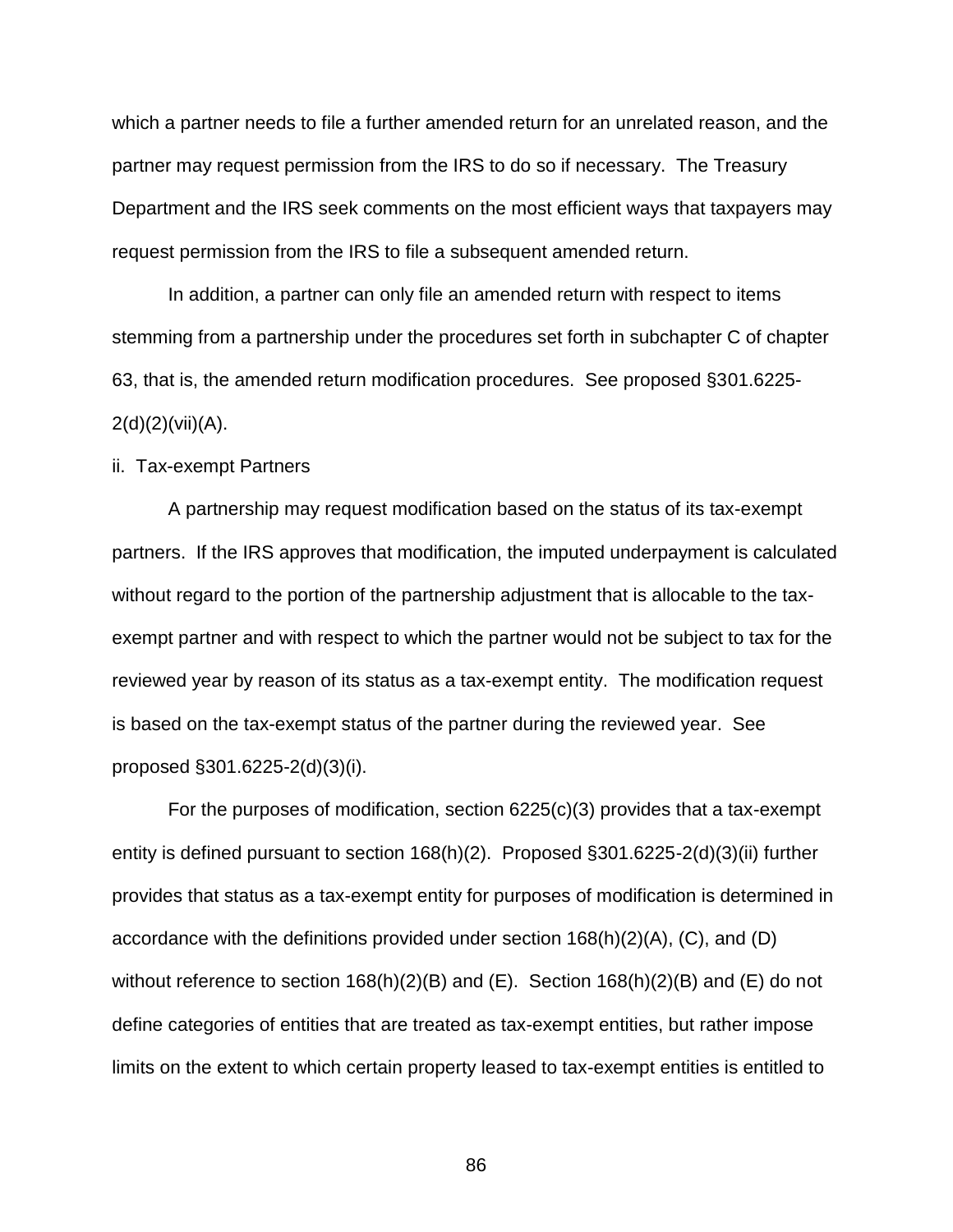special treatment as "tax-exempt use property" with respect to depreciation deductions available to a lessor. As such, those provisions are inapplicable to the determination of tax-exempt status for purposes of the modification process.

Some tax-exempt entities may receive income for which they are subject to tax. For example, section 511 imposes a tax on unrelated business taxable income received by certain tax-exempt entities. Additionally, section 871, section 881, and section 882 impose tax on certain income received by foreign persons. A partnership may request modification based on an adjustment allocable to a tax-exempt partner only to the extent that the partnership demonstrates to the satisfaction of the IRS that the taxexempt partner would not have been subject to tax with respect to the adjustment allocable to the partner for the reviewed year. See proposed §301.6225-2(d)(3)(iii).

A partnership's decision either to request or not to request modification in the course of an audit under these proposed regulations may raise issues concerning whether and to what extent any benefit that might result from its request or failure to request modification could be considered to have been provided to any person in lieu of to a tax-exempt partner (whether a current or former partner, and at any "tier" of the partnership). For example, such a transfer of benefit may raise issues for one or more partners with respect to: (1) the status of a tax-exempt partner because of private inurement or private benefit under section 501(c); (2) excise taxes under chapter 42 of subtitle D of the Code or under sections 4975, 4976, or 4980; or (3) requirements under title I of the Employee Retirement Income Security Act of 1974, Public Law No. 93-406 (88 Stat. 829 (1974)) as amended (ERISA), such as the fiduciary responsibility rules under part 4 thereof. Some of these issues may be addressed by including appropriate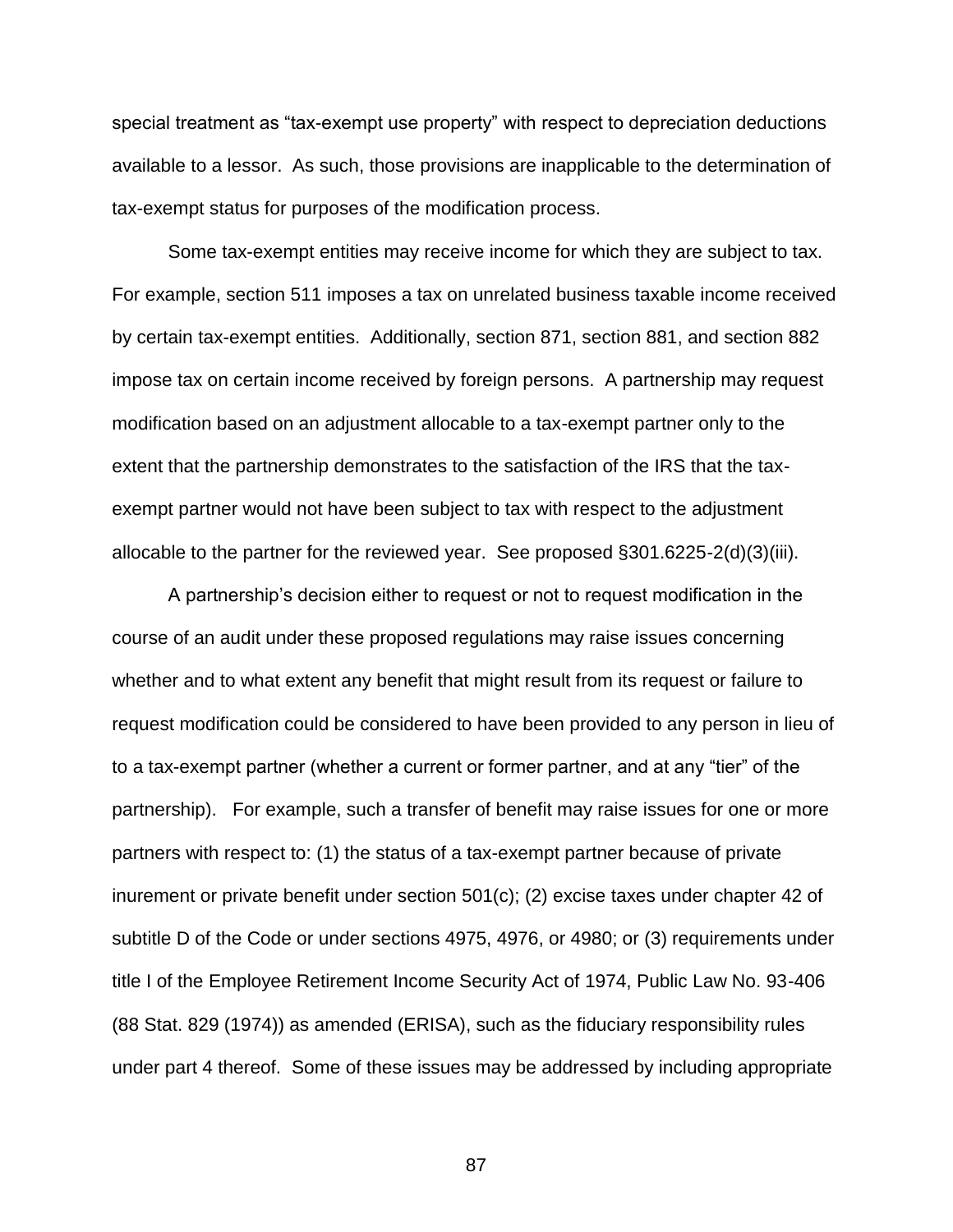provisions in the partnership agreement. However, the Treasury Department and the IRS request comments from the public on whether guidance is needed to address these potential issues and, if so, on possible ways to resolve such issues. Any such comments related to title I of ERISA will be shared with the Department of Labor.

#### iii. Rate Modification

Section 6225(c)(4) provides the opportunity for a partnership to request to modify an imputed underpayment by changing the tax rate applied to the portion of the total netted partnership adjustment allocable to a C corporation or an individual with respect to capital gains and qualified dividends. If the partnership has partners that are C corporations or individuals, the partnership may request that a lower rate apply to those portions, but that lower rate will be the highest rate in effect with respect to the type of income and partner for whom modification is requested. See proposed §301.6225-  $2(d)(4)$ .

# iv. Certain Passive Losses of Publicly Traded Partnerships (PTPs)

Section 6225(c)(5) provides an opportunity for publicly traded partnerships (as defined in section 469(k)(2)) to request to modify an imputed underpayment in the case of a net decrease in a specified passive activity loss for specified partners. Proposed §301.6225-2(d)(5)(ii) defines specified passive activity losses, and proposed §301.6225-2(d)(5)(iii) defines specified partners. This modification is available both to partnerships that are publicly traded partnerships and with respect to partners (and indirect partners) that are publicly traded partnerships. The partnership requesting modification must report to all specified partners that the partnership has adjusted the amount of their suspended passive loss carryovers at the end of the adjustment year by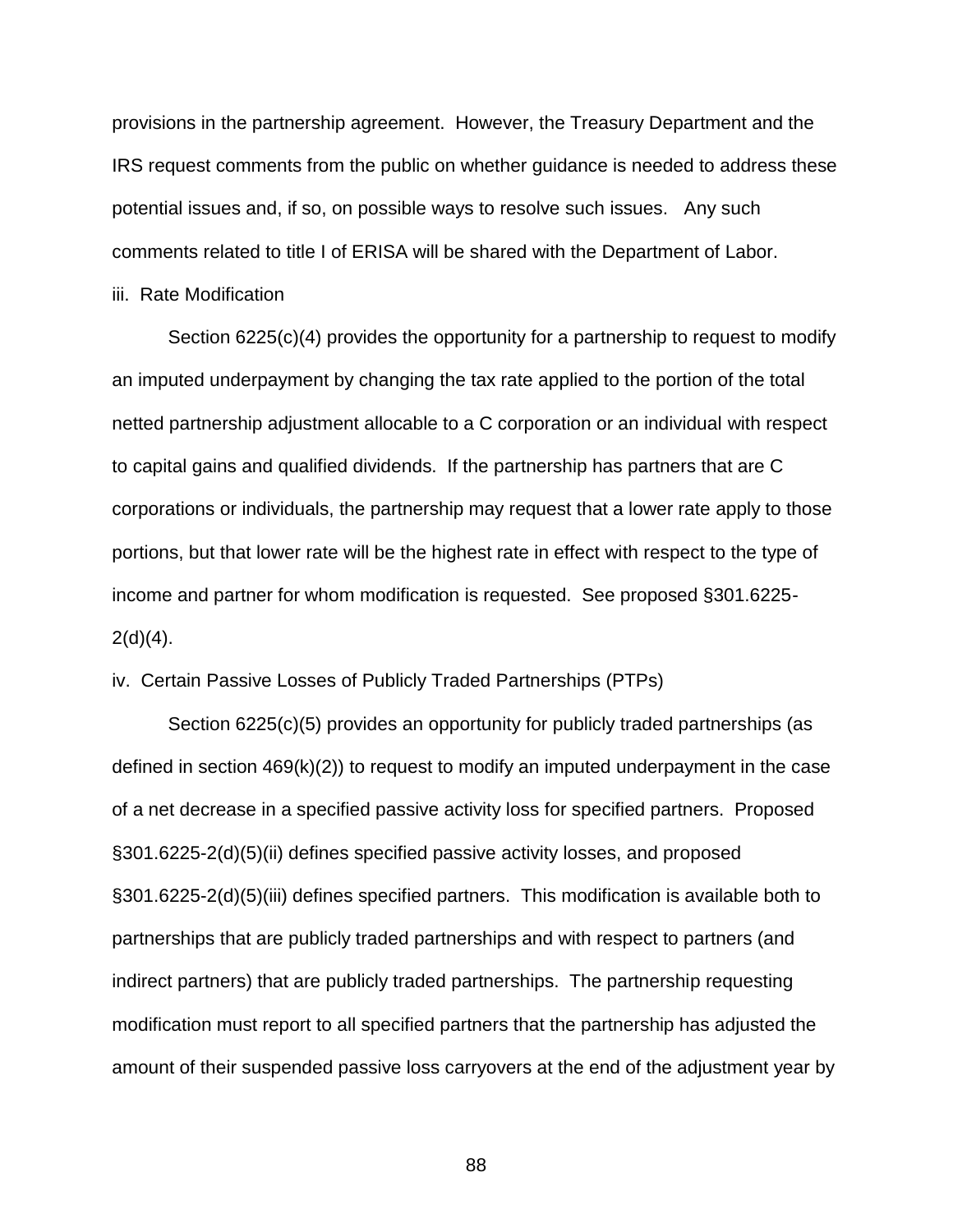the amount of any passive losses applied in connection with such modifications. The reduction in suspended passive loss carryovers is binding on the specified partners pursuant to section 6223 and the regulations thereunder. The Treasury Department and the IRS seek comments on how the requirement to notify partners can most efficiently be accomplished.

# v. Other Forms of Modification under Section 6225(c)(6)

Section 6225(c)(6) provides that the IRS may prescribe additional types of modification through regulations. In these proposed regulations, the IRS is proposing three specific additional methods of modification and one general provision for additional types of modification to be considered at a later time.

Proposed §301.6225-2(d)(6) allows a partnership to request modification of the number and composition of imputed underpayments. This provision specifically allows modifications of the process described in proposed §301.6225-1(e), in which a specific imputed underpayment may be appropriate. The IRS is not obligated to implement this modification if it determines it is appropriate to reflect the partnership adjustments in imputed underpayments in a manner different than requested by the partnership. For instance, the IRS may determine it is appropriate to deny the calculation of a specific imputed underpayment by the partnership if, as a result of the specific imputed underpayment calculation, there is an increase in number of the partnership adjustments that net to a net non-positive amount, causing them to be disregarded and treated as adjustments that do not result in an imputed underpayment, which would shift the net losses away from the partnership and the reviewed year and to the adjustment year.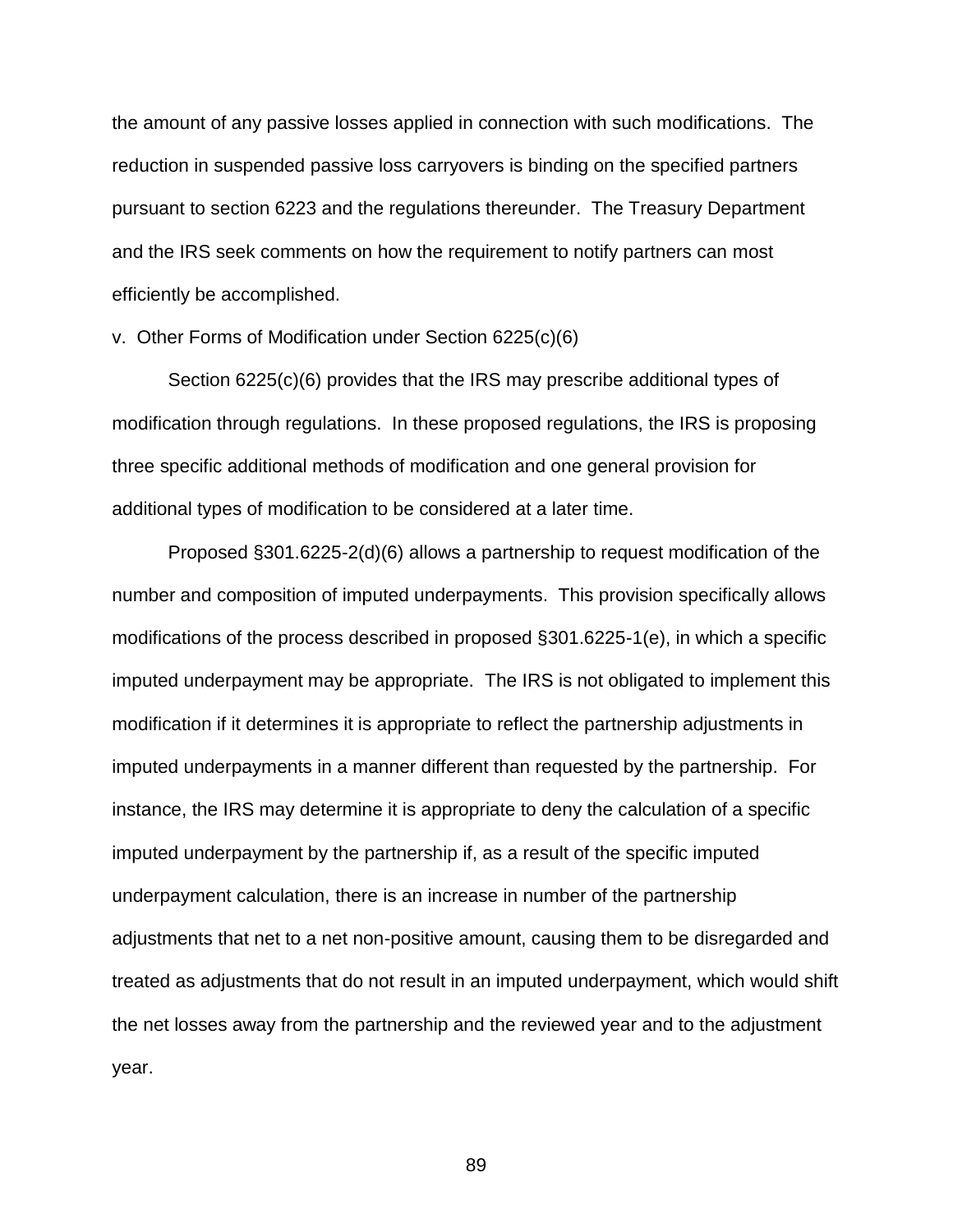A special modification has been allowed in proposed §301.6225-2(d)(7) for partners that are qualified investment entities described in section 860. These entities may distribute deficiency dividends after the NOPPA has been issued, and, if the entities do so in compliance with section 860 and the regulations thereunder, the IRS will treat the amount allowed as a deficiency dividend deduction under section 860(a) as having been taken into account by a partner in a manner similar to an amended return modification. One concern regarding this form of modification is that a NOPPA proposes an imputed underpayment, but it is not a final amount, in that the partnership may still challenge the amount in the IRS Office of Appeals or in court, but, once a deficiency dividend is distributed and claim therefore is filed, the qualified investment entities have no opportunity to change their position if the partnership obtains a favorable result at a later date. Given this lack of finality, the Treasury Department and the IRS seek comments on whether this provision adequately allows qualified investment entities to use the modification process.

Finally, the IRS may take into account any closing agreements entered into by partners pursuant to section 7121 and will allow appropriate modification based on the contents of that closing agreement. See proposed §301.6225-2(d)(8). This type of modification may provide some flexibility for taxpayers for which other forms of modification may prove burdensome or difficult. In certain cases, however, closing agreements may not be appropriate for partners seeking to modify an imputed underpayment because the finality of a closing agreement may limit a partnership's ability to challenge the underlying adjustments in the IRS Office of Appeals or in court.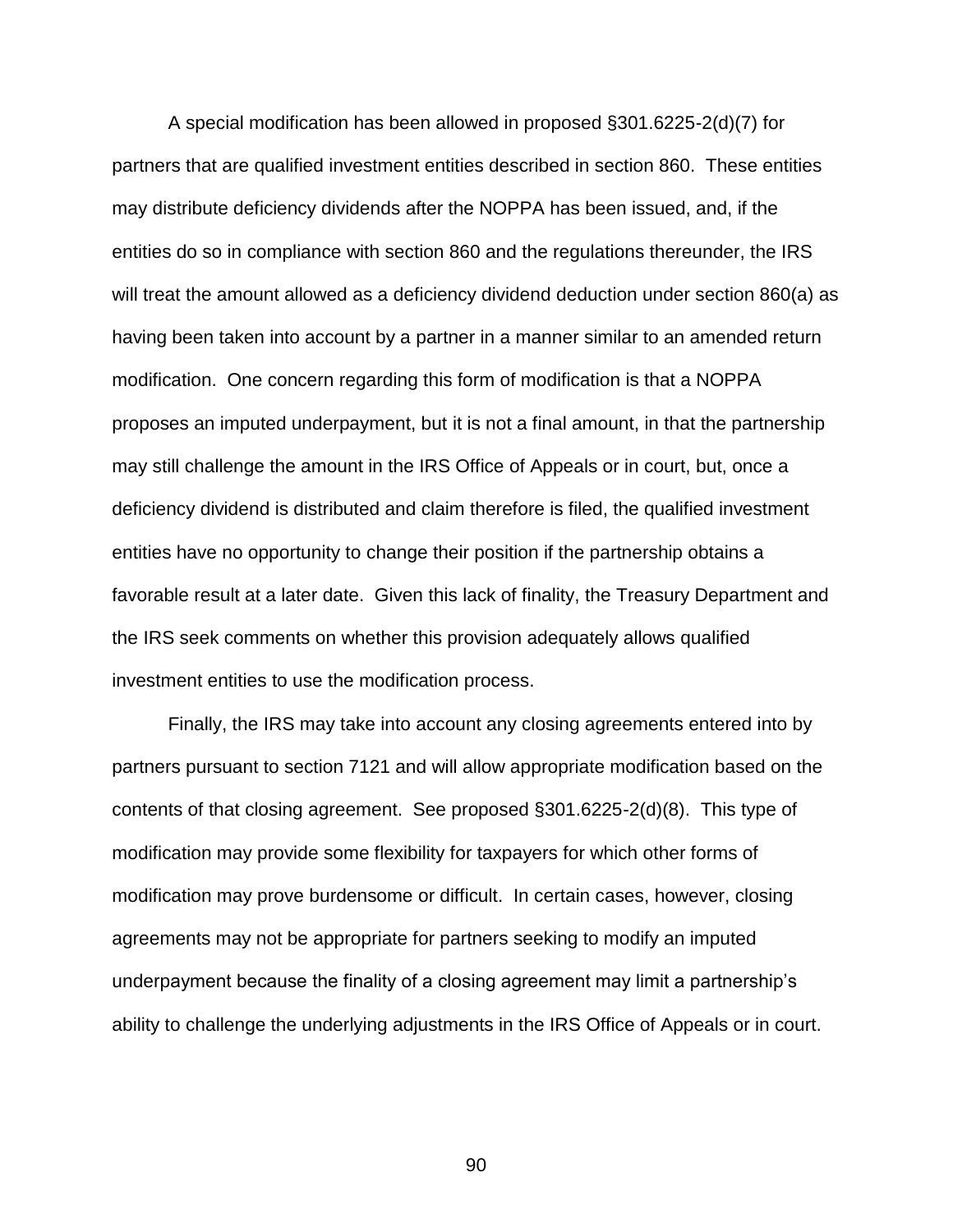In addition to the enumerated types of modification described in proposed §301.6225-2(d)(2) through (8), the IRS may, in its discretion, consider alternative types of modification not specifically discussed in proposed §301.6225-2(d); the documentation necessary to substantiate such modifications may be set forth in forms, instructions, or other guidance prescribed by the Department of Treasury or the IRS. See proposed §301.6225-2(d)(9). The IRS may issue further guidance to establish procedures related to additional alternative forms of modification. As with all forms of modification, the partnership must demonstrate that an alternative modification is accurate and appropriate.

The examples in proposed §301.6225-2(e) demonstrate the rules of §301.6225- 2.

# E. Treatment of adjustments that do not result in an imputed underpayment

Proposed §301.6225-1(c)(2) sets forth the three circumstances in which partnership adjustments do not result in an imputed underpayment. Under that paragraph, a partnership adjustment does not result in an imputed underpayment: (1) if the adjustment relates to a distributive share reallocation that is disregarded under proposed §301.6225-1(d)(2)(ii), (2) if after grouping and netting the adjustments, the result is a net non-positive adjustment under proposed §301.6225-1(d)(3)(ii), or (3) if the calculation under proposed §301.6225-1(c)(1) of this section results in an amount that is zero or less than zero.

Proposed §301.6225-3 sets forth the rules for the treatment of adjustments that do not result in an imputed underpayment. In general, such an adjustment is taken into account by the partnership in the adjustment year as a reduction in non-separately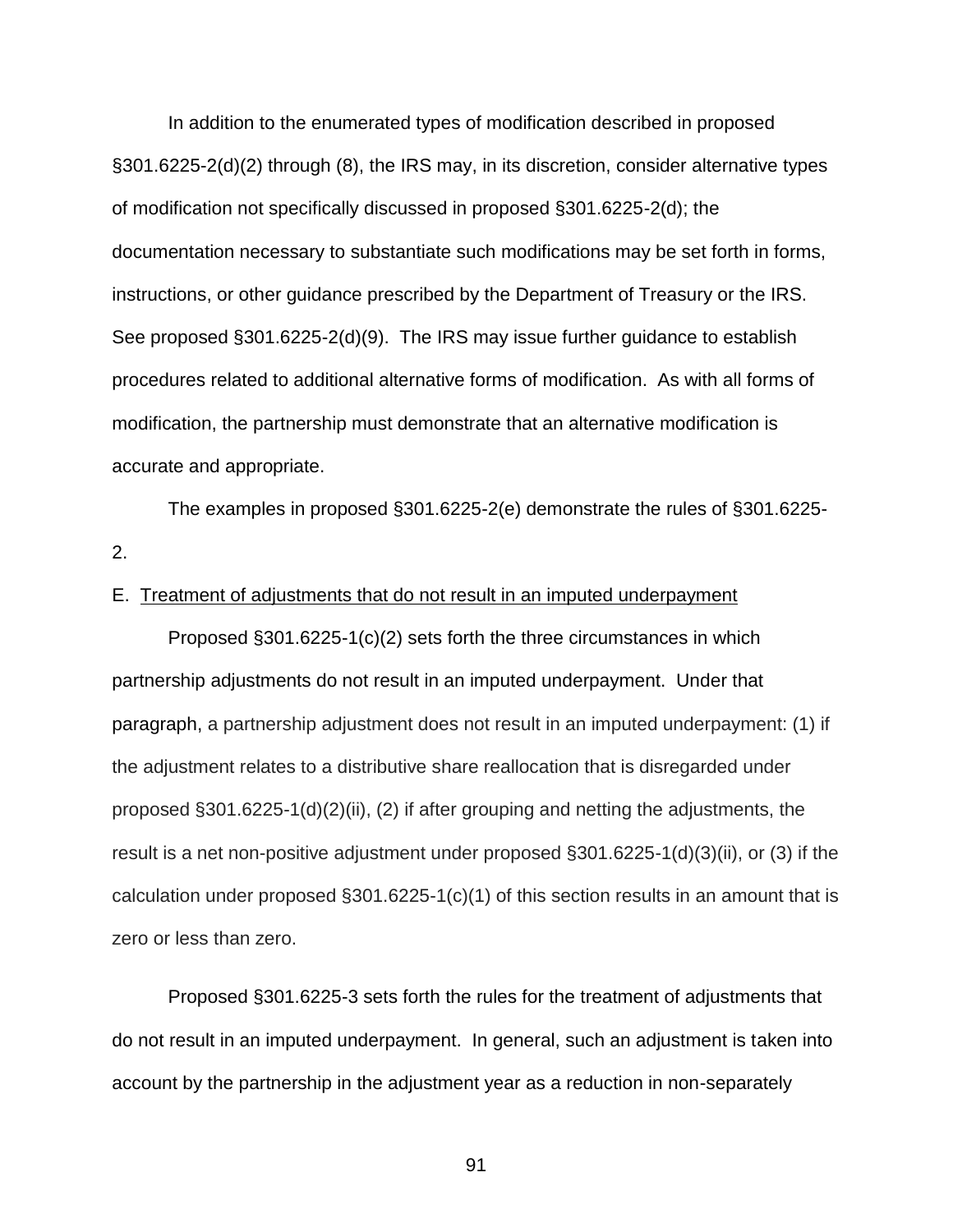stated income or as an increase in non-separately stated loss depending on whether the adjustment is to an item of income or loss. One of the exceptions to this rule is for separately stated items under section 702. Proposed §301.6225-3(b)(2) provides that if an adjustment is to an item that is required to be separately stated under section 702, the adjustment shall be taken into account by the partnership on its adjustment year return as an adjustment to such separately stated item. Proposed §301.6225-3(b)(3) provides that an adjustment to a credit is also taken into account as a separately stated item. However, if a section 6226 election is made with respect to an imputed underpayment, these rules do not apply to adjustments that are disregarded in computing the imputed underpayment with respect to which the section 6226 election was made. Such adjustments are taken into account by the reviewed year partners under section 6226.

i. Allocation of Adjustments That Do Not Result in an Imputed Underpayment

Generally, the proposed regulations are silent with respect to the allocation of adjustments that do not result in an imputed underpayment, leaving their allocation to the partnership agreement. Section 301.6225-3(b)(3) proposes rules, however, governing those allocations, or lack thereof, in limited circumstances.

An adjustment that does not result in an imputed underpayment pursuant to §301.6225-1(c)(2)(i) is allocated to those adjustment year partners who are the reviewed year partners with respect to whom the amount was reallocated. This rule is intended to prevent the allocation of such an item back to the partner from whom it was reallocated in connection with the audit. If the reviewed year partners with respect to whom the amount was reallocated are not adjustment year partners, then such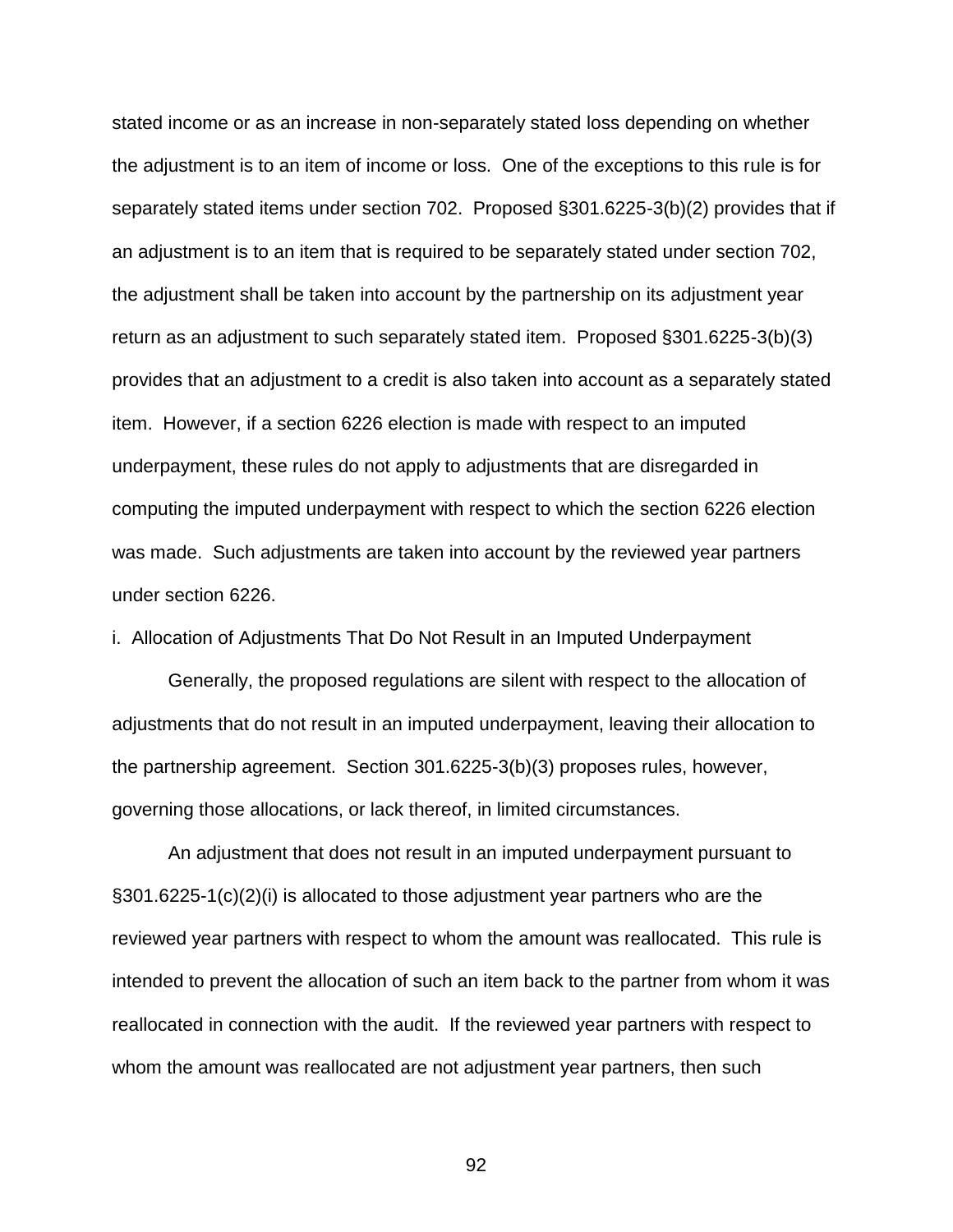adjustment is allocated to the adjustment year partners who are the successors to those reviewed year partners or, if no successors are identifiable or do not exist, among adjustment year partners according to the adjustment year partners' distributive shares.

If as part of the modification process under §301.6225-2, a partner takes into account an adjustment that would otherwise not result in an imputed underpayment, the adjustment is not allocated to any partner for the adjustment year because the reviewed year partner has already taken its share of the adjustment into account. See proposed §301.6225-3(b)(5). Allocating such an adjustment in the adjustment year would result in double counting.

In addition, if proposed §301.6226-3 applies with respect to an adjustment that does not result in an imputed underpayment, proposed §301.6225-3 does not apply to that adjustment, and the adjustments are taken into account under the rules governing section 6226. See proposed §301.6225-3(b)(6). Finally, the rules of subchapter K apply with respect to adjustments taken into account under §301.6225-3. See proposed §301.6225-3(c).

#### F. Notice 2016-23 comments related to section 6225

As discussed above, section 6225 generally requires that adjustments be taken into account for purposes of computing the imputed underpayment, except that adjustments that do not result in an imputed underpayment are taken into account in the adjustment year. Section 6241(4) prescribes the treatment of the imputed underpayment as a nondeductible payment by the partnership, but is otherwise silent regarding the effect of the adjustments themselves on the partnership, the reviewed year partners, or the adjustment year partners. In response to Notice 2016-23, 2016-12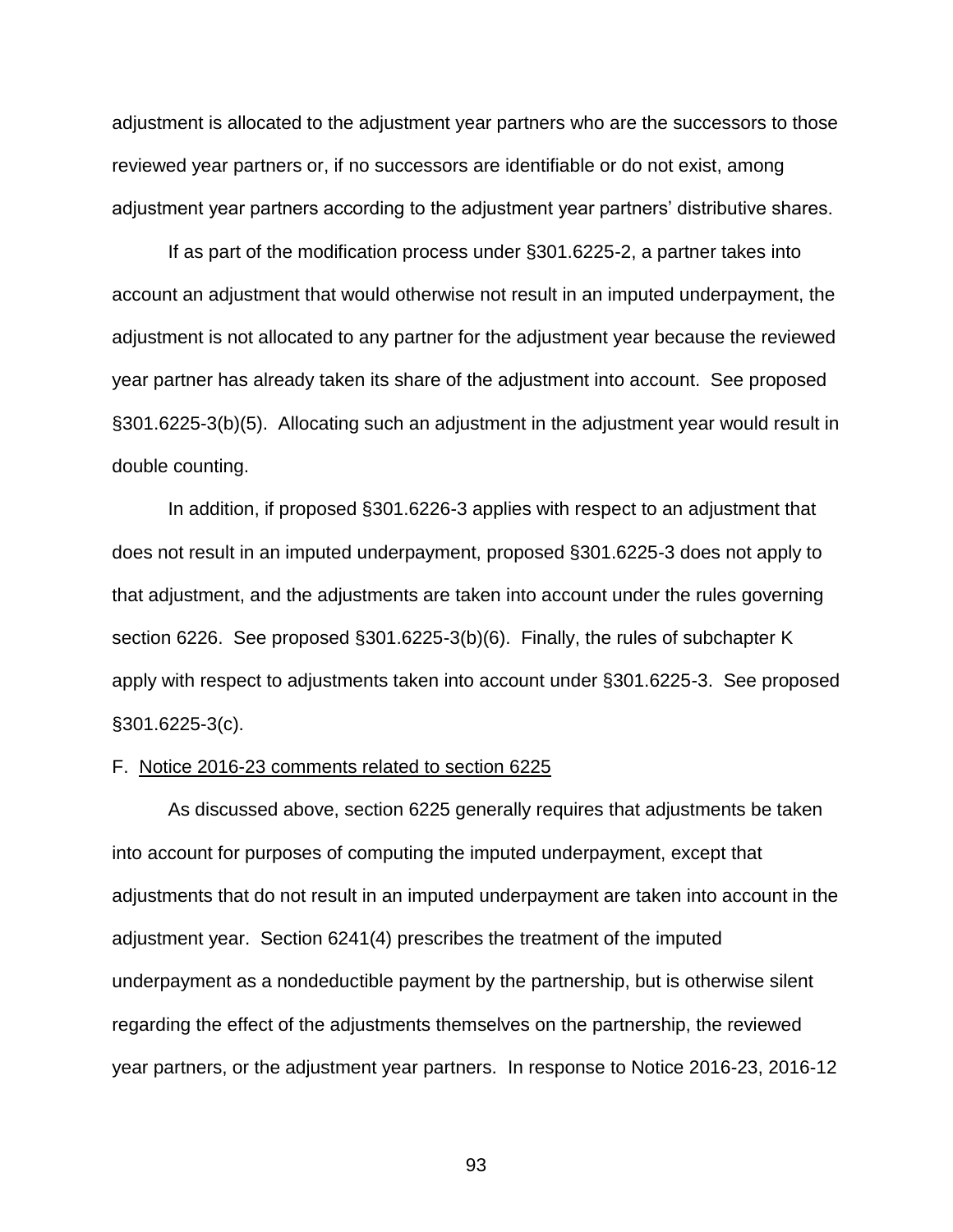I.R.B. 490, commenters requested that the effect of partnership adjustments on basis be addressed in the regulations. One commenter recommended that regulations provide that a partnership that pays an imputed underpayment attributable to an adjustment to an item of income, gain, loss, or deduction, allocate that item in the adjustment year to the adjustment year partners treating such items as items of income, gain, loss, or deduction as non-taxable or deductible under sections 705(a)(1)(B) or (2)(B). The commenter explained that adjustments to basis and capital accounts are necessary to ensure that inside and outside basis remain congruent and to ensure that income, gain, loss, and deduction are not taxed twice. The Treasury Department and the IRS intend to adopt the approach the commenter recommended and to provide additional rules providing for adjustments to the inside basis and book value of any partnership property if the partnership adjustment is a change to an item of gain, loss, amortization or depreciation (i.e., the change is basis derivative). Adjustment items taken into account on an amended return in connection with a modification to an imputed underpayment should not be allocated in the adjustment year. The proposed regulations reserve a place for these rules.

The commenter that recommended that a partnership allocate adjustment items in the adjustment year to the adjustment year partners as items described in sections 705(a)(1)(B) or (2)(B) also recommended that the allocations should be made in accordance with the partnership agreement and subject to the existing "substantial economic effect" requirements under section 704. The Treasury Department and the IRS request comments on whether, instead, it would be appropriate to allocate partnership adjustments that result in an imputed underpayment (meaning they are not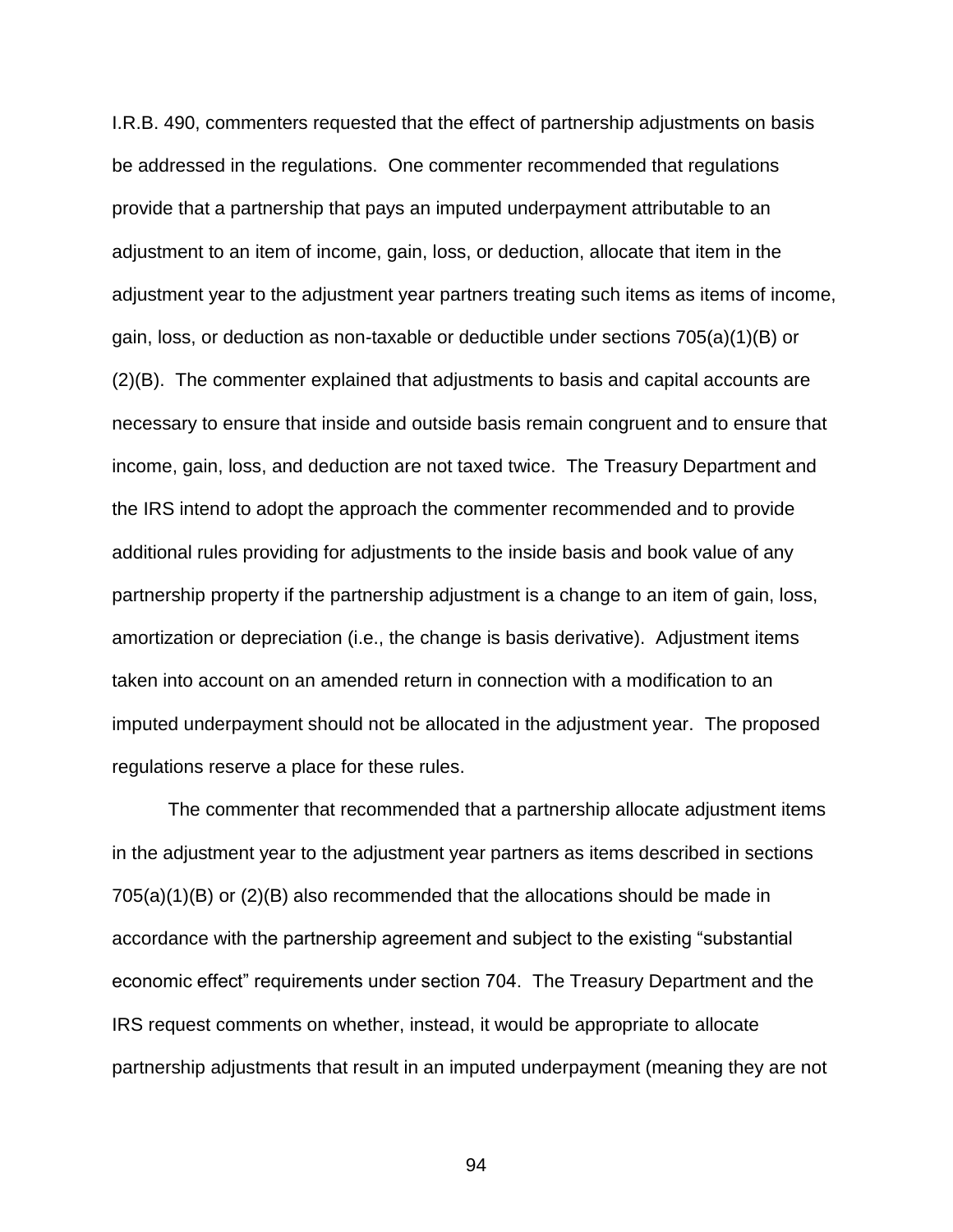taken into account by the partnership in the adjustment year under section 6225(a)(2)) only to adjustment year partners that are allocated part of the section  $705(a)(2)(B)$ expense related to the partnership's payment of the imputed underpayment. The Treasury Department and the IRS also request comments on whether partnership adjustments arising from a reviewed year allocation that is reallocated from one partner to another partner require special rules restricting their allocations in the adjustment year to the partners from and to whom the item was reallocated and how to address successor partners or situations where the reviewed year partner has received a liquidating distribution and is no longer a partner.

Another commenter suggested that the IRS should have to provide evidence of a net underpayment of tax prior to making an adjustment because in some cases the tax may simply have been paid by the wrong partner (for example, with a reallocation adjustment). This suggestion is contrary to the compliance function of the IRS, and therefore, the IRS has declined to propose such a rule. The suggestion is also contrary to the statutory framework of the centralized partnership audit regime generally, and the rules for determining the imputed underpayment specifically. Section 6225(b)(2) specifically provides rules for how the IRS should make reallocation adjustments, which appear to be contrary to the commenter's suggestion.

Another commenter asked for safeguards similar to the mitigation provisions to prevent an overpayment of tax. The proposed regulations do not specifically address the mitigation provisions already in place under the Code, but there is nothing in the proposed regulations related to the centralized partnership audit regime that would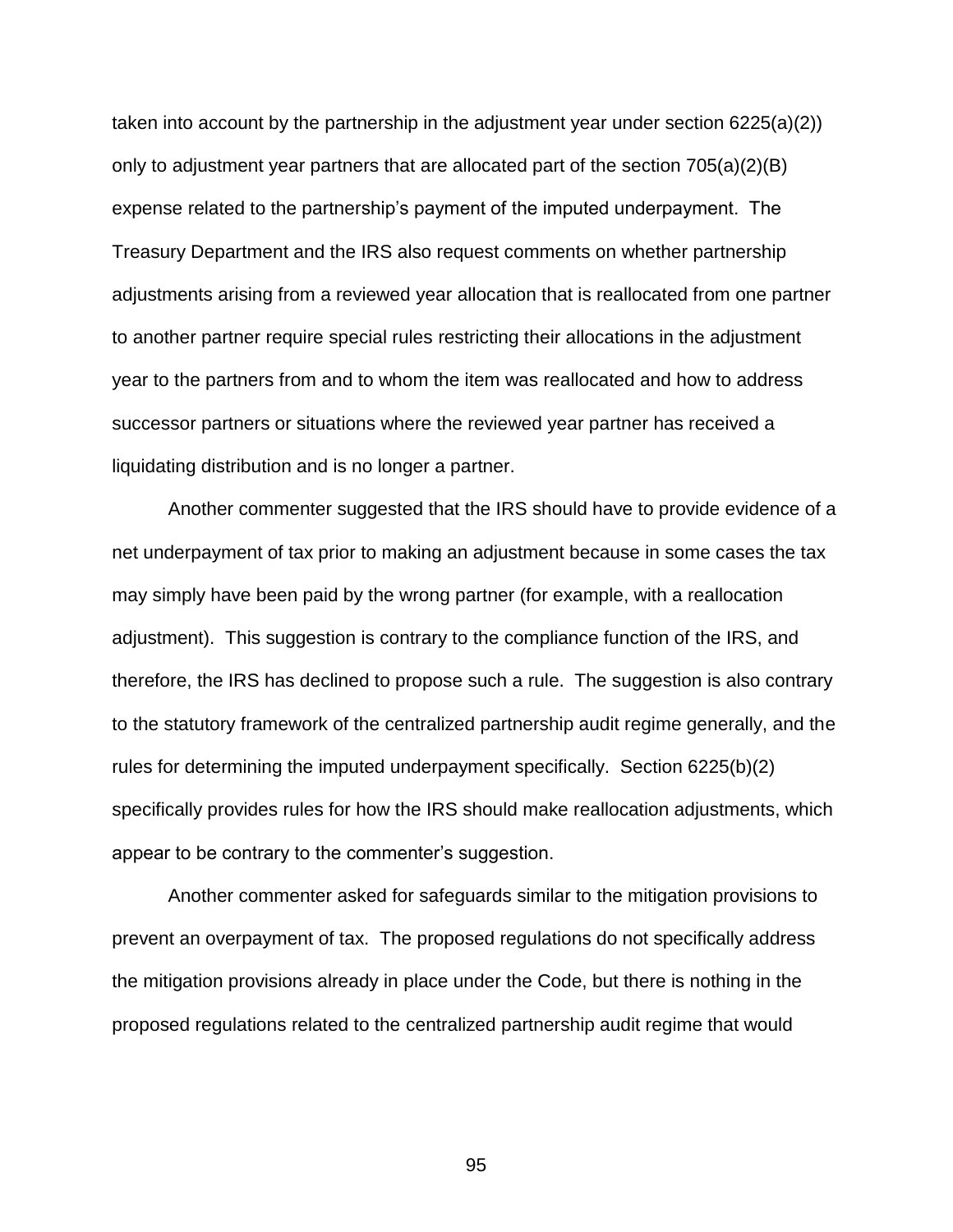prevent a partner or the partnership from pursuing mitigation, if appropriate. Therefore, no change in the mitigation procedures is necessary.

Commenters requested that the IRS address credit recapture situations and how those items are affected by the centralized partnership audit regime. The proposed regulations do not specifically address those issues. However, proposed §301.6225- 1(a)(2) provides that the calculation of the imputed underpayment will take into account all applicable preferences, restrictions, limitations, and conventions under the Code. Therefore, the proposed regulations provide flexibility to permit the IRS, during the examination, to account for credit recapture. The Treasury Department and IRS request additional comments on how credits should be managed within the framework of the proposed regulations.

One commenter discussed several ways to account for adjustments to creditable foreign tax expenditures (CFTEs) under the BBA. One recommended approach was to account for a decrease to CFTEs as a decrease to credits, while treating an increase to CFTEs as an adjustment that is disregarded for purposes of the imputed underpayment (to account for limitations and other considerations). Under this recommendation, an increase in CFTEs that is disregarded for purpose of calculating the imputed underpayment would be reported as a separately stated item in the adjustment year. The commenter noted that taxpayers would have the option to achieve an accurate result through the modification process. This recommendation is generally consistent with the broader approach taken in the proposed regulations; however, the Treasury Department and the IRS are reserving on the treatment of CFTEs and other adjustments affecting the amount of foreign tax credit that might be allowable to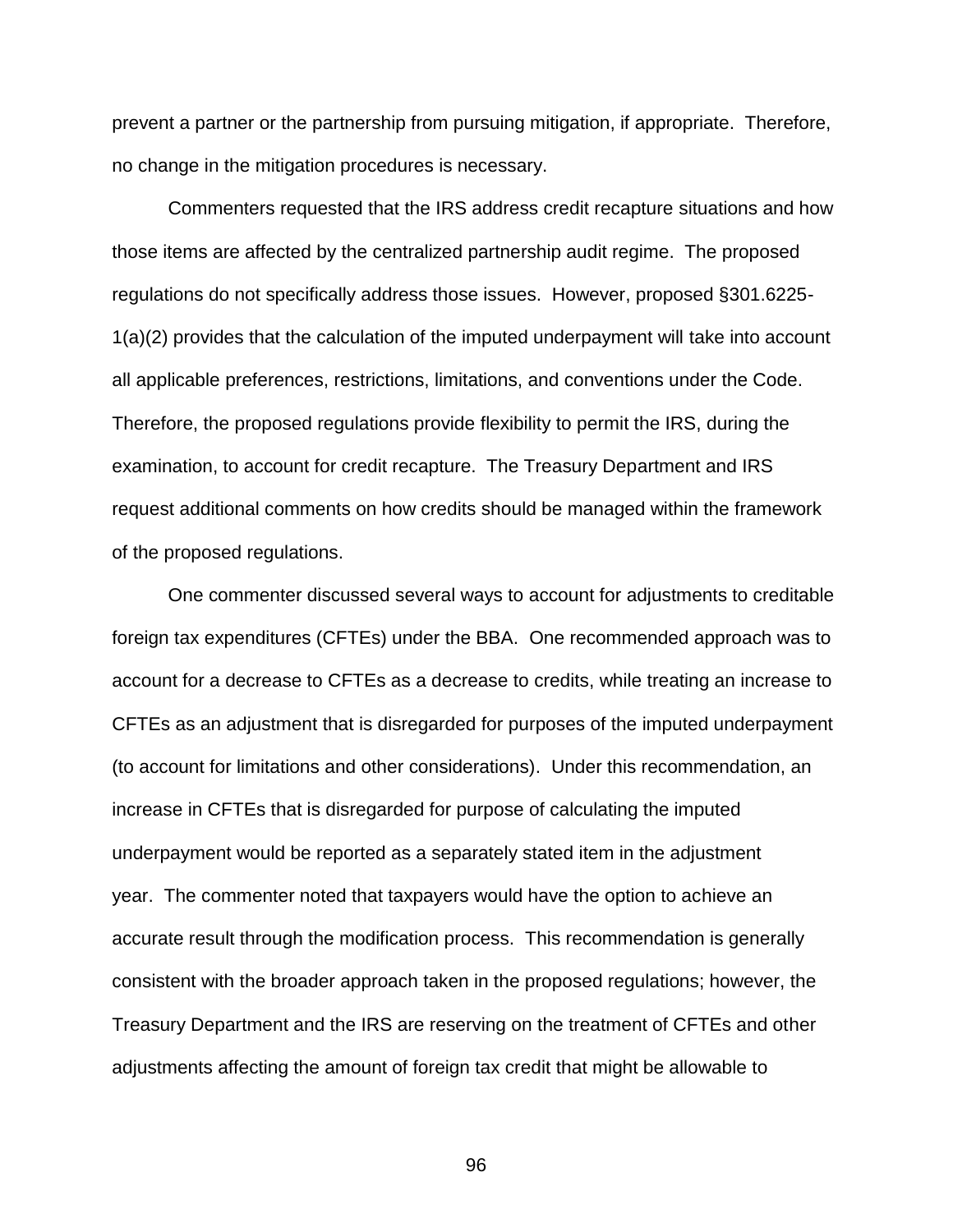partners. The comments received did not provide a detailed recommendation with respect the treatment of other adjustments relating to the foreign tax credit calculation, and the Treasury Department and IRS request comments on how adjustments affecting foreign tax credit calculations should be taken into account within the framework of the centralized partnership audit regime, including possible ways to account for adjustments to items sourced or calculated at the partner level, such as interest expense and deemed paid credits.

Commenters asked that the tax attributes of adjustment year partners be taken into account when determining modification. This suggestion was not adopted for a number of reasons. First, section 6225(d) and proposed §301.6241-1(a)(1) provide that the adjustment year is not determined until the adjustments are final. The partnership must seek modification prior to when the adjustment year is determined, potentially more than a calendar year before and even longer if the partnership seeks judicial review of the FPA. Because the adjustment year has not yet been determined at the time modification must be requested, there would be no way for the IRS or the partnership to know who the adjustment year partners should be.

 Further, the text of section 6225 indicates that reviewed year partners are the appropriate partners with respect to which modification may be requested. For instance, the amended return modification provision under section 6225(c)(2)(A)(i) explicitly requires a partner to file an amended return for the partner's taxable year which includes the end of the reviewed year of the partnership. When filing that amended return, the partner must take the adjustments "properly allocable to such partners" in the reviewed year into account. Section 6225(c)(2)(A)(ii). It would be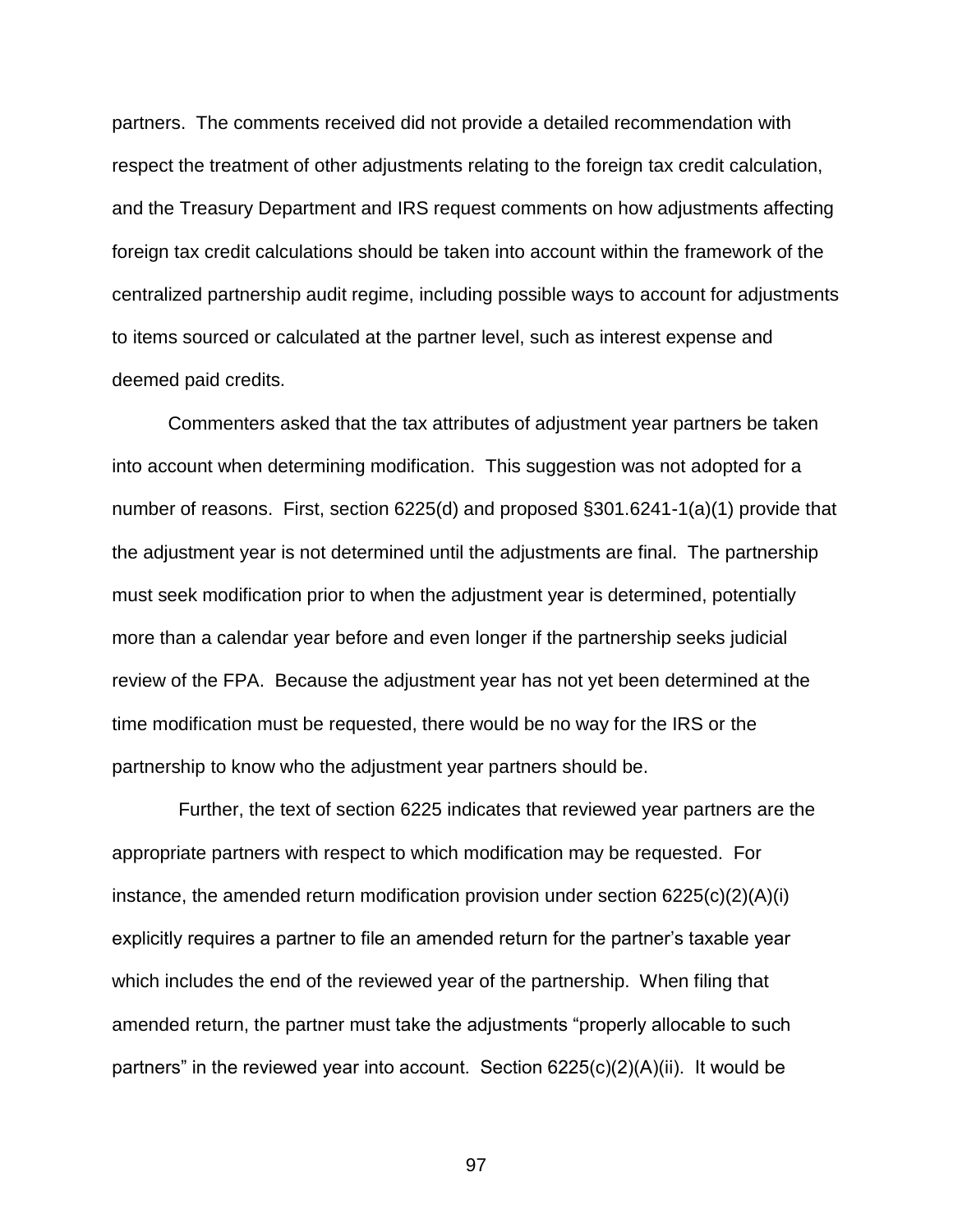nonsensical for an adjustment year partner that was not also a reviewed year partner to file an amended return for the reviewed year taking any amount into account. Similarly, section 6225(b)(1)(A) provides that the imputed underpayment is calculated based on the highest tax rate in effect for the reviewed year, and rate modification under section  $6225(c)(4)(A)$  relates specifically to a reduction in the rates in effect for the reviewed year by allowing for application of the rate of tax lower than the rate described in subsection (b)(1)(A), that is, the reviewed year rates. Finally, with respect to rate modifications under the rule for special allocations in section 6225(c)(4)(B)(ii), by statute, the rate modification is based specifically on a partner's distributive share of net gains and losses if the partnership had sold all of its assets at the close of the reviewed year. Such a rule cannot be applied to an adjustment year partner that was not also a reviewed year partner. In light of the statutory references to the reviewed year, it would be incongruous to key certain modifications off of the reviewed year partners and others off of adjustment year partners.

In addition, the partnership can control who its current year partners are and could admit partners to the partnership for the sole purpose of improving the results of a modification, even attempting to inappropriately eliminate the imputed underpayment. As a result, modification generally must take into changes to tax that result from the reviewed year partner taking the partnership adjustments into account. Finally, modification applies to reviewed year partners because their attributes are the most relevant to determining the proper amount of taxes and other liabilities owed by the partnership and its partners with respect to partnership adjustments related to the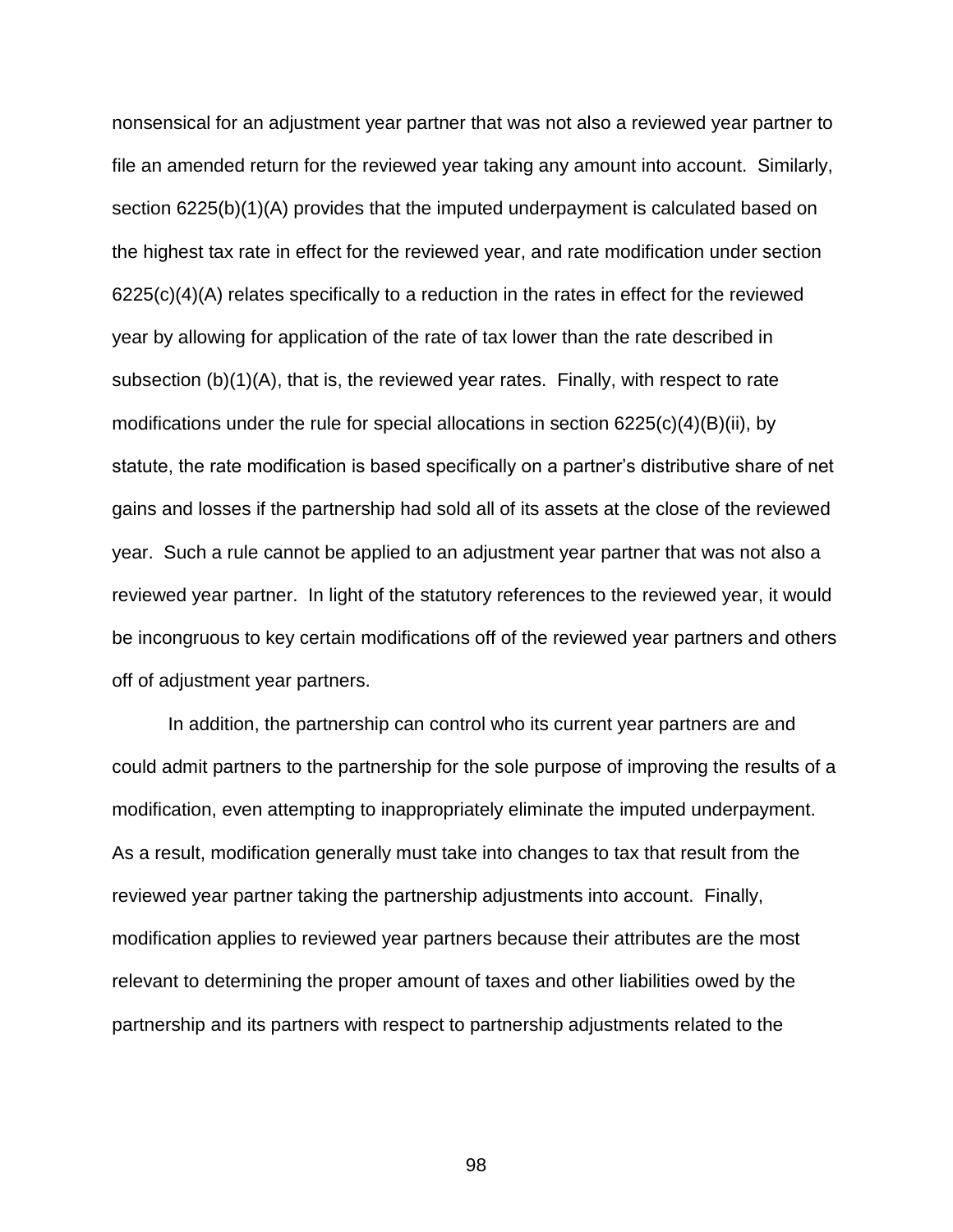reviewed year. Adjustment year partners' tax attributes are generally relevant to what is reported on the adjustment year return, not to the reviewed year exam.

Commenters requested clarification as to how modification would apply if only some of the partners filed amended returns. Section 6225(c)(2)(B) requires that all affected partners file amended returns only in the case of an adjustment involving the reallocation of distributive shares among partners. Proposed §301.6225-2(b) provides the rules for how modification adjustments are taken into account in calculating the modified imputed underpayment, and proposed §301.6225-2(d)(2) provides specific rules related to amended return modification. Other than in the case of a reallocation adjustment, these rules allow some partners to file amended returns without requiring that all partners file amended returns. A partnership will be granted amended return modification to the degree that the partners (or indirect partners) in a partnership participate in the amended return modification process.

Even in the case of a reallocation adjustment, if the partners can demonstrate the affected partners' adjustments were fully taken into account through some other form of modification, the IRS may determine that that requirement was met without all partners' filing amended returns because the partners have met the spirit of the statute's requirements (that is, taking into account adjustments at the partner level). With the exception of the reallocation adjustment rule, if some partners choose to participate in amended return modification, the partnership will receive modification for those partners' amended returns. The partnership will not receive modification for partners that choose not to file amended returns unless those partners satisfy another modification provision as demonstrated by the partnership.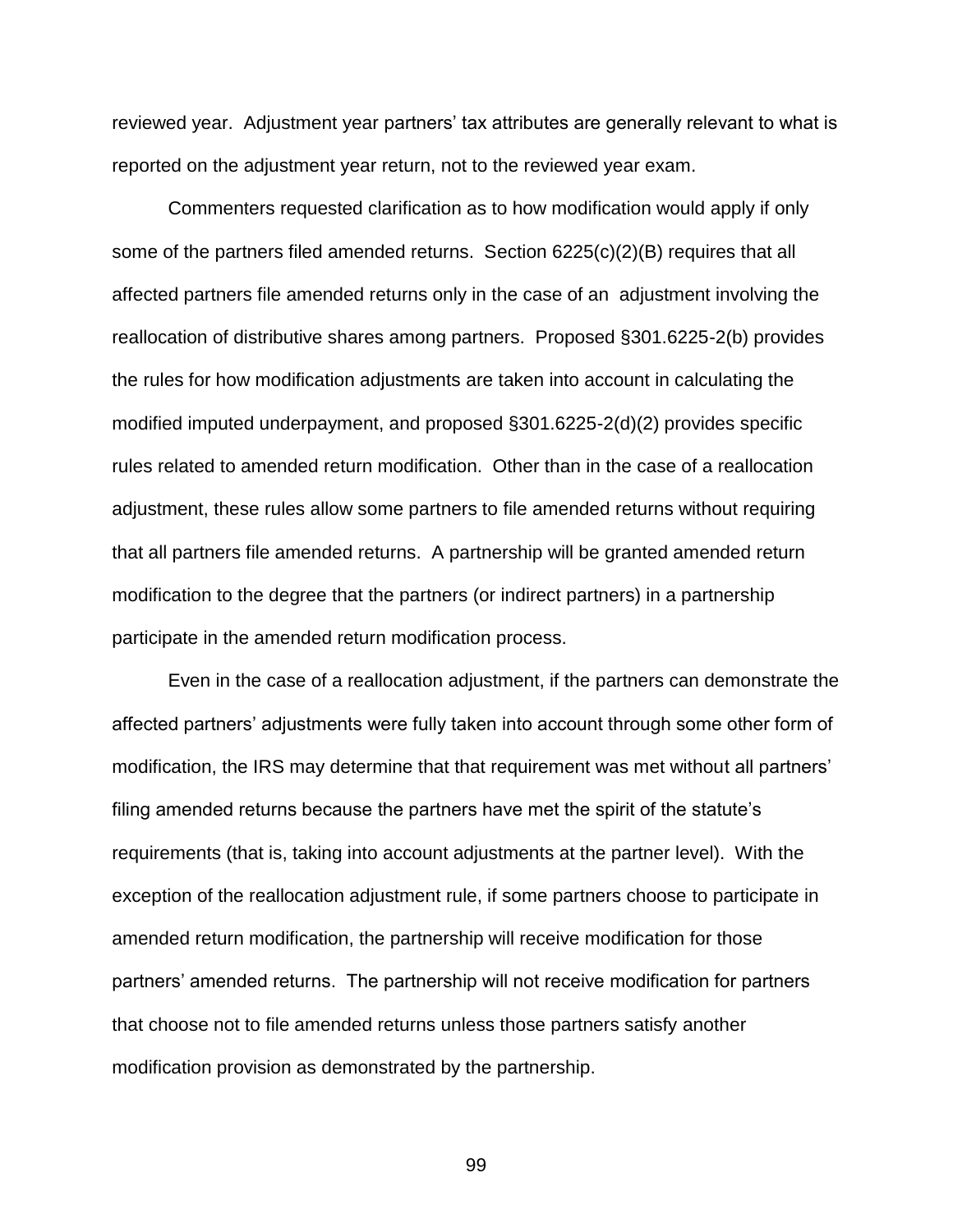Commenters requested clarification regarding whether a partner may file an amended return if the statute of limitations on assessment was closed for the year the partnership return was filed or to allow partners to file limited amended returns related to closed years. Proposed §301.6225-2(d)(2)(v) prevents partners from filing amended returns for modification purposes that require payment of tax after the period of limitations on assessment under section 6501 is closed. Although section 6225(c)(2) provides that amended returns may be filed "notwithstanding section 6511," the statute provides no such exception for the statute of limitations under section 6501. As a result, there are limits on which partners will be permitted to file an amended return under the modification procedures. Partners that are precluded from filing amended returns due to an expired section 6501 period may be eligible for other forms of modification, such as closing agreement modification under proposed §301.6225-2(d)(8), or partners and the partnership may choose to make other arrangements where the partner pays the imputed underpayment on behalf of the partnership outside of the modification procedures.

Commenters requested that partners be able to modify at various tiers within a partnership's ownership structure (that is, modification of indirect partners). This suggestion has been adopted. For example, see the amended return modification under proposed §301.6225-2(d)(2)(vii), which provides a special rule for pass-through partners. Under these rules, if the modification provisions are satisfied with respect to indirect partners, partnerships may seek modification with respect to the partners as well as the indirect partners.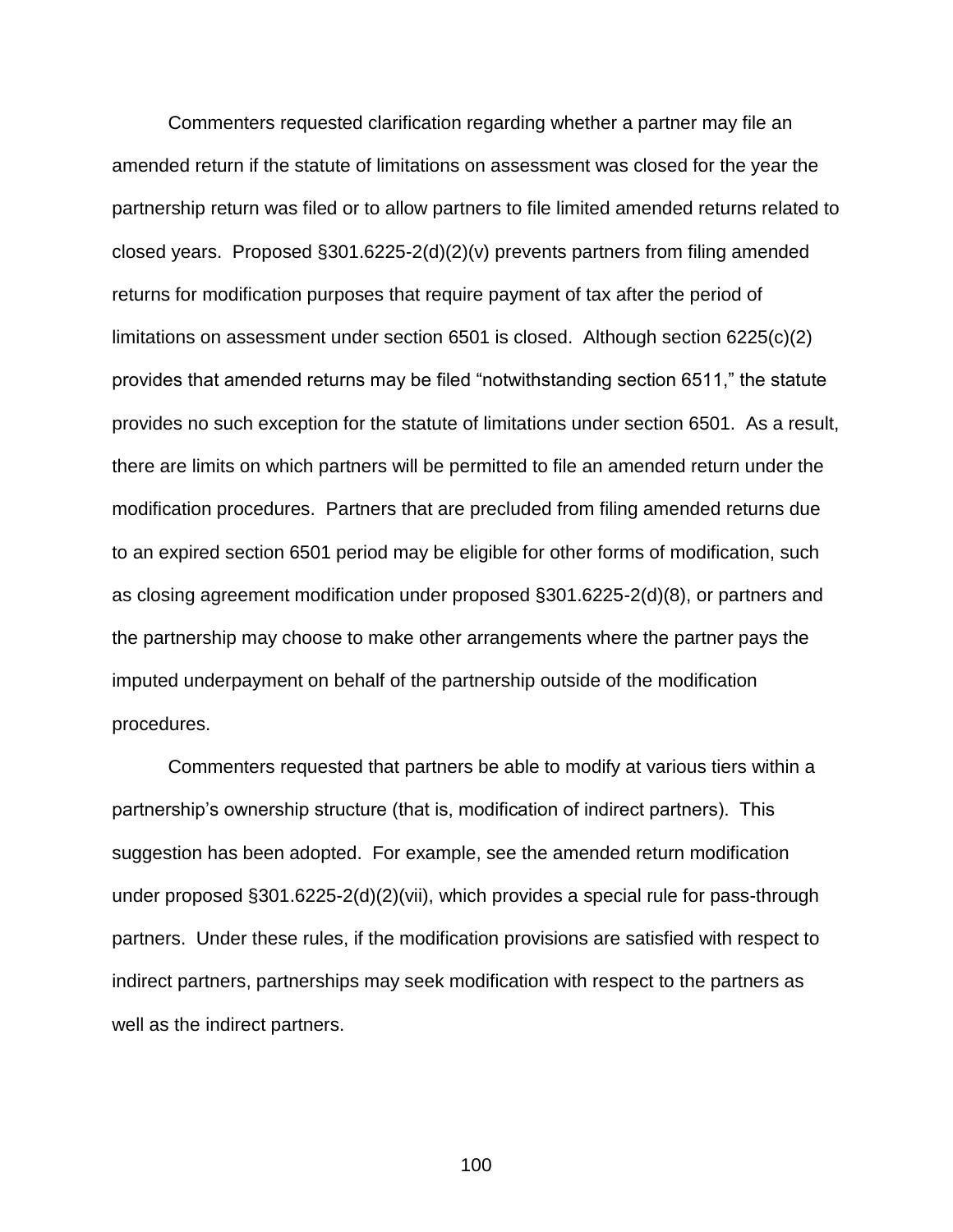Another commenter asked for an additional 270 days after the issuance of the notice of final partnership adjustment, during which the partners could file amended returns. Section 6225(c) provides that the information required for modification purposes must be provided to the IRS within 270 days of the issuance of the NOPPA unless the IRS consents to an extension. The proposed regulations closely follow these rules. Accordingly, a request for an extension of the 270-day period will be considered by the IRS on a case by case basis. See proposed §301.6225-2(c)(3).

Commenters requested that partners be allowed to certify that they have filed amended returns so that the partners do not have to provide their amended return information directly to the partnership or the partnership representative. This suggestion was incorporated in proposed §301.6225-2(d)(2)(iii). Under this section, partners must file their returns in accordance with forms and instructions for filing amended returns for modification purposes, and the partnership representative must provide certifications from those partners to the IRS employee conducting the administrative proceeding.

Commenters requested that the IRS allow the partners to pay any taxes due related to their amended returns either at the time the amended returns are filed or through any available IRS administrative collection process. The Treasury Department and the IRS declined to propose this rule at this time. The IRS seeks comments as to how the IRS might allow more flexibility for taxpayers with respect to payment, while at the same time ensuring that partners in partnerships that request amended return modification are committed to taking into account the adjustments relevant to their amended returns.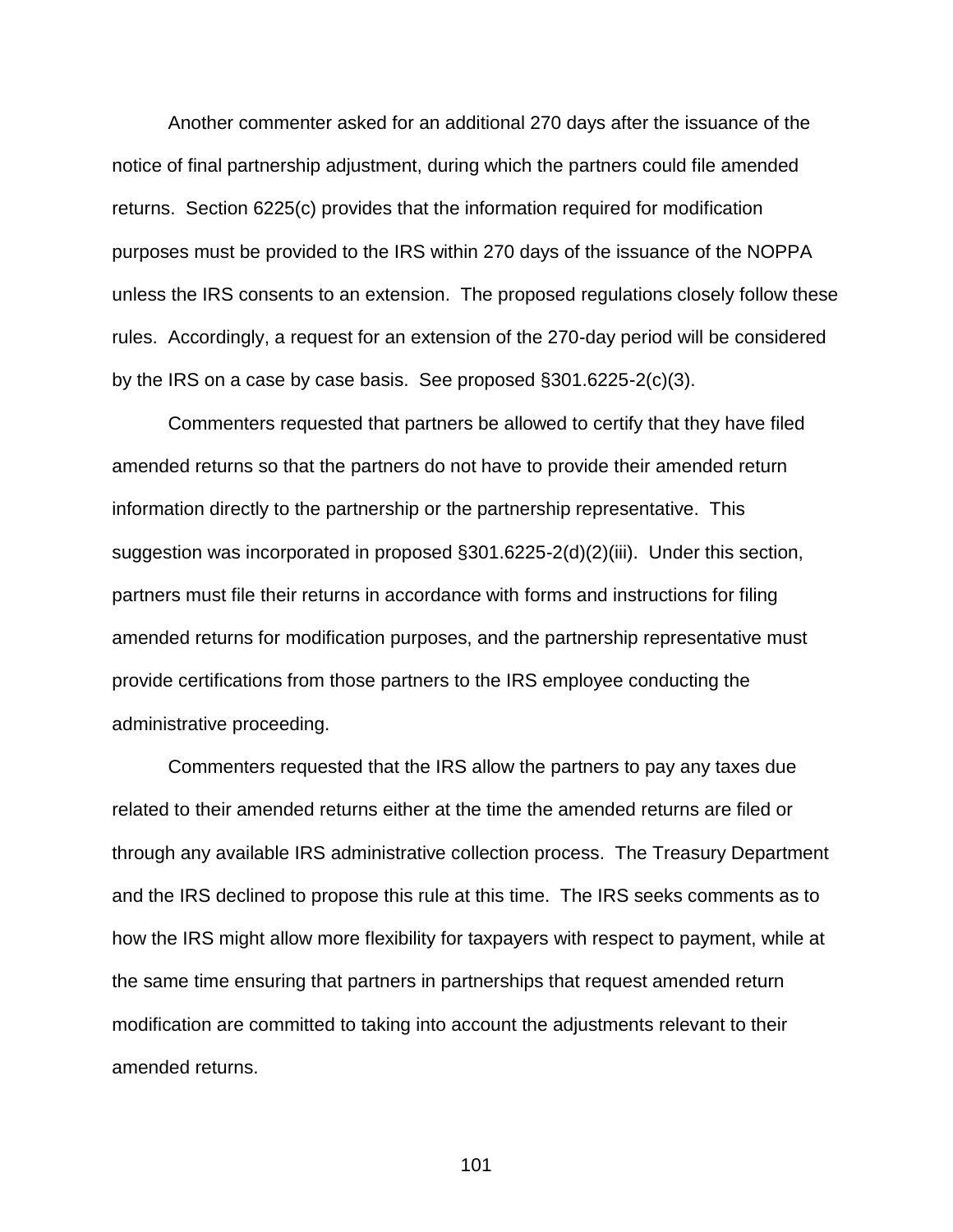Commenters requested that an alternative modification be available to partners that involved a summary or schedule of adjustments that reflect what would happen if an amended return were filed, rather than requiring the partners to file amended returns. The IRS will take into account closing agreements entered into as partners to the degree they affect the imputed underpayment, and partners could use this modification option to accomplish the goal of avoiding amended returns. The Treasury Department and the IRS request comments on additional possible options for modification that would simplify the amended return process as well as the process for other types of modification.

Commenters requested that the IRS permit modifications for taxes already paid, for example, on a partner's reviewed year return filed inconsistently with the partnership's reviewed year return. This suggestion was not adopted, but the IRS will allow modification with respect to closing agreements entered into by partners and other modification options. See proposed §301.6225-2(d). Other commenters requested that the IRS allow qualified investment entities to use the deficiency dividend procedures under section 860 in modification. The proposed regulations adopt this suggestion. See proposed §301.6225-2(d)(7).

### 6. Election for the Alternative to Payment of the Imputed Underpayment

Proposed §301.6226-1(a) provides that a partnership may elect under section 6226 to "push out" adjustments to its reviewed year partners rather than paying the imputed underpayment determined under section 6225. If a partnership makes a valid election in accordance with proposed §301.6226-1, the partnership is no longer liable for the imputed underpayment. A partnership may make an election under this section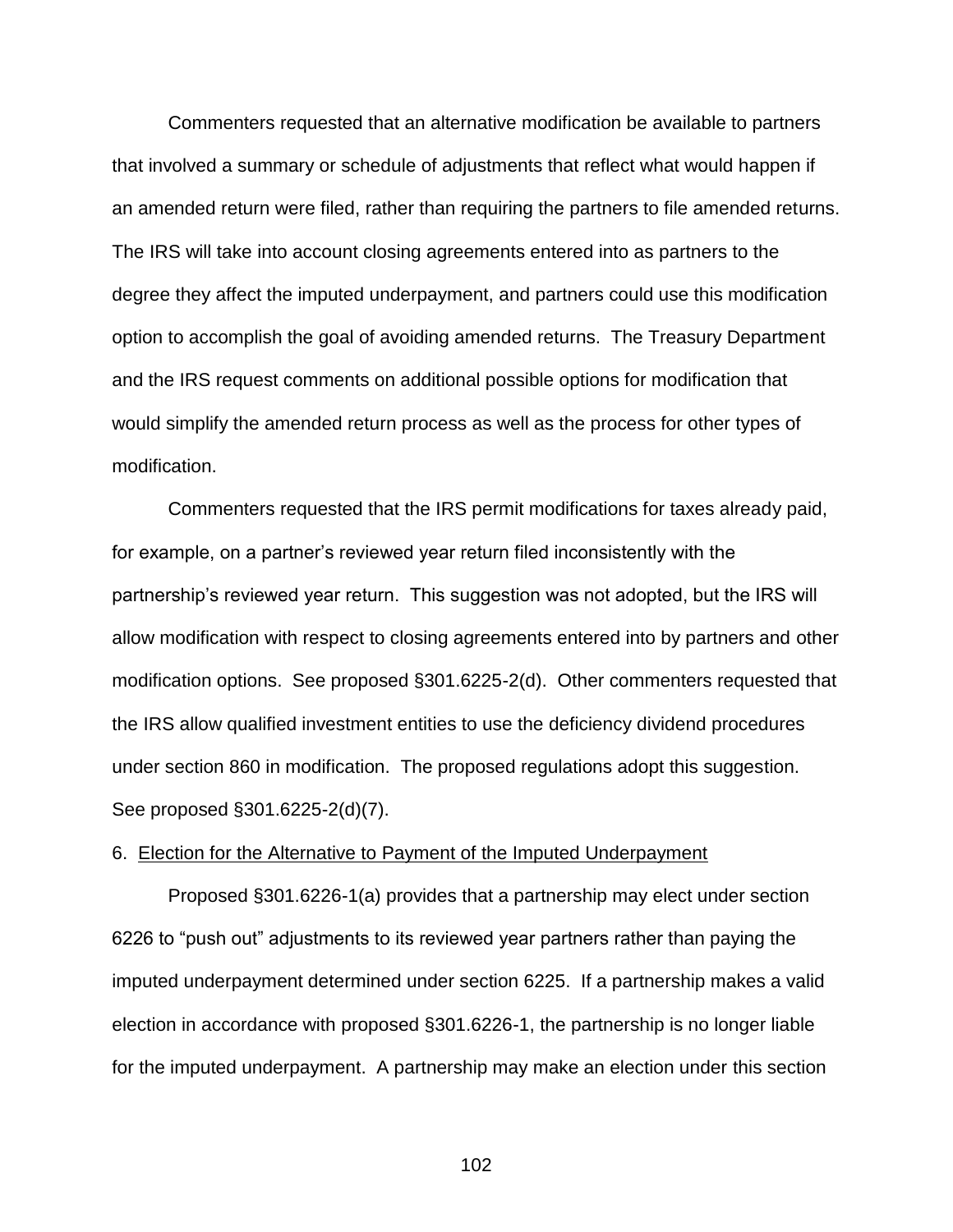with respect to one or more imputed underpayments identified in an FPA. For example, where the FPA includes a general imputed underpayment and one or more specific imputed underpayments, the partnership may make an election under this section with respect to any or all of the imputed underpayments.

Proposed §301.6226-1(b)(1) provides that if a partnership makes a valid election in accordance with proposed §301.6226-1, the reviewed year partners of the partnership are liable for tax, penalties, additions to tax, and additional amounts, as well interest on such amounts, after taking into account their share of the partnership adjustments determined in the FPA. Any modifications approved by the IRS under proposed §301.6225-2 are also reported to the reviewed year partners. In addition, under proposed §301.6226-1(b)(2), adjustments that do not result in an imputed underpayment described in §301.6225-1(c)(2)(i) and (ii) are not taken into account by the partnership in the adjustment year and instead are included in the reviewed year partners' share of the partnership adjustments reported to the reviewed year partners of the partnership.

Under proposed §301.6226-1(c), an election under section 6226 is not valid unless the partnership complies with all the provisions for making the election under proposed §301.6226-1 and the provisions under proposed §301.6226-2 requiring the partnership to furnish statements to the reviewed year partners and file those statements electronically with the IRS. An election under proposed §301.6226-1 may only be revoked with the consent of the IRS.

Proposed §301.6226-1(c)(2) provides that if the IRS determines that an election under section 6226 is invalid, the IRS will notify the partnership and the partnership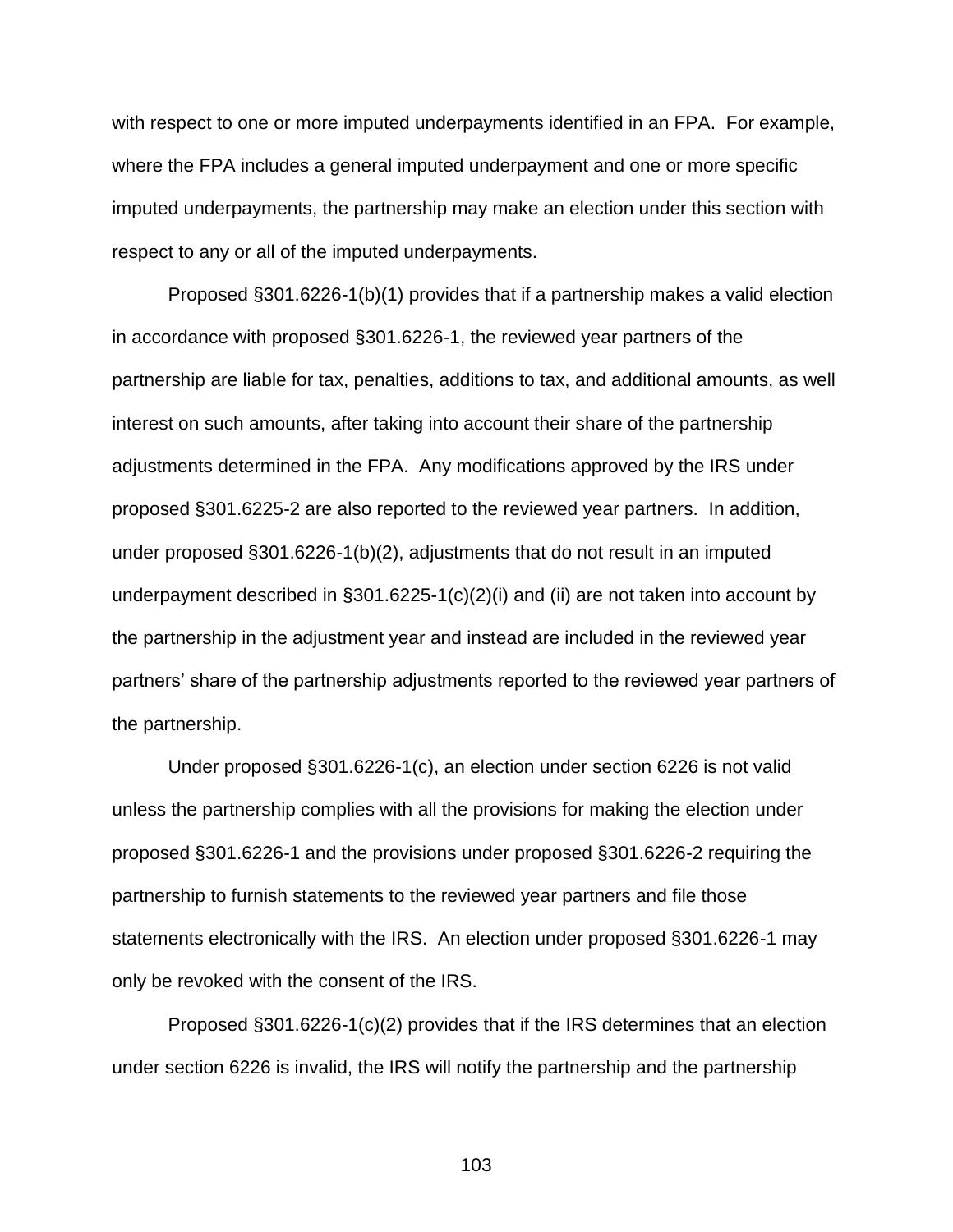representative (within 30 days of the determination) that the election is invalid and provide the reason why the election is invalid. Proposed §301.6226-1(c)(2) provides that a final determination that the election is invalid means that the partnership is liable for any imputed underpayment to which the election related, as well as any penalties and interest with respect to the imputed underpayment determined under section 6233. An election under proposed §301.6226-1 is valid until the IRS determines the election is invalid.

#### A. Making the election under section 6226

Under proposed §301.6226-1(c)(3), a partnership may only make an election under section 6226 within 45 days of the date the FPA was mailed by the IRS. The time for filing the election may not be extended. The election must be signed by the partnership representative and filed with the IRS in accordance with forms, instructions, and other guidance. Proposed §301.6226-1(c)(4)(i). Proposed §301.6226-1(c)(4)(ii) provides that the election must include the name, address, and correct taxpayer identification number (TIN) of the partnership, the taxable year to which the election relates, the imputed underpayment(s) to which the election applies (if there is more than one imputed underpayment in the FPA), each reviewed year partner's name, address, and correct TIN, and any other information required under forms, instructions, and other guidance. A copy of the FPA to which the election relates must also be attached to the election.

As stated in proposed §301.6226-1(d), an election under section 6226, which includes filing and furnishing the statements described in proposed §301.6226-2, is an action taken by the partnership under section 6223 and the regulations thereunder.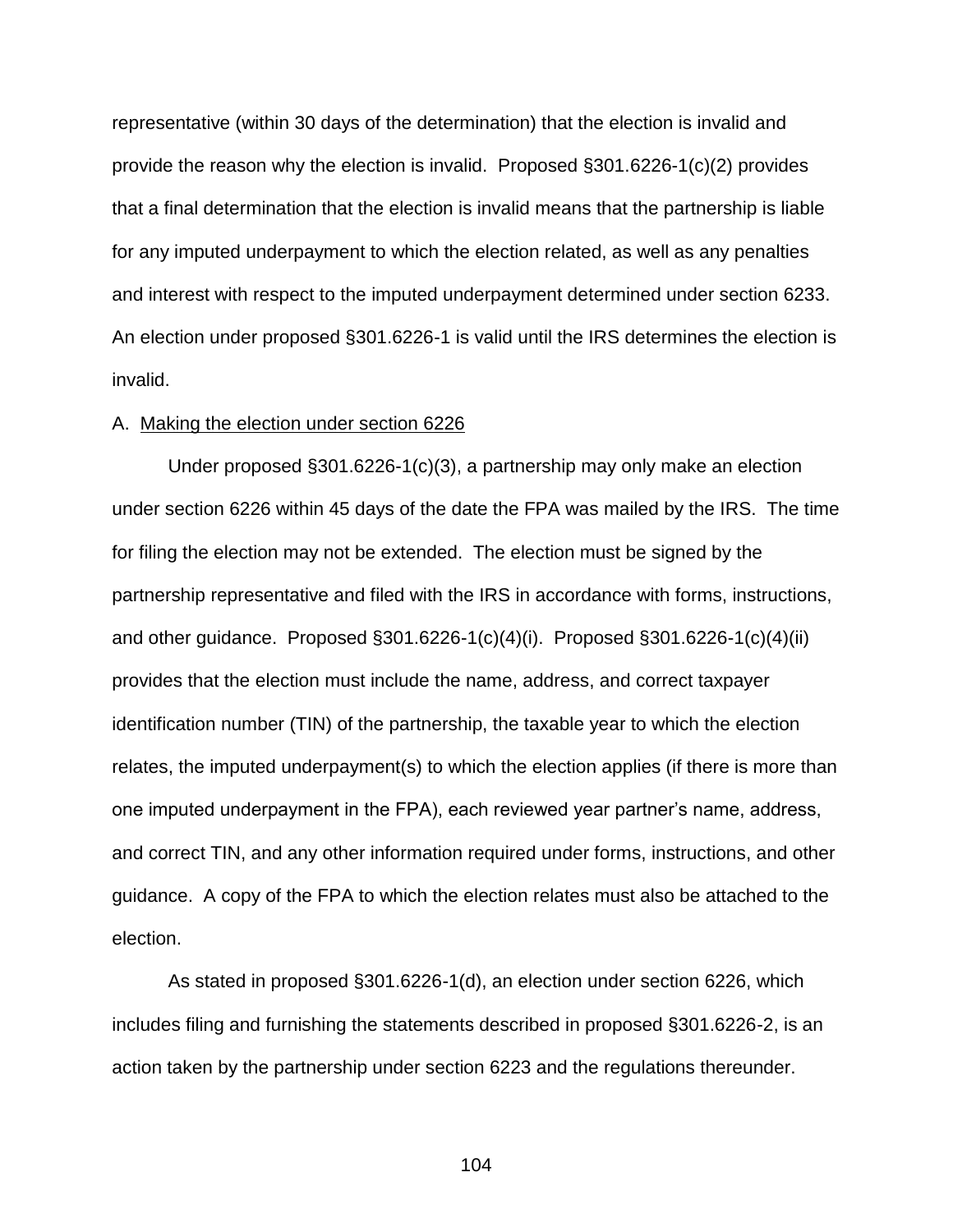Accordingly, all reviewed year partners are bound by the election and each reviewed year partner must take the adjustments on the statement into account in accordance with section 6226(b) and report and pay additional chapter 1 tax (if any) pursuant to proposed §301.6226-3. Therefore, a reviewed year partner may not treat items reflected on a statement described in proposed §301.6226-2 inconsistently with how those items are treated on the statement that the partnership files with the IRS. See proposed §301.6222-1(c)(2) (regarding items the treatment of which a partner is bound to under section 6223).

The Treasury Department and the IRS request comments from the public on whether guidance is needed on how to address potential issues arising with respect to tax-exempt entities as a result of an election under section 6226 and, if so, on possible ways to resolve such issues. For instance, if a tax exempt entity's share of the amounts under section 6226 is investment income, issues may arise regarding how a section 6226 election might affect the entity's public support calculation (if the entity is a publicly-supported organization) or the applicable net investment income tax (if the entity is a private foundation).

### B. Filing statements with the IRS and furnishing statements to reviewed year partners

Proposed §301.6226-2(a) provides that a partnership making an election under section 6226 must furnish statements to the reviewed year partners with respect to the partner's share of the adjustments and file those statements with the IRS in the time, form, and manner prescribed by proposed §301.6226-2(b) and (c). Proposed §301.6226-2(a) further provides that the statements furnished to the reviewed year partners under section 6226 are in addition to, and must be filed and furnished separate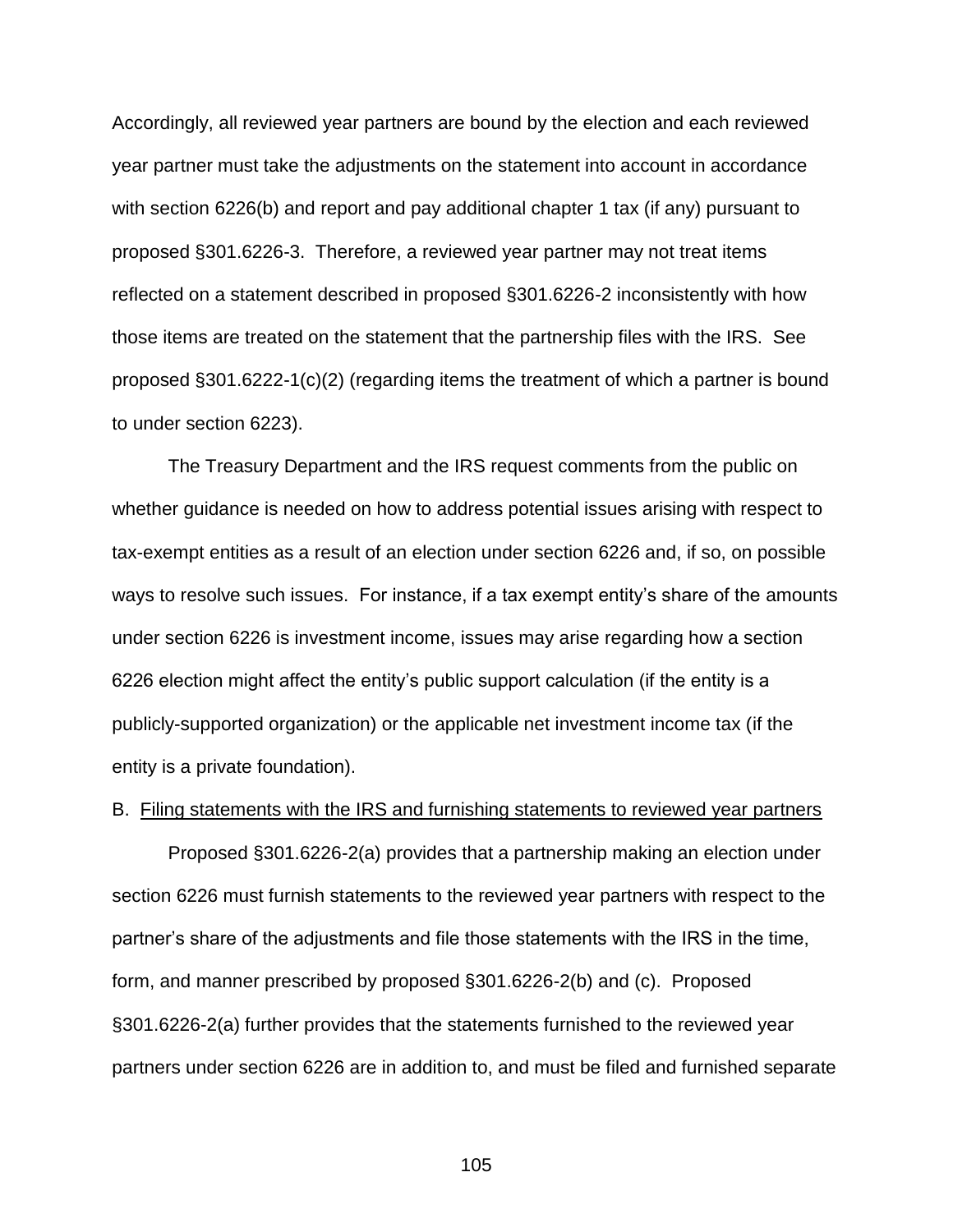from, any other statements required to be filed with the IRS and furnished to the partners for the taxable year, including any Schedules K-1, Partner's Share of Income, Deductions, Credits, etc.. Therefore, the partnership may not include the partnership adjustments that are to be taken into account by the reviewed year partners under section 6226 in any Schedule K-1 required to be furnished to the partner under section 6031(b). Similarly, the partnership must furnish separate statements for each reviewed year at issue and cannot combine multiple reviewed years (if any) into a single statement.

Under proposed §301.6226-2(b), the statements must be furnished to the reviewed year partners no later than 60 days after the date the partnership adjustments become finally determined. The partnership adjustments become finally determined upon the later of the expiration of the time to file a petition under section 6234 or, if a petition is filed under section 6234, the date when the court's decision becomes final. Accordingly, if an FPA is mailed on June 30, 2020, and no petition is filed by the partnership, the partnership adjustments reflected in the FPA become finally determined on September 28, 2020 (at the conclusion of the 90-day petition period under section 6234). An example under proposed §301.6226-2(b)(3) illustrates these rules.

Under proposed §301.6226-2(b)(2), a partnership must furnish the statement to each reviewed year partner in accordance with the forms, instructions, or other guidance prescribed by the IRS. If the statements are mailed, it must mail the statements to each reviewed year partner using the current or last address for that partner that is known to the partnership. If a statement is returned to the partnership as undeliverable, a partnership must exercise reasonable due diligence to identify a correct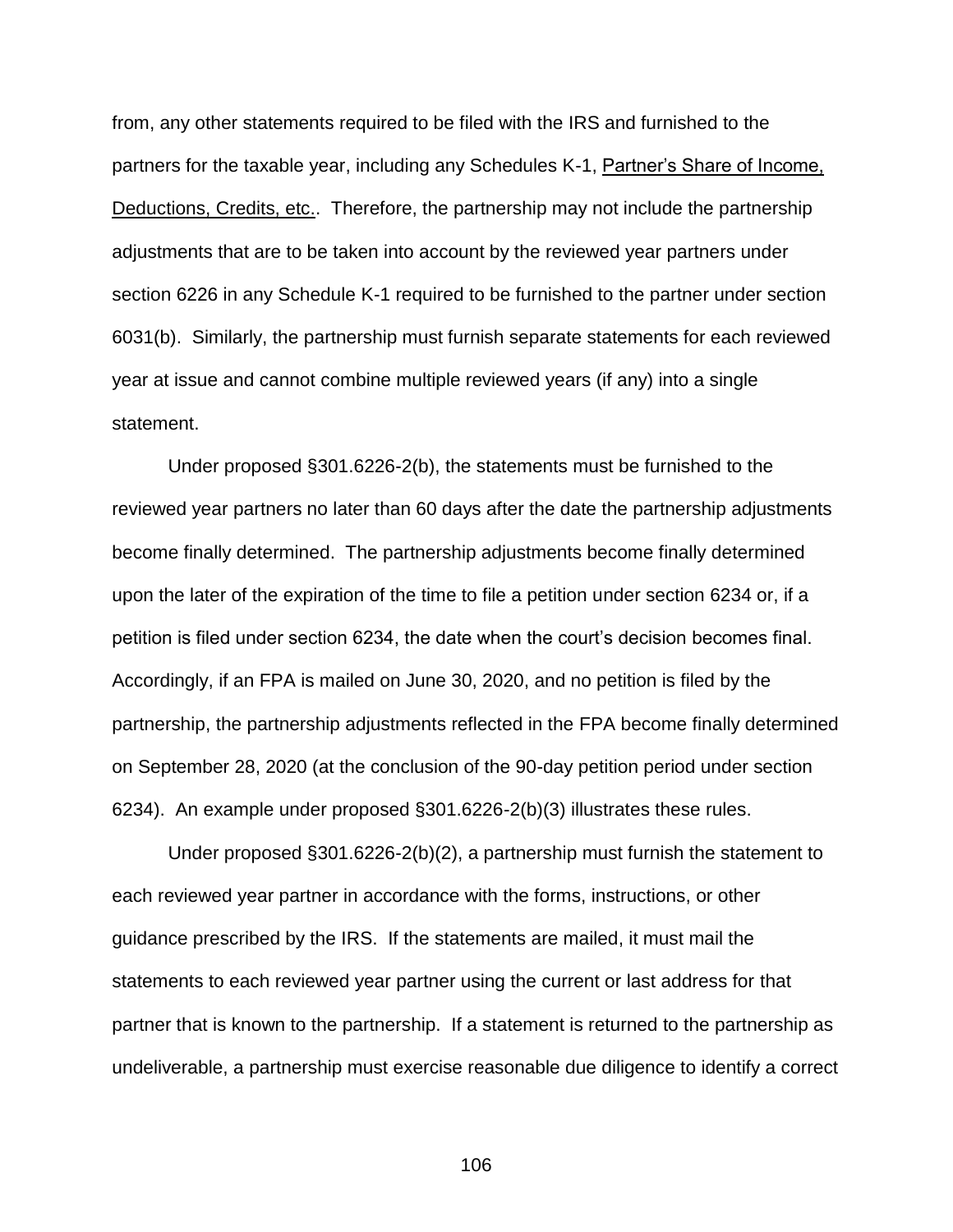address for the reviewed year partner to which the statement relates. Examples under proposed §301.6226-2(b)(3) illustrate this rule. Under proposed §301.6226-2(c), the partnership must electronically file the statements with the IRS, along with a transmittal that includes a summary of the statements and any other information required in the forms and instructions, by the date the partnership is required to furnish the statements to the reviewed year partners.

Under proposed §301.6226-2(d), if a partnership discovers an error on a statement filed with the IRS, the partnership must correct the error within 60 days of the due date for furnishing the statements to partners and filing the statements with the IRS, as described in proposed §301.6226-2(b) and (c). Under proposed §301.6226- 2(d)(2)(ii), if a partnership discovers an error after this 60-day period, the partnership may only correct the statements with the permission of the IRS in accordance with the forms, instructions, or other guidance prescribed by the IRS. If the IRS discovers an error in the statements, the IRS may require the partnership to correct the errors. If a partnership fails to correct an error as required by the IRS, the IRS may treat this as a failure to properly furnish statements to partners and file the statements with the IRS, and thus, allow the IRS to determine that the election under proposed §301.6226-1 is invalid with the result that the partnership is liable for the imputed underpayment to which the election related. A partnership corrects an error in a statement by electronically filing the corrected statement with the IRS and furnishing the corrected statement to the affected reviewed year partner in accordance with the forms, instructions, and other guidance prescribed by the IRS. The adjustments contained on a corrected statement are taken into account by the reviewed year partner in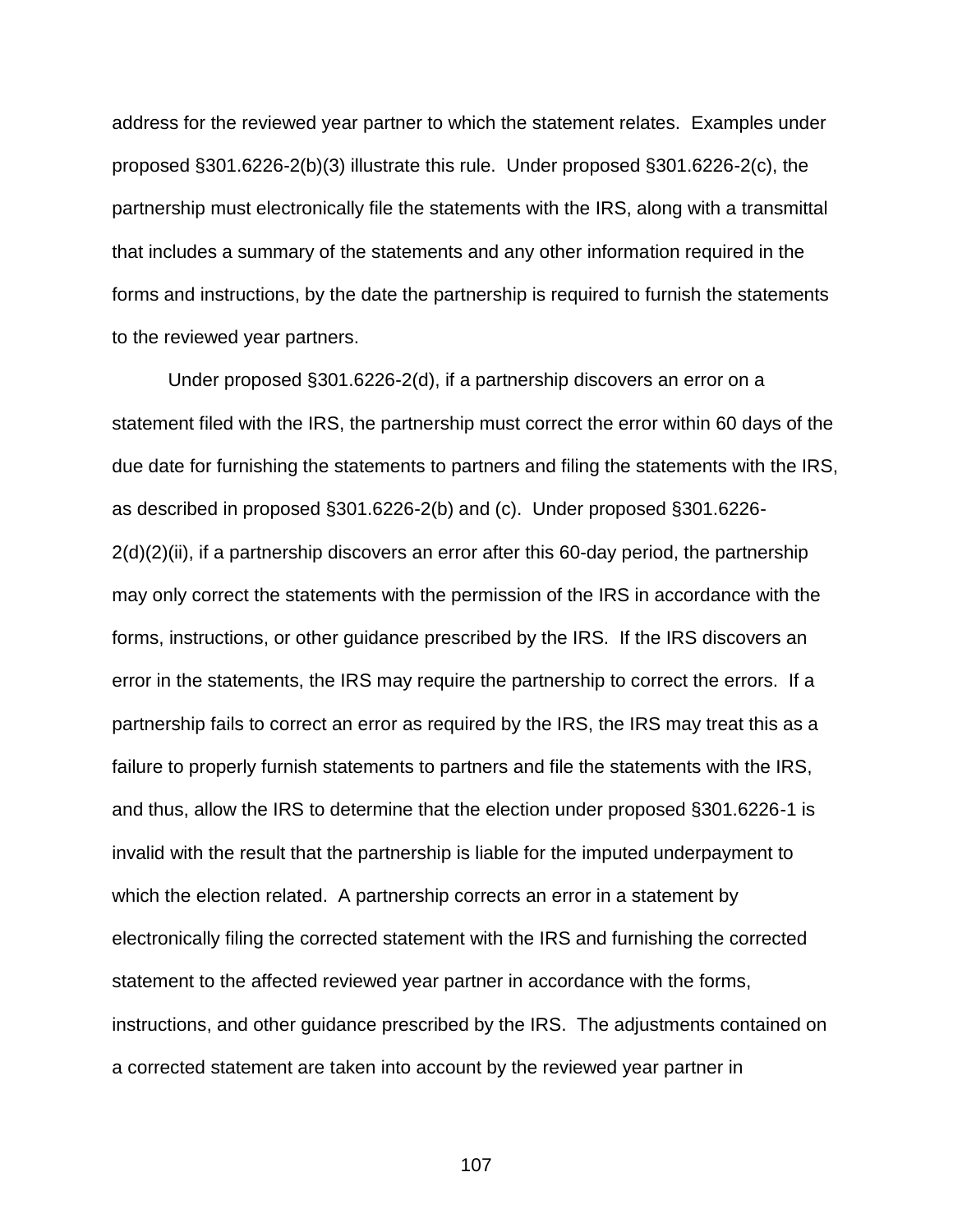accordance with proposed §301.6226-3 for the reporting year (as defined in proposed §301.6226-3(a)). Proposed §301.6226-2(d)(4). Because reviewed year partners cannot file inconsistently with any statements furnished by the partnership under proposed §301.6226-2 (see proposed §301.6226-1(d)), this provision provides a partner a period during which the partner may notify the partnership of any errors in a statement and have the partnership furnish a corrected statement to the partner and file the corrected statement with the IRS.

# i. Contents of the Statements

The statements described in proposed §301.6226-2 must include the name and correct TIN of the reviewed year partner; the current or last address of the reviewed year partner that is known to the partnership; the reviewed year partner's share of items originally reported to the partner (taking into account any adjustments made under section 6227); the reviewed year partner's share of the partnership adjustments and any penalties, additions to tax, or additional amounts; modifications attributable to the reviewed year partner; the reviewed year partner's share of any amounts attributable to adjustments to the partnership's tax attributes in any intervening year (as defined in proposed §301.6226-3) resulting from the partnership adjustments allocable to the partner; the reviewed year partner's safe harbor amount and interest safe harbor amount (if applicable), as determined in accordance with proposed §301.6226-2(g); the date the statement is furnished to the partner; the partnership taxable year to which the adjustments relate; and any other information required by the forms, instructions, or other guidance prescribed by the IRS. Proposed §301.6226-2(e).

ii. Partner's Share of Adjustments and Other Amounts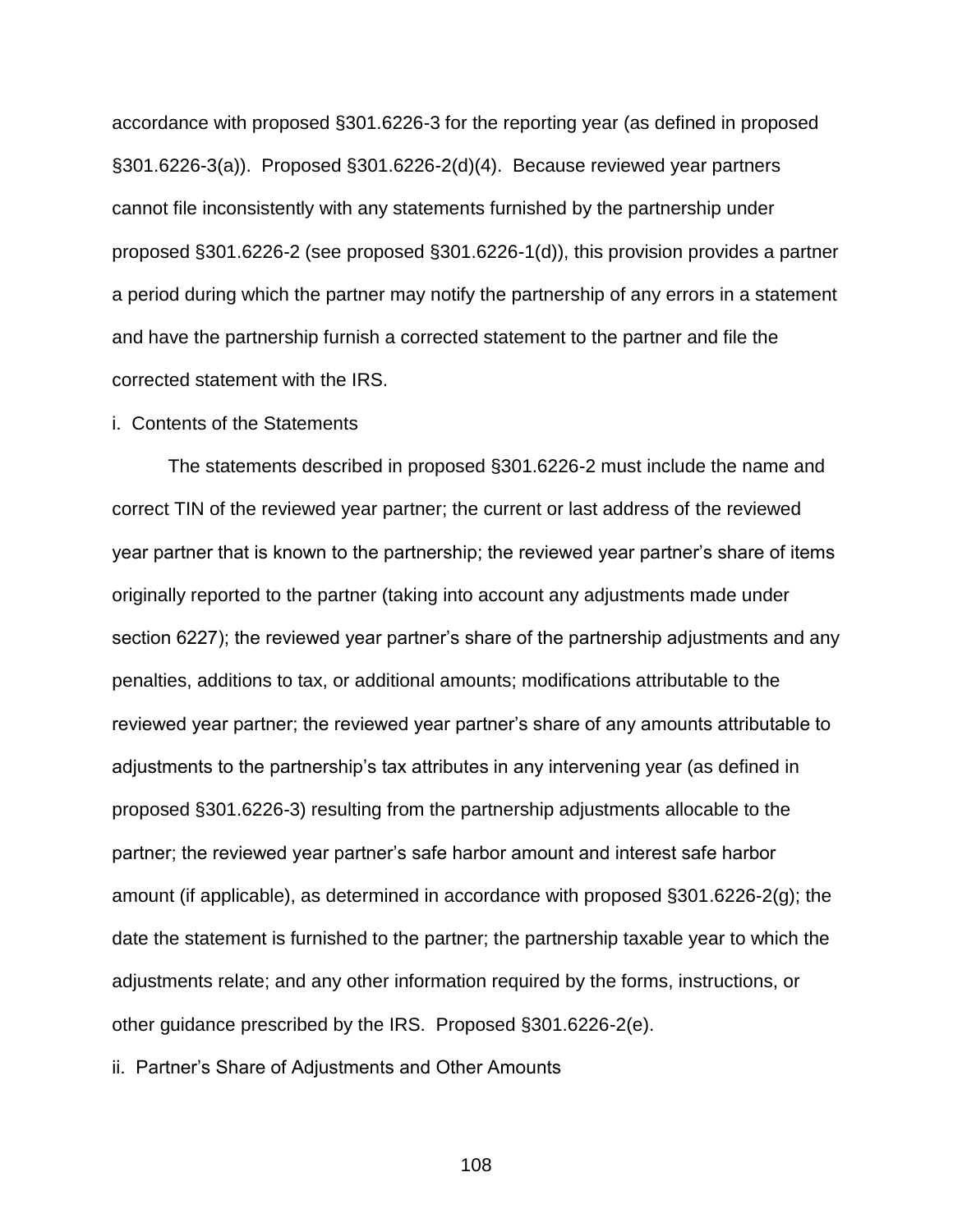Under proposed §301.6226-2(f), a reviewed year partner's share of the adjustments that must be taken into account by the reviewed year partner must be reported to the reviewed year partner in the same manner as originally reported on the return filed by the partnership for the reviewed year. If the adjusted item was not reflected in the partnership's reviewed year return, the adjustment must be reported in accordance with the rules that apply with respect to partnership allocations, including under the partnership agreement. However, if the adjustments, as finally determined, are allocated to a specific partner or in a specific manner, the partner's share of the adjustment must follow how the adjustment is allocated in that final determination. Proposed §301.6226-2(f)(1). In all cases, adjustments taken into account on any amended returns or closing agreements that are approved during the modification process under proposed §301.6225-2(d)(2) and that are disregarded in determining the imputed underpayment are ignored for purposes of determining the reviewed year partners' share of the adjustments. However, these modifications are listed separately on the statements provided to the reviewed year partners. Although modifications are ignored for purposes of reporting the adjustments to the reviewed year partners, any reviewed year partner that took an adjustment into account and paid tax through an amended return or closing agreement as part of modification with respect to that adjustment will not be taxed a second time with respect to that adjustment. This is true for two reasons. First, the partnership will inform the partner of any such adjustment in the statement furnished to that partner, per proposed §301.6226-2(e). Therefore, the partner will know upon receipt of a statement that certain adjustments were taken into account by the partner and that those adjustments were disregarded in determining the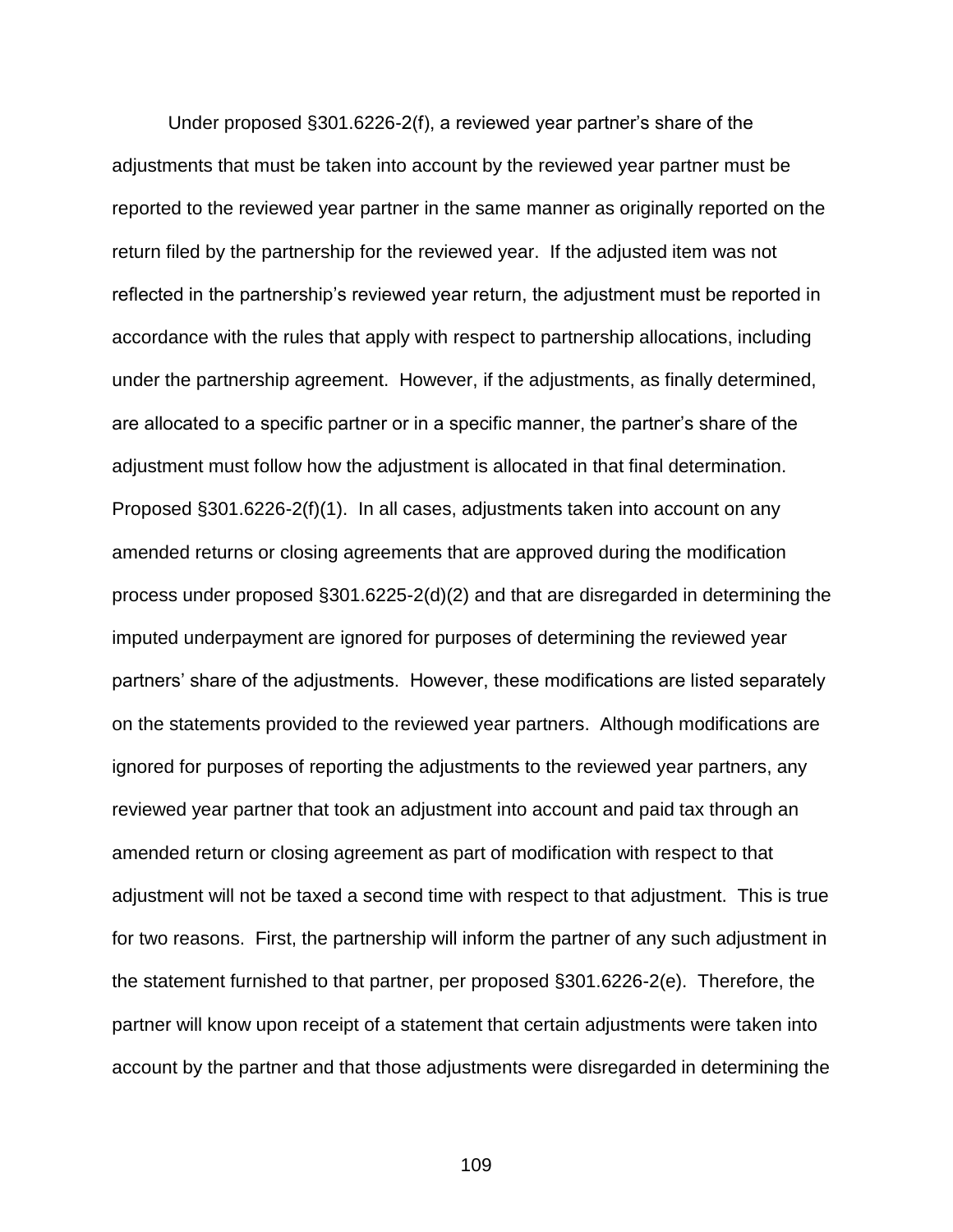imputed underpayment. Second, when computing the partner's tax that stems from such an adjustment (as described in proposed §301.6226-3), the partner will account for the adjustment as part of that process, and the computation of the tax will reflect that the partner had already paid tax with respect to that adjustment during the modification phase of the audit. An example in proposed §301.6226-3(g) illustrates this concept.

Any penalties, additions to tax, or additional amounts are reported to the reviewed year partners in the same proportion as each partner's share of the adjustments to which the penalties relate, unless the penalty, addition to tax, or additional amount is specifically allocated to a specific partner(s) or in a specific manner by a final court decision or in the FPA, if no petition is filed. Proposed §301.6226-  $2(f)(2)$ . Accordingly, if a penalty is determined with respect to a specific item or items, that penalty is reported to the reviewed year partners in the same manner as the adjustments to that specific item or items, unless otherwise provided in the FPA or a final court decision, for instance in a situation where there are partner-specific defenses to a penalty determined at the partnership level. If a penalty, addition to tax, or additional amount does not relate to a specific adjustment, each reviewed year partner's share of the penalty, addition to tax, or additional amount is determined in accordance with how such items would have been allocated under rules that apply with respect to partnership allocations, including under the partnership agreement, unless it is allocated to a specific partner in a specific manner in a final determination of the adjustments, in which case it is allocated in accordance with the final determination.

# C. Computation of the tax resulting from taking adjustments into account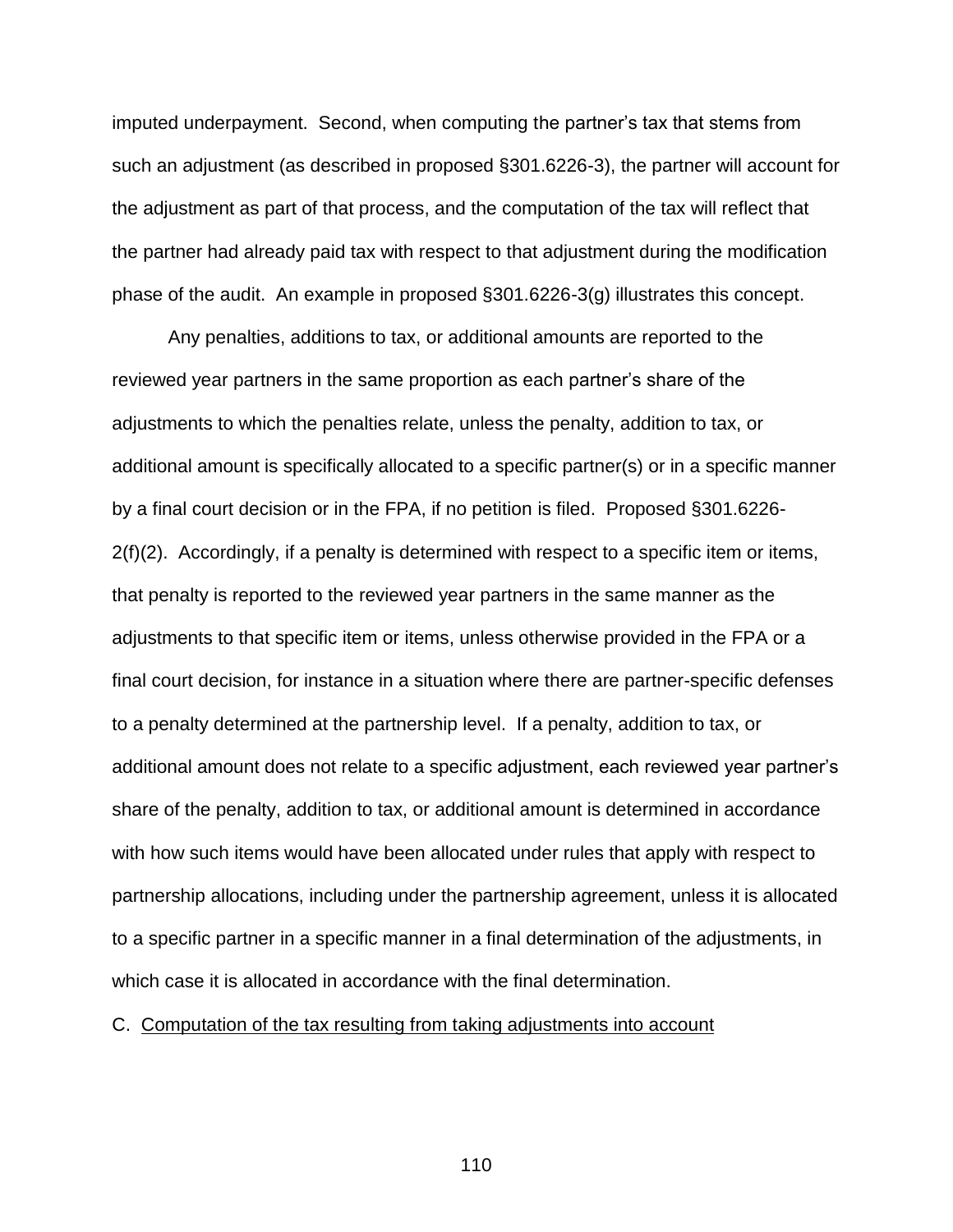Under proposed §301.6226-3, a reviewed year partner that is furnished a statement under proposed §301.6226-2 is required to pay any additional chapter 1 tax (additional reporting year tax) for the partner's taxable year which includes the date the statement was furnished to the partner in accordance with proposed §301.6226-2 (the reporting year) that results from taking into account the adjustments reflected in the statement. The additional reporting year tax is either the aggregate of the adjustment amounts, as determined in proposed §301.6226-3(b), or, if an election is made under proposed §301.6226-3(c), a safe harbor amount.

In addition to being liable for the additional reporting year tax, the reviewed year partner of a partnership that makes an election under section 6226 must also pay, for the reporting year, the partner's share of any penalties, additions to tax, or additional amounts reflected in the statement, and any interest on such amounts. Interest is determined in accordance with proposed §301.6226-3(d).

i. Calculating the Aggregate of the Adjustment Amounts

Under proposed §301.6226-3(b), the aggregate of the adjustment amounts is the aggregate of the correction amounts determined under proposed §301.6226-3(b). There are two correction amounts for these purposes – one for the partner's taxable year which includes the reviewed year of the partnership (first affected year) and a second correction amount for the partner's taxable years after the first affected year and before the reporting year (intervening years). These correction amounts cannot be less than zero, and any amount below zero after applying the rules in proposed §301.6226- 3(b) does not reduce any correction amount, any tax in the reporting year, or any other amount.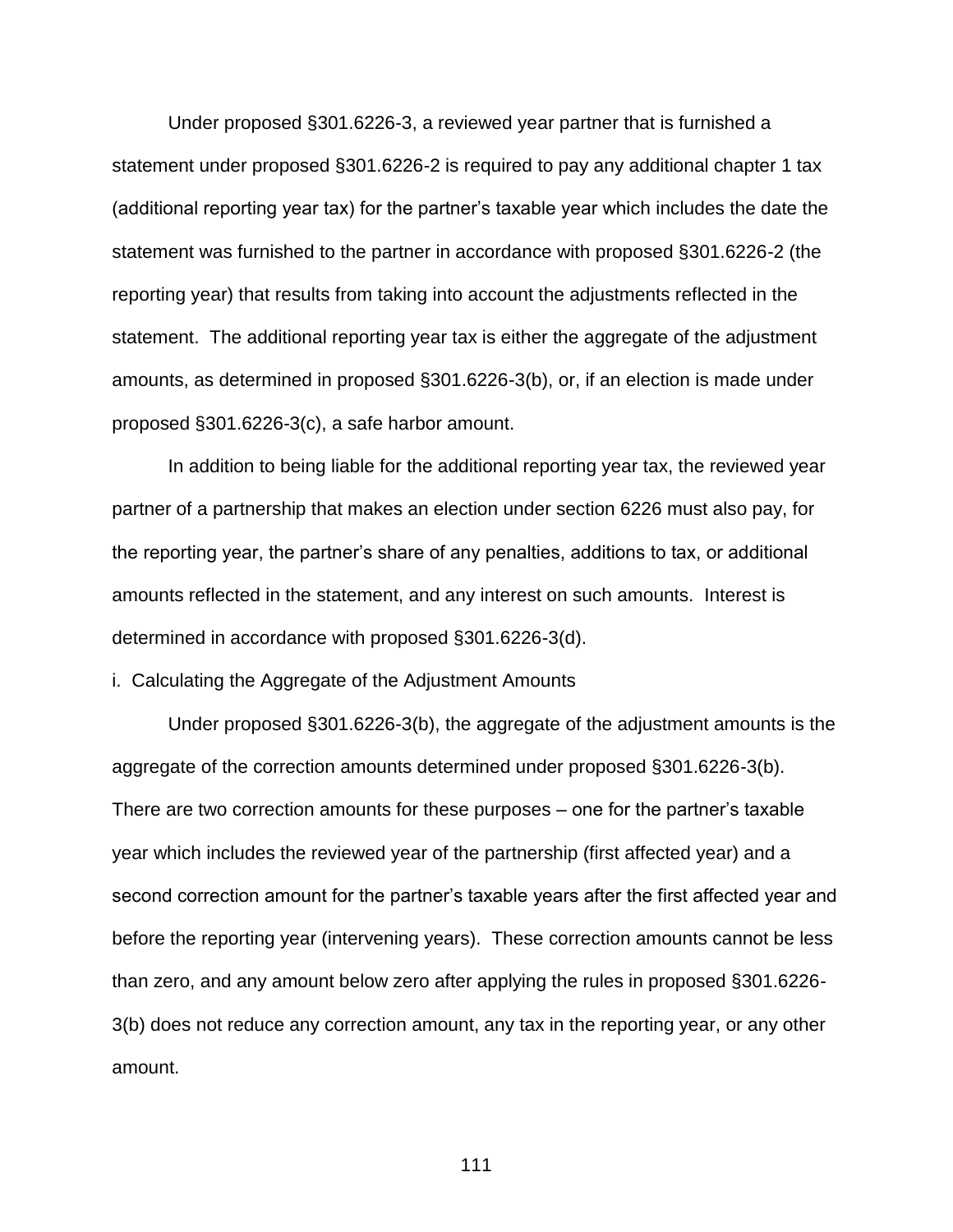Under proposed §301.6226-3(b)(2), the correction amount for the first affected year is the amount by which the reviewed year partner's chapter 1 tax would increase for the first affected year by taking into account the adjustments reflected in the statement provided to the reviewed year partner under proposed §301.6226-2. The correction amount for the first affected year is calculated by first determining the amount of chapter 1 tax that would have been imposed for the first affected year if the items as adjusted in the statement had been correctly reported in the first affected year. From that amount is subtracted the sum of the amount of chapter 1 tax shown by the partner on the return for the first affected year (which includes amounts shown on an amended return for such year, including an amended return filed under section 6225(c)(2) by the reviewed year partner) plus any amounts not shown but previously assessed (or collected without assessment) less any rebates made (as defined in §1.6664-2(e)). In other words, the correction amount is equal to A minus (B plus C minus D). A is the amount of chapter 1 tax that would have been imposed had the items as adjusted been properly reported on the return for the first affected year. B is the amount shown as chapter 1 tax on the return for the first affected year (including amended returns filed under section 6225(c)(2) by a reviewed year partner). C represents any amounts not so shown previously assessed (or collected without assessment). D is the amount of rebates made. For purposes of applying this definition, an amount previously assessed includes an amount that was previously assessed as a result of the partner taking into account adjustments under section 6226(b) pursuant to an election made by a partnership other than the partnership making the current election.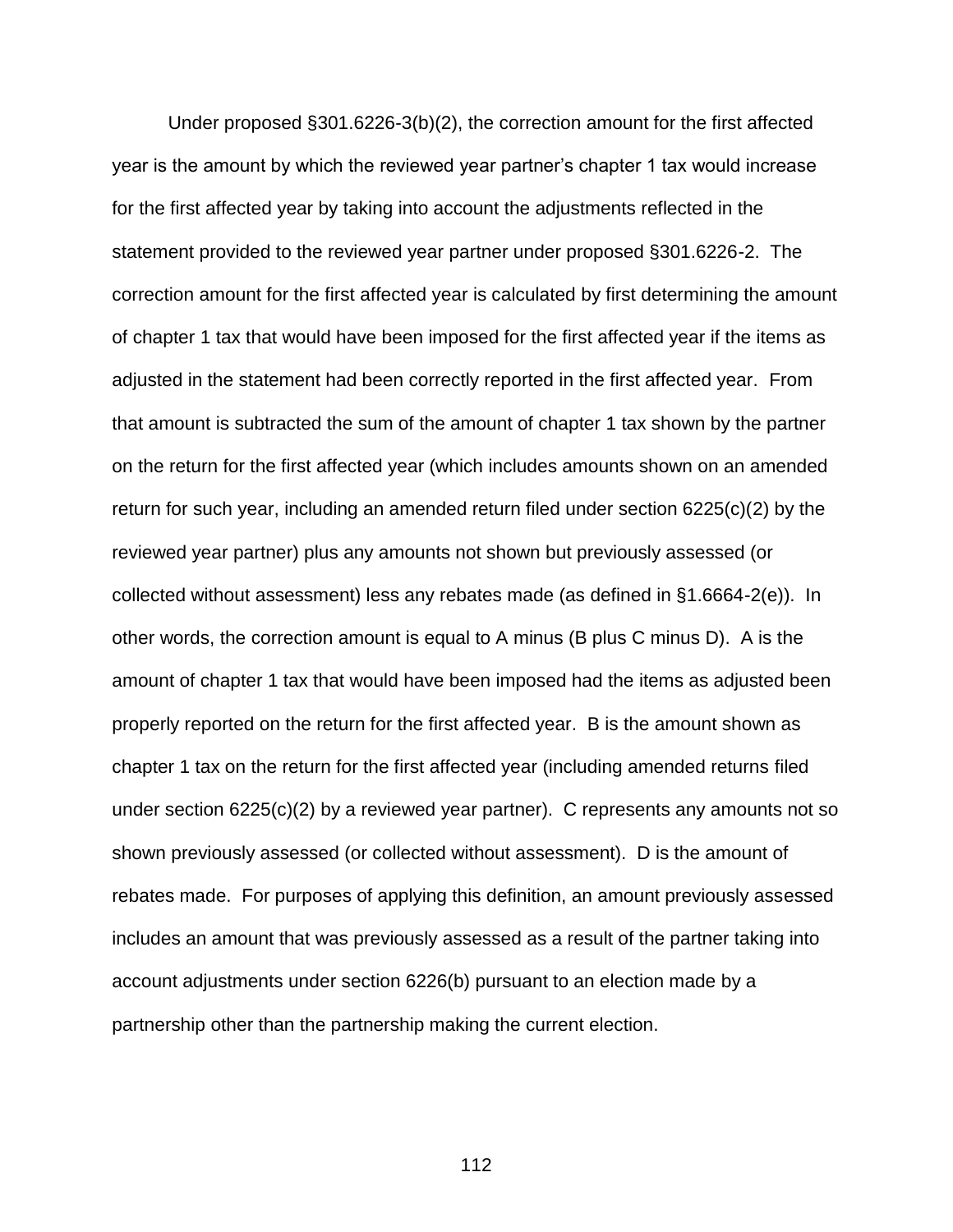Under proposed §301.6226-3(b)(3), the aggregate correction amount for all intervening years is the sum of the correction amounts for each intervening year. Determining the correction amount for each intervening year is a year-by-year determination. The correction amount for each intervening year is the amount by which the reviewed year partner's chapter 1 tax would increase by taking into account any adjustments to any tax attributes. The correction amount for each intervening year is calculated by determining the amount of chapter 1 tax that would have been imposed for the intervening year if any tax attribute for the intervening year had been adjusted after taking into account the partner's share of the adjustments for the first affected year (and if any tax attribute for the intervening year had been adjusted after taking into account any adjustments to tax attributes in any prior intervening year(s)). From that amount is subtracted the sum of the amount of chapter 1 tax shown by the partner on the return for the intervening year (which includes amounts shown on an amended return for such year, including an amended return filed under section 6225(c)(2) by the reviewed year partner) plus any amounts not shown but previously assessed (or collected without assessment) less any rebates made (as defined in §1.6664-2(e)).

For instance, if a partner had a net operating loss on his original return for the first affected year that was carried forward into the intervening years, the net operating loss (a tax attribute as defined in proposed §301.6241-1(a)(10)) in the first intervening year after the first affected year is reduced by any portion of the net operating loss utilized to offset the adjustments in the first affected year. This reduction may not only affect the first intervening year after the first affected year, but if not fully absorbed in that intervening year, it may have a cascading effect through the intervening years as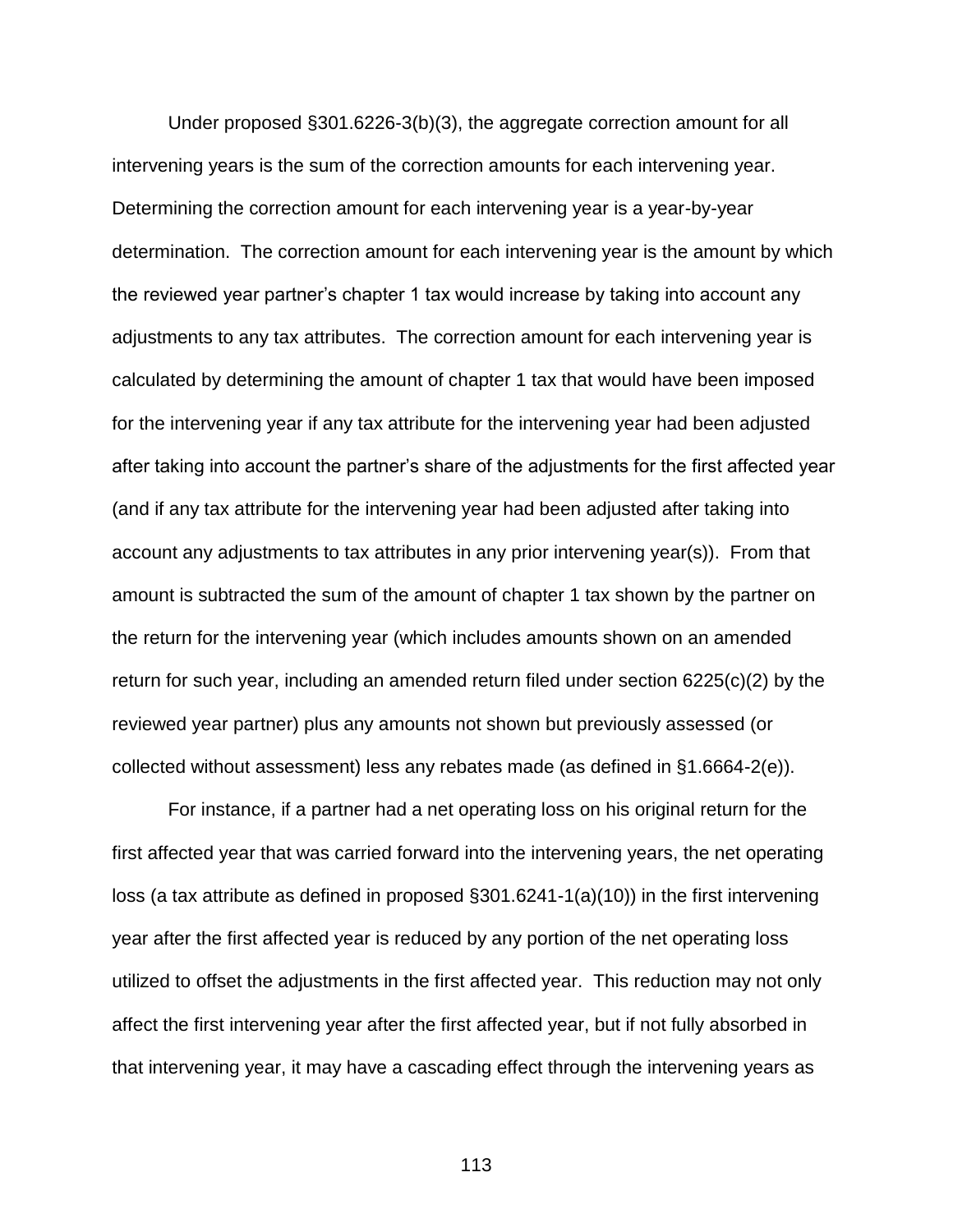the intervening years are adjusted to reflect the adjustment to the net operating loss carryforward.

A number of comments received in response to Notice 2016-23 suggested that the Treasury Department and the IRS should permit calculation of the additional reporting year tax to account for any decreases in chapter 1 tax that may have resulted in the first affected year or any intervening year after taking into account the partner's share of the partnership adjustments. However, section 6226(b) specifically describes the correction amounts as amounts by which a partner's chapter 1 tax would increase for each respective year. Section 6226(b)(2)(A) and (B). Accordingly, the proposed regulations reflect the statute and do not permit any decreases in chapter 1 tax that would result for the first affected year or for any intervening year to factor into the calculation of the additional reporting year tax.

ii. Election to Pay the Safe Harbor Amount

Under proposed §301.6226-3(c), a partner that is furnished a statement described in proposed §301.6226-2 may elect under this section to pay the safe harbor amount (or the interest safe harbor amount, in the case of certain individuals) shown on the statement in lieu of the additional reporting year tax. The election is made on the partner's return for the reporting year. If a partner is furnished multiple statements described in proposed §301.6226-2, the partner may elect to pay the safe harbor amount from some or all of the statements. For instance, if the IRS examined two partnership taxable years in the same administrative proceeding, and an election under section 6226 was made with respect to all imputed underpayments for both years, the partnership would be required to furnish separate statements to its reviewed year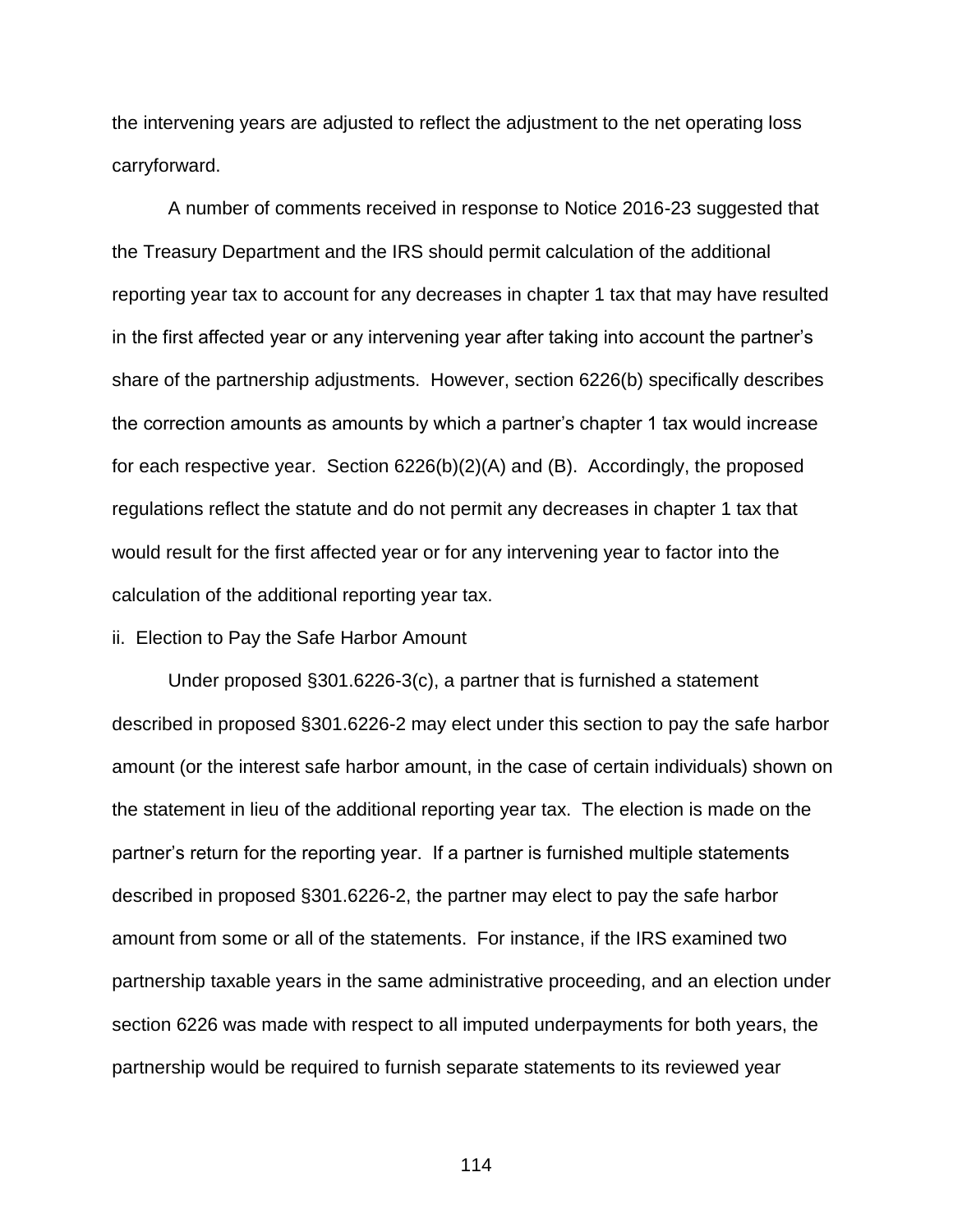partners and to calculate separate safe harbor amounts for each year. A reviewed year partner could elect to pay the safe harbor amount for one taxable year, but not the other taxable year. If a partner elects to pay the safe harbor amount, the partner must report the safe harbor amount on the partner's timely-filed return (excluding extensions) for the partner's reporting year. If the partner fails to do so, the partner may not utilize the safe harbor amount, but instead must compute the additional reporting year tax under proposed §301.6226-3(b) as if no election under proposed §301.6226-3(c) had been made.

Proposed §301.6226-2(g) provides rules for the partnership to compute the safe harbor amount and the interest safe harbor amount, which cannot be less than zero, for inclusion in the section 6226 statement furnished to each reviewed year partner and filed with the IRS. For purposes of calculating the safe harbor amount, all of the allocation rules of proposed §301.6226-2(f) apply. Under proposed §301.6226-2(g), the safe harbor amount for each reviewed year is calculated in the same manner as the imputed underpayment under proposed §301.6225-1 except that the adjustments allocated to the partner on the statement (including any amounts attributable to adjustments to partnership tax attributes) are used instead of the adjustments that are taken into account for purposes of determining the imputed underpayment under proposed §301.6225-1. With one exception, any approved modifications of the imputed underpayment, including a rate modification under section 6225(c)(4), has no effect on the determination of the safe harbor amount for any partner.

The one exception is where a reviewed year partner filed an amended return, or entered into a closing agreement, during the modification phase under section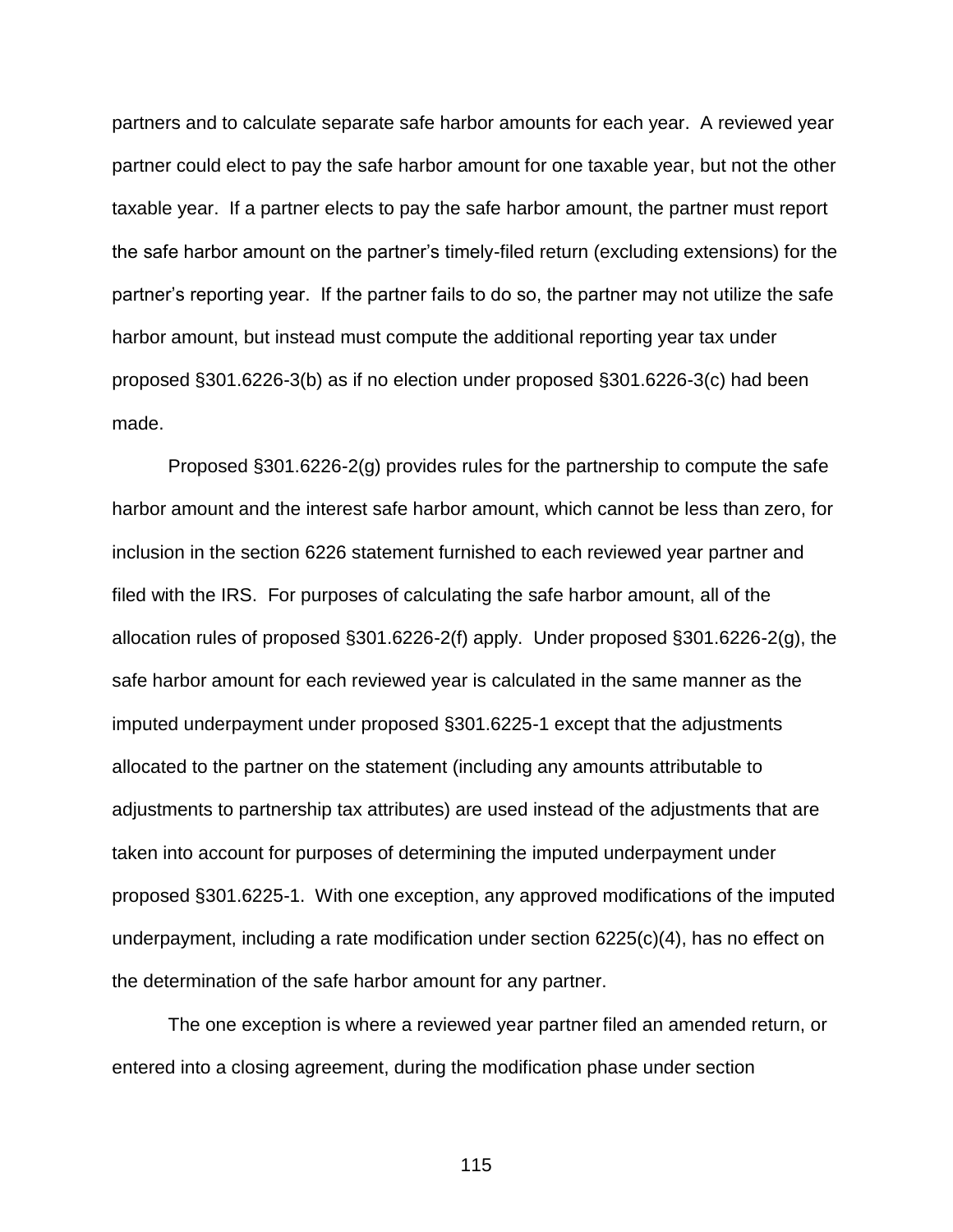$6225(c)(2)$ , and as a result, the imputed underpayment, to which an election under this section relates, was determined without regard to the adjustments taken into account on the amended return or in the closing agreement. In that case, such adjustments are not taken into account in determining that partner's safe harbor amount.

In addition to the safe harbor amount, a partnership must calculate an interest safe harbor amount for partners who are individuals and who have a calendar year taxable year. The interest safe harbor amount is calculated at the rate set forth in proposed §301.6226-3(d)(4) from the due date (without extension) of the individual reviewed year partner's return for the first affected year until the due date (without extension) of the individual reviewed year partner's return for the reporting year.

A separate safe harbor amount (and interest safe harbor amount, if applicable) is calculated for each separate statement furnished to the partner under proposed §301.6226-2. For example, if there are multiple reviewed years, the partner would receive a separate statement for each reviewed year, and there would be a separate safe harbor calculation and amount for each statement.

The purpose of the safe harbor amount (and the interest safe harbor amount) is to provide a simplified method for the reviewed year partner to take into account the reviewed year partner's share of the adjustments with respect to the partnership's reviewed year. Determining what the reviewed year partner's increase in chapter 1 tax would be in the partner's first affected year if the adjustments were taken into account in that year, the increase in chapter 1 tax that would have occurred as a result of any adjustment to the tax attributes for each intervening year, and interest due for the first affected year and each intervening year could be very complex. In addition, because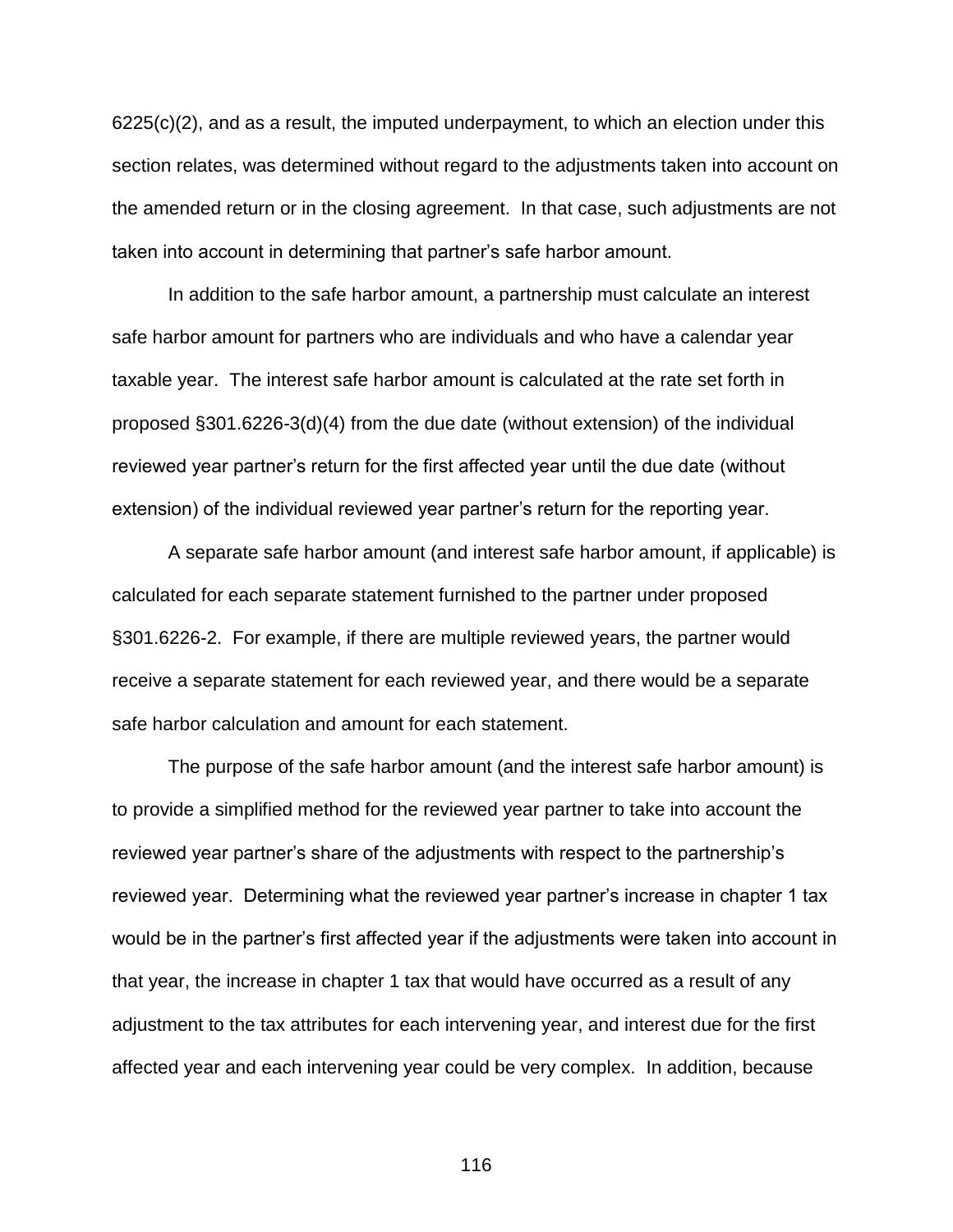the statute only permits adjustments to increase, but not decrease, chapter 1 tax for any taxable year, adjustments taken into account under section 6226(b) do not fully reflect the tax consequences of treating the items correctly in the reviewed year. While the safe harbor amount also does not reflect the tax consequences of treating the items correctly in the reviewed year any better than the method prescribed by the statute, it is a reasonable alternative to approximate the tax that would have been due. In some cases, many years may have lapsed between the first affected year and the last intervening year, further complicating the calculation. Accordingly, while determination of the aggregate of the correction amounts provides a close but imperfect approximation of the partner's tax that would have been due if the partnership return was correct in the reviewed year, some partners may decide that the complexity and cost of doing the calculations necessary to determine the aggregate of the correction amounts is not worth the effort given that the aggregate of the correction amounts may not be exactly what the tax due would have been if the partnership return was correct in the reviewed year.

Under the proposed regulations, the safe harbor amount is computed so that partners filing amended returns under section 6225(c)(2) or entering into closing agreements are not paying tax twice on the same adjustment. In addition, the safe harbor amount is determined by multiplying the net adjustments against the highest tax rate under section 6225(b)(1)(A). Use of a fixed rate rather than requiring the reviewed year partner to determine the rate in the first affected year and the intervening years allows the partnership to compute the safe harbor amount for the reviewed year partner, further reducing burden on the reviewed year partner.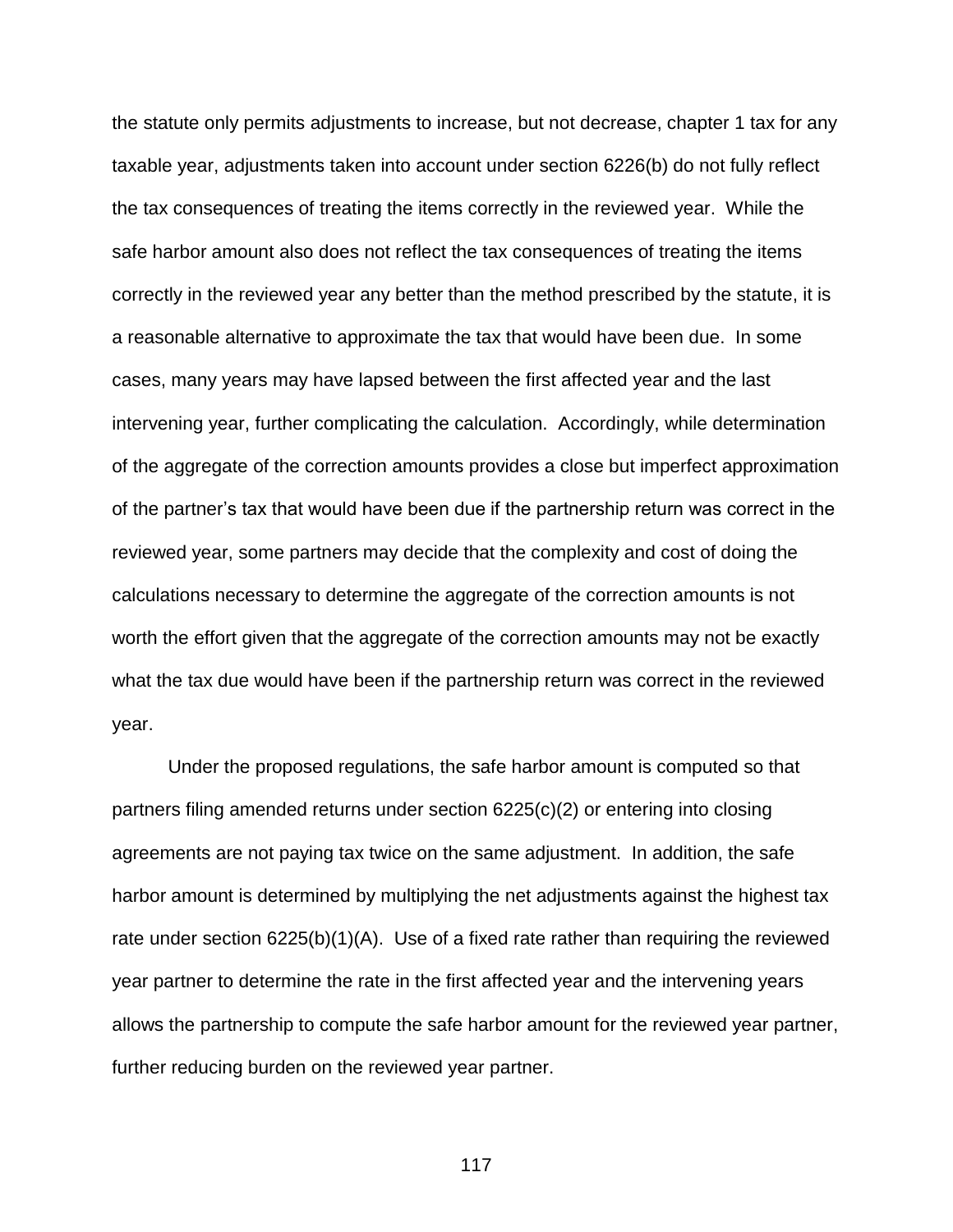The election under section 6226 is a partnership election and the partners are bound by the election. See section 6223(b); proposed §301.6226-1(d). Although reviewed year partners can avoid the computation under section 6226(b) by filing an amended return (or entering into a closing agreement) and paying the tax and interest due in accordance with section  $6225(c)(2)$  during the modification phase of the audit, not all partners are willing or able to amend their returns for the relevant year. Therefore, the Treasury Department and the IRS believe that it is important to allow partners an option to pay a simplified safe harbor amount in lieu of computing the correction amounts described under proposed §301.6226-3(b) and a simplified interest safe harbor amount for certain individuals in lieu of computing the interest on the safe harbor amount under proposed §301.6226-3(d)(2).

Any reviewed year partner may elect to pay the safe harbor amount, including reviewed year partners that are partnership-partners or S corporation partners. iii. Interest

Reviewed year partners are also liable for interest on any correction amount for the first affected year and any intervening years under proposed §301.6226-3(d)(1). If the partner elects to pay the safe harbor amount, a reviewed year partner that is an individual may also elect to pay the interest safe harbor amount. For all other partners and individuals that do not elect the safe harbor amount, interest applies under proposed §301.6226-3(d)(2). Interest on the correction amounts and the safe harbor amount is determined at the partner level. Under proposed §301.6226-3(d)(4), the rate of interest is calculated using the underpayment rate under section 6621(a)(2), except that when determining that rate, five percentage points are used instead of three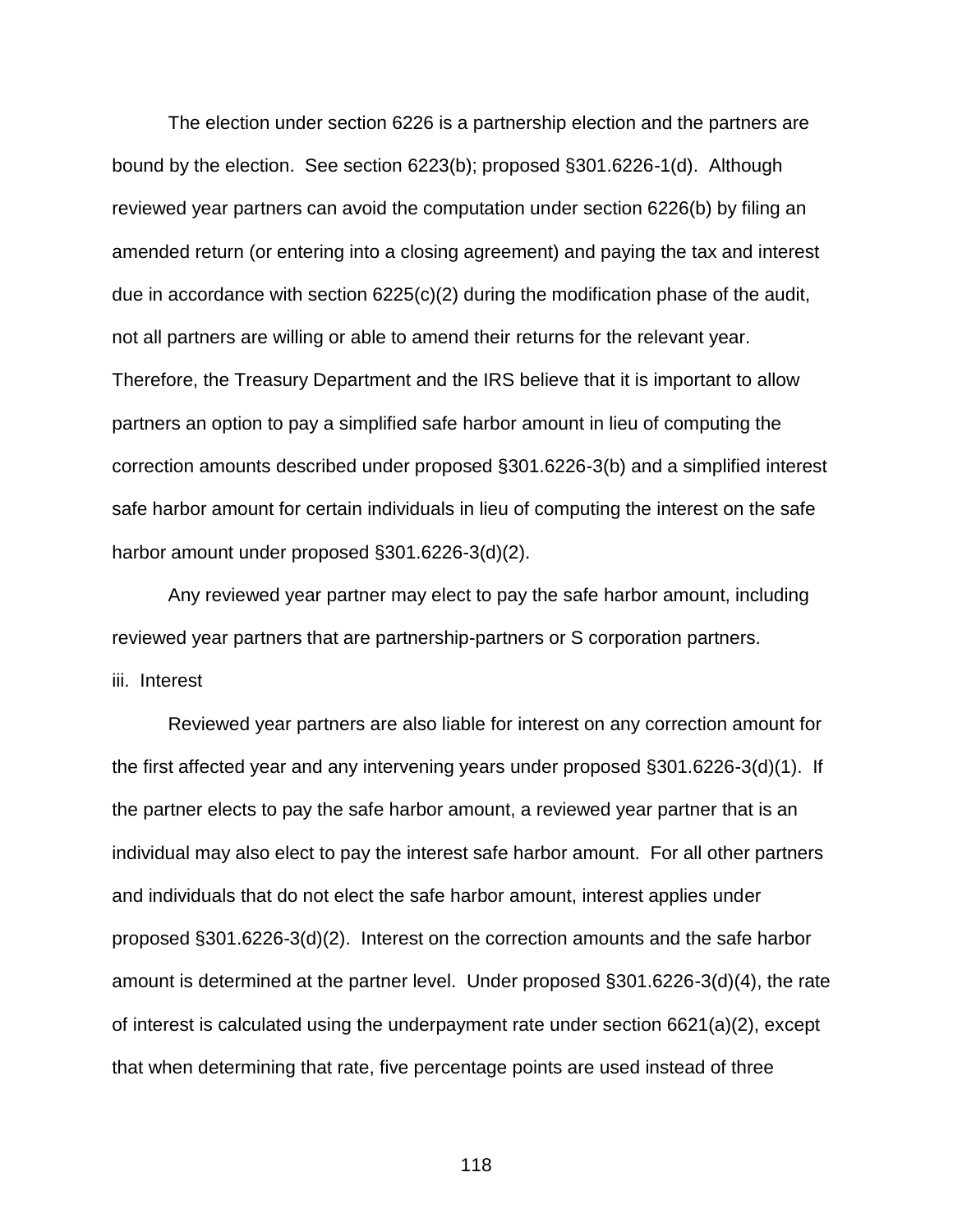percentage points, with the result that the underpayment rate for purposes of section 6226 is the federal short-term rate plus five percentage points.

Under proposed §301.6226-3(d)(1), a reviewed year partner is liable for interest on any correction amount from the first affected year and any intervening years from the due date of the return (without extension) for the applicable tax year (that is, the year to which the additional tax is attributable) until the correction amount is paid. For purposes of calculating interest, the safe harbor amount and any penalties, additions to tax, or additional amounts are attributable to adjustments taken into account for the first affected year. Therefore, proposed §301.6226-3(d)(2) and (3) provide that the reviewed year partner is liable for interest on the safe harbor amount and any penalties, additions to tax, or additional amounts from the due date of the return for the corresponding first affected year (without extension) until the reviewed year partner pays such amounts. D. Qualified investment entities (QIEs): Regulated investment companies (RICs) and

real estate investment trusts (REITs)

The proposed regulations under section 6226 coordinate the rules under the centralized partnership audit regime with the deficiency dividend procedures under section 860 for partners that are RICs and REITs. In general, section 860 allows RICs and REITs to be relieved from the payment of a deficiency in (or to receive a credit or refund of) certain taxes including, among certain others, taxes imposed by sections 852(b)(1) and (3), 857(b)(1) or (3), and, if the entity fails the distribution requirements of section 852(a)(1)(A) or 857(a)(1), as applicable, the corporate income tax imposed by section 11(a) or 1201(a). The procedure provided by section 860 is to allow an additional deduction for "deficiency dividends" within the meaning of section 860(f) that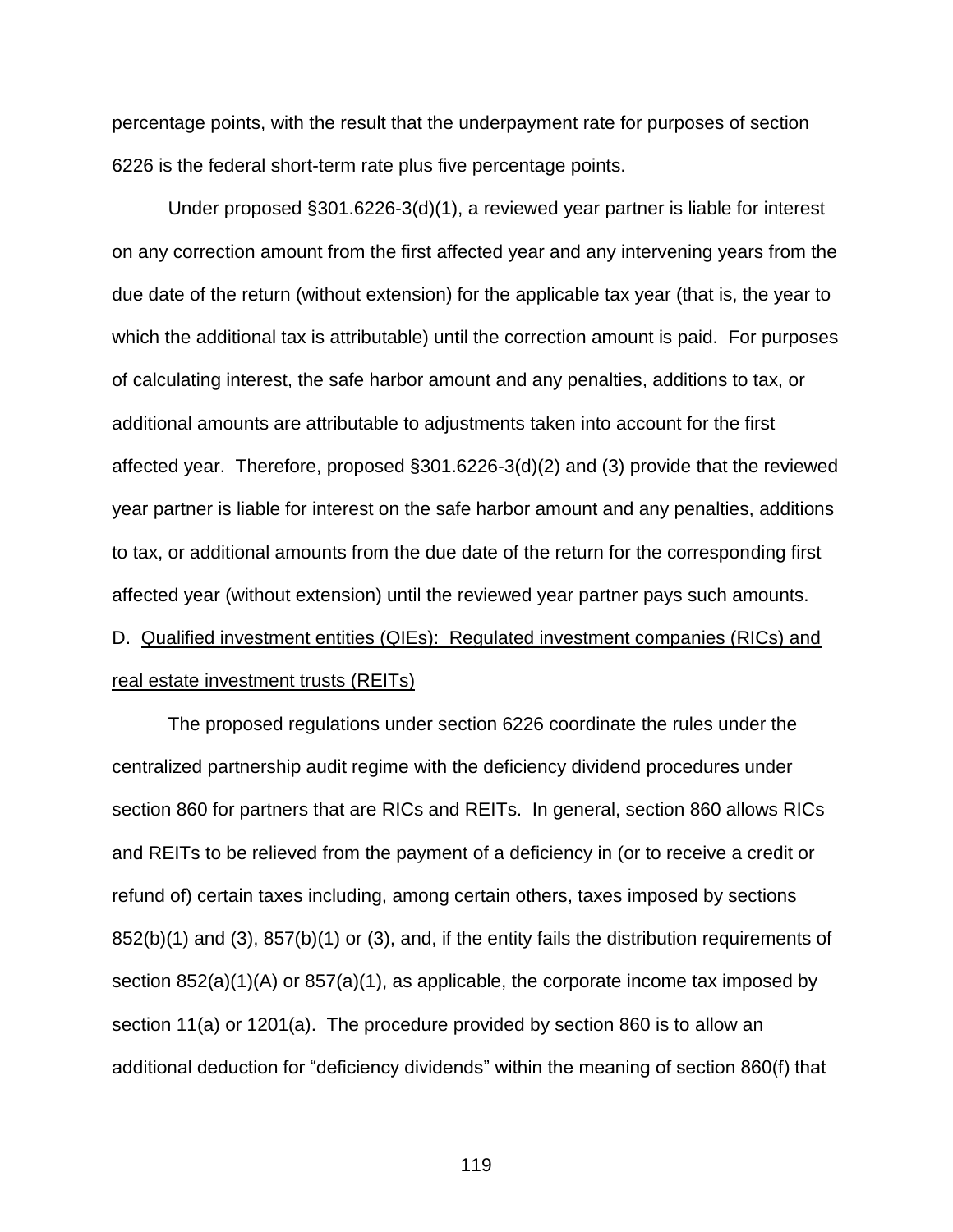meets the requirements of section 860 in computing the deduction for dividends paid for the taxable year for which a "determination" within the meaning of section 860(e) is made. Under proposed §301.6226-2(h), if a statement described in proposed §301.6226-2 is furnished to a reviewed year partner that is a RIC or REIT, the RIC or REIT may take into account the adjustments reflected in the statement that also are "adjustments" within the meaning of section 860(d) by using the deficiency dividend procedures set forth in section 860, subject to the limitations described in proposed §301.6226-3(b)(4). Accordingly, a REIT or a RIC may utilize the deficiency dividend procedures under section 860 if the REIT or RIC receives a statement from a partnership under proposed §301.6226-2 that includes adjustments within the meaning of section 860(d).

Section 301.6226-3(b)(4) of the proposed regulations coordinates rules for the deficiency dividend procedures set forth in section 860 with the rules for determining the additional reporting year tax under §301.6226-3(b) with respect to any adjustments shown on a statement furnished to a RIC or REIT under proposed §301.6226-2. Under these rules, if the statement described in proposed §301.6226-2 results in any adjustment (within the meaning of section 860(d)) to a RIC or REIT for the first affected year or any intervening year, the RIC or REIT may make a determination under section 860(e)(4) and Rev. Proc. 2009-28, 2009-1 C.B. 1011, and avail itself of the deficiency dividend procedures set forth in section 860 and the regulations thereunder. If the RIC or REIT utilizes the deficiency dividend procedures with respect to adjustments in a statement described in proposed §301.6226-2, the RIC or REIT may claim a deduction for deficiency dividends against the adjustments furnished to the RIC or REIT (to the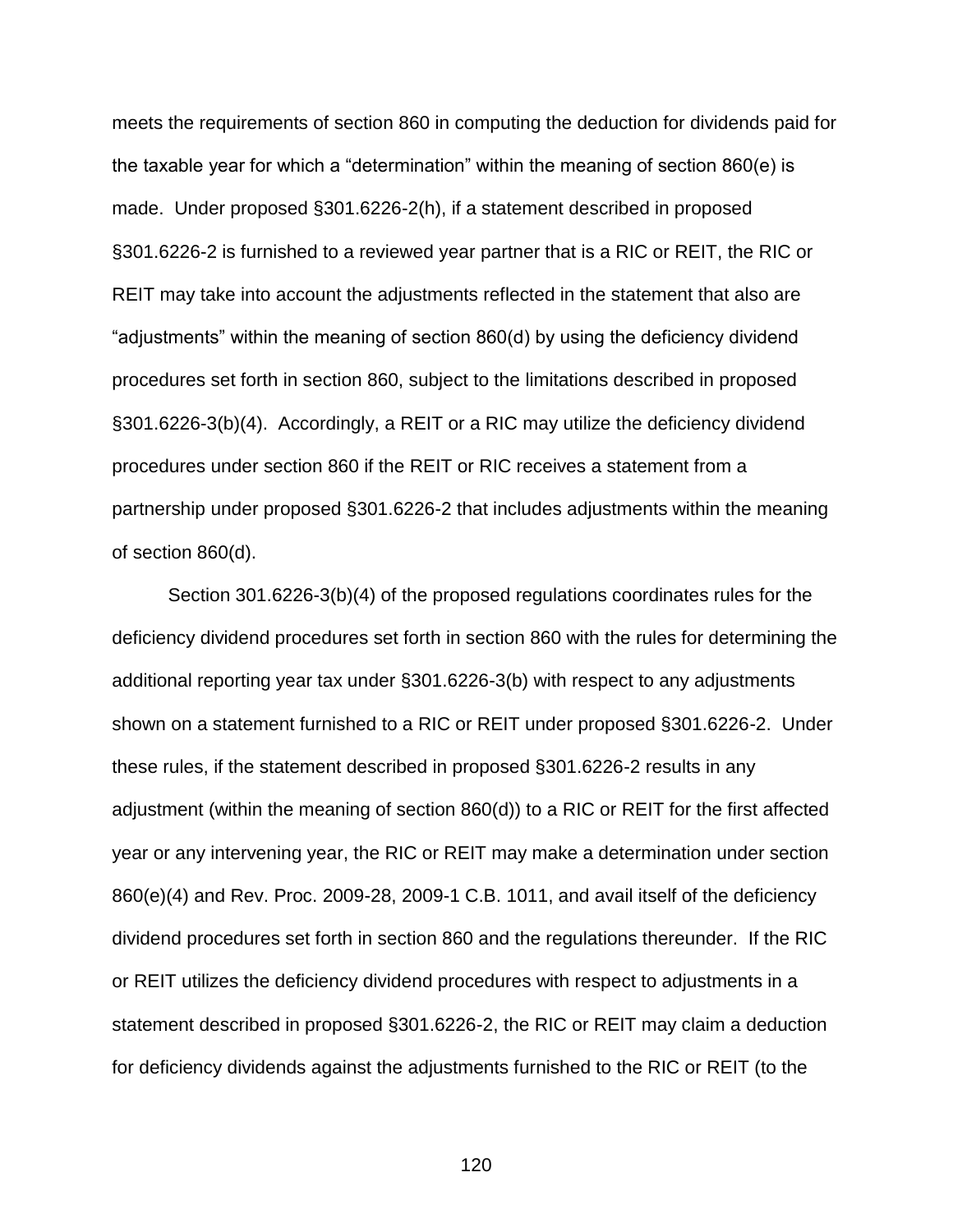extent they qualify as adjustments under section 860(d)) in calculating any correction amounts for the first affected year and any intervening year to the extent that the RIC or REIT makes deficiency dividend distributions under section 860(f) and complies with all requirements of section 860 and the regulations thereunder.

Also, if a RIC or REIT claims a deficiency dividends deduction, interest under proposed §301.6226-3(d) is only calculated on any correction amount determined after deducting any deficiency dividend deduction from the adjustments taken into account by the RIC or REIT. Nothing in proposed §301.6226-3(b)(4) affects a RIC's or REIT's liability for any interest on the deficiency dividend distribution under section 860(c)(1). Therefore, a RIC or a REIT will be liable for interest under section 860(c)(1) as to any deficiency dividend distribution as well as interest on any correction amount as determined under proposed §301.6226-3(d). Because the deficiency dividend distribution is deductible in calculating the correction amounts, in no event will a RIC or REIT pay both interest under section  $860(c)(1)$  and section 6226 as to the same amount.

Finally, as clarified in proposed §301.6226-3(b)(4), a deficiency dividend deduction used in calculating any correction amount has no effect on a RIC or REIT's liability for any penalties reflected in the statement furnished to the RIC or REIT under proposed §301.6226-2.

# E. Foreign partners and certain U.S. partners

The proposed regulations reserve on rules that would apply when statements described in proposed §301.6226-2 are provided to foreign partners, including foreign entities, or certain domestic partners. In general, certain amounts received by a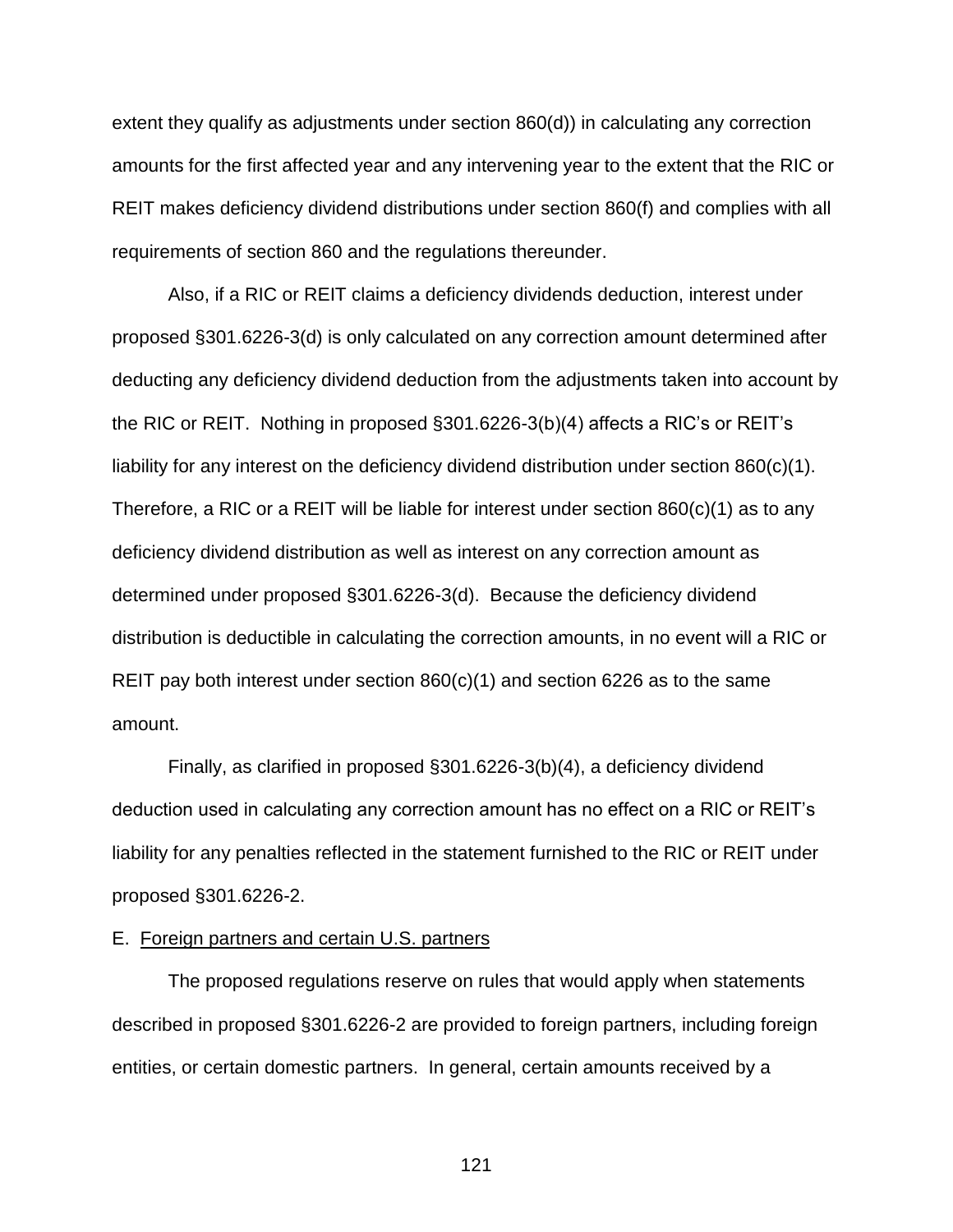partnership that are allocable to a foreign partner may be subject to withholding under chapter 3 of subtitle A of the Code (chapter 3), and certain amounts allocable to a foreign or domestic partner may be subject to withholding under chapter 4 of subtitle A of the Code (chapter 4). To the extent that amounts are withheld by the partnership or other withholding agent under chapter 3 or 4, and remitted to the IRS, such amounts are creditable by the foreign partner or domestic partner to offset the chapter 1 tax that the partner otherwise would owe in the absence of the withholding. The purpose of chapter 3 withholding is to ensure compliance by foreign persons with respect to income subject to tax under chapter 1, by requiring the partnership (or other withholding agent) to withhold and remit the tax that would normally be paid by the foreign person on payments or income allocated to the foreign person. The purpose of chapter 4 withholding is to ensure that information reporting about U.S. persons that use certain offshore financial accounts or passive foreign entities is available to the IRS to enhance tax compliance. The withholding imposed under chapter 4 may be imposed on certain foreign financial institutions, account holders of a financial account, or passive nonfinancial foreign entities with substantial U.S. owners, to incentivize the information required under chapter 4 to be reported and available to the IRS.

It is the view of the Treasury Department and the IRS that, consistent with the purposes of chapters 3 and 4, if adjustments in a statement described in proposed §301.6226-2 represent additional income allocable to a foreign or domestic partner that was not accounted for in the reviewed year, and the partnership elects under section 6226 to have the partners take into account the adjustments, such income should be subject to the rules in chapters 3 and 4 in the adjustment year to the same extent that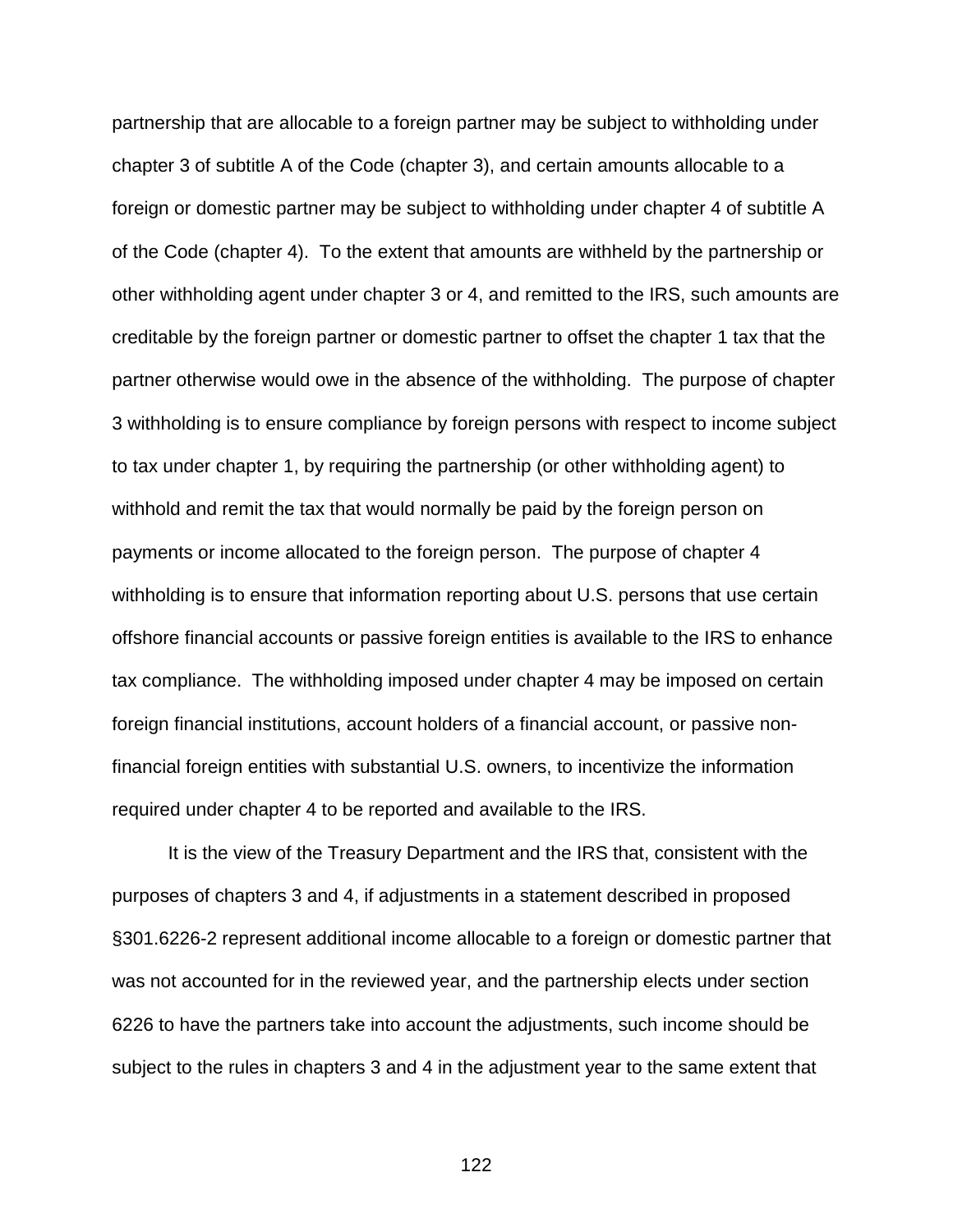such amounts would have been if they had been properly accounted for by the partnership in the reviewed year. Accordingly, the Treasury Department and the IRS intend to issue regulations that coordinate the application of the rules under chapters 3 and 4 to income allocable to a foreign partner or domestic partner where a partnership elects the application of section 6226. Comments are requested on how to efficiently coordinate the election under section 6226 with the withholding rules under chapters 3 and 4, while taking into account the objectives and purposes of BBA to improve the IRS's ability to effectively audit partnerships. In particular, the Treasury Department and the IRS request comments on: (1) how the partnership should satisfy its reporting obligations under chapters 3 and 4 in the reporting year with respect to income allocable to a foreign partner or domestic partner; (2) whether the partnership should be required to obtain new documentation from partners to support a lower withholding rate or whether the partnership should be able to rely on documentation obtained with respect to the reviewed year; and (3) how the rules under chapters 3 and 4 should apply when a statement described in proposed §301.6226-2 includes additional income allocable to a foreign partner that is an intermediary or flow-through entity.

Additionally, the Treasury Department and the IRS also intend to issue regulations to address situations where a direct partner in the partnership is a foreign entity, such as a trust or corporation, that may not be liable for U.S. federal income tax with respect to one or more adjustments, but an owner of the direct partner is, or could be liable for tax with respect to such amount. For example, if a direct partner in the audited partnership is a controlled foreign corporation, the foreign corporation as a direct partner may not have a U.S. tax liability with respect to a given adjustment;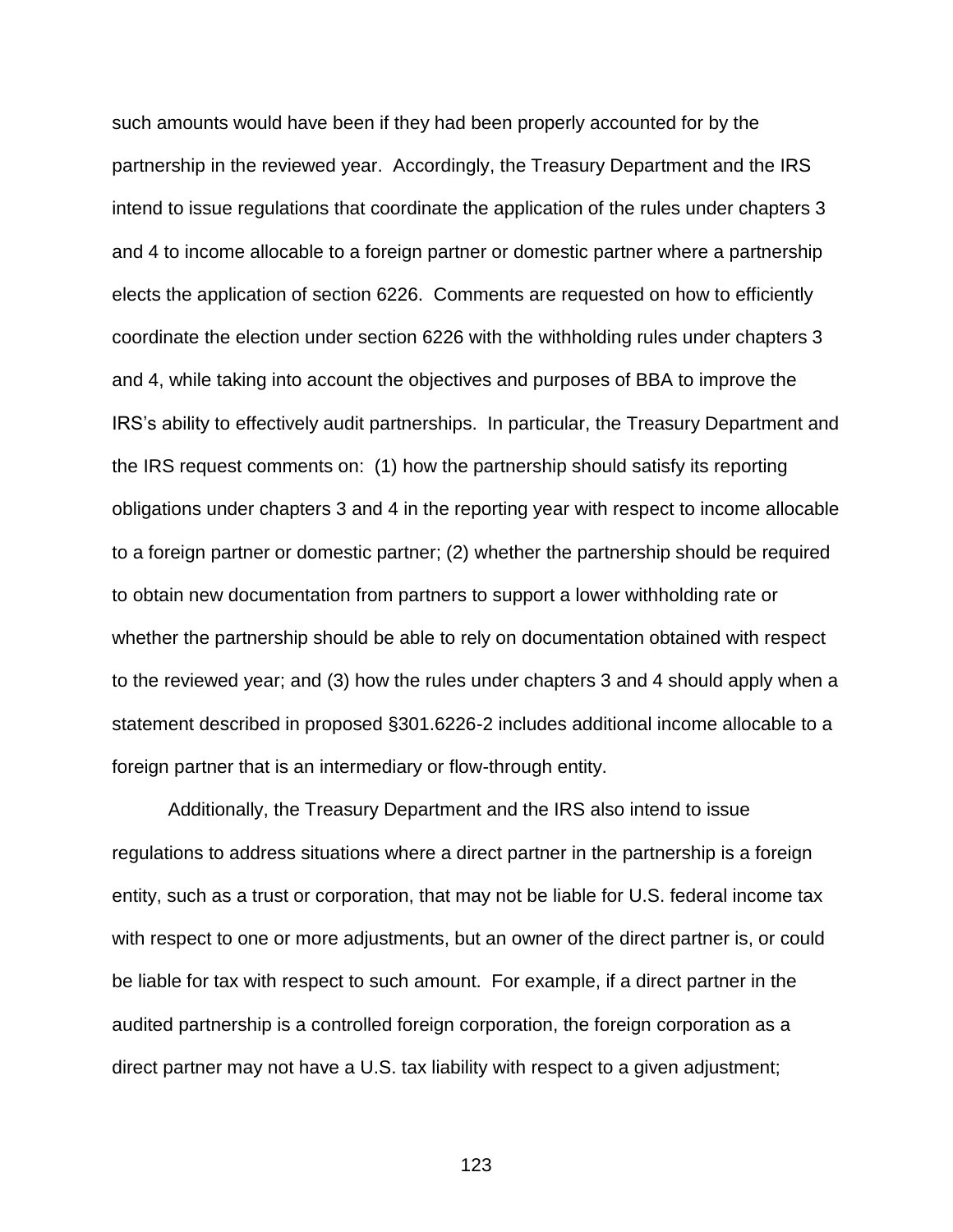however, the adjustment may impact the tax liability of its U.S. shareholder(s). The tax effects on the U.S. shareholder(s) may arise in the adjustment year, an intervening year, or some subsequent year, depending on the specific facts and circumstances. Comments are requested on how the reporting obligations concerning foreign entities should be modified to ensure that statements issued under section 6226 are timely reflected on the returns of the U.S. owners of such entities.

# F. Section 6226 election and section 6234 petition for readjustment

Section 6226(a) provides that the election under that section must be made within 45 days of the date the FPA is mailed. Section 6234(a) provides that the partnership may petition for readjustment within 90 days of the date the FPA is mailed. The proposed regulations coordinate these rules so that an election can be made during the time frame provided under section 6226 without cutting off the partnership's right to challenge the adjustments in court within the time frame provided for in section 6234.

As clarified under proposed §301.6226-1(e), an election under proposed §301.6226-1 does not affect the partnership's ability to file a petition under section 6234 to challenge adjustments determined in an FPA. The proposed regulations do this by providing that while the election under section 6226 must be filed within 45 days of the date the FPA is mailed, the filing and furnishing of the statements, is not required until 60 days after the adjustments are finally determined. Proposed §301.6226-2(b). Under proposed §301.6226-2(b), the partnership adjustments become finally determined upon the later of the expiration of the time to file a petition under section 6234 or, if a petition is filed under section 6234, the date when the court's decision becomes final. Accordingly, a partnership can make an election under section 6226, petition for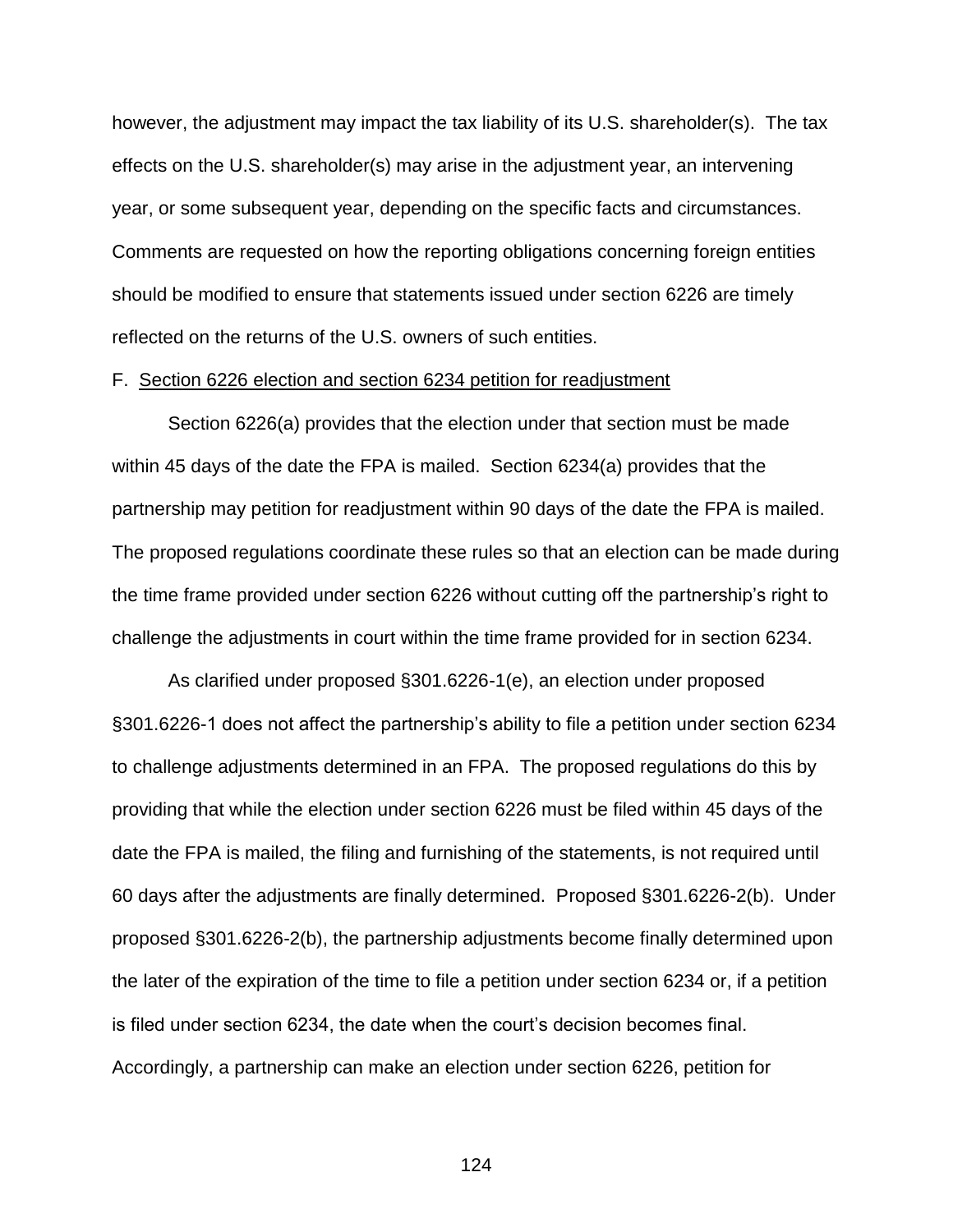readjustment, and then file and furnish statements once the adjustments are finally determined. If, after going to court, a partnership that filed the election within the 45-day period determines that it no longer wishes to have section 6226 apply, the partnership can request IRS consent to revoke the election.

### G. Pass-through partners

A number of comments received in response to Notice 2016-23 suggested that a pass-through partner who receives a statement described in proposed §301.6226-2 should be able to flow through the adjustments to its owners instead of paying tax on the adjustments at the first tier. Under this approach, the adjustments would flow through the tiers until a partner that is not a pass-through partner receives the adjustment. The proposed regulations reserve on this issue.

Under section 6226(a)(2), if a partnership elects the alternative to the payment of the imputed underpayment, the partnership is required to furnish statements to "each partner of the partnership for the reviewed year." Under section 6226(b), a reviewed year partner's tax imposed by chapter 1 for the reporting year is increased by the aggregate of the correction amounts for the first affected year and any intervening years. Section 7701(a)(2) defines "partner" as a member in a partnership (that is, a direct partner). Accordingly, if a partnership makes an election under section 6226, section 6226(b) requires the partnership's direct partners from the reviewed year to take into account the adjustments. Neither section 7701(a)(2) nor section 6226 makes any distinction in this respect between those direct partners that are themselves passthrough entities, and direct partners that are not pass-through entities, such as individuals and C corporations.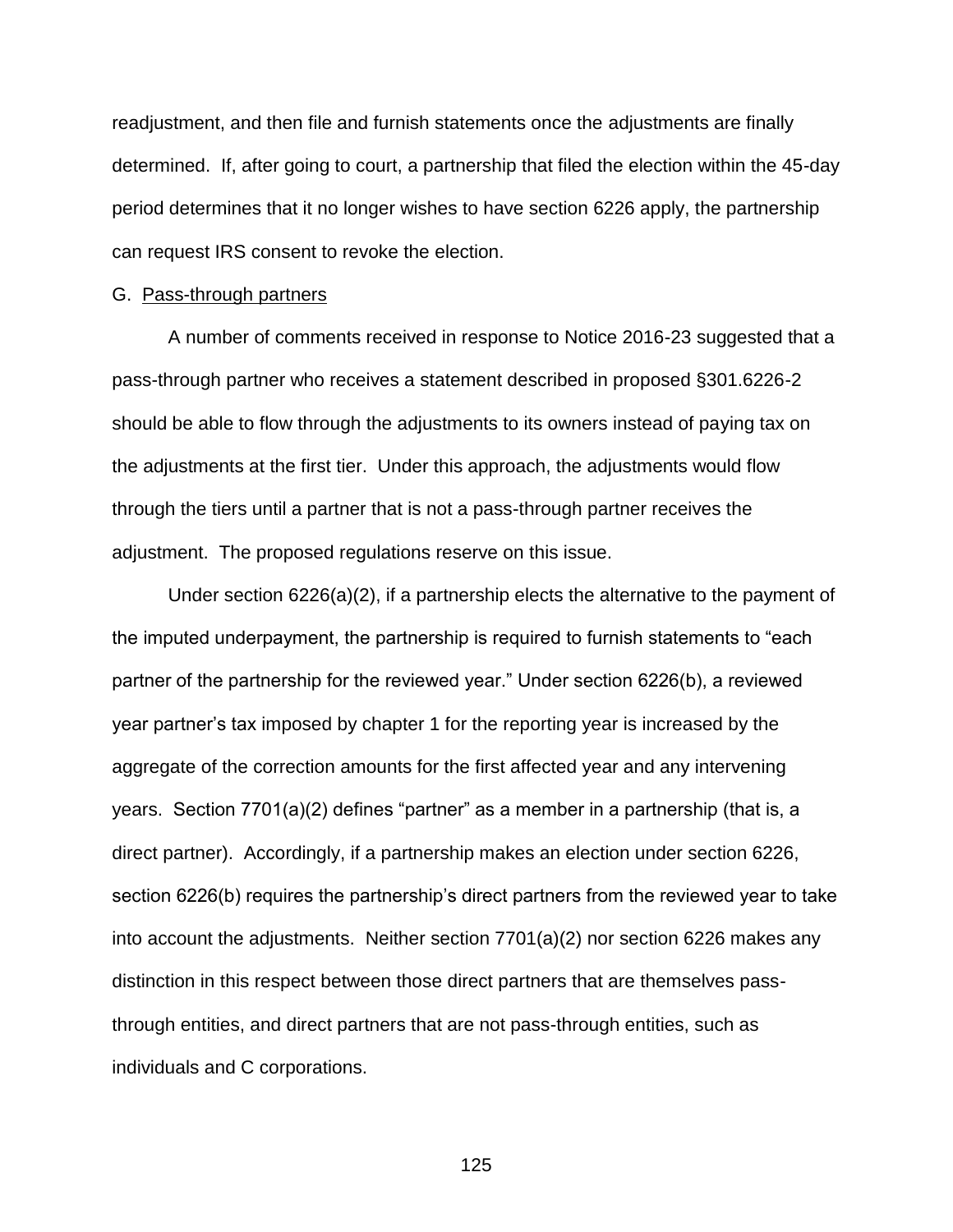Section 6226 is prescriptive regarding the election to push out the partnership adjustments resulting from a centralized partnership audit proceeding rather than paying the imputed underpayment. First, the partnership subject to the proceeding must make the election no later than 45 days after the FPA is mailed to the partnership, and the partnership must furnish and file statements reflecting the reviewed year partners' shares of the adjustments. Section 6226(a)(1) and (2). Second, section 6226(b) provides that each direct partner's chapter 1 tax for the taxable year including the date the statement is furnished (reporting year) is increased by an amount that represents the tax that should have been paid by the partner if in the reviewed year the items adjusted were correctly reported on the partnership's return and taken into account by the direct partner.

In the case of a partnership that is itself a partner, the General Explanation of Tax Legislation Enacted for 2015 (Bluebook) explained that the partnership-partner "pays the tax attributable to adjustments with respect to the [first affected year] and the intervening years, calculated as if it were an individual . . . for the taxable year . . . ." JCS-1-16 at 70. To account for the fact that partnerships are not liable for chapter 1 tax, the Bluebook provides that, "a partnership that receives a statement from the audited partnership is treated similarly to an individual who receives a statement from the audited partnership." Id. (omitting footnote providing "[s]ection 703, which states that 'the taxable income of a partnership shall be computed in the same manner as in the case of an individual . . . .'"). In consideration of the fact that direct partnership-partners must pay the tax, the Bluebook further states that the audited partnership, the partnership receiving the statement under section 6226, and that partnership's partners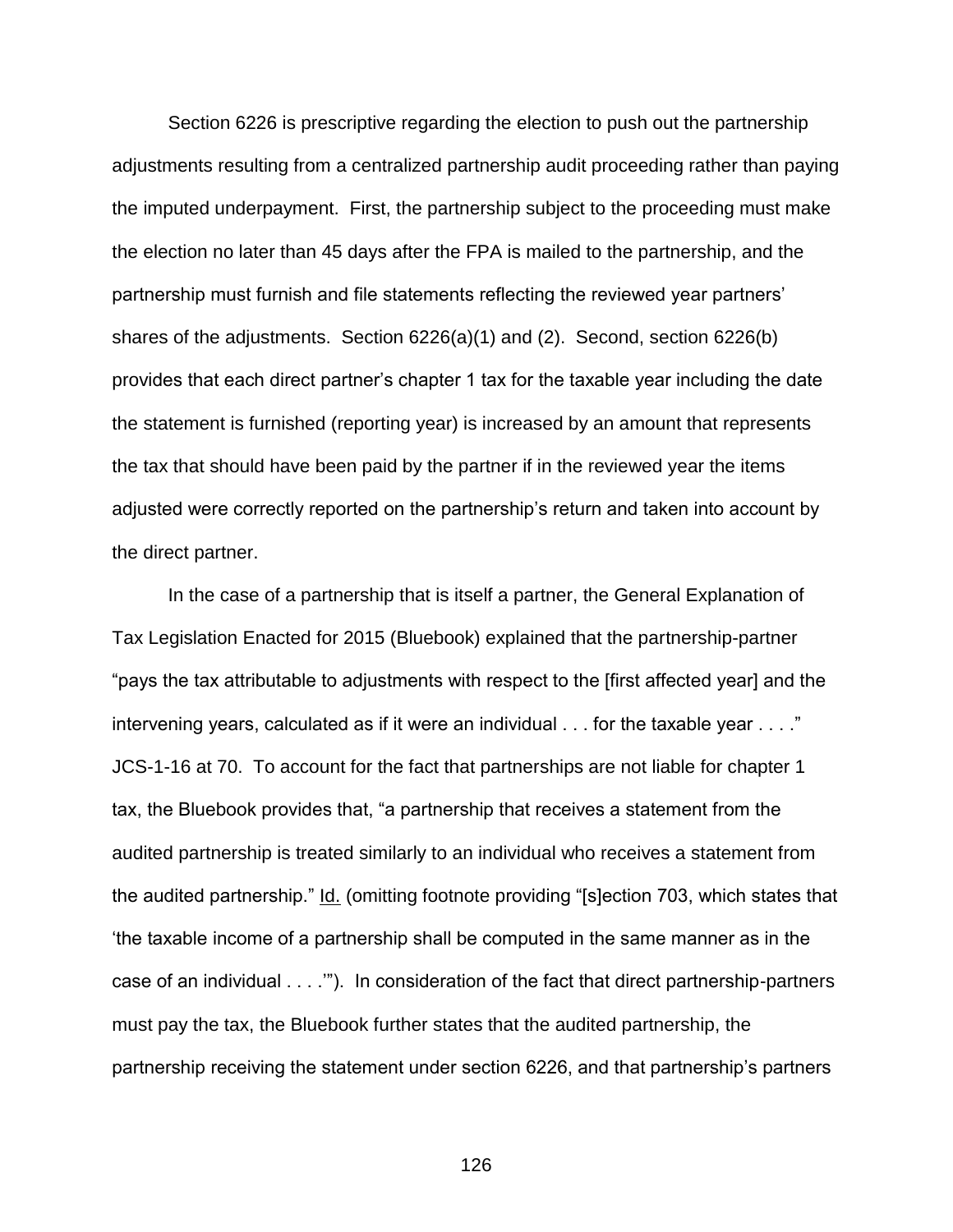"may have entered into indemnification agreements under the partnership agreement with respect to the risk of tax liability of reviewed year partners being borne economically by partners in the year that includes the date of the statement. Because the payment of tax by a partnership under the centralized system is nondeductible, payments under an indemnification or similar agreement with respect to the tax are nondeductible." Id.

In December 2016, both the House and the Senate introduced bipartisan technical corrections that would resolve this issue by providing that a partner that is a partnership or S corporation may elect to either pay an imputed underpayment under rules similar to section 6225 or flow the adjustments through the tiers. See Tax Technical Corrections Act of 2016 (H.R. 6439, 114th Cong. (2016)); Tax Technical Corrections Act of 2016 (S. 3506, 114th Cong. (2016)). As a result, the proposed regulations reserve this issue. See proposed §301.6226-2(e).

The Technical Corrections Act's approach to allow a partnership or S corporation to flow adjustments through the tiers presents significant administrative concerns. First and foremost, allowing such entities to flow through the tiers will result in complexities, challenges, and inefficiencies similar to what occurred under TEFRA. Under TEFRA, following the conclusion of an administrative or judicial proceeding, the IRS was expected to work through the various tiers and calculate, assess, and collect the tax at the ultimate partner level. Allowing partners under BBA to flow adjustments through the tiers presents similar, if not greater, burdens since multiple returns are implicated, from the reviewed year through the adjustment year and all intervening years, in verifying, assessing and collecting the tax, interest and penalties. The IRS would have to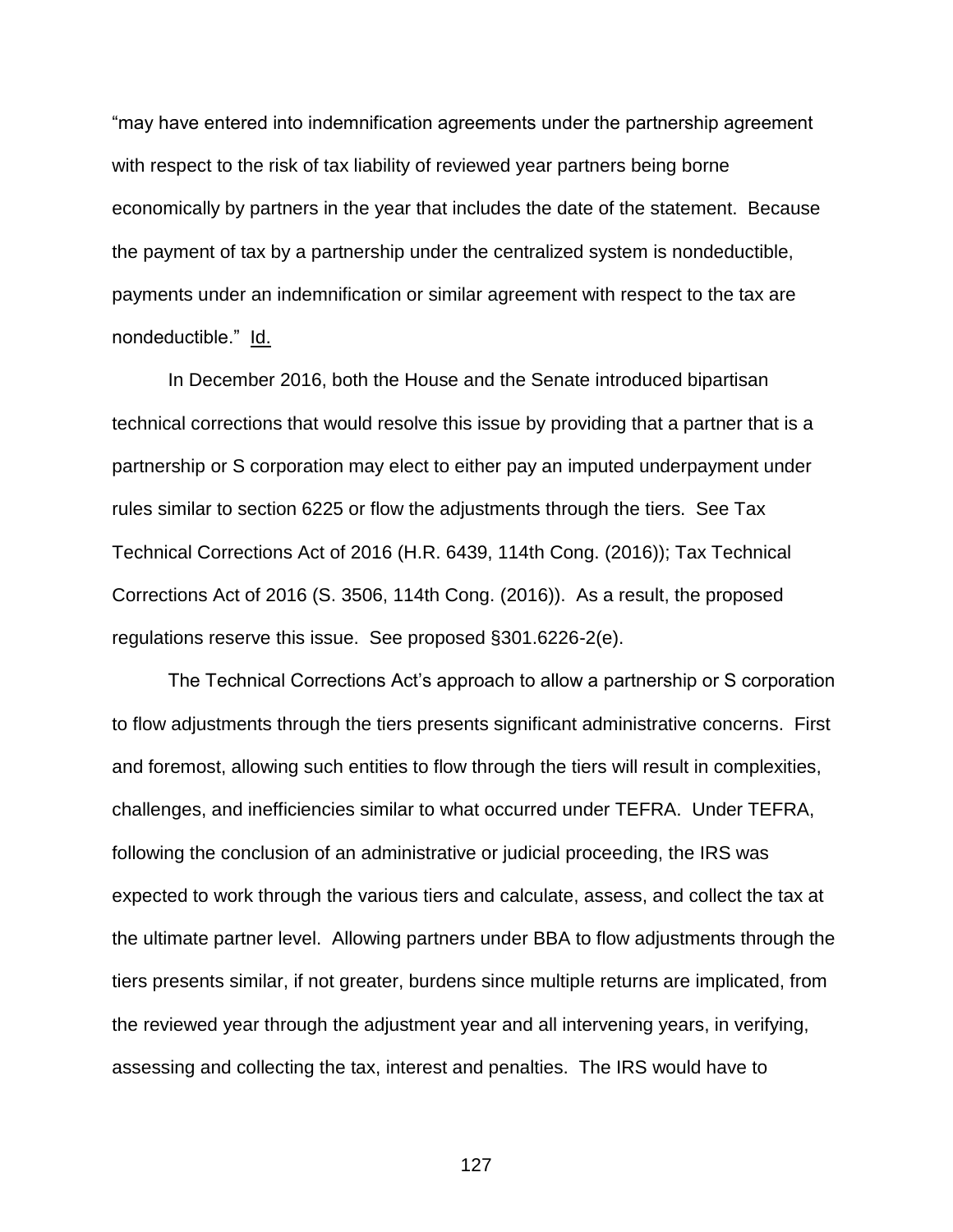undertake this labor intensive process of tracking, validating and reconciling adjustments and payments through countless tiers. Indeed, as the GAO noted in its most recent report on large partnerships and TEFRA, almost two-thirds of large partnerships in 2011 had more than 1,000 direct and indirect partners, and hundreds of large partnerships had more than 100,000 direct and indirect partners.

Another significant concern is that BBA presents a bifurcated process where the tax is determined and later assessed and collected through a self-reporting process by the partners. The process of flowing adjustments to the reviewed year partners occurs after the audit/litigation is concluded. The assessment process under BBA, whereby the partners are required to calculate the tax, interest and penalties and report them on their next filed return, presents a challenge because of the passage of time. Even compliant taxpayers, who receive statements in the middle of the tax year may not understand their significance, and may not know exactly how to utilize this information. This would necessitate additional compliance resources by the IRS to check the adjustment year reporting to verify that the adjustments were indeed correctly reported by every tier and by all direct and indirect partners.

The costs involved in administering these processes will limit the overall number of audits that can be undertaken, which in turn will limit the IRS's ability to meaningfully address tax noncompliance for this segment of taxpayers, as well as limit the overall revenue collection from these entities, including, for example, as partners die, dissolve, become insolvent, or are not able to be located due to the passage of time.

The Treasury Department and the IRS seek comments on how the IRS might administer the requirements of section 6226 in tiered structures. The Treasury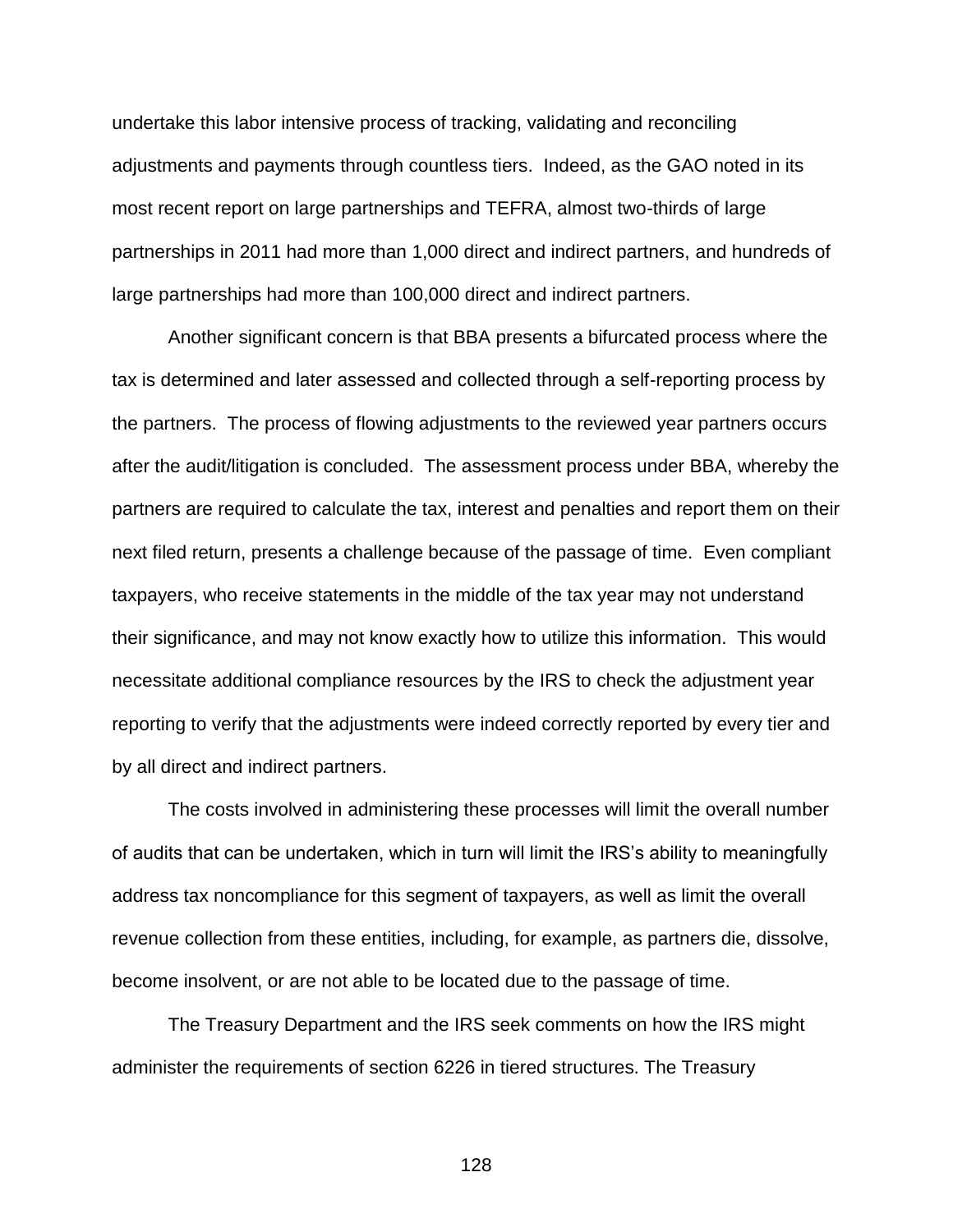Department and the IRS are also specifically interested in comments on reducing noncompliance and collection risk in tiered structures, while at the same time limiting the administrative costs of the IRS.

In addition, the Treasury Department and the IRS are interested in comments as to how to treat under section 6226 a direct partner in the partnership that is an estate or trust, or a foreign entity, such as a trust or corporation that may not be liable for U.S. federal income tax with respect to one or more adjustments, but an owner of the direct partner is, or could be, liable for tax with respect to such amount. For instance, if a direct partner in the audited partnership is a controlled foreign corporation, the foreign corporation as a direct partner may not have a U.S. tax liability with respect to a given adjustment; however, the adjustment may impact the tax liability of its U.S. shareholder(s). The tax effects on the U.S. shareholder(s) may arise in the first affected year, an intervening year, or some subsequent year, depending on the specific facts and circumstances. The Treasury Department and the IRS request comments on how the safe harbor amount should be computed with respect to such foreign partners.

# H. Adjustments to partners' outside bases and capital accounts and a partnership's basis and book value in property

As discussed previously in this preamble, section 6226(b)(3) requires that any tax attribute which would have been affected if the partnership adjustments were taken into account for the reviewed year, be appropriately adjusted for purposes of computing the amount by which the tax imposed under chapter 1 would increase for any intervening year. As with section 6225, however, section 6226 does not explicitly provide that tax attributes affected by reason of a partnership adjustment should be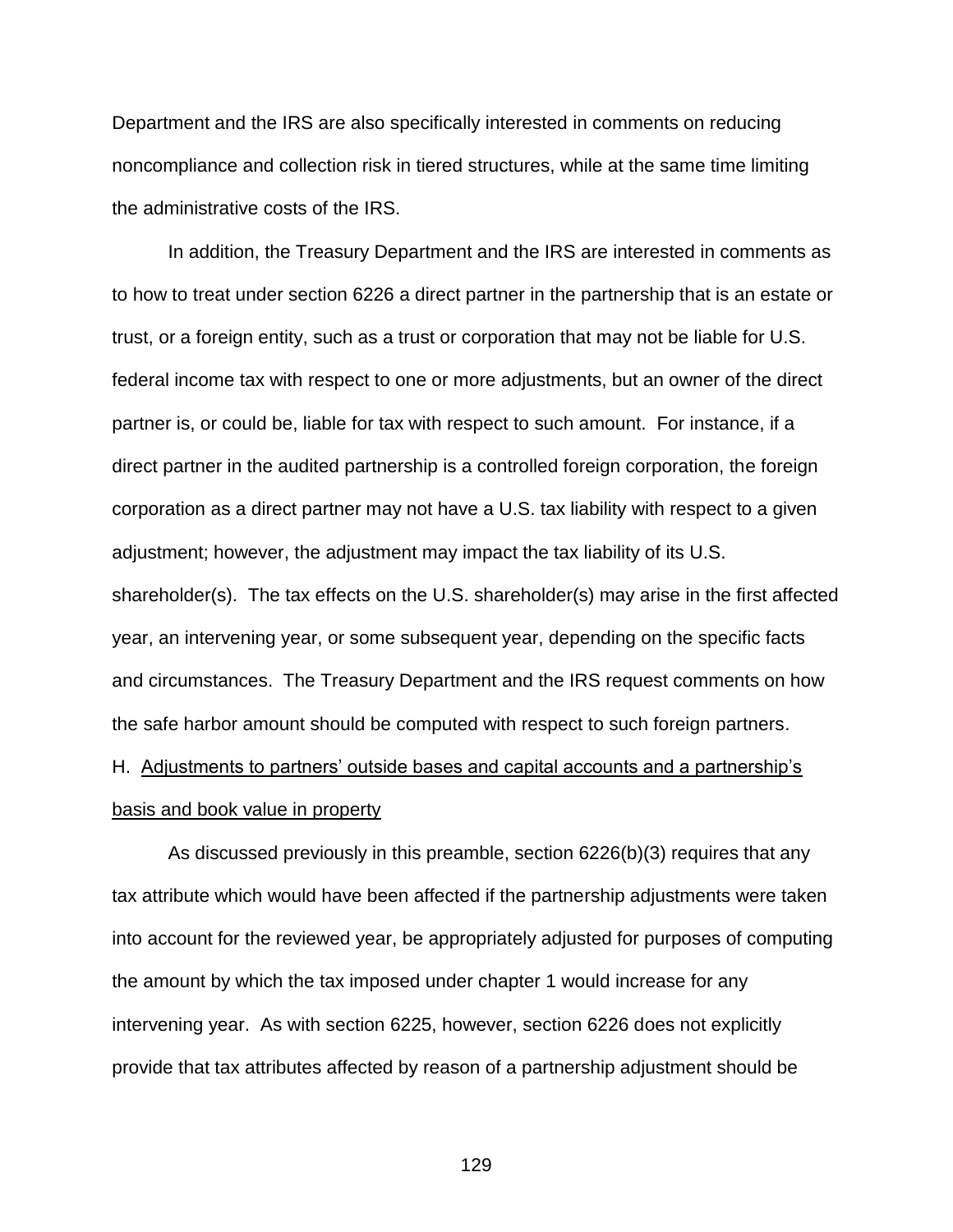adjusted for all purposes, and not just for purposes of taking the adjustments into account to calculate the additional reporting year tax, and that the adjustments to tax those attributes should continue to have effect after the adjustment year.

As in the case of a partnership that did not elect the application of section 6226 with respect to an imputed underpayment, the Treasury Department and the IRS have determined that it is appropriate to adjust the adjustment year partners' outside bases and capital accounts and a partnership's basis and book value in property when one of those tax attributes is affected by reason of a partnership adjustment. However, given that the tax imposed under section 6226 includes the amount by which the tax imposed under chapter 1 would increase for any intervening year, a different approach is appropriate.

The purpose of the partnership adjustments is to create a new, accurate starting point for later taxable years; therefore, it is necessary to adjust the adjustment year partners' outside bases and capital accounts despite the fact that it is the reviewed year partners who pay additional tax under section 6226. Providing mechanical rules to govern the adjustments to adjustment year partners' outside bases and capital accounts and a partnership's basis and book value in property raise a myriad of technical issues on which the Treasury Department and the IRS request comments. As a result, the proposed regulations reserve a place for rules regarding adjustments to a partner's outside basis or capital account and a partnership's basis or book value in property when a partnership elects the application of section 6226 with respect to an imputed underpayment.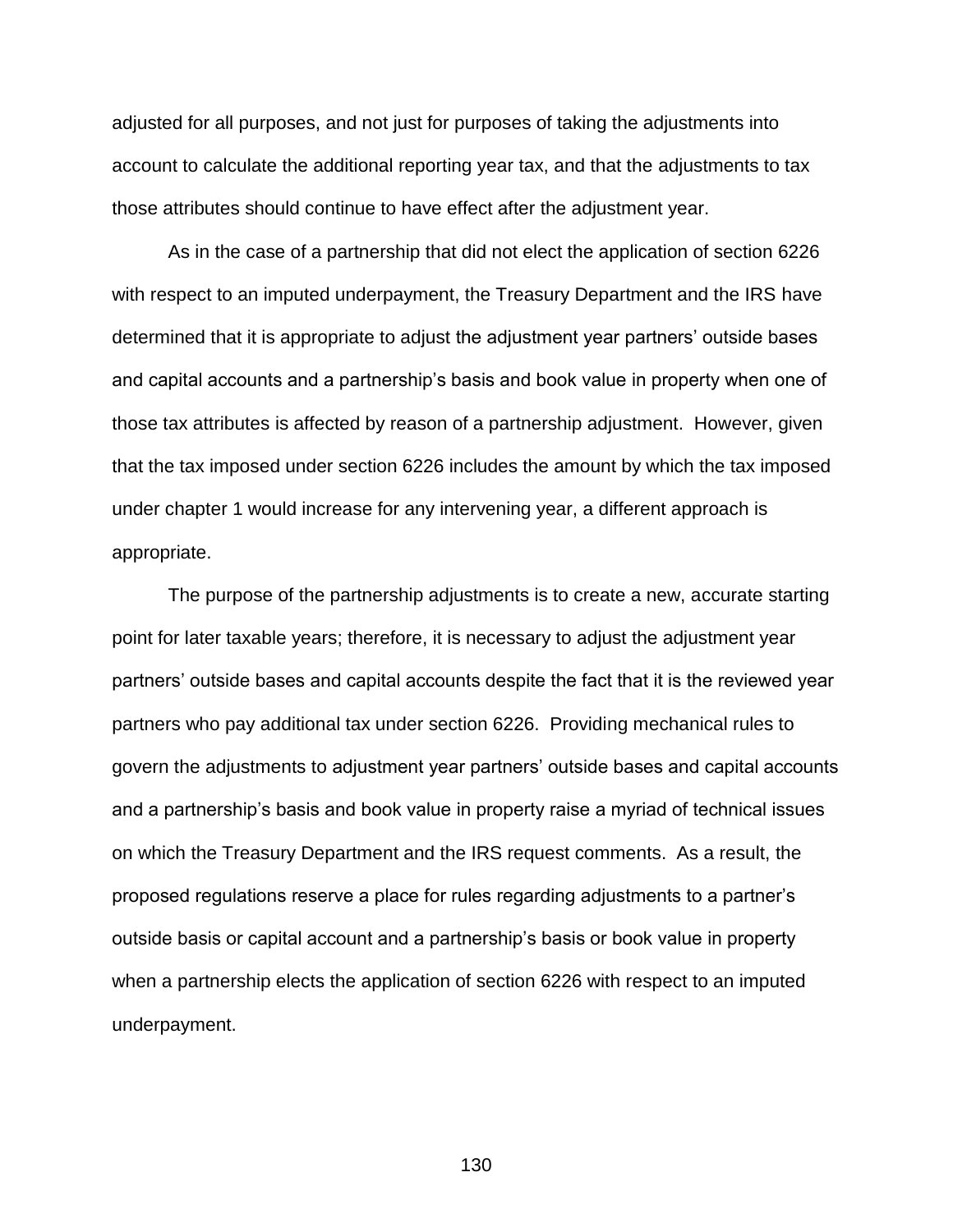The Treasury Department and the IRS have determined that, in the adjustment year, adjustment year partners' outside bases and capital accounts and a partnership's basis and book value in property should be adjusted to what they would have been if the adjustments were made in the reviewed year to reviewed year partners and property and then modified to take into account all intervening events considered in computing the amount by which the tax imposed under chapter 1 would increase for any intervening year—for example, amortization or depreciation of property. In some cases, the reviewed year partner may not be an adjustment year partner, or the partnership might, in an intervening year, have disposed of property to which an adjustment relates. Accordingly, rules will also need to provide how adjustments to adjustment year partners' outside bases and capital accounts and a partnership's basis and book value in property are made when there have been: (1) sales of property, (2) distributions of property to partners, (3) contributions of property to corporations or lower-tier partnerships, (4) other nonrecognition transfers of property, (5) sales of partnership interests, (6) transfers of partnership interests in nonrecognition transactions, and (7) contributions to the partnership. In addition, the Treasury Department and the IRS are considering whether partnerships should be required to recompute basis adjustments under sections 734 and 743 that resulted from distributions or transfers in intervening years to take into account adjustments to partners' outside bases and a partnership's basis in property. The Treasury Department and the IRS are also considering whether and how an adjustment should be made to the basis of property distributed in an intervening year when an adjustment to the partnership's basis in that property or an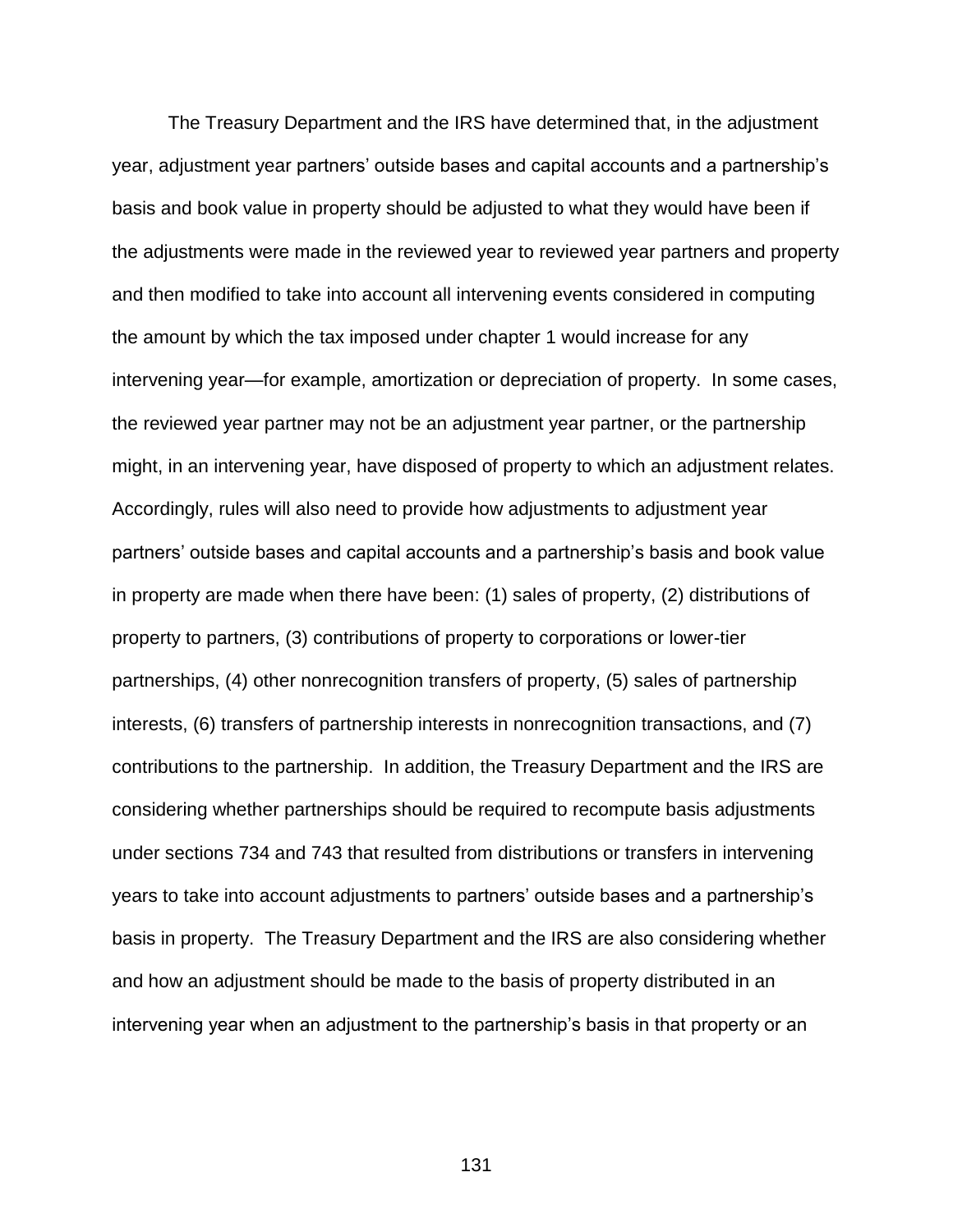adjustment to the recipient partner's outside basis would otherwise have been appropriate.

It seems appropriate that any outside basis and capital account adjustments that need to be made are made with respect to the adjustment year partners who are the reviewed year partners who received a statement of the partner's share of any adjustment to income, gain, loss, deduction or credit. The Treasury Department and the IRS believe that if a reviewed year partner transfers its partnership interest in an intervening year, it is appropriate for the transferee adjustment year partner's capital account and outside basis to be adjusted in the adjustment year. Whether the interest was transferred in a recognition transaction or a nonrecognition transaction, however, is relevant to the amount of the adjustment to the transferee's outside basis, but not capital account, because the transferee in either case succeeds to the capital account of the transferor, however, in a recognition transaction, the transferee would have taken a cost basis in the interest upon a transfer in which gain was recognized. The Treasury Department and the IRS request comments regarding whether and how to adjust the outside bases and capital accounts of adjustment year partners if the reviewed year partner whose basis and capital account should have been adjusted is no longer a partner as a result of a liquidating distribution and thus no other partner has succeeded to the liquidating partner's capital account.

Finally, comments are requested on how, or if, these regulations should address partnerships that do not maintain capital accounts.

7. Administrative Adjustment Requests

A. Procedures for filing an administrative adjustment request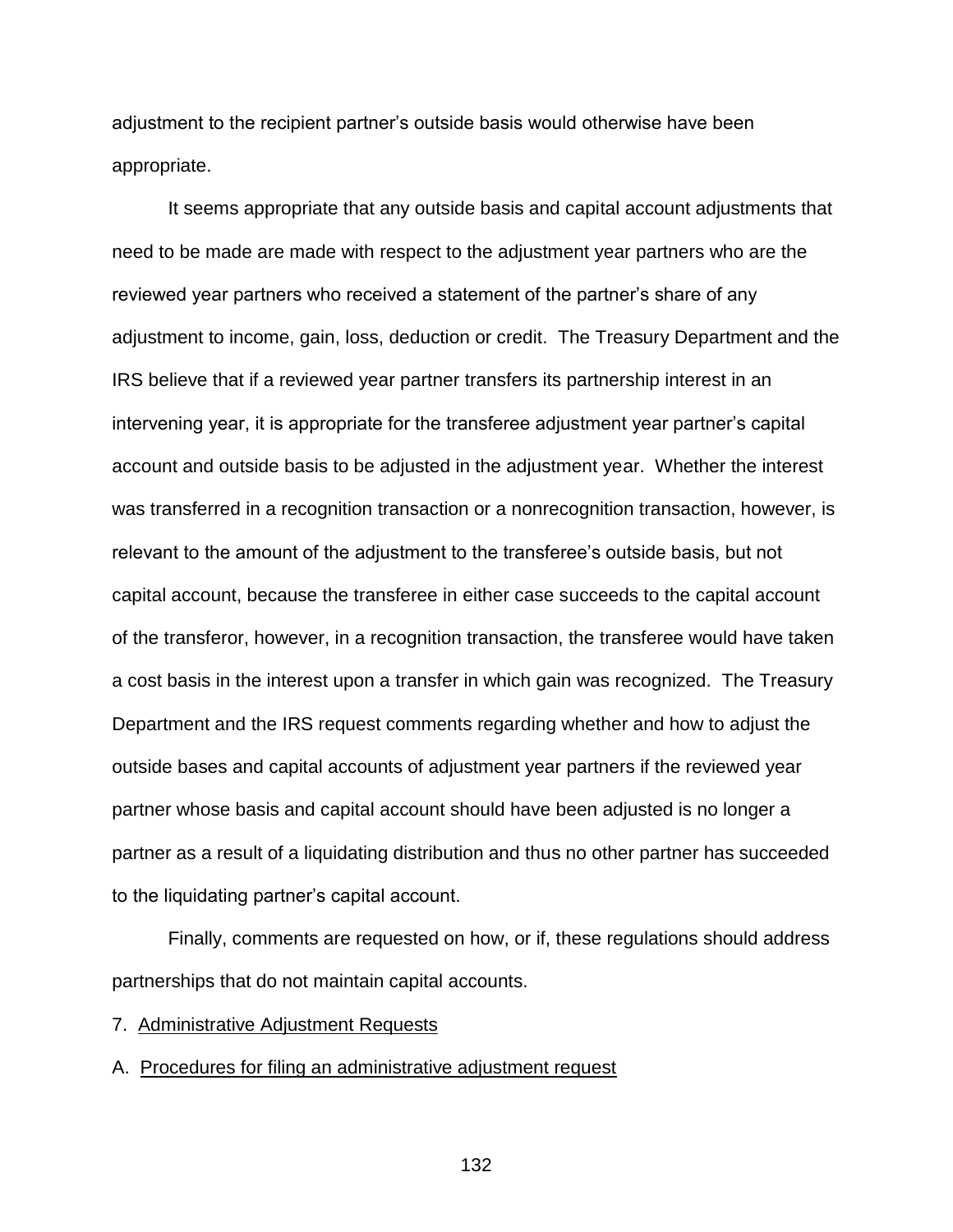Proposed §301.6227-1(a) describes the general rules for filing an administrative adjustment request (AAR). In accordance with section 6227(a), proposed §301.6227- 1(a) provides that a partnership may file an AAR with respect to one or more items of income, gain, loss, deduction, or credit of the partnership and any partner's distributive share thereof for any partnership taxable year as determined under section 6221 and the regulations thereunder. Proposed §301.6227-1(a) requires a partnership to determine whether the adjustments requested in the AAR result in an imputed underpayment in accordance with proposed §301.6227-2(a) for the reviewed year, that is, the taxable year to which the adjustments relate (see proposed §301.6241-1(a)(8)). If the requested adjustments result in an imputed underpayment, proposed §301.6227- 1(a) provides that the partnership takes the adjustments into account under proposed §301.6227-2(b), which requires the partnership to pay the imputed underpayment unless the partnership makes an election under proposed §301.6227-2(c). If the partnership makes an election under proposed §301.6227-2(c), the reviewed year partners take the adjustments into account in accordance with proposed §301.6227-3, which provides rules similar to section 6226. Under proposed §301.6227-1(a), if the adjustments do not result in an imputed underpayment, the reviewed year partners must take the adjustments into account under the rules of proposed §301.6227-3.

Proposed §301.6227-1(a) clarifies that only a partnership may file an AAR and that a partner may not file an AAR unless the partner is doing so in his or her capacity as partnership representative for the partnership. Additionally, in certain cases, a partner that is itself a partnership subject to subchapter C of chapter 63 (that is, the partnership has not elected out of the centralized partnership regime under section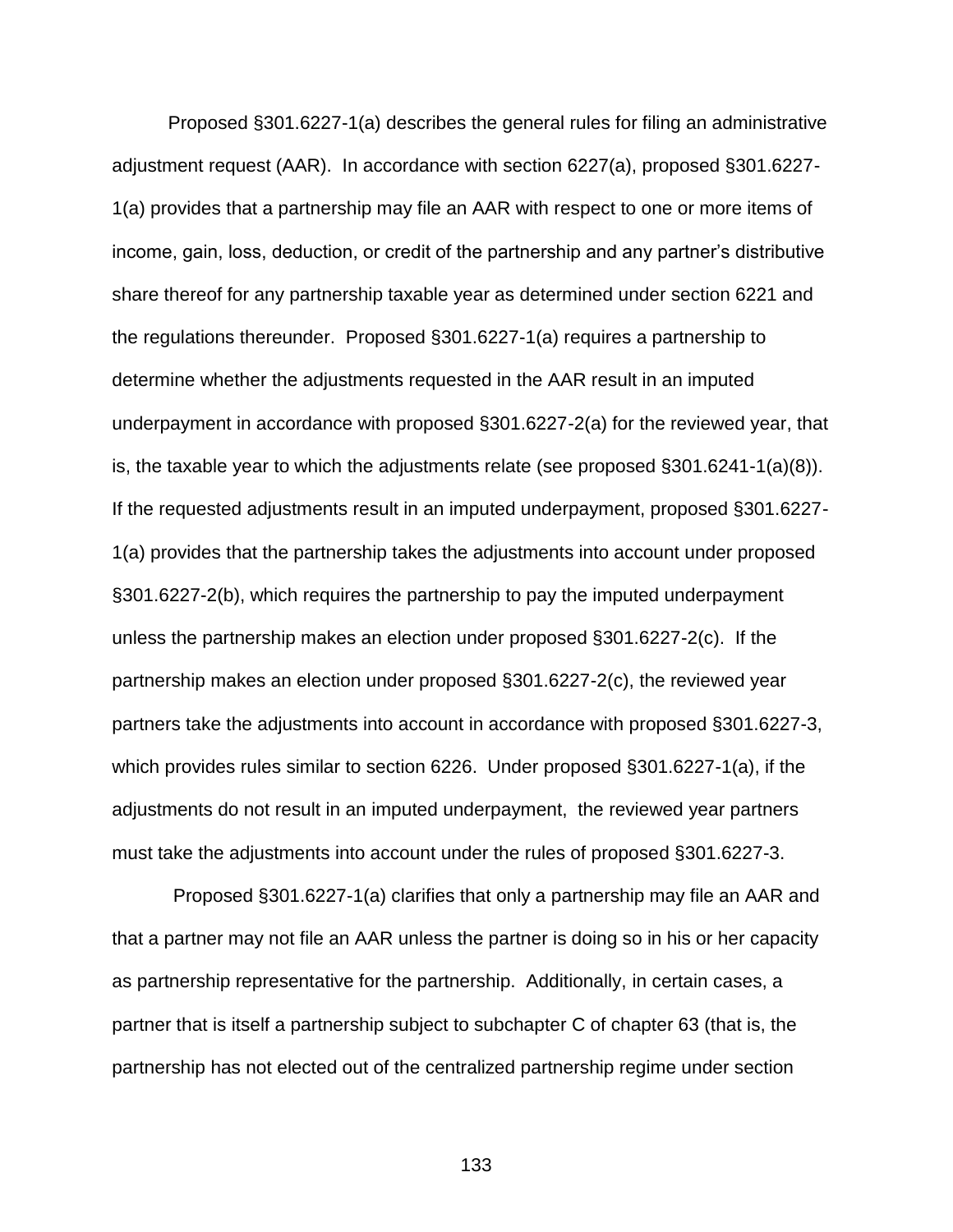6221(b)) may file an AAR in response to the filing of an AAR by the partnership of which it is a partner. See proposed §301.6227-3(c) for the rules regarding certain partnershippartners filing AARs. In addition, proposed §301.6227-1(a) clarifies that a partnership may not file an AAR solely to provide the partnership an opportunity to change a designation of the partnership representative.

Proposed §301.6227-1(b) provides that an AAR may only be filed by a partnership with respect to any partnership taxable year for which a partnership return has been filed. In general, a partnership may not file an AAR with respect to a partnership taxable year more than three years after the later of the date the partnership return for such partnership taxable year was filed or the last day for filing such partnership return determined without regard to extensions. In addition, the proposed regulations provide that an AAR may not be filed with respect to a partnership taxable year after a notice of administrative proceeding with respect to such taxable year has been mailed by the IRS under section 6231.

The proposed regulations reserve on rules to coordinate the rules under section 6227 with the requirements in section 905(c) when the AAR includes an adjustment to the amount of creditable foreign tax incurred by the partnership. Comments are requested on how a partnership can fulfill the requirements of section 905(c), including those rules relating to the assessment and collection of interest on certain refunds of creditable foreign taxes, while taking into account the objectives and purposes of the centralized partnership audit regime to improve the IRS's ability to effectively audit partnerships.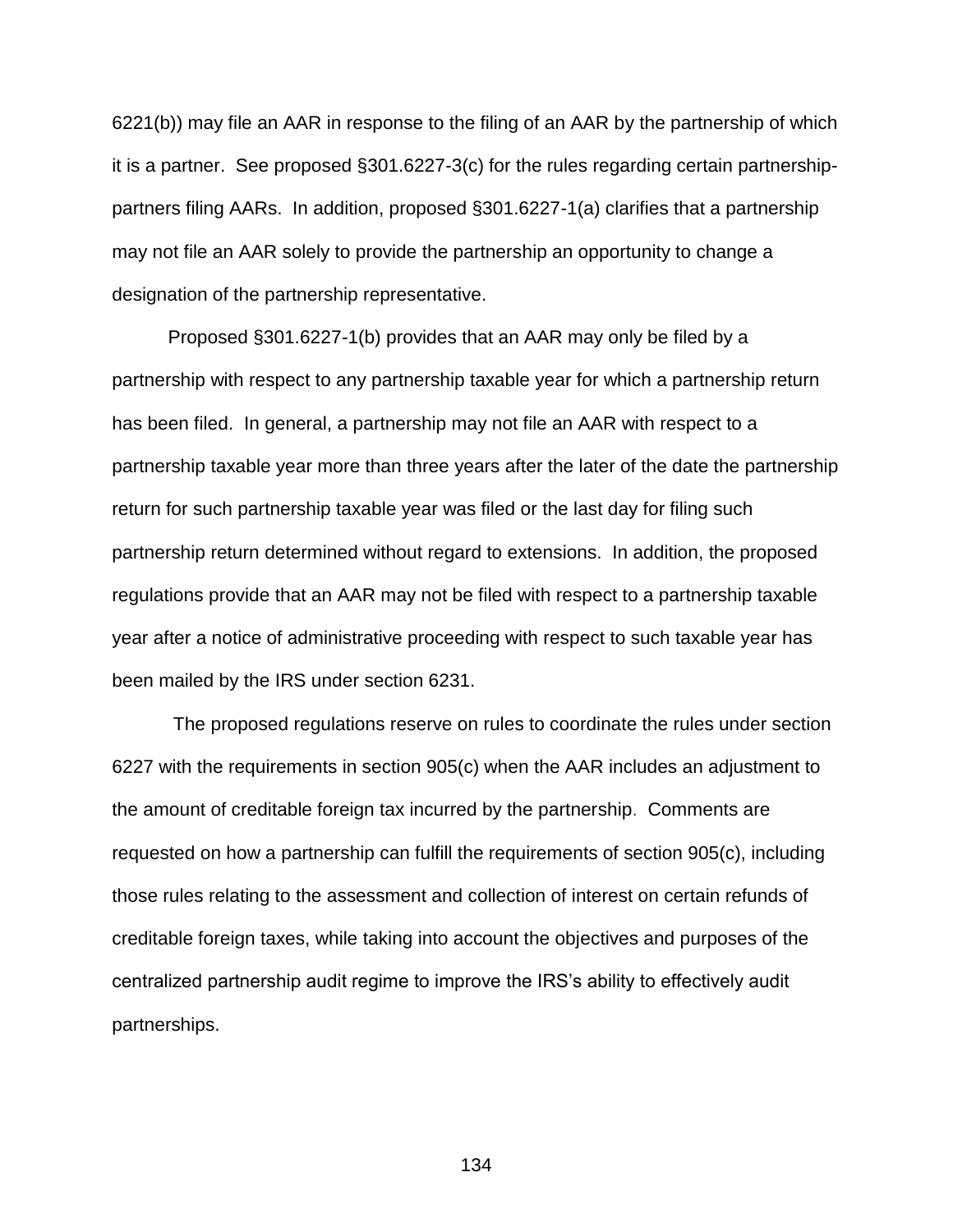Proposed §301.6227-1(c)(1) provides that an AAR must be filed in accordance with the forms, instructions, and other guidance prescribed by the IRS and must include any required statements, forms, and schedules. An AAR must be signed under penalties of perjury by the partnership representative. This requirement is consistent with section 6223 which states that the partnership representative has the sole authority to act on behalf of the partnership under subchapter C of chapter 63. See proposed §301.6223-2.

Under proposed §301.6227-1(c)(2), a valid AAR must include the adjustments requested; any required statements described in proposed §301.6227-1(e), including any transmittal with respect to such statements as prescribed in forms, instructions, and other guidance; and any other information prescribed by the IRS in forms, instructions, or other guidance. Proposed §301.6227-1(d) provides that where reviewed year partners are required to take into account adjustments requested in an AAR, the partnership must furnish a copy of the statement filed with the IRS to the reviewed year partner to whom the statement relates. If the partnership mails the statement, it must be mailed to the current or last address of the reviewed year partner that is known to the partnership. The copy of the statement must be furnished to the reviewed year partner on the date the partnership files the AAR with the IRS.

 Proposed §301.6227-1(c) describes the statements that must be issued to reviewed year partners in the case of an election under proposed §301.6227-2(c) or an AAR not resulting in an imputed underpayment under proposed §301.6227-2(d). Each statement must include the name and correct TIN of the reviewed year partner; the current or last address of the partner that is known to the partnership; the reviewed year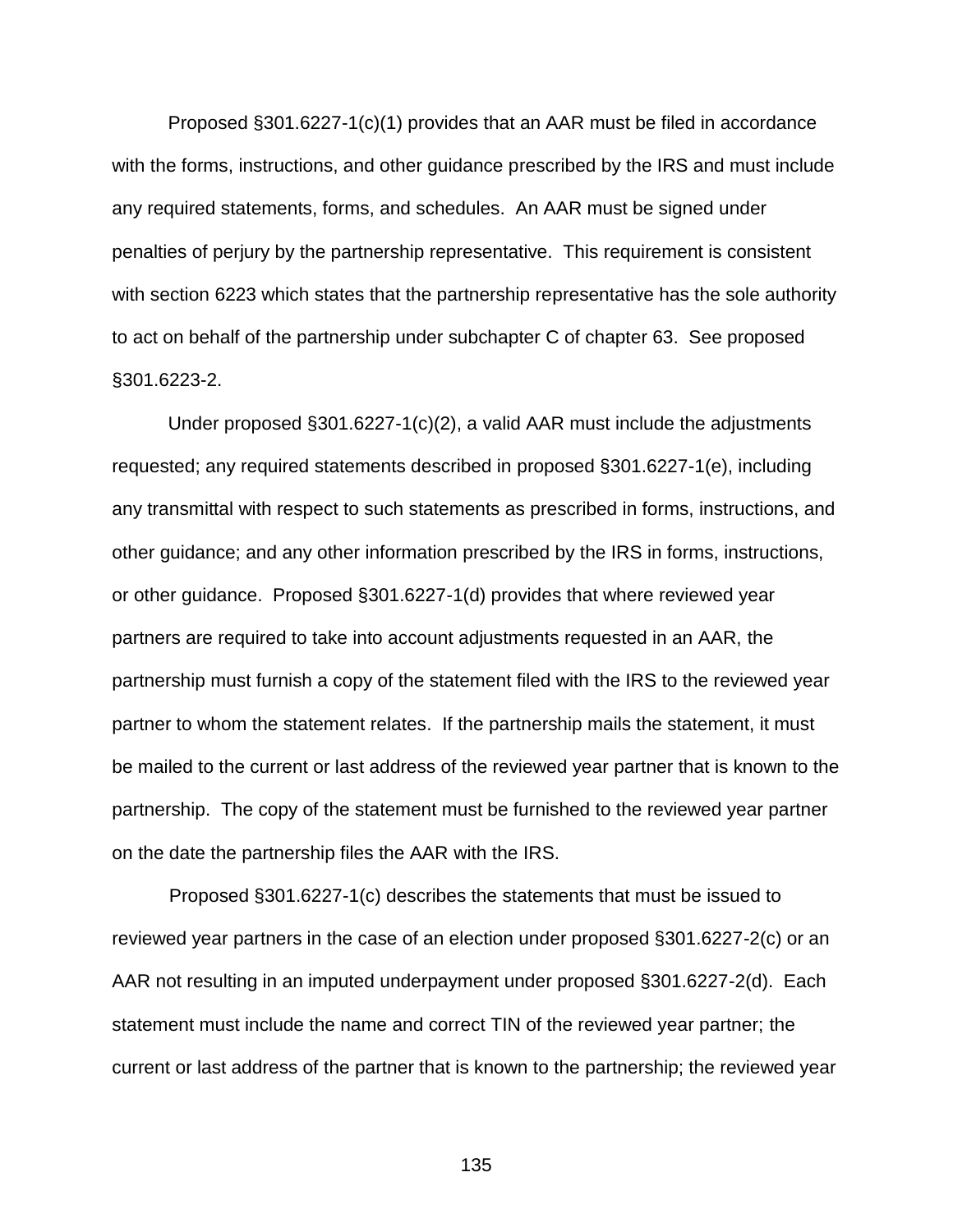partner's share of items originally reported to the partner (taking into account any adjustments made pursuant to a prior AAR filed under section 6227); the reviewed year partner's share of the adjustments requested in the AAR (as described in proposed §301.6227-1(c)(2)); the date the statement is furnished to the partner; the partnership taxable year to which the adjustments relate (the reviewed year); and any other information required by the forms, instructions, or other guidance prescribed by the IRS. Proposed §301.6227-1(e).

Proposed §301.6227-1(e)(2) describes the reviewed year partners' share of the adjustments requested in an AAR for purposes of the statements described in proposed §301.6227-1(e)(1). Under proposed §301.6227-1(e)(2), except when a specific partner's share of an item is reflected on an AAR in a specific manner in accordance with the provisions of the partnership agreement and in accordance with the principles of section 704(b), each reviewed year partner's share of an adjustment must be determined and reported to the reviewed year partner in the same manner as the item to which the adjustment relates was originally determined and reported on the partnership return for the reviewed year. If the item to which the adjustment relates was not reflected on the partnership's reviewed year return, the reviewed year partners' respective shares of the adjustment must be determined and reported to the reviewed year partners in accordance with the manner in which the allocation of the items to which the adjustment relates would have been made under the partnership agreement and subject to the principles of section 704(b) in the reviewed year. If the adjustments, as requested in the AAR, allocate items to a specific partner or in a specific manner, the statement must reflect the adjustment as allocated in accordance with the AAR.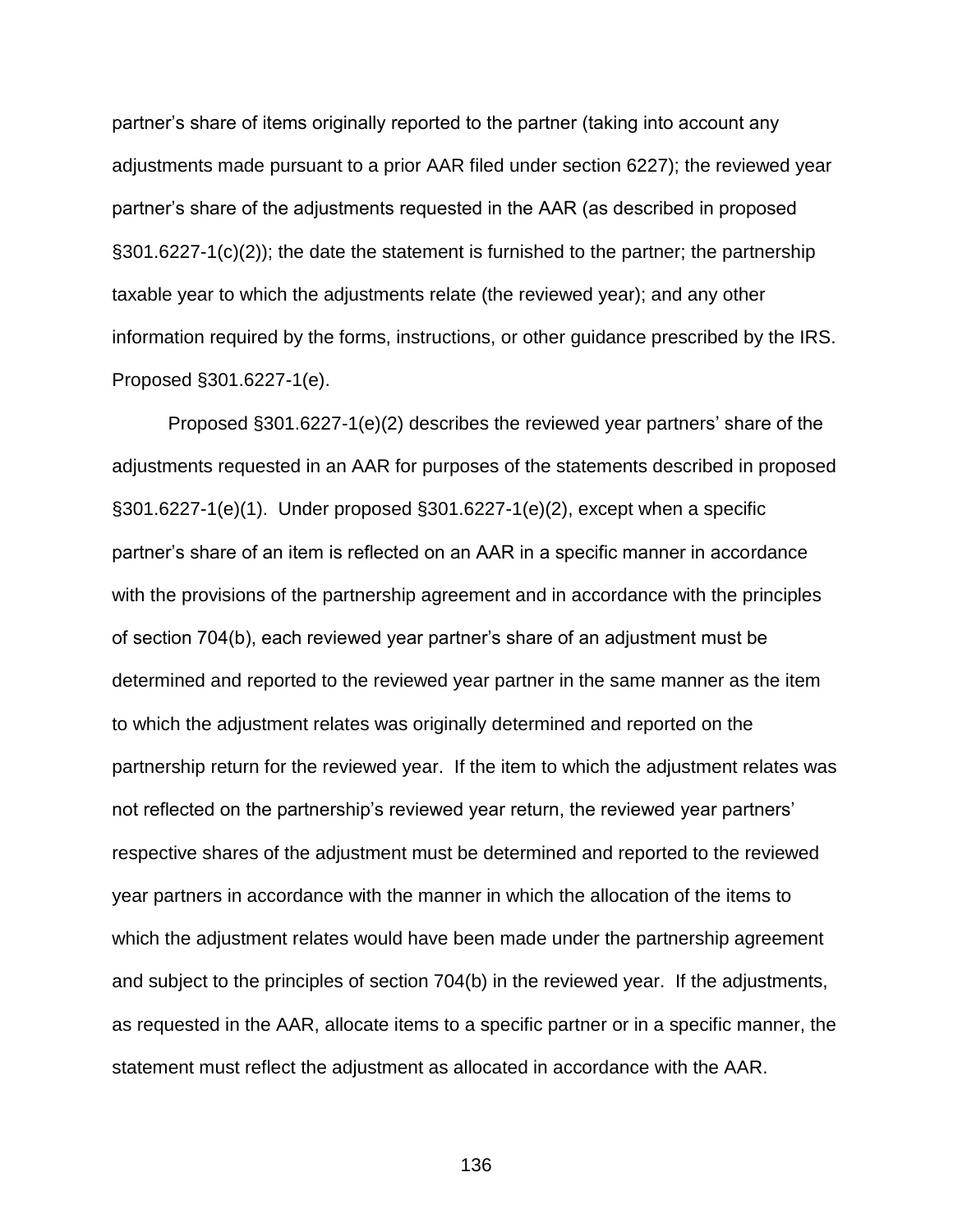Proposed §301.6227-1(f) provides that the filing of an AAR under proposed §301.6227-1(b) and the filing and furnishing of statements as described in proposed §301.6227-1(c) and proposed §301.6227-1(d) are actions taken by the partnership under section 6223 and the regulations thereunder. Section 6223 states that a partnership and all partners of such partnership shall be bound by actions taken by the partnership under subchapter C of chapter 63. Accordingly, proposed §301.6227-1(f) provides that, unless otherwise determined by the IRS, a partner's share of the adjustments requested in an AAR as reflected on a statement described in proposed §301.6227-1(e) are binding on the partner. Under proposed §301.6227-1(f), a partner must treat the adjustments on the partner's return consistently with how the adjustments are treated on the statement that the partnership files with the IRS. See proposed §301.6222-1(c)(2) (regarding items the treatment of which a partner is bound to under section 6223).

Proposed §301.6227-1(g) provides that the IRS may, within the period provided under section 6235, conduct a proceeding with respect to the partnership for the taxable year to which the AAR relates and adjust items subject to subchapter C of chapter 63, including the items adjusted in the AAR. In the case of an AAR, the Service may make adjustments with respect to the partnership taxable year to which the AAR pertains within three years from the date the AAR is filed. Proposed §301.6227-1(g) provides that the IRS may re-determine adjustments requested in an AAR, including modifications applied by the partnership to the imputed underpayment. If the partnership adjustments determined by the IRS increase any imputed underpayment,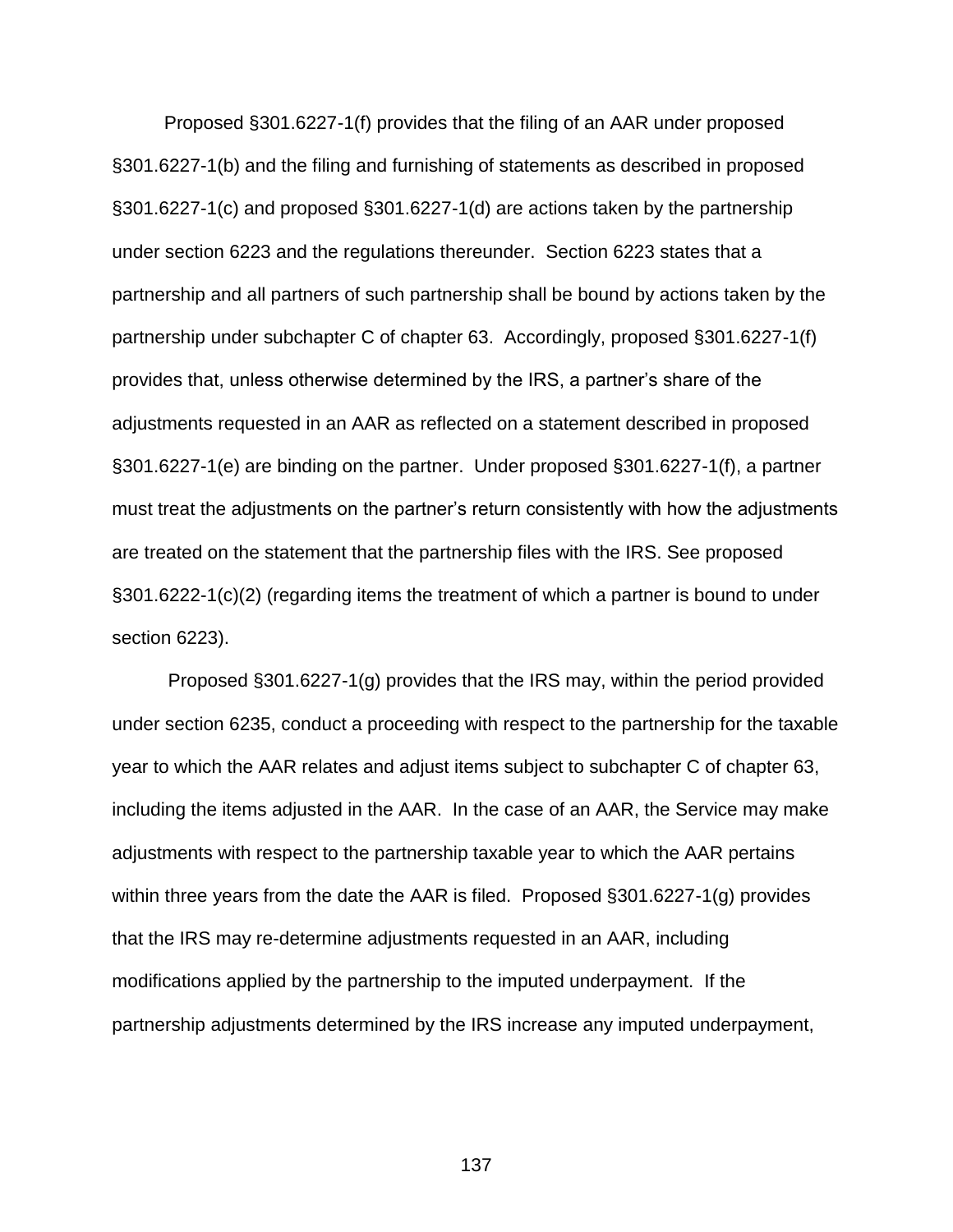the additional amount is assessed in the same manner and subject to the same restrictions as any other imputed underpayment. See section 6232.

### B. Adjustments requested in an AAR taken into account by the partnership

Proposed §301.6227-2 describes how adjustments requested in an AAR are determined and taken into account by a partnership. Proposed §301.6227-2(a)(1) provides the rules for determining whether an imputed underpayment results from adjustments requested in an AAR by referring to the proposed §301.6225-1.

 Under proposed §301.6227-2(a)(2), in the case of an AAR, a partnership may reduce the imputed underpayment as a result of certain modifications permitted under proposed §301.6225-2. Those modifications are modifications that relate to tax-exempt partners, rate modification, modification related to certain passive losses of publicly traded partnerships, modification applicable to qualified investment entities described in section 860, and other modifications to the extent permitted under future IRS guidance. The modifications described in proposed §301.6227-2 are the only modifications a partnership can use in an AAR context. Other types of modification, such as modifications under proposed §301.6225-2 with respect to amended returns and closing agreements are not available in the case of an AAR.

In addition, proposed §301.6227-2(a)(2)(i) provides that a partnership does not need to seek IRS approval prior to modifying an imputed underpayment that results from adjustments requested in an AAR. However, proposed §301.6227-2(a)(2)(ii) provides that modifications to the imputed underpayment resulting from adjustments requested in an AAR can be taken into account by the partnership only if the AAR that is filed includes notification to the IRS of the modification, a description of the effect of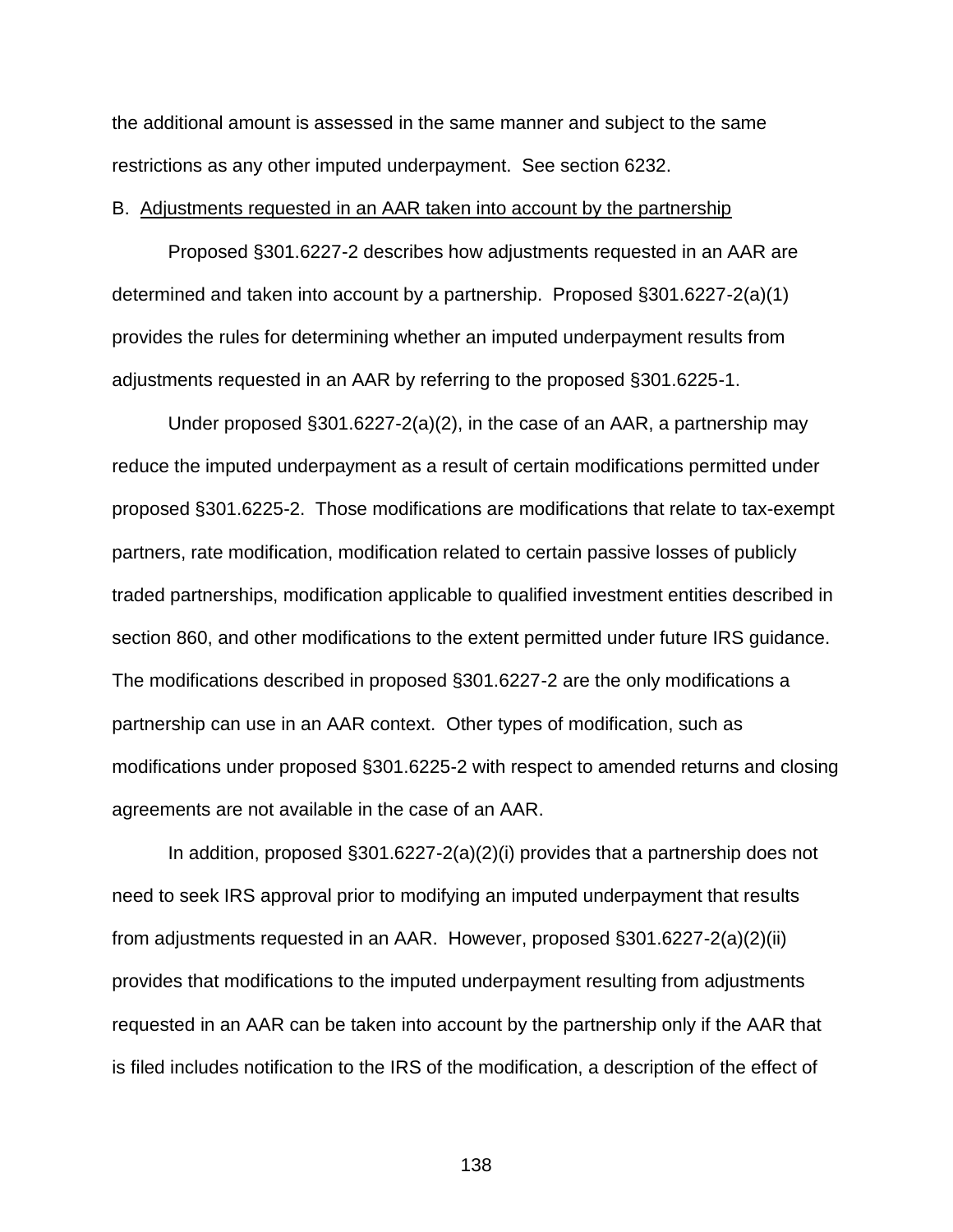the modification on the imputed underpayment, an explanation of the basis for such modification, and all necessary documentation to support the partnership's entitlement to such modification. These rules differ from the modification procedures under section 6225, where the imputed underpayment is not modified prior to approval by the IRS.

# C. Adjustments resulting in an imputed underpayment

i. Partnership Pays the Imputed Underpayment

Proposed §301.6227-2(b)(1) provides that when the adjustments requested in an AAR result in an imputed underpayment, the partnership must pay the imputed underpayment (as reduced by modifications meeting the requirements of proposed §301.6227-2(a)(2)(ii)) at the time the partnership files the AAR, unless the partnership makes the election under proposed §301.6227-2(c) to have its reviewed year partners take such adjustments into account. The partnership's payment of the imputed underpayment is treated as a nondeductible expenditure under section 705(a)(2)(B) in accordance with proposed §301.6241-4.

Proposed §301.6227-2(b)(2) provides the rules for determining penalties and interest with respect to an imputed underpayment resulting from adjustments requested in the AAR. As provided in proposed §301.6227-2(b)(2), the IRS may impose any penalty, addition to tax, and additional amount with respect to such an imputed underpayment in accordance with section 6233(a)(3). In the case of any failure to pay an imputed underpayment at the time an AAR is filed, the IRS may impose any penalty, addition to tax, and additional amount in accordance with section 6233(b)(3). Interest on an imputed underpayment is determined under chapter 67 for the period beginning on the date after the due date of the partnership return for the reviewed year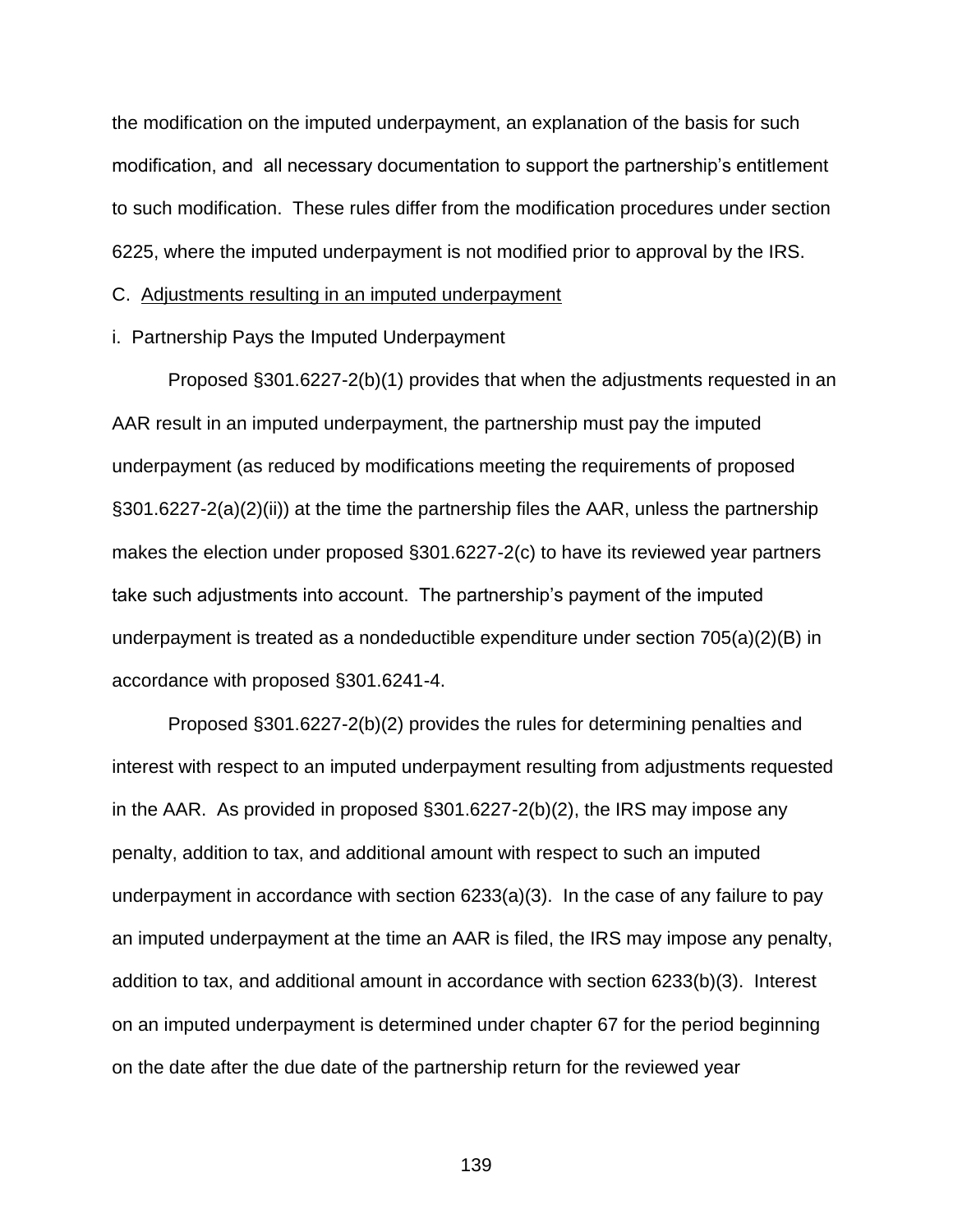(determined without regard to extension) and ending on the earlier of the date payment of the imputed underpayment is made with the AAR, or the due date of the partnership return for the adjustment year. See section 6233(a)(2). In the case of any failure to pay an imputed underpayment before the due date of the partnership return for the adjustment year, any interest is determined in accordance with section 6233(b)(2).

The Treasury Department and the IRS intend in future guidance to cross reference proposed §301.6225-4 for rules regarding adjustments to partners' outside bases and capital accounts and a partnership's basis and book value in property when the adjustments requested in an AAR result in an imputed underpayment and the partnership does not elect under proposed §301.6227-2(c) to have its reviewed year partners take such adjustments into account.

ii. Election to Have the Reviewed Year Partners Take the Adjustments into Account

Proposed §301.6227-2(c) provides that a partnership may elect to have its reviewed year partners take into account adjustments requested in an AAR that result in an imputed underpayment in lieu of the partnership paying that imputed underpayment. If the partnership makes a valid election under proposed §301.6227-2(c), the partnership is no longer required to pay the imputed underpayment resulting from the adjustments requested in the AAR. Rather, each reviewed year partner must take into account its share of such adjustments in accordance with proposed §301.6227-3. For these purposes, any modification requested under proposed §301.6227-2(a)(2) is disregarded, and all adjustments requested in the AAR are taken into account by each reviewed year partner in accordance with proposed §301.6227-3.

D. Adjustments requested in an AAR not resulting in an imputed underpayment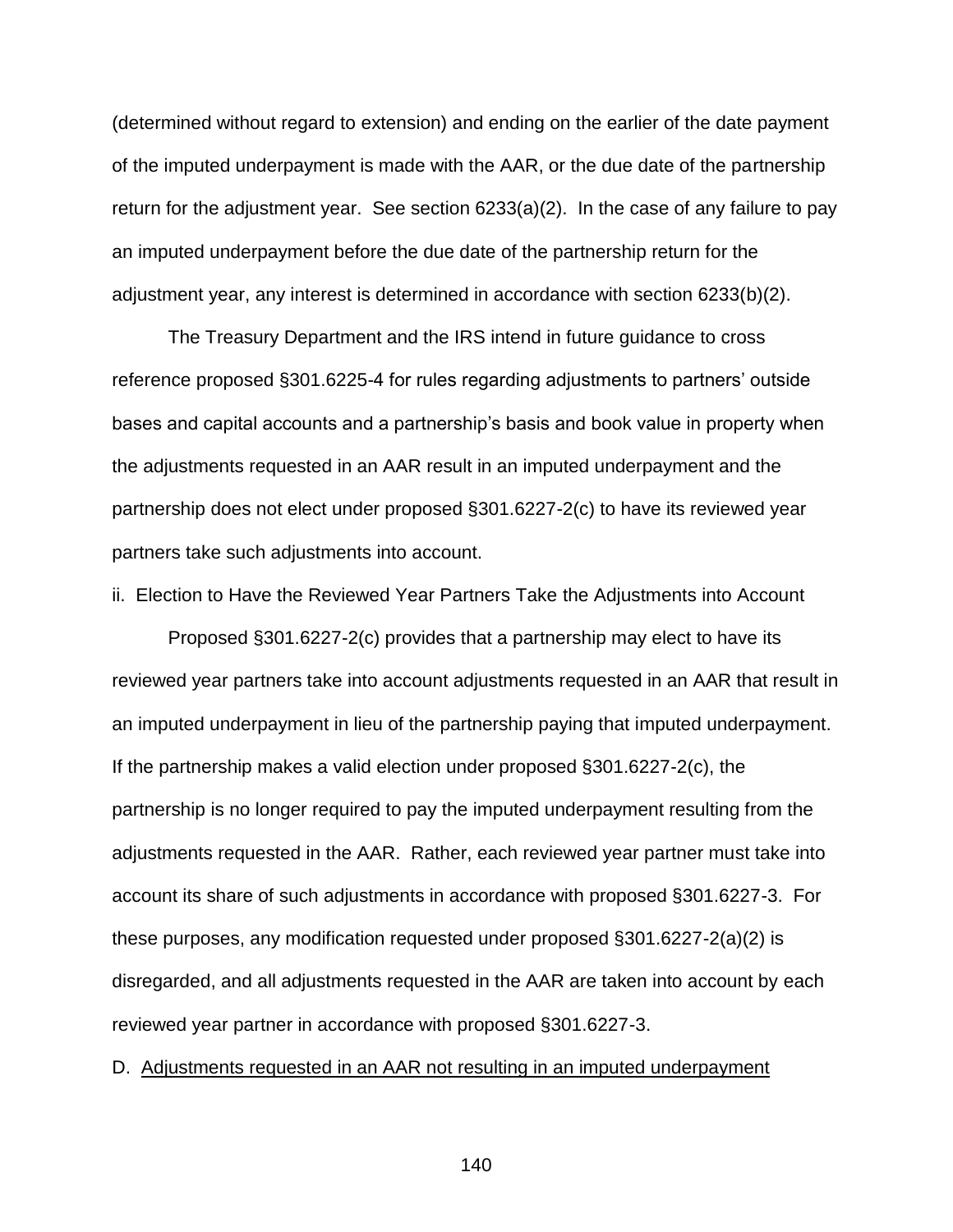When the adjustments requested in an AAR do not result in an imputed underpayment, the reviewed year partners must take into account their shares of such adjustments in accordance with proposed §301.6227-3. Proposed §301.6227-2(d) provides that in that situation the partnership must furnish statements to the reviewed year partners and file a copy of those statements with the IRS in accordance with proposed §301.6227-1.

#### E. Rules for reviewed year partners to take adjustments into account

Reviewed year partners take adjustments requested in an AAR filed by the partnership into account in two circumstances: (1) the adjustments requested in the AAR result in an imputed underpayment and the partnership elects under proposed §301.6227-2(c) to have its reviewed year partners take the adjustments into account, or (2) the adjustments requested in the AAR do not result in an imputed underpayment as described in §301.6227-2(d). Proposed §301.6227-3 describes how reviewed year partners take into account adjustments requested in an AAR.

# i. Rules Under Section 6226 Apply With Certain Changes

Generally, under proposed §301.6227-3, a reviewed year partner who receives a statement described in proposed §301.6227-1(e) must treat that statement as if it were provided under section 6226(a)(2). Under proposed §301.6227-3(b), the reviewed year partner must pay any amount of tax, penalties, additions to tax, additional amounts, and interest that results from taking into account such adjustments in accordance with proposed §301.6226-3, except that, the rules under proposed §301.6226-3(c) (allowing the reviewed year partner to elect to pay a safe harbor amount), proposed §301.6226- 3(d)(2) (regarding interest on the safe harbor amount), and proposed §301.6226-3(d)(4)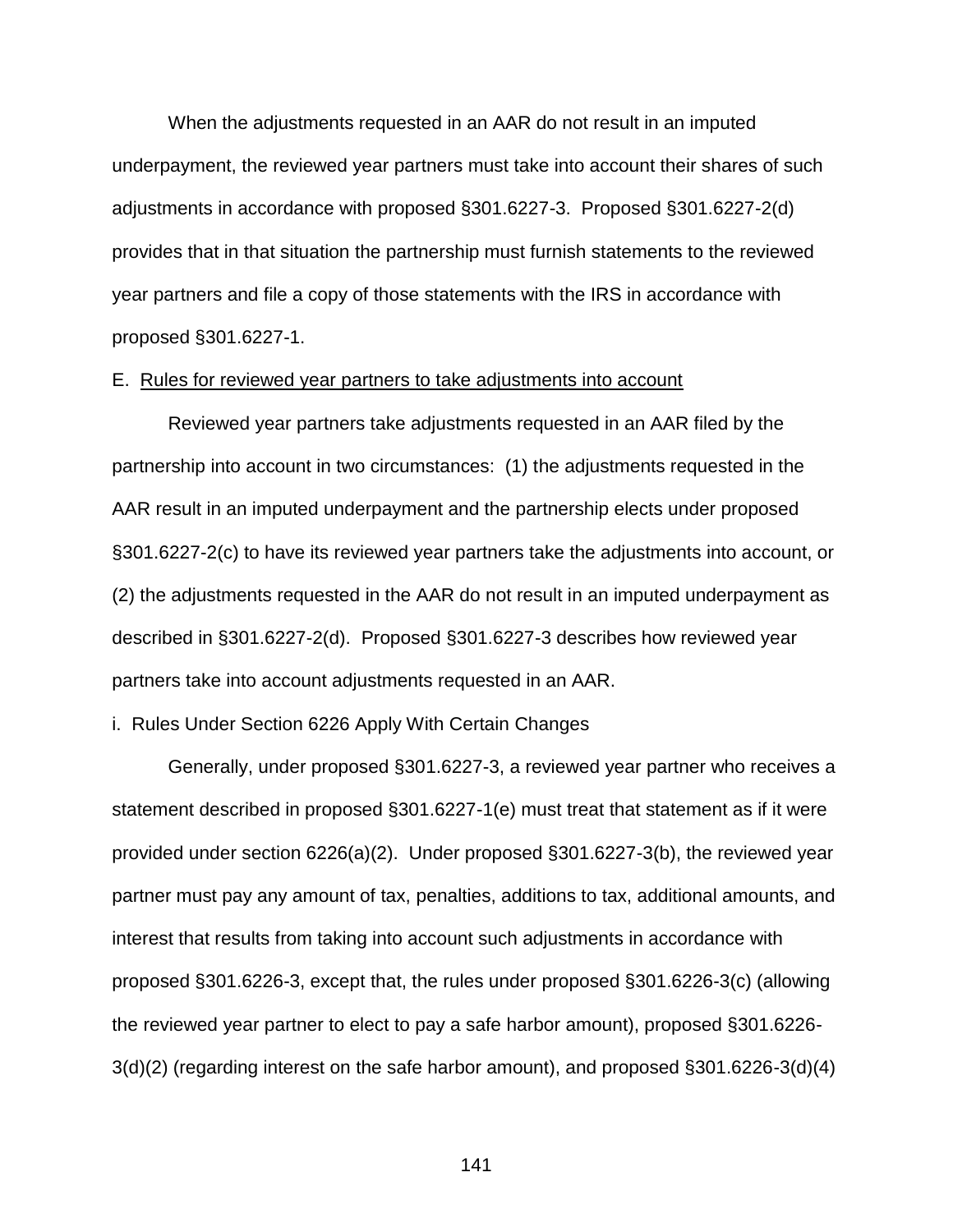(regarding the increased rate of interest) do not apply. Comments are requested regarding whether the election to pay a safe harbor amount under proposed §301.6226- 3(c) should be available in the case of a partner that must take into account adjustments requested in an AAR under proposed §301.6227-3.

Furthermore, proposed §301.6227-3(b)(1) provides that the restriction in proposed §301.6226-3(b)(1) that the correction amount for the first affected year and any intervening year cannot be less than zero does not apply in the case of taking into account adjustments requested by the partnership in an AAR. The reason for this is two-fold. First, unlike an adjustment request under section 6227, which is a voluntary request for adjustment initiated by the partnership, the rules under sections 6225 and 6226 are designed to address adjustments that are determined by the IRS after it initiated a proceeding with respect to of the partnership. In cases where the partnership is requesting adjustments that will reduce a partner's tax liability, such adjustment request mirrors the voluntary compliance of a partnership self-reporting amounts on its original return, which may include losses resulting in refunds for partners. For this reason, partners taking adjustments into account should similarly be able to claim refunds when applicable. In cases where adjustments in an AAR would increase tax due, such voluntary compliance by partnerships should be encouraged and only allowing unfavorable effects from such adjustments would discourage partnership voluntary compliance.

Second, section 6226(b)(2) specifically provides that only increases in tax are taken into account by the reviewed year partners. In contrast, section 6227 does not similarly limit adjustments taken into account by the reviewed year partners; although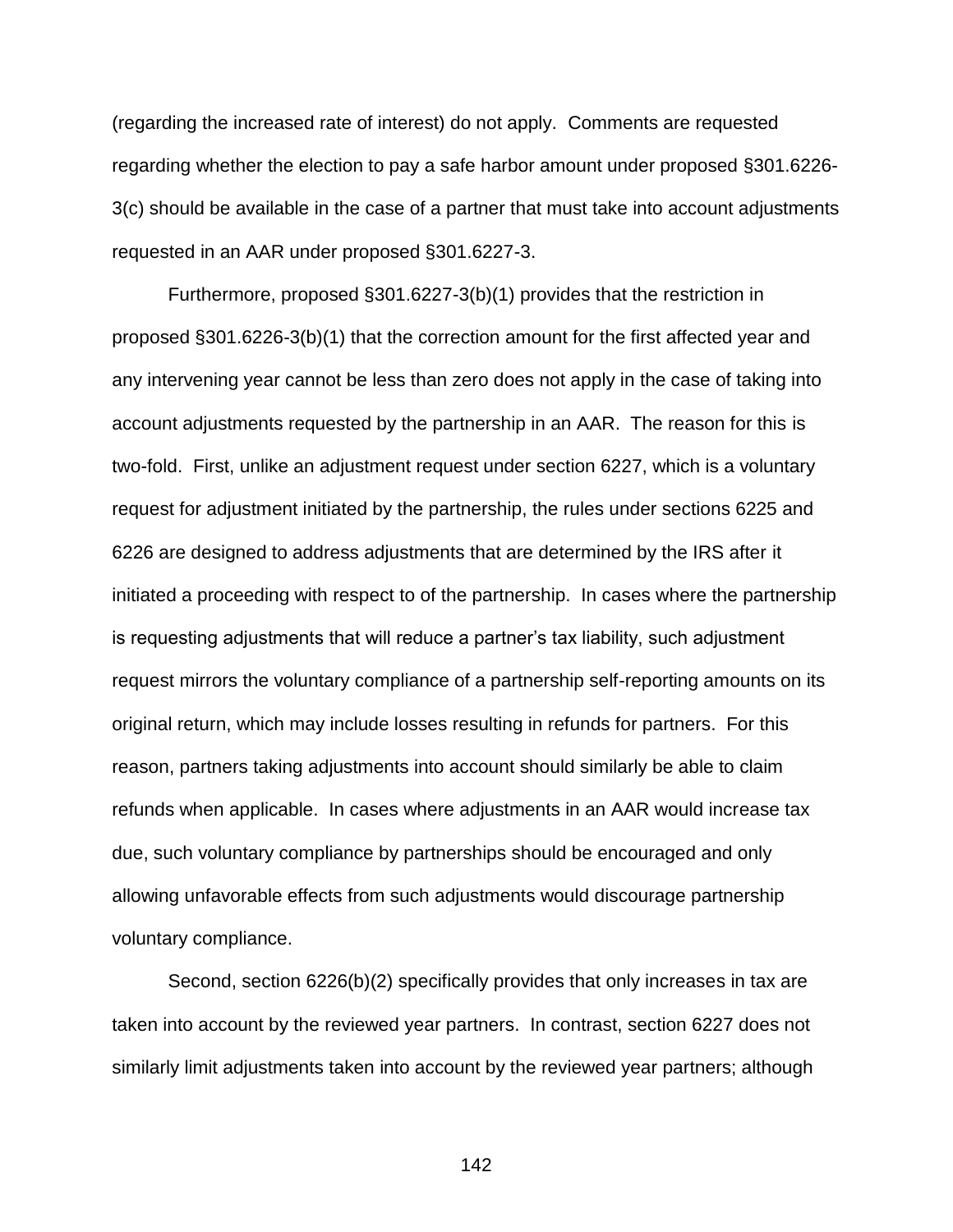section 6227 explicitly provides that adjustments requested in an AAR that do not result in an imputed underpayment may only be taken into account by the reviewed year partners under rules similar to the rules of 6226 with appropriate adjustments to those rules. The lack of a specific restriction in section 6227 on taking into account decreases to tax in the first affected year and intervening years, combined with section 6227's requirement that adjustments that do not result in an imputed underpayment must be taken into account by the reviewed year partners (the partners who originally overpaid tax due) indicates that in the AAR context both favorable and unfavorable adjustments should be given effect when taken into account by the reviewed year partners. Therefore, it is appropriate in the AAR context to remove the restriction in proposed §301.6226-3(b)(1) that the correction amount for the first affected year and any intervening year as described in that section cannot be less than zero.

Proposed §301.6227-3(b)(2) allows the reviewed year partner to claim a refund where the partnership incorrectly allocated items from the partnership in the reviewed year and provides that when a partner (other than a pass-through partner) takes into account adjustments requested in an AAR, and those adjustments result in a decrease in tax, the partner may use that decrease to reduce the partner's chapter 1 tax for the taxable year which includes the date the statement was furnished to the partner (reporting year), and may make a claim for refund of any overpayment that results. The reduction is treated in a manner similar to a refundable credit under section 6401(b). Nothing under the proposed rules, however, will entitle a pass-through partner to a refund to which the pass-through partner would not otherwise be entitled under the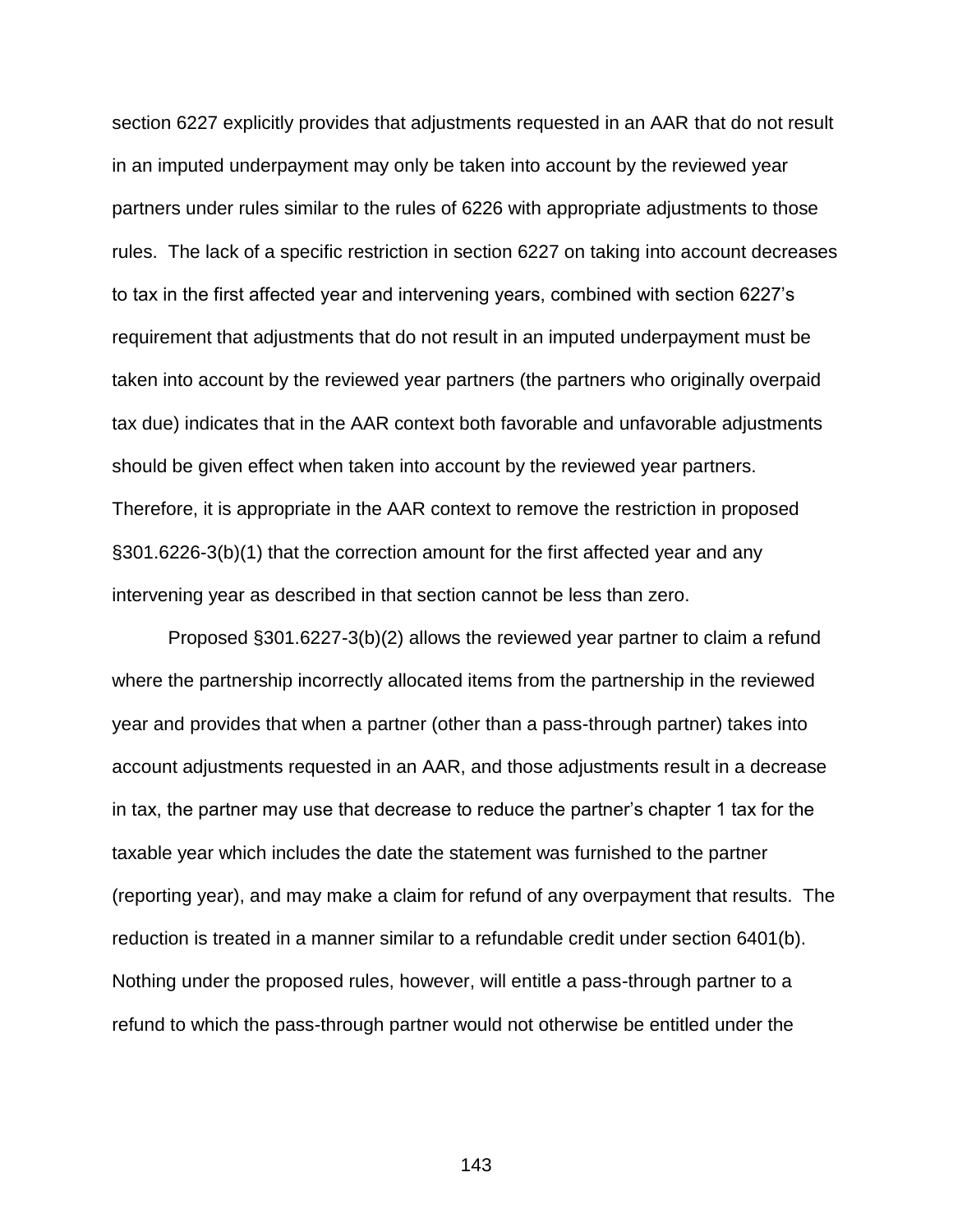Code. Proposed §301.6227-3(b)(3) provide examples to illustrate the operation of these rules.

The Treasury Department and the IRS intend in future guidance to cross reference proposed §301.6226-4 for rules regarding adjustments to partners' outside bases and capital accounts and a partnership's basis and book value in property when reviewed year partners take adjustments requested in an AAR filed by the partnership into account.

### ii. Pass-through Partners

Proposed §301.6227-3(c) is reserved to provide rules for pass-through partners (as defined in proposed §301.6241-1(a)(5)) to take into account adjustments requested in an AAR. Section 6227 provides that adjustments requested in an AAR that result in an imputed underpayment may be taken into account by the partnership and partners under rules similar to the rules of section 6226. In the case of an adjustment that does not result in an imputed underpayment, rules similar to the rules of section 6226 shall apply with appropriate adjustments. Rules under section 6226 pertaining to passthrough partners have been reserved under proposed §301.6226-3(e). Accordingly, the proposed regulations under section 6227 also reserve on rules with respect to passthrough partners until the rules under section 6226 regarding such partners are established.

### 8. Definitions and Special Rules

# A. Terms defining partnership years and types of partners

Proposed §301.6241-1(a) contains definitions for purposes of subchapter C of chapter 63 and these proposed regulations. Proposed §301.6241-1(a)(8) defines the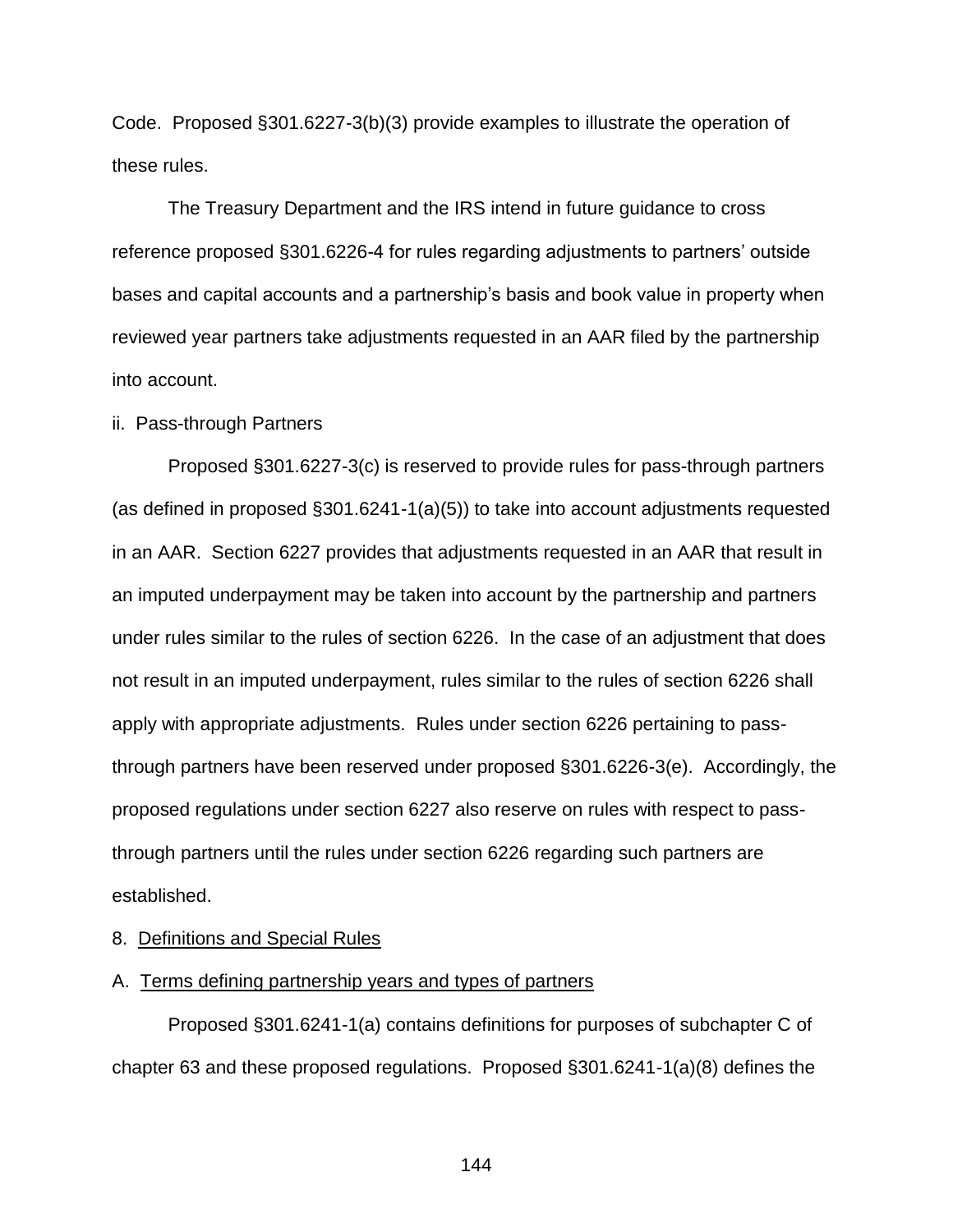term "reviewed year" to mean the partnership taxable year to which the adjustments relate. Proposed §301.6241-1(a)(9) defines the term "reviewed year partner" to mean any person who held an interest in a partnership at any time during the reviewed year. Proposed §301.6241-1(a)(1) defines the term "adjustment year" to mean the partnership taxable year in which a decision of a court becomes final (if a petition is filed under section 6234), an AAR is made, or, in any other case, when an FPA is mailed (or if the partnership waives its right to an FPA, the year the waiver is executed by the IRS). Proposed §301.6241-1(a)(2) defines an "adjustment year partner" to mean any person who held an interest in a partnership at any time during the adjustment year of the partnership.

Proposed §301.6241-1(a)(5) defines the term "pass-through partner" to mean a pass-through entity that holds an interest in a partnership. A pass-through entity is a partnership (including a foreign entity that is classified as a partnership under §301.7701-3(b)(2)(i)(A) or (c)), an S corporation, a trust, (other than a trust described in the next sentence), and a decedent's estate. The term "pass-through partner" does not include disregarded entities described in §301.7701-2(c)(2)(i) or a trust that is wholly owned by only one person, whether the grantor or another person, and the trust reports the owner's information to payors under §1.671-4(b)(2)(i)(A). In addition, the term "pass-through partner" does not include entities such as a registered investment company under section 851 or a real estate investment trust under section 856.

Proposed §301.6241-1(a)(7) defines the term "partnership-partner" to mean a partnership that holds an interest in a partnership. A partnership-partner is a type of pass-through partner as defined in proposed §301.6241-1(a)(5).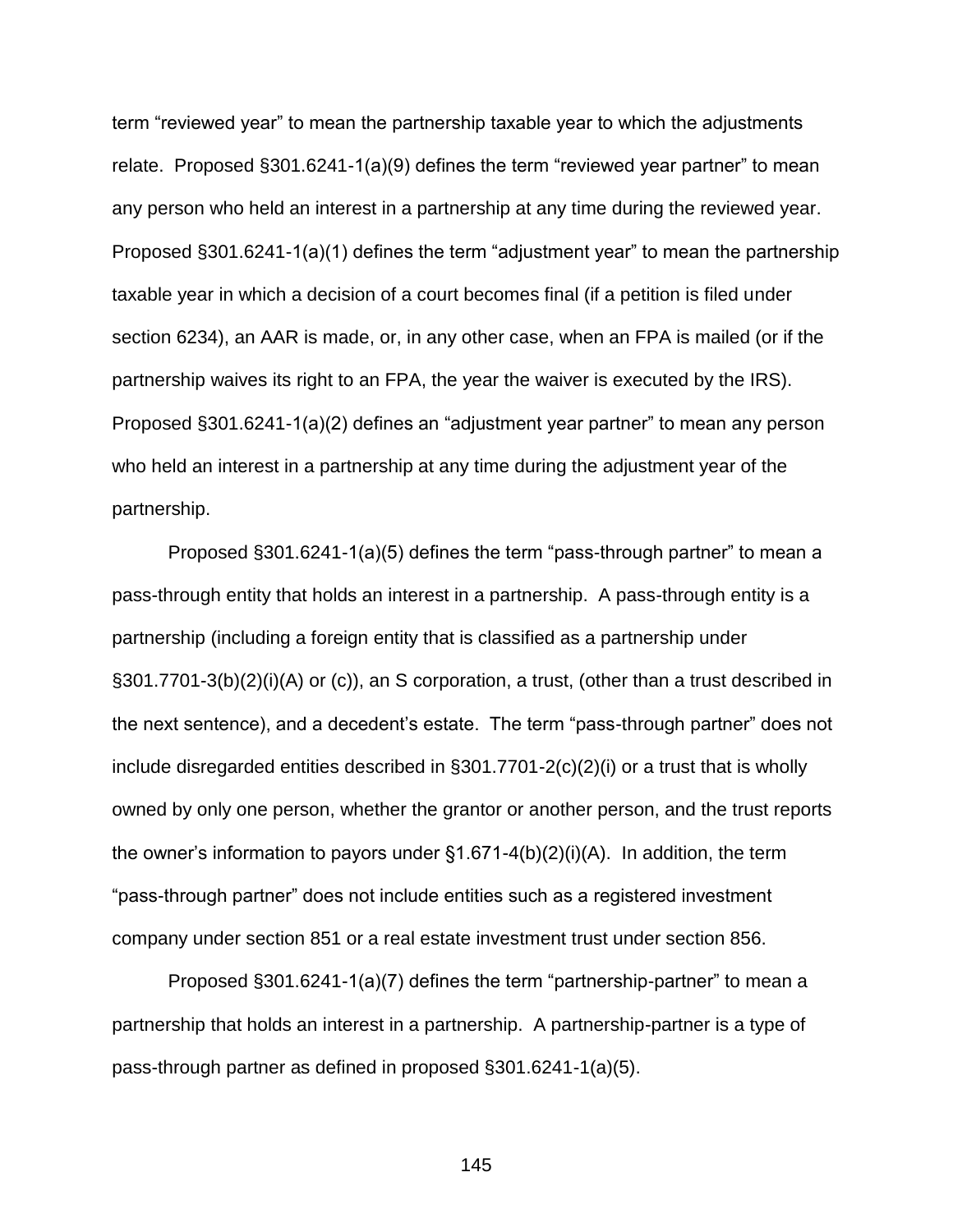Proposed §301.6241-1(a)(4) defines an "indirect partner" as any person who has an interest in the partnership through their interest in one or more pass-through partners. For example, a shareholder in an S corporation that is a partner in a partnership is an indirect partner of that partnership.

### B. Partnership adjustment, imputed underpayment, and tax attribute

Under proposed §301.6241-1(a)(6), the term "partnership adjustment" means any adjustment to the amount of any item of income, gain, loss, deduction, or credit as defined in proposed §301.6221(a)-1(b)(1), or any partner's distributive share thereof, as described under proposed §301.6221(a)-1(b)(2).

Proposed §301.6241-1(a)(3) defines the term "imputed underpayment" as any amount determined in accordance with proposed §301.6225-1.

For purposes of subchapter C of chapter 63, proposed §301.6241-1(a)(10) defines the term "tax attribute". Under this definition, a tax attribute is anything that can affect, with respect to a partnership or partner, the amount or timing of an item of income, gain, loss, deduction or credit as defined in proposed §301.6221(a)-1(b)(1) or that can affect the amount of tax due in any taxable year. Examples of tax attributes include, but are not limited to, basis and holding period, as well as the character of items of income, gain, loss, deduction, or credit and carryovers and carrybacks of such items.

## C. Bankruptcy

Under proposed §301.6241-2(a)(1), if a partnership is a debtor in a Title 11 bankruptcy case, the running of any period of limitations under section 6235 for making a partnership adjustment, and under sections 6501 and 6502 for assessment or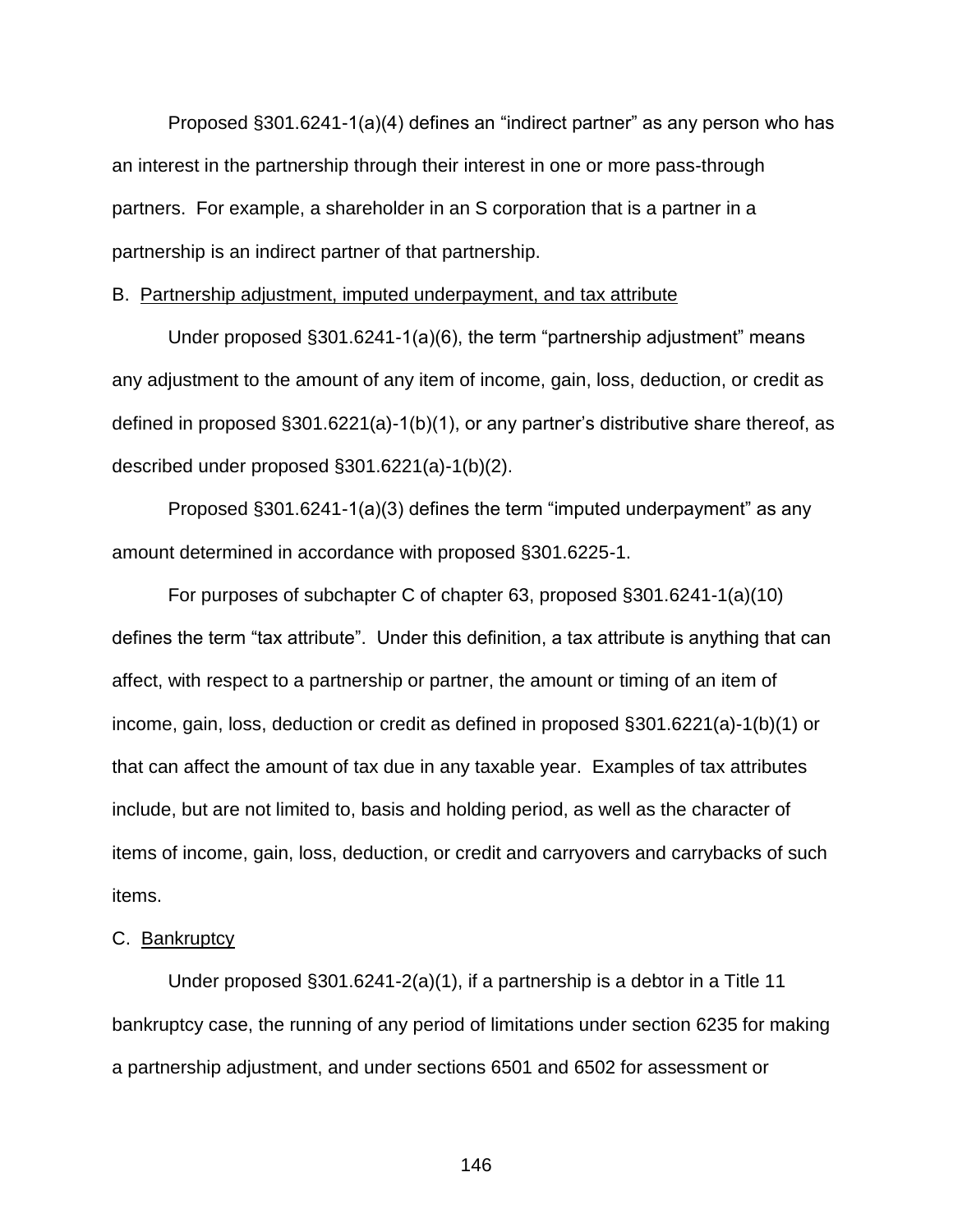collection of any imputed underpayment, is suspended during the period the bankruptcy case prohibits the IRS from making the adjustment, assessment, or collection. The suspension runs until the prohibition ends, plus 60 days in the case of an adjustment or assessment, or six months in the case of collection.

While proposed §301.6241-2(a)(1) follows the language in section 6241(6) to suspend the adjustment, assessment, and collection periods when those actions are prohibited by a bankruptcy case, the Bankruptcy Code does not prohibit two of those actions – adjustment or assessment. No provision of the automatic stay in section 362(a) of Title 11 prevents tax audits or the issuance of an FPA, the mechanism for adjustment, and the making of a tax assessment is expressly allowed under section 362(b)(9) of Title 11 notwithstanding the general stay against tax assessments in section 362(a)(6) of Title 11.

Proposed §301.6241-2(a)(2) clarifies that the filing of a proof of claim or request for payment and the taking of other actions in the partnership's bankruptcy case do not violate the restrictions in section 6232(b) prohibiting assessment or collection during the 90-day period to petition for judicial review under section 6234 and, if a petition is filed, before the court's decision becomes final.

Under proposed §301.6241-2(a)(3), the period to petition for judicial review is suspended while the bankruptcy case prevents the partnership from filing a petition under section 6234, and for 60 days thereafter.

 Proposed §301.6241-2(a)(4) clarifies that bankruptcy law does not prohibit audits, mailing of notices under section 6231, demands for unfiled returns, assessments or notice or demand for payment of assessments.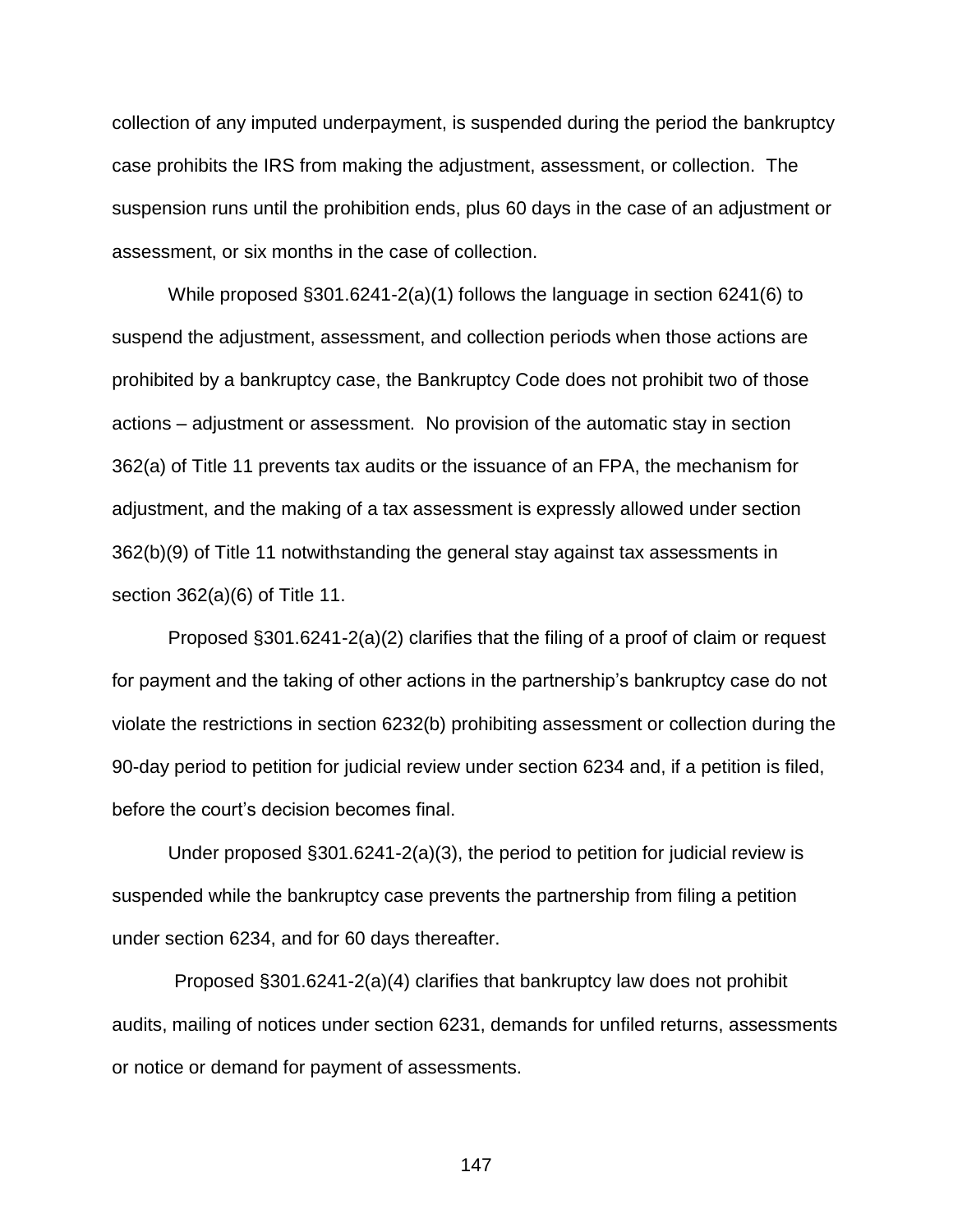### D. Partnerships that cease to exist

Proposed §301.6241-3 follows section 6241(7) and provides that if the IRS determines that any partnership (including a partnership-partner) ceases to exist before a partnership adjustment under subchapter C of chapter 63 takes effect, the partnership adjustment is taken into account by the former partners of the partnership.

Under proposed §301.6241-3(c), a partnership adjustment takes effect when all amounts due under subchapter C of chapter 63 resulting from the partnership adjustment are fully paid by the partnership. Therefore, if a partnership does not pay the amounts owed, the partnership adjustment resulting in the imputed underpayment or other amount due has not taken effect. As a result, former partners of a partnership may be required to take into account partnership adjustments if a partnership does not pay an imputed underpayment (and any applicable interest, penalties, additions to tax, or additional amounts) under section 6225 or section 6227. Additionally, former partners of a partnership-partner may be required to take into account partnership adjustments if a partnership-partner does not pay any amount due (including any applicable interest, penalties, additions to tax, or additional amounts) under section 6226 or section 6227 as a result of receiving a statement from a partnership in which it is a partner under proposed §301.6226-2 or proposed §301.6227-2.

As provided in proposed §301.6241-3(a)(3), the provisions of proposed §301.6241-3 do not apply to partnerships that have a valid election in effect under section 6221(b) and the regulations thereunder. Accordingly, the former partners of a partnership that has elected out of the centralized partnership audit regime are not required to take partnership adjustments into account under proposed §301.6241-3.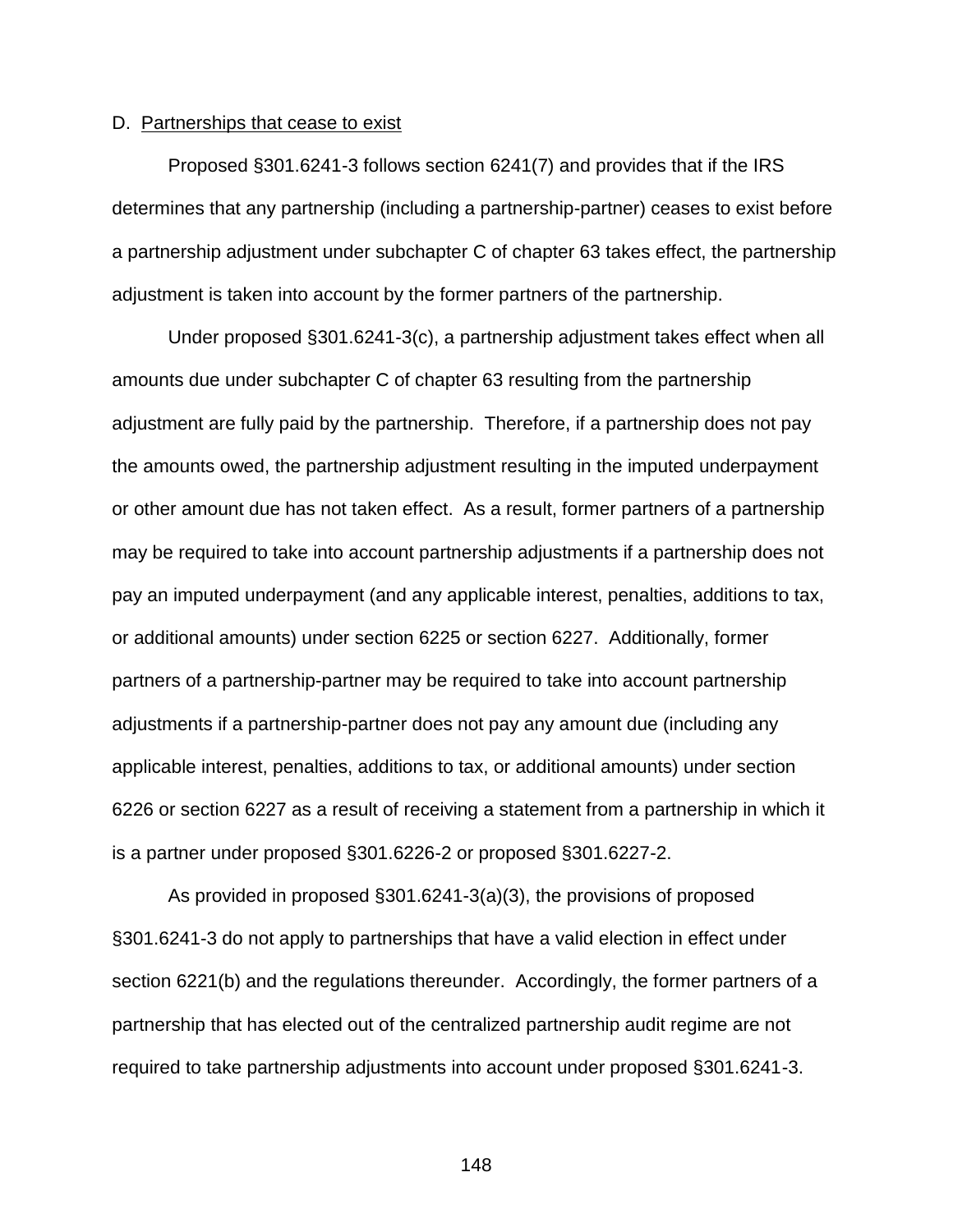Under proposed §301.6241-3(b)(1), the IRS may, in its discretion, determine that a partnership ceases to exist. Only the IRS may determine that a partnership has ceased to exist. No other person, including the partnership, the partnership representative, nor any partner, current or former, has the ability to make this determination for purposes of invoking the provisions of section 6241(7) and the proposed regulations. The IRS is not required to make a determination that a partnership ceases to exist even if the definition in proposed §301.6241-3(b)(2) applies with respect to such partnership. If the IRS determines that any partnership has ceased to exist for purposes of these rules, the IRS will notify the partnership and the former partners, in writing, at their last known address, within 30 days of the determination. If the IRS determines that a partnership (or partnership-partner) has ceased to exist, the partnership is no longer liable for any remaining amounts owed resulting from a partnership adjustment that is required to be taken into account by a former partner. Proposed §301.6241-3(a)(2).

Proposed §301.6241-3(b)(2) defines the term "cease to exist" for purposes of section 6241(7). Under proposed §301.6241-3(b)(2), a partnership ceases to exist if the partnership terminates within the meaning of section 708(b)(1)(A) or does not have the ability to pay, in full, any amount that the partnership owes under subchapter C of chapter 63. See JCS-1-16 at 80 (noting that a partnership ceases to exist if it terminates under section 708(b)(1)(A), as well as when the partnership "has no significant income, revenue, assets, or activities at the time the partnership adjustment takes effect"). A partnership does not have the ability to pay if the IRS determines that the account with respect to the partnership is not collectible based on the information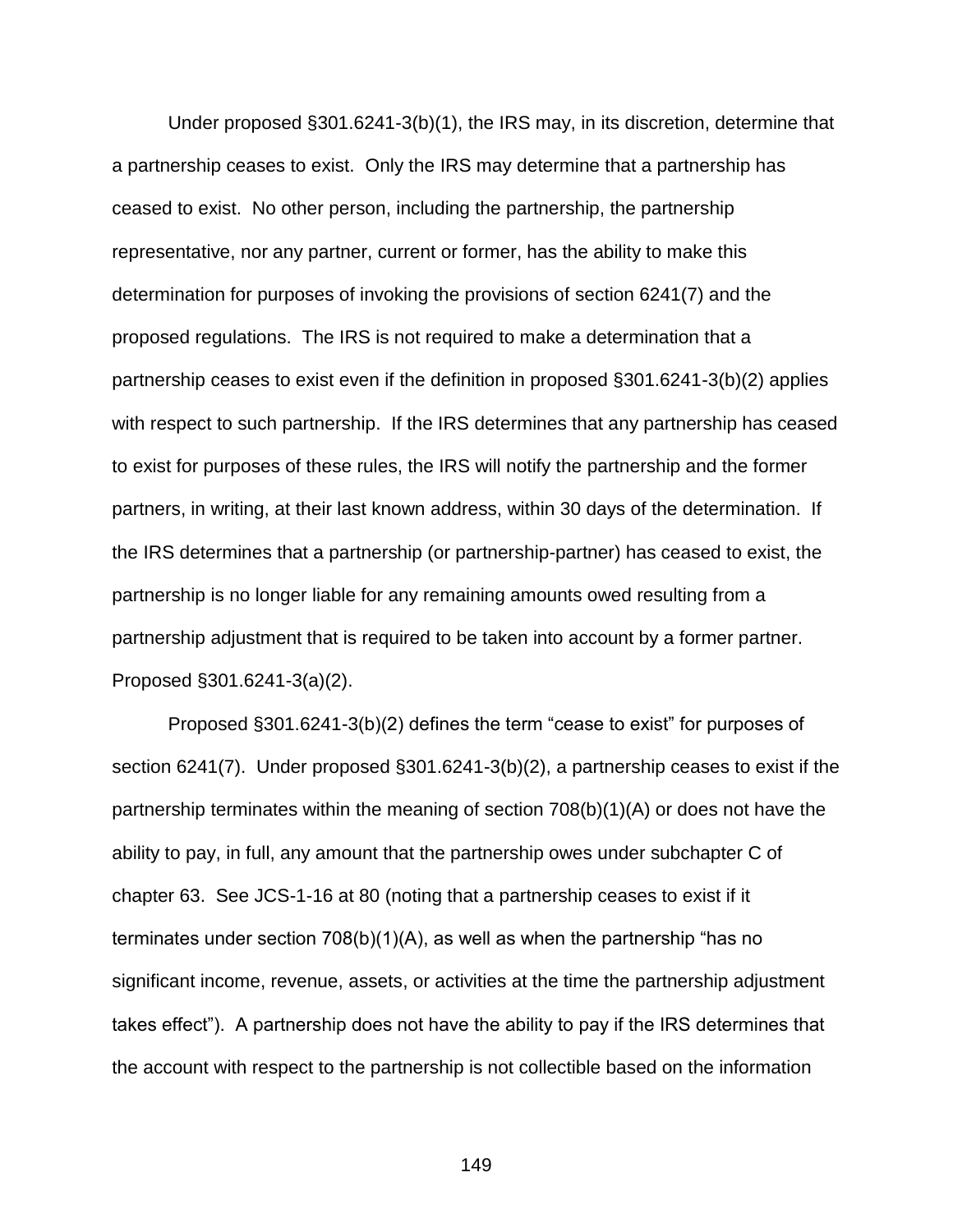that the IRS has at the time of the determination. In making that determination, the IRS will rely on existing guidance regarding when a taxpayer account is not collectible and is not required to develop additional facts that are not known to the IRS at the time the decision is made.

Proposed §301.6241(b)(2)(i) provides that the IRS will not determine that a partnership has ceased to exist solely because: (i) a partnership has technically terminated under section 708(b)(1)(B); (ii) the partnership had made a valid election under section 6226 and the regulations thereunder with respect to any imputed underpayment; or (iii) the partnership has not paid any amount the partnership is liable for under subchapter C of chapter 63. If a partnership terminates under section 708(b)(1)(A), the partnership ceases to exist on the last day of the partnership's final taxable year. If a partnership does not have the ability to pay, the partnership ceases to exist on the date that the IRS makes a determination under proposed §301.6241- 3(b)(2)(i) that the partnership ceases to exist. Proposed §301.6241-3(b)(2)(ii).

Proposed §301.6241-3 only applies if the IRS has determined that a partnership has ceased to exist before a partnership adjustment determined in a partnership-level proceeding under the centralized partnership audit regime takes effect. As described in proposed §301.6241-3(c), for purposes of this section, a partnership adjustment takes effect when all amounts due under subchapter C of chapter 63 resulting from the partnership adjustment are fully paid by the partnership. However, in no event may the IRS determine that a partnership ceases to exist with respect to a partnership adjustment after the expiration of the period of limitations on collection applicable to the amount due resulting from such adjustment. Proposed §301.6241-3(b)(2)(iii). In the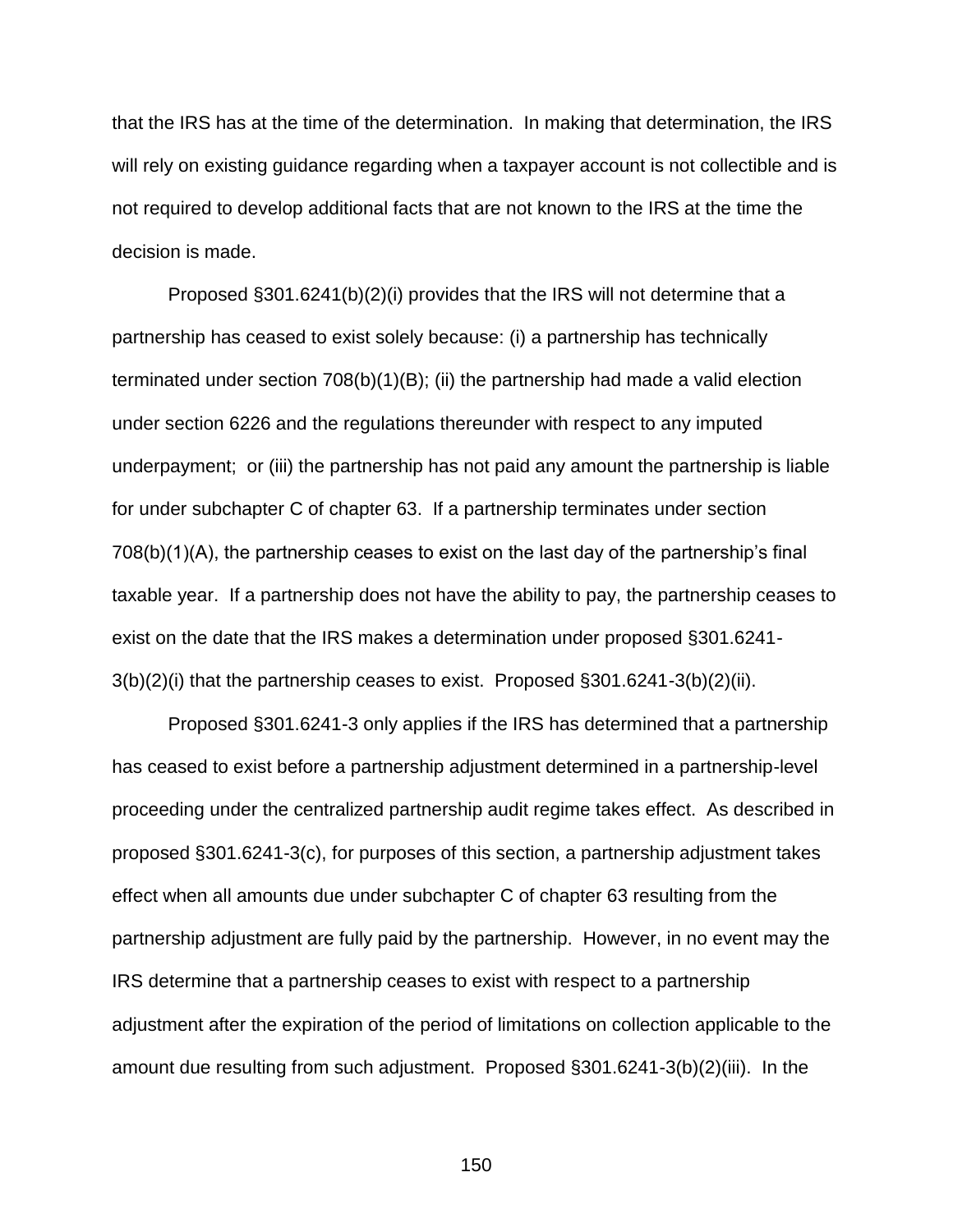event that a partnership pays some, but not all, of any amount due resulting from a partnership adjustment before a partnership ceases to exist, the former partners of the partnership that has ceased to exist are not required to take into account the portion of the partnership adjustments with respect to which any amounts have been paid by the partnership. Proposed §301.6241-3(c)(2). In cases of partial payment, the notification that the IRS has determined that the partnership has ceased to exist will include information regarding the portion of the partnership adjustments that are attributable to any remaining balance owed by the partnership that must be taken into account by the former partners.

If the IRS determines that a partnership ceases to exist, the partnership adjustments are taken into account by the former partners of the partnership. Under proposed §301.6241-3(d)(1)(i), the term "former partners" means the adjustment year partners of a partnership that has ceased to exist . If any adjustment year partner is a partnership-partner that the IRS has determined has ceased to exist, the partners of the partnership-partner for the partnership-partner's taxable year that includes the end of the adjustment year of the partnership that has ceased to exist are the former partners for purposes of this section. Proposed §301.6241-3(d)(1)(ii). If there are no adjustment year partners of a partnership, including where there are no partners of a partnershippartner, (for instance, because the partnership ceased to exist before the adjustment year), the term "former partners" means the partners of the partnership (or partnershippartner) during the last taxable year for which a partnership return was filed under section 6031(b). Proposed §301.6241-3(d)(2).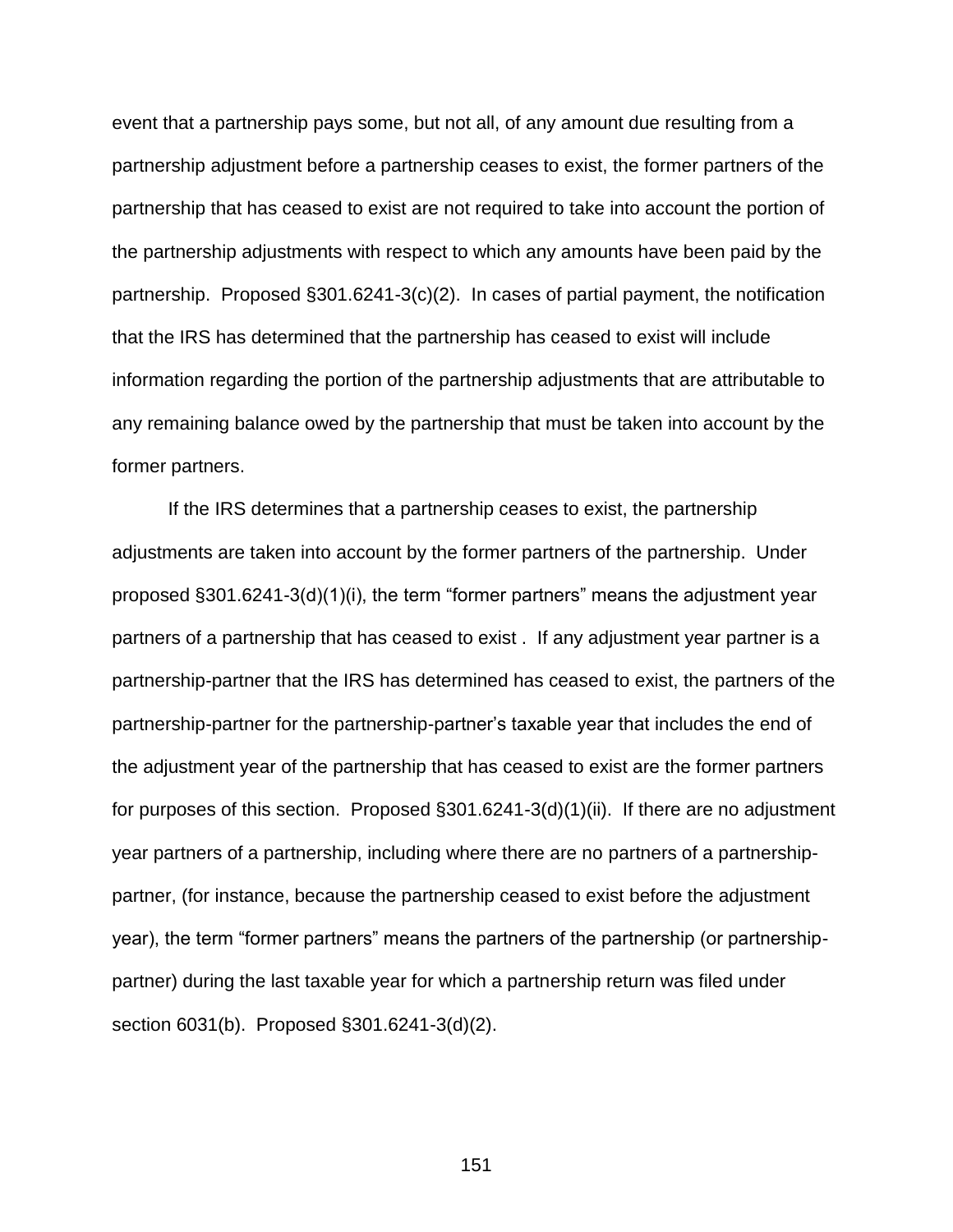Under proposed §301.6241-3(e), the former partners of a partnership that has ceased to exist take the partnership adjustment into account as if the partnership had made an election under section 6226 and the regulations thereunder. A former partner must take into account the former partner's share of a partnership adjustment reflected in the statement provided to the former partner in accordance with proposed §301.6226- 3.

If a partnership is notified by the IRS that it has ceased to exist, the partnership must furnish statements to its former partners reflecting the former partner's share of the partnership adjustments required to be taken into account, and file the statements with the IRS, no later than 30 days after the date of the notice from the IRS in which the IRS determines that the partnership ceases to exist. Proposed §301.6241-3(e)(2)(ii). The statements must conform to the requirements under proposed §301.6226-2 except that the adjustments are taken into account by the former partners rather than the reviewed year partners. Proposed §301.6241-3(e)(2)(i). If the statements are not timely furnished to the former partners, the IRS may furnish statements to the former partners to inform those partners of their share of the adjustments. Proposed §301.6241-3(e)(3). If the IRS furnishes the statements to the former partners, the IRS will notify the former partner in writing of such partner's share of the partnership adjustment based on the information reasonably available to the IRS at the time such notification is provided. A notification issued by the IRS is treated the same as a statement required to be furnished and filed under proposed §301.6241-3(e)(2).

Proposed §301.6241-3(f) provides examples that illustrate the provisions of this section.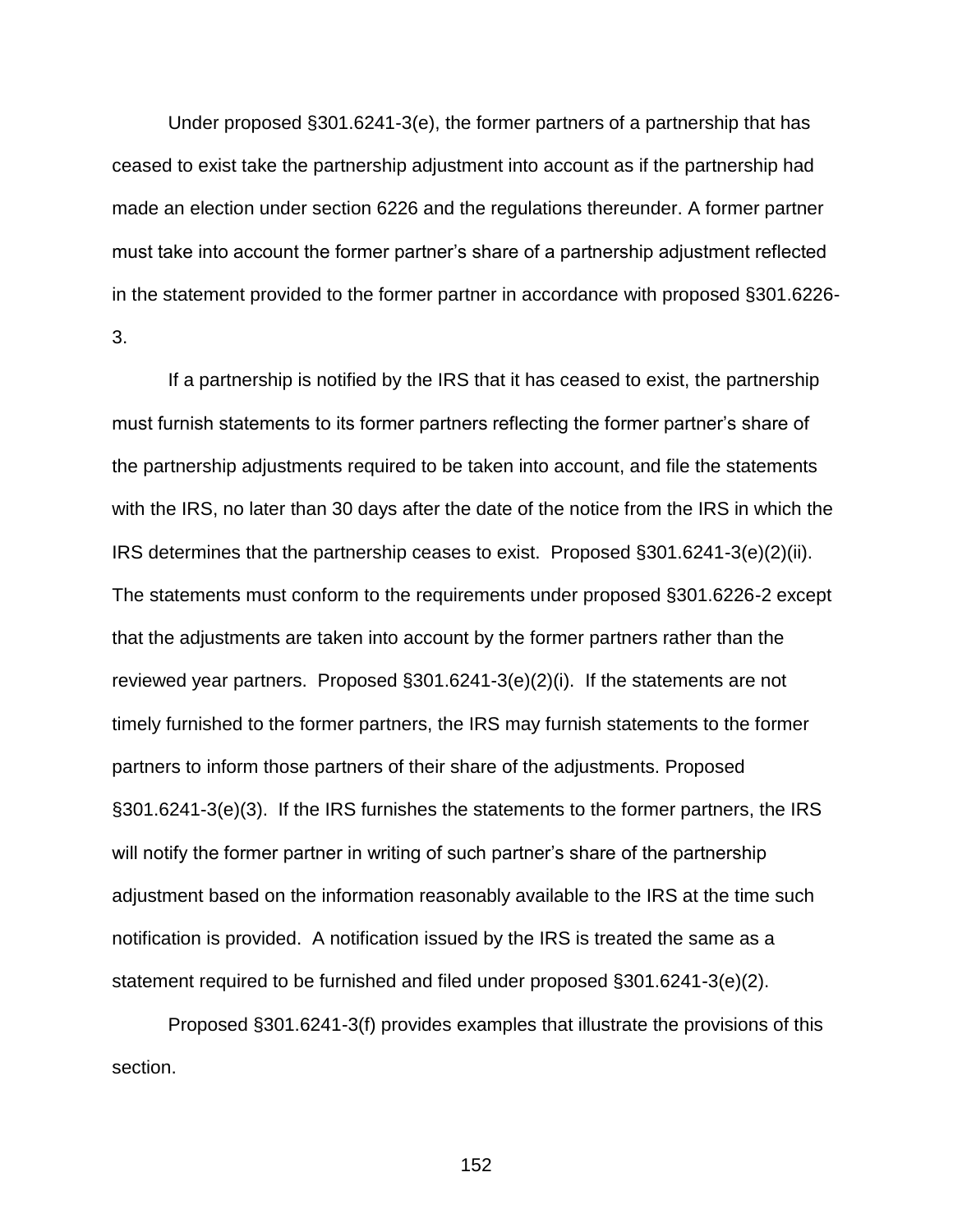#### E. Nondeductible payments

Proposed §301.6241-4 provides generally that the payment of any amount under subchapter C of chapter 63 is nondeductible, and must be treated as an expenditure described in section 705(a)(2)(B) (that is, not deductible and not properly chargeable to a capital account). Accordingly, a payment by a partnership of any amount required to be paid under subchapter C of chapter 63, including any imputed underpayment, any amount under proposed §301.6226-3 (regarding reviewed year partners taking into account partnership adjustments), and any interest, penalties, additions to tax, or additional amounts with respect to such amounts is treated as an expenditure described in section 705(a)(2)(B).

## F. Extension to entities filing partnership returns

Proposed §301.6241-5 extends the provisions of the centralized partnership audit regime to a taxable year for which any entity files a partnership return (Form 1065, U.S. Return of Partnership Income), even if it is determined that the entity filing the return is not a partnership (proposed §301.6241-5(a)) or even that no entity existed (proposed §301.6241-5(b)). Under proposed §301.6241-5(a), if an entity files a partnership return for a taxable year, the provisions of subchapter C of chapter 63 (and the regulations thereunder) apply to that entity, its items (and any partner's distributive share of those items), and any person holding an interest in that entity at any time during the taxable year for which the partnership return was filed.

Proposed §301.6241-5(c) provides exceptions to the general rules in proposed §301.6241-5(a). Under proposed §301.6241-5(c)(1), the provisions of subchapter C of chapter 63 do not apply to taxable years for which a valid election under section 6221(b)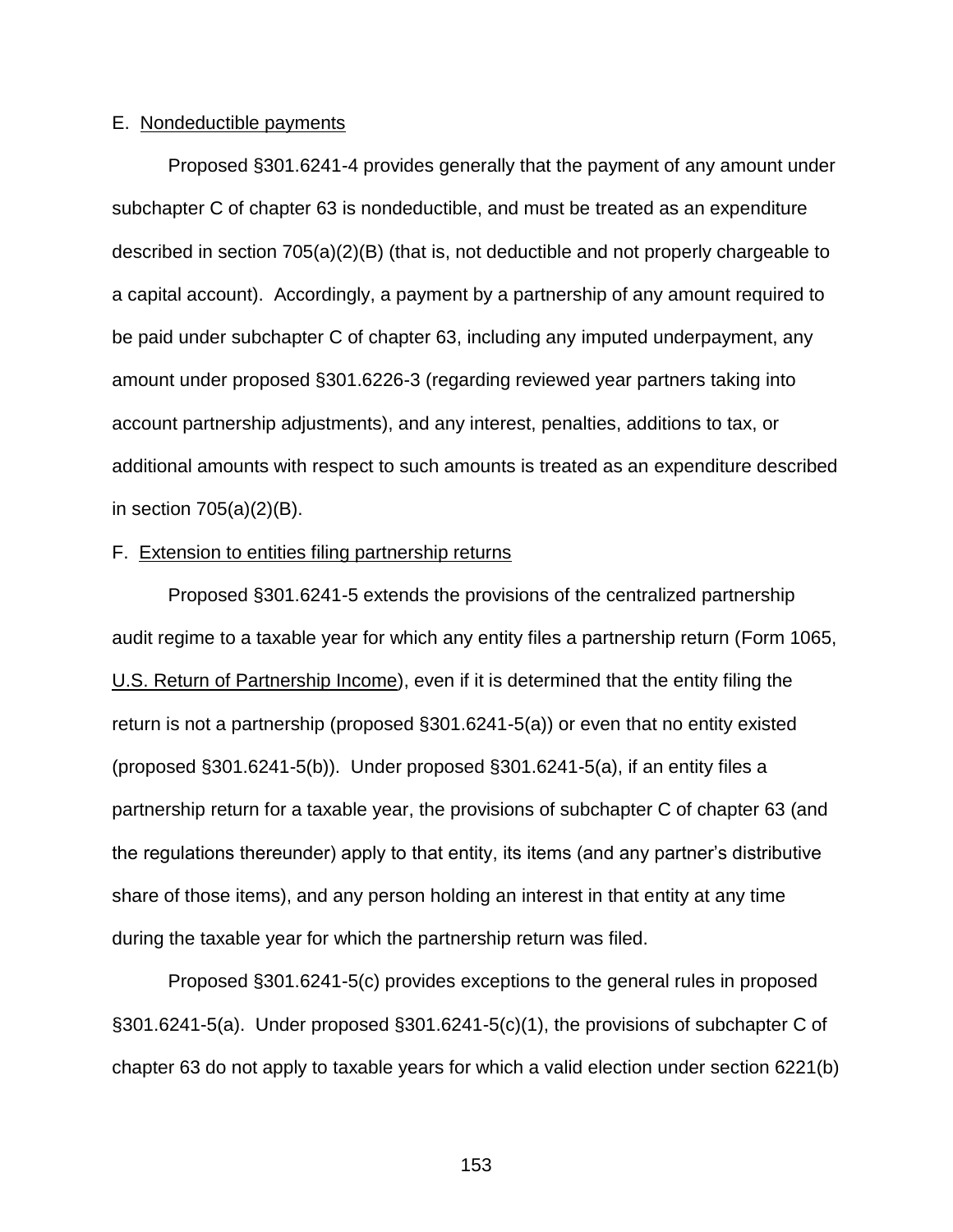to elect out of the centralized partnership audit regime is in effect. Under proposed §301.6241-5(c)(2), the provisions of subchapter C of chapter 63 do not apply to taxable years for which a partnership return is filed solely to make an election described in section 761(a) (election out of subchapter K of chapter 1 for certain unincorporated organizations).

## **Special Analyses**

Certain IRS regulations, including this one, are exempt from the requirements of Executive Order 12866, as supplemented and reaffirmed by Executive Order 13563. Therefore, a regulatory impact assessment is not required. Because the proposed regulations would not impose a collection of information on small entities, the Regulatory Flexibility Act (5 U.S.C. chapter 6) does not apply.

Pursuant to section 7805(f) of the Code, this notice of proposed rulemaking has been submitted to the Chief Counsel for Advocacy of the Small Business Administration for comment on its impact on small business.

#### **Statement of Availability of IRS Documents**

IRS Revenue Procedures, Revenue Rulings, Notices and other guidance cited in this preamble are published in the Internal Revenue Bulletin (or Cumulative Bulletin) and are available from the Superintendent of Documents, U.S. Government Publishing Office, Washington, DC 20402, or by visiting the IRS website at [www.irs.gov.](http://www.irs.gov/)

#### **Comments**

Before these proposed regulations are adopted as final regulations, consideration will be given to any electronic and written comments that are submitted timely to the IRS as prescribed in this preamble under the **ADDRESSES** heading. The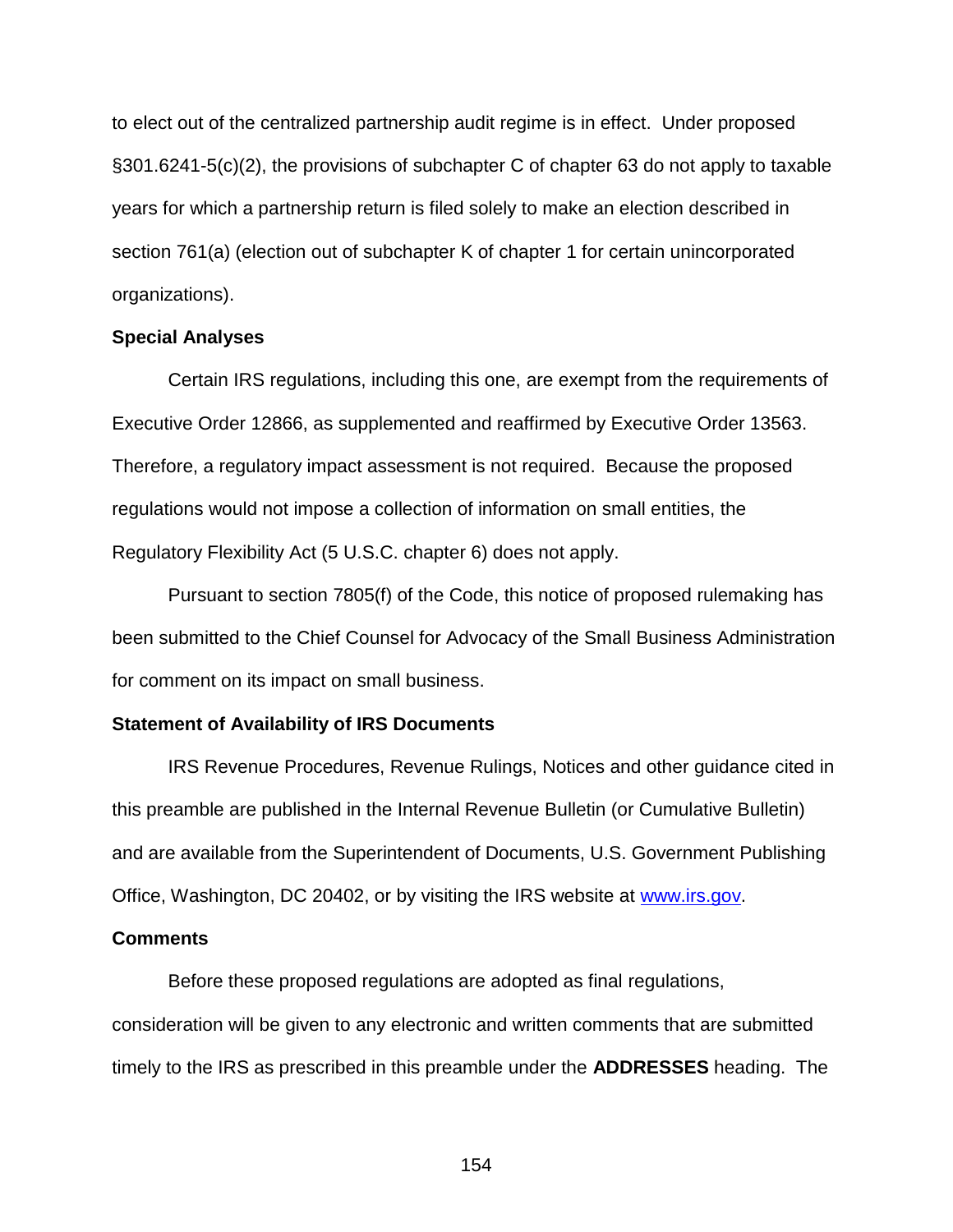Treasury Department and the IRS request comments on all aspects of the proposed regulations. All comments submitted will be made available at www.regulations.gov or upon request.

A public hearing has been scheduled for Wednesday, May 10, 2017, beginning at 10:00 AM in the IRS Auditorium, Internal Revenue Building, 1111 Constitution Avenue, N.W., Washington, D.C. Due to building security procedures, visitors must enter at the Constitution Avenue entrance. All visitors must present photo identification to enter the building. Because of access restrictions, visitors will not be admitted beyond the immediate entrance area more than 30 minutes before the hearing starts. For information about having your name placed on the building access list to attend the hearing, see the FOR FURTHER INFORMATION CONTACT section of this preamble.

The rules of 26 CFR 601.601(a)(3) apply to the hearing. Persons who wish to present oral comments at the hearing must submit written or electronic comments and an outline of the topics to be discussed and the time to be devoted to each topic by

## **[INSERT DATE 90 DAYS AFTER PUBLICATION IN THE FEDERAL REGISTER]**. A

period of 10 minutes will be allocated to each person for making comments.

An agenda showing the scheduling of the speakers will be prepared after the deadline for receiving outlines has passed. Copies of the agenda will be available free of charge at the hearing.

## **Drafting Information**

The principal authors of these proposed regulations are Jennifer M. Black, Joy E. Gerdy-Zogby, and Steven L. Karon of the Office of the Associate Chief Counsel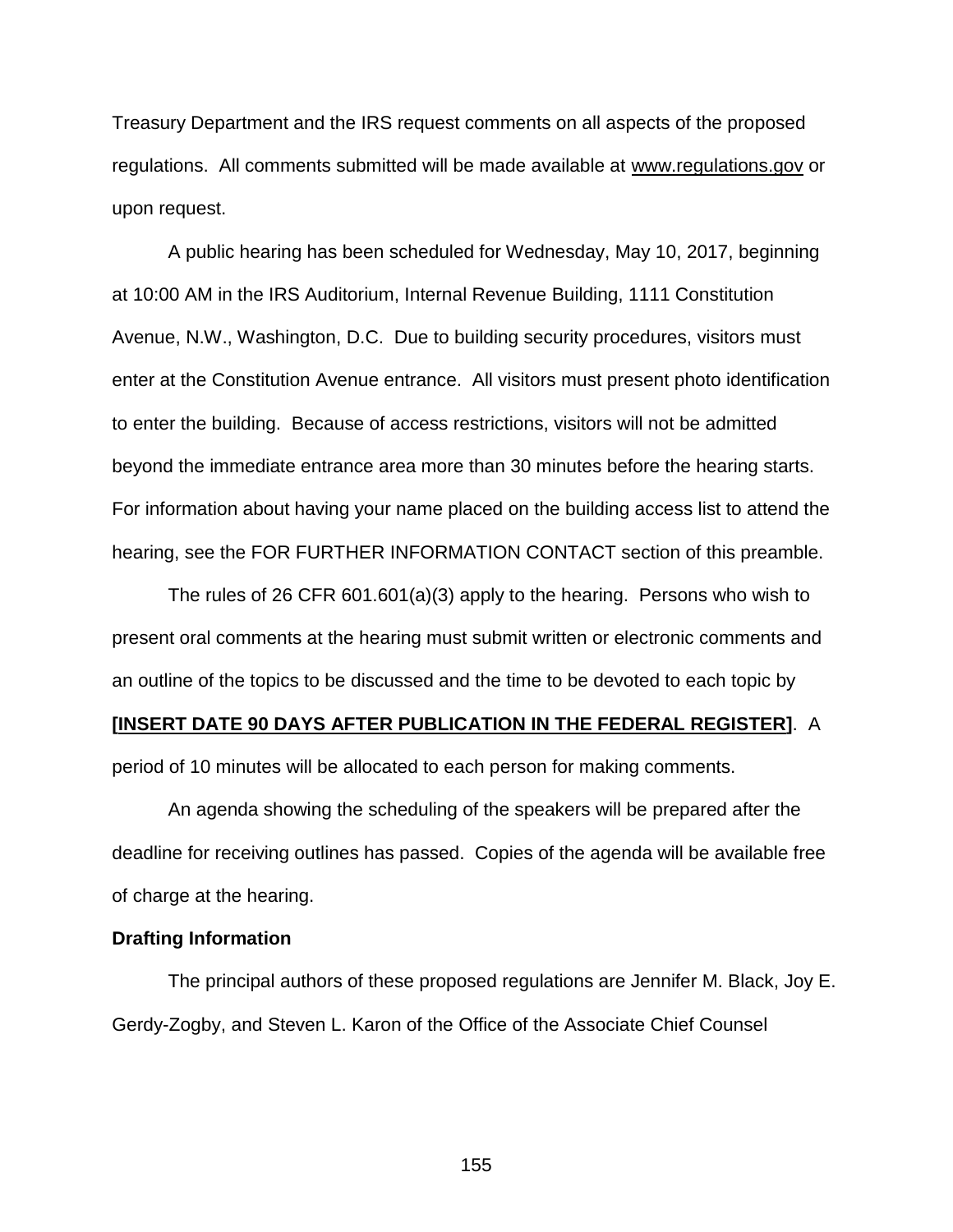(Procedure and Administration). However, other personnel from the Treasury

Department and the IRS participated in their development.

# **List of Subjects in 26 CFR Part 301**

Employment taxes, Estate taxes, Excise taxes, Gift taxes, Income taxes,

Penalties, Reporting and recordkeeping requirements.

# **Withdrawal of Notice of Proposed Rulemaking**

Accordingly, under the authority of 26 U.S.C. 7805, the notice of proposed

rulemaking (REG-138326-07) that was published in the Federal Register on Friday,

February 13, 2009 (74 FR 7205) is withdrawn.

# **Proposed Amendments to the Regulations**

Accordingly, 26 CFR part 301 is proposed to be amended as follows:

# PART 301—PROCEDURE AND ADMINISTRATION

Paragraph 1. The authority citation for part 301 continues to read in part as follows:

Authority: 26 U.S.C. 7805 \* \* \*

Par. 2. Section 301.6221(a)-1 is added to read as follows:

# §301.6221(a)-1 Scope of the partnership procedures under subchapter C of chapter 63 of the Internal Revenue Code.

(a) In general. Any adjustment to items of income, gain, loss, deduction, or credit (as defined in paragraph (b)(1) of this section) of a partnership for a partnership taxable year and any partner's distributive share (as defined in paragraph (b)(2) of this section) thereof is determined, any tax attributable thereto is assessed and collected, and the applicability of any penalty, addition to tax, or additional amount that relates to an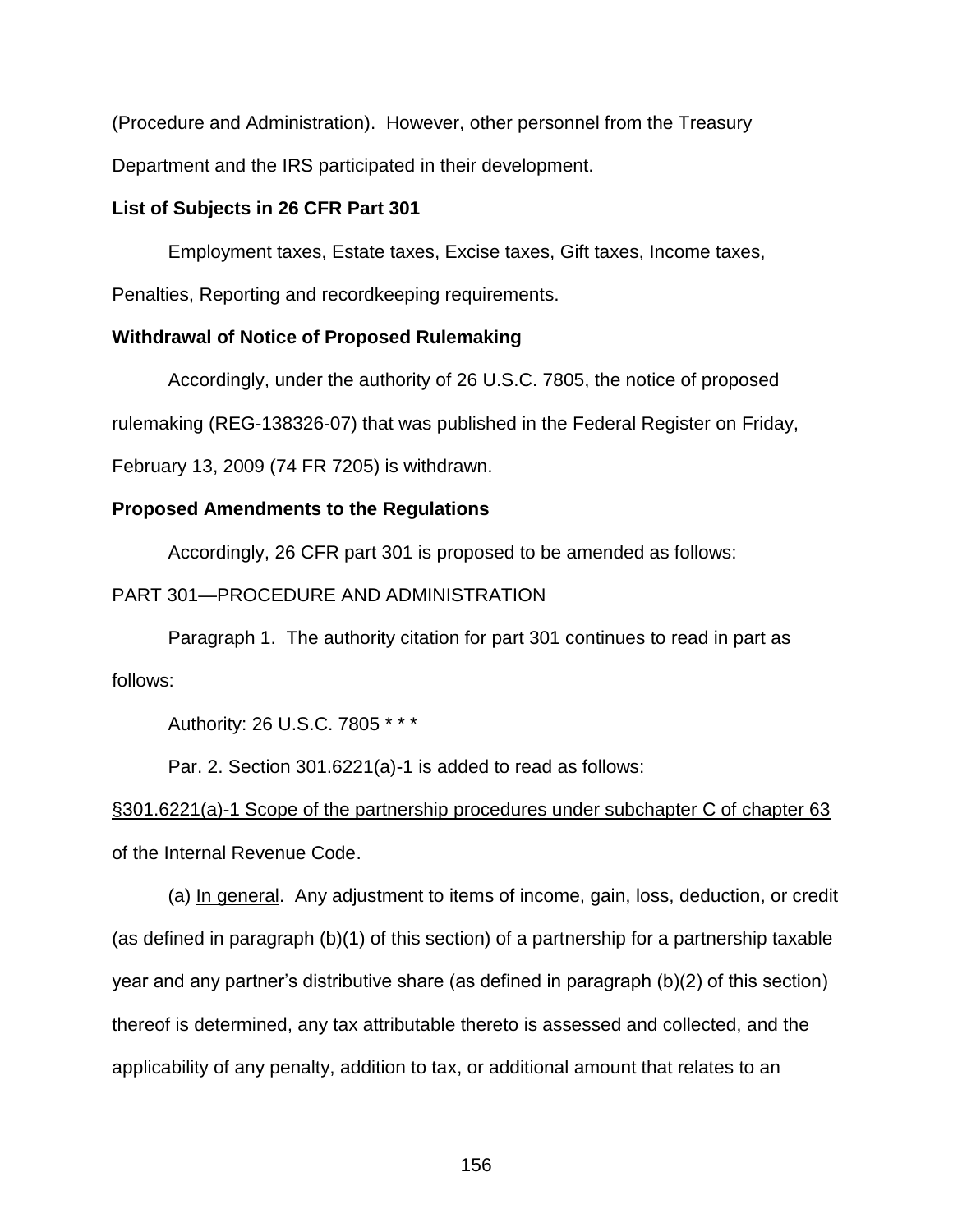adjustment to any such item or share is determined at the partnership level under subchapter C of chapter 63 of the Internal Revenue Code (subchapter C of chapter 63). See §301.6222-1 for rules relating to assessment and collection in a proceeding involving inconsistent reporting pursuant to section 6222. See §301.6225-2 for rules with respect to an amended return in the case of modification under section 6225(c)(2). See §301.6226-3 for rules in cases where an election under section 6226 is made.

(b) Definitions. Solely for purposes of paragraph (a) of this section the following terms have the meaning described in this paragraph (b).

(1) Items of income, gain, loss, deduction, or credit–(i) In general. The phrase items of income, gain, loss, deduction, or credit means all items and information required to be shown, or reflected, on a return of the partnership under section 6031, the regulations thereunder, and the forms and instructions prescribed by the Internal Revenue Service (IRS) for the partnership's taxable year, and any information in the partnership's books and records for the taxable year. This phrase includes–

(A) the character, timing, source, and amount of the partnership's income, gain, loss, deductions, and credits, including whether an item is deductible, tax-exempt, or a tax-preference item;

(B) the character, timing, and source of the partnership's activities, including whether the partnership's activities are passive or active;

(C) contributions to, and distributions from, the partnership, including the value, amount, and character of those contributions and distributions (for example, for purposes of sections 704(c), 721(b), 721(c), 737, and 751(b));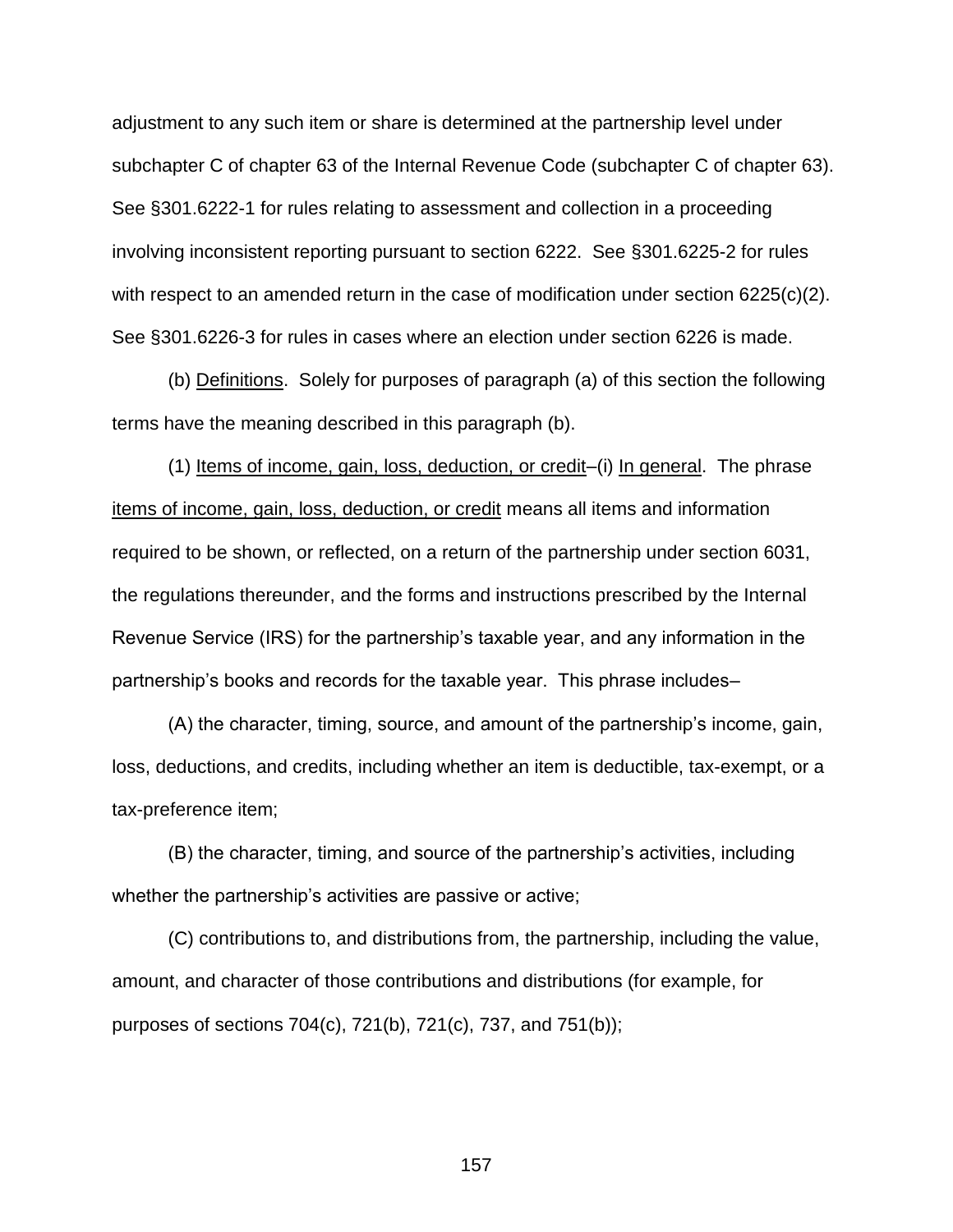(D) the partnership's basis in its assets, the character and type of the assets, and the value (or revaluation such as under §1.704-1(b)(2)(iv)(f) or (s) of this chapter) of the assets; including any effect the character or value of the partnership's assets has on the sale or exchange of an interest in the partnership (for example, for purposes of section 751(a));

(E) the amount and character of partnership liabilities, including whether a liability is recourse or nonrecourse and any changes to those liabilities from the preceding tax year;

(F) the separate category, timing, and amount of the partnership's creditable foreign tax expenditures described in §1.704-1(b)(4)(viii)(b) of this chapter;

(G) any elections made by the partnership and the consequences or effects of those elections, including a section 754 election, any election referenced in section 703(b), a section 761 election, and an election under sections 6221(b) or 6226(a);

(H) items related to transactions between a partnership and any person including disguised sales, guaranteed payments, section 704(c) allocations, and transactions to which section 707 applies;

(I) any item resulting from a partnership terminating under section 708(b)(1)(A), including as a result of a transaction under Rev. Rul. 99-6 (1999-1 C.B. 432) (see §601.601(d)(2) of this chapter);

(J) items and any effects from a technical termination under section 708(b)(1)(B); and

(K) partner capital accounts, including the release of a partner from a deficit restoration obligation.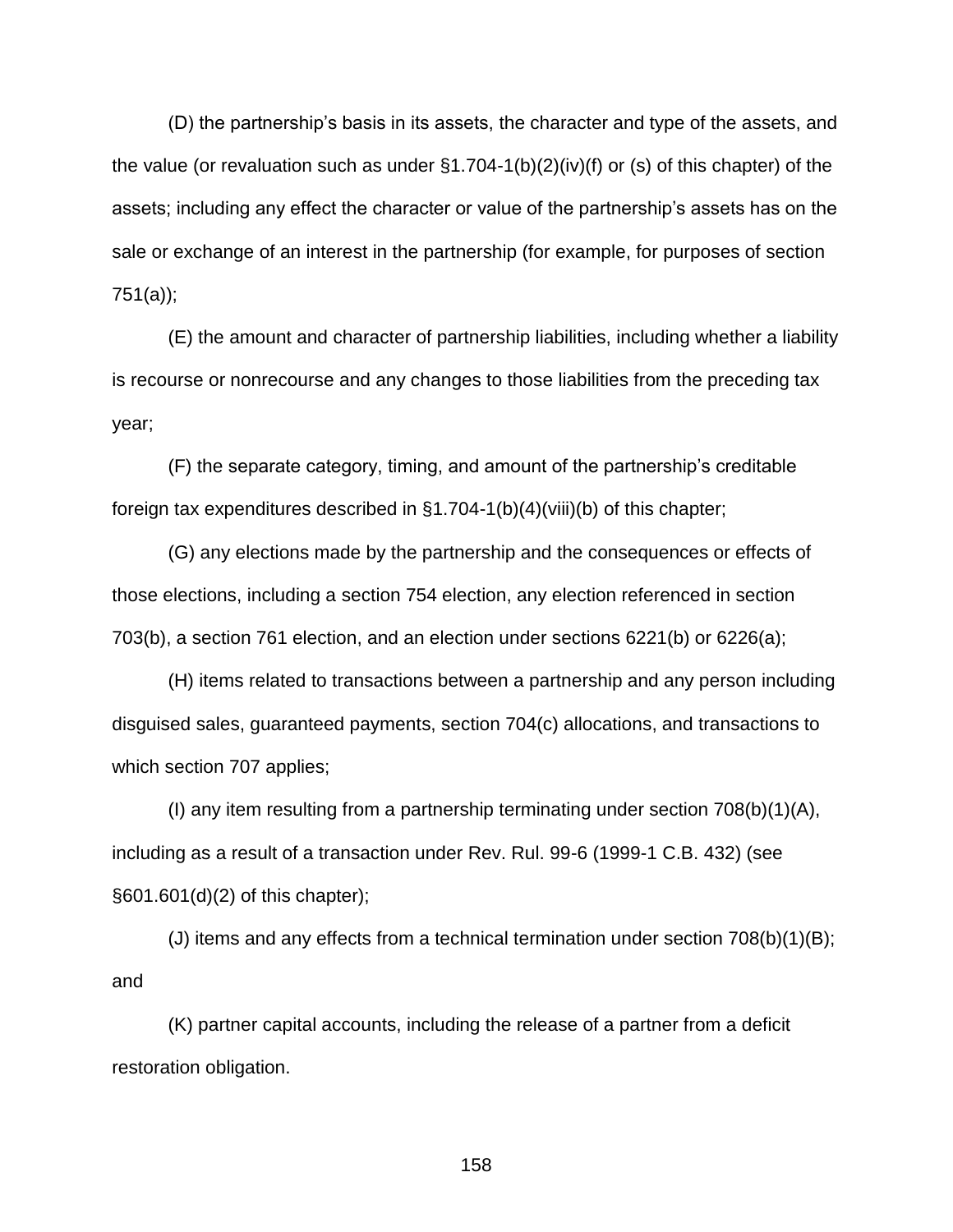(ii) Factors that affect the determination of items of income, gain, loss, deduction, or credit. Any factors that must be taken into account to determine or allocate the tax treatment of items adjusted under subchapter C of chapter 63 (in accordance with paragraph (b)(1) of this section) are determined at the partnership level. Such factors include--

(A) the legal and factual determinations that underlie the determination of items of income, gain, loss, deduction, or credit;

(B) the partnership's accounting practices and methods;

(C) whether any person is a partner in the partnership;

(D) whether a partnership exists for tax purposes, including whether multiple partnerships should be treated as a single partnership;

(E) whether any items or transactions of the partnership, the adjustments to which are determined under subchapter C of chapter 63, lack economic substance or should otherwise be disregarded, collapsed, recharacterized, or attributed to other persons (for example, under the step transaction doctrine), including whether the partnership is a sham or should otherwise be disregarded for tax purposes (including under §1.701-2 of this chapter and any applicable judicial doctrines);

(F) the period of limitations on making adjustments under subchapter C of chapter 63;

(G) the period of limitations on the assessment of amounts attributable to adjustments determined under subchapter C of chapter 63, except for the period of limitations under section 6501 with regard to assessments of tax attributable to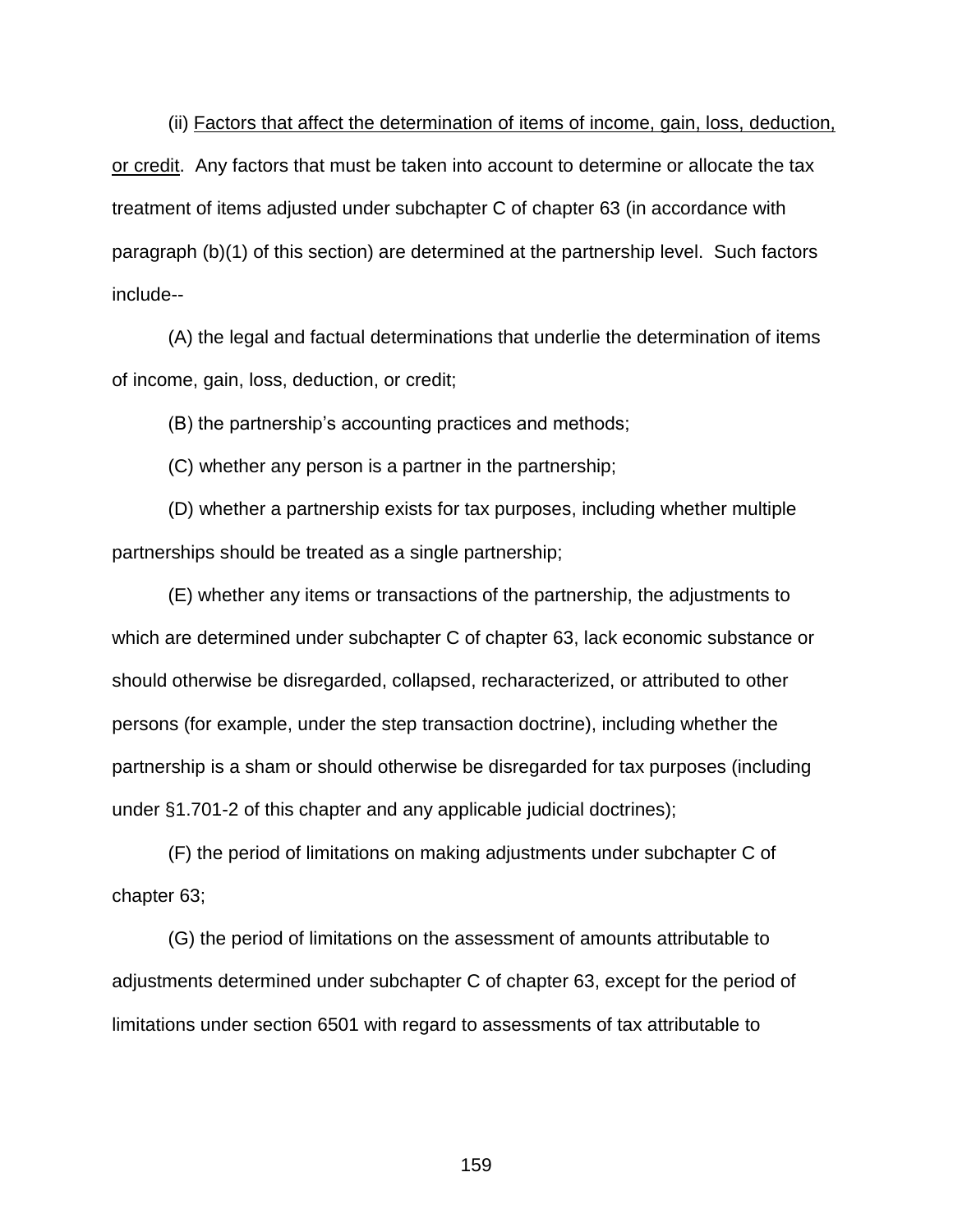adjustments taken into account by partners as a result of an election under section 6226;

(H) partners' outside bases, but only to the extent the partners' outside bases relate to an adjustment determined under subchapter C of chapter 63; and

(I) any determinations necessary to calculate the imputed underpayment (as defined in §301.6241-1(a)(3)) under section 6225, including whether items adjusted under subchapter C of chapter 63 are limited (or subject to limitations) under the Internal Revenue Code (or a treaty), and the facts and circumstances specific to any partner(s) that might affect the calculation of an imputed underpayment or modification requested by the partnership with respect to an imputed underpayment.

(2) Partner's distributive share. The phrase partner's distributive share includes--

(i) the partner's share of items adjusted under subchapter C of chapter 63, including the type of partnership interest(s) the partner holds and the percentage interest of a partner in the partnership;

(ii) the allocation of any item determined under subchapter C of chapter 63;

(iii) any special allocations applicable to any partner;

(iv) the character, source, and timing of any item or activity required to be taken into account by the partner which is related to any item adjusted under subchapter C of chapter 63; and

(v) any amount required to be taken into account by any person under section 6226.

(3) Tax. For purposes of section 6221(a), the term tax means tax imposed by chapter 1 of subtitle A of the Internal Revenue Code.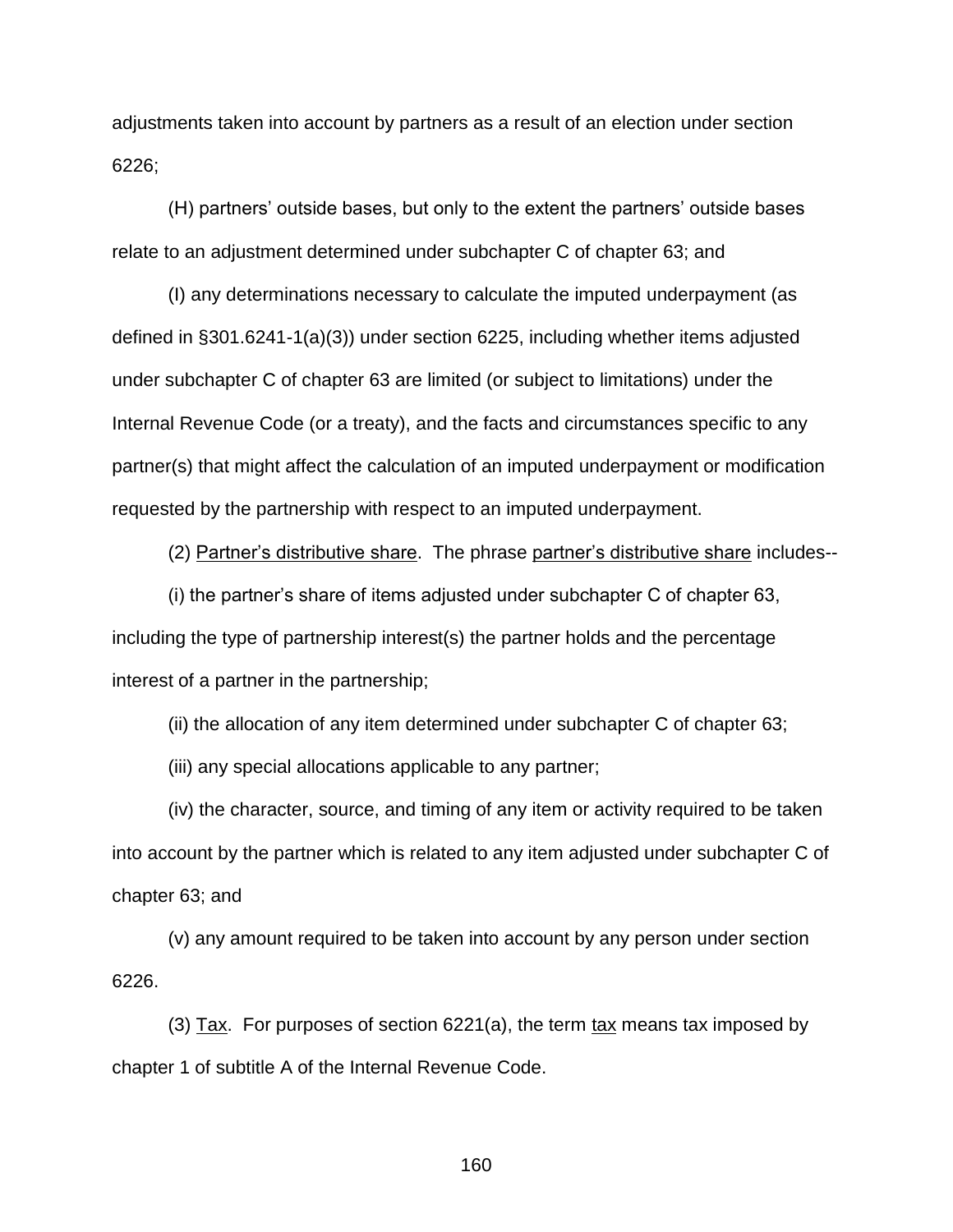(c) Penalty defenses--(1) In general. Any defense to any penalty, addition to tax,

or additional amount must be raised by the partnership in a partnership-level proceeding under subchapter C of chapter 63, regardless of whether the defense relates to facts and circumstances relating to a person other than the partnership. After the adjustments determined in a partnership proceeding under subchapter C of chapter 63 become final, no defense to any penalty determined may be raised or taken into account in determining the applicable penalties, additions to tax, or additional amounts under subchapter C of chapter 63 with respect to any person.

(2) Examples. The following examples illustrate the rules of this paragraph (c).

Example 1. The IRS initiates an administrative proceeding with respect to Partnership's taxable year under subchapter C of chapter 63. During the proceeding, the IRS mails to Partnership a notice of proposed partnership adjustment under section 6231 that imposes a section 6662 accuracy-related penalty with respect to an imputed underpayment on the grounds that the imputed underpayment is attributable to negligence or disregard of rules or regulations. Partnership believes that the actions of A, a partner in the partnership for the taxable year subject to the administrative proceeding, demonstrate that A had reasonable cause and acted in good faith with respect to how A reported on A's Federal income tax return the items that were adjusted and gave rise to the imputed underpayment subject to the penalty. Partnership provides this information to the IRS during the administrative proceeding in response to the notice of proposed partnership adjustment. The IRS will take this penalty defense into account when determining whether the portion of the penalty that relates to the adjustments attributable to A applies at the partnership level.

Example 2. Same facts as in Example 1 of this paragraph (c)(2), except Partnership does not provide A's information to the IRS during the administrative proceeding. The IRS mails Partnership a notice of final partnership adjustment (FPA) under section 6231. Partnership does not challenge the FPA in court. Partnership makes a timely election under section 6226 (regarding the alternative to payment of the imputed underpayment) and furnishes each reviewed year partner (as defined in §301.6241-1(a)(9)) a statement including the reviewed year partner's share of the section 6662 accuracy-related penalty determined in the FPA. In taking the section 6662 accuracy-related penalty into account, A raises with the IRS a reasonable cause defense based on A's actions, asserting that A had reasonable cause and acted in good faith. Because all defenses against a penalty imposed under subchapter C of chapter 63 may only be raised by Partnership, A may not raise a defense to his share of the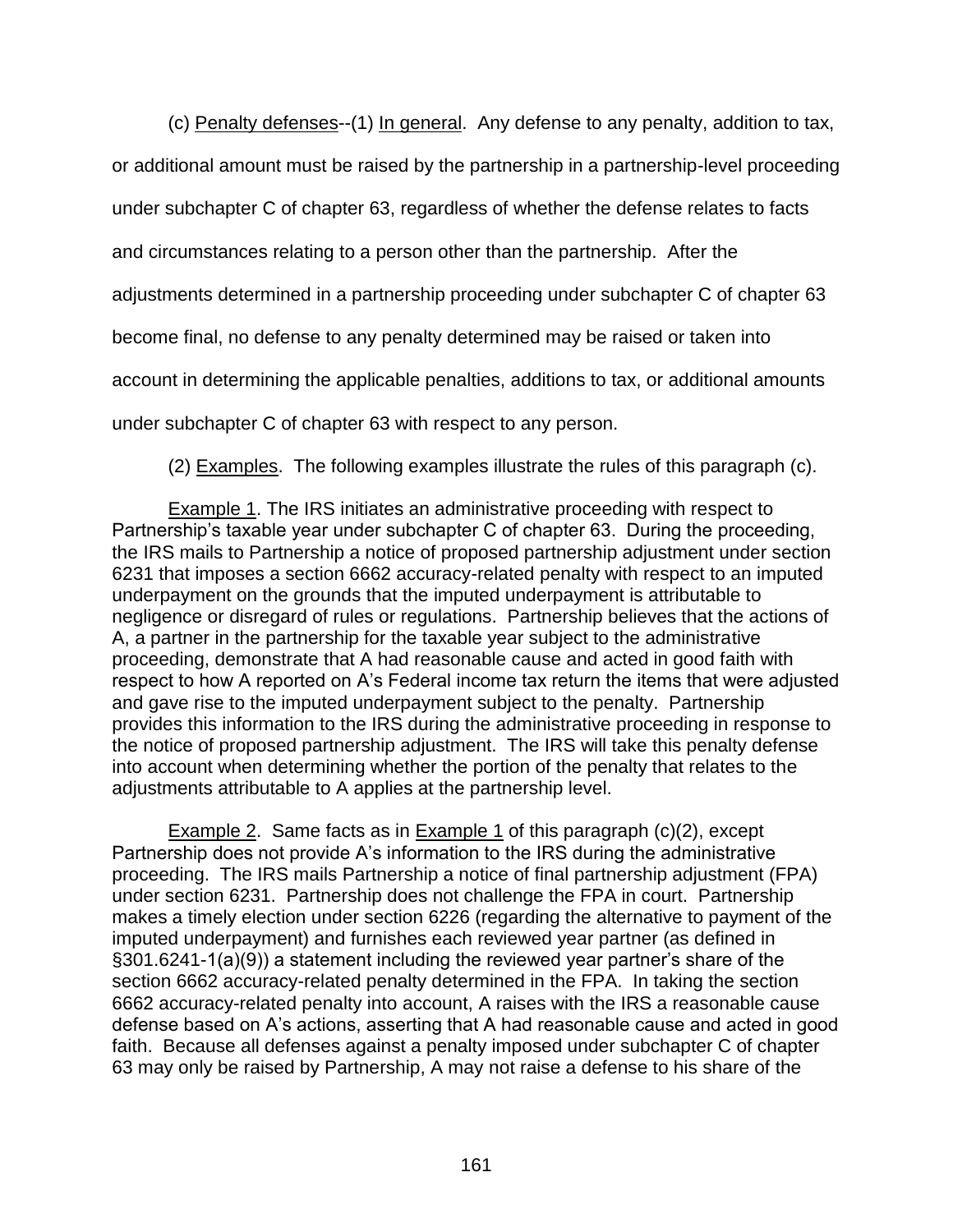section 6662 penalty determined under section 6226. Therefore, the IRS will not take the penalty defense into account.

(d) Coordination with other chapters of the Internal Revenue Code. Nothing in subchapter C of chapter 63 and the regulations thereunder precludes the IRS from making any adjustment to an item described in paragraph (b) of this section for purposes of determining taxes imposed by other provisions of the Internal Revenue Code (that is, taxes not imposed by chapter 1 of subtitle A).

(e) Applicability date--(1) In general. Except as provided in paragraph (e)(2) of this section, this section applies to partnership taxable years beginning after December 31, 2017.

(2) Election under §301.9100-22T in effect. This section applies to any partnership taxable year beginning after November 2, 2015 and before January 1, 2018 for which a valid election under §301.9100-22T is in effect.

Par. 3. Section 301.6221(b)-1 is added to read as follows:

## §301.6221(b)-1 Election out for certain partnerships with 100 or fewer partners.

(a) In general. The provisions of subchapter C of chapter 63 of the Internal Revenue Code (subchapter C of chapter 63) do not apply for any partnership taxable year for which an eligible partnership under paragraph (b) of this section makes a valid election in accordance with paragraph (c) of this section. For rules regarding deficiency procedures, see subchapter B of chapter 63 of the Internal Revenue Code and §§301.6211-1 through 301.6215-1.

(b) Eligible partnership--(1) In general. Only an eligible partnership may make an election under this section. A partnership is an eligible partnership for purposes of this section if--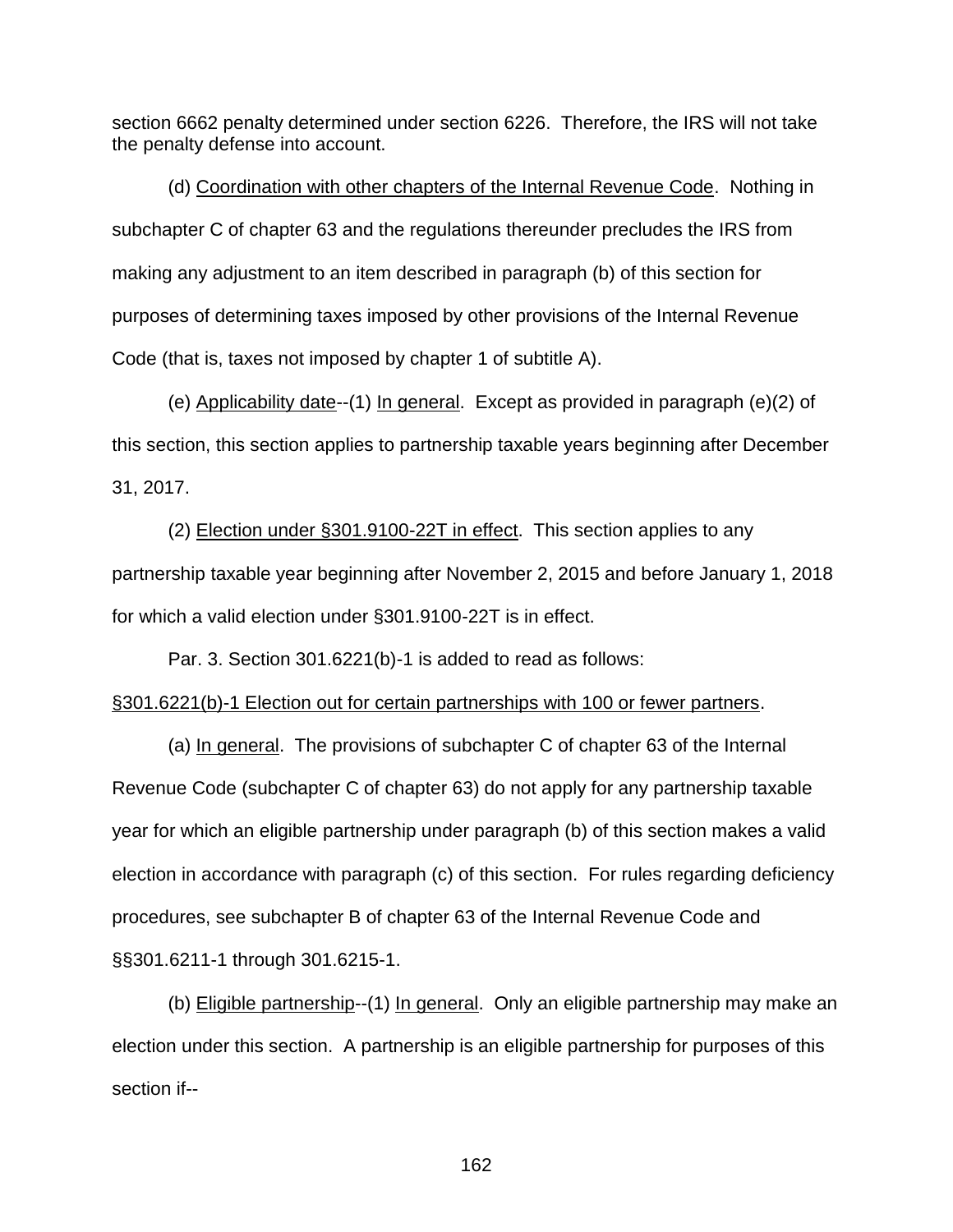(i) the partnership has 100 or fewer partners as determined in accordance with paragraph (b)(2) of this section, and

(ii) each statement the partnership is required to furnish under section 6031(b) for the partnership taxable year is furnished to a partner that was an eligible partner (as defined in paragraph (b)(3) of this section) for the partnership's entire taxable year.

(2) 100 or fewer partners--(i) In general. Except as provided in paragraph (b)(2)(ii) of this section, a partnership has 100 or fewer partners if the partnership is required to furnish 100 or fewer statements under section 6031(b) for the taxable year.

(ii) Special rule for S corporations. For purposes of this paragraph (b)(2), a partnership with a partner that is an S corporation (as defined in section 1361(a)(1)) must take into account each statement required to be furnished by the S corporation to its shareholders under section 6037(b) for the taxable year of the S corporation ending with or within the partnership's taxable year.

(iii) Examples. The following examples illustrate the provisions of this paragraph (b)(2). For purposes of these examples, each partnership is required to file a return under section 6031(a):

Example 1. During its 2020 partnership taxable year, Partnership has four partners each owning an interest in Partnership. Two of the partners are Spouse 1 and Spouse 2 who are married to each other during all of 2020. Spouse 1 and Spouse 2 each own a separate interest in Partnership. The two other partners are unmarried individuals. Under section 6031(b), Partnership is required to furnish a separate statement (that is, Schedule K-1 (Form 1065), Partner's Share of Income, Deductions, Credits, etc.) to each individual partner, including separate statements to Spouse 1 and Spouse 2. Therefore, for purposes of paragraph (b)(2) of this section, Partnership has four partners during its 2020 taxable year.

**Example 2.** The facts are the same as in **Example 1** of this paragraph  $(b)(2)(iii)$ , except Spouse 2 does not separately own an interest in Partnership during 2020 and Spouse 1 and Spouse 2 live in a community property state. Spouse 1 and Spouse 2 have lived in the community property state for the entire taxable year and at all times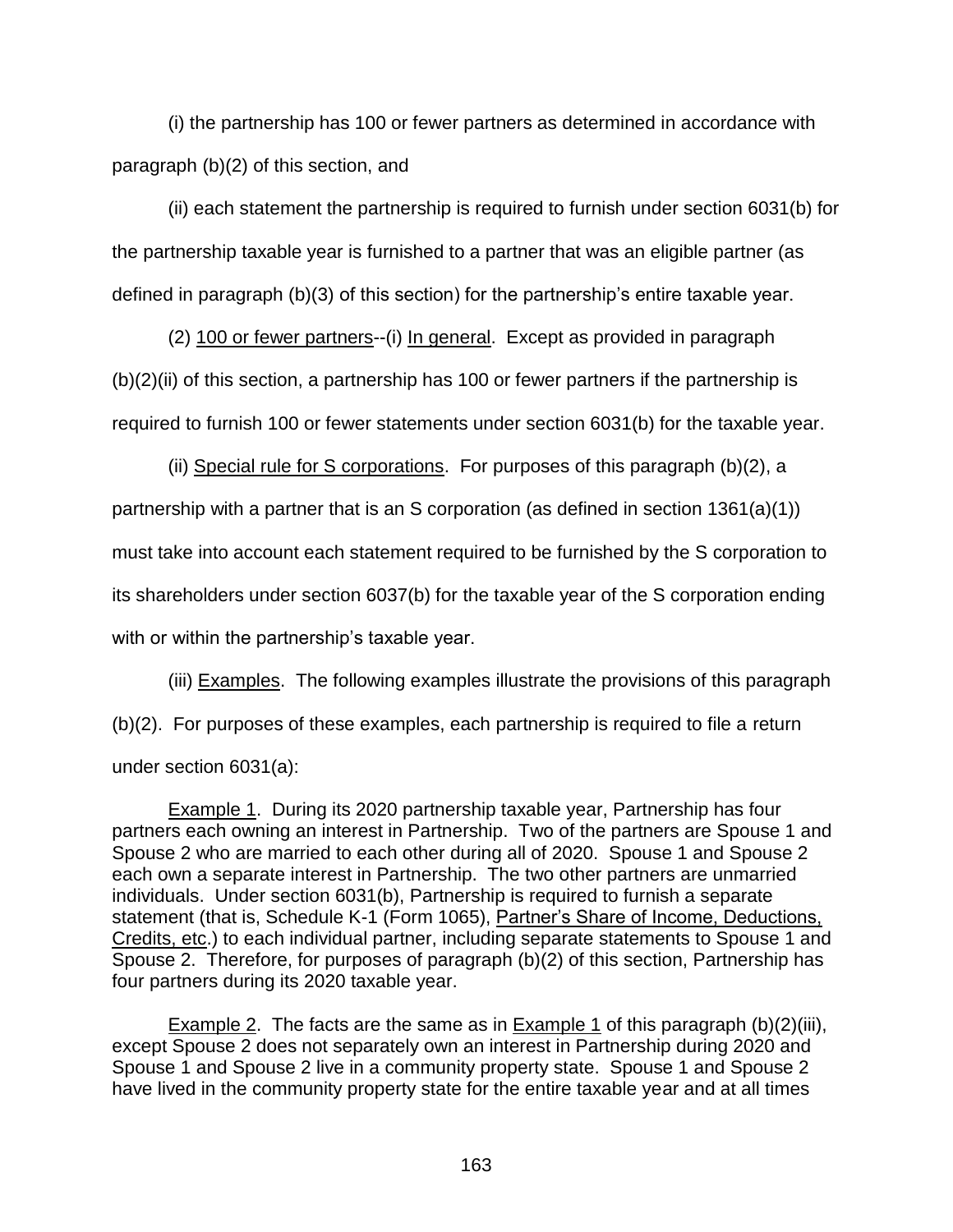since they were married. Spouse 1 acquired Spouse 1's interest in Partnership while married to Spouse 2. Because Spouse 2's community property interest in Spouse 1's partnership interest is not taken into account for purposes of determining the number of statements Partnership is required to furnish under section 6031(b), Partnership is required to furnish a statement to Spouse 1, but not to Spouse 2. Therefore, for purposes of paragraph (b)(2) of this section, Partnership has three partners during its 2020 taxable year.

Example 3. At the beginning of 2020, Partnership, which has a taxable year ending December 31, 2020, has three partners - individuals A, B, and C. Each individual owns an interest in Partnership. On June 30, 2020, Individual A dies, and A's interest in Partnership becomes an asset of A's estate. A's estate owns the interest for the remainder of 2020. On September 1, 2020, B sells his interest in Partnership to Individual D, who holds the interest for the remainder of the year. Under section 6031(b), Partnership is required to furnish five statements for its 2020 taxable year – one each to Individual A, the estate of Individual A, Individual B, Individual D, and Individual C. Therefore, for purposes of paragraph (b)(2) of this section, Partnership has five partners during its 2020 taxable year.

Example 4. During its 2020 taxable year, Partnership has 51 partners - 50 partners who are individuals and S, an S corporation. S and Partnership are both calendar year taxpayers. S has 50 shareholders during the 2020 taxable year. Under section 6031(b), Partnership is required to furnish 51 statements for the 2020 taxable year – one to S and one to each of Partnership's 50 partners who are individuals. Under section 6037(b), S is required to furnish a statement (that is, Schedule K-1 (Form 1120-S), Shareholder's Share of Income, Deductions, Credits, etc.) to each of its 50 shareholders. Under paragraph (b)(2)(ii) of this section, the number of statements required to be furnished by S under section 6037(b), which is 50, is taken into account to determine whether partnership has 100 or fewer partners. Accordingly, for purposes of paragraph (b)(2) of this section, Partnership has a total of 101 partners (51 statements furnished by Partnership to its partners plus 50 statements furnished by S to its shareholders) and is therefore not an eligible partnership under paragraph (b)(1) of this section. Because Partnership is not an eligible partnership, it cannot make the election under paragraph (a) of this section.

Example 5. During its 2020 taxable year, Partnership has two partners, A, an individual, and E, an estate of a deceased partner. E has 10 beneficiaries. Under section 6031(b), Partnership is required to furnish two statements, one to A and one to E. Any statements that E may be required to furnish to its beneficiaries are not taken into account for purposes of paragraph (b)(2) of this section. Therefore, Partnership has two partners under paragraph (b)(2) of this section.

(3) Eligible Partners--(i) In general. For purposes of paragraph  $(b)(1)(ii)$  of this

section, the term eligible partner means a partner that is an individual, a C corporation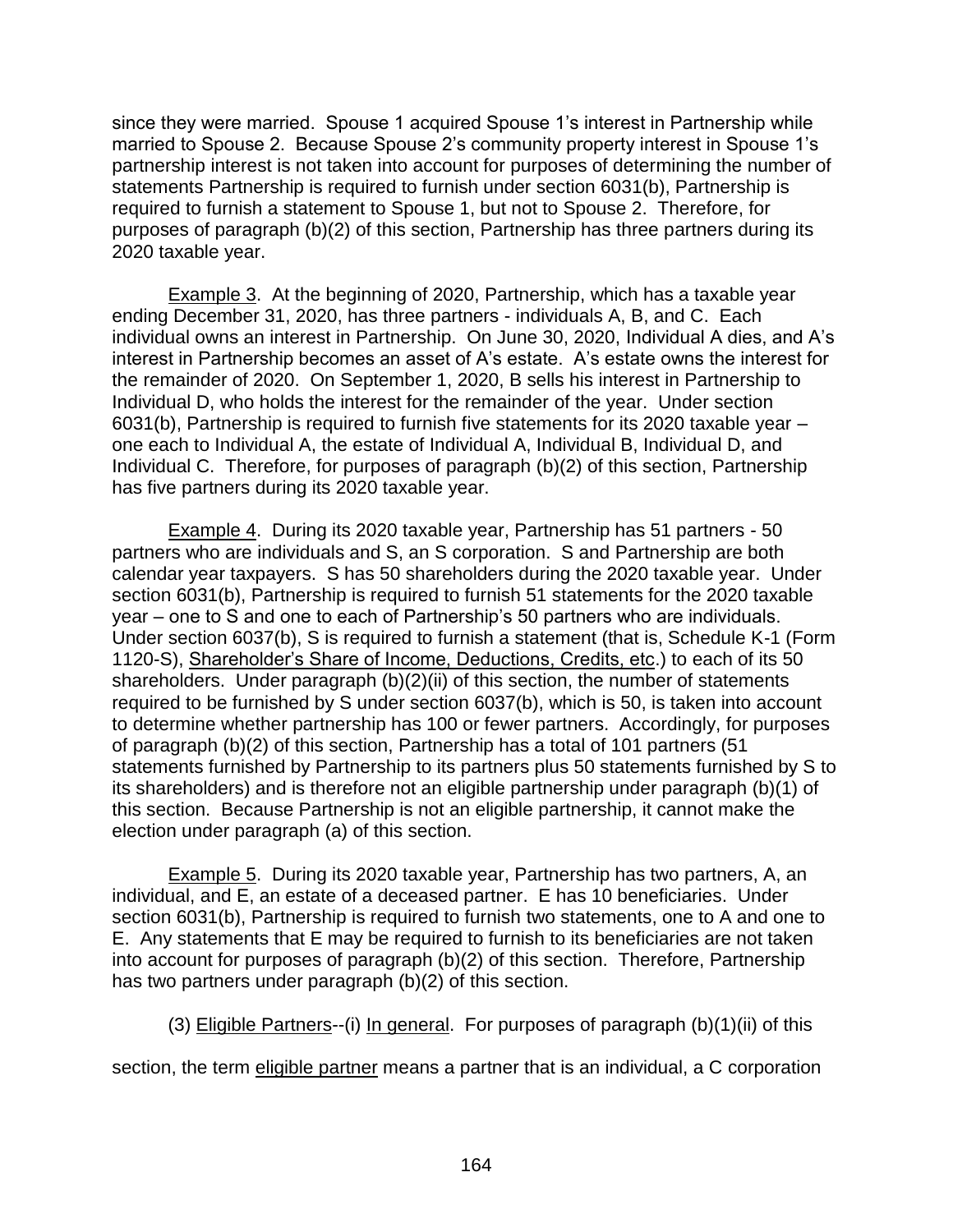(as defined by section  $1361(a)(2)$ ), an eligible foreign entity described in paragraph (b)(3)(iii) of this section, an S corporation, or an estate of a deceased partner. An S corporation is an eligible partner regardless of whether one or more shareholders of the S corporation are not an eligible partner.

(ii) Partners that are not eligible partners. A partner is not an eligible partner under paragraph  $(b)(3)(i)$  of this section if the partner is —

(A) a partnership,

(B) a trust,

(C) a foreign entity that is not an eligible foreign entity described in paragraph (b)(3)(iii) of this section,

(D) a disregarded entity described in §301.7701-2(c)(2)(i),

(E) a nominee or other similar person that holds an interest on behalf of another person, or

(F) an estate of an individual other than a deceased partner.

(iii) Eligible foreign entity. For purposes of this paragraph (b)(3), a foreign entity is an eligible partner if the foreign entity would be treated as a C corporation if it were a domestic entity. For purposes of the preceding sentence, a foreign entity would be treated as a C corporation if it were a domestic entity if the entity is classified as a per se corporation under §301.7701-2(b)(1), (3), (4), (5), (6), (7), or (8), is classified by default as an association taxable as a corporation under §301.7701-3(b)(2)(i)(B), or is classified as an association taxable as a corporation in accordance with an election under the provisions of §301.7701-3(c).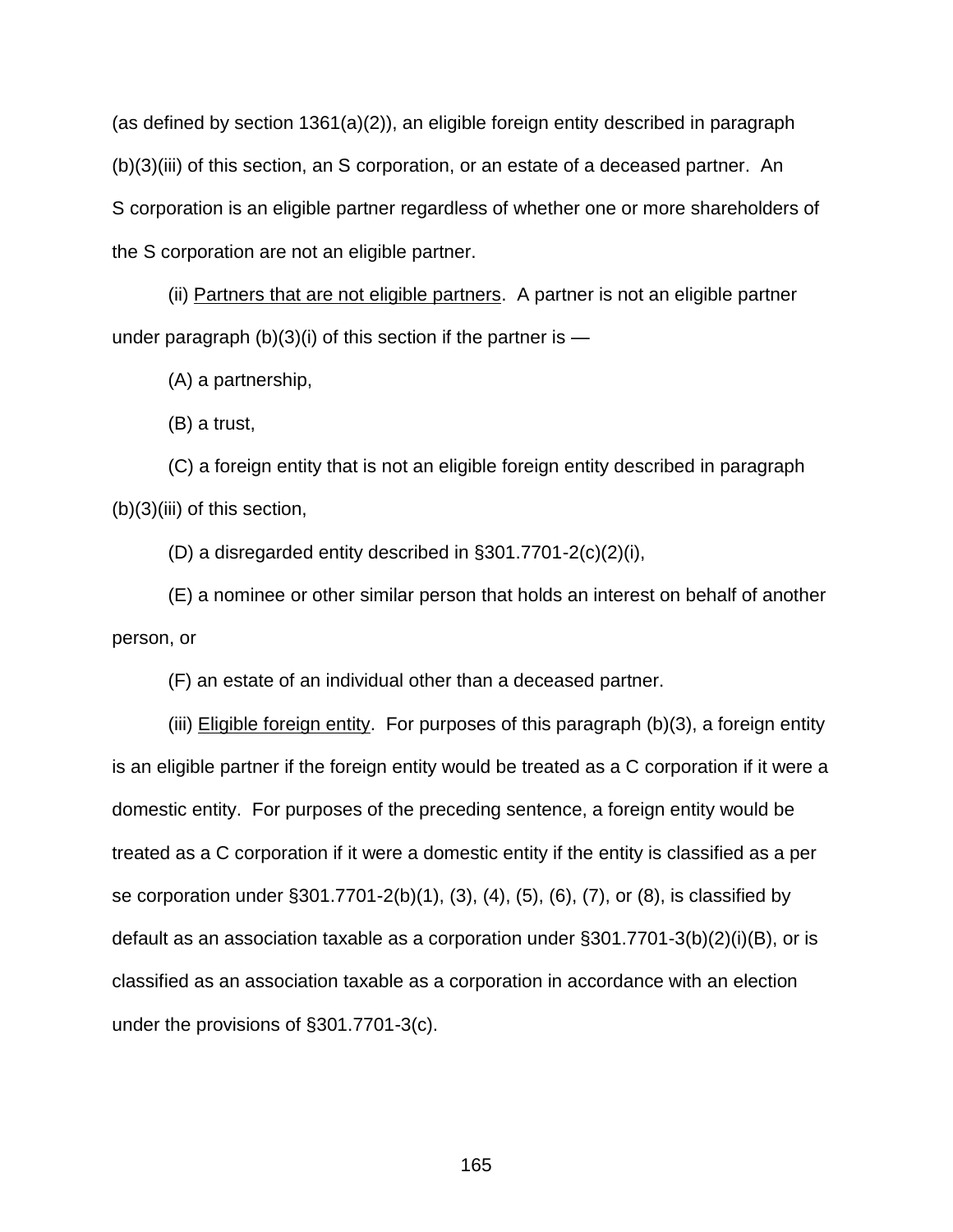(iv) Examples. The following examples illustrate the rules of this paragraph

(b)(3). For purposes of these examples, each partnership is required to file a return

under section 6031(a):

**Example 1.** During the 2020 taxable year, Partnership has four equal partners. Two partners are individuals. One partner is a C corporation. The fourth partner, D, is a partnership. Because D is a partnership, D is not an eligible partner under paragraph (b)(3)(i) of this section. Accordingly, Partnership is not an eligible partnership under paragraph (b)(1) of this section and, therefore, cannot make the election under paragraph (a) of this section for its 2020 taxable year.

**Example 2.** During its 2020 taxable year, Partnership has four equal partners. Two partners are individuals. One partner is a C corporation. The fourth partner, S, is an S corporation. S has ten shareholders. One of S's shareholders is a disregarded entity and one is a qualified small business trust. S is an eligible partner under paragraph (b)(3)(i) of this section even though S's shareholders would not be considered eligible partners if those shareholders held direct interests in Partnership. See §301.6221(b)-1(b)(3)(i). Accordingly, Partnership meets the requirements under paragraph (b)(3) of this section for its 2020 taxable year.

Example 3. During its 2020 taxable year, Partnership has two equal partners, A, an individual, and C, a disregarded entity, wholly owned by B, an individual. C is not an eligible partner under paragraph (b)(3)(i) of this section. Accordingly, Partnership is not an eligible partnership under paragraph (b)(1)(ii) of this section and, therefore, is ineligible to make the election under paragraph (a) of this section for its 2020 taxable year.

(c) Election--(1) In general. An election under this section must be made on the

eligible partnership's timely filed return, including extensions, for the taxable year to

which the election applies and include all information required by the Internal Revenue

Service (IRS) in forms, instructions, or other guidance. An election is not valid unless

the partnership discloses to the IRS all of the information required under paragraph

(c)(2) of this section about all partners and, in the case of a partner that is an S

corporation, the shareholders of such S corporation. An election once made may not be

revoked without the consent of the IRS.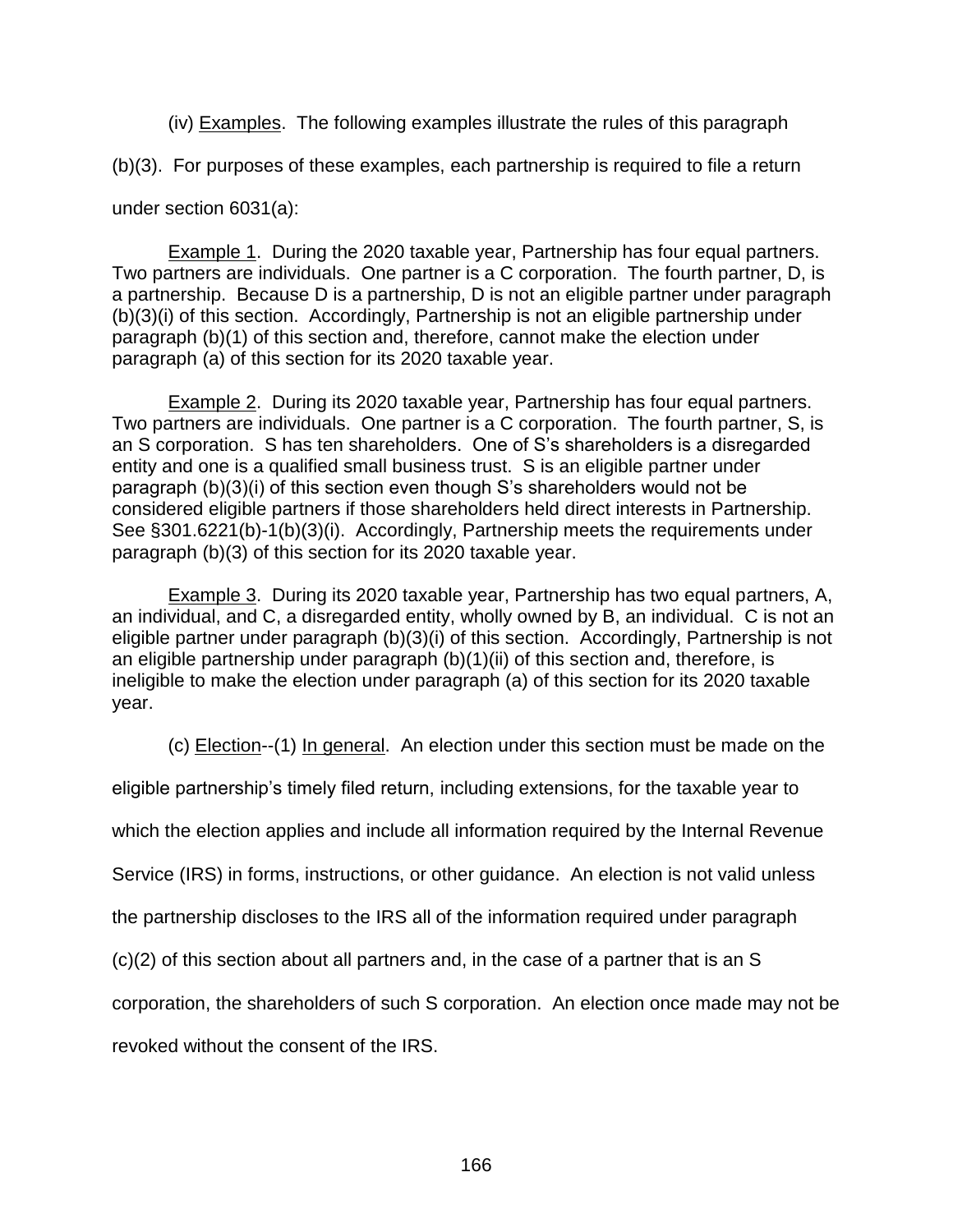(2) Disclosure of partner information to the IRS. A partnership making an election under this section must disclose to the IRS information about each person that was a partner at any time during the taxable year of the partnership to which the election applies, including each partner's name, correct U.S. taxpayer identification number (TIN), and Federal tax classification, an affirmative statement that the partner is an eligible partner under paragraph (b)(3) of this section, and any other information required by the IRS in forms, instructions, or other guidance. If a partner is an S corporation, the partnership must also disclose to the IRS the name, correct TIN, and Federal tax classification of each shareholder of the S corporation as well as any other information required by the IRS in forms, instructions, or other guidance.

(3) Partner notification. A partnership that makes an election under this section must notify each of its partners of the election within 30 days of making the election.

(d) Election made by a partnership that is a partner–(1) In general. The fact that a partnership has made an election under this section does not affect whether the provisions of subchapter C of chapter 63 apply to any other partnership, including a partnership in which the partnership making the election is a partner. Accordingly, the provisions of subchapter C of chapter 63 that apply to partners in a partnership that has not made an election under this section apply, to the extent provided in the regulations under subchapter C of chapter 63, to partners that are themselves partnerships that have made an election under this section in their capacity as partners in the other partnership.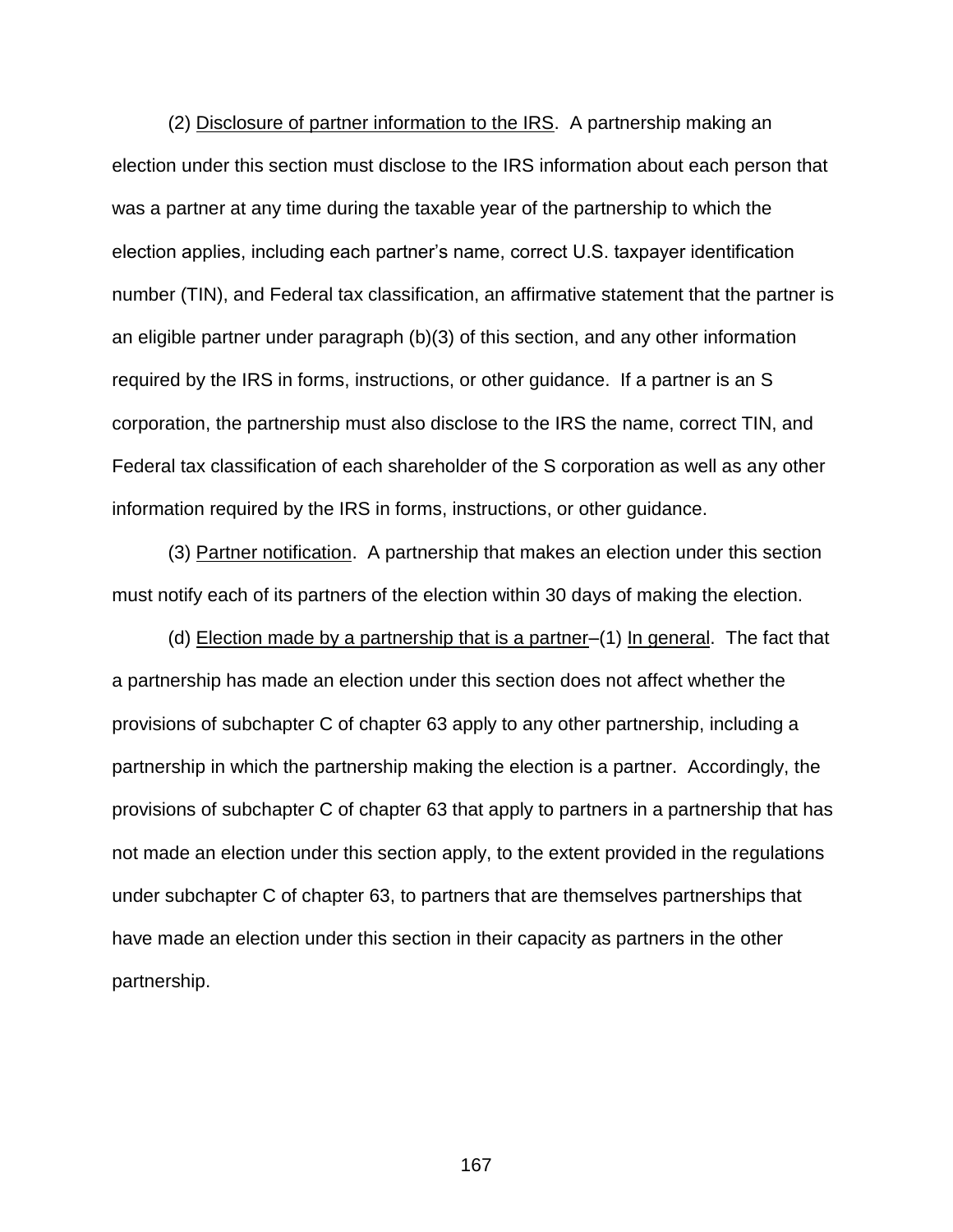(2) Examples. The following examples illustrate the rules of paragraph (d)(1) of

this section. For purposes of these examples, each partnership is required to file a

return under section 6031(a):

Example 1. During its 2020 taxable year, Partnership, a calendar year taxpayer, has two partners. One partner, A, is also a calendar year partnership. A files a valid election out of the centralized partnership audit regime with its timely filed partnership return for its 2020 taxable year. Notwithstanding A's valid election out of the centralized partnership audit regime, A is subject to the same rules as any partner in a partnership subject to the rules under subchapter C of chapter 63, including the consistency requirements of section 6222 and the regulations thereunder.

Example 2. The IRS mails to Partnership, a calendar year taxpayer, a notice of final partnership adjustment under section 6231 with respect to Partnership's 2020 taxable year. Partnership timely elects the alternative to payment of imputed underpayment under section 6226 and the regulations thereunder. One of Partnership's partners is A, a calendar year partnership. A made a valid election out of the centralized partnership audit regime with its timely filed partnership return for its 2020 taxable year. Partnership must provide A with a statement under section 6226 containing A's share of the adjustments for Partnership's 2020 taxable year. A is subject to the same rules as any partner in a partnership subject to the rules under subchapter C of chapter 63.

(e) Effect of an election--(1) In general. An election made under this section is an

action taken under subchapter C of chapter 63 by the partnership for purposes of

section 6223. Accordingly, the partnership and all partners are bound by an election of

the partnership under this section unless the IRS determines that the election is invalid.

See §301.6223-2 for the binding nature of actions taken by a partnership under

subchapter C of chapter 63.

(2) IRS determination that election is invalid. If the IRS determines that an election under this section for a partnership taxable year is invalid, the IRS will notify the partnership in writing and the provisions of subchapter C of chapter 63 will apply to that partnership taxable year.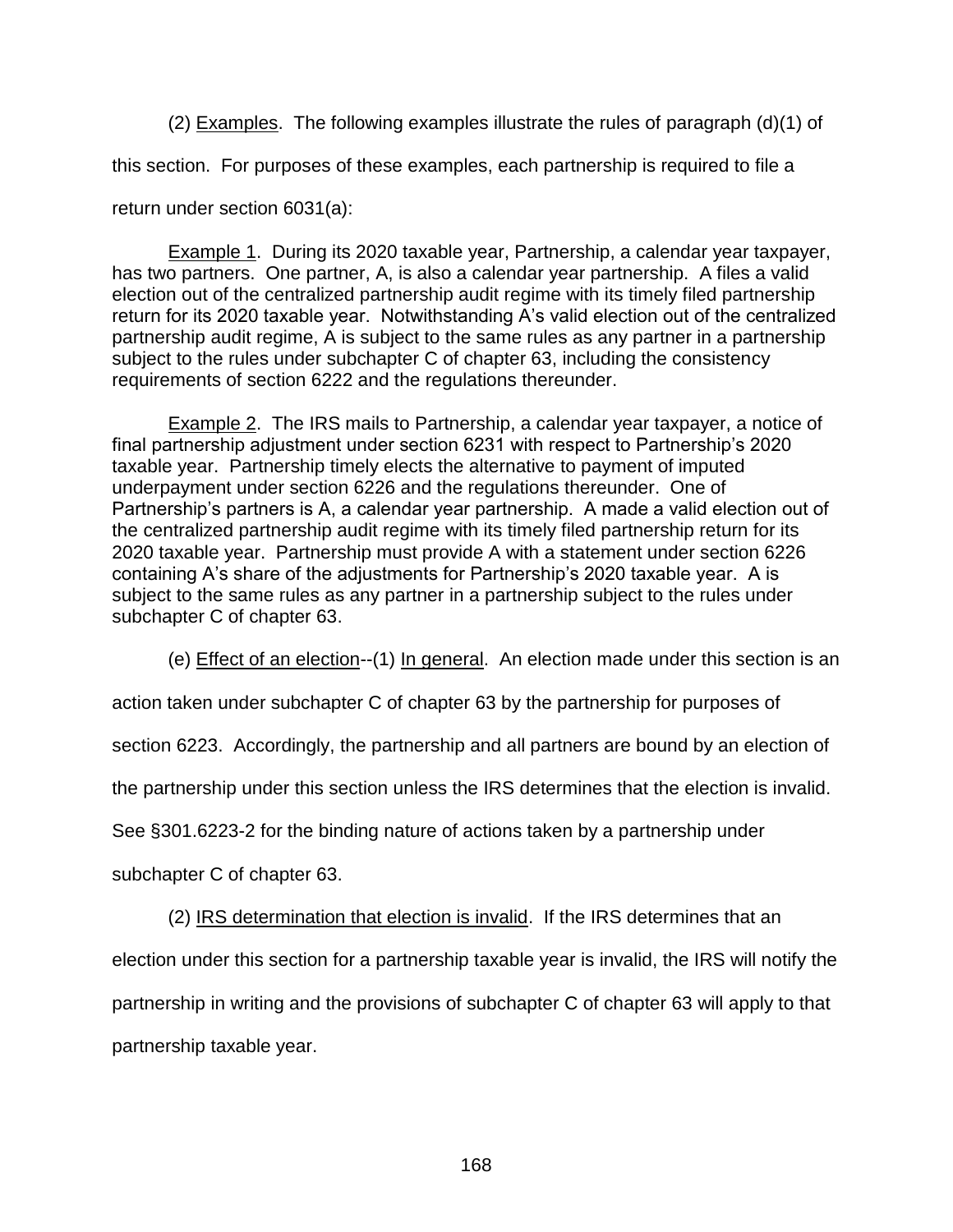(f) Applicability date. These regulations are applicable to partnership taxable years beginning after December 31, 2017.

Par. 4. Section 301.6222-1 is added to read as follows:

#### §301.6222-1 Partner's return must be consistent with partnership return.

(a) Consistent treatment of items--(1) In general. The treatment on a partner's return of each item of income, gain, loss, deduction, or credit (as defined in §301.6221(a)-1(b)(1)) attributable to a partnership must be consistent with the treatment of those items on the partnership return in all respects, including the amount, timing, and characterization of those items. A partner has not satisfied the requirement of this paragraph (a) if the treatment of the item on the partner's return is consistent with how the item was treated on a schedule or other information furnished to the partner by the partnership but inconsistent with the treatment of the item on the partnership return actually filed. For rules relating to the election to be treated as having reported the inconsistency where the partner treats an item consistently with an incorrect schedule or other information furnished by the partnership, see paragraph (d) of this section.

(2) Partner that is a partnership. The rules of this section apply to a partnershippartner (as defined in §301.6241-1(a)(7)) regardless of whether the partnership-partner has made an election under section 6221(b) to elect out of the provisions of subchapter C of chapter 63 of the Internal Revenue Code (subchapter C of chapter 63). Accordingly, unless the requirements of paragraph (c) of this section are satisfied, a partnership-partner must treat items attributable to a partnership in which it is a partner consistent with the treatment of such items on the partnership return filed by the partnership in which it is a partner.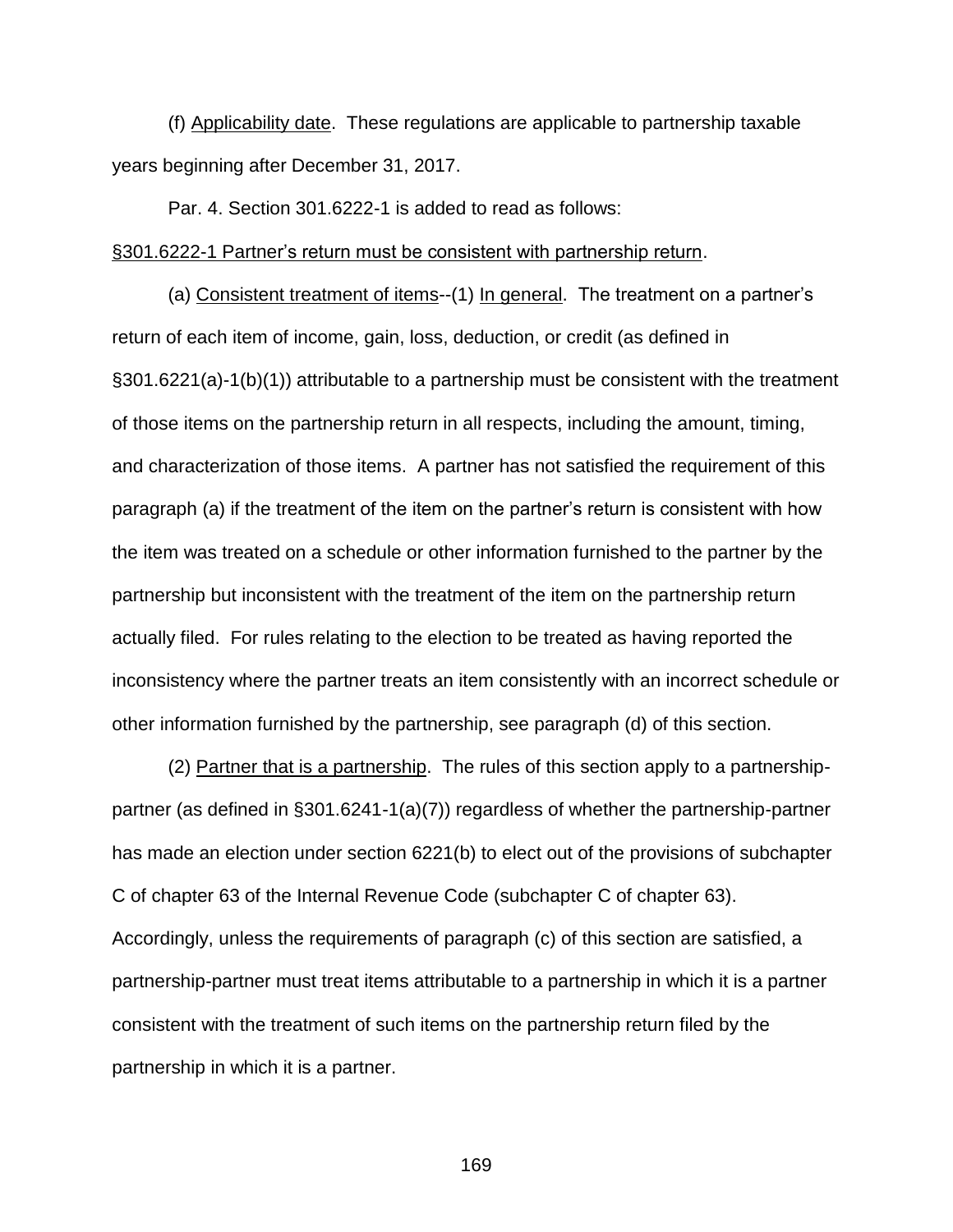(3) Partnership does not file a return. A partner's treatment of items attributable to a partnership that does not file a return is per se inconsistent, unless the partner files a notice of inconsistent treatment under paragraph (c) of this section.

(4) Treatment of items on a partnership return. For purposes of this section, the treatment of an item on a partnership return includes—

(i) the treatment of an item on the partnership's return of partnership income filed with the IRS under section 6031, and any amendment or supplement thereto, including an administrative adjustment request (AAR) filed pursuant to section 6227 and the regulations thereunder; and

(ii) the treatment of an item on any statement, schedule or list, and any amendment or supplement thereto, filed by the partnership with the Internal Revenue Service (IRS), including any statements filed pursuant to section 6226 and the regulations thereunder.

(5) Examples*.* The following examples illustrate the rules of this paragraph (a). For purposes of these examples, each partnership is subject to the provisions of subchapter C of chapter 63, and each partnership and its partners are calendar year taxpayers, unless otherwise stated.

Example 1. B is a partner in Partnership during 2018 and 2019. Both B and Partnership are calendar year taxpayers. In December 2018, Partnership receives an advance payment for services to be performed in 2019 and reports this amount as income on its partnership return for 2018. B includes its distributive share of income from the advance payment on B's income tax return for 2019 and not on B's income tax return for 2018. B did not file a notice of inconsistent treatment with respect to the advanced payment. B's treatment of the income attributable to Partnership is inconsistent with the treatment of that item by Partnership on its partnership return.

Example 2. C is a partner in Partnership during 2018. Partnership incurred startup costs before it was actively engaged in its business. Partnership capitalized these costs on its 2018 partnership return. C deducted his distributive share of the start-up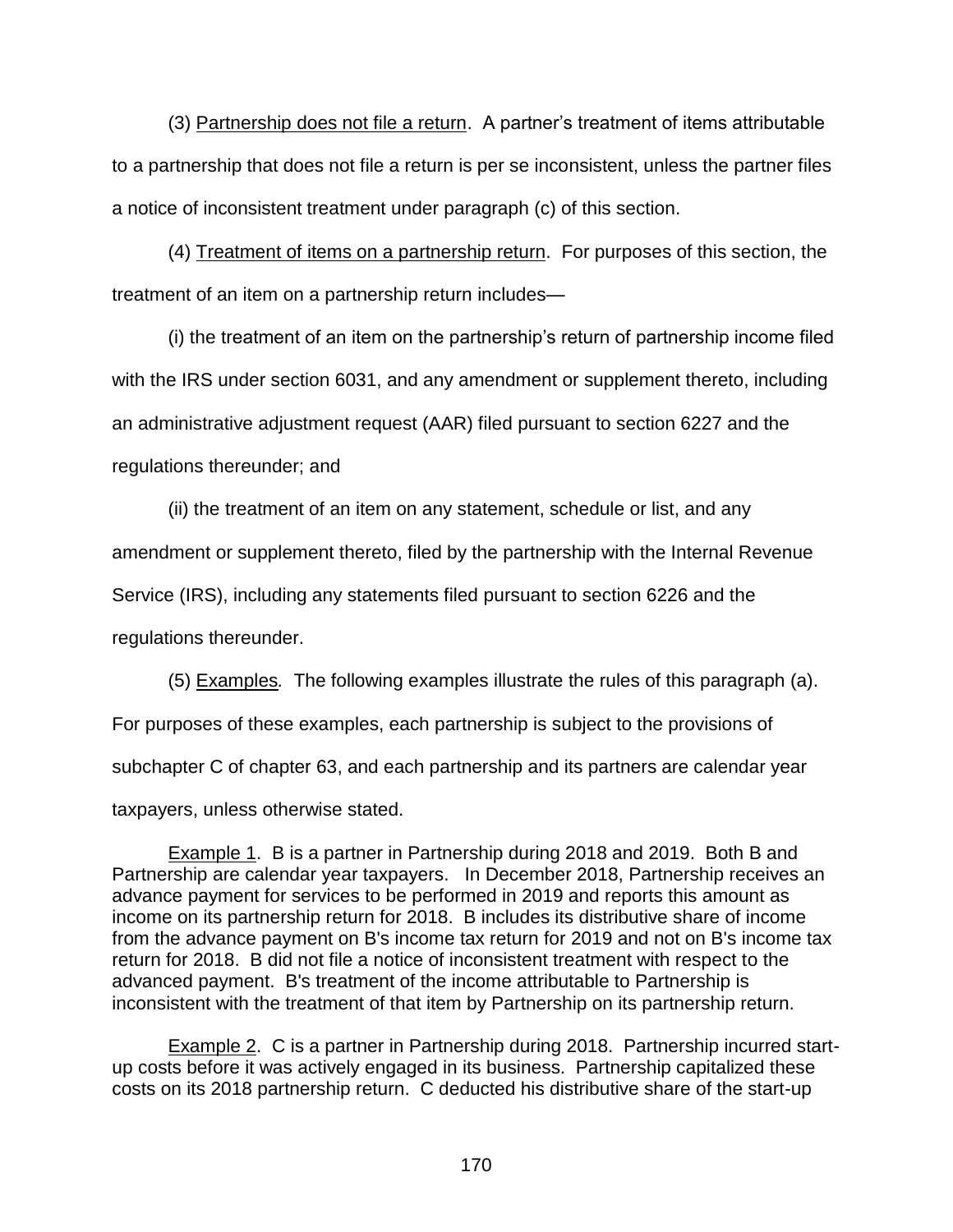costs on C's 2018 income tax return. C's treatment of the start-up costs is inconsistent with the treatment of that item by Partnership on its partnership return.

Example 3. D is a partner in Partnership during 2018. Partnership reports a loss of \$100,000 on its partnership return for 2018. On the 2018 Schedule K-1 attached to the partnership return, Partnership reports \$5,000 as D's distributive share of that loss. On the 2018 Schedule K-1 furnished to D, however, Partnership reports \$15,000 as D's distributive share of the loss. D reports the \$15,000 loss on D's 2018 income tax return. D has not satisfied the requirements of paragraph (a) of this section because D reported D's distributive share of the loss in a manner that is inconsistent with how D's distributive share of the loss was reported on the 2018 partnership return actually filed. See, however, paragraph (d) of this section for the election to be treated as having reported the inconsistency where the partner treats an item consistently with an incorrect schedule.

Example 4. D was a partner in Partnership during 2018. Partnership reports a loss of \$100,000 on its partnership return for 2018. In 2020, Partnership files an AAR under section 6227 reporting that the amount of the loss on its 2018 partnership return is \$90,000, rather than \$100,000 as originally reported. Pursuant to section 6227 and the regulations thereunder, Partnership elects to have its partners take the adjustment into account, and furnishes D a statement showing D's share of the reduced loss for 2018. D fails to take his share of the reduced loss for 2018 into account in accordance with section 6227 and the regulations thereunder. D has not satisfied the requirements of paragraph (a) of this section because D has not taken into account his share of the loss in a manner consistent with how Partnership treated such items on the partnership return actually filed.

Example 5. E was a partner in Partnership during 2018. In 2021, Partnership receives a notice of final partnership adjustment in an administrative proceeding under subchapter C of chapter 63 with respect to Partnership's 2018 taxable year. Partnership properly elects the application of section 6226 and furnishes to E a statement of E's share of adjustments with respect to Partnership's 2018 taxable year. E fails to take his share of the adjustments into account in accordance with section 6226 and the regulations thereunder. E has not satisfied the requirements of paragraph (a) of this section because E has not taken into account his share of adjustments with respect to Partnership's 2018 taxable year in a manner consistent with how Partnership treated such items on the partnership return actually filed.

Example 6. In 2018, E is a partner in Partnership. E is a partnership-partner with a 2018 taxable year that ends on the same day as Partnership's 2018 taxable year. E has filed a valid election under section 6221(b) in effect with respect to E's 2018 partnership taxable year. Notwithstanding E's election under section 6221(b) for its 2018 taxable year, E is subject to section 6222 for taxable year 2018. E must treat, on its 2018 partnership return, any items attributable to E's interest in Partnership in a manner that is consistent with the treatment of those items on the 2018 partnership return actually filed by Partnership.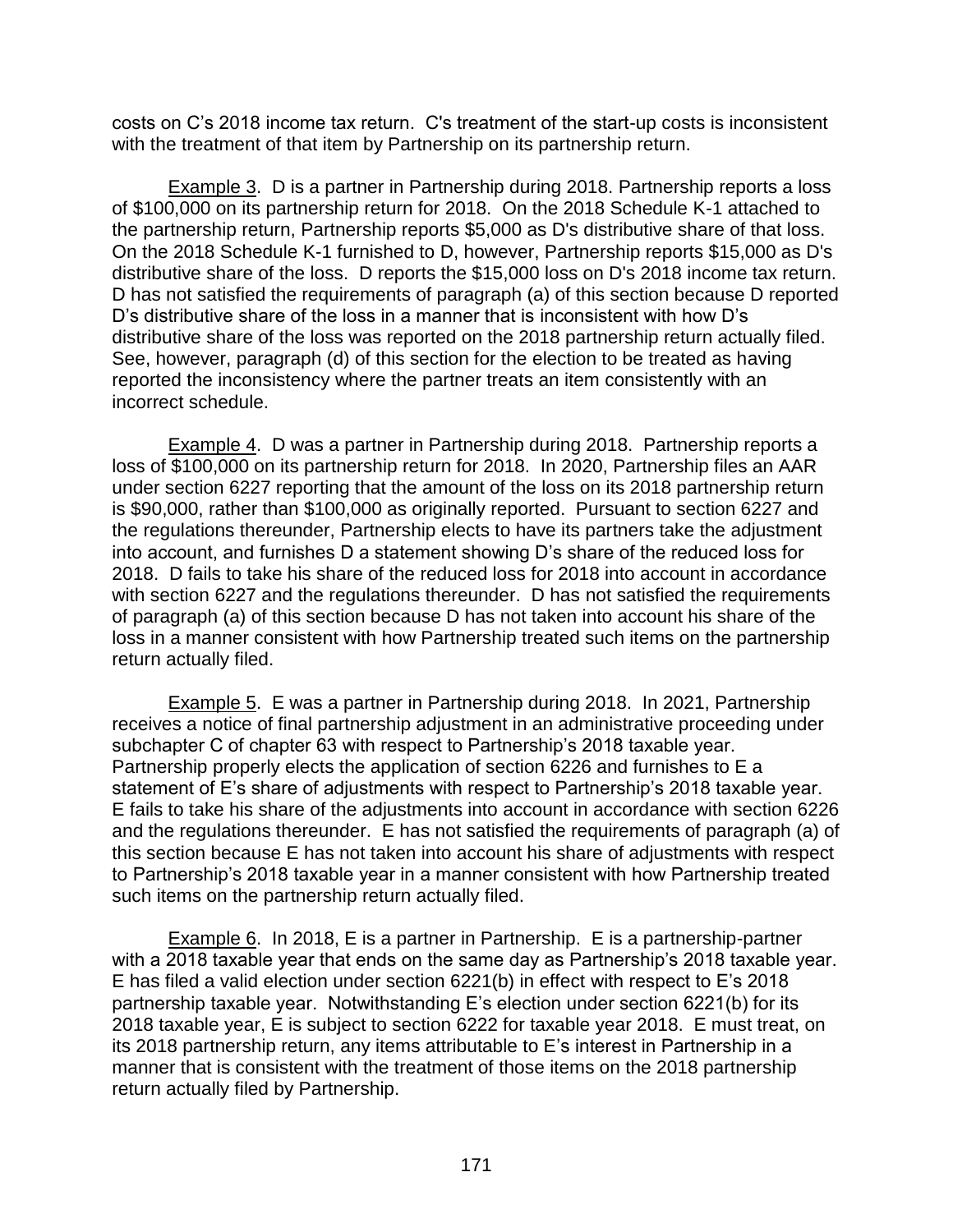(b) Effect of inconsistent treatment--(1) Determination of underpayment of tax resulting from inconsistent treatment. If a partner fails to satisfy the requirements of paragraph (a) of this section, unless the partner provides notice in accordance with paragraph (c) of this section, the IRS may adjust the inconsistently reported item on the partner's return to make it consistent with the treatment of such item on the partnership return and determine the underpayment of tax that results from that adjustment. For purposes of this section, the underpayment of tax is the amount by which the correct tax, as determined by making the partner's return consistent with the partnership return, exceeds the tax shown on the partner's return.

(2) Assessment and collection of tax. The IRS may assess and collect any underpayment of tax resulting from an adjustment described in paragraph (b)(1) of this section in the same manner as if the underpayment of tax was on account of a mathematical or clerical error appearing on the partner's return, except that the procedures under section 6213(b)(2) for requesting abatement of an assessment do not apply.

(3) Effect when partner is a partnership. If the partner is itself a partnership (a partnership-partner), any adjustment on account of such partnership-partner's failure to satisfy the requirements of paragraph (a) of this section will be treated as an adjustment on account of a mathematical or clerical error under section 6213(b), except that the procedures under section 6213(b)(2) for requesting abatement of an assessment do not apply. See section 6232(d)(1)(B).

(4) Examples. The following examples illustrate the rules of this paragraph (b).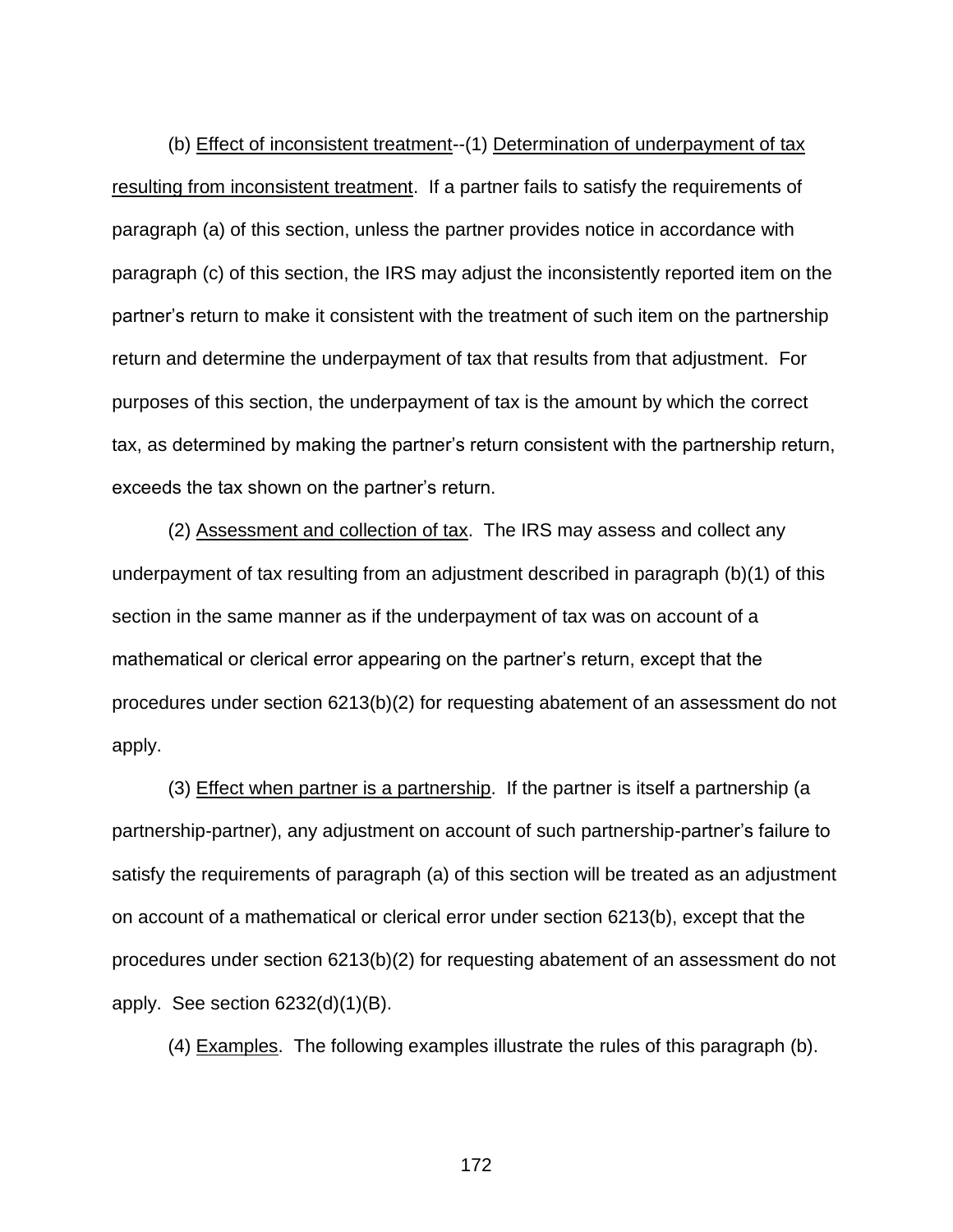Example 1. D, an individual, is a partner in Partnership. D and Partnership are both calendar year taxpayers and Partnership does not have an election under section 6221(b) in effect for its 2018 taxable year. On its partnership return for taxable year 2018, Partnership reports \$100,000 in ordinary income. On the Schedule K-1 attached to the partnership return, as well as on the Schedule K-1 furnished to D, Partnership reports \$15,000 as D's distributive share of the \$100,000 in ordinary income. D reports only \$5,000 of the \$15,000 of ordinary income on his 2018 income tax return. The IRS may determine the amount of tax that results from adjusting the ordinary income attributable to D's interest in Partnership reported on D's 2018 income tax return from \$5,000 to \$15,000 and assess that resulting underpayment in tax as if it was on account of a mathematical or clerical error appearing on D's return. D may not request an abatement of that assessment under section 6213(b).

**Example 2.** F was a partner in Partnership during 2018. In 2021, Partnership receives a notice of final partnership adjustment in an administrative proceeding under subchapter C of chapter 63 with respect to Partnership's 2018 taxable year. Partnership properly elects the application of section 6226 and files with the IRS a statement of F's share of adjustments with respect to Partnership's 2018 taxable year. F fails to report one adjustment, F's share of a decrease in the amount of losses for 2018, on F's return as required by section 6226 and the regulations thereunder. The IRS may determine the amount of tax that results from adjusting the decrease in the amount of losses on F's return to be consistent with the amount included on the section 6226 statement filed with the IRS and may assess the resulting underpayment in tax as if it was on account of a mathematical or clerical error appearing on F's return. F may not request an abatement of that assessment under section 6213(b).

## (c) Notification to the IRS when items attributable to a partnership are treated

inconsistently--(1) In general*.* Paragraphs (a) and (b) of this section (regarding the consistent treatment of items and the effect of inconsistent treatment) do not apply to items identified as inconsistent (or that may be inconsistent) in a statement that the partner provides to the IRS according to the forms, instructions, and other guidance prescribed by the IRS. Instead, the procedures in paragraph (c)(3) of this section apply. A statement does not identify an inconsistency for purposes of this paragraph (c) unless it is attached to the partner's return on which the item is treated inconsistently.

(2) Coordination with section 6223. Paragraph (c)(1) of this section is not applicable to an item the treatment of which is binding on the partner because of actions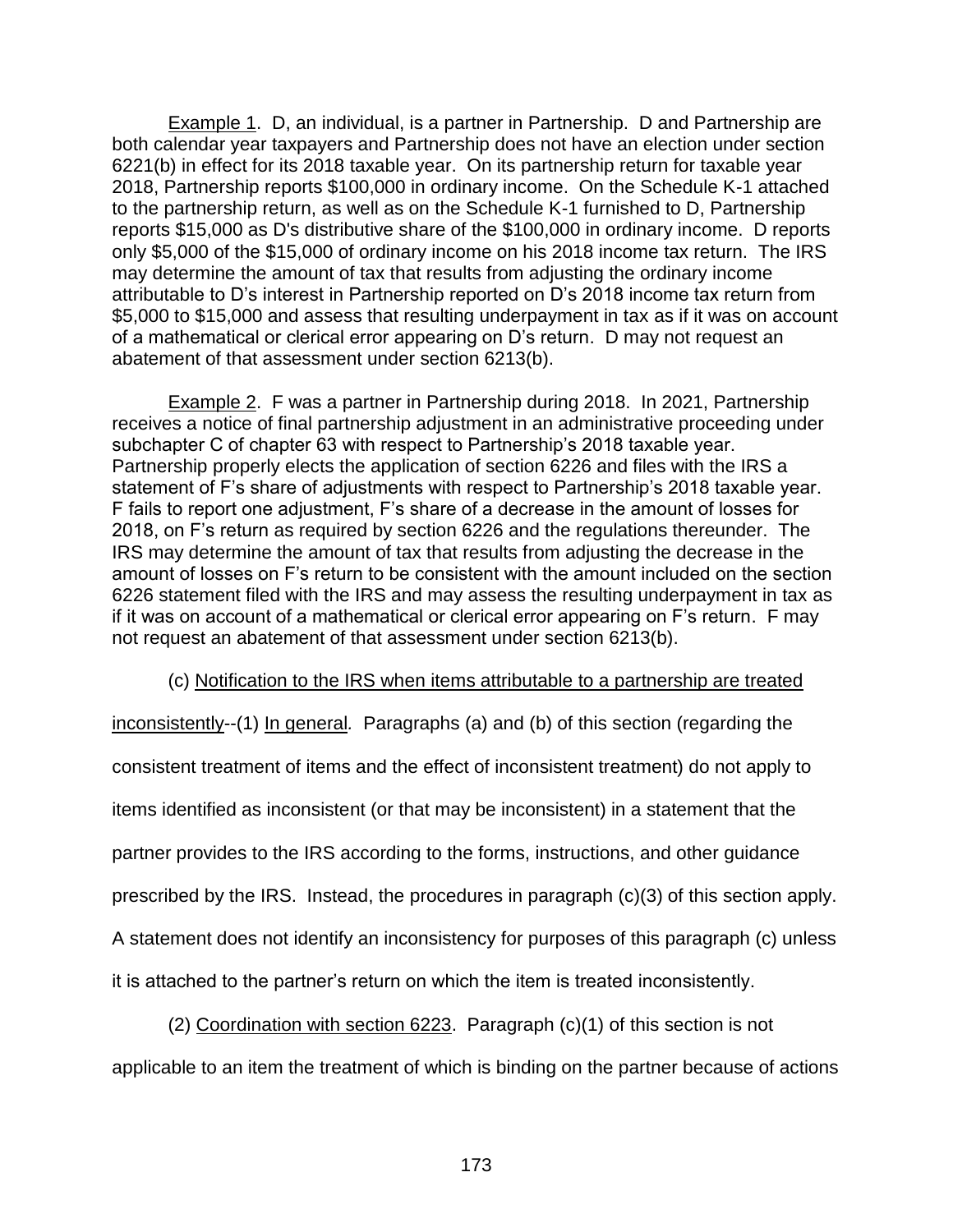taken by the partnership under subchapter C of chapter 63 or because of a final decision in a proceeding with respect to the partnership under subchapter C of chapter 63. Accordingly, the provisions of paragraph (c)(1) of this section do not apply with respect to the partner's treatment of an item reflected on an AAR under section 6227 or a statement under section 6226 filed by the partnership with the IRS to which the partner is bound under section 6223. Therefore, if the partner's treatment of the item reflected on an AAR or statement described in section 6226 is not consistent with the treatment of the partnership to which the partner is bound under section 6223, the provisions of section 6222(c) and paragraph (c)(1) of this section do not apply with respect to that item, and any resulting underpayment may be assessed and collected in accordance with paragraph (b)(2) of this section.

(3) Partner protected only to extent of notification. A partner who reports the inconsistent treatment of an item is not subject to paragraphs (a) and (b) of this section only with respect to those items identified in the statement described in paragraph (c)(1) of this section. Thus, if a partner notifying the IRS with respect to one item does not report the inconsistent treatment of another item, the IRS may determine the amount of tax that results from adjusting the unidentified, inconsistently reported item on the partner's return to make it consistent with the treatment of the item on the partnership return, and assess the resulting underpayment of tax in accordance with paragraph (b)(2) of this section.

(4) Adjustment after notification--(i) In general. If a partner notifies the IRS of the inconsistent treatment of an item in accordance with paragraph (c)(1) of this section, and the IRS disagrees with the inconsistent treatment, the IRS may adjust the identified,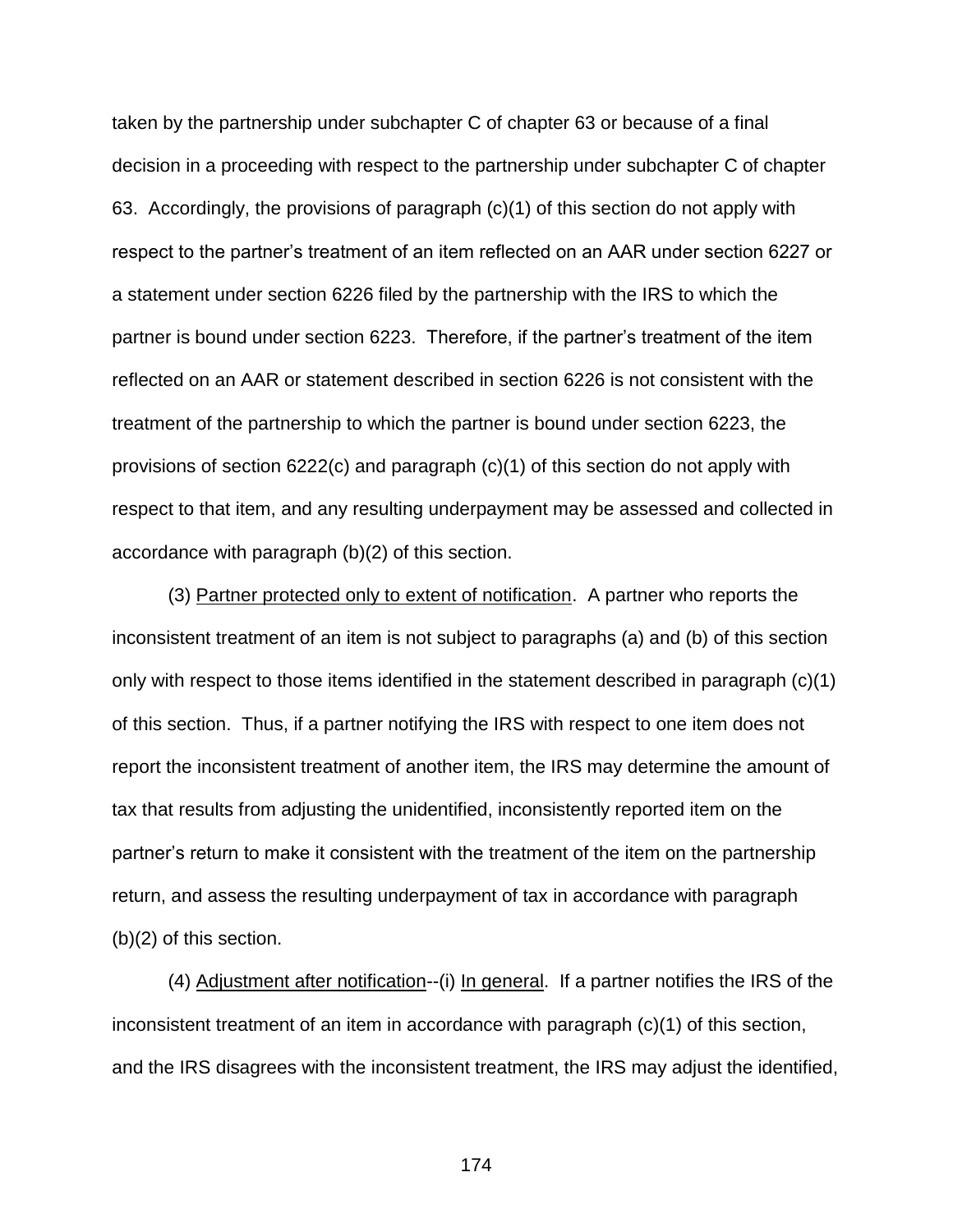inconsistently reported item in a proceeding with respect to the partner. Nothing in this paragraph (c)(4)(i) precludes the IRS from also conducting a proceeding with respect to the partnership.

(ii) Adjustments in partner proceeding. In a proceeding with respect to a partner described in paragraph (c)(4)(i) of this section*,* the IRS may adjust any identified, inconsistently reported item to make the item consistent with the treatment of that item on the partnership return or determine that the correct treatment of such item differs from the treatment on the partnership return and instead adjust the item to reflect the correct treatment, notwithstanding the treatment of that item on the partnership return. The IRS may also adjust any item on the partner's return, including items that are not attributable to the partnership. Any final decision with respect to an inconsistent position in a proceeding to which the partnership is not a party is not binding on the partnership.

(5) Examples. The following examples illustrate the rules of this paragraph (c). For purposes of these examples, each partnership is subject to the provisions of subchapter C of chapter 63, and each partnership and partner is a calendar year taxpayer, unless otherwise stated.

Example 1*.* B is a partner in Partnership during 2018. B treats a deduction and a capital gain attributable to Partnership on B's 2018 income tax return in a manner that is inconsistent with the treatment of those items by Partnership on its 2018 partnership return. B reports the inconsistent treatment of the deduction in accordance with paragraph (c)(1) of this section, but not the inconsistent treatment of the gain. Because B did not notify the IRS of the inconsistent treatment of the gain in accordance with paragraph (c)(1) of this section, the IRS may determine the amount of tax that results from adjusting the gain reported on B's 2018 income tax return in order to make the treatment of that gain consistent with how the gain was treated on Partnership's partnership return. Pursuant to paragraph (c)(3) of this section, the IRS may assess and collect the underpayment of tax resulting from the adjustment to the gain as if it was on account of a mathematical or clerical error appearing on B's return.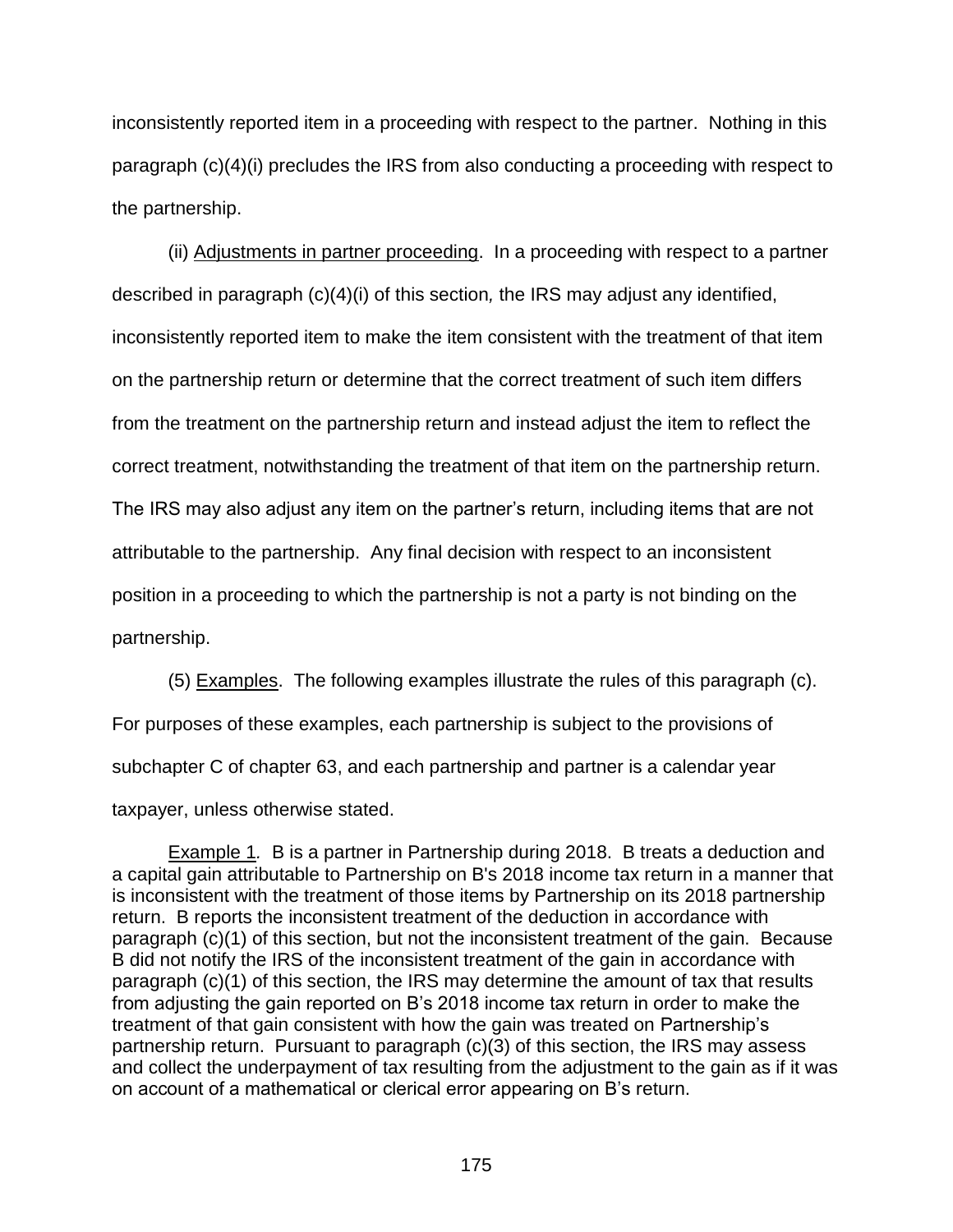Example 2. On its 2018 partnership return, Partnership treats partner E's distributive share of ordinary loss attributable to Partnership as \$8,000. E, however, claims an ordinary loss of \$9,000 as attributable to Partnership on its 2018 income tax return and notifies the IRS of the inconsistent treatment in accordance with paragraph (c)(1) of this section. As a result of the notice of inconsistent treatment, the IRS conducts a separate proceeding under subchapter B of chapter 63 of the Internal Revenue Code with respect to E's 2018 income tax return, a proceeding to which Partnership is not a party. During the proceeding, the IRS determines that the proper amount of E's distributive share of the ordinary loss from Partnership is \$3,000. During the same proceeding, the IRS also determines that E overstated a charitable contribution deduction in the amount of \$2,500 on its 2018 income tax return. The determination of the adjustment of E's share of ordinary loss is not binding on Partnership. The charitable contribution deduction is not attributable to Partnership or to another partnership subject to the provisions of subchapter C of chapter 63. The IRS may determine the amount of tax that results from adjusting the \$9,000 ordinary loss deduction to \$3,000 and from adjusting the charitable contribution deduction. Pursuant to paragraph (c)(4)(ii) of this section, the IRS is not limited to only adjusting the ordinary loss of \$9,000, as originally reported on E's partner return, to \$8,000, as originally reported by Partnership on its partnership return, nor is the IRS prohibited from adjusting the charitable contribution deduction in the proceeding with respect to E.

(d) Partner receiving incorrect information--(1) In general. A partner is treated as

having complied with section  $6222(c)(1)(B)$  and paragraph  $(c)(1)$  of this section with

respect to an item attributable to a partnership if the partner –

(i) Demonstrates that the treatment of the item on the partner's return is

consistent with the treatment of that item on the statement, schedule, or other form

prescribed by the IRS and furnished to the partner by the partnership, and

(ii) The partner makes an election in accordance with paragraph  $(d)(2)$  of this

section.

(2) Time and manner of making election--(i) In general. An election under paragraph (d) of this section must be filed in writing with the IRS office set forth in the notice that notified the partner of the inconsistency no later than 60 days after the date of such notice.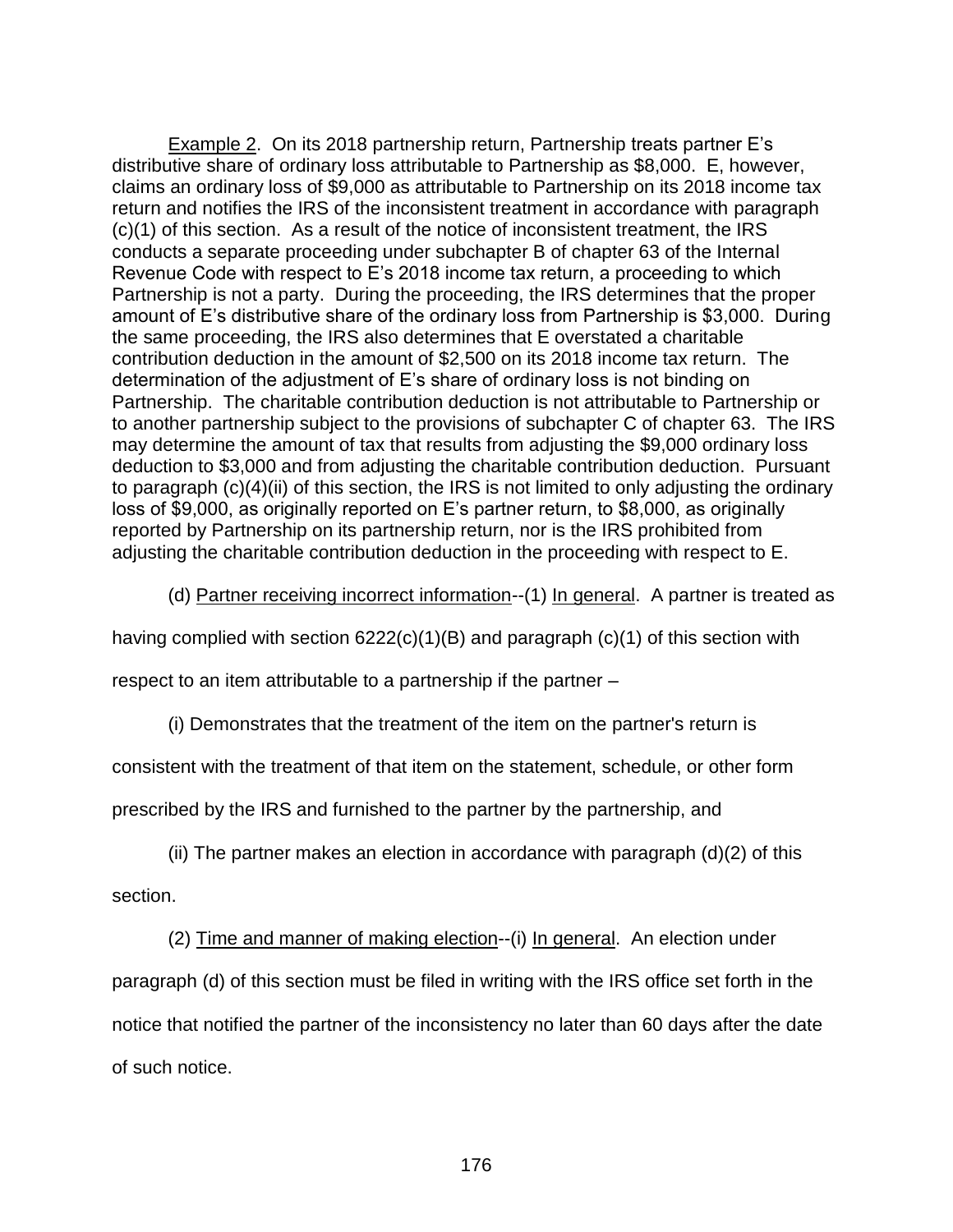(ii) Contents of election*.* The election described in paragraph (d)(2)(i) of this section must be—

(A) Clearly identified as an election under section 6222(c)(2)(B);

(B) Signed by the partner making the election;

(C) Accompanied by a copy of the statement, schedule, or other form furnished to the partner by the partnership and a copy of the IRS notice that notified the partner of the inconsistency; and

(D) Include any other information required in forms, instructions, or other guidance prescribed by the IRS.

(iii) Treatment of item is unclear. Generally, the requirement described in paragraph  $(d)(2)(ii)(C)$  of this section will be satisfied by attaching a copy of the statement, schedule, or other form furnished to the partner by the partnership to the election (in addition to a copy of the IRS notice that notified the partner of the inconsistency). However, if it is not clear from the statement, schedule, or other form furnished by the partnership that the partner's treatment of such item on the partner's return is consistent, the election must also include an explanation of how the treatment of such item on the statement, schedule, or other form furnished by the partnership is consistent with the treatment of the item on the partner's return, including with respect to the characterization, timing, and amount of such item.

(3) Example. The following example illustrates the rules of this paragraph (d). For purposes of this example, the partnership is subject to subchapter C of chapter 63 and the partnership and its partners are calendar year taxpayers.

Example. E is a partner in Partnership for 2018. On its 2018 partnership return, Partnership reports that E's distributive share of ordinary income attributable to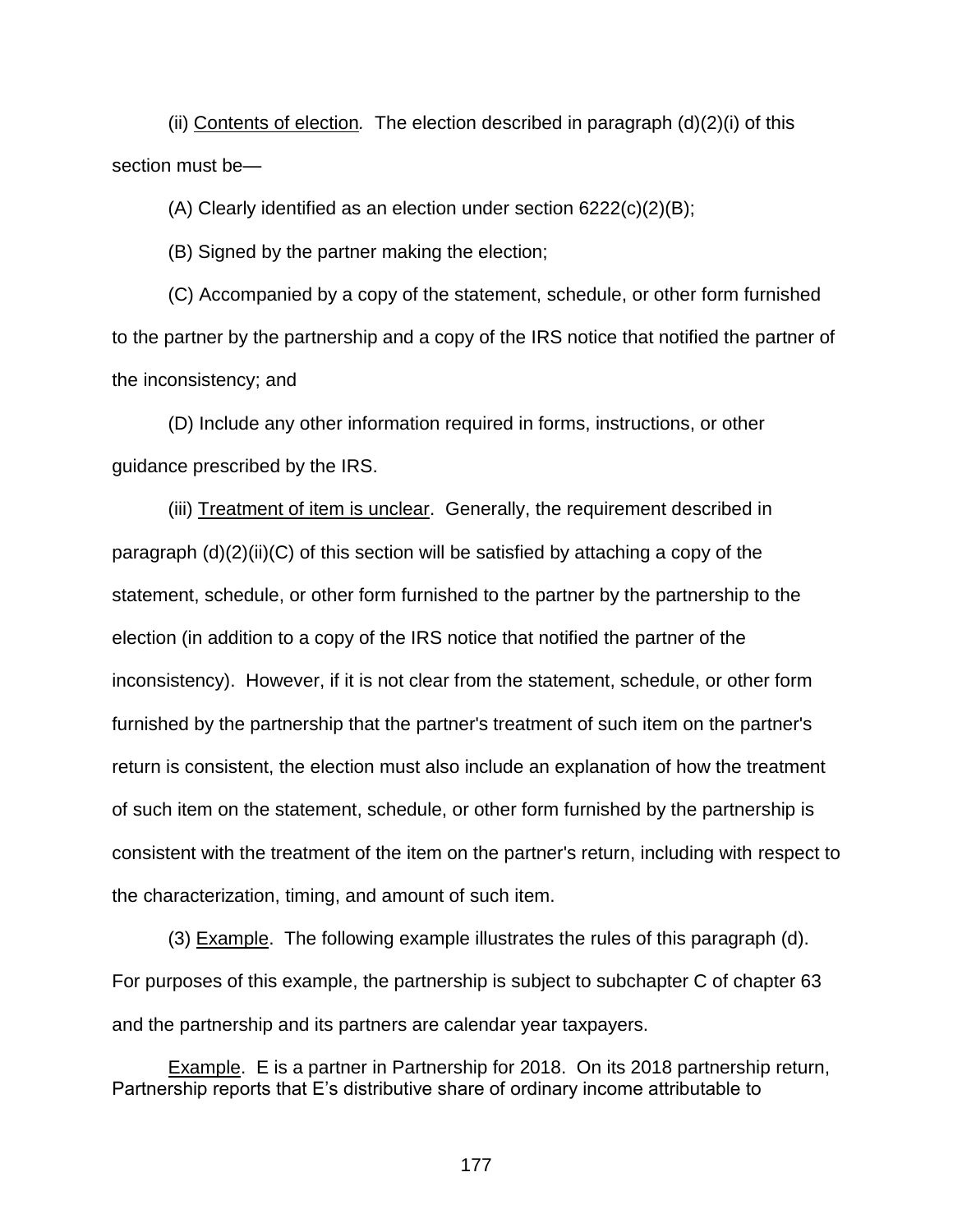Partnership is \$1,000. Partnership furnishes to E a Schedule K-1 for 2018 showing \$500 as E's distributive share of ordinary income. E reports \$500 of ordinary income attributable to Partnership on its 2018 income tax return consistent with the Schedule K-1 furnished to E. The IRS notifies E that E's treatment of the ordinary income attributable to Partnership on its 2018 income tax return is inconsistent with how Partnership treated the ordinary income allocated to E on its 2018 partnership return. Within 60 days of receiving the notice from the IRS of the inconsistency, E files an election with the IRS in accordance with paragraph (d)(2) of this section. Because E made a valid election under section 6222(c)(2)(B) and paragraph (d)(1) of this section, E is treated as having notified the IRS of the inconsistency with respect to the ordinary income attributable to Partnership under paragraph (c)(1) of this section.

(e) Applicability date--(1) In general. Except as provided in paragraph (e)(2) of

this section, this section applies to partnership taxable years beginning after December

31, 2017.

(2) Election under §301.9100-22T in effect. This section applies to any partnership taxable year beginning after November 2, 2015 and before January 1, 2018 for which a valid election under §301.9100-22T is in effect.

Par. 5. Section 301.6223-1 is added to read as follows:

# §301.6223-1 Partnership representative.

(a) Each partnership must have a partnership representative. A partnership subject to subchapter C of chapter 63 of the Internal Revenue Code (subchapter C of chapter 63) for a partnership taxable year must designate a partnership representative for the partnership taxable year in accordance with this section. There may be only one designated partnership representative for a partnership taxable year at any time. The designation of a partnership representative for a partnership taxable year under this section remains in effect until the date on which the designation of the partnership representative is terminated by valid resignation (as described in paragraph (d) of this section), valid revocation (as described in paragraph (e) of this section), or a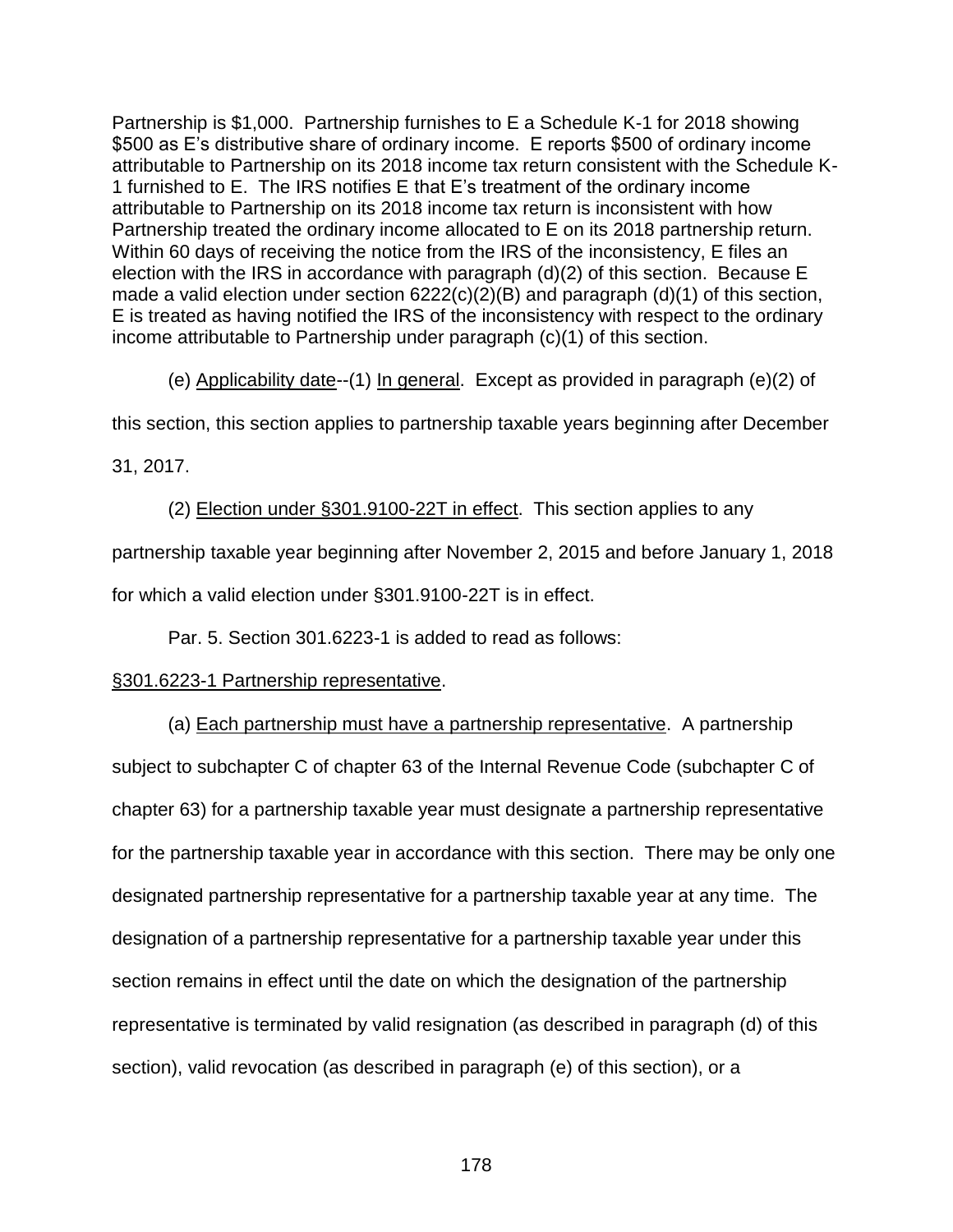determination by the Internal Revenue Service (IRS) that the designation is not in effect (as described in paragraph (f) of this section). A designation of a partnership representative for a partnership taxable year under paragraphs (d), (e), or (f) of this section supersedes all prior designations of a partnership representative for that year. A partnership representative must update the partnership representative's contact information when such information changes as required by forms, instructions, or other guidance prescribed by the IRS. See §301.6223-2(a) and (b) with regard to the binding effect of actions taken by the partnership representative. See §301.6223-2(c) with regard to the sole authority of the partnership representative to act on behalf of the partnership. See paragraph (f) of this section for rules regarding designation of a partnership representative by the IRS.

(b) Eligibility to serve as a partnership representative—(1) In general. Any person (as defined in section 7701(a)(1)) that meets the requirements of paragraphs (b)(2) and (3) of this section, as applicable, is eligible to serve as a partnership representative. A partnership representative who no longer has the capacity to act (as described in paragraph (b)(4) of this section) is ineligible to serve as a partnership representative. A person designated under this section as partnership representative is deemed to be eligible to serve as the partnership representative unless and until the IRS determines that the person is ineligible.

(2) Substantial presence in the United States. A person must have substantial presence in the United States to be the partnership representative. A person has substantial presence in the United States for the purposes of this section if—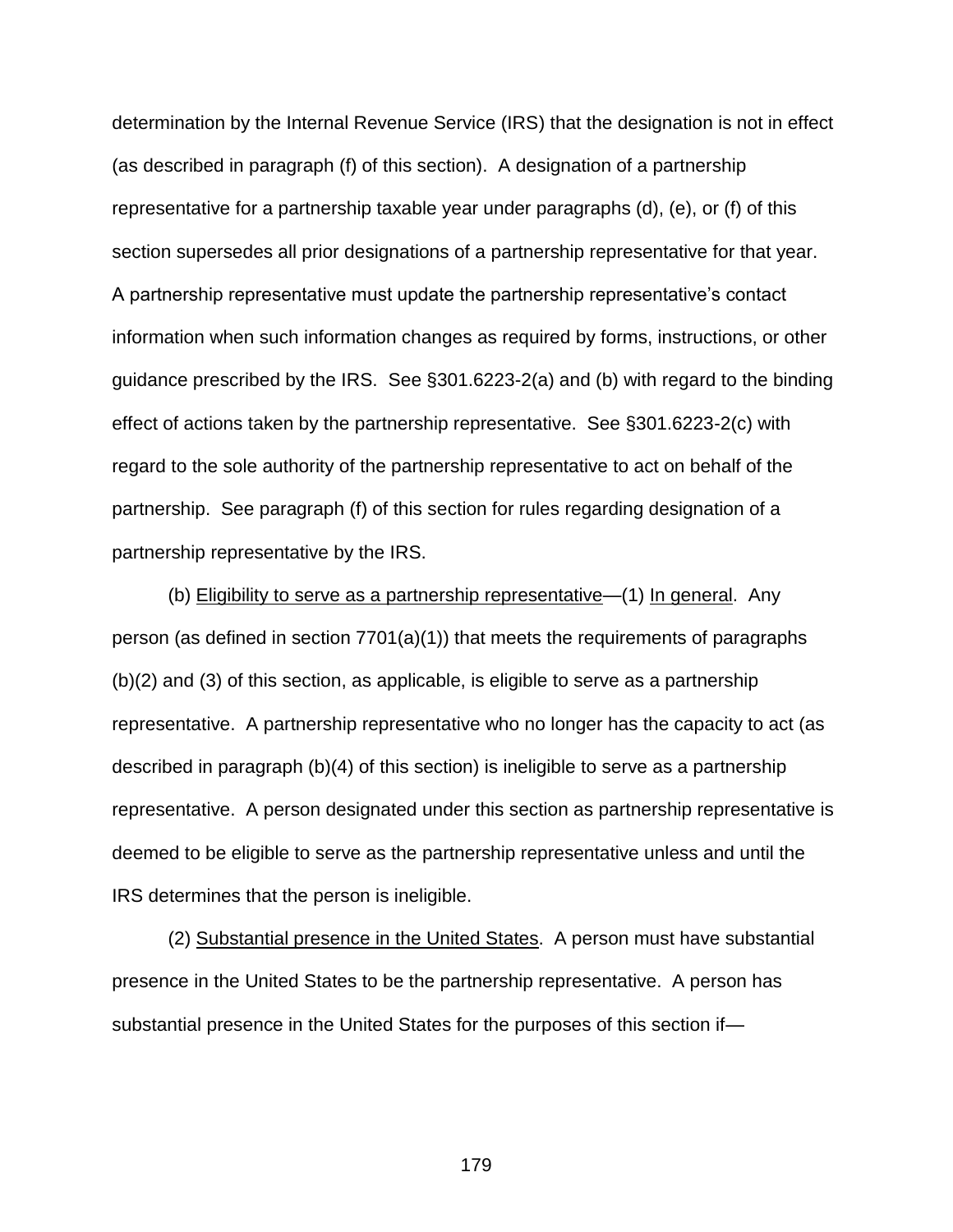(i) The person is available to meet in person with the IRS in the United States at a reasonable time and place, as is necessary and appropriate, as determined by the IRS;

(ii) The person has a street address that is in the United States and a telephone number with a United States area code where the person can be reached during normal business hours; and

(iii) The person has a United States taxpayer identification number.

(3) Eligibility of an entity to be a partnership representative--(i) In general. A person who is not an individual may be a partnership representative only if an individual who meets the requirements of paragraphs (b)(2) and (4) of this section is appointed by the partnership as the sole individual through whom the partnership representative will act for all purposes under subchapter C of chapter 63. A partnership representative meeting the requirements of this paragraph (b)(3) is an entity partnership representative and the individual through whom such entity partnership representative acts is the designated individual. Designated individual status automatically terminates on the date that designation of the entity partnership representative for which the designated individual was appointed is no longer in effect.

(ii) Appointment of a designated individual. A designated individual is appointed at the time of the designation of the entity partnership representative in the manner prescribed by the IRS in forms, instructions, and other guidance. Accordingly, if the entity partnership representative is designated on the partnership return for the taxable year in accordance with paragraph (c)(2) of this section, the designated individual must be appointed at that time. Similarly, if the entity partnership representative is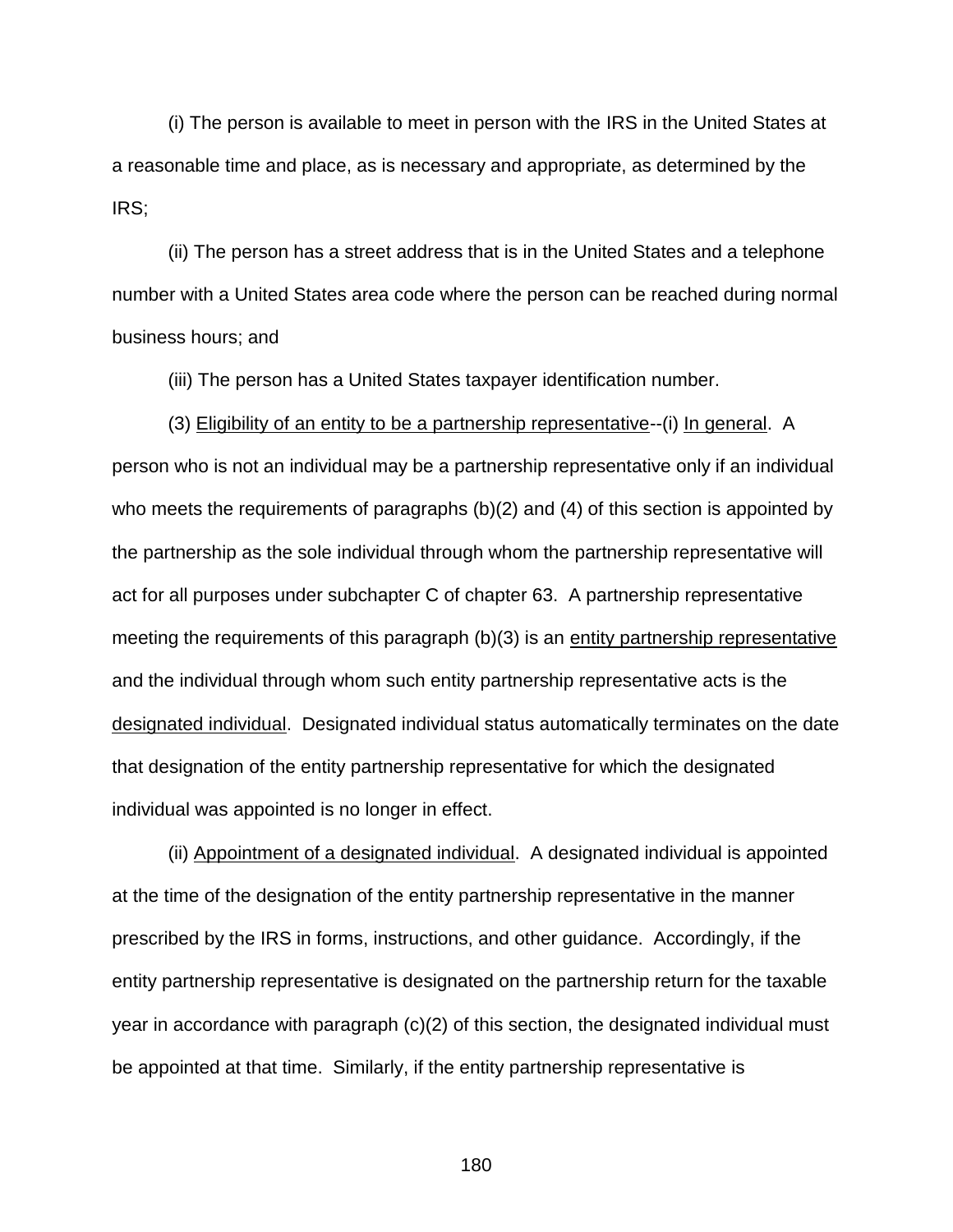designated under paragraph (d) of this section (regarding resignation and successor designation of a partnership representative) or paragraph (e) of this section (regarding revocation and subsequent designation after revocation of a partnership representative), the designated individual must be appointed at that time. If the partnership fails to appoint a designated individual, the IRS may determine that the entity partnership representative designation is not in effect under paragraph (f) of this section.

(4) Capacity to act. For the purposes of this section, a person does not have the capacity to act, and is therefore ineligible to serve as a partnership representative or designated individual, as applicable, under this paragraph (b), in the event of—

(i) Death;

(ii) A court order adjudicating that the person does not have the capacity to manage his or her person or estate;

(iii) A court order enjoining the person from acting on behalf of the partnership or the entity partnership representative;

(iv) Incarceration;

(v) Liquidation or dissolution under state law in the case of an entity partnership representative; or

(vi) Any similar situation where the IRS reasonably determines the person may no longer have the capacity to act.

(c) Designation of partnership representative by the partnership—(1) In general. The partnership must designate a partnership representative separately for each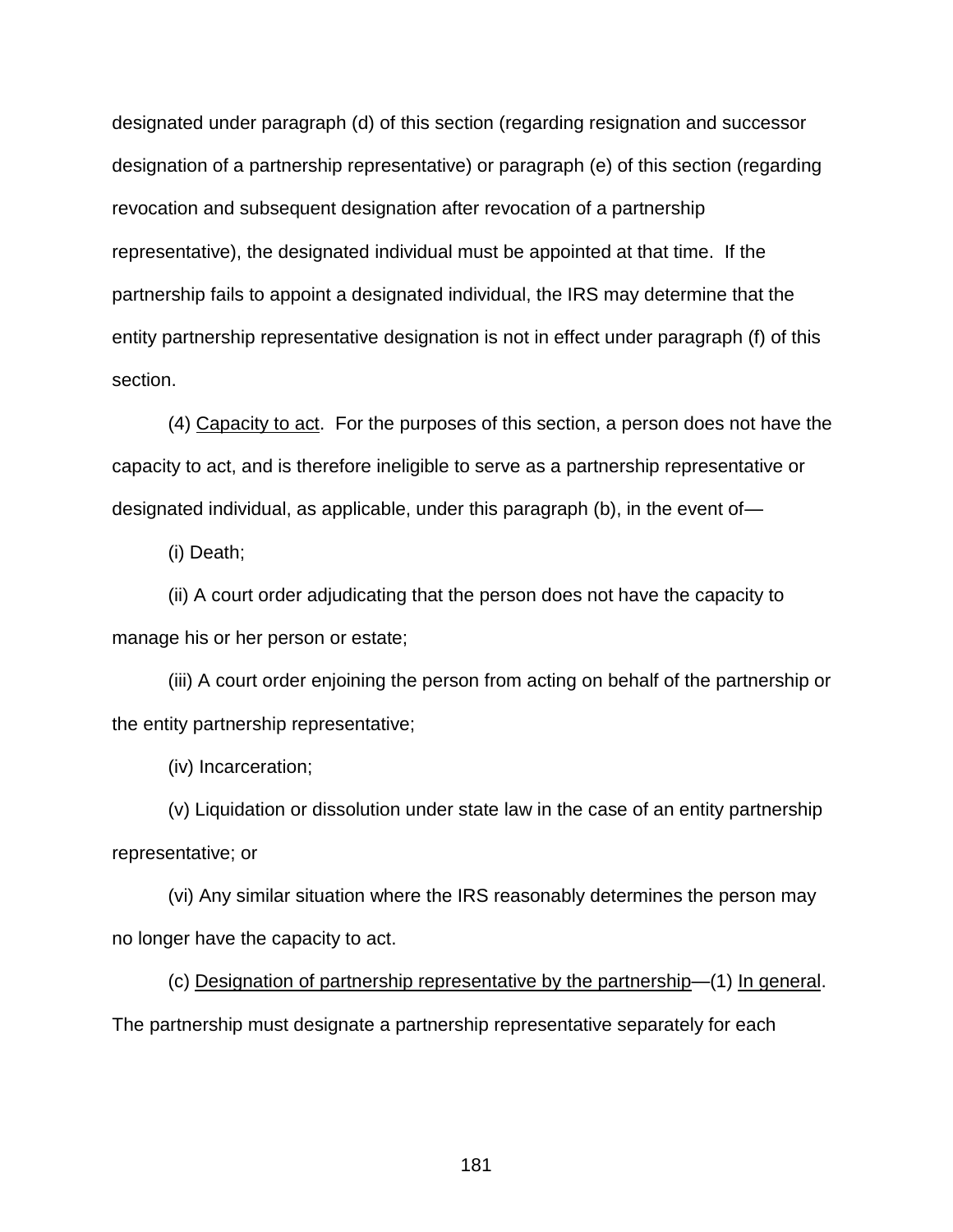taxable year. The designation of a partnership representative for one taxable year is effective only for the taxable year for which it is made.

(2) Designation. Except in the case of designation of a partnership representative after an event described in paragraph (d) of this section (regarding resignation), paragraph (e) of this section (regarding revocation by the partnership), or paragraph (f) of this section (regarding designation made by the IRS), or as prescribed in forms, instructions, and other guidance, designation of a partnership representative must be made on the partnership return for the partnership taxable year to which the designation applies and must include all of the information required by forms, instructions, and other guidance, including information about the designated individual if the provisions of paragraph (b)(3) of this section apply. The designation of the partnership representative (and the appointment of the designated individual, if applicable) is effective on the date that the partnership return is filed.

(3) Example. The following example illustrates the rules of this paragraph (c).

Example. Partnership properly designates A as its partnership representative for taxable year 2018 on its 2018 partnership return. Partnership designates B as its partnership representative for taxable year 2021 on its 2021 partnership return. In 2022, the IRS mails Partnership a notice of administrative proceeding under section 6231 with respect to Partnership's 2018 taxable year. A is the partnership representative for the 2018 partnership taxable year, notwithstanding the designation of B as partnership representative for the 2021 partnership taxable year.

(d) Resignation of the partnership representative--(1) In general. A partnership representative may resign by notifying the partnership and the IRS in writing of the resignation. The notification to the IRS, submitted in accordance with applicable forms and instructions prescribed by the IRS, may include a designation of a successor partnership representative for the partnership taxable year for which designation of the resigning partnership representative was in effect. A resignation and designation of the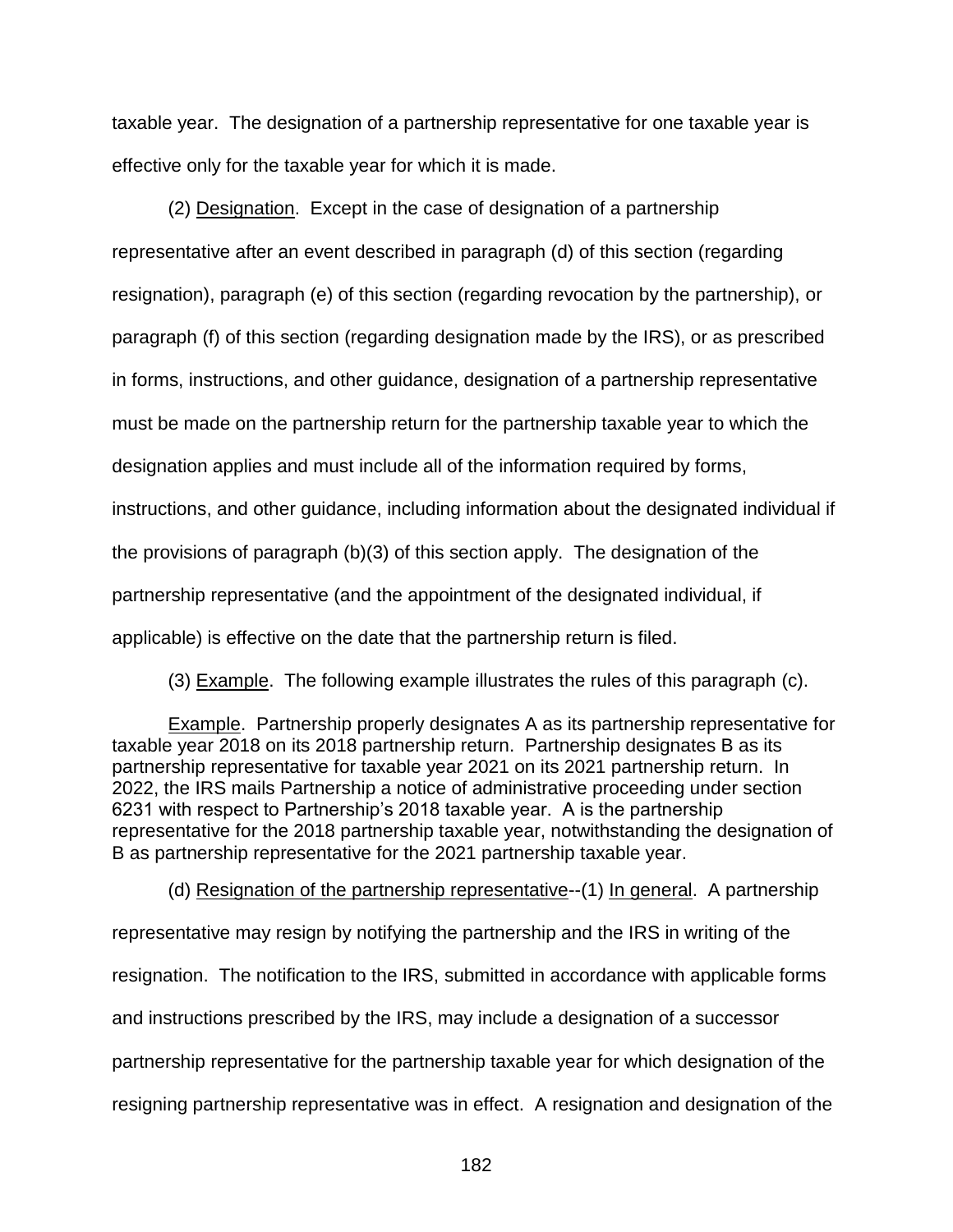successor partnership representative, if applicable, is effective 30 days from the date on which the IRS receives the written notification. If the resigning partnership representative designates a successor, the IRS will notify the partnership, the resigning partnership representative, and the newly designated partnership representative when the IRS receives the written notification. If the resigning partnership representative does not designate a successor, the IRS will determine there is no designation in effect in accordance with paragraph (f) of this section, and the partnership will have the opportunity to designate a successor partnership representative, or the IRS will designate a successor, as described in paragraph (f)(1) of this section. Failure to satisfy the requirements of this paragraph (d) is treated as if no resignation has occurred and the partnership representative designation remains in effect until the designation is terminated either by valid resignation (as described in this paragraph (d)), a valid revocation of the designation by the partnership (as described in paragraph (e) of this section), or a determination by the IRS that the designation is not in effect (as described in paragraph (f) of this section).

(2) Time for resignation. A partnership representative may resign simultaneously with the filing of a valid administrative adjustment request (AAR) in accordance with section 6227 and the regulations thereunder for a partnership taxable year, after receipt of a notice of administrative proceeding for the partnership taxable year, or at such other time as prescribed by the IRS in other guidance. If a partnership representative resigns in connection with the filing of an AAR, the partnership representative must designate a successor partnership representative. A partnership may not use the form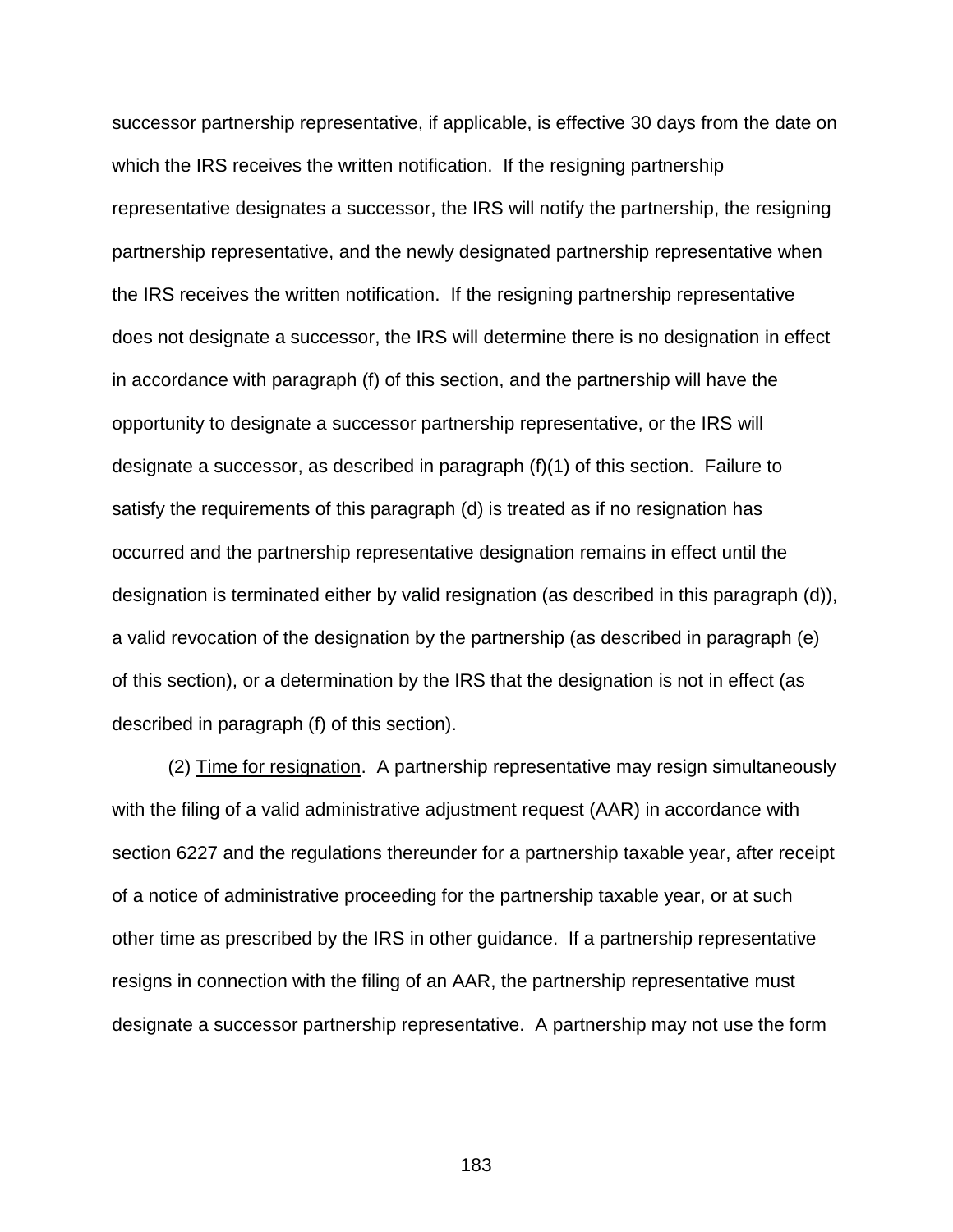prescribed by the IRS for filing an AAR solely for the purposes of allowing the partnership representative to resign.

(3) Special rule for resignation of designated individual. A designated individual may resign by notifying the partnership, partnership representative, and the IRS in writing of the resignation subject to the time of resignation restrictions described in paragraph (b)(2) of this section as if the designated individual were a partnership representative. The notification to the IRS, submitted in accordance with applicable forms and instructions prescribed by the IRS, may, but is not required to, include an appointment of a successor designated individual for the partnership taxable year for which the designated individual was appointed. The resignation (and appointment of the successor designated individual, if applicable) is effective 30 days from the date on which the IRS receives the written notification. If the resigning designated individual appoints a successor, the IRS will notify the partnership, the partnership representative, the resigning designated individual, and any newly appointed designated individual when the IRS receives the written notification. If the resigning designated individual does not appoint a successor, the IRS will determine there is no designation in effect in accordance with paragraph (f) of this section, and the partnership will have the opportunity to designate a partnership representative, including the appointment of a designated individual, or the IRS will designate a partnership representative, as described in paragraph (f)(1) of this section.

(e) Revocation of designation–(1) In general. The partnership may revoke the designation of the partnership representative for a partnership taxable year by notifying the partnership representative and the IRS in writing. The notification to the IRS,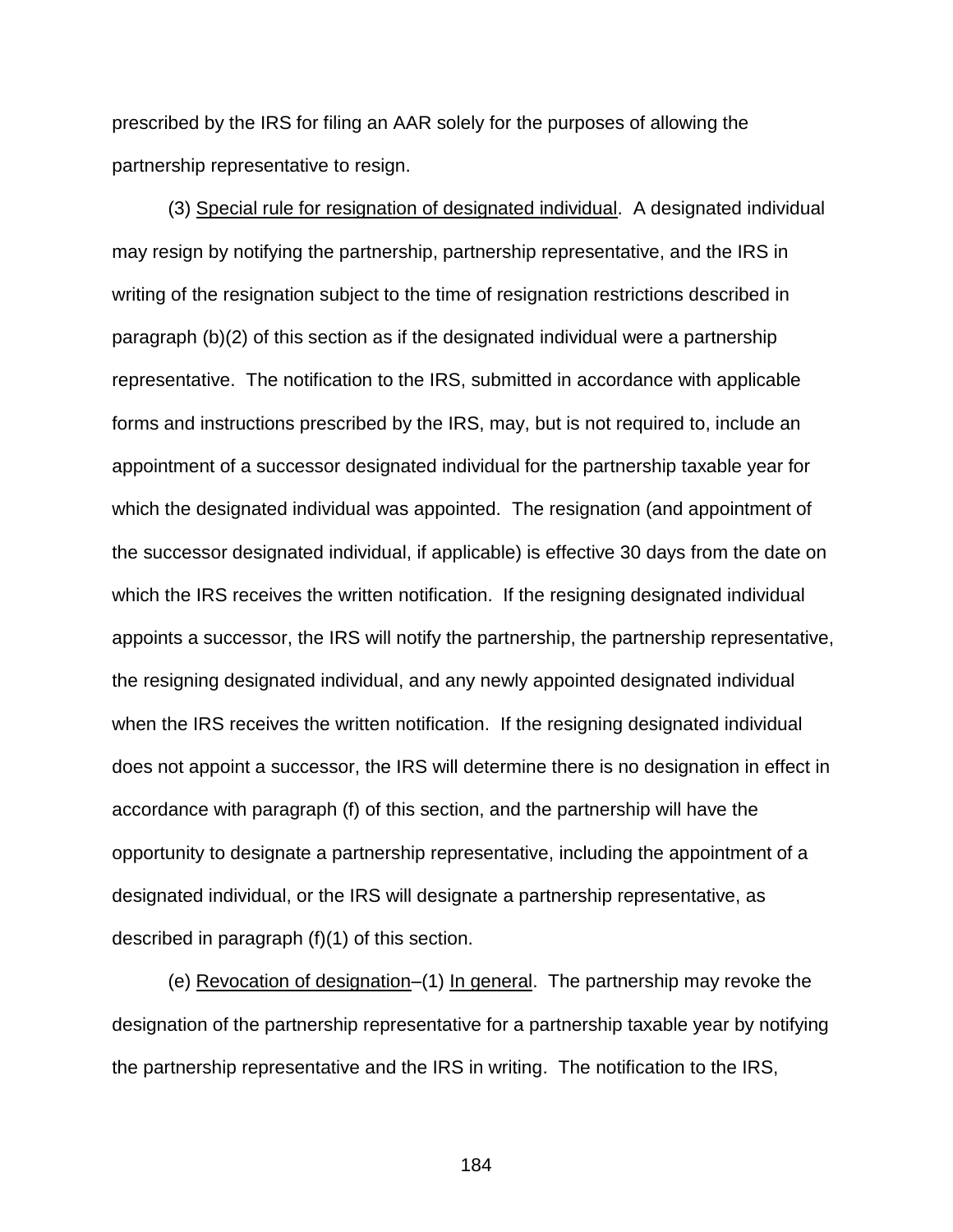submitted in accordance with applicable forms and instructions prescribed by the IRS, must satisfy the requirements of paragraph (e)(3)(iii) of this section and must include designation of a successor partnership representative for the partnership taxable year for which designation of the partnership representative was in effect. The revocation and designation of a new partnership representative is effective 30 days from the date on which the IRS receives the written notification. The IRS will notify the partnership and any partnership representative whose designation is being revoked when the IRS receives a revocation made in accordance with paragraph (e)(2) of this section. Failure to satisfy the requirements of this section is treated as if no revocation has occurred and the partnership representative designation remains in effect until the designation is terminated either by valid resignation (as described in paragraph (d) of this section), valid revocation of the designation by the partnership (as described in this paragraph (e)), or a determination by the IRS that the designation is not in effect (as described in paragraph (f) of this section).

(2) Time for revocation--(i) Revocation during an administrative proceeding. Except as provided in paragraph (e)(2)(ii) of this section or in other guidance prescribed by the IRS, a partnership may not revoke the designation of the partnership representative before the IRS mails a notice of administrative proceeding pursuant to section 6231 and the regulations thereunder. Upon receipt of a notice of administrative proceeding, the partnership may revoke the partnership representative designation.

(ii) Revocation with an AAR. The partnership may revoke a designation of a partnership representative for the taxable year when the partnership files a valid AAR in accordance with section 6227 and the regulations thereunder for a partnership taxable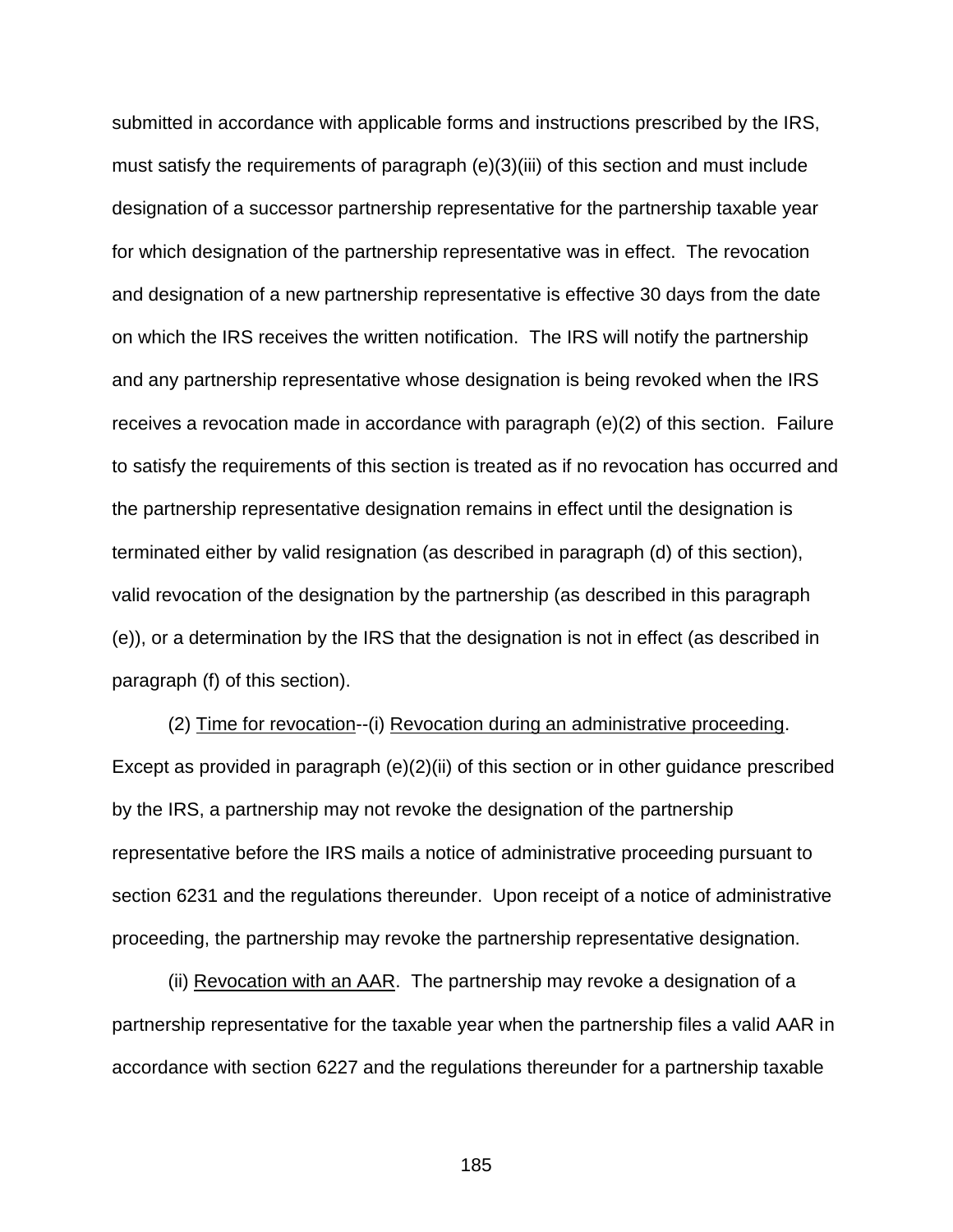year. The revocation of the partnership representative and the designation of the new partnership representative is effective 30 days from the date the partnership files a valid AAR. A partnership may not use the form prescribed by the IRS for filing an AAR solely for the purpose of revoking the designation of a partnership representative.

(3) Partners who may sign revocation–(i) General partner and certain partners in limited circumstances. A revocation must be signed by a person who was a general partner at the close of the taxable year for which the partnership representative designation is in effect as shown on the partnership return for that taxable year. A partner in the partnership during the taxable year who was not a general partner eligible to sign the revocation may sign the revocation only if, at the time the revocation is signed, each general partner eligible to sign the revocation is no longer a partner or no longer has the capacity to act (as described under paragraphs  $(b)(4)(i)$  through (v) of this section as if the general partner was a partnership representative or designated individual). See paragraph (e)(3)(ii) of this section for the rules applicable to limited liability companies.

(ii) Limited liability companies--(A) In general. Solely for the purposes of applying this paragraph (e)(3) to a limited liability company (LLC) (as defined in paragraph (e)(3)(ii)(B)(1) of this section), a member-manager of an LLC is treated as a general partner, and a member of an LLC who is not a member-manager is treated as a partner other than a general partner.

(B) Definitions. For purposes of this paragraph (e)(3)(ii), the following terms have the following meaning: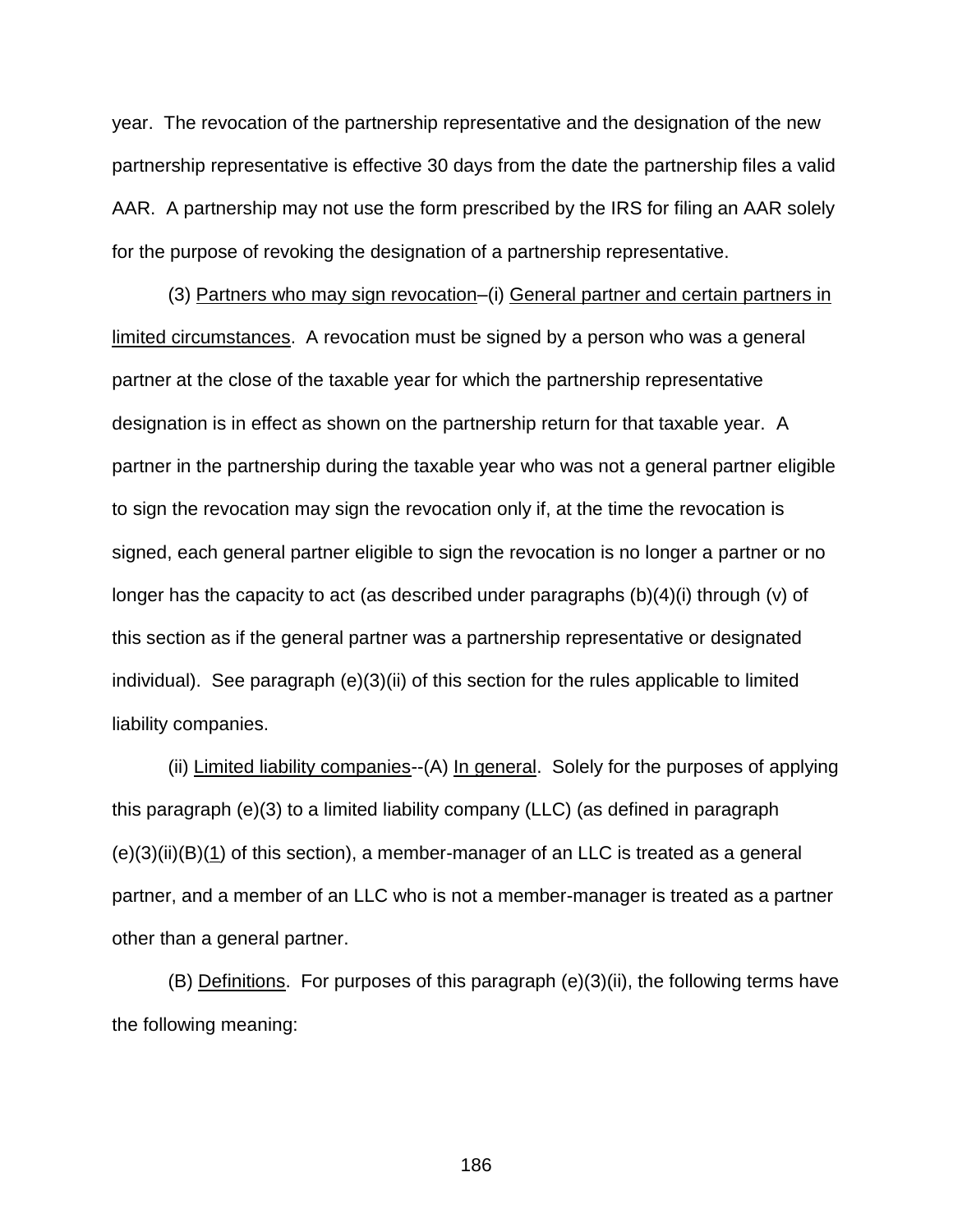(1) LLC. An LLC means an organization formed under a state or foreign law that allows the limitation of the liability of all members for the organization's debts and other obligations within the meaning of §301.7701-3(b)(2)(ii) and that is classified as a partnership for Federal tax purposes.

(2) Member. A member means any person who owns an interest in an LLC.

(3) Member-manager. A member-manager means a member of an LLC who, alone or together with others, is vested with the continuing exclusive authority to make the management decisions necessary to conduct the business for which the organization was formed. Generally, an LLC statute may permit the LLC to choose management by one or more managers (whether or not members) or by all of the members. If there are no elected or designated member-managers of the LLC, each member will be treated as a member-manager for purposes of this paragraph  $(e)(3)(ii)(B)(3).$ 

(iii) Form of the revocation. The notification of revocation described in paragraph (e)(1) of this section must include the items described in this paragraph (e)(3)(iii). A notification of revocation described in paragraph (e)(1) of this section that does not include each of the following items is not a valid revocation:

(A) A certification under penalties of perjury that the person signing the form—

(1) Is a partner described in paragraph (e)(3)(i) of this section (or in the case of an LLC, a person described in paragraph (e)(3)(ii) of this section) authorized by the partnership to revoke the designation of the partnership representative; and

(2) Has provided a copy of the revocation to the partnership and to the partnership representative whose designation is being revoked;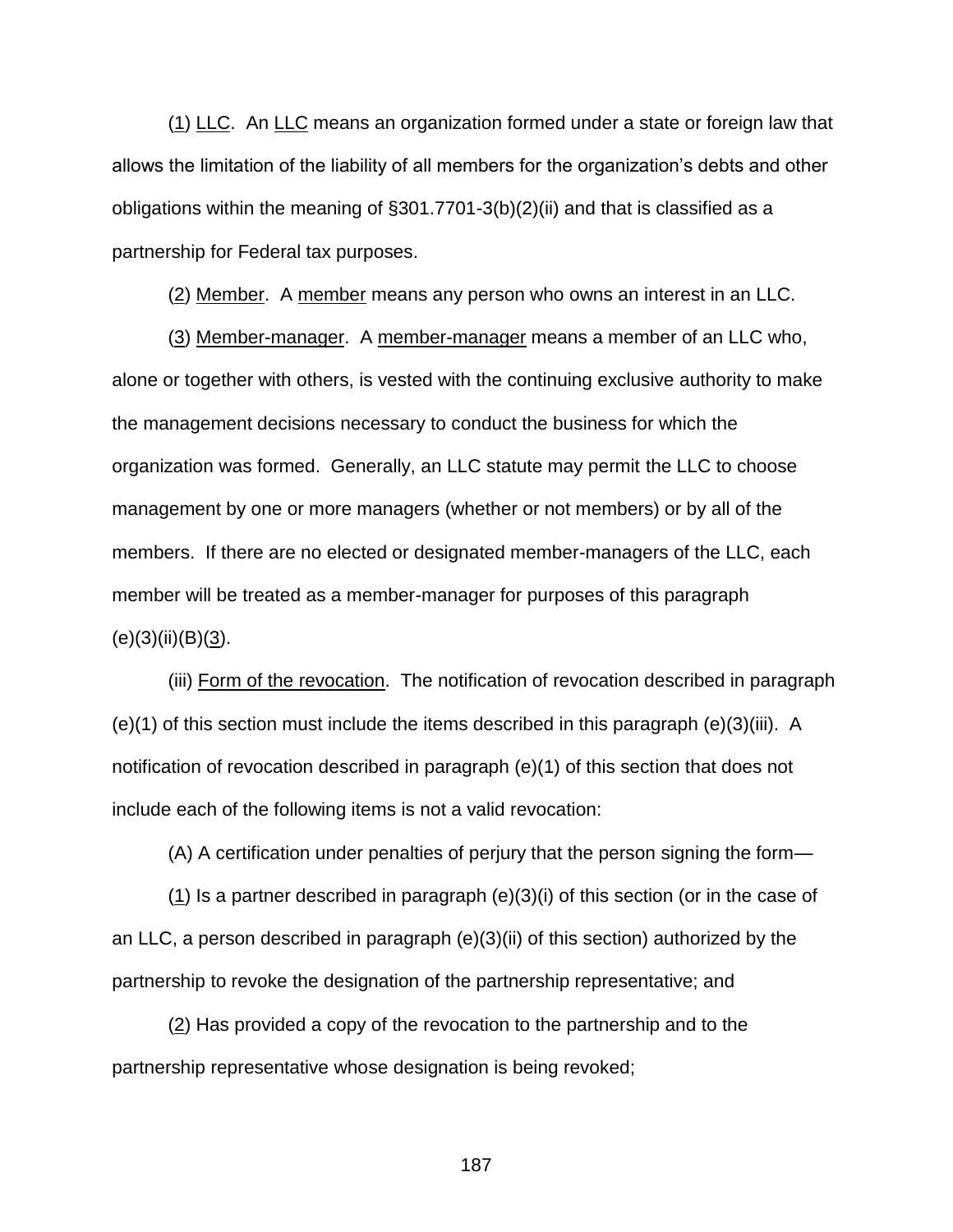(B) A statement that the person signing the form is revoking the designation of the partnership representative; and

(C) A subsequent designation of a partnership representative in accordance with forms and instructions prescribed by the IRS.

(4) Partnership representative designated by the IRS. If a partnership

representative is designated by the IRS pursuant to paragraph (f)(5) of this section, the

partnership may only revoke that designation with the permission of the IRS.

(5) Multiple revocations. If within a 90-day period the IRS receives more than

one revocation of a designation of a partnership representative for the same partnership

taxable year signed by different persons, the IRS may determine that a designation is

not in effect under paragraph (f) of this section.

(6) Examples. The following example illustrates the rules of this paragraph (e).

Example 1. Partnership properly designates B as partnership representative for its 2018 taxable year on its 2018 partnership return. In 2020, Partnership mails written notification to the IRS to revoke designation of B as its partnership representative for Partnership's 2018 taxable year. The revocation is not made in connection with an AAR for Partnership's 2018 taxable year, and the IRS has not mailed Partnership a notice of administrative proceeding under section 6231 with respect to Partnership's 2018 taxable year. Because the revocation was not made during a time permitted under paragraph (e)(2) of this section, the revocation is not effective and B remains the partnership representative for Partnership's 2018 taxable year.

Example 2. During an administrative proceeding with respect to Partnership's 2018 taxable year, Partnership provides IRS with written notification to revoke its designation of B as its partnership representative for the 2018 taxable year. The written notification does not include a designation of a new partnership representative for Partnership's 2018 taxable year. Because the revocation does not include a designation of a new partnership representative as required under paragraph (e)(1) of this section, the revocation is not effective and B remains the partnership representative for Partnership's 2018 taxable year.

(f) Designation of the partnership representative by the IRS–(1) In general. If the

IRS determines that a designation of a partnership representative is not in effect for a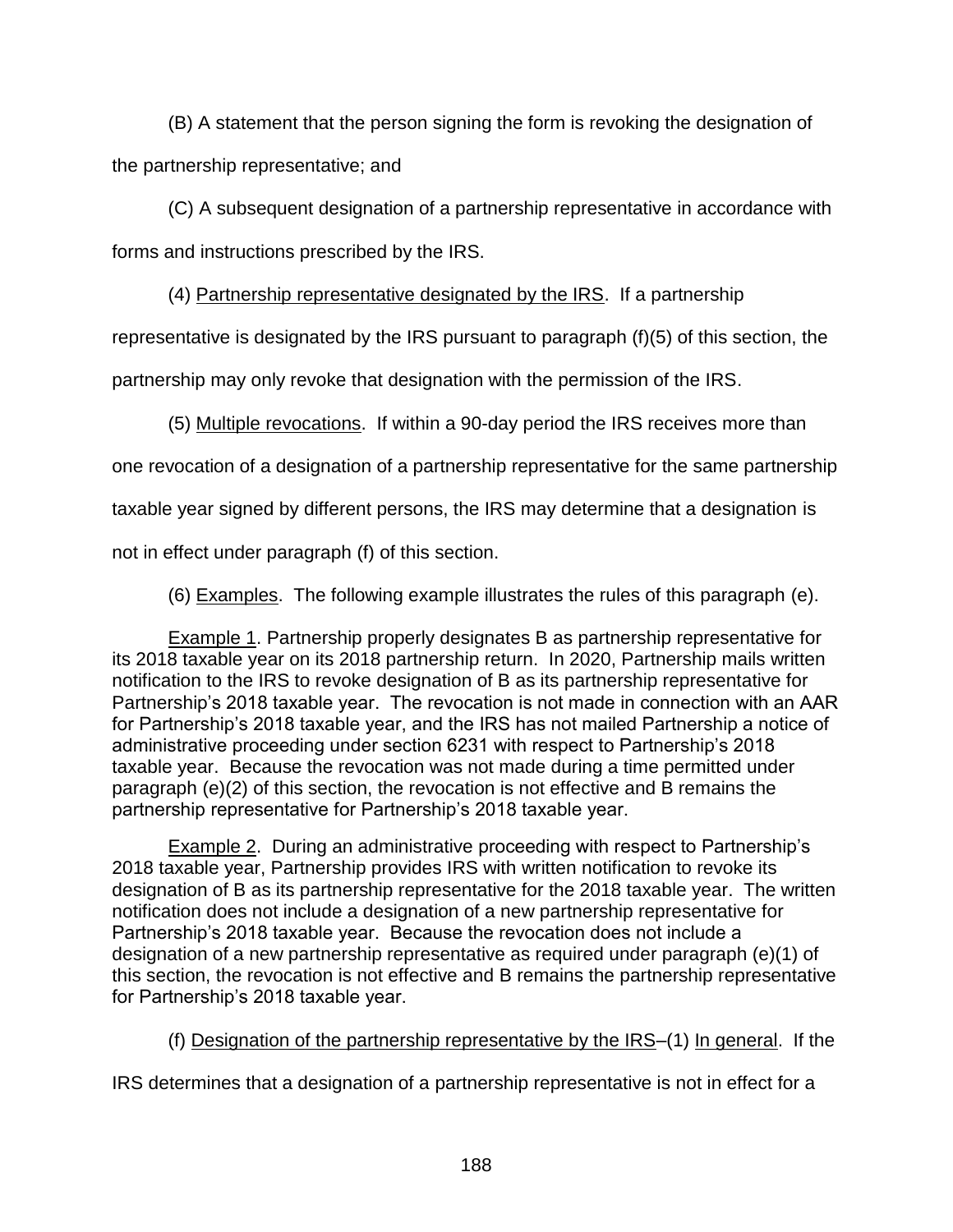partnership taxable year in accordance with paragraph (f)(2) of this section, the IRS will notify the partnership and the most recent partnership representative for that partnership taxable year that a partnership designation is not in effect and provide the partnership with the opportunity to designate a successor partnership representative that is eligible under paragraph (b) of this section. The determination that a designation is not in effect is effective on the date the IRS mails the notification. Except as described in paragraph (f)(4) of this section, the partnership may designate a successor partnership representative within 30 days of the date of notification. If the partnership does not designate a successor within 30 days from the date of notification, the IRS will designate a partnership representative in accordance with paragraph (f)(5) of this section. A partnership representative designation made in accordance with paragraphs (c), (d), (e), or (f) of this section remains in effect until the IRS determines the designation is not in effect.

(2) IRS determination that partnership representative designation not in effect. The IRS may determine that the partnership representative designation is not in effect in the case of multiple revocations as described in paragraph (e)(5) of this section or if the IRS determines that –

(i) the partnership failed to make a valid designation under paragraph (c) of this section;

(ii) the partnership representative or the designated individual does not have substantial presence (as described in paragraph (b)(2) of this section, as applicable) or does not have capacity to act (as described in paragraph (b)(4) of this section);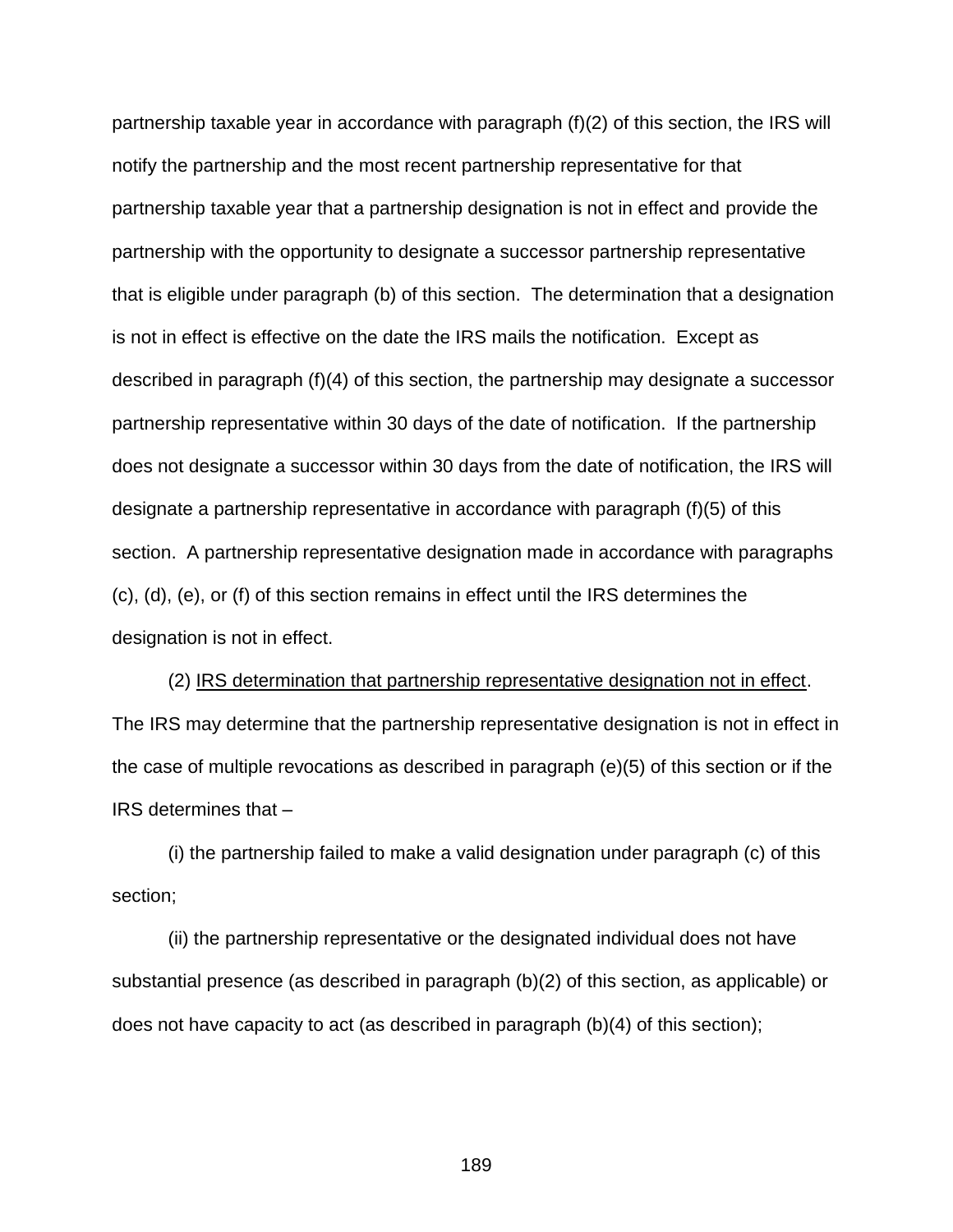(iii) the partnership failed to appoint a designated individual (as described in paragraph (b)(3) of this section, as applicable); or

(iv) no successor designation or appointment was made in the case of a resignation without a designation or appointment of a successor as described in paragraphs (d)(1) and (3) of this section.

(3) Form of successor partnership representative designation. The partnership must designate the successor partnership representative in accordance with applicable forms and instructions prescribed by the IRS. If the partnership fails to provide all information required under the forms and instructions, the partnership will have failed to designate a successor partnership representative.

(4) No opportunity for designation by the partnership in the case of multiple revocations. In the event that the IRS determines a partnership representative designation is not in effect due to multiple revocations as described in paragraph (e)(5) of this section, the partnership will not be given an opportunity to designate the successor partnership representative prior to the designation by the IRS as described in paragraph (f)(5) of this section.

(5) Designation by the IRS–(i) In general. The IRS designates a partnership representative by notifying the partnership of the name, address, and telephone number of the new partnership representative. The designation of a partnership representative by the IRS is effective on the date on which the IRS mails the notice of the designation to the partnership. The IRS will also mail a copy of the notice to the new partnership representative.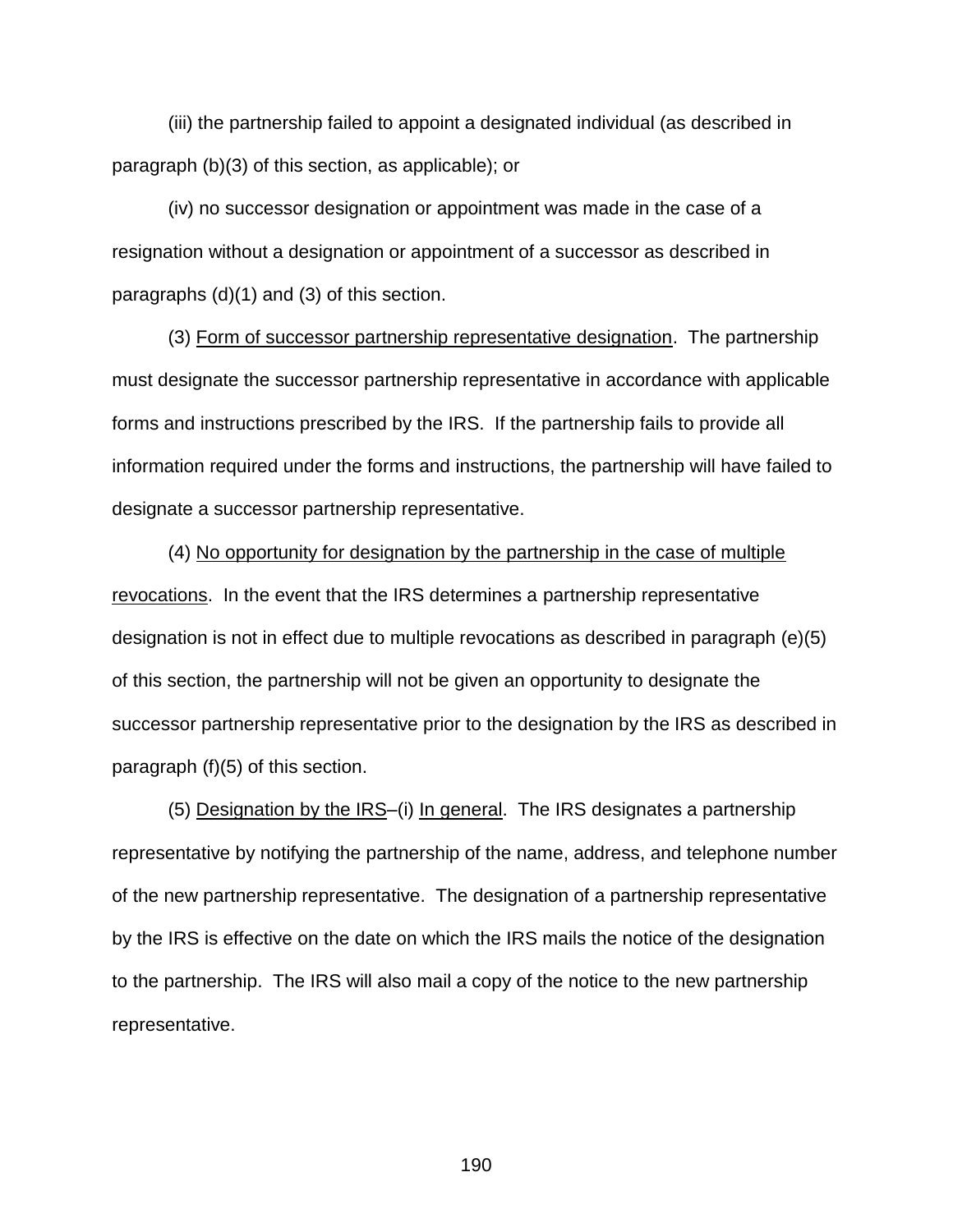(ii) Factors considered when partnership representative designated by the IRS.

The IRS may designate any person to be the partnership representative. In addition to other relevant factors, the IRS will consider whether there is a suitable partner of the partnership, either from the reviewed year (as defined in §301.6241-1(a)(8)) or at the time the partnership representative designation is made. The IRS may consider the following factors when designating a person as the partnership representative:

(A) The views of the partners having a majority interest in the partnership

regarding the designation;

(B) The general knowledge of the person in tax matters and the administrative

operation of the partnership;

(C) The person's access to the books and records of the partnership;

(D) Whether the person is a United States person (within the meaning of [section](https://1.next.westlaw.com/Link/Document/FullText?findType=L&pubNum=1000546&cite=26USCAS7701&originatingDoc=NF9802A508C0D11D98CF4E0B65F42E6DA&refType=RB&originationContext=document&transitionType=DocumentItem&contextData=(sc.Keycite)#co_pp_3d5c0000c2703) 

[7701\(a\)\(30\)\)](https://1.next.westlaw.com/Link/Document/FullText?findType=L&pubNum=1000546&cite=26USCAS7701&originatingDoc=NF9802A508C0D11D98CF4E0B65F42E6DA&refType=RB&originationContext=document&transitionType=DocumentItem&contextData=(sc.Keycite)#co_pp_3d5c0000c2703).

(6) Examples. The following examples illustrate the rules of this paragraph (f).

Example 1. The IRS determines that Partnership has designated a partnership representative that does not have substantial presence in the United States as defined in paragraph (b)(2) of this section. The IRS may determine that the designation is not in effect and designate a new partnership representative after following the procedures in paragraph (f) of this section.

Example 2. Partnership designates as its partnership representative a corporation but fails to appoint a designated individual to act on behalf of the corporation as required under paragraph (b)(3) of this section. The IRS may determine that the partnership representative designation is not in effect and may designate a new partnership representative after following the procedures in paragraph (f) of this section.

Example 3. The partnership representative resigns pursuant to paragraph (d) of this section without designating a new partnership representative. The IRS mails Partnership a notification informing Partnership that no designation is in effect and that the IRS plans to designate a new partnership representative. Partnership fails to respond within 30 days of the IRS's notification. The IRS will designate a partnership representative pursuant to paragraph (f) of this section.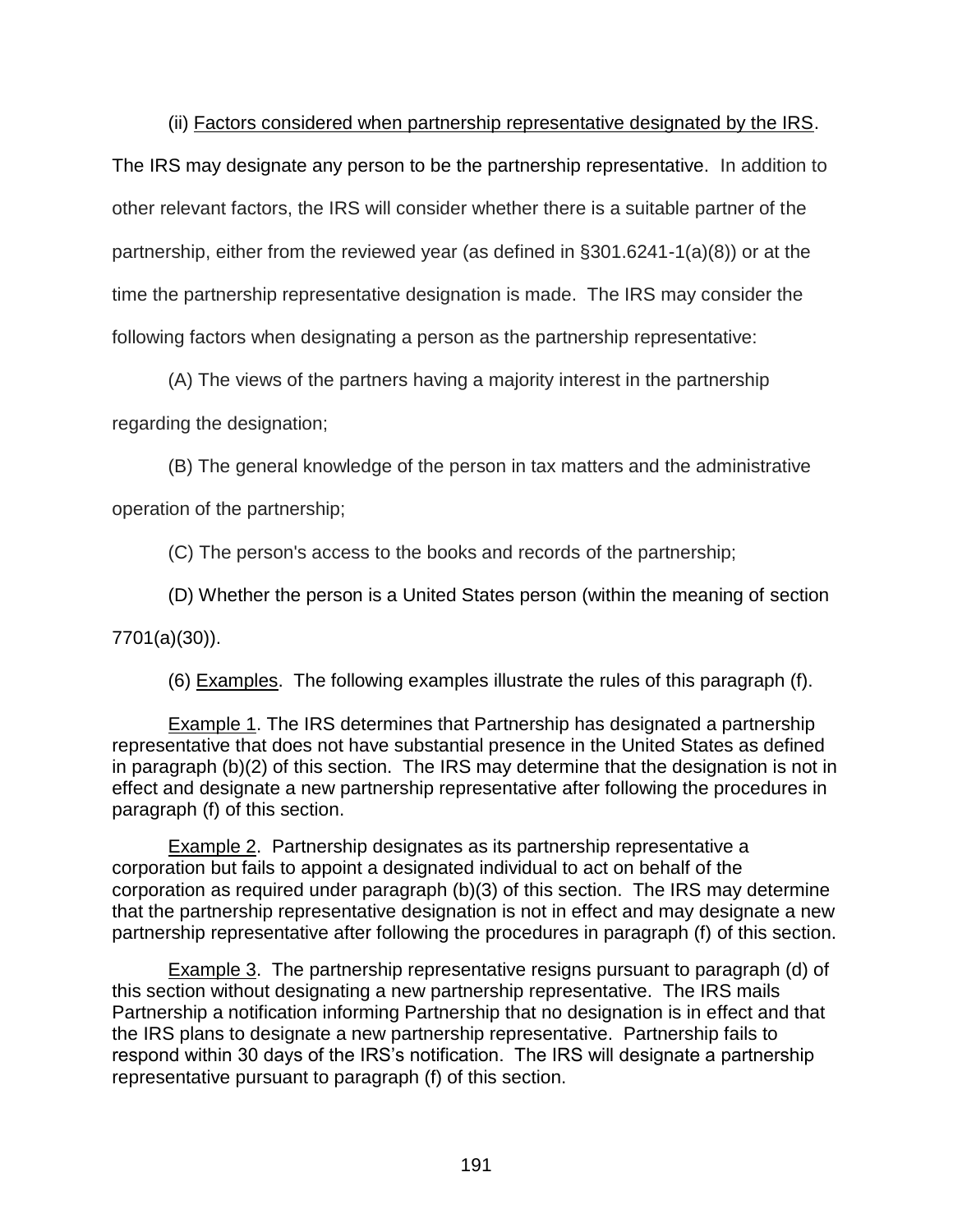Example 4. Partnership designated on its partnership return a partnership representative, PR1. After Partnership received a notice of administrative proceeding, general partner, GP1, signs and submits to the IRS the form described in paragraph (e)(3) of this section requesting the revocation of the current partnership representative PR1 and the designation of a successor partnership representative, PR2. Sixty days later, general partner, GP2, signs and submits a form described in paragraph (e)(3) of this section requesting the revocation of the newly appointed PR2 and the designation of PR3 as the new partnership representative. The IRS may accept GP2's revocation and subsequent designation of PR3 or, because GP2's revocation was within 90 days of GP1's revocation, the IRS may determine, pursuant to paragraphs (e)(5) and (f)(2) of this section that there is no designation in effect due to multiple revocations. The IRS may then designate a new partnership representative pursuant to paragraph (f) of this section without allowing the partnership an opportunity for additional, possibly conflicting, designations.

(g) Reliance on forms required by this section. The IRS may rely on any form or

other document filed or submitted under this section as evidence of the designation,

resignation, or revocation on such form and as evidence of the date on which such form

was filed or submitted relating to a designation, resignation, or revocation.

(h) Effective date—(1) In general. Except as provided in paragraph (h)(2) of this

section, this section applies to partnership taxable years beginning after December 31,

2017.

(2) Election under §301.9100-22T in effect. This section applies to any

partnership taxable years beginning after November 2, 2015 and before January 1,

2018 for which a valid election under §301.9100-22T is in effect.

Par. 6. Section 301.6223-2 is added to read as follows:

## §301.6223-2 Binding effect of actions of the partnership and partnership representative.

(a) Binding nature of actions by partnership and final decision in a partnership proceeding. The actions of the partnership and the partnership representative taken under subchapter C of chapter 63 of the Internal Revenue Code (subchapter C of chapter 63) and any final decision in a proceeding brought under subchapter C of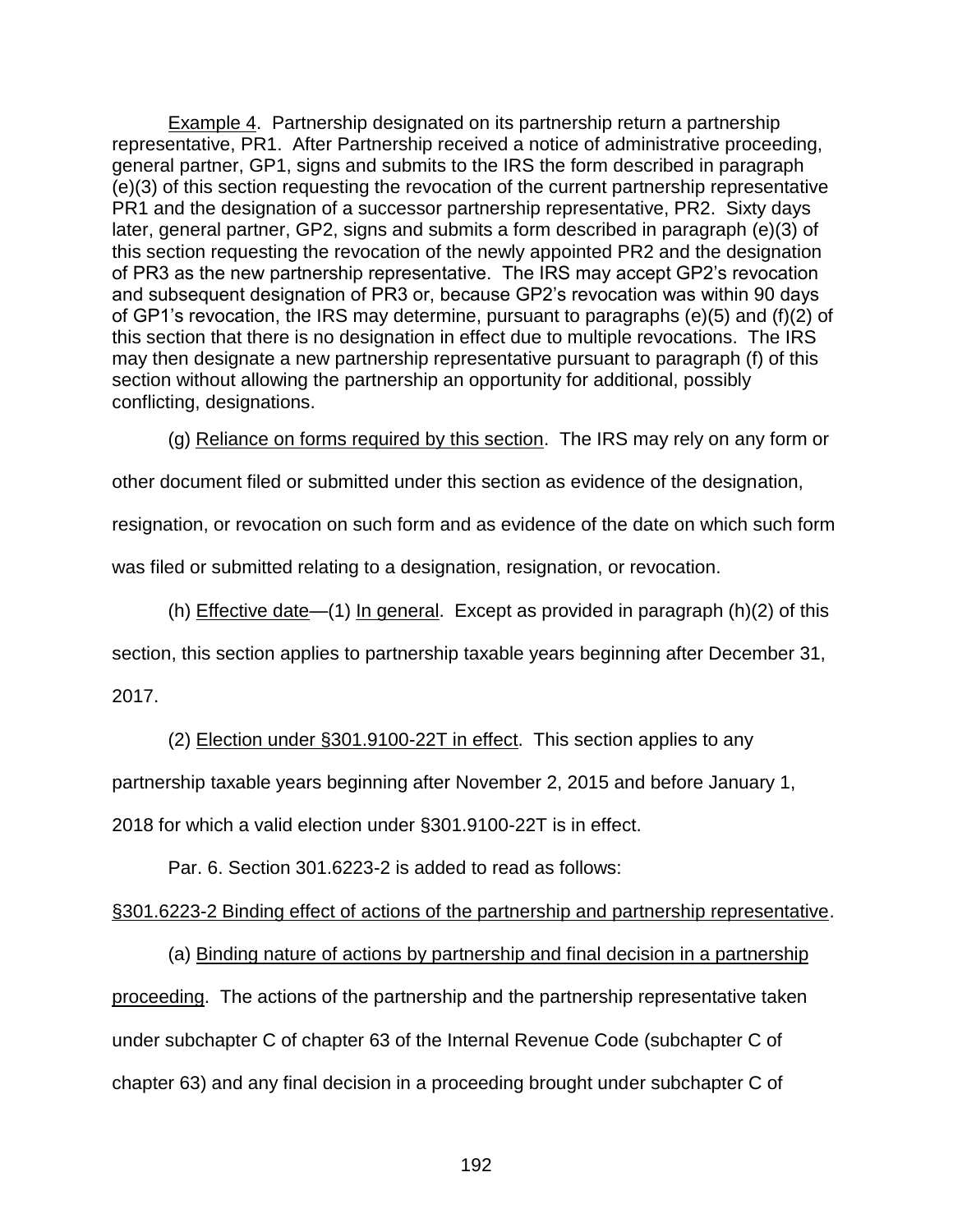chapter 63 with respect to the partnership bind the partnership, all partners of the partnership (including partnership-partners as defined in §301.6241-1(a)(7) that have a valid election under section 6221(b) in effect for any taxable year that overlaps with the taxable year of the partnership), and any other person whose tax liability is determined in whole or in part by taking into account directly or indirectly adjustments determined under subchapter C of chapter 63 (for example, indirect partners as defined in §301.6241-1(a)(4)). For instance, a settlement agreement entered into by the partnership representative on behalf of the partnership, a notice of final partnership adjustment with respect to the partnership that is not contested by the partnership or the partnership representative, or the final decision of the court with respect to the partnership if the notice of final partnership adjustment is contested, binds all persons described in the preceding sentence.

(b) Actions by the partnership representative before termination of designation. The termination of the designation of the partnership representative under §301.6223-1 does not affect the validity of any action taken by that partnership representative during the period prior to termination when the designation was in effect. For example, if a partnership representative properly designated under §301.6223-1 consented to an extension of the period for adjustments under section 6235(b), that extension remains valid even after termination of the designation of that partnership representative.

(c) Partnership representative has the sole authority to act on behalf of the partnership–(1) In general. The partnership representative has the sole authority to act on behalf of the partnership for all purposes under subchapter C of chapter 63. In the case of an entity partnership representative, the designated individual has the sole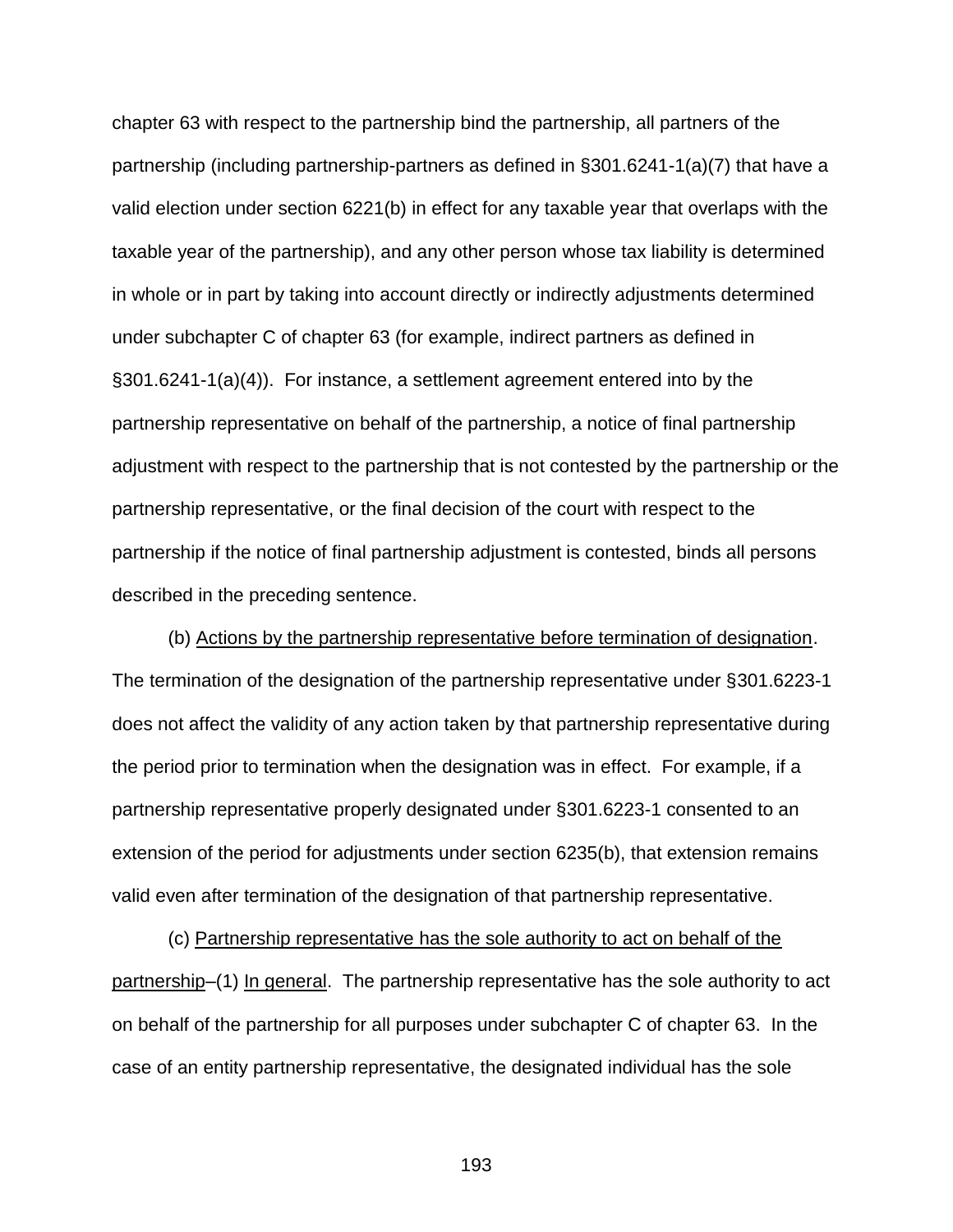authority to act on behalf of the partnership representative and the partnership. Except for a partner that is the partnership representative or the designated individual, no partner, or any other person, may participate in an examination or other proceeding involving the partnership under subchapter C of chapter 63 without the permission of the IRS. No state law, partnership agreement, or other document or agreement may limit the authority of the partnership representative or the designated individual as described in section 6223 and this section.

(2) Designation provides authority to bind the partnership--(i) Partnership representative. A partnership representative, by virtue of being designated under section 6223 and §301.6223-1, has the authority to bind the partnership for all purposes under subchapter C of chapter 63.

(ii) Designated individual. A designated individual described under §301.6223- 1(b)(3)(i) by virtue of being appointed as part of the designation of the partnership representative under §301.6223-1, has the sole authority to bind the partnership representative and the partnership for all purposes under subchapter C of chapter 63.

(d) Examples. The following examples illustrate the rules of this section.

**Example 1.** Partnership designates a partnership representative, PR, on its partnership return for 2020. PR is a partner in Partnership. The partnership agreement for Partnership includes a clause that requires PR to consult with an identified management group of partners in Partnership before taking any action with respect to an administrative proceeding before the IRS. The IRS initiates an administrative proceeding with respect to Partnership's 2020 taxable year. During the course of the administrative proceeding, PR consents to an extension of the period for adjustments under section 6235(b) allowing additional time for the IRS to mail a final notice of partnership adjustment. PR failed to consult with the management group of partners prior to agreeing to this extension of time. PR's consent provided to the IRS to extend the time period is valid and binding on Partnership because, pursuant to section 6223, PR, as the designated partnership representative, has authority to bind Partnership and all its partners.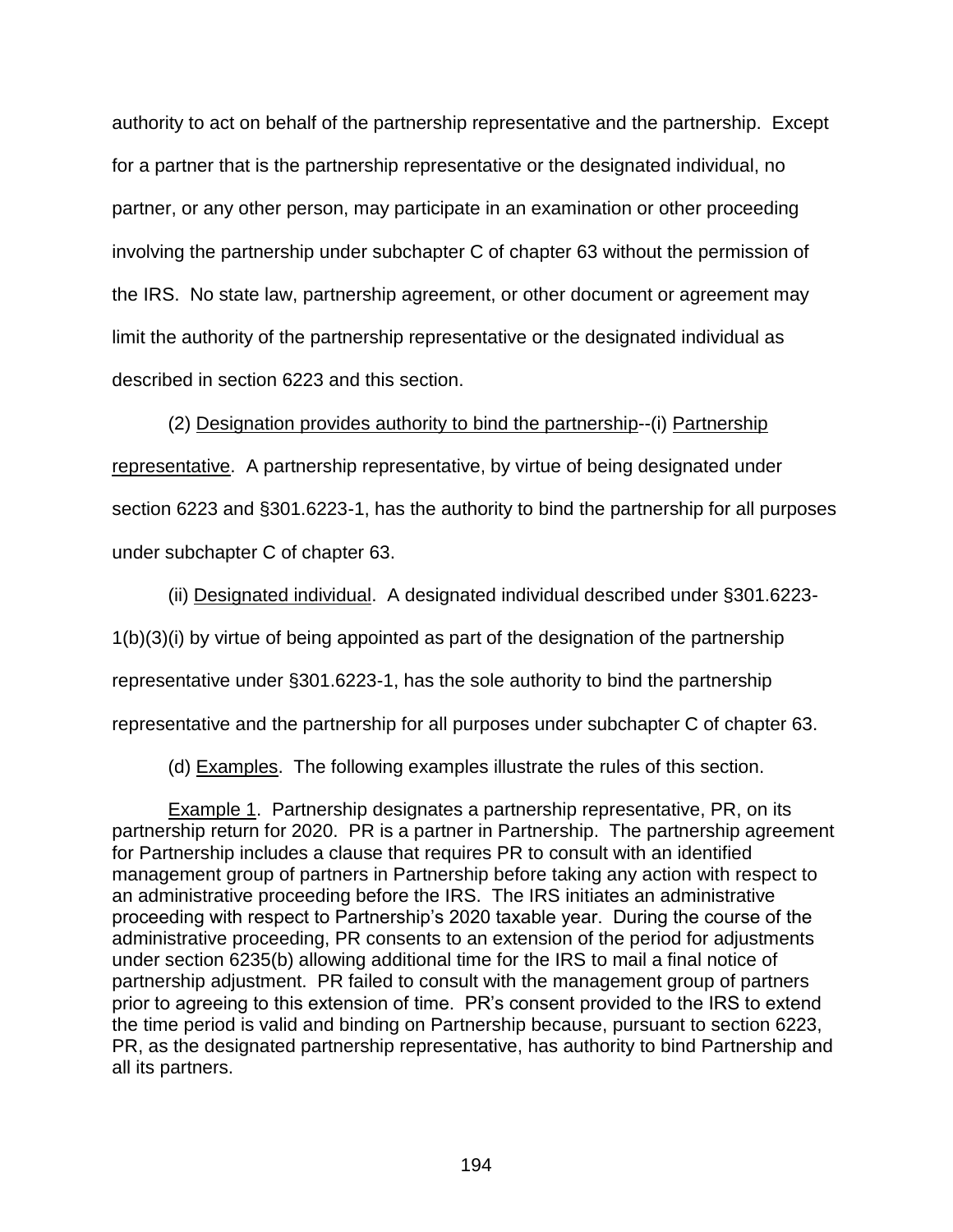Example 2. Partnership designates a partnership representative, PR, on its partnership return for 2020. PR is not a partner in Partnership. During an administrative proceeding with respect to Partnership's 2020 taxable year, PR agrees to certain IRS adjustments and within 45 days after the issuance of the notice of final partnership adjustment (FPA), elects the alternative to payment of the imputed underpayment under section 6226 and the regulations thereunder. Certain partners in Partnership challenge the actions taken by PR during the administrative proceeding and the validity of the section 6226 statements furnished to those partners, alleging that PR was never authorized to act on behalf of Partnership under state law or the partnership agreement. Because PR was designated by Partnership as the partnership representative, under section 6223 and this section, PR was authorized to act on behalf of Partnership for all purposes under subchapter C of chapter 63, and the IRS may rely on that designation as conclusive evidence of PR's authority to act on behalf of Partnership.

Example 3. Partnership designates an entity partnership representative, EPR, and appoints an individual A, as the designated individual, on its partnership return for 2020. EPR is a C corporation. A is unaffiliated with EPR and is not an officer, director, or employee of EPR. During an administrative proceeding with respect to Partnership's 2020 taxable year, A, acting for EPR, agrees to an extension of the period for adjustments under section 6235(b). The IRS mails an FPA within the extended period for adjustments as agreed to by EPR, but after the expiration of the period had no agreement been entered into. Partnership challenges the FPA as untimely, alleging that A was not authorized under state law to act on behalf of EPR and thus the extension agreement was invalid. Because A was appointed by the partnership as the designated individual to act on behalf of EPR, A was authorized to act on behalf of EPR for all purposes under subchapter C of chapter 63, and the IRS may rely on that identification as conclusive evidence of A's authority to act on behalf of EPR and Partnership.

Example 4. The partnership representative, PR, consents to an extension of the period for adjustment under section 6235(b) for Partnership for the partnership taxable year. After signing the consent, PR resigns as partnership representative in accordance with §301.6223-1. The extension of the period under section 6235(b) remains valid even after PR resigns.

**Example 5.** Partnership designates a partnership representative who is unable to meet with the IRS in person in the United States as required by §301.6223-1(b). Although the partnership representative does not have substantial presence in the United States within the meaning of §301.6223-1(b)(2), until a termination occurs under §301.6223-1(d) or (e) or the IRS determines the partnership representative is ineligible under §301.6223-1(b) and terminates the designation under §301.6223-1(f), the partnership representative designation remains in effect, and Partnership and all its partners are bound by the actions of the partnership representative.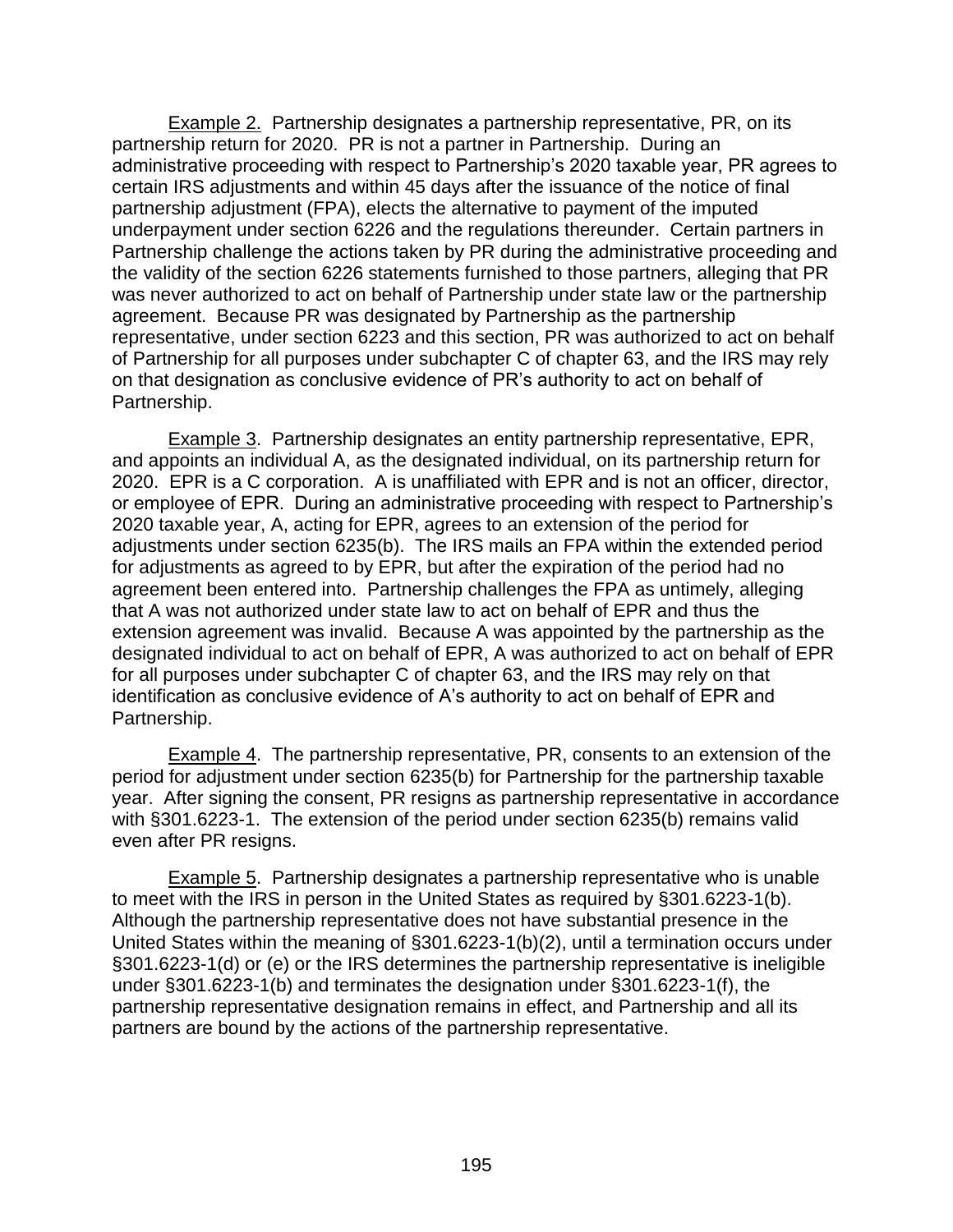(e) Applicability date—(1) In general. Except as provided in paragraph (e)(2) of this section, this section applies to partnership taxable years beginning after December 31, 2017.

(2) Election under §301.9100-22T in effect. This section applies to any partnership taxable years beginning after November 2, 2015 and before January 1, 2018 for which a valid election under §301.9100-22T is in effect.

Par. 7. Section 301.6225-1 is added to read as follows: §301.6225-1 Partnership Adjustment by the Internal Revenue Service.

(a) Imputed underpayment paid by partnership in adjustment year--(1) In general. Any imputed underpayment (as determined in accordance with paragraph (c) of this section) with respect to any partnership adjustment (as defined in §301.6241-1(a)(6)) for any partnership taxable year must be paid by the partnership in the same manner as if it were a tax imposed for the adjustment year (as defined in §301.6241-1(a)(1)). The notice of final partnership adjustment under section 6231 will include the amount of any imputed underpayment, as modified under §301.6225-2 if applicable, unless the partnership waives its right to such notice under section 6232(d)(2). For the alternative to payment of the imputed underpayment by the partnership, see §301.6226-1. For assessment, collection, and payment of an imputed underpayment, see section 6232 and the regulations thereunder. If a partnership pays an imputed underpayment (as determined in accordance with paragraph (c) of this section), the partnership's expenditure for the imputed underpayment and the adjustments that result in the imputed underpayment are taken into account by the partnership in accordance with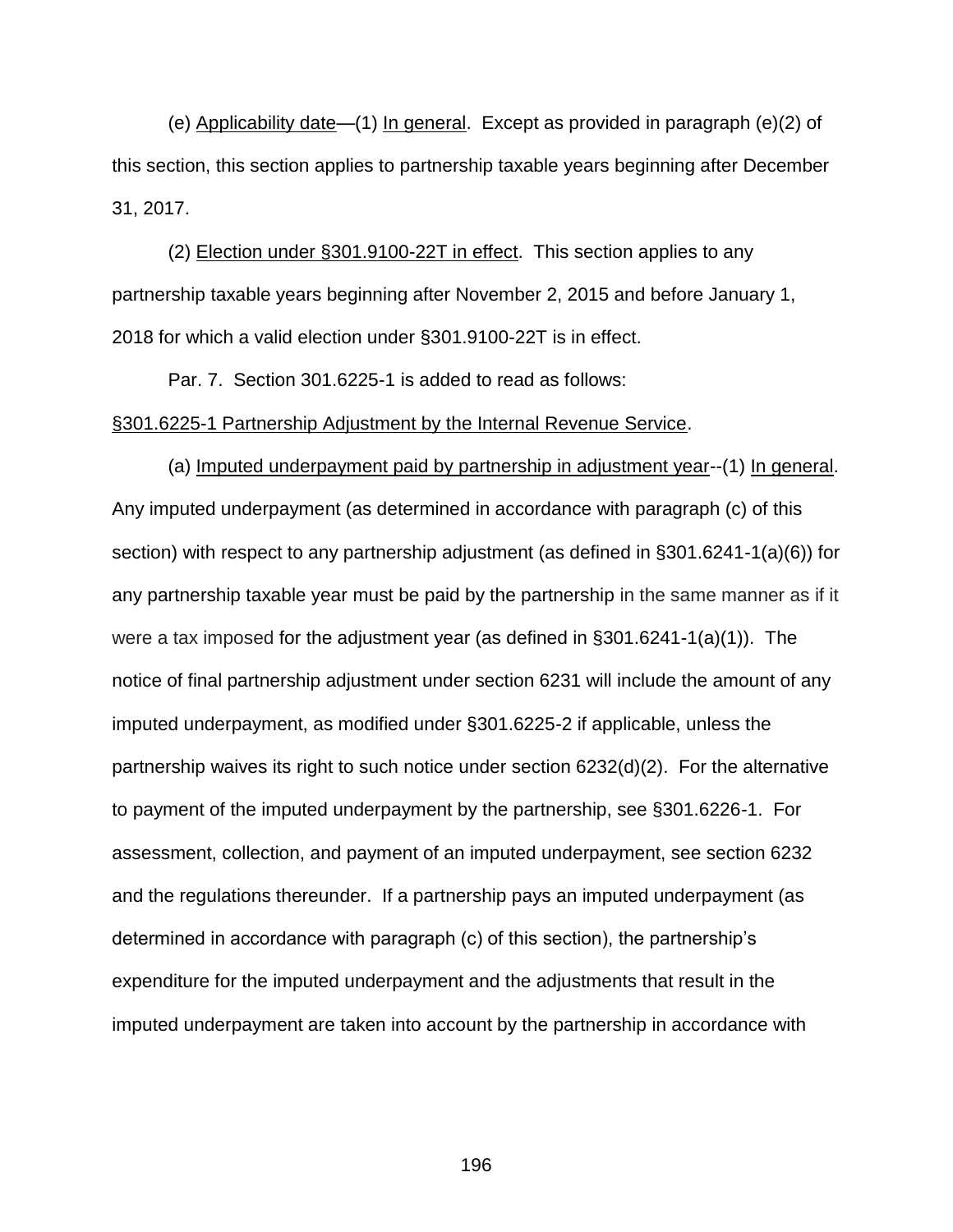§301.6241-4. For interest and penalties with respect to an imputed underpayment, see section 6233.

(2) All preferences, limitations, restrictions, and conventions apply. For purposes of determining the imputed underpayment, adjustments, netting of adjustments, and calculations or determinations of any amounts under this section, unless the Internal Revenue Service (IRS) in its discretion determines otherwise, all applicable preferences, restrictions, limitations, and conventions will be taken into account to disallow netting of adjustments, where applicable, or to disallow or limit, as applicable, any adjustment that potentially results in an increase of loss, deduction or credit, or decrease of income or gain, and as if the adjusted item was originally taken into account by the partnership or the partners, as applicable, in the manner most beneficial to the partnership or partners. For instance, if the adjustment is a reduction of qualified research expenses, the amount of the imputed underpayment is determined as if all partners claimed a credit with respect to their allocable portion of such expenses under section 41, rather than a deduction under section 174. See §301.6225-2 for modifications of the imputed underpayment that may be requested by the partnership.

(3) Imputed underpayment set forth in notice of proposed partnership adjustment. An imputed underpayment set forth in a notice of proposed partnership adjustment (NOPPA) under section 6231 is determined under paragraph (c)(1) of this section without regard to any modification under §301.6225-2. Modifications under §301.6225- 2, if allowed by the IRS, may reduce the imputed underpayment determined under paragraph (c)(1) of this section. Only the partnership adjustments set forth in a NOPPA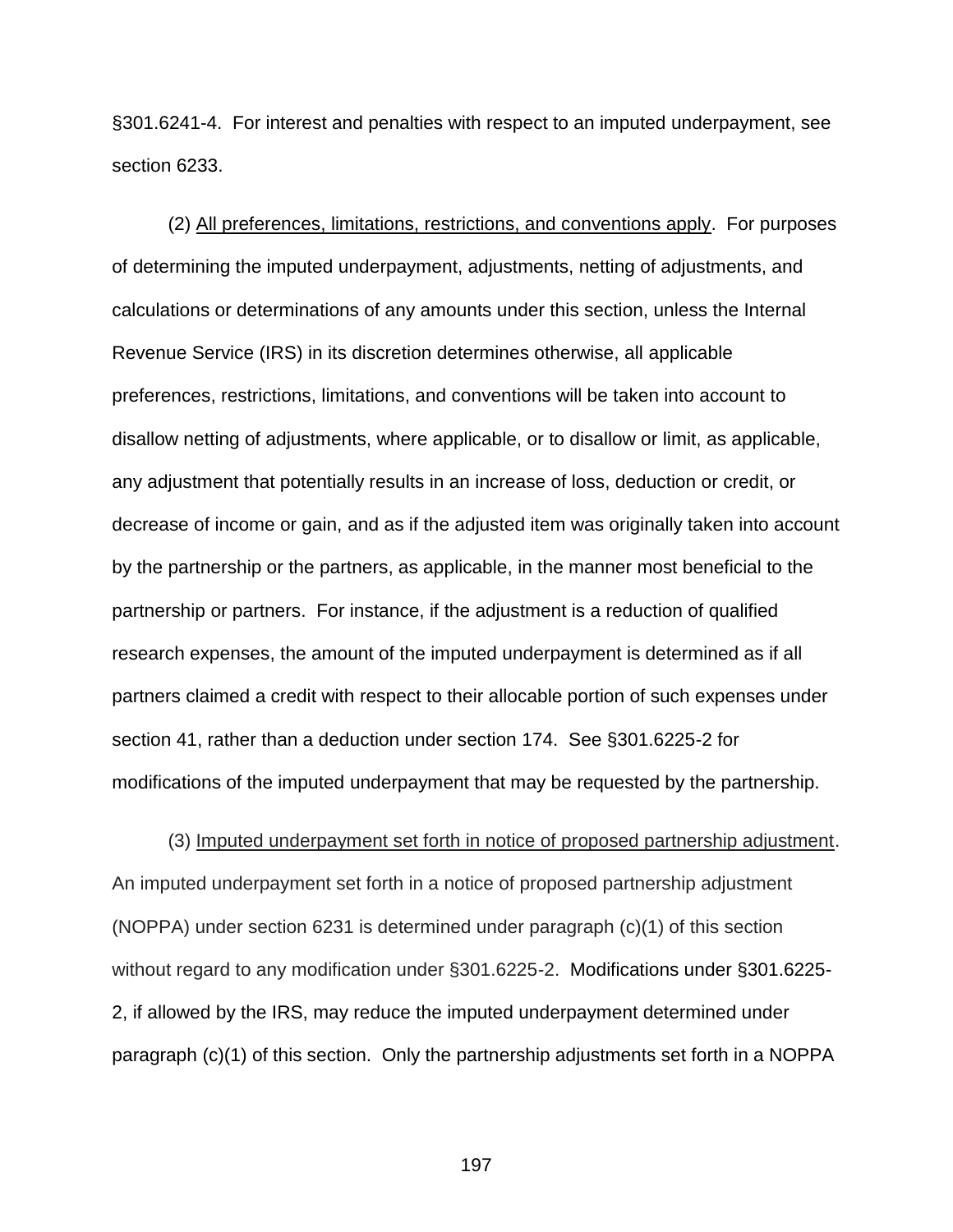are taken into account for purposes determining the imputed underpayment under this section and any modification under §301.6225-2.

(b) Treatment of an adjustment that does not result in an imputed underpayment. Any adjustment that does not result in an imputed underpayment (as described in paragraph (c)(2) of this section) is taken into account by the partnership in the adjustment year in accordance with §301.6225-3.

(c) Calculation of an imputed underpayment--(1) In general. In the case of any partnership adjustment by the IRS, the imputed underpayment required to be paid by the partnership under paragraph (a) of this section is calculated by—

(i) Multiplying the total netted partnership adjustment (as determined under paragraph (c)(3) of this section) by the highest rate of Federal income tax in effect for the reviewed year (as defined in §301.6241-1(a)(8)) under section 1 or 11, and

(ii) Increasing or decreasing the product in paragraph  $(c)(1)(i)$  of this section by the net increase or net decrease in credits resulting from partnership adjustments (as determined under paragraph (d) of this section).

(2) Partnership adjustments that do not result in an imputed underpayment. A partnership adjustment does not result in an imputed underpayment if—

(i) The adjustment relates to a distributive share reallocation that is disregarded under paragraph (d)(2)(ii) of this section;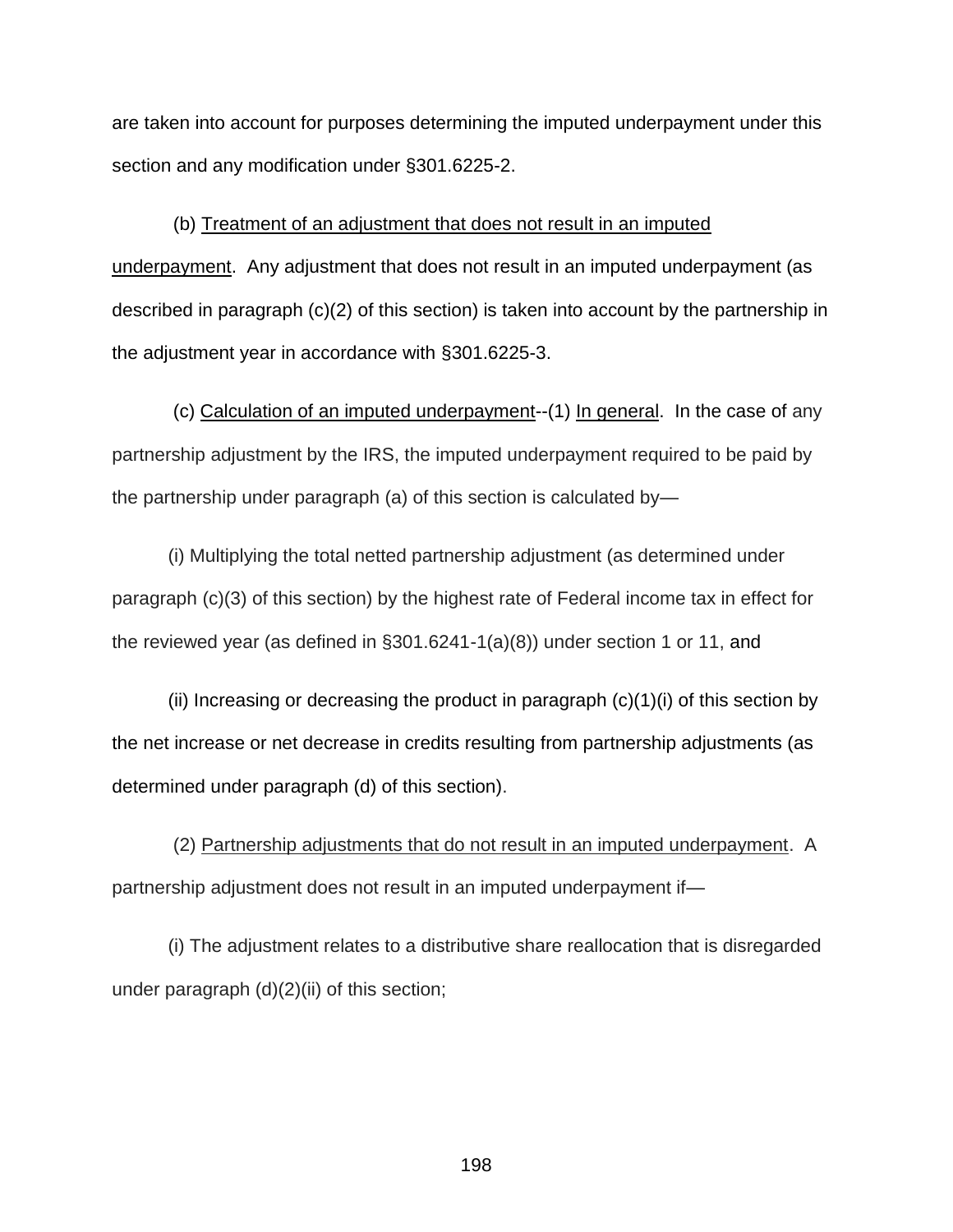(ii) After grouping and netting the adjustments as described in paragraph (d) of this section, the result of netting any grouping or subgrouping is a net non-positive adjustment (as described in paragraph (d)(3) of this section); or

(iii) The calculation under paragraph (c)(1) of this section results in an amount that is zero or less than zero.

(3) Calculation of the total netted partnership adjustment. For purposes of determining whether there is an imputed underpayment under paragraph (c)(1) of this section, the total netted partnership adjustment is—

(i) The sum of all net positive adjustments in the residual grouping as determined in accordance with paragraph  $(d)(2)(v)$  of this section, plus

(ii) The sum of all net positive adjustments in the reallocation grouping as determined in accordance with paragraph (d)(2)(ii) of this section.

(4) No netting of adjustments between taxable years. Each imputed underpayment is calculated based on adjustments solely with respect to a single taxable year. Adjustments from one taxable year may not be netted against adjustments from another taxable year.

(d) Grouping and netting of partnership adjustments--(1) In general. For purposes of calculating an imputed underpayment under paragraph (c) of this section, partnership adjustments are grouped according to paragraph (d)(2) of this section and the partnership adjustments comprising each grouping are netted in accordance with paragraph (d)(3) of this section. Within each grouping, partnership adjustments are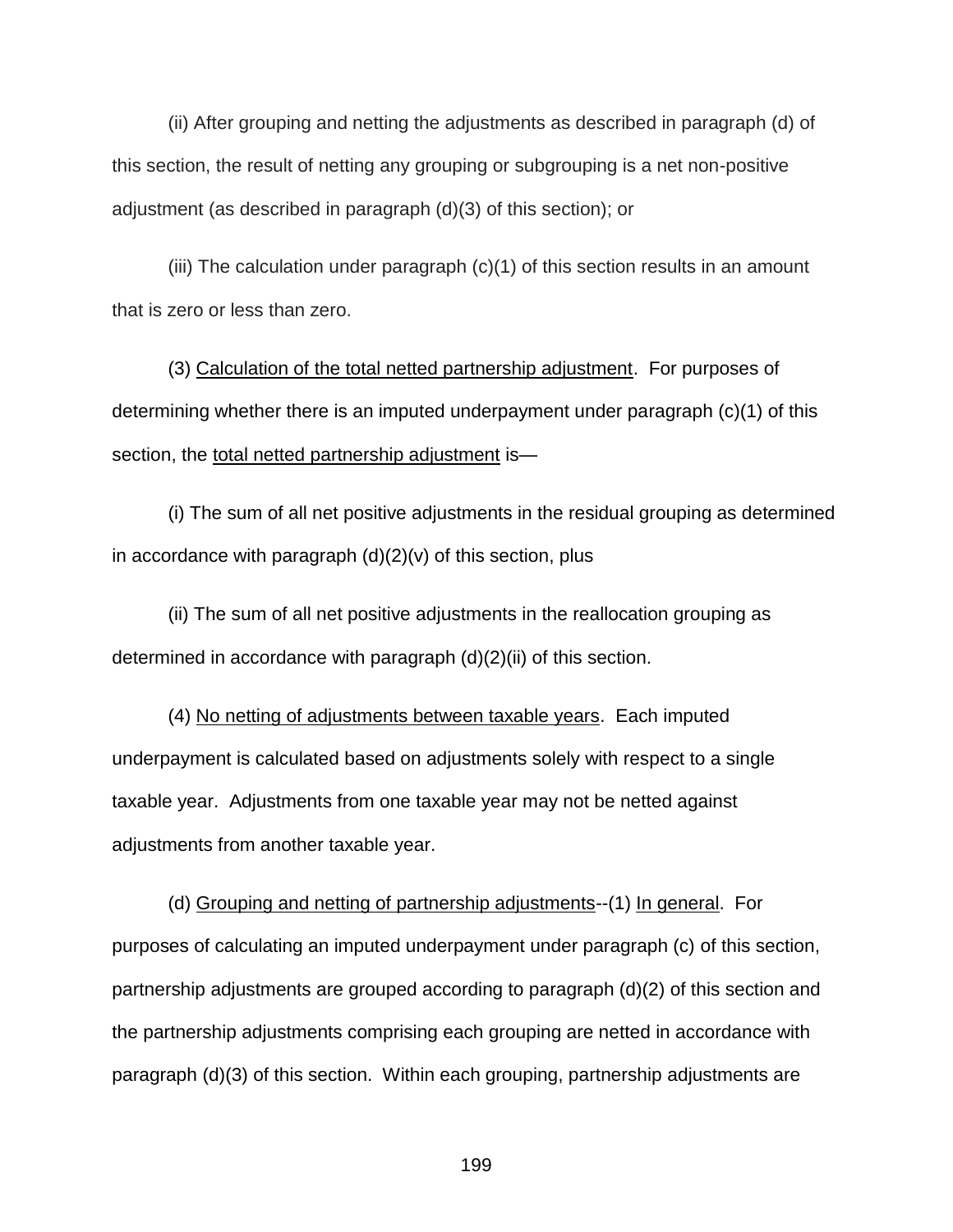further grouped into subgroupings based on preferences, limitations, restrictions, and conventions, such as source, character, holding period, or restrictions under the Internal Revenue Code (Code) applicable to such items.

(2) Groupings--(i) In general. To calculate an imputed underpayment under paragraph (c) of this section, partnership adjustments are grouped into categories in the following order –

(A) First, each partnership adjustment that reallocates the distributive share of an item forms its own grouping which is taken into account in accordance with paragraph  $(d)(2)(ii)$  of this section (reallocation grouping);

(B) Second, adjustments to credits are taken into account in a grouping under paragraph (d)(2)(iii) of this section (credit grouping);

(C) Third, adjustments to creditable expenditures are taken into account in a grouping under paragraph (d)(2)(iv) of this section (creditable expenditure grouping); and

(D) Fourth, the remaining adjustments are taken into account in the residual grouping under paragraph (d)(2)(v) of this section (residual grouping).

(ii) Reallocation grouping. A partnership adjustment that reallocates the distributive share of an item from one or more partners to one or more other partners, or a partnership adjustment that allocates an item to a particular partner or partners, is taken into account in calculating the imputed underpayment under paragraph (c) of this section by disregarding net decreases to items of income or gain and net increases to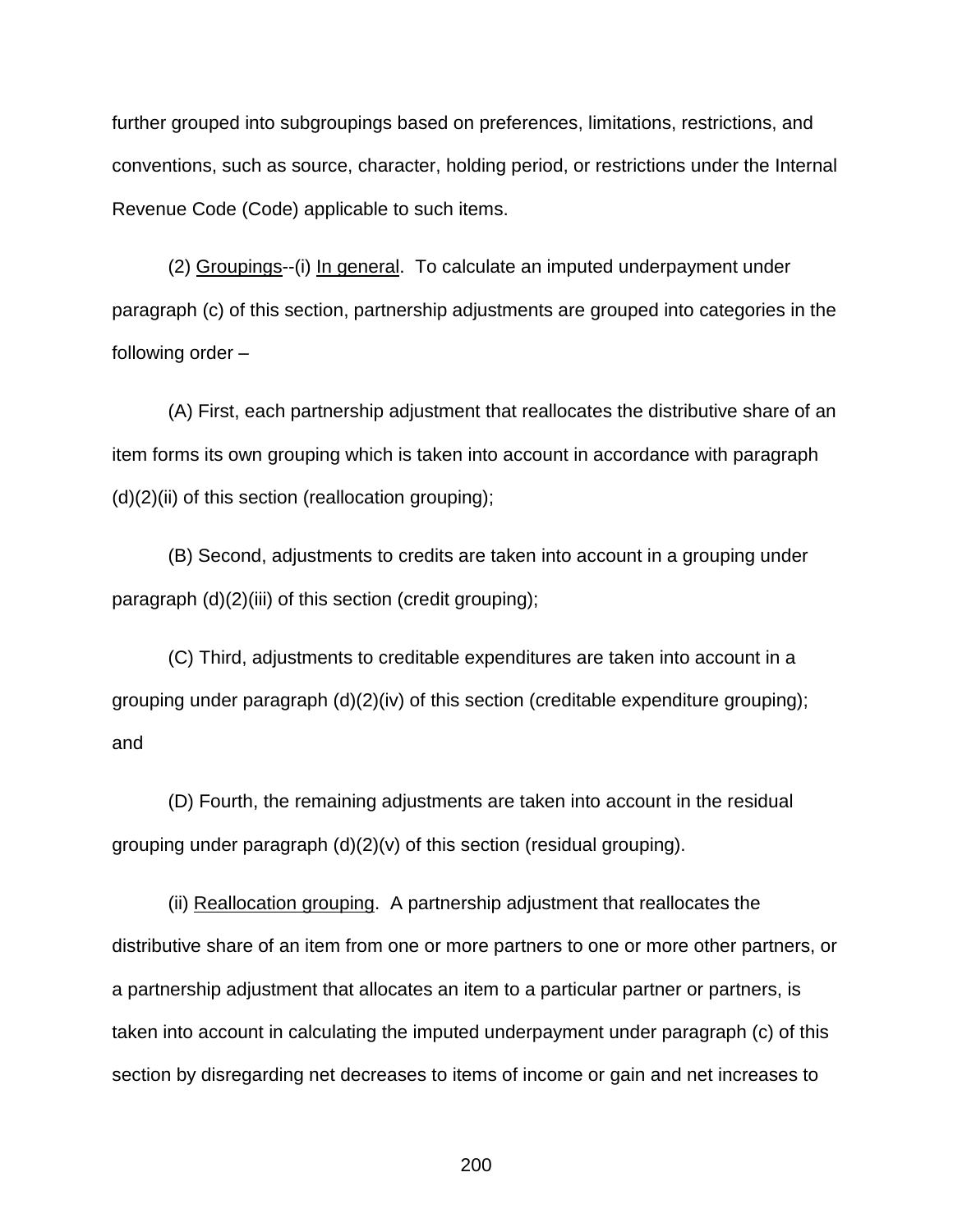items of deduction, loss, or credit. Each adjustment to an item or to a distributive share of an item that allocates to or reallocates to and from a particular partner or partners is a separate subgrouping for purposes of the netting rules in paragraph (d)(3) of this section. For instance, if the reallocation adjustment reallocates an item of deduction from one partner to another partner, the decrease in the deduction with respect to the first partner is in a separate subgrouping from the increase in deduction with respect to the second partner. If a particular partner or group of partners has more than one adjustment allocable to it within the reallocation grouping, such adjustments may be combined or further divided into additional subgroupings according to the principles of paragraphs  $(d)(1)$  and  $(d)(2)(v)$  of this section and netted according to paragraph  $(d)(3)$ of this section. After subgroupings are netted under paragraph (d)(3) of this section, any net non-positive adjustments (as defined in paragraph  $(d)(3)(ii)(C)$  of this section) are disregarded. Net non-positive adjustments disregarded under this paragraph (d)(2)(ii) are adjustments that do not result in an imputed underpayment under paragraph (c)(2) of this section. Net positive adjustments are included in the calculation of the total netted partnership adjustment under paragraph (c)(3) of this section if the net positive adjustments would otherwise be a part of the residual grouping described in paragraph (d)(2)(v) of this section. Net positive adjustments to credits are included in the credit grouping described in paragraph (d)(2)(iii) of this section.

(iii) Credit grouping. The credit grouping includes all adjustments to items that are claimed or could be claimed by a partnership as a credit on the partnership's return.

(iv) Creditable expenditure grouping.--[Reserved]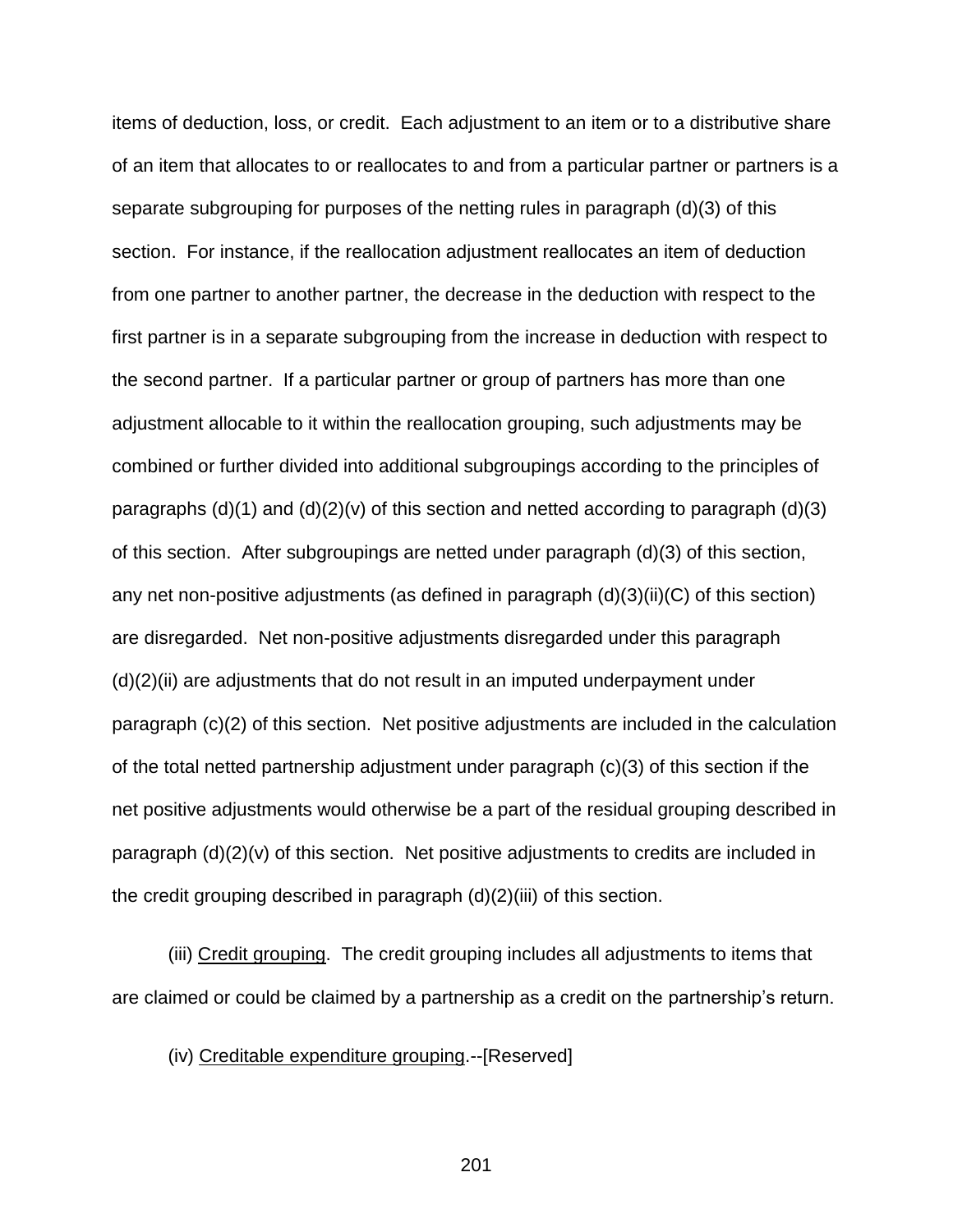(v) Residual grouping. Any partnership adjustment not described in paragraph  $(d)(2)(ii)$ ,  $(d)(2)(iii)$ , or  $(d)(2)(iv)$  of this section is included in the residual grouping described in this paragraph (d)(2)(v) and is further divided into subgroupings according to any limitations or restrictions imposed on the items to which the adjustment relates under the Code. Each subgrouping in the residual grouping is created to account for limitations or restrictions such as character or holding period.

(3) Netting adjustments within each grouping or subgrouping--(i) In general. The partnership adjustments in a grouping or subgrouping described in paragraph (d)(2) of this section are netted together within each grouping or subgrouping to determine whether there is a net positive adjustment or a net non-positive adjustment (as defined in paragraph  $(d)(3)(ii)(B)$  and  $(C)$  of this section) for that grouping or subgrouping. Adjustments in one grouping or subgrouping are not netted against adjustments in any other grouping or subgrouping. For instance, under paragraph (d)(2) of this section, adjustments to ordinary income and loss items are grouped together separately from capital gain and loss items. Therefore under this paragraph (d)(3)(i), the items in the ordinary grouping are not netted against the items in the capital grouping.

(ii) Only net positive adjustments taken into account in calculating the total netted partnership adjustment—(A) In general. Only adjustments to items resulting in a net positive adjustment (as defined in paragraph (d)(3)(ii)(B) of this section) for a grouping or subgrouping are taken into account in calculating the total netted partnership adjustment under paragraph (c)(3) of this section. A net non-positive adjustment (as defined in paragraph  $(d)(3)(ii)(C)$  of this section) for a grouping or subgrouping is disregarded for purposes of calculating the total netted partnership adjustment under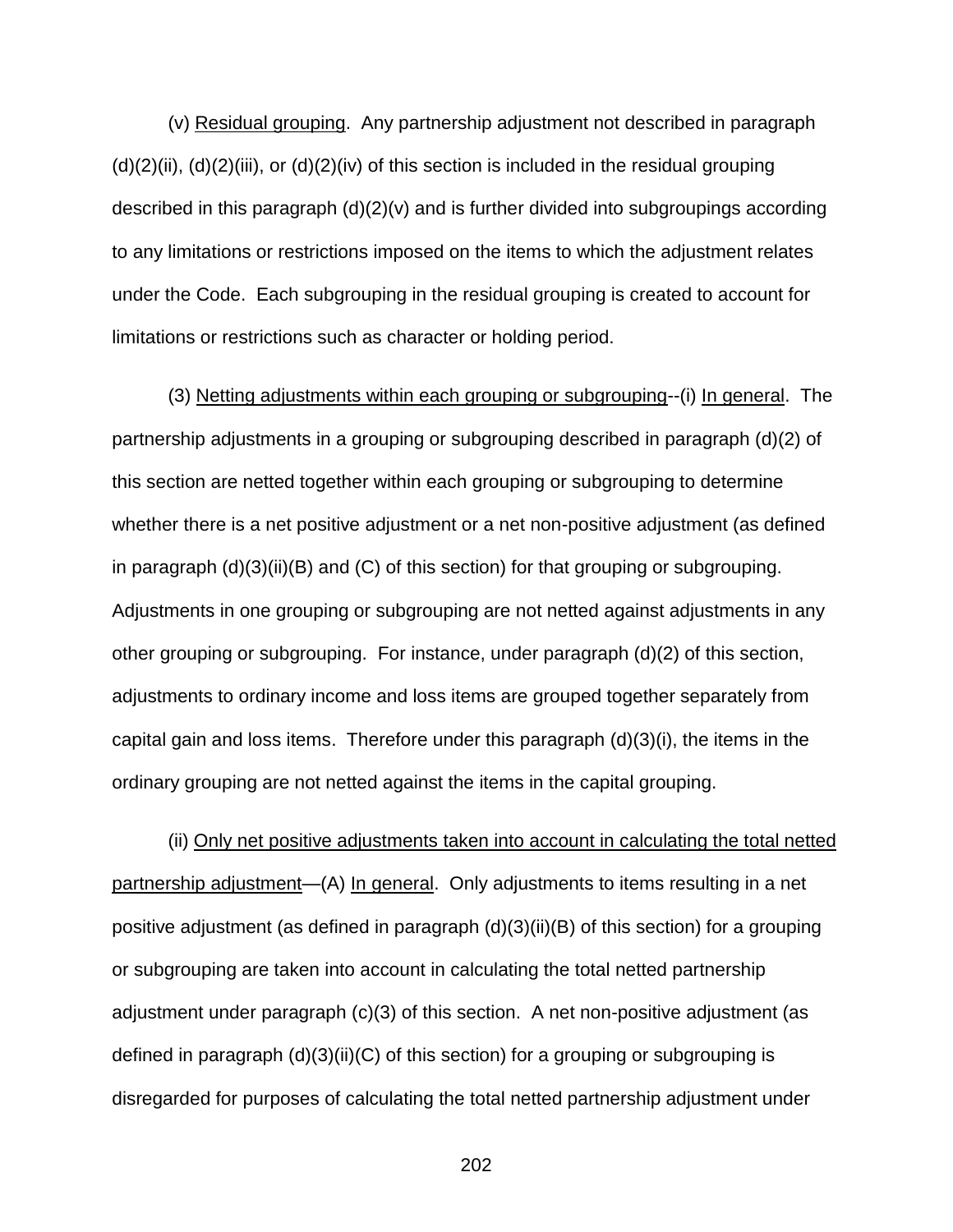paragraph (c)(3) of this section. The adjustments underlying a net non-positive adjustment that are disregarded under this paragraph  $(d)(3)(ii)(A)$  are adjustments that do not result in an imputed underpayment (as described in paragraph (c)(2) of this section).

(B) Net positive adjustment. A net positive adjustment results if the net amount of adjustments within a grouping or subgrouping under paragraph (d)(2) of this section (except with respect to the credit grouping described in paragraph (d)(2)(iii) of this section) is greater than zero.

(C) Net non-positive adjustment. A net non-positive adjustment is any net amount within a grouping or subgrouping described in paragraph (d)(2) of this section (except for the credit grouping under paragraph  $(d)(2)(iii)$  of this section) that is not a net positive adjustment (as defined in paragraph (d)(3)(ii)(B) of this section).

(iii) Treatment of adjustments when netting. For purposes of netting adjustments within a grouping --

(A) An increase in gain is treated as an increase in income;

(B) A decrease in gain is treated as a decrease in income;

(C) An increase in loss is treated as a decrease in income; and

(D) A decrease in a loss is treated as an increase in income.

(e) Multiple imputed underpayments in a single administrative proceeding–(1) In general. The IRS, in its discretion, may determine that partnership adjustments for the same partnership taxable year result in more than one imputed underpayment. The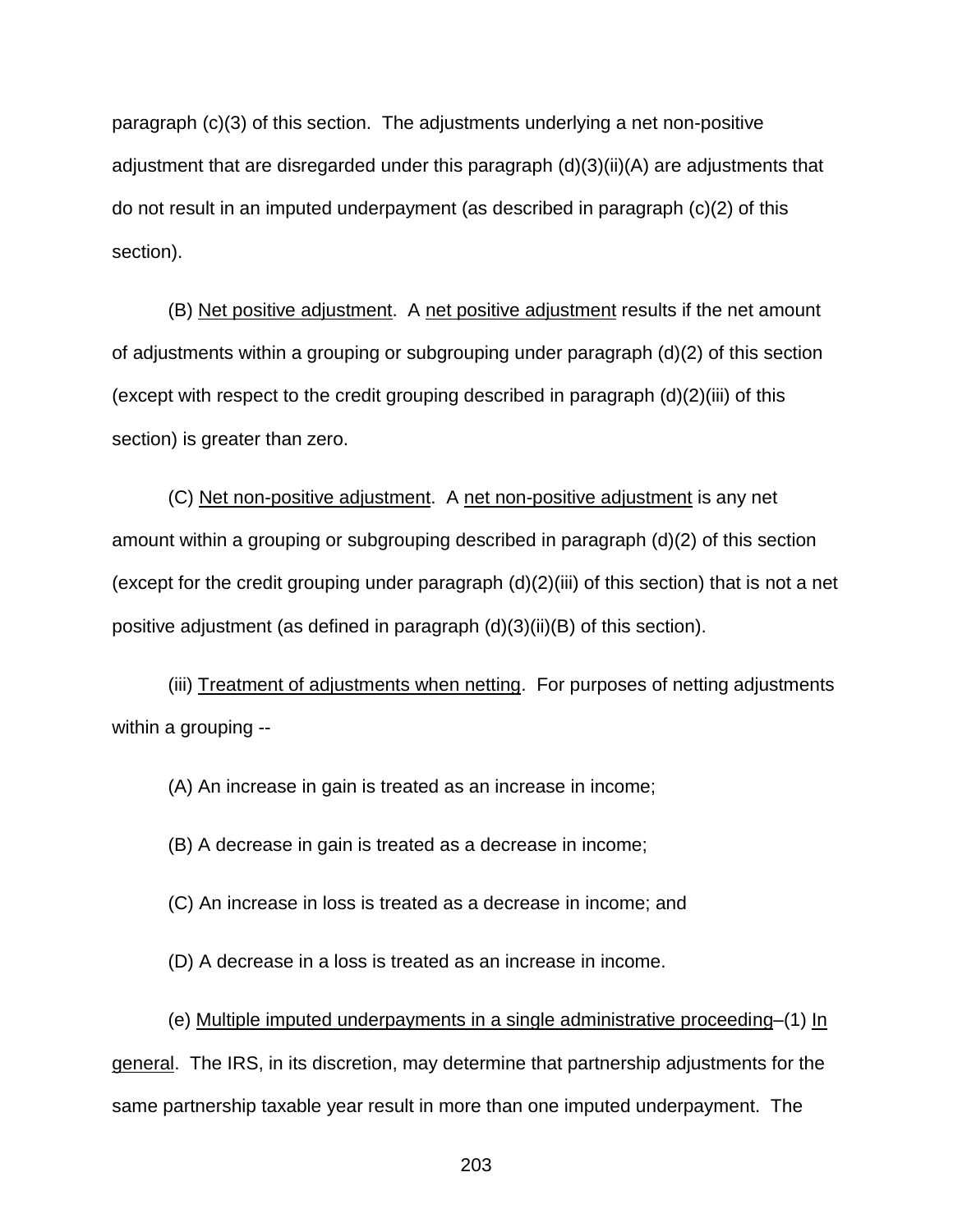determination of whether there is more than one imputed underpayment for any partnership taxable year, and if so, which partnership adjustments are taken into account to calculate any particular imputed underpayment is based on the nature of the partnership adjustments. See §301.6225-2(d)(6) for modification of the number and composition of imputed underpayments.

(2) Types of imputed underpayments--(i) In general. There are two types of imputed underpayments, a general imputed underpayment (defined in paragraph (e)(2)(ii) of this section) and a specific imputed underpayment (defined in paragraph (e)(2)(iii) of this section). Each type of imputed underpayment is separately calculated in accordance with the rules described in paragraphs (c) and (d) of this section.

(ii) General imputed underpayment. The general imputed underpayment is calculated based on all adjustments (other than adjustments that do not result in an imputed underpayment under paragraph (c)(2) of this section) that are not taken into account to determine a specific imputed underpayment under paragraph (e)(2)(iii) of this section. There is only one general imputed underpayment in any administrative proceeding. If there is one imputed underpayment in an administrative proceeding, it is a general imputed underpayment and may take into account adjustments described in paragraph (e)(2)(iii) of this section, if any.

 (iii) Specific imputed underpayment. A specific imputed underpayment is an imputed underpayment with respect to adjustments to an item or items that were allocated to one partner or a group of partners that had the same or similar characteristics or that participated in the same or similar transaction. The IRS may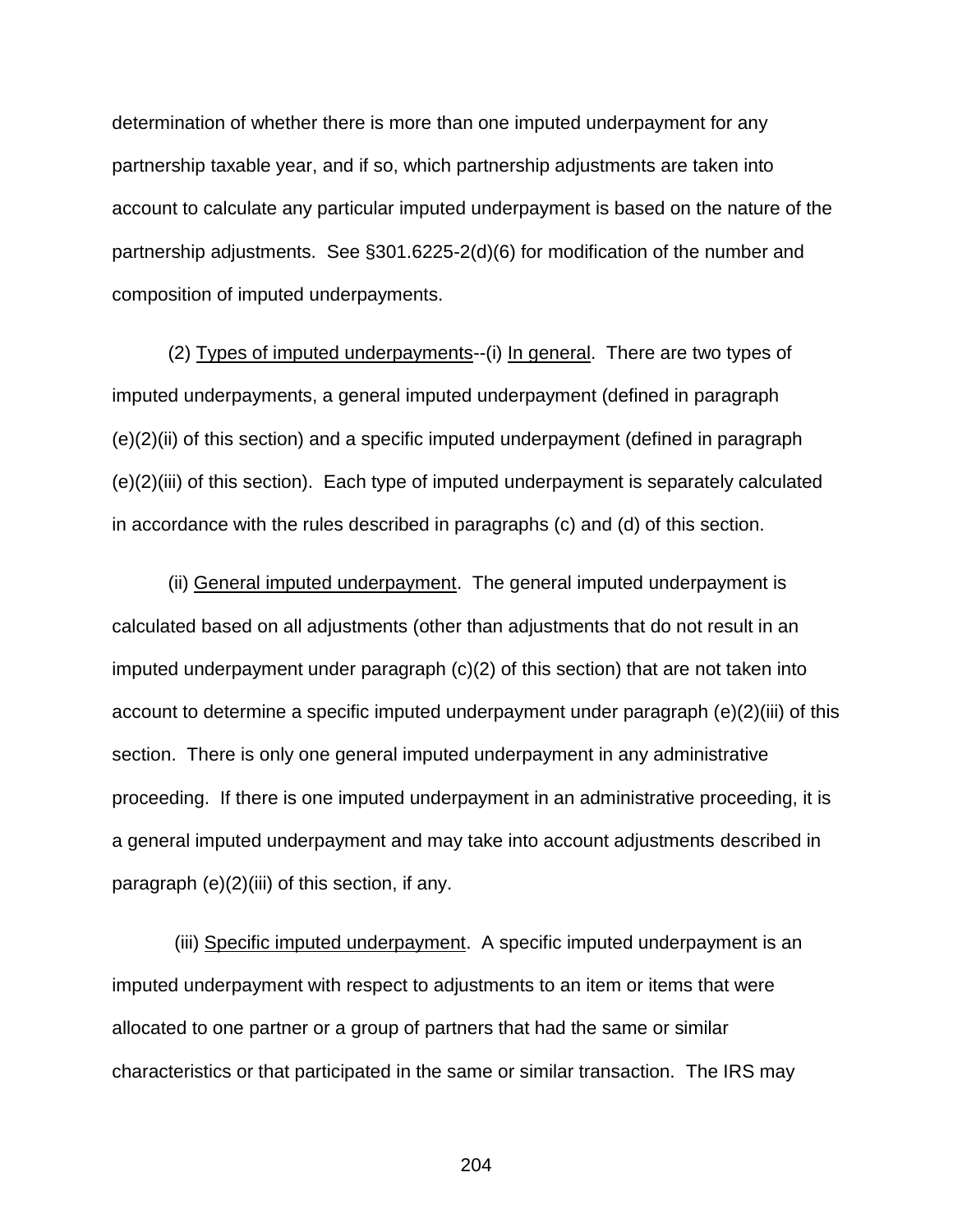designate more than one specific imputed underpayment with respect to any partnership taxable year. For instance, in a single partnership taxable year there may be a specific imputed underpayment with respect to adjustments related to a transaction affecting some, but not all, partners of the partnership (such as adjustments that are specially allocated to certain partners) and a second specific imputed underpayment with respect to adjustments resulting from a reallocation of a distributive share of income from one partner to another partner. The IRS may, in its discretion, determine that partnership adjustments that could be taken into account to calculate one or more specific imputed underpayments under this paragraph (e)(2)(iii) for a partnership taxable year are more appropriately taken into account in determining the general imputed underpayment for such taxable year. For instance, the IRS may determine that it is more appropriate to calculate only the general imputed underpayment if when calculating the specific imputed underpayment requested by the partnership, there is an increase in the number of the partnership adjustments that after netting result in net non-positive adjustments and are disregarded in calculating the specific imputed underpayment.

(f) Examples. The following examples illustrate the rules of this section. For purposes of these examples, each partnership is subject to the provisions of subchapter C of chapter 63 of the Code, each partnership and its partners are calendar year taxpayers, all partners are U.S. persons (unless otherwise stated), the highest rate of income tax in effect for all taxpayers is 40 percent for all relevant periods, and no partnership requests modification under §301.6225-2.

Example 1. Partnership reports on its 2019 partnership return \$100 of ordinary income and an ordinary deduction of <\$70>. The IRS initiates an administrative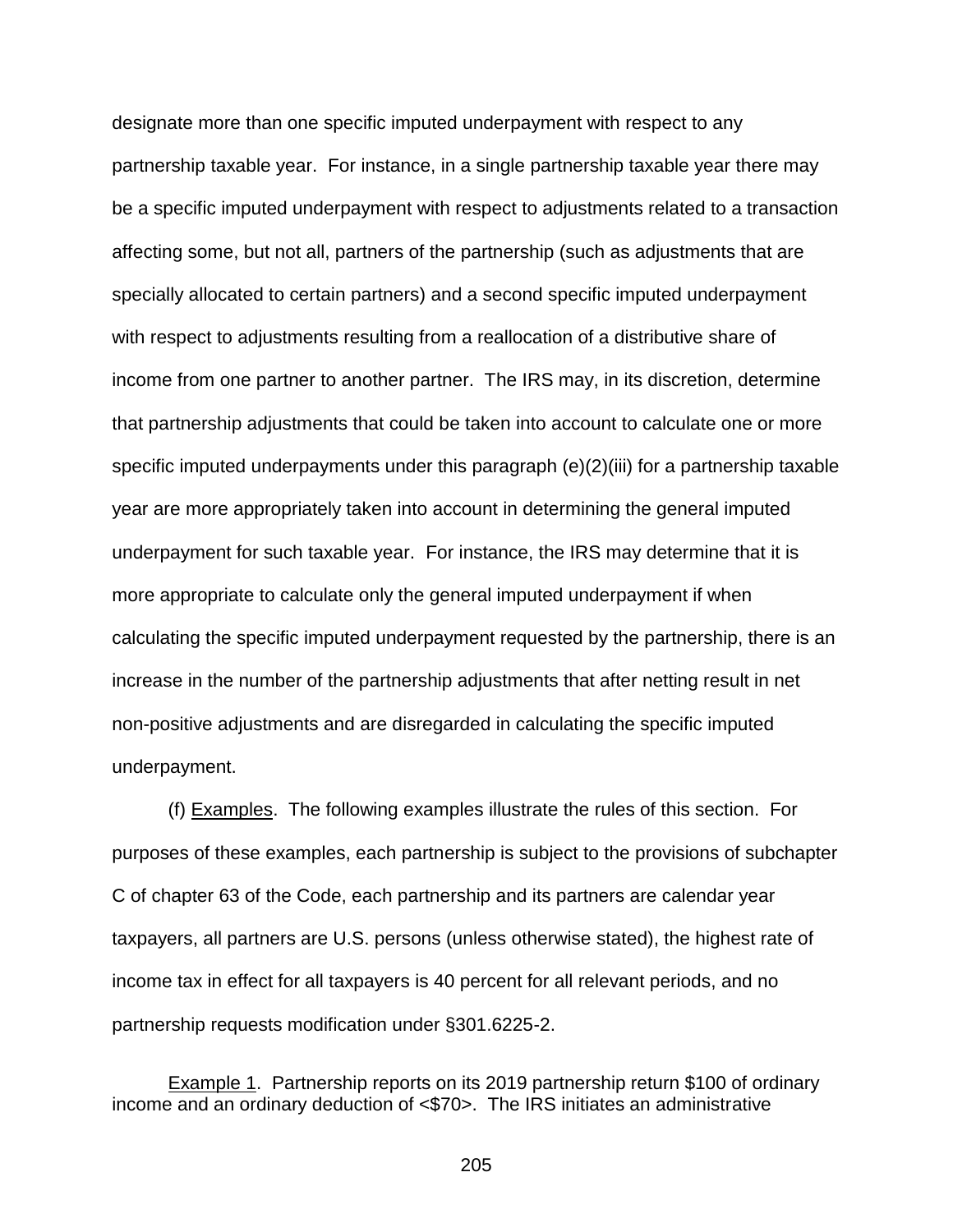proceeding with respect to Partnership's 2019 taxable year and determines that ordinary income was \$105 instead of \$100 (\$5 adjustment) and that the ordinary deduction was <\$80> instead of <\$70> (<\$10> adjustment). Neither item is subject to special restrictions or limitations. Pursuant to paragraph (d) of this section, the adjustments are both in the residual grouping. The <\$10> adjustment to the ordinary deduction is netted with the \$5 adjustment to ordinary income because they are both ordinary in character and neither is subject to restrictions or limitations. After netting these adjustments, the total netted partnership adjustment is <\$5>, which does not result in an imputed underpayment and therefore, the underlying adjustments (that is, the <\$10> adjustment to the ordinary deduction and the \$5 adjustment to ordinary income) are taken into account by Partnership in the adjustment year in accordance with §301.6225-3.

Example 2. Partnership reports on its 2019 partnership return ordinary income of \$300, long-term capital gain of \$125, long-term capital loss of <\$75>, a depreciation deduction of <\$100>, and a tax credit that can be claimed by the partnership of \$5. In an administrative proceeding with respect to the partnership's 2019 taxable year, the IRS determines ordinary income of \$500 (\$200 adjustment), long-term capital gain of \$200 (\$75 adjustment), long-term capital loss of <\$25> (\$50 adjustment) , a depreciation deduction of <\$70> (\$30 adjustment), and a tax credit of \$3 (\$2 adjustment). Pursuant to paragraph (d) of this section, the tax credit is in the credit grouping under paragraph (d)(2)(iii) of this section. The remaining adjustments are part of the residual grouping under paragraph (d)(2)(v) of this section. The adjustment to ordinary income and the depreciation deduction are grouped together in an ordinary subgrouping within the residual grouping and netted with each other because they are both ordinary in character and neither is subject to differing restrictions or limitations. Pursuant to paragraph (d)(3)(iii) of this section, for purposes of netting, the decrease in the depreciation deduction is treated as an increase in income of \$30. Thus, \$200 (adjustment to ordinary income) plus \$30 (depreciation adjustment treated as increase in income) yields \$230 of additional income in the ordinary subgrouping within the residual grouping. For similar reasons, the adjustments to long-term capital gain and long-term capital loss are grouped together in a long-term capital subgrouping within the residual grouping and netted with each other. For purposes of netting, the decrease in capital loss is treated as an increase in income of \$50. Thus, \$75 (long-term capital gain adjustment) plus \$50 (long-term capital loss adjustment) yields \$125 of additional income in the long-term capital subgrouping within the residual grouping. With respect to the ordinary subgrouping, the \$230 adjustment to ordinary income is a net positive adjustment for that subgrouping and is added to the \$125 of additional income in the long-term capital subgrouping, for a total netted partnership adjustment of \$355. Under paragraph (c)(1)(i) of this section, the total netted partnership adjustment is multiplied by 40 percent (highest tax rate in effect), which results in \$142. Under paragraph (c)(1)(ii) of this section, the \$142 is increased by the \$2 credit adjustment , resulting in an imputed underpayment of \$144.

Example 3. Partnership has two partners, A and B. Under the partnership agreement, among other items allocated to the partners, \$30 of ordinary income and \$70 of depreciation are specially allocated to B for the 2019 taxable year. In an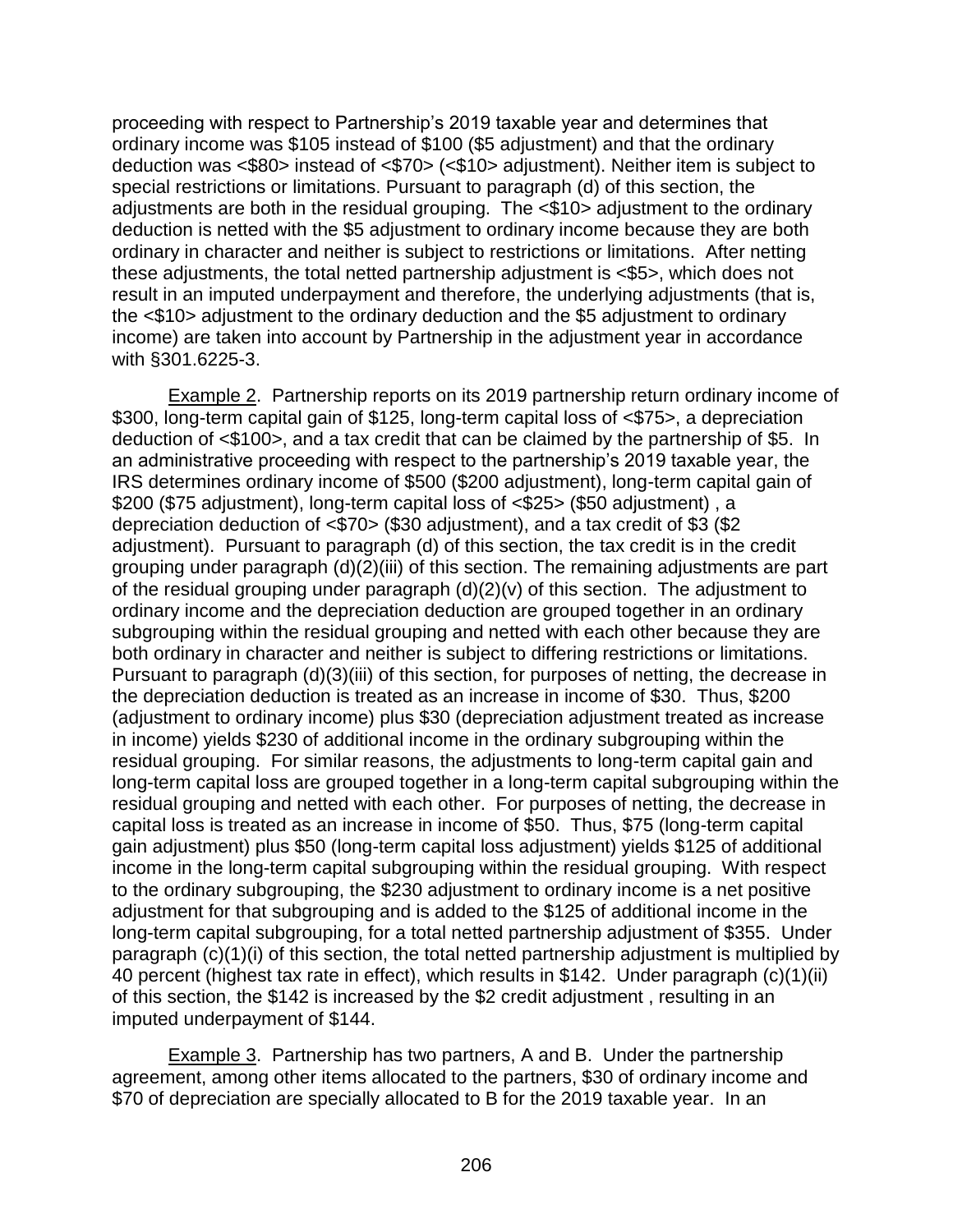administrative proceeding with respect to Partnership's 2019 taxable year, the IRS determines that the \$30 of ordinary income and \$70 of deprecation should be reallocated from B to A. The partnership adjustment is a decrease of \$30 of ordinary income (<\$30> adjustment) and a decrease of \$70 of depreciation (\$70 adjustment) allocated to B and a corresponding increase of \$30 ordinary income (\$30 adjustment) and \$70 of depreciation (<\$70> adjustment) allocated to A. Pursuant to paragraph  $(d)(2)(ii)$  of this section, for purposes of determining the imputed underpayment, the adjustments to the distributive shares of A and B are grouped separately. The increases and decreases to depreciation are treated as decreases and increases, respectively, of ordinary income. As a result, the net \$40 of income (\$70 ordinary income plus <\$30> ordinary income) allocated to B is the total netted partnership adjustment. The \$40 increase is then multiplied by 40 percent, which results in an imputed underpayment of \$28. The net decrease of income of \$40 (\$30 ordinary income plus <\$70> ordinary income) reallocated to A is disregarded for purposes of determining the imputed underpayment. The \$30 of ordinary income and the \$70 of deductions reallocated to A are partnership adjustments that do not result in an imputed underpayment.

Example 4. Partnership reported on its 2019 partnership return long-term capital gain of \$125 and long-term capital loss of <\$75>. In an administrative proceeding with respect to Partnership's 2019 taxable year, the IRS determines the long-term capital gain should have been reported as ordinary income of \$125, resulting in an increase in ordinary income of \$125 (\$125 adjustment) as well as a decrease of long-term capital gain of \$125 (<\$125> adjustment). Under paragraph (d)(2) of this section, these adjustments are part of the residual grouping, but are in a separate subgrouping because of their different character, that is, the increase in ordinary income is part of an ordinary subgrouping and the decrease in long-term capital gain is part of a long-term capital subgrouping, both within the residual grouping. There are no other adjustments for the 2019 taxable year. The \$125 decrease in long-term capital gain is a net nonpositive adjustment in the long-term capital subgrouping and as a result is an adjustment that does not result in an imputed underpayment. The \$125 increase in ordinary income results in a net positive adjustment. Because the ordinary subgrouping is the only subgrouping resulting in a net positive adjustment, \$125 is the total netted partnership adjustment. Under paragraph (c)(1)(i) of this section, \$125 is multiplied by 40 percent resulting in an imputed underpayment of \$50.

Example 5. Partnership reported a \$100 deduction for certain expenses on its 2019 partnership return and a \$100 deduction with respect to the same expenses on its 2020 partnership return. The IRS initiates an administrative proceeding with respect to Partnership's 2019 and 2020 taxable years and determines that Partnership improperly accelerated accrual of a portion of the expenses with respect to the deduction in 2019 that should have been taken into account in 2020. Therefore, for taxable year 2019, the IRS determines that Partnership should have reported a deduction of \$75 with respect to the expenses (\$25 adjustment) in 2019. However, for 2020, the IRS determines that Partnership should have reported a deduction of \$125 with respect to these expenses (<\$25> adjustment). There are no other adjustments for the 2019 and 2020 partnership taxable years. Pursuant to paragraph (c)(4) of this section, the adjustments for 2019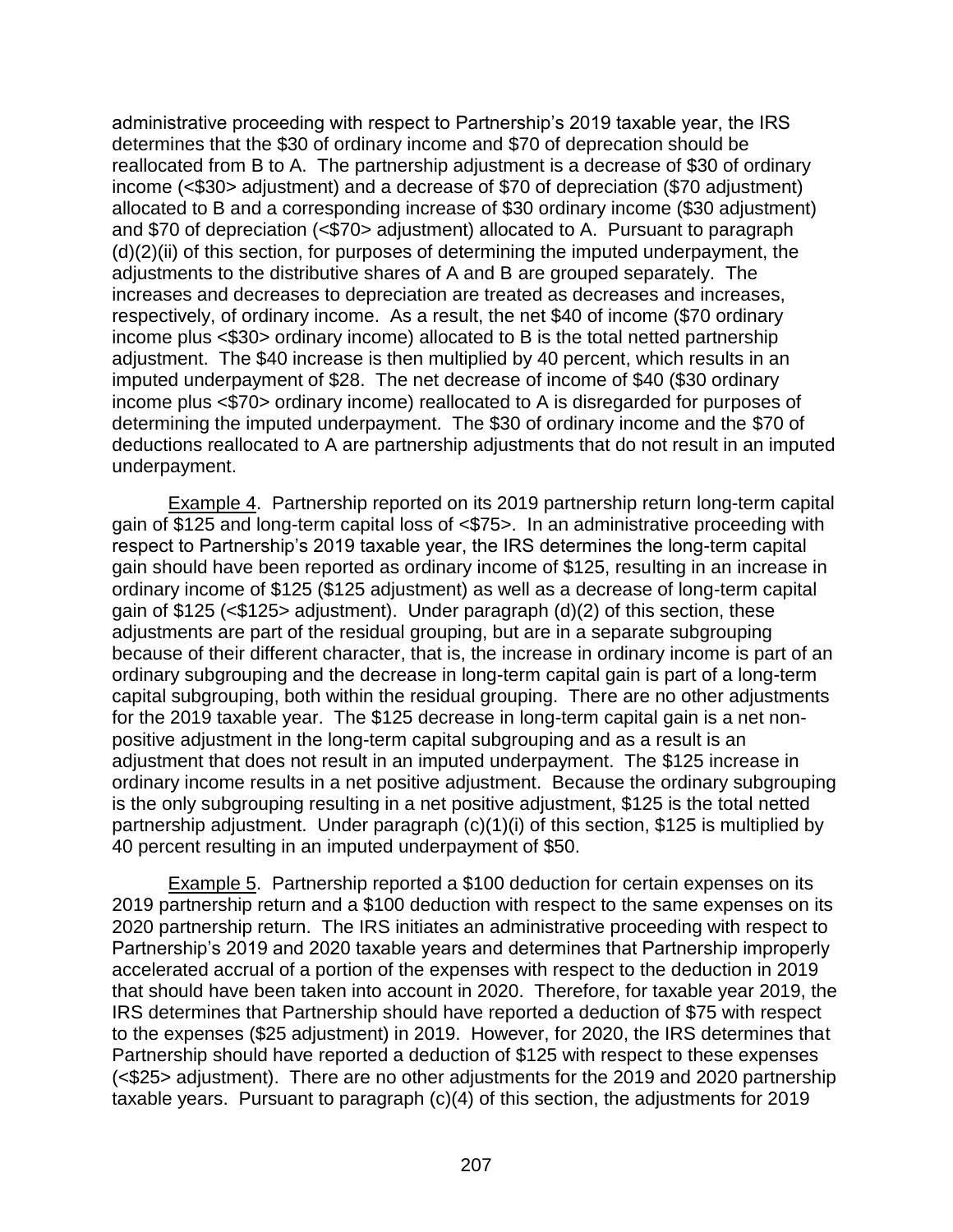and 2020 are not netted with each other. The 2019 adjustment of \$25 is multiplied by 40 percent resulting in an imputed underpayment of \$10 for Partnership's 2019 taxable year. The \$25 increase in the deduction for 2020 is an adjustment that does not result in an imputed underpayment. Therefore, there is no imputed underpayment for 2020.

Example 6. On its partnership return for the 2020 taxable year, Partnership reported ordinary income of \$100 million and a capital gain of \$50 million. Partnership had four equal partners during the 2020 tax year, all of whom were individuals. On its partnership return for the 2020 tax year, the capital gain was allocated to partner E and the ordinary income was allocated to all partners based on their interests in Partnership. In an administrative proceeding with respect to Partnership's 2020 taxable year, the IRS determines that for 2020 the capital gain allocated to E should have been \$75 million instead of \$50 million and that Partnership should have recognized an additional \$10 million in ordinary income. In the NOPPA mailed by the IRS, the IRS may determine pursuant to paragraph (e) of this section that there is a general imputed underpayment with respect to the increase in ordinary income and a specific imputed underpayment with respect to the increase in capital gain specially allocated to E.

(g) Applicability date--(1) In general. Except as provided in paragraph  $(g)(2)$  of

this section, this section applies to partnership taxable years beginning after December

31, 2017.

(2) Election under §301.9100-22T in effect. This section applies to any

partnership taxable year beginning after November 2, 2015 and before January 1, 2018

for which a valid election under §301.9100-22T is in effect.

Par. 8. Section 301.6225-2 is added to read as follows:

§301.6225-2 Modification of Imputed Underpayment.

(a) Partnership may request modification of an imputed underpayment. A

partnership that has received a notice of proposed partnership adjustment (NOPPA) under section 6231 from the Internal Revenue Service (IRS) may request modification of a proposed imputed underpayment set forth in the NOPPA in accordance with this section and any forms, instructions, and other guidance prescribed by the IRS. The effect of modification on a proposed imputed underpayment is described in paragraph (b) of this section. Unless otherwise described in paragraph (d) of this section, a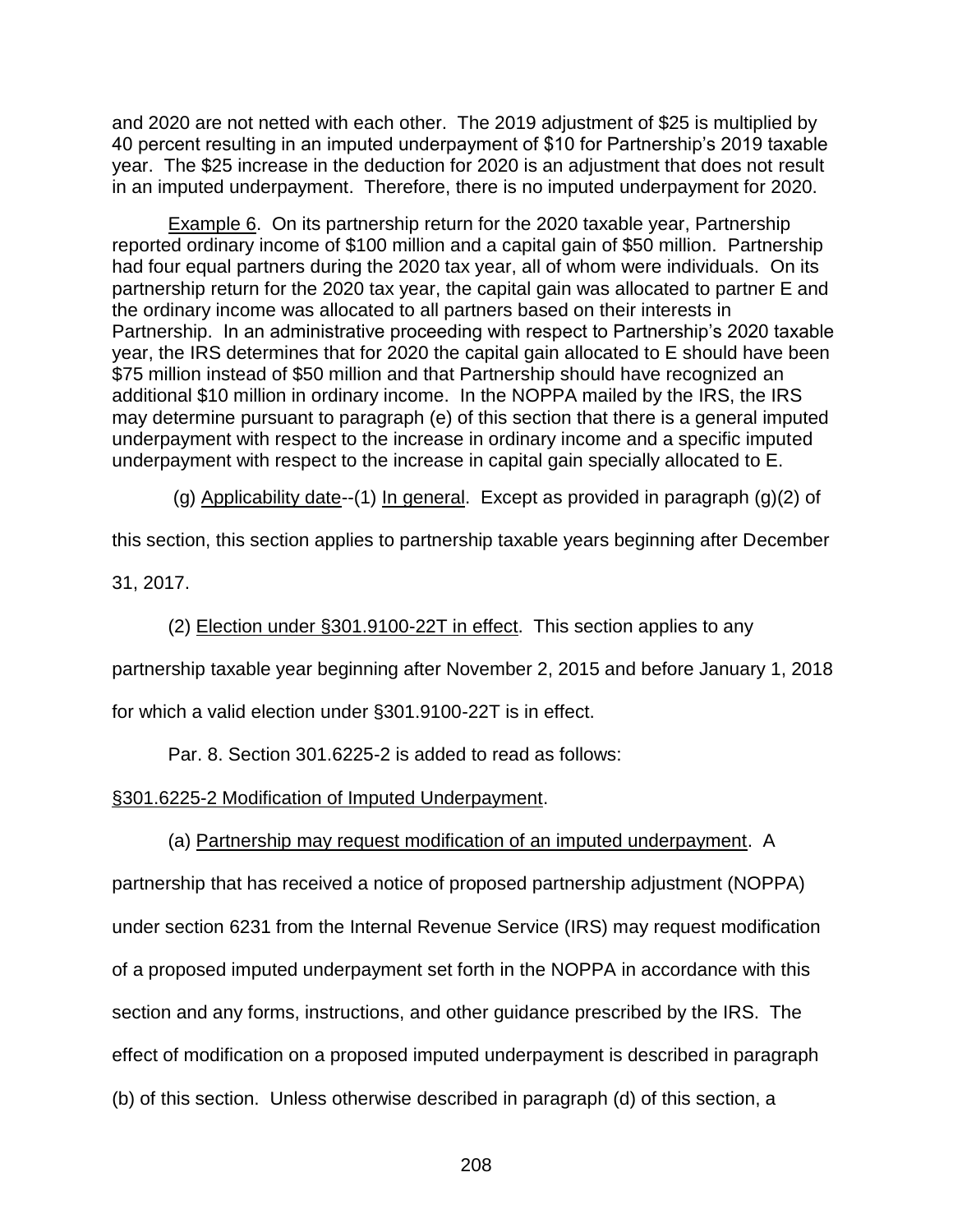partnership may request any type of modification of an imputed underpayment described in paragraph (d) of this section in the time and manner described set forth in paragraph (c) of this section. A request for modification with respect to a partnership adjustment (as defined in §301.6241-1(a)(6)) that does not result in an imputed underpayment (as described in  $\S 301.6225-1(c)(2)(i)$  or  $(c)(2)(ii)$ ) is only available if the partnership has a proposed imputed underpayment set forth in the NOPPA. Only the partnership representative may request modification of an imputed underpayment. See section 6223 and §301.6223-2 for rules regarding the binding authority of the partnership representative.

(b) Effect of modification–(1) In general. A modification of an imputed underpayment under this section that is approved by the IRS may result in an increase or decrease in the amount of an imputed underpayment set forth in the NOPPA under section 6231. A modification may increase or decrease an imputed underpayment by affecting the extent to which adjustments factor into the calculation of the imputed underpayment (as described in paragraph (b)(2) of this section), by affecting the tax rate that is applied in calculating the imputed underpayment (as described in paragraph (b)(3) of this section), and to the extent provided in forms, instructions, or other guidance prescribed by the IRS (see paragraph (b)(4) of this section). If a partnership requests more than one modification, modifications that affect the extent to which an adjustment factors into the calculation of the imputed underpayment under paragraph (b)(2) of this section are taken into account before rate modifications under paragraph (b)(3) of this section are taken into account. A modification under this section has no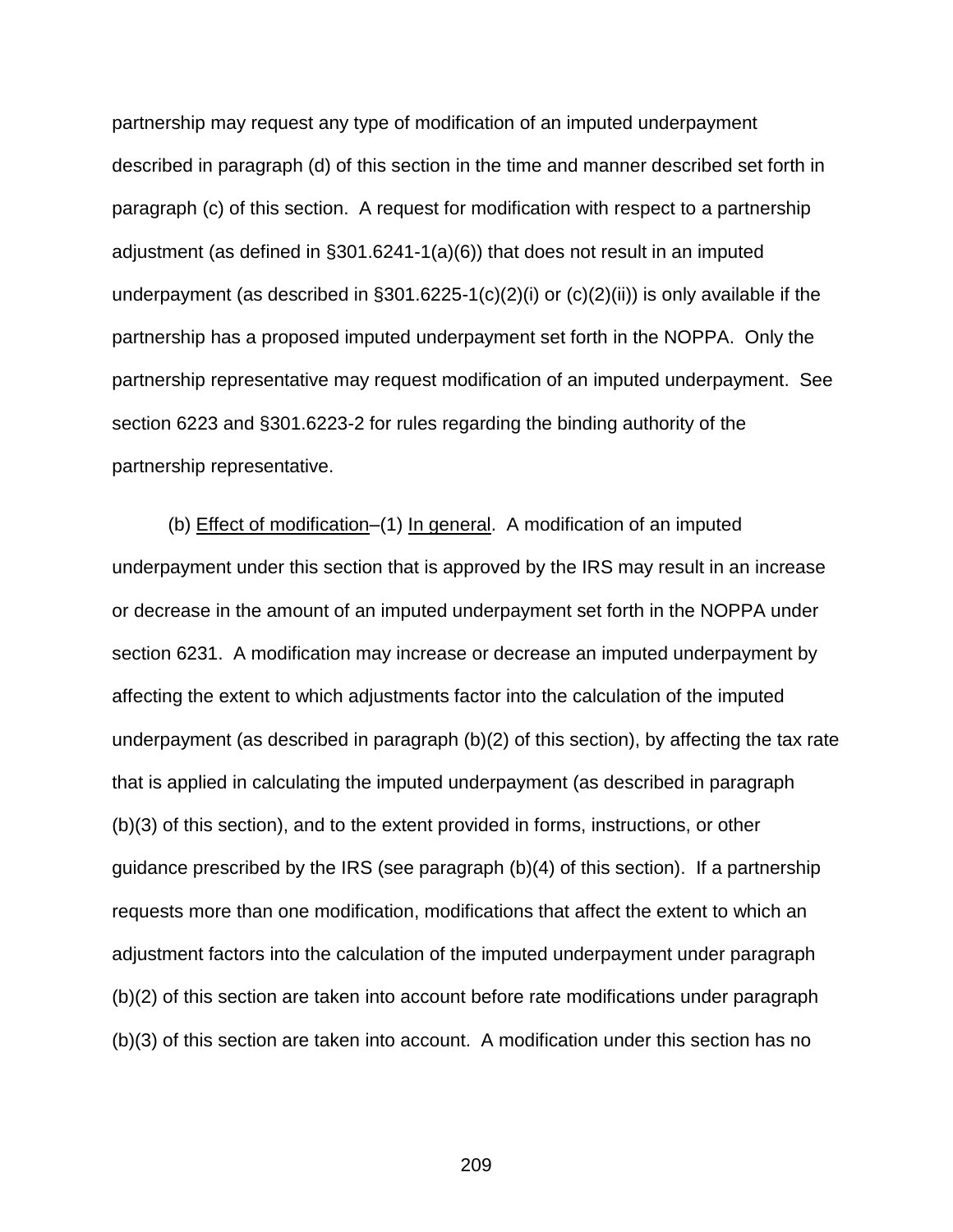effect on the amount of any partnership adjustment determined under subchapter C of chapter 63 of the Internal Revenue Code (subchapter C of chapter 63).

(2) Modifications that affect partnership adjustments for purposes of calculating the imputed underpayment. Once approved by the IRS, a modification under paragraph  $(d)(2)$  of this section (amended returns), paragraph  $(d)(3)$  of this section (tax exempt status), paragraph (d)(5) of this section (specified passive activity losses), paragraph (d)(7) of this section (qualified investment entities), paragraph (d)(8) of this section (closing agreements), or, if applicable, paragraph (d)(9) of this section (other modifications) affects the extent to which a partnership adjustment factors into the calculation of an imputed underpayment. Any partnership adjustment or portion of a partnership adjustment that is taken into account through one of the types of modification described in this paragraph (b)(2) is excluded from the calculation of the total netted partnership adjustment (as described in §301.6225-1(c)(3)) if the adjustment or portion of the adjustment is part of the reallocation grouping (as described in  $\S301.6225-1(d)(2)(ii)$  or the residual grouping (as described in  $\S301.6225-1(d)(2)(v)$ ). Similarly, any partnership adjustment or portion of a partnership adjustment that is taken into account through one of the types of modification described in this paragraph (b)(2) is excluded from the credit grouping (as described in §301.6225-1(d)(2)(iii)) if the adjustment or portion thereof is part of the credit grouping.

(3) Modifications that affect the tax rate--(i) In general. Once approved by the IRS, a modification under paragraph (d)(4) of this section (rate modification) reduces the tax rate applied in calculating the total netted partnership adjustment (as determined under §301.6225-1(c)(3)) with respect to an imputed underpayment. Rate modification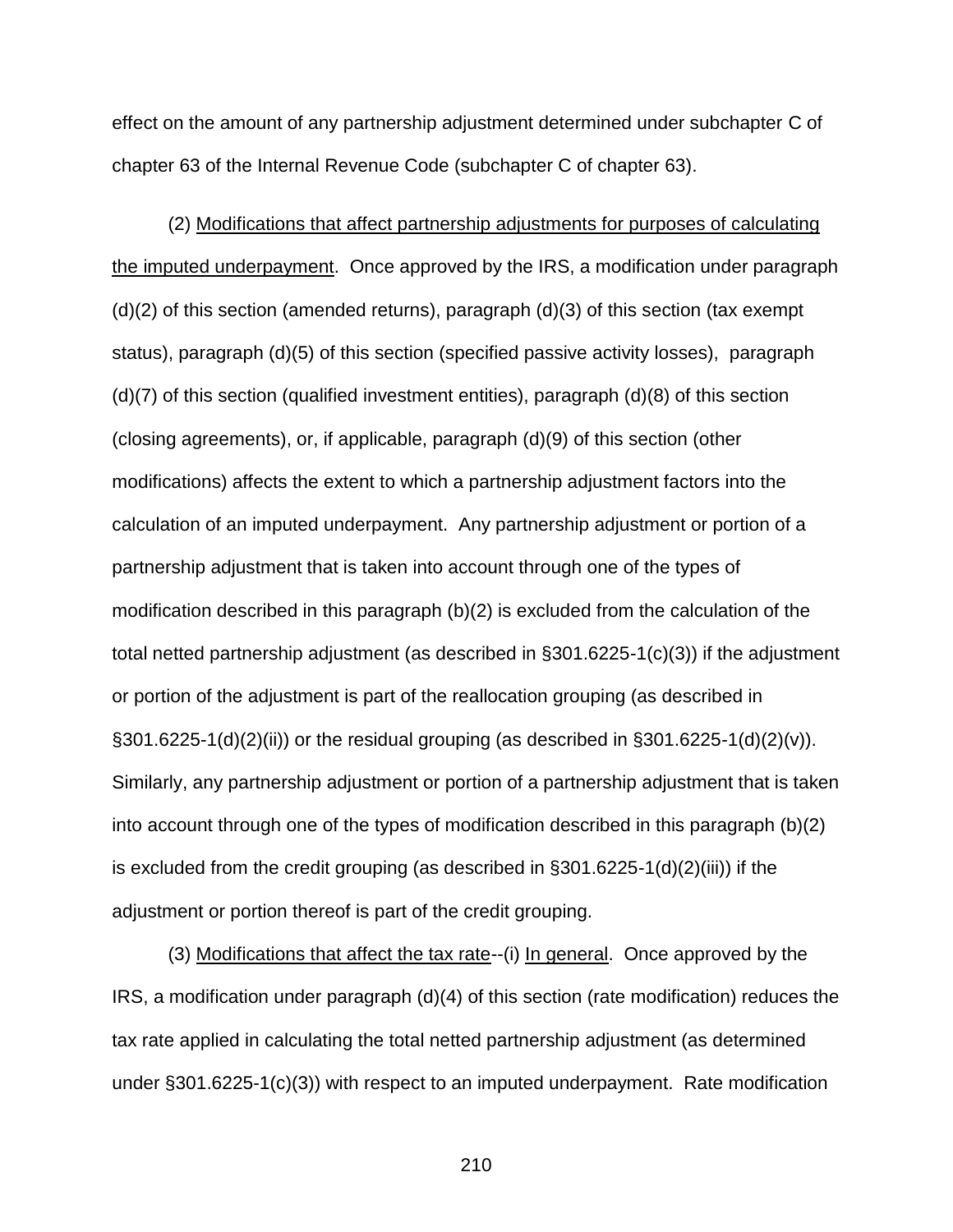does not affect the extent to which partnership adjustments factor into the calculation of the imputed underpayment. A modification under paragraph (d)(9) of this section (other modifications) is treated as a rate modification under paragraph (b)(3) of this section if such modification affects the rate applied with respect to any partnership adjustment or portion of a partnership adjustment that makes up the total netted partnership adjustment with respect to an imputed underpayment.

(ii) Determination of the imputed underpayment in the case of rate modification. Except as described in paragraph (b)(3)(iv) of this section, the imputed underpayment in the case of rate modification under paragraph  $(d)(4)$  of this section is the sum of partnership adjustments not subject to rate reduction under paragraph (d)(4) of this section (as described in this paragraph (b)(3)(ii)), plus the rate-modified netted partnership adjustment determined under paragraph (b)(3)(iii) of this section, reduced or increased by any adjustments to credits (taking into account any modifications under this section). To determine the partnership adjustments not subject to rate reduction under paragraph (d)(4) of this section, multiply the partnership adjustments in the total netted partnership adjustment that are not subject to rate modification under paragraph (d)(4) of this section (including the portion of any partnership adjustment that remains after applying paragraph (b)(3)(iii) of this section) by the highest tax rate (as described in §301.6225-1(c)(1)(i)).

(iii) Calculation of rate-modified netted partnership adjustment in the case of a rate modification. The rate-modified netted partnership adjustment is determined as follows—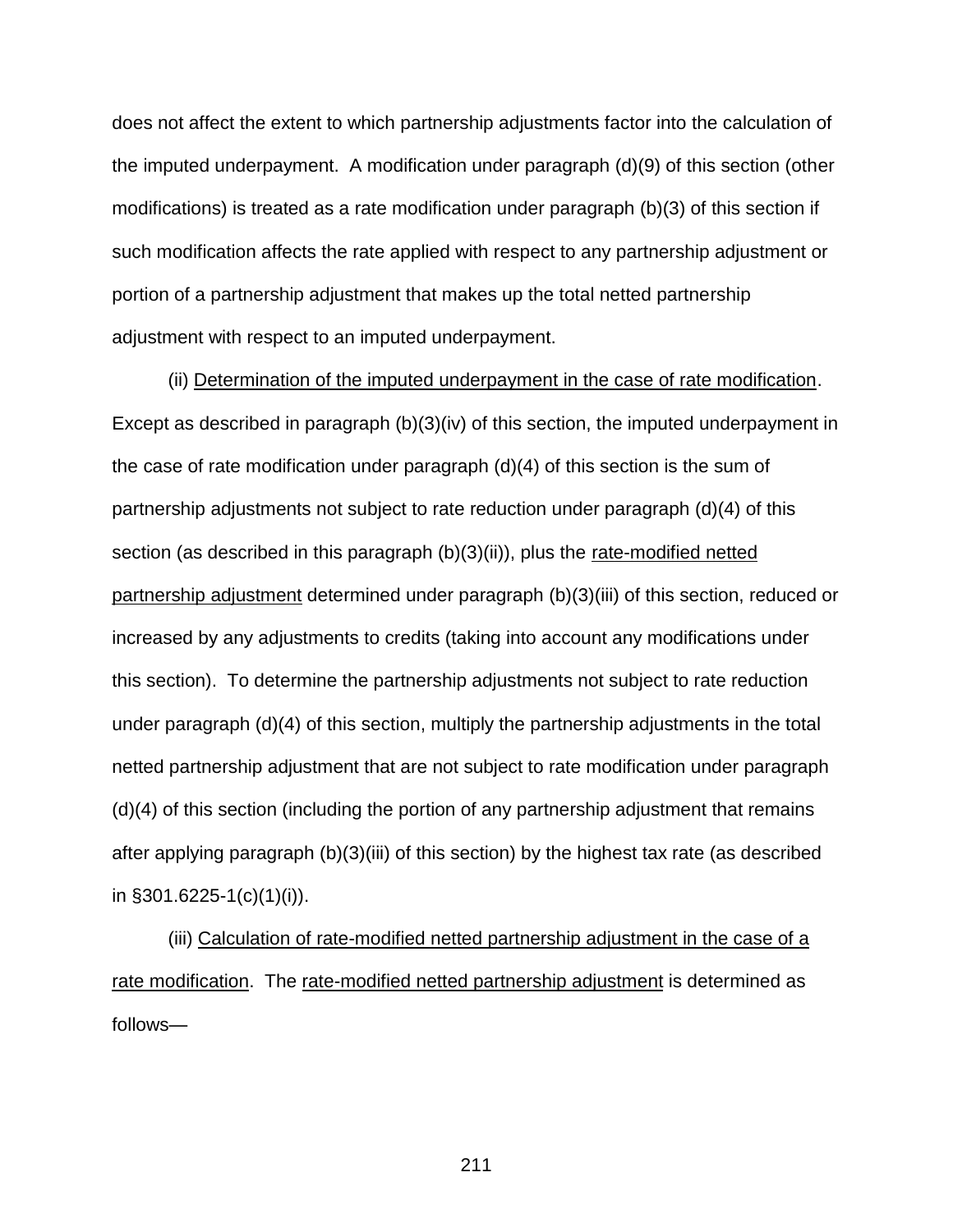(A) For each partnership adjustment in the total netted partnership adjustment that is subject to an approved rate modification under paragraph (d)(4) of this section, determine each reviewed year partner's (as defined in §301.6241-1(a)(9)) or indirect partner's (as defined in §301.6241-1(a)(4)) distributive share of the partnership adjustment subject to modification based on how each adjustment subject to rate modification would be properly allocated to such partner in the reviewed year (as defined in §301.6241-1(a)(8)).

(B) Multiply the portion of each partnership adjustment determined under paragraph (b)(3)(ii)(A) of this section by the tax rate applicable to such portion under paragraph (d)(4) of this section.

(C) Add all of the amounts calculated under paragraph (b)(3)(ii)(B) of this section with respect to each partnership adjustment subject to an approved rate modification under paragraph (d)(4).

(iv) Rate modification with respect to special allocations. If an imputed underpayment results from adjustments with respect to more than one item and any reviewed year partner (or indirect partner) for whom modification is approved under paragraph (d)(4) of this section has a distributive share of such items that is not the same with respect to all such items, the imputed underpayment as modified under paragraph (d)(4) of this section is determined as described in paragraphs (b)(3)(ii) and (b)(3)(iii) of this section except that each partner's distributive share is determined based on the amount of net gain or loss to the partner that would have resulted if the partnership had sold all of its assets at their fair market value as of the close of the reviewed year appropriately adjusted to reflect any modification with respect to any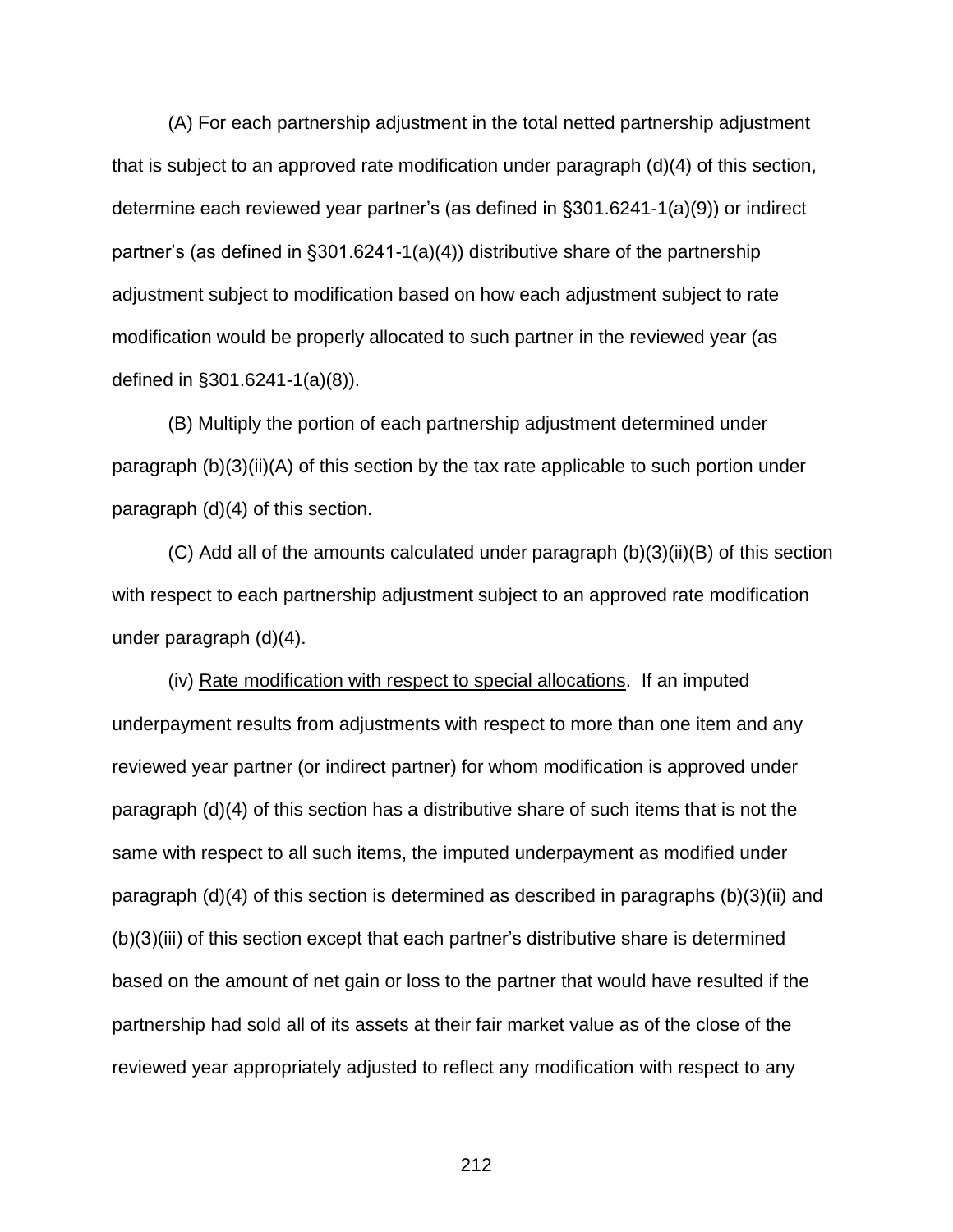partner (or indirect partner) that is approved under paragraphs  $(d)(2)$ ,  $(d)(3)$ ,  $(d)(5)$ ,  $(d)(6)$ ,  $(d)(7)$ ,  $(d)(8)$ , and  $(d)(9)$  of this section. Upon request by the IRS, the partnership may be required to provide the partners' capital account calculation through the end of the reviewed year, a calculation of asset liquidation gain or loss, and any other information necessary to determine whether rate modification is appropriate, consistent with the rules of paragraph (c)(2) of this section.

(4) Other modifications. The effect of other modifications described in paragraph (d)(9) of this section may be described in forms, instructions, or other guidance prescribed by the IRS.

(c) Time, form, and manner for requesting modification—(1) In general. In addition to the requirements described in paragraph (d) of this section, a request for modification under this section must be submitted in accordance with the forms, instructions, and other guidance prescribed by the IRS and contain the information described in paragraph (c)(2) of this section. The partnership representative must submit any request for modification and all relevant information (as described in paragraph (c)(2) of this section and as required by paragraph (d) of this section) to the IRS within the time described in paragraph (c)(3) of this section. A request for modification, including a request by the IRS for information related to a request for modification, and the determination by the IRS to approve or not approve all or a portion of a request for modification, is part of the administrative proceeding with respect to the partnership under subchapter C of chapter 63 and does not constitute an examination, inspection, or other administrative proceeding with respect to any other person for purposes of section 7605(b).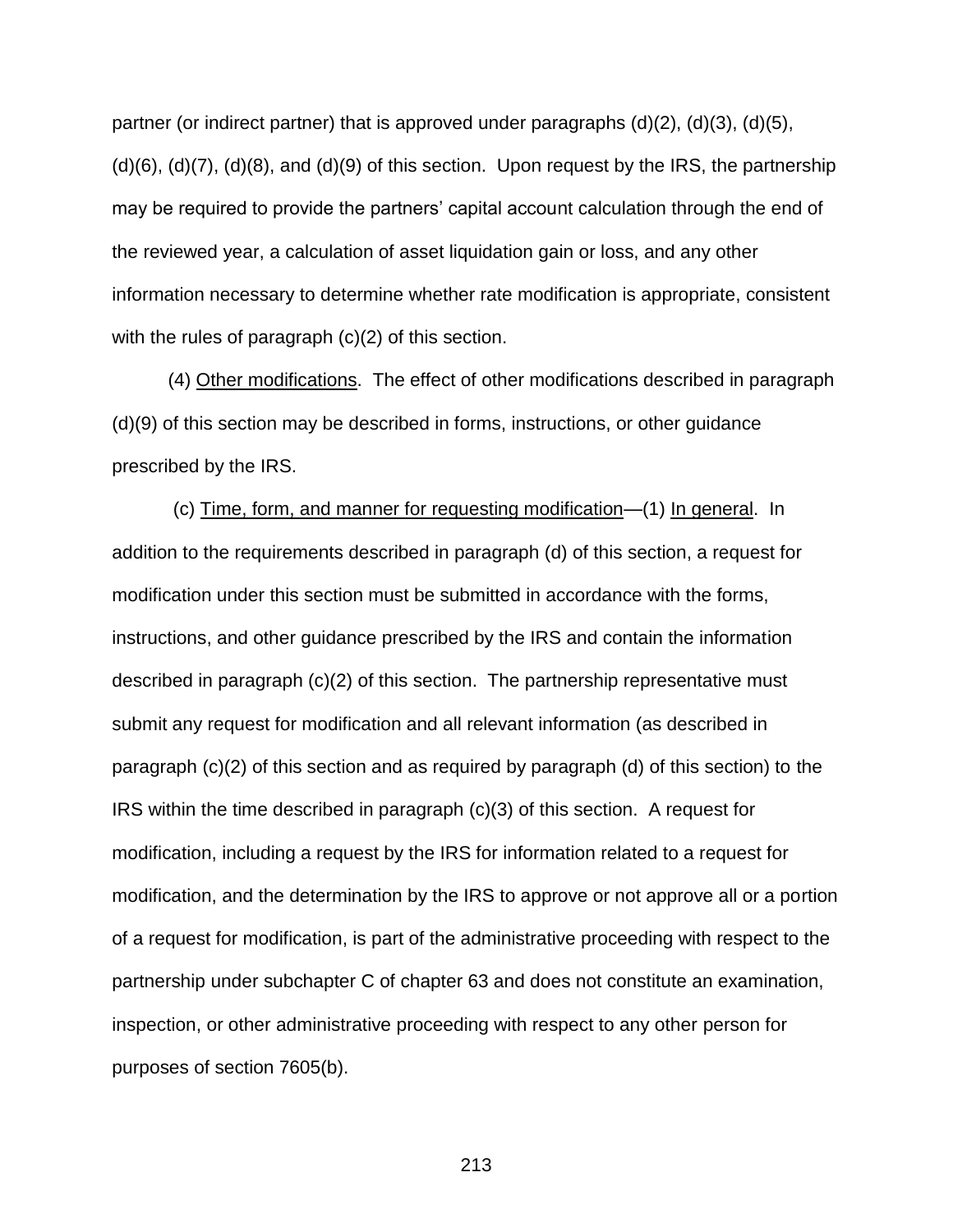(2) Partnership must substantiate facts supporting a request for modification--(i) In general. A partnership requesting modification under this section must substantiate the facts supporting such a request to the satisfaction of the IRS. The documents and other information necessary to substantiate a particular request for modification is based on the facts and circumstances of each request, as well as the type of modification requested under paragraph (d) of this section, and may include tax returns, partnership operating documents, certifications in the form and manner required with respect to the particular modification, and any other information necessary to support the requested modification. The IRS may, in forms, instructions, or other guidance, set forth procedures with respect to information and documents supporting the modification, including procedures to require particular documents or other information to substantiate a particular type of modification, the manner for submitting documents and other information to the IRS, and recordkeeping requirements. The IRS will deny a request for modification if a partnership fails timely to provide information the IRS determines is necessary to substantiate a request for modification.

(ii) Information to be furnished for any modification request. In the case of any modification request, the partnership representative must furnish to the IRS a detailed description of the structure, allocations, ownership, and ownership changes, its partners, and, if relevant, any indirect partners for each taxable year relevant to the request for modification, as well as the partnership agreement as defined in §1.704- 1(b)(2)(ii)(h) of this chapter for each taxable year relevant to the modification request. In the case of any modification request with respect to an indirect partner, the partnership representative must provide to the IRS any information that the IRS may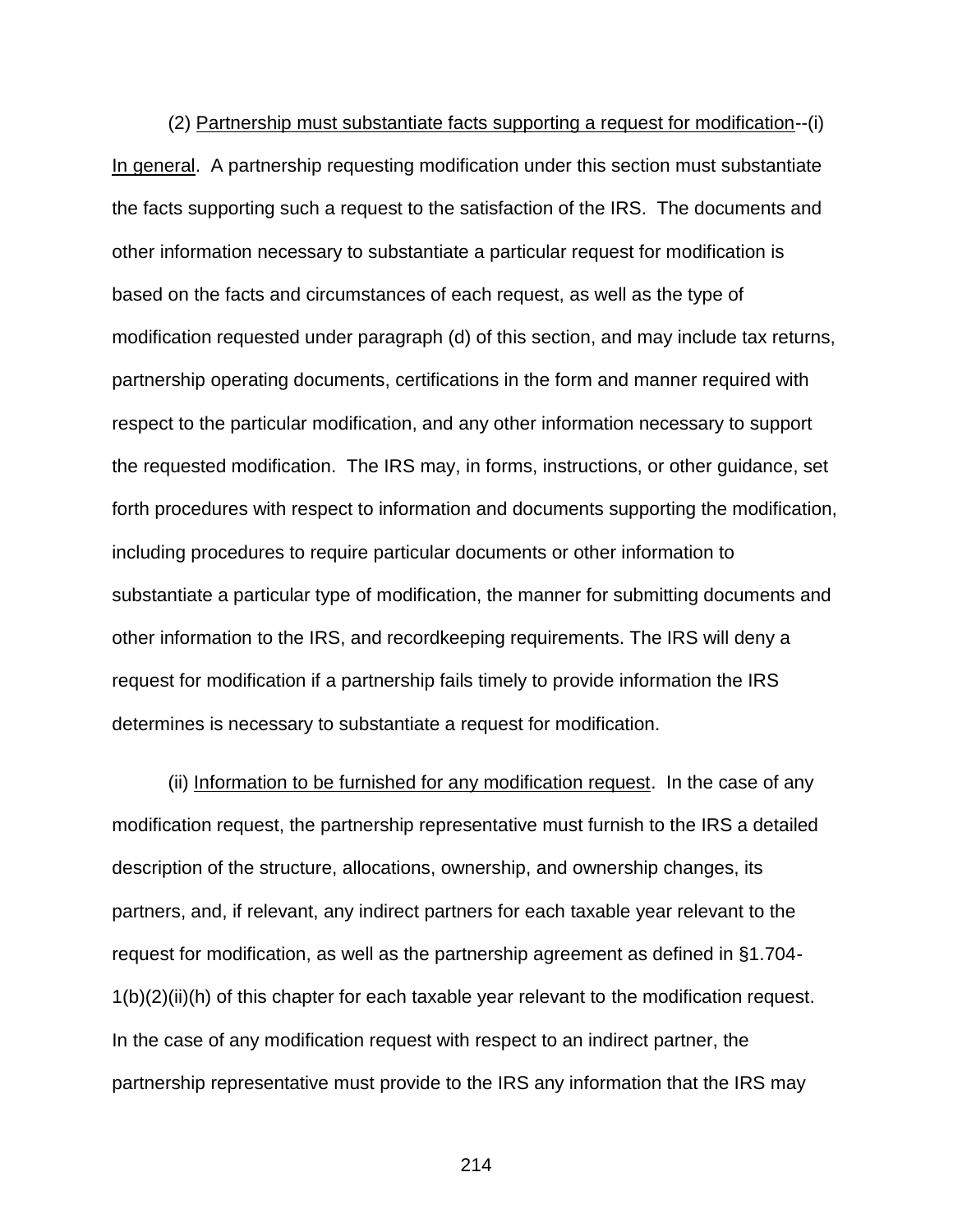require relevant to any pass-through partner(s) (as defined in §301.6241-1(a)(5)) through which the indirect partner holds its interest in the partnership. For instance, if the partnership requests modification with respect to an amended return filed by an indirect partner pursuant to paragraph (d)(2) of this section, the partnership representative may be required to provide to the IRS information that would have been required to have been filed by pass-through partners through which the indirect partner holds its interest in the partnership as if those pass-through partners had also filed their own amended returns.

(3) Time for submitting modification request and information—(i) Modification request. Unless an extension of time is granted by the IRS, all information required under this section with respect to a request for modification must be submitted to the IRS in the form and manner prescribed by the IRS on or before 270 days after the date the NOPPA is mailed.

(ii) Extension of the 270-day period. A partnership may request an extension, subject to consent by the IRS, of the 270-day period described in paragraph (c)(3)(i) of this section.

(iii) Expiration of the 270-day period by agreement. The 270-day period described in paragraph (c)(3)(ii) of this section expires as of the date the partnership representative and the IRS agree, in writing, to waive the 270-day period after the mailing of the NOPPA and before the IRS may issue a notice of final partnership adjustment. See section 6231(a) (flush language).

(4) Approval of modification by the IRS. After the IRS makes a determination as to whether a requested modification is accurate and appropriate, the IRS will notify the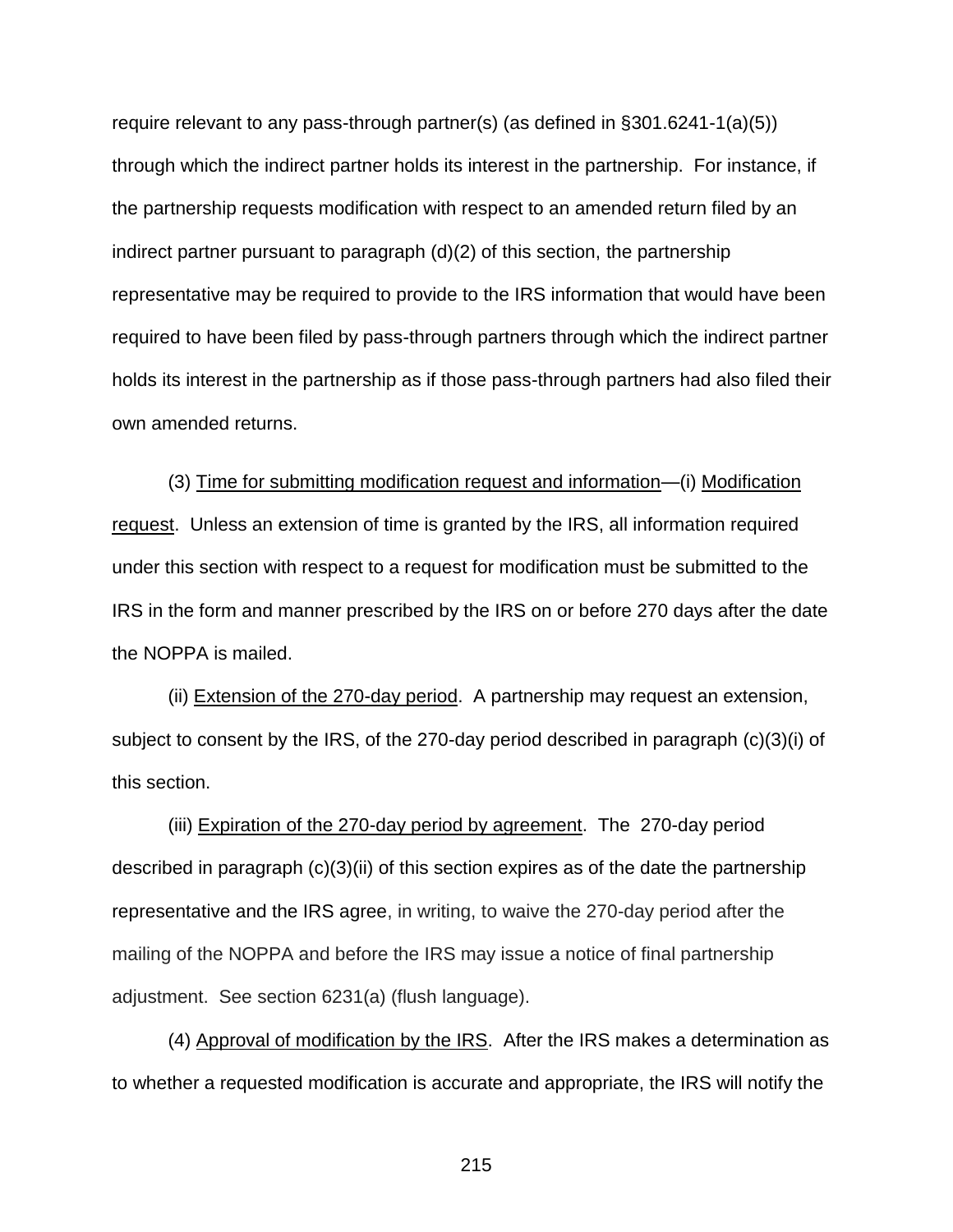partnership representative in writing of the approval or denial, in whole or in part, of any request for modification. Notification of approval will be provided to the partnership representative only after receipt of all relevant information (including any supplemental information required by the IRS) and all necessary payments with respect to the particular modification requested.

(d) Types of modification--(1) In general. Except as otherwise described in this section, a partnership may request one type of modification or more than one type of modification described in paragraph (d) of this section.

(2) Amended returns by partners—(i) In general. A partnership may request a modification of an imputed underpayment based on an amended return filed by a reviewed year partner (or indirect partner) in accordance with paragraph (d)(2) of this section that takes into account all of the partnership adjustments properly allocable to such partner (or indirect partner). The partnership may not request an additional modification of any imputed underpayment for a partnership taxable year under this section with respect to any partner (or indirect partner) that files an amended return under paragraph (d)(2) of this section or with respect to any partnership adjustment allocated to such partner.

(ii) Modification request based on amended return will not be approved without full payment. A modification request under paragraph (d)(2) of this section will not be approved unless the partner (or indirect partner) filing the amended return has paid all tax, penalties, additions to tax, and interest due as a result of taking into account the adjustments in the first affected year (as defined in §301.6226-(b)(2)) and all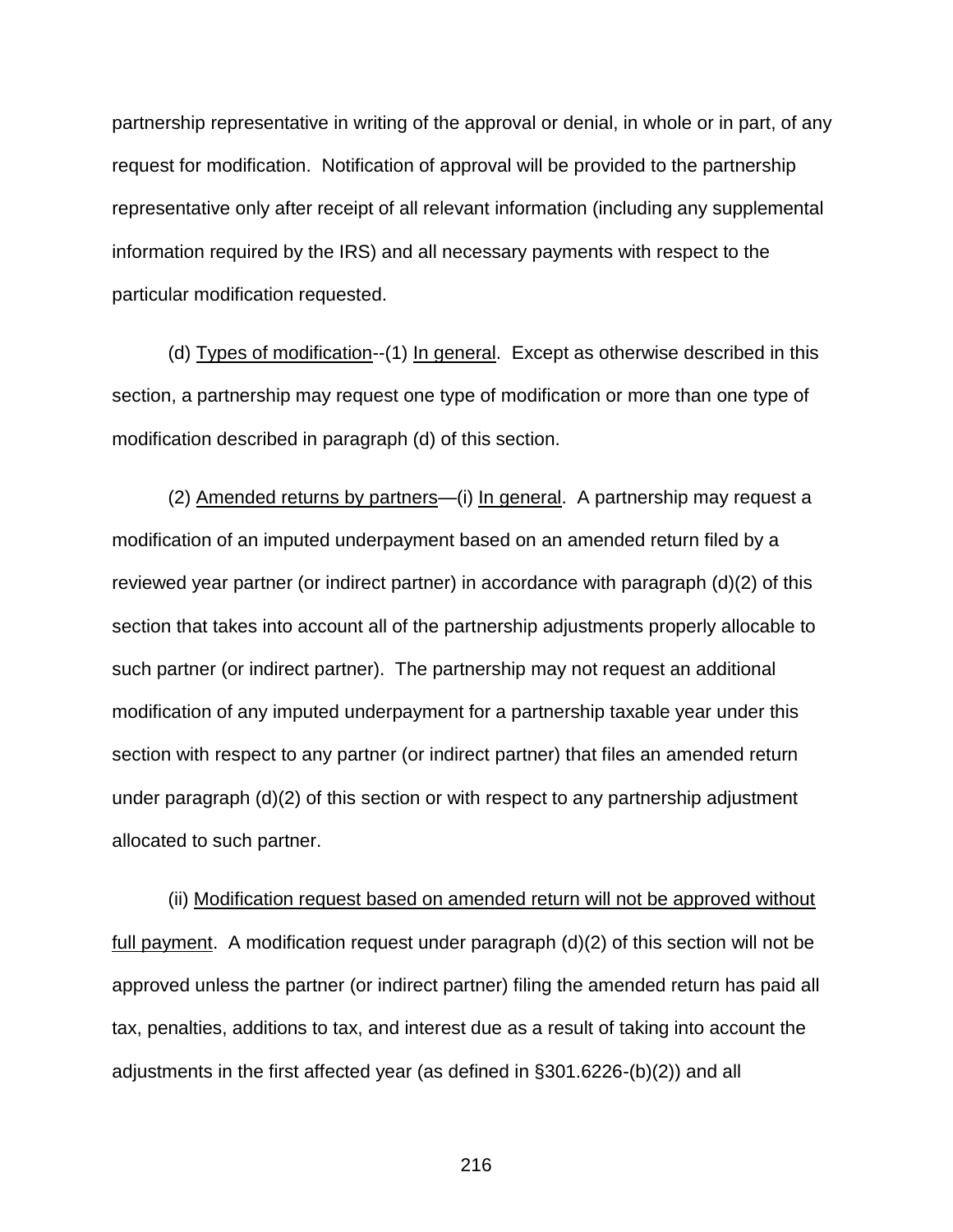modification years (as described in paragraph (d)(2)(iv) of this section) before the expiration of the 270-day period described in paragraph (c)(3) of this section.

(iii) Form and manner for filing amended returns. A reviewed year partner (or indirect partner) must file all amended returns required for modification under paragraph (d)(2) of this section with the IRS. The IRS will not approve modification under paragraph (d)(2) of this section unless prior to the expiration of the 270-day period described in paragraph (c)(3) of this section, the partnership representative provides to the IRS in the form and manner prescribed by the IRS an affidavit from the partner (or indirect partner) signed under penalties of perjury by such partner that each amended return required to be filed under paragraph (d)(2) of this section has been filed (including the date on which such amended returns were filed) and that the full amount of tax, penalties, additions to tax, additional amounts, and interest was paid (including the date on which such amounts were paid).

(iv) Modification approved only if amended returns for all taxable years are filed. Modification under paragraph (d)(2) of this section will not be approved by the IRS unless a partner (or indirect partner) files an amended return for the first affected year and any modification year. A modification year is any taxable year with respect to which any tax attribute (as defined in §301.6241-1(a)(10)) is affected by reason of taking the partner's allocable share of all partnership adjustments into account in the first affected year. A modification year may be a taxable year before or after the first affected year, depending on the effect on tax attributes of taking the partner's (or indirect partner's) share of the partnership adjustments into account in the first affected year.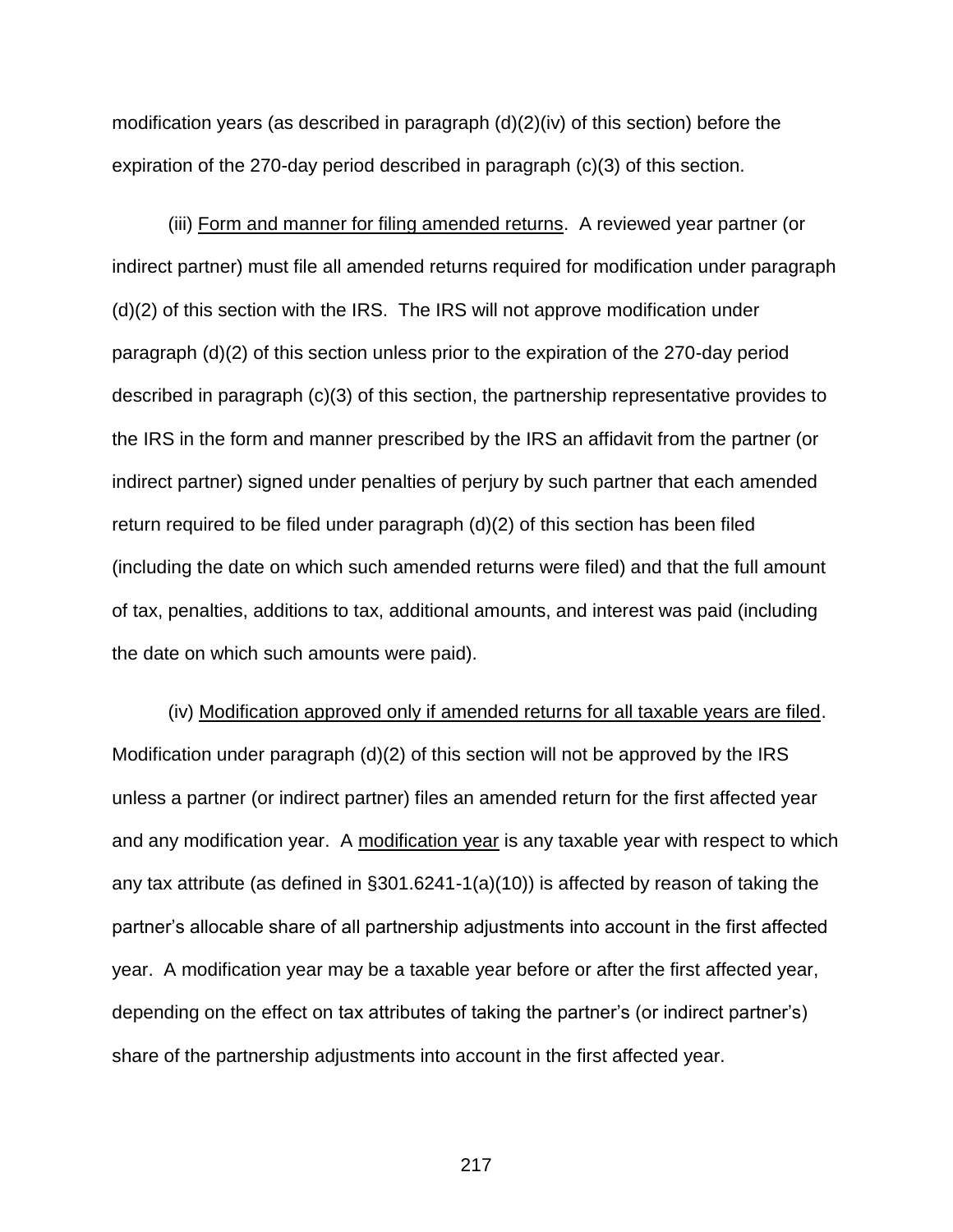(v) Period of limitations must be open—(A) In general. Except as described in paragraph  $(d)(2)(v)(B)$  of this section, the IRS will not accept modification under paragraph (d)(2) of this section with respect to any amended return if the period of limitations on assessment under section 6501 with respect to the partner's taxable year for which the amended return is being filed has expired. For modification with respect to years for which a partner's period of limitations on assessment under section 6501 has expired, see §301.6225-2(d)(8) (regarding closing agreements).

(B) Amended return claiming a refund. An amended return filed under paragraph (d)(2) of this section claiming a refund may be filed after the expiration of period of limitations under section 6511, provided all partnership adjustments allocated to the partner (or indirect partner) filing the amended return are taken into account on such amended return, the only items reported on the amended return are items attributable to such partnership adjustments, and the partner files all required amended returns described in paragraph (d)(2)(iv) of this section.

(vi) Amended returns for partnership adjustments that reallocate distributive shares. Except as described in this paragraph (d)(2)(vi), in the case of a partnership adjustment that reallocates the distributive share of any item from one partner to another, a modification under paragraph (d)(2) of this section will be approved only if all partners affected by such adjustment (affected partners) file amended returns in accordance with paragraph (d)(2) of this section. The IRS may determine that the requirements of this paragraph (d)(2)(vi) are satisfied if one or more affected partners take into account their allocable share of the adjustment through other modifications approved by the IRS. For instance, if, in the case where an adjustment reallocates a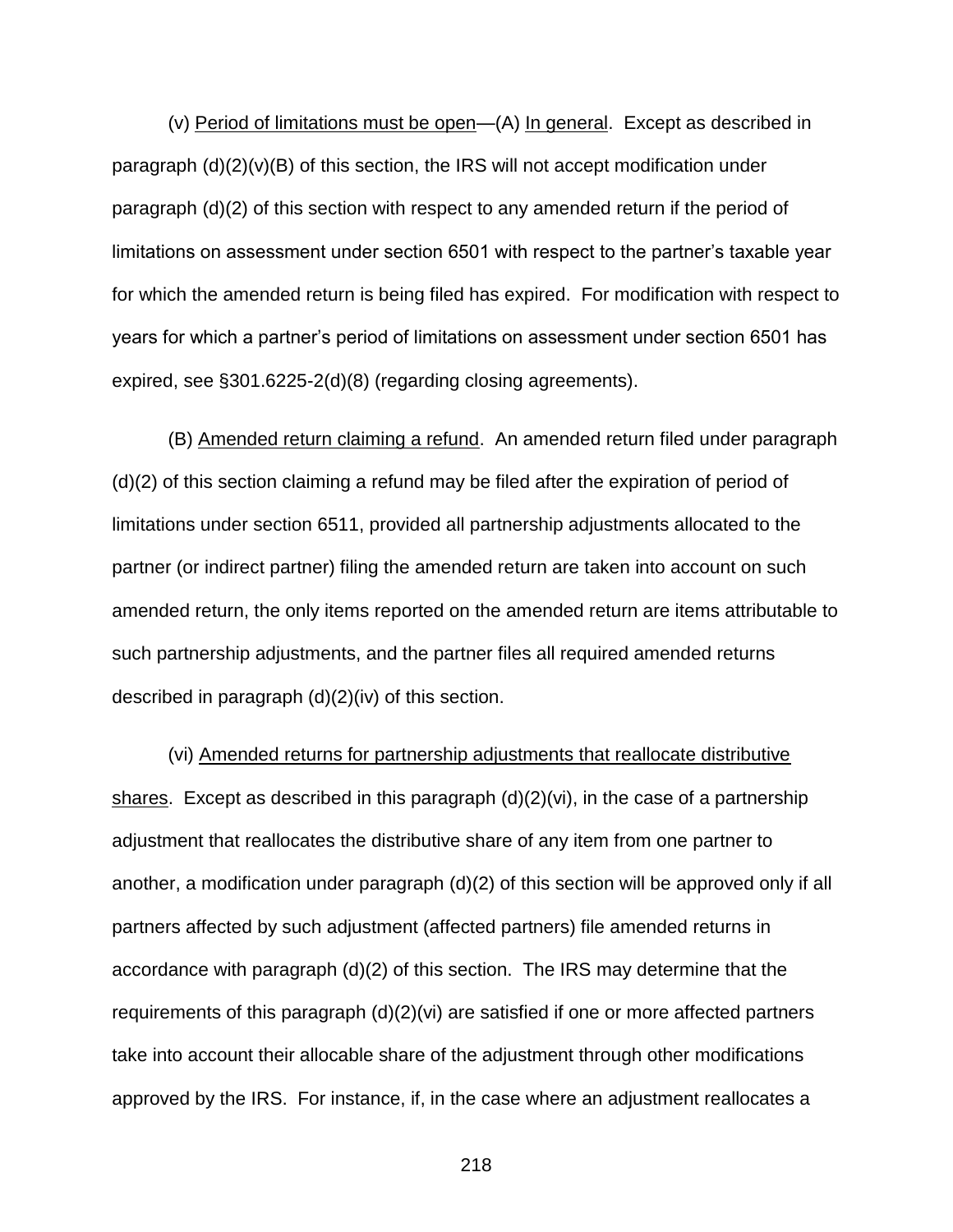loss from one partner to another, one affected partner files an amended return taking into account the adjustment, and the other affected partner signs a closing agreement taking into account the adjustment, the IRS may determine that the requirements of this paragraph (d)(2)(vi) have been satisfied.

(vii) Amended returns in the case of pass-through partners--(A) Pass-through partners may file amended returns. A pass-through partner (or indirect partner that is a pass-through partner), including a partnership-partner (as defined in §301.6241-1(a)(7)) (or indirect partner that is a partnership-partner) that has a valid election under section 6221(b) in effect for a partnership taxable year, may elect, solely for purposes of modification under paragraph (d)(2) of this section, to take into account its share of the partnership adjustments and determine and pay an amount calculated in the same manner as the safe harbor amount under §301.6226-2(g) (except as described in paragraph (d)(2)(vii)(B) of this section).

(B) Tax rate. For purposes of calculating the payment amount for a pass-through partner under paragraph (d)(2)(vii)(A) of this section, instead of using the tax rate under section 6225(b)(1)(A), the tax rate is the rate determined by substituting the total net income of the pass-through partner for the taxable year (as adjusted) for taxable income in section 1(c) (determined without regard to section 1(h)).

(C) Restrictions on upper-tier amended returns. If modification is approved with respect to a pass-through partner (or indirect partner that is a pass-through partner) that takes its share of the partnership adjustments into account and pays any amount due under paragraph (d)(2)(vii)(A) of this section, the partnership may not request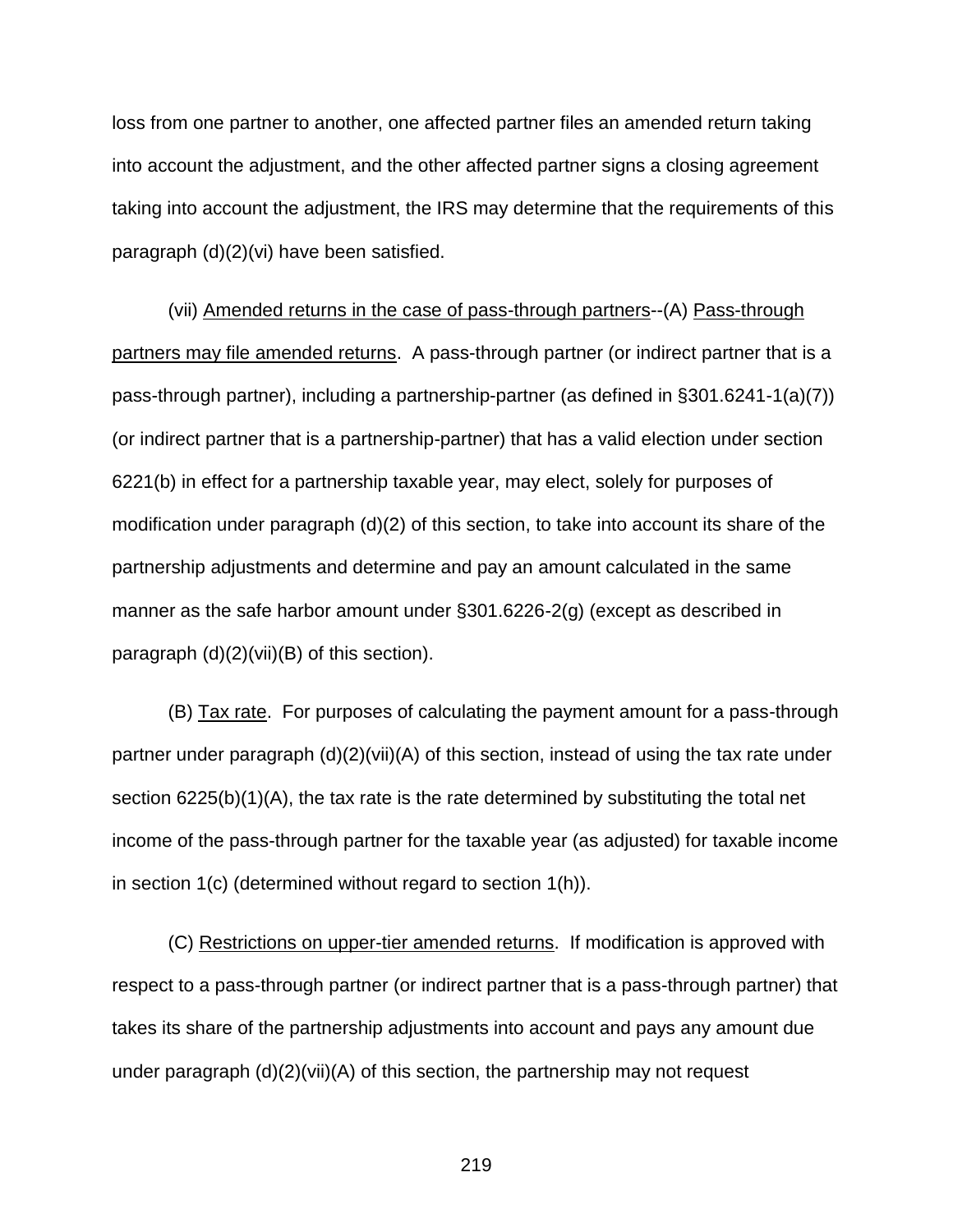modification based on amended returns of direct and indirect partners of the passthrough partner (or indirect partner that is a pass-through partner).

(vii) Limitations on amended returns—(A) In general. A partner (or indirect partner) may not file an amended return with respect to any items related to partnership adjustments or an imputed underpayment except as described in paragraph (d)(2) of this section.

(B) Further amended returns restricted. If a partner files an amended return under paragraph (d)(2) of this section, such partner may not file a subsequent amended return without the permission of the IRS.

(3) Tax-exempt partners—(i) In general. A partnership may request modification of an imputed underpayment with respect to partnership adjustments that the partnership demonstrates to the satisfaction of the IRS are allocable to a reviewed year partner (or indirect partner) that would not owe tax by reason of its status as a taxexempt entity (as defined in paragraph (d)(3)(ii) of this section) in the reviewed year (tax-exempt partner).

(ii) Definition of tax-exempt entity. For the purposes of paragraph  $(d)(3)$  of this section, the term tax-exempt entity means a person or entity defined in section 168(h)(2)(A), (C), or (D).

(iii) Modification limited to portion of partnership adjustments for which taxexempt partner not subject to tax. Only the portion of the partnership adjustments properly allocated to a tax-exempt partner with respect to which the partner would not be subject to tax for the reviewed year (tax-exempt portion) may form the basis of a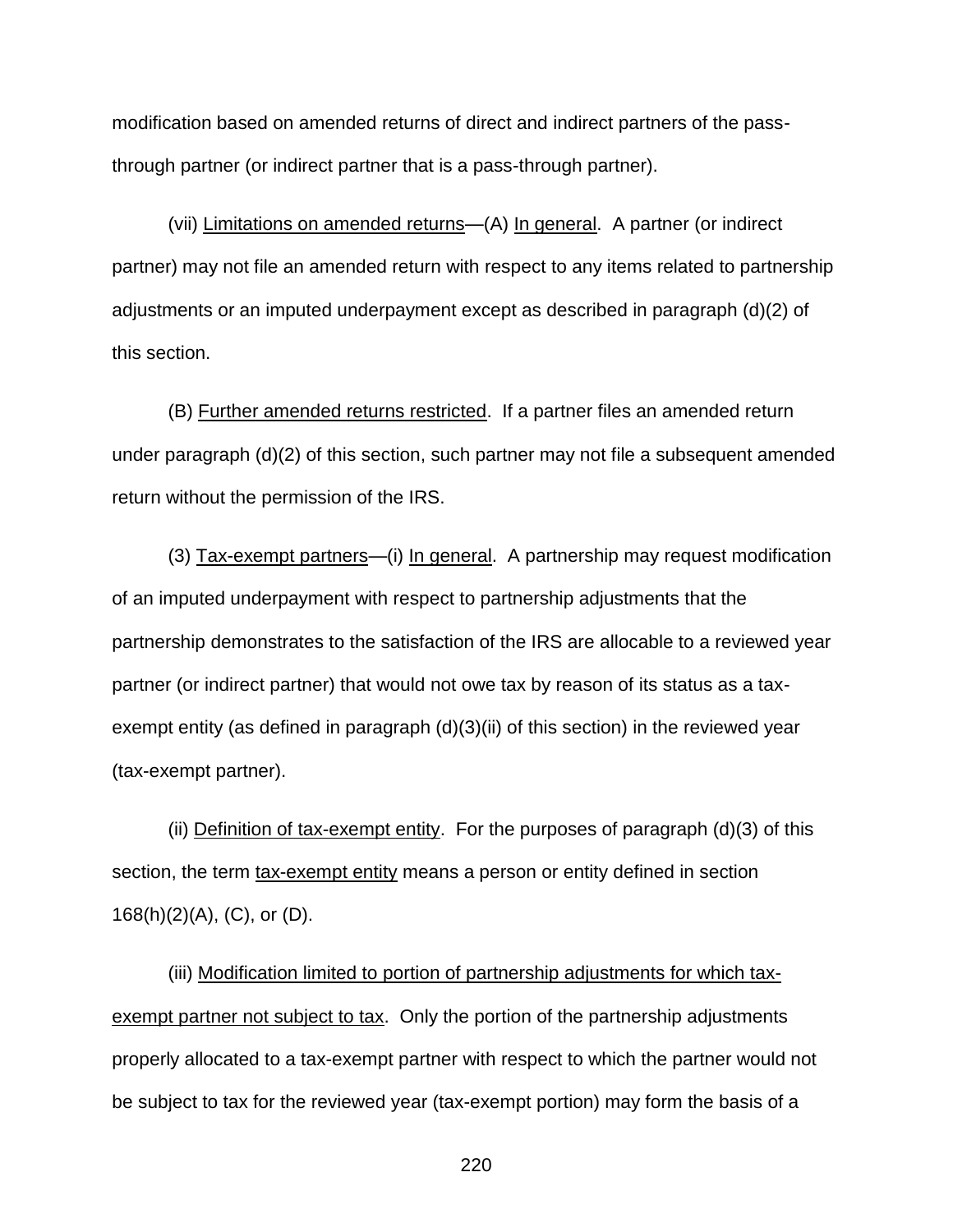modification of the imputed underpayment under paragraph (d)(3) of this section. A modification under paragraph (d)(3) of this section will not be approved by the IRS unless the partnership provides documentation in accordance with paragraph (c)(2) of this section to support the tax-exempt partner's status and the tax-exempt portion of the partnership adjustment allocable to the tax-exempt partner.

(4) Modification based on a rate of tax lower than the highest applicable tax rate. A partnership may request modification based on a lower rate of tax with respect to adjustments that are attributable to a reviewed year partner (or indirect partner) that is a C corporation and adjustments with respect to capital gains or qualified dividends that are attributable to a reviewed year partner (or indirect partner) who is an individual. In no event may the lower rate determined under the preceding sentence be less than the highest rate in effect with respect to the type of income and taxpayer. For instance, with respect to adjustments that are attributable to a C corporation, the highest rate in effect for the reviewed year with respect to all C corporations would apply to that adjustment, regardless of the rate that would apply to the C corporation based on the amount of that C corporation's taxable income. For the purposes of this paragraph (d)(4), an S corporation is treated as an individual.

(5) Certain passive losses of publicly traded partnerships—(i) In general. In the case of a publicly traded partnership (as defined in section  $469(k)(2)$ ), the imputed underpayment is determined without regard to the portion thereof that the partnership demonstrates is attributable to a net decrease in a specified passive activity loss (as defined in paragraph (d)(5)(ii) of this section) which is allocable to a specified partner (as defined in paragraph (d)(5)(iii) of this section). The modification described in this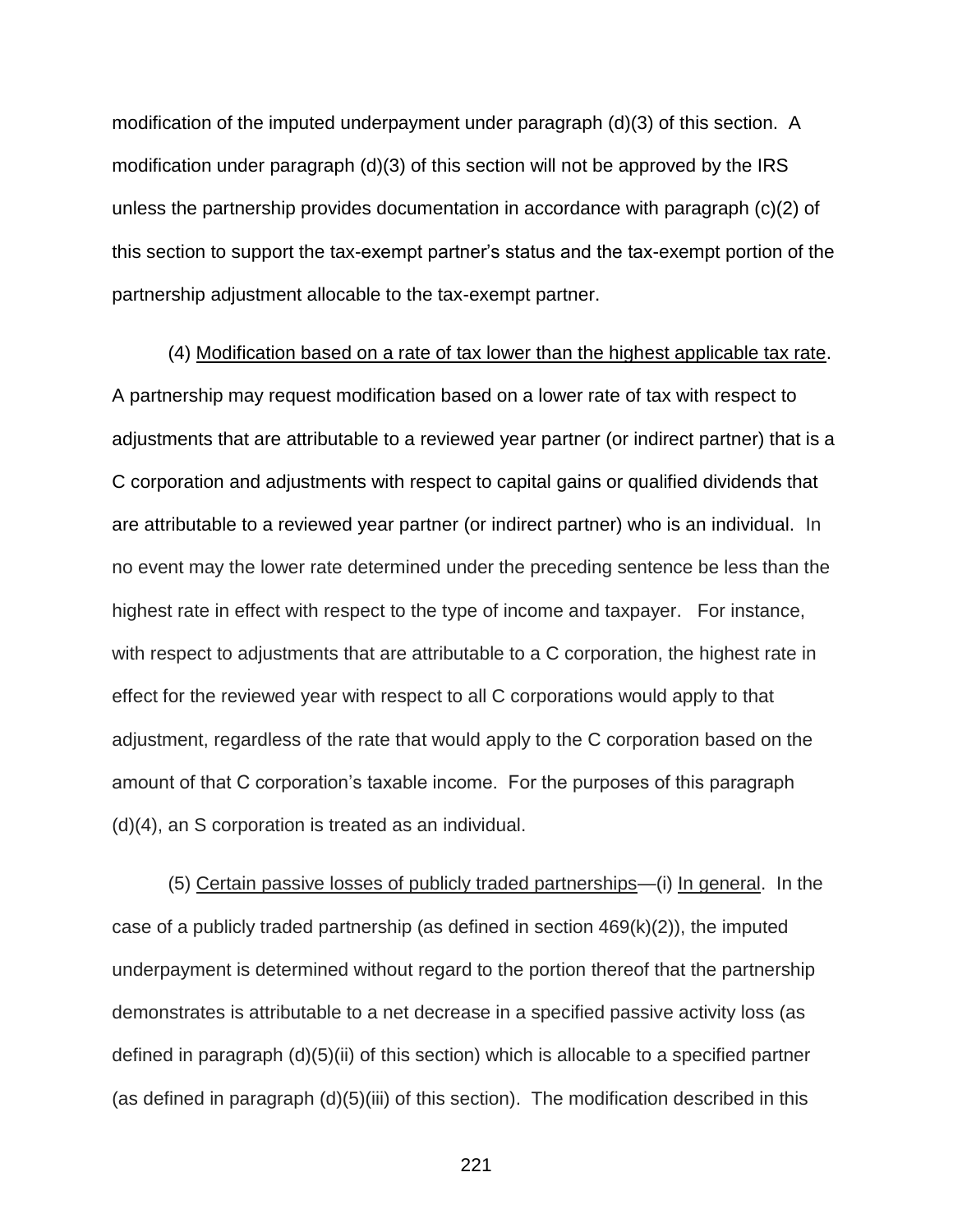paragraph (d)(5)(i) applies equally with respect to a publicly traded partnership that is subject to a proceeding under subchapter C of chapter 63 and where a portion of the imputed underpayment is attributable to a publicly traded partnership that is a partnership-partner (or indirect partner that is a partnership-partner).

(ii) Specified passive activity loss. A specified passive activity loss carryover amount for any specified partner of a publicly traded partnership is the lesser of the section 469(k) passive activity loss of that partner which is separately determined with respect to such partnership at the end of the partner's taxable year in which or with which the reviewed year of the partnership ends (reviewed year loss) or at the end of the partner's taxable year in which or with which the adjustment year (as defined in §301.6241-1(a)(1)) of the partnership ends, reduced to the extent any such partner has utilized any portion of its reviewed year loss to offset income or gain relating to the ownership or disposition of its interest in such publicly traded partnership during either the adjustment year or any intervening year (as defined in §301.6226-3(b)(3)).

(iii) Specified partner. A specified partner is a person that for each taxable year beginning with the partner's taxable year in which or with which the partnership reviewed year ends through the partner's taxable year in which or with which the partnership adjustment year ends satisfies the following three requirements—

(A) The person is a partner of a publicly traded partnership;

(B) The person is an individual, estate, trust, closely held C corporation, or personal service corporation; and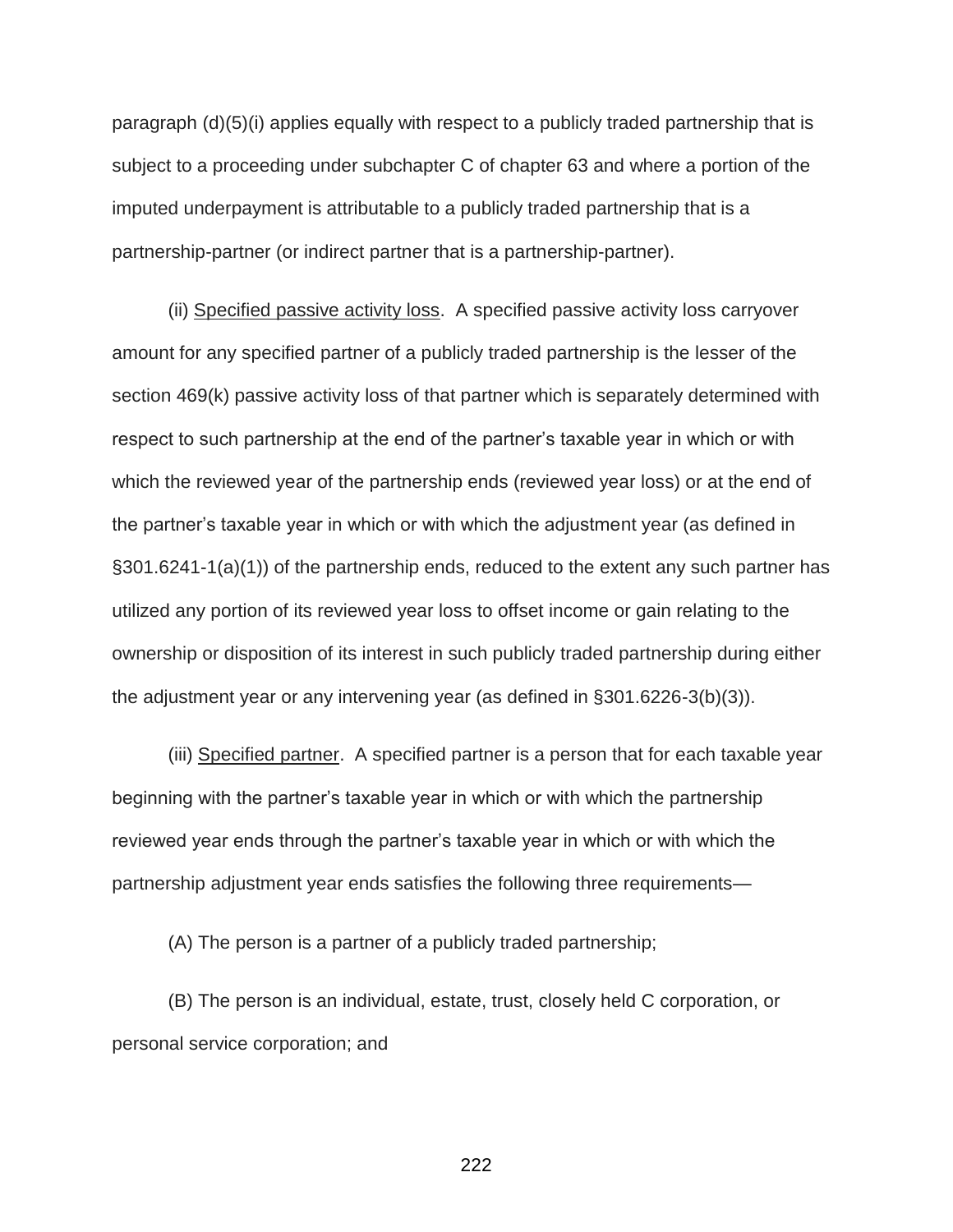(C) The person has a specified passive activity loss with respect to the publicly traded partnership.

(iv) Partner notification requirement to reduce passive losses. If the IRS approves a modification request under paragraph (d)(5) of this section, the partnership must report, in accordance with forms, instructions, or other guidance prescribed by the IRS, to each specified partner the amount of that specified partner's reduction of its suspended passive loss carryovers at the end of the adjustment year to take into account the amount of any passive losses applied in connection with such modification request. The reduction in suspended passive loss carryovers as reported to a specified partner under this paragraph (d)(5)(iv) is a determination of the partnership under subchapter C of chapter 63 and is binding on the specified partners under section 6223 and the regulations thereunder.

(6) Modification of the number and composition of imputed underpayments. A partnership may request that the IRS include one or more partnership adjustments in one or more particular groupings or subgroupings (as described in §301.6225-1(d)(2)) and may request that the IRS determine one or more specific imputed underpayments based on such groupings. For example, a partnership may request under this paragraph (d)(6) that one or more partnership adjustments taken into account to calculate an imputed underpayment be taken into account to calculate a different imputed underpayment.

(7) Partnerships with partners that are "qualified investment entities" described in section 860–(i) In general. A partnership may request a modification of an imputed underpayment based on the partnership adjustments allocated to a reviewed year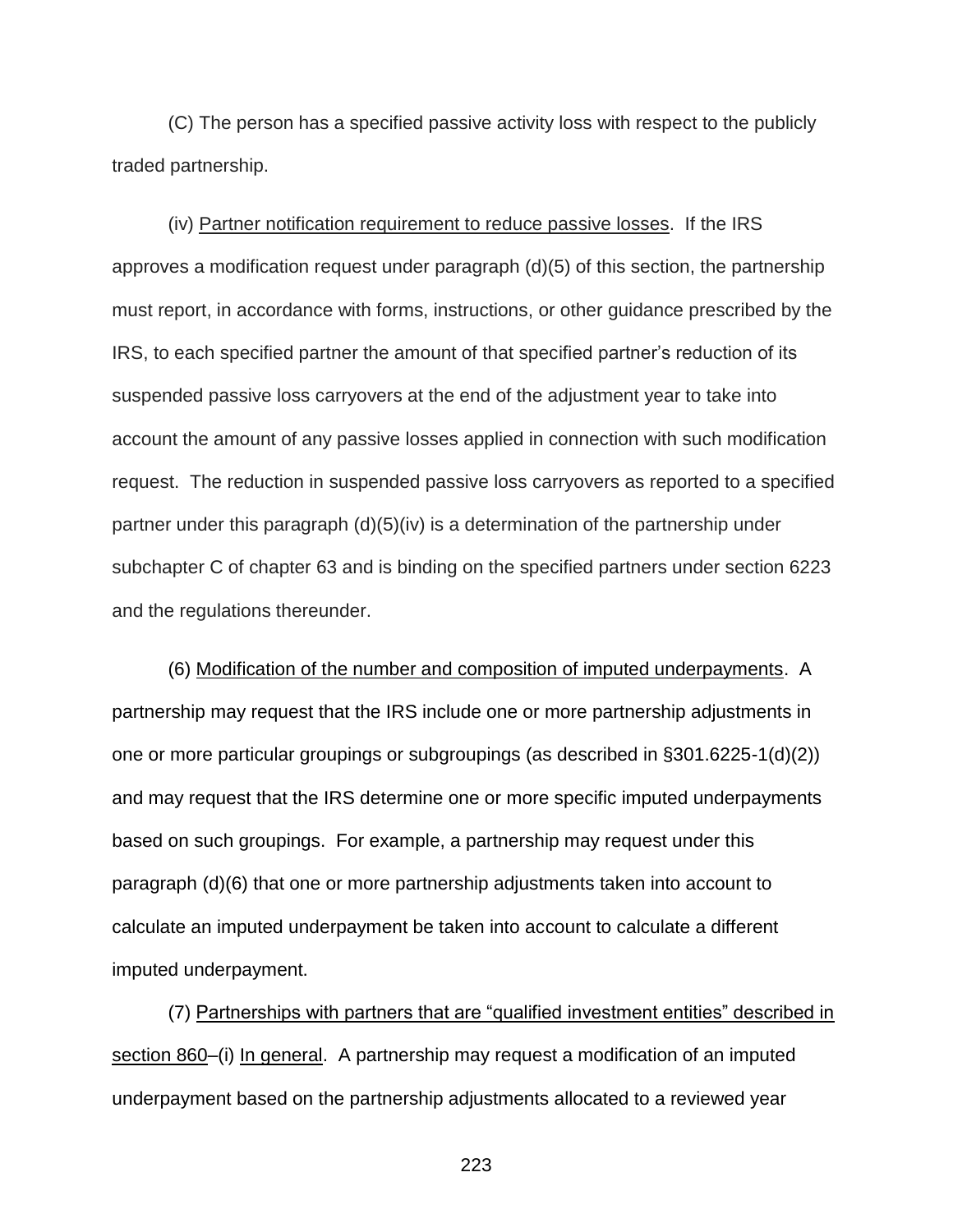partner (or indirect partner) where the modification is based on deficiency dividends distributed as described in section 860(f), by a partner that is a qualified investment entity (QIE) under section 860(b), which includes both a regulated investment company (RIC) and a real estate investment trust (REIT). Modification is available only to the extent that the deficiency dividends take into account adjustments described in §301.6225-1 that are also adjustments within the meaning of section 860(d)(1) or (d)(2) (whichever applies).

(ii) Documentation of deficiency dividend. The partnership must provide documentation in accordance with paragraph (c) of this section of the "determination" described in section 860(e). Under section 860(e)(2), §1.860-2(b)(1)(i) of this chapter, and paragraph (d)(8) of this section, a closing agreement entered into by the QIE partner pursuant to section 7121 and paragraph (d)(8) of this section is a determination described in section 860(e), and the date of the determination is the date in which the closing agreement is approved by the IRS. In addition, under section 860(e)(4), a determination also includes a Form 8927, Determination Under Section 860(e)(4) by a Qualified Investment Entity, properly completed and filed by the RIC or REIT pursuant to section  $860(e)(4)$ . To establish the date of the determination under section  $860(e)(4)$ and the amount of deficiency dividends actually paid, the partnership must provide a copy of Form 976, Claim for Deficiency Dividends Deductions by a Personal Holding Company, Regulated Investment Company, or Real Estate Investment Trust (Form 976), properly completed by or on behalf of the QIE pursuant to section 860(g), together with a copy of each of the required attachments for Form 976.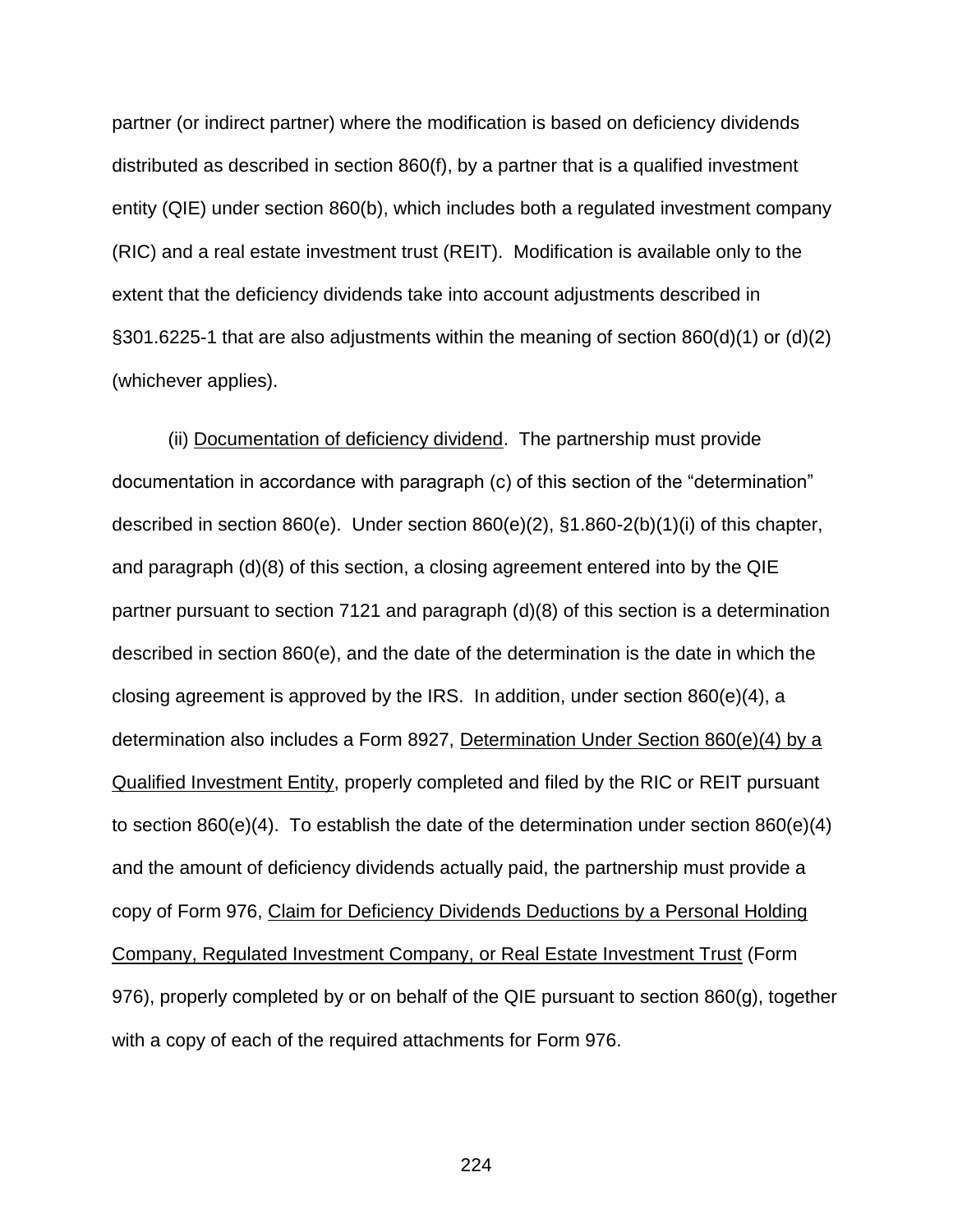(8) Partner closing agreements. A partnership may request modification based on a closing agreement entered into by the IRS and any partner (or indirect partner) pursuant to section 7121, and, if approved by the IRS, the IRS will allow modification with respect to a partnership adjustment that is fully taken into account by such partner (or indirect partner) under a closing agreement and for which the required payment under the closing agreement is made. Generally, the IRS will not approve any additional modification under this section with respect to a partner (or indirect partner) to which a modification under this paragraph (d)(8) has been approved.

(9) Other modifications. A partnership may request a modification not described in paragraph (d) of this section and the IRS will determine whether such modification is accurate and appropriate in accordance with paragraph (c)(4) of this section. Additional types of modifications and the documentation necessary to substantiate such modifications may be set forth in forms, instructions, or other guidance prescribed by the IRS.

(e) Examples. The following examples illustrate the rules of this section. For purposes of these examples, each partnership is subject to the provisions of subchapter C of chapter 63, each partnership and its partners are calendar year taxpayers, all partners are U.S. persons (unless otherwise stated), the highest rate of income tax in effect for all taxpayers is 40 percent for all relevant periods, and no partnership requests modification under this section except as provided in the example.

Example 1. The IRS mails a NOPPA to Partnership for the 2019 partnership taxable year proposing a single partnership adjustment increasing ordinary income by \$100, resulting in a \$40 imputed underpayment (\$100 multiplied by the 40 percent tax rate). Partner, A, held a 20 percent interest in Partnership during 2019. Partnership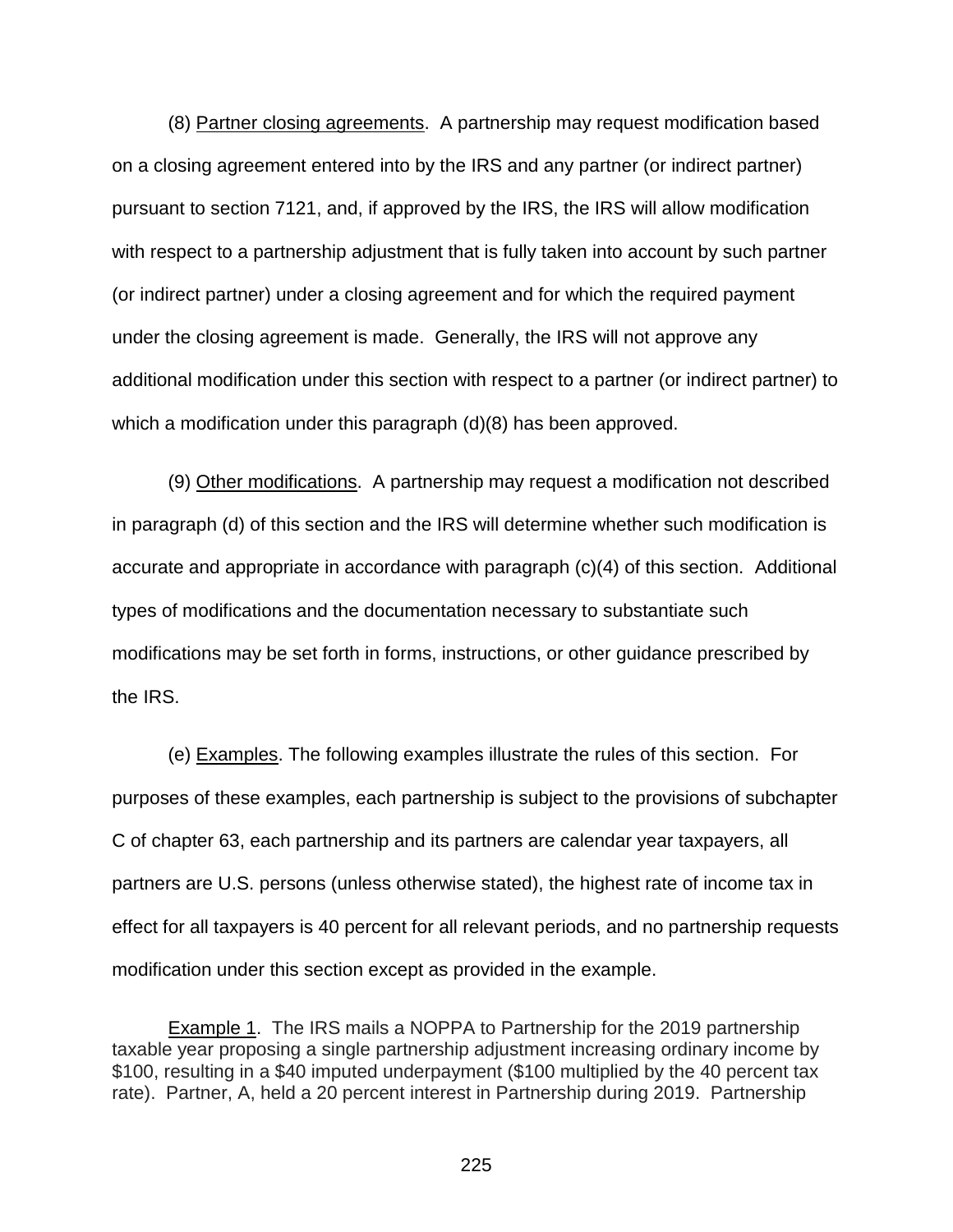requests modification under paragraph (d)(2) of this section based on A filing an amended return for the 2019 taxable year taking into account \$20 of the partnership adjustment and paying the tax and interest due attributable to A's share of the increased income and based on A's effective tax rate for 2019. No tax attribute in any other taxable year of A is affected by A taking into account A's share of the partnership adjustment for 2019. IRS approves the modification and the \$20 increase in ordinary income allocable to A is therefore not included in the calculation of the total netted partnership adjustment (determined in accordance with §301.6225-1). Partnership's total netted partnership adjustment is reduced to \$80 (\$100 adjustment less \$20 taken into account by A), and the imputed underpayment is reduced to \$32 (total netted partnership adjustment of \$80 after modification multiplied by 40 percent).

Example 2. The IRS initiates an administrative proceeding with respect to Partnership's 2019 taxable year. Partnership has two equal partners during its 2019 taxable year: an individual, A, and a partnership-partner, B. For 2019, B has two equal partners: a tax-exempt entity, C, and an individual, D. The IRS mails a NOPPA to Partnership for its 2019 taxable year showing a single partnership adjustment increasing Partnership's ordinary income by \$100, resulting in a \$40 imputed underpayment (\$100 total netted partnership adjustment multiplied by 40 percent). Partnership requests modification under paragraph (d)(3) of this section with respect to B's partner, C, a tax-exempt entity. Partnership's partnership representative provides the IRS with documentation demonstrating to the IRS's satisfaction that C holds a 25 percent indirect interest in Partnership through its interest in B and that C is a taxexempt entity defined in paragraph (d)(3)(ii) of this section that is not subject to tax with respect to its share of the partnership adjustment allocated to B which is \$25 (50 percent x 50 percent x \$100). IRS approves the modification and the \$25 increase in ordinary income allocable to C is not included in the calculation of the total netted partnership adjustment (determined in accordance with §301.6225-1). Partnership's total netted partnership adjustment is reduced to \$75 (\$100 adjustment less C's share of the adjustment, \$25), and the imputed underpayment is reduced to \$30 (total netted partnership adjustment of \$75, after modification, multiplied by 40 percent).

Example 3. The facts are the same as in Example 2 of this paragraph (e), except 30 percent of the \$25 of the adjustment allocated to C is unrelated business taxable income (UBTI) as defined in section 512 with respect to which C would be subject to tax if taken into account by C. As a result, the modification under paragraph (d)(3) of this section with respect to C relates only to 70 percent of the \$25 of ordinary income allocated to C that is not UBTI. Therefore, only a modification of \$17.50 (70 percent multiplied by \$25) of the total \$100 partnership adjustment may be approved by the IRS and excluded when calculating the imputed underpayment for Partnership's 2019 taxable year. The total netted partnership adjustment (determined in accordance with §301.6225-1) is reduced to \$82.50 (\$100 less \$17.50), and the imputed underpayment is reduced to \$33 (total netted partnership adjustment of \$82.50, after modification, multiplied by 40 percent).

Example 4. The facts are the same as in Example 2 of this paragraph (e), but assume that B filed an amended return taking its share of the partnership adjustments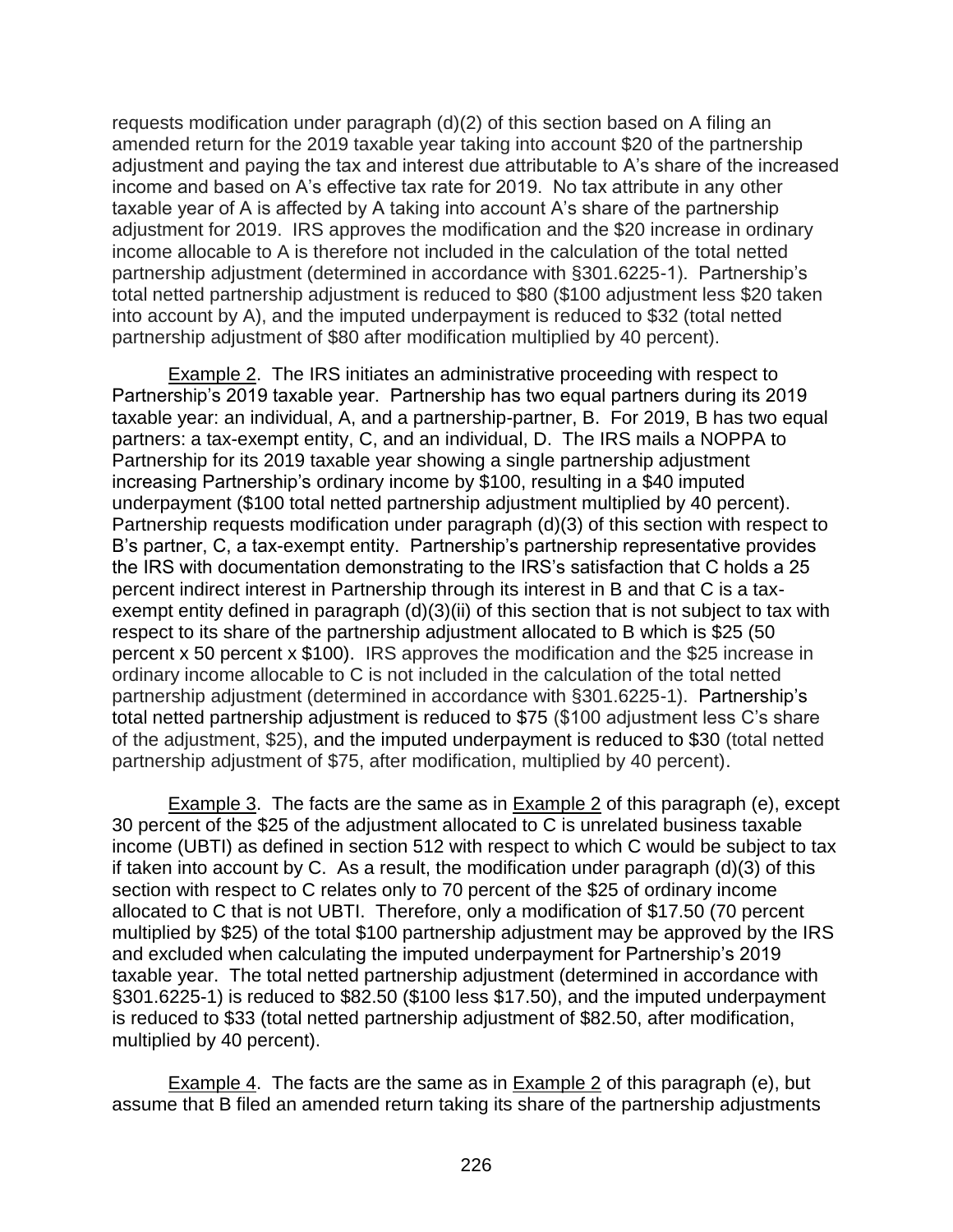into account. B reports 50 percent of the partnership adjustments (\$50) on its amended return, and B makes a payment pursuant to paragraph (d)(2)(ii) of this section. Partnership's total netted partnership adjustment is reduced by \$50 (the amount taken into account by B). Partnership's total netted partnership adjustment (determined in accordance with §301.6225-1) is \$50, and the imputed underpayment, after modification, is \$20.

Example 5. The facts are the same as in Example 2 of this paragraph (e), except that in addition to the modification with respect to tax-exempt entity C which reduced the imputed underpayment by excluding from the calculation of the imputed underpayment \$25 of the \$100 partnership adjustment reflected in the NOPPA, individual D files an amended return for D's 2019 taxable year taking into account D's share of the partnership adjustment (50 percent of B's 50 percent interest in Partnership, or \$25) and paying the additional tax and interest due in accordance with paragraph (d)(2) of this section. No tax attribute in any other taxable year of D is affected by D taking into account D's share of the partnership adjustment for 2019. IRS approves the modification and the \$25 increase in ordinary income allocable to D is not included in the calculation of the total netted partnership adjustment (determined in accordance with §301.6225-1). As a result, Partnership's total netted partnership adjustment is \$50 (\$100, less \$25 allocable to C, less \$25 taken into account by D), and the imputed underpayment, after modification, is \$20.

Example 6. The IRS mails a NOPPA to Partnership for the 2019 taxable year proposing two partnership adjustments based on an IRS determination that two assets, asset X and asset Y, owned by Partnership were overvalued. The partnership adjustment with respect to asset X results in increased ordinary income of \$75 and the partnership adjustment with respect to asset Y results in an increase in depreciation of \$25, which under §301.6225-1(d)(3)(iii) is treated as a \$25 decrease in income. The total netted partnership adjustment (determined in accordance with §301.6225-1) is \$50 (\$75 - \$25), resulting in an imputed underpayment of \$20 (\$50 multiplied by 40 percent). Under the partnership agreement in effect for Partnership's 2019 taxable year, the adjustments attributable to both of these assets are allocated to the partners consistent with their ownership percentages in Partnership. Partnership requests a modification under paragraph (d)(6) of this section to calculate two imputed underpayments with respect to the partnership adjustments for 2019: a general imputed underpayment with respect to \$50 of the increase in income related to the adjustment of the value of asset X and a specific imputed underpayment with respect to \$25 of the increase in income related to the adjustment of the value of asset X and the \$25 decrease in income related to the adjustment of the value of asset Y. If approved by the IRS, the general imputed underpayment, as modified, is \$20 (\$50 multiplied by 40 percent) and the specific imputed underpayment would result in zero (increase in income of \$25 attributable to asset X offset by the decrease in income of \$25 attributable to asset Y), causing those two adjustments to be disregarded and taken into account by the partnership in the adjustment year as adjustments that do not result in an imputed underpayment. The IRS may determine that the creation of the specific imputed underpayment is not appropriate in this circumstance and deny the partnership's modification request because the adjustments are not related to allocations to particular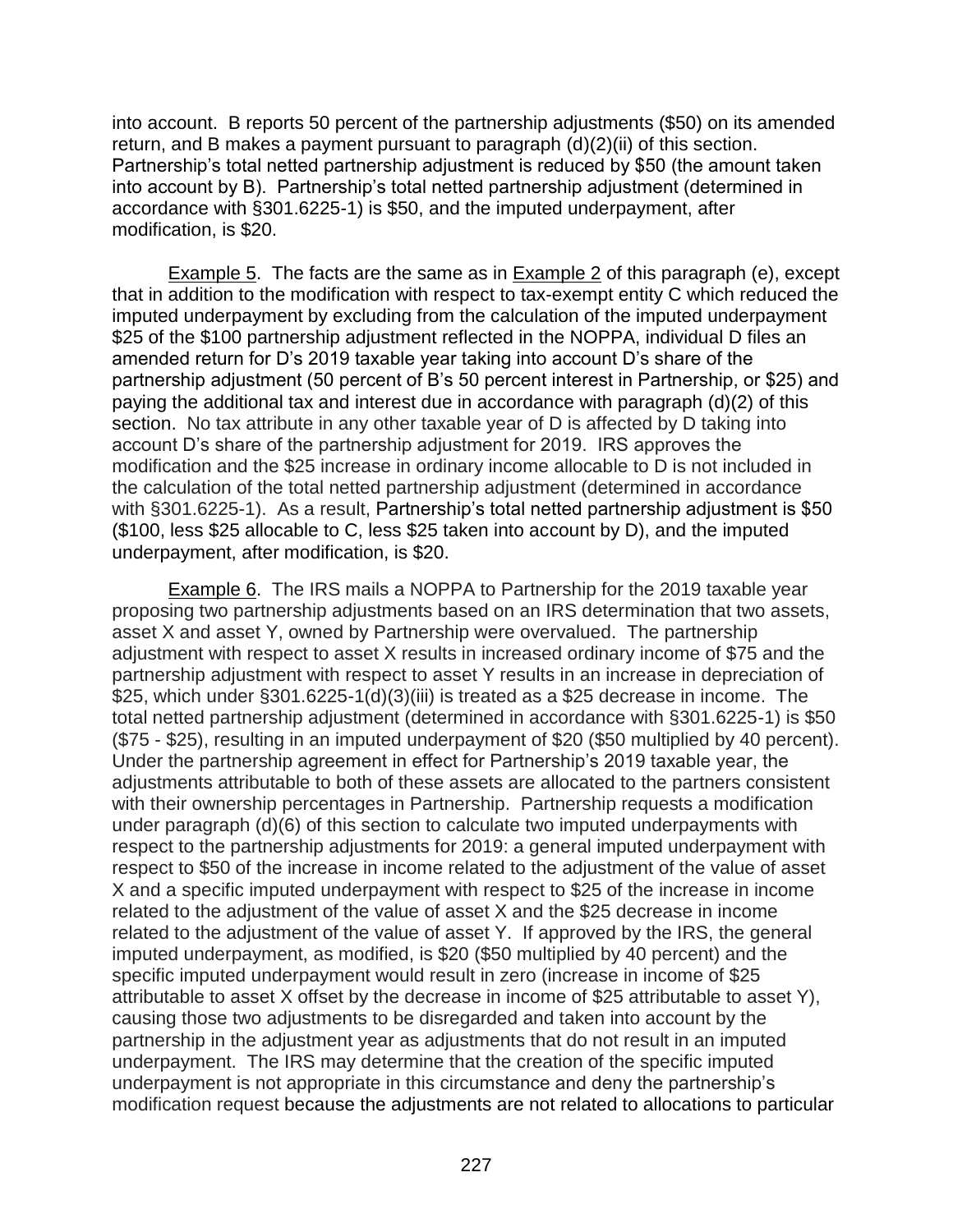partners and also because the proposed modification results in an increase in net nonpositive adjustments. See §301.6225-1(e)(2)(iii).

(f) Applicability date--(1) In general. Except as provided in paragraph (f)(2) of this section, this section applies to partnership taxable years beginning after December 31, 2017.

(2) Election under §301.9100-22T in effect. This section applies to any partnership taxable year beginning after November 2, 2015 and before January 1, 2018 for which a valid election under §301.9100-22T is in effect.

Par. 9. Section 301.6225-3 is added to read as follows:

§301.6225-3 Treatment of partnership adjustments that do not result in an imputed underpayment.

(a) In general. Partnership adjustments (as defined in  $\S 301.6241-1(a)(6)$ ) that do not result in an imputed underpayment (as described in §301.6225-1(c)(2)) are taken into account by a partnership in the adjustment year (as defined in §301.6241-1(a)(1)) in accordance with paragraph (b) of this section.

(b) Treatment of adjustments by the partnership--(1) In general. Except as described in paragraphs (b)(2) through (b)(5) of this section, a partnership adjustment that does not result in an imputed underpayment is taken into account as a reduction in non-separately stated income or as an increase in non-separately stated loss for the adjustment year depending on whether the adjustment is to an item of income or loss.

(2) Separately stated items. In the case of a partnership adjustment to an item that is required to be separately stated under section 702, the adjustment is taken into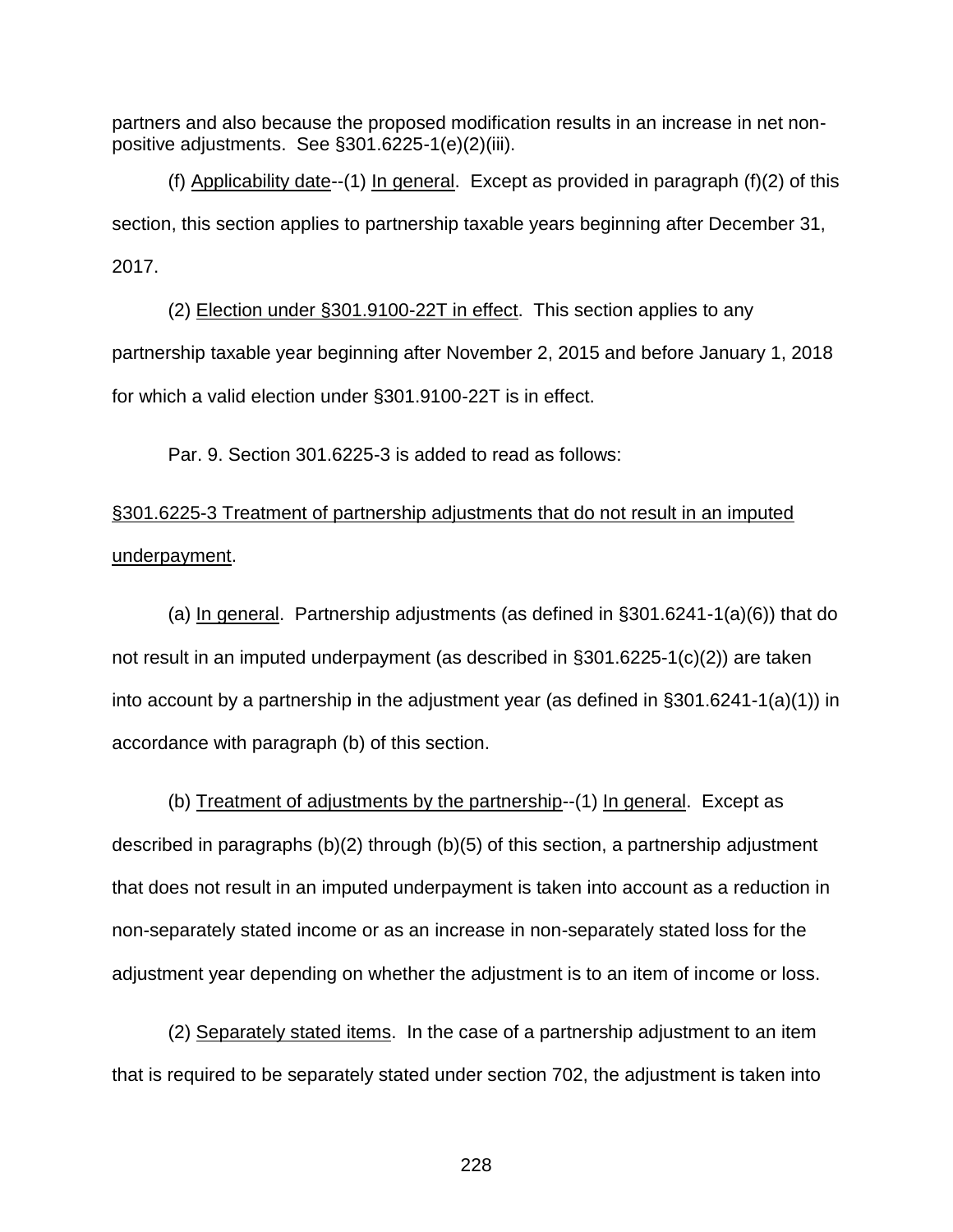account by the partnership in the adjustment year as a reduction in such separately stated item or as an increase in such separately stated item depending on whether the adjustment is a reduction or an increase to the separately stated item.

(3) Credits. In the case of a partnership adjustment to a credit shown on the partnership return for the reviewed year (as defined in §301.6241-1(a)(8)), the adjustment is taken into account by the partnership in the adjustment year as a separately stated item.

(4) Reallocation adjustments. A partnership adjustment that does not result in an imputed underpayment pursuant to §301.6225-1(c)(2)(i) is taken into account by the partnership in the adjustment year as a separately stated item or a non-separately stated item, as required by section 702. The portion of an adjustment allocated under this paragraph (b)(4) is allocated to adjustment year partners (as defined in §301.6241-  $1(a)(2)$ ) who are also reviewed year partners (as defined in §301.6241-1(a)(9)) with respect to whom the amount was reallocated. If any reviewed year partner with respect to whom an amount was reallocated is not also an adjustment year partner, the portion of the adjustment that would otherwise be allocated to such reviewed year partner is allocated instead to the adjustment year partner or partners who are the successor or successors to the reviewed year partner. If the partnership cannot identify an adjustment year partner that is a successor to the reviewed year partner described in the previous sentence or if a successor does not exist, the portion of the adjustment that would otherwise be allocated to that reviewed year partner is allocated among the adjustment year partners according to the adjustment year partners' distributive shares.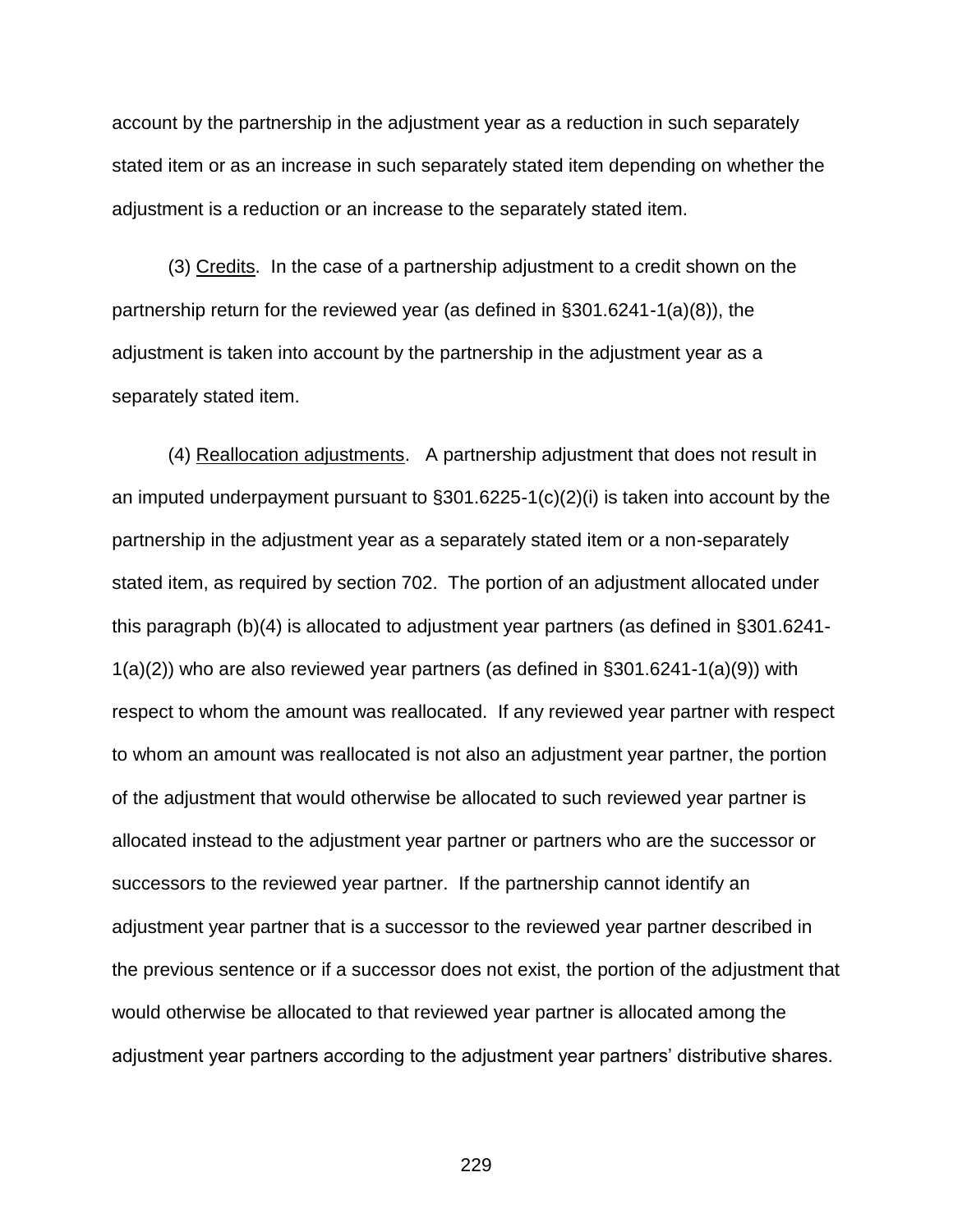(5) Adjustments taken into account by partners as part of the modification process. If, as part of modification under §301.6225-2, a reviewed year partner (or an indirect partner (as defined in §301.6241-1(a)(4)) that holds its interest in the partnership through its interest in the reviewed year partner) takes into account an adjustment that would otherwise not result in an imputed underpayment, and the IRS approves the modification, such adjustment is not taken into account by the partnership in the adjustment year.

(6) Effect of election under section 6226. If a partnership makes a valid election under §301.6226-1 with respect to an imputed underpayment, a partnership adjustment that does not result in an imputed underpayment and that is described in §301.6225-  $1(c)(2)(i)$  or  $(c)(2)(ii)$  is taken into account by the reviewed year partners in accordance with §301.6226-3 and is not taken into account under this section.

(c) Treatment of adjustment year partners. The rules under subchapter K of chapter 1 of subtitle A of the Internal Revenue Code with respect to the treatment of partners apply in the case of adjustments taken into account by the partnership under this section.

(d) Applicability date--(1) In general. Except as provided in paragraph  $(d)(2)$  of this section, this section applies to partnership taxable years beginning after December 31, 2017.

(2) Election under §301.9100-22T in effect. This section applies to any partnership taxable year beginning after November 2, 2015 and before January 1, 2018 for which a valid election under §301.9100-22T is in effect.

Par. 10. Section 301.6225-4 is added to read as follows: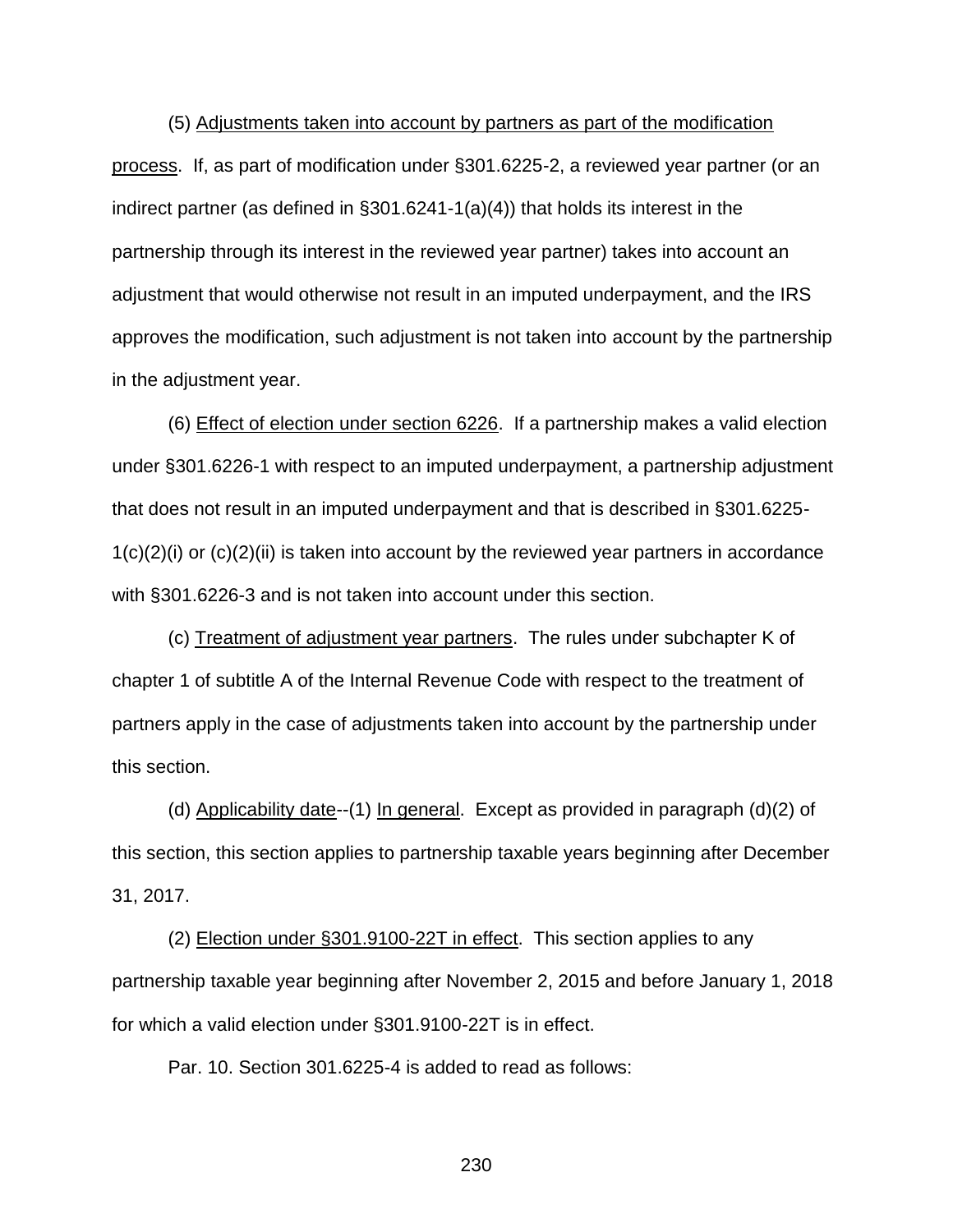# §301.6225-4 Adjustments to partners' outside bases and capital accounts and a partnership's basis and book value in property.—[Reserved]

Par. 11. Section 301.6226-1 is added to read as follows:

## §301.6226-1 Election for an alternative to the payment of the imputed underpayment.

(a) In general. A partnership may elect under this section an alternative to the payment by the partnership of an imputed underpayment determined under section 6225 and the regulations thereunder. In addition, a partnership making a valid election under paragraph (b) of section is no longer liable for the imputed underpayment (as defined in §301.6241(a)(3)) to which the election applies. If a notice of final partnership adjustment (FPA) mailed under section 6231 includes more than one imputed underpayment in accordance with §301.6225-1(e), a partnership may make an election under this section with respect to one or more imputed underpayments identified in the FPA. See §301.6226-2(f) regarding the determination of each reviewed year partner's share of the partnership adjustments (as defined in §301.6241-1(a)(6)) and related penalties, additions to tax, and additional amounts that must be taken into account.

(b) Effect of election--(1) Reviewed year partners. If a partnership makes a valid election under this section with respect to any imputed underpayment, the reviewed year partners (as defined in §301.6241-1(a)(9)) must take into account their share of the partnership adjustments that relate to that imputed underpayment and are liable for any tax, penalties, additions to tax, additional amounts, and interest as described in §301.6226-3. A modification approved by the IRS under §301.6225-2 is taken into account by the reviewed year partners in accordance with §301.6226-2(f)(2).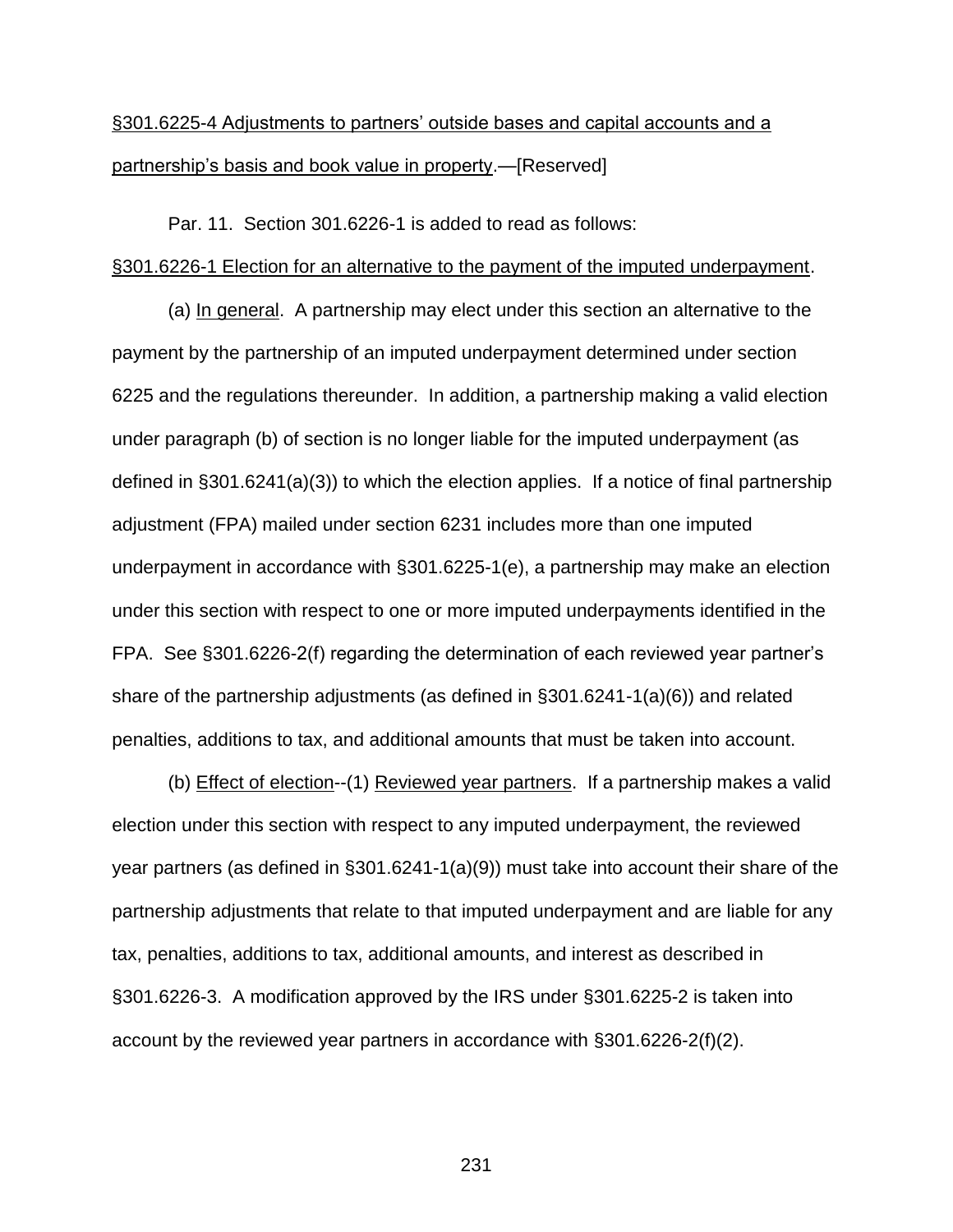(2) Partnership. A partnership making a valid election under this section is not liable for the imputed underpayment to which the election applies on the date such election is made. In addition, adjustments that do not result in an imputed underpayment described in §301.6225-1(c)(2)(i) and (ii) are not taken into account by the partnership in the adjustment year (as defined in §301.6241-1(a)(1)) and instead are included in the reviewed year partners' share of the partnership adjustments reported to the reviewed year partners of the partnership.

(c) Time, form, and manner for making the election--(1) In general. An election under this section is valid only if all of the provisions of this section and §301.6226-2 (regarding statements furnished to reviewed year partners and filed with the Internal Revenue Service (IRS)) are satisfied. An election under this section may only be revoked with the consent of the IRS.

(2) Invalid election. If an election under this section is determined by the IRS to be invalid, the IRS will notify the partnership and the partnership representative within 30 days of the determination that the election is invalid and the reason for the determination that the election is invalid. If the IRS makes a final determination that an election under this section is invalid, section 6225 applies with respect to the imputed underpayment as if the election was never made and the partnership must pay the imputed underpayment under section 6225 and any penalties and interest under section 6233. An election under this section is valid until the IRS determines that the election is invalid.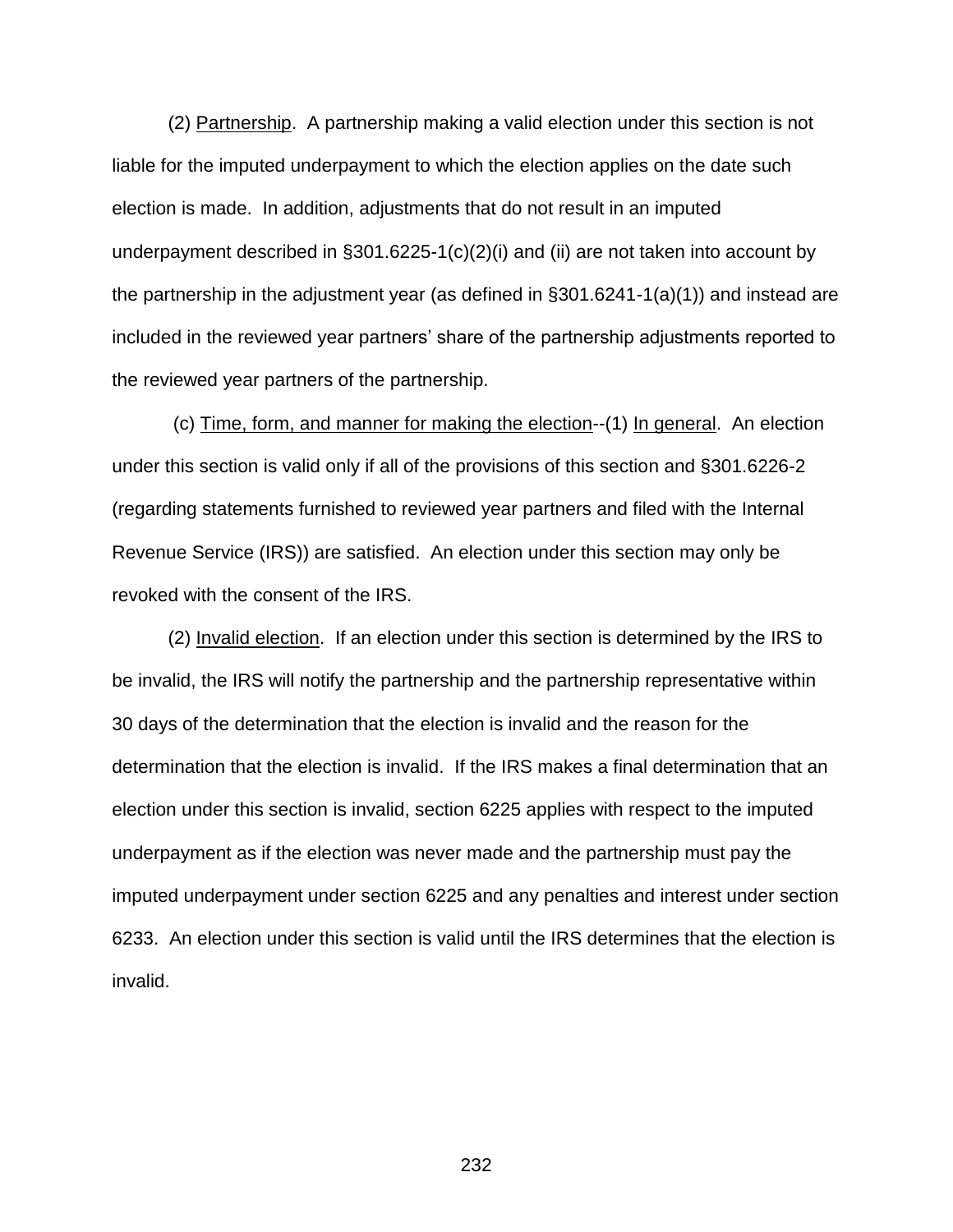(3) Time for making the election. An election under this section must be filed within 45 days of the date the FPA is mailed by the IRS. The time for filing such an election may not be extended.

(4) Form and manner of the election--(i) In general. An election under this section must be signed by the partnership representative and filed in accordance with forms, instructions, and other guidance and include the information specified in paragraph  $(c)(4)(ii)$  of this section.

(ii) Contents of the election. An election under this section must include--

(A) The name, address, and correct taxpayer identification number (TIN) of the partnership,

(B) The taxable year to which the election relates,

(C) A copy of the FPA to which the election relates,

(D) In the case of an FPA that includes more than one imputed underpayment, identification of the imputed underpayment(s) to which the election applies,

(E) Each reviewed year partner's name, address, and correct TIN, and

(F) Any other information prescribed by the IRS in forms, instructions, and other guidance.

(d) Binding nature of statements. The election under this section, which includes filing and furnishing statements described in §301.6226-2, are actions of the partnership under section 6223 and the regulations thereunder and, unless determined otherwise by the IRS, the partner's share of the adjustments, the safe harbor amount and interest safe harbor amount (as described in §301.6226-2(g)), and any penalties, additions to tax, and additional amounts as set forth in the statement are binding on the partner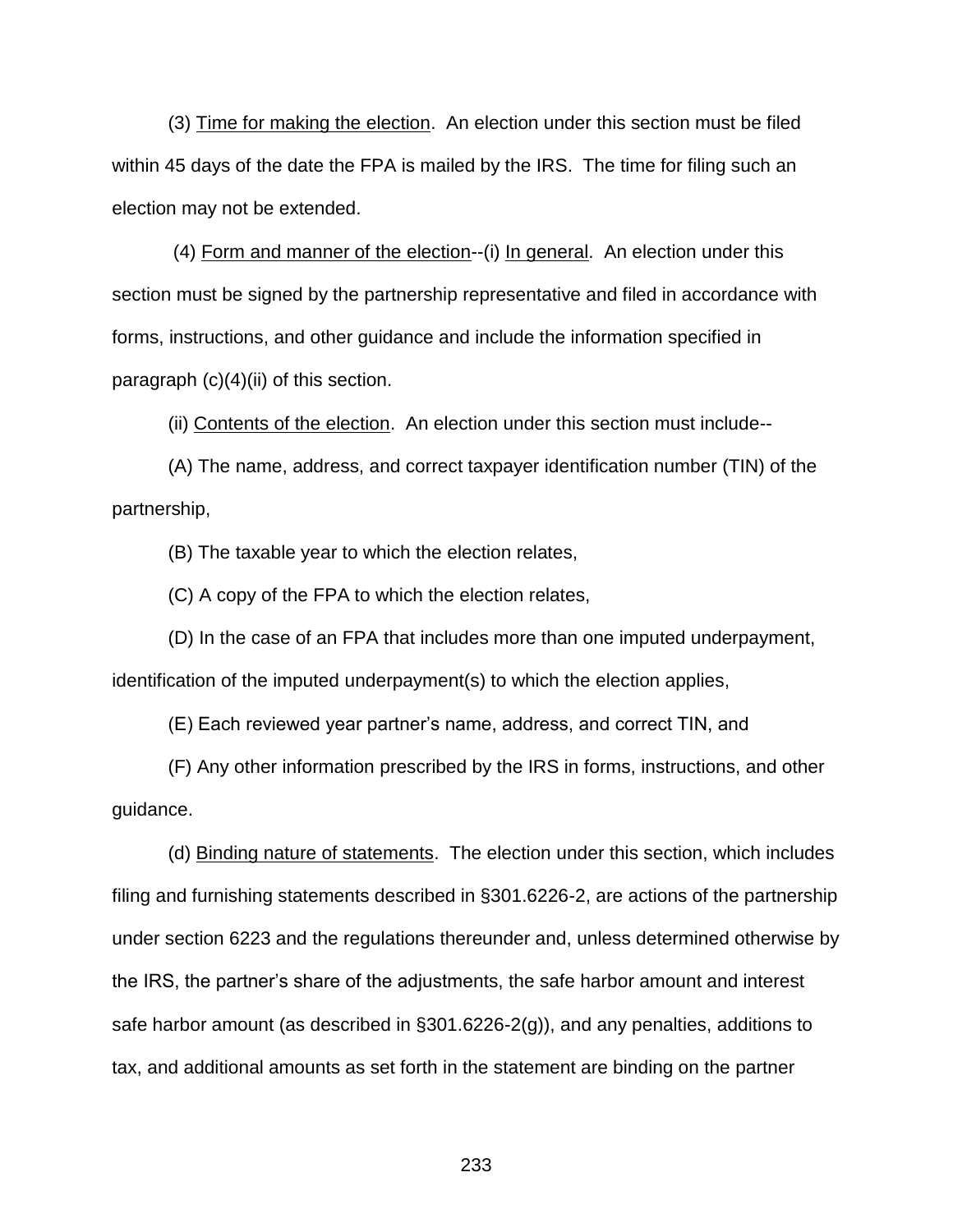pursuant to section 6223. Accordingly, a partner may not treat items reflected on a statement described in §301.6226-2 on the partner's return inconsistently with how those items are treated on the statement that is filed with the IRS. See §301.6222- 1(c)(2) (regarding items the treatment of which a partner is bound to under section 6223).

(e) Coordination with section 6234 regarding judicial review. Nothing in this section affects the rules regarding judicial review of a partnership adjustment. Accordingly, a partnership that makes an election under this section is not precluded from filing a petition under section 6234(a). See §301.6226-2(b)(3), Example 3.

(f) Applicability date--(1) In general. Except as provided in paragraph (f)(2) of this section, this section applies to partnership taxable years beginning after December 31, 2017.

(2) Election under §301.9100-22T in effect. This section applies to any partnership taxable year beginning after November 2, 2015 and before January 1, 2018 for which a valid election under §301.9100-22T is in effect.

Par. 12. Section 301.6226-2 is added to read as follows:

## §301.6226-2 Statements furnished to partners and filed with the IRS.

(a) In general. A partnership that makes an election under §301.6226-1 must furnish to each reviewed year partner (as defined in §301.6241-1(a)(9)) and file with the Internal Revenue Service (IRS) a statement that includes the items required by paragraphs (e) and (f) of this section with respect to each reviewed year partner's share of partnership adjustments (as defined in §301.6241-1(a)(6)) with respect to the imputed underpayment for which an election under §301.6226-1 is made. The statements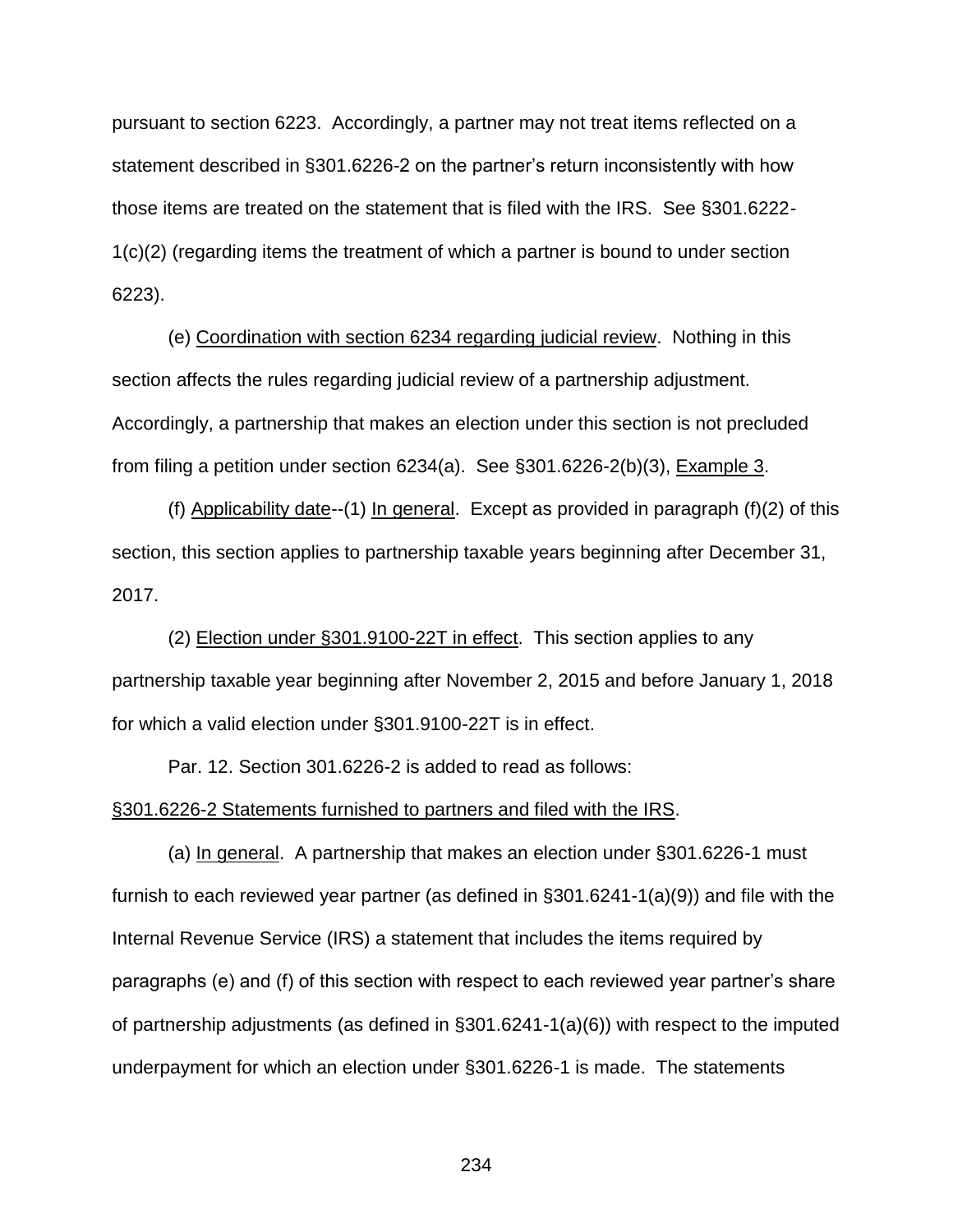furnished to the reviewed year partners under this section are in addition to, and must be filed and furnished separate from, any other statements required to be filed with the IRS and furnished to partners, including any statements under section 6031(b). A separate statement under this section must be furnished with respect to each reviewed year (as defined in §301.6241-1(a)(8)) subject to an election under §301.6226-1.

(b) Time and manner for furnishing the statements to partners--(1) In general. The statements described in paragraph (a) of this section must be furnished to the reviewed year partners no later than 60 days after the date all of the partnership adjustments to which the statement relates are finally determined. The partnership adjustments are finally determined upon the later of:

(i) The expiration of the time to file a petition under section 6234, or

(ii) If a petition under section 6234 is filed, the date when the court's decision becomes final.

(2) Address used for reviewed year partners. The partnership must furnish the statement described in paragraph (a) of this section to each reviewed year partner in accordance with the forms, instructions, and other guidance prescribed by the IRS. If the partnership mails the statement, it must mail the statement to the current or last address of the reviewed year partner that is known to the partnership. If a statement is returned to the partnership as undeliverable, the partnership must undertake reasonable diligence to identify a correct address for the reviewed year partner to which the statement relates.

(3) Examples. The following examples illustrate the rules of paragraph (b) of this section.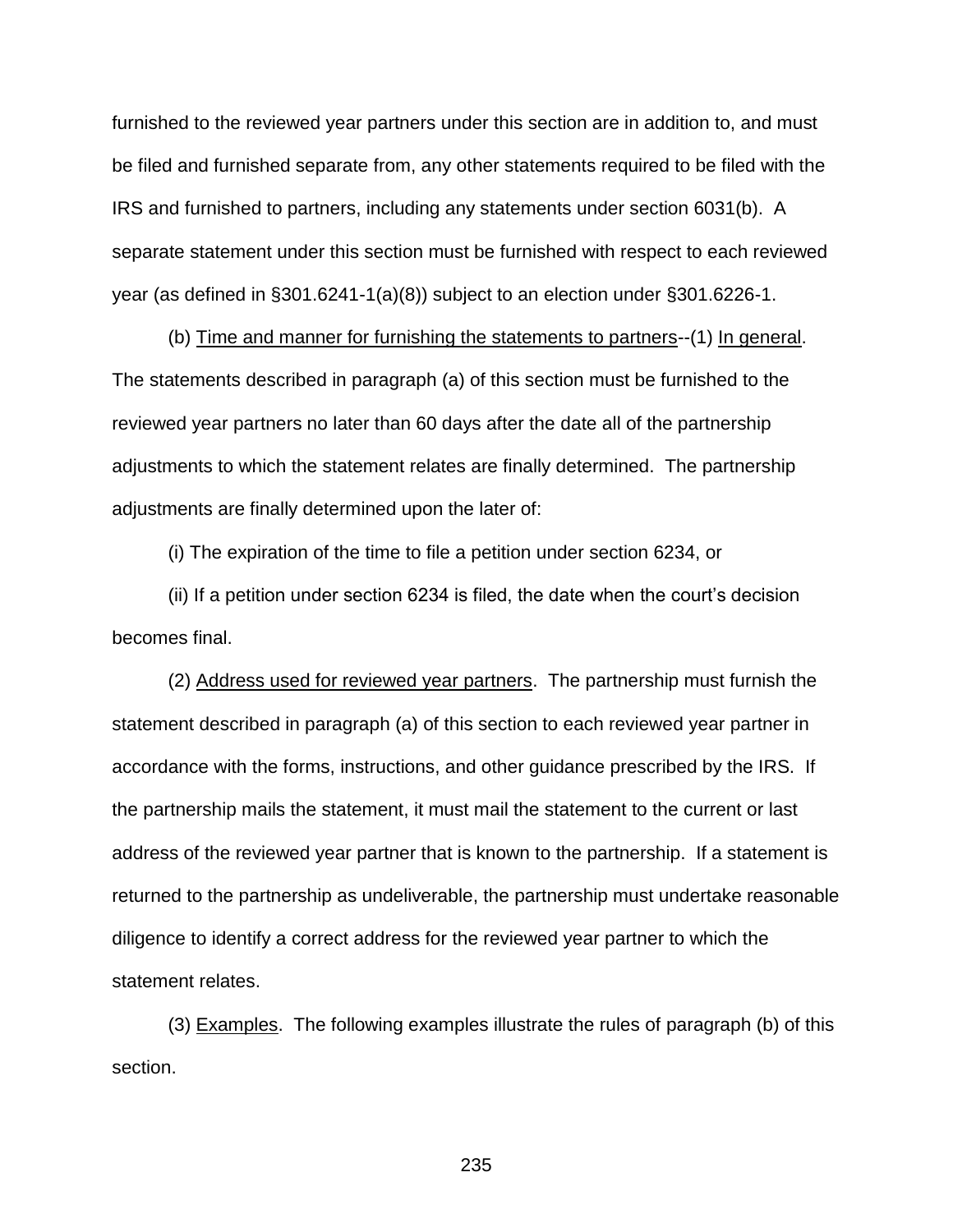Example 1. During Partnership's 2020 taxable year, A, an individual, was a partner in Partnership and had an address at 123 Main St. On February 1, 2021, A sold his interest in Partnership and informed Partnership that A moved to 456 Broad St. On March 15, 2021, Partnership mails A's statement under section 6031(b) for the 2020 taxable year to 456 Broad St. On June 1, 2023, A moves again but does not inform Partnership of A's new address. In 2023, the IRS initiates an administrative proceeding with respect to Partnership's 2020 taxable year and mails a notice of final partnership adjustment (FPA) to Partnership for that year. Partnership makes a timely election under section 6226 in accordance with §301.6226-1 and on May 31, 2024, timely mails a statement described in paragraph (a) of this section to A at 456 Broad St. Although the statement was mailed to the last address for A that was known to Partnership, it is returned to Partnership as undeliverable because unknown to Partnership, A had moved. After undertaking reasonable diligence as to the correct address of A, Partnership is unable to ascertain the correct address. Therefore, pursuant to paragraph (b)(2) of this section, Partnership has properly furnished the statement to A.

Example 2. The facts are the same as in Example 1 of this paragraph (b)(3), except that A lives at 789 Forest Ave during all of 2024 and reasonable diligence would have revealed that 789 Forest Ave is the correct address for A, but Partnership did not undertake such diligence. Therefore, Partnership failed to properly furnish the statement with respect to A pursuant to paragraph (b)(2) of this section.

Example 3. Partnership is a calendar year taxpayer. The IRS initiates an administrative proceeding with respect to Partnership's 2020 taxable year. On January 1, 2024, the IRS mails an FPA with respect to the 2020 taxable year to Partnership. Partnership makes a timely election under section 6226 in accordance with §301.6226- 1. Partnership timely files a petition for readjustment under section 6234 with the Tax Court. The IRS prevails, and the Tax Court sustains all of the adjustments in the FPA with respect to the 2020 taxable year. The time to appeal the Tax Court decision expires, and the Tax Court decision becomes final on April 10, 2025. Under paragraph (b)(1)(ii) of this section, the adjustments in the FPA are finally determined on April 10, 2025, and Partnership must furnish the statements described in paragraph (a) of this section to its reviewed year partners and electronically file the statements with the IRS no later than June 9, 2025. See paragraph (c) of this section for the rules regarding filing the statements with the IRS.

## (c) Time and manner for filing the statements with the IRS. No later than 60 days

after the date the partnership adjustments are finally determined (as described in

paragraph (b)(1) of this section), the partnership must electronically file with the IRS the

statements that the partnership furnishes to each reviewed year partner under this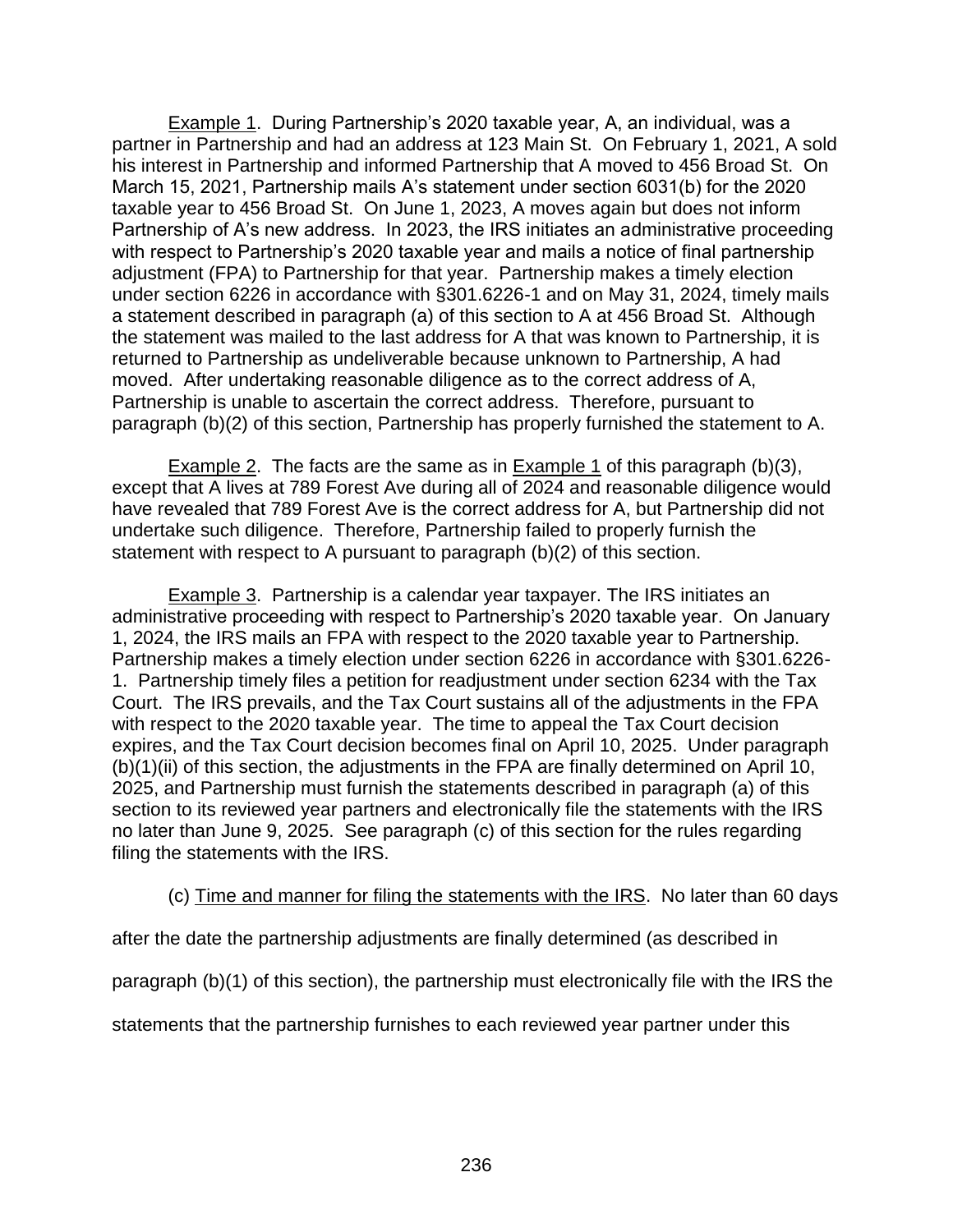section, along with a transmittal that includes a summary of the statements filed and such other information required in forms, instructions, and other guidance.

(d) Correction of statements--(1) In general. A partnership corrects an error in a statement furnished under paragraph (b) of this section or filed under paragraph (c) of this section by filing the corrected statement with the IRS in the manner prescribed in paragraph (c) of this section and furnishing a copy of the corrected statement to the reviewed year partner to whom the statement relates in accordance with the forms, instructions, and other guidance prescribed by the IRS.

(2) Error discovered by partnership--(i) Discovery within 60 days of statement due date. If a partnership discovers an error in a statement within 60 days of the due date for furnishing the statements to partners and filing the statements with the IRS as described in paragraphs (b) and (c) of this section, the partnership must correct the error in accordance with paragraph (d)(1) of this section and does not have to seek consent of the IRS prior to doing so.

(ii) Error discovered more than 60 days after statement due date. If a partnership discovers an error more than 60 days after the due date for furnishing the statements to partners and filing the statements with the IRS as described in paragraphs (b) and (c) of this section, the partnership may only correct the error after receiving consent of the IRS in accordance with the forms, instructions, and other guidance prescribed by the IRS.

(3) Error discovered by the IRS. If the IRS discovers an error in the statements furnished or filed under paragraphs (b) and (c) of this section, the IRS may require the partnership to correct such errors in accordance with paragraph (d)(1) of this section. Failure by the partnership to correct an error when required by the IRS may be treated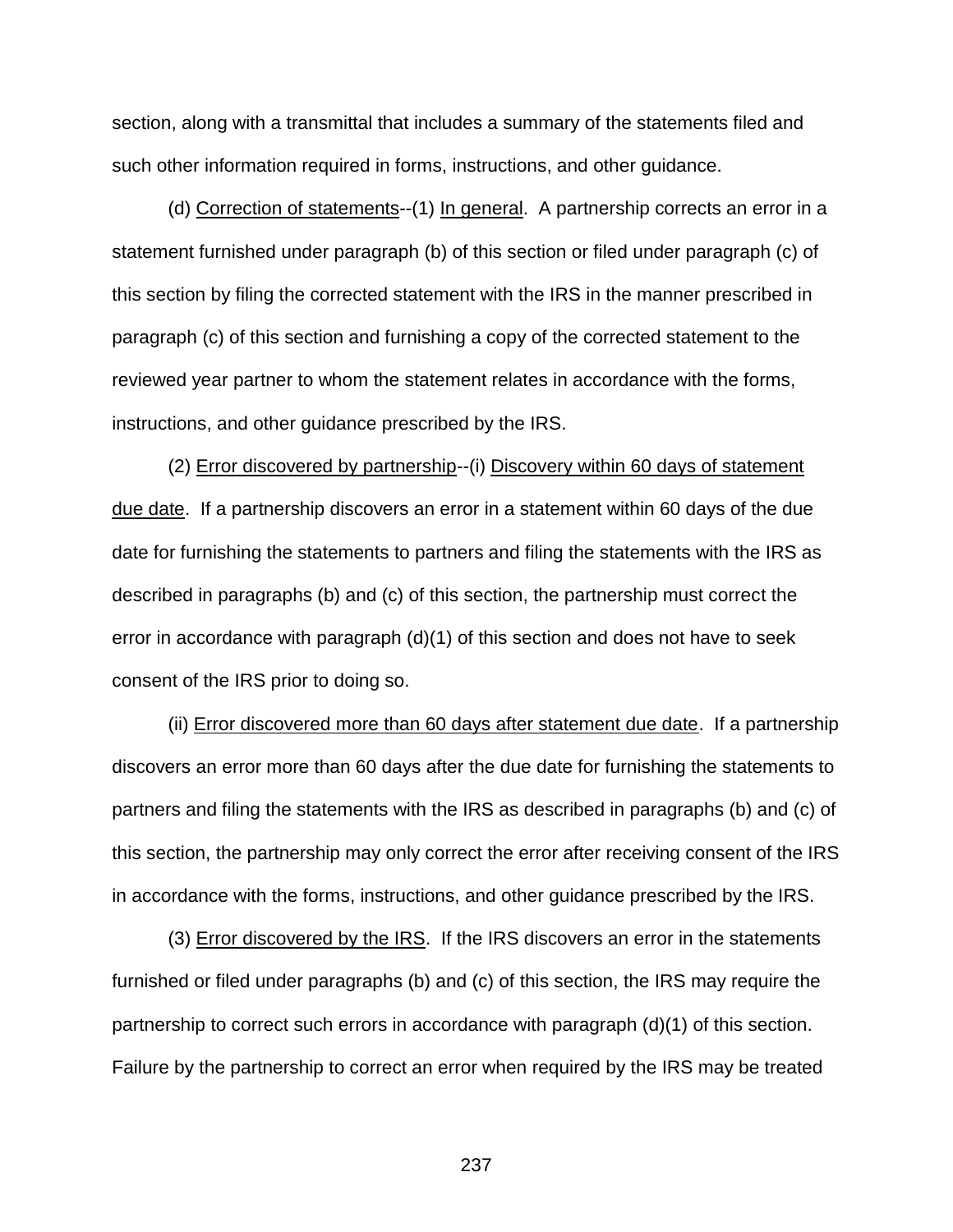by the IRS as a failure to properly furnish statements to partners and file the statements with the IRS as described in paragraphs (b) and (c) of this section.

(4) Adjustments in the corrected statements taken into account by the reviewed year partners. The adjustments included on a corrected statement are taken into account by a reviewed year partner in accordance with §301.6226-3 for the reporting year (as defined in §301.6226-3(a)).

(e) Content of the statements. Each statement described in paragraph (a) of this section must include the following information:

(1) the name and correct TIN of the reviewed year partner to whom the statement is being furnished;

(2) the current or last address of the reviewed year partner that is known to the partnership;

(3) the reviewed year partner's share of items as originally reported for the reviewed year to the partner on statements furnished to the partner under section 6031(b) and, if applicable, section 6227;

(4) the reviewed year partner's share of partnership adjustments determined under paragraph (f)(1) of this section;

(5) modifications with respect to the reviewed year partner determined under paragraph (f)(2) of this section;

(6) the reviewed year partner's share of any amounts attributable to adjustments to the partnership's tax attributes (as defined in §301.6241-1(a)(10)) for any intervening year (as defined in §301.6226-3(b)(3)) resulting from the partnership adjustments in the reviewed year;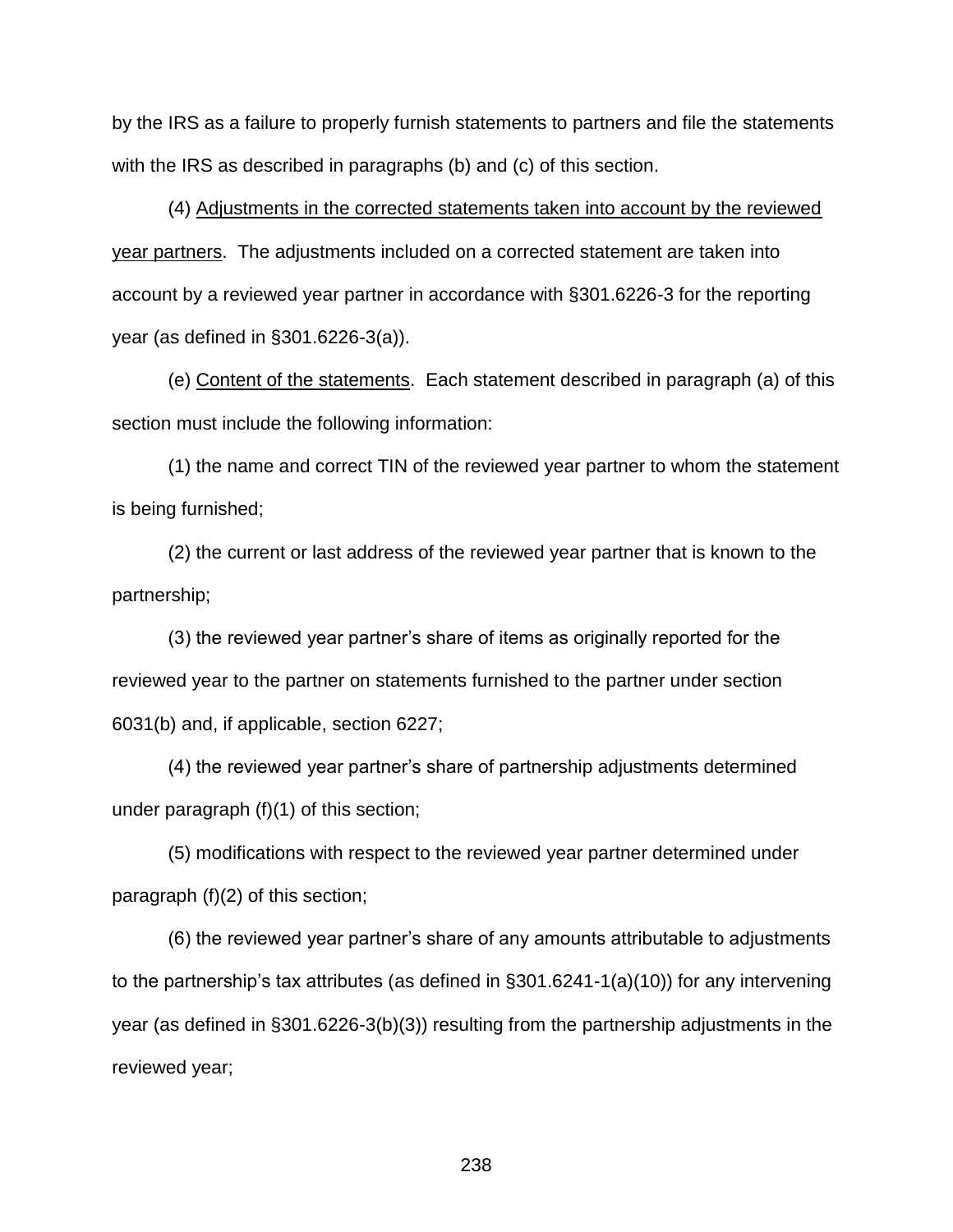(7) the reviewed year partner's share of any penalties, additions to tax, or additional amounts determined under paragraph (f)(3) of this section;

(8) the reviewed year partner's safe harbor amount and, if applicable, interest safe harbor amount, as described under paragraph (g) of this section;

(9) the date the statement is furnished to the reviewed year partner;

(10) the partnership taxable year to which the adjustments relate; and

(11) any other information required by forms, instructions, and other guidance prescribed by the IRS.

(f) Determination of each partner's share of adjustments, penalties, additions to tax, and additional amounts--(1) Adjustments and other amounts--(i) In general. Except as described in paragraph  $(f)(1)(ii)$ ,  $(f)(1)(iii)$ , or  $(f)(2)$  of this section, the adjustments set forth in the statement described in paragraph (a) of this section and any amounts attributable to adjustments to the partnership's tax attributes are reported to the reviewed year partner in the same manner as each adjusted item was originally allocated to the reviewed year partner on the partnership return for the reviewed year or intervening year, as applicable.

(ii) Adjusted item not reported on the partnership's return for the reviewed year. Except as described in paragraph (f)(1)(iii) of this section, if the adjusted item was not reported on the partnership return for the reviewed year or intervening year, as applicable, each reviewed year partner's share of the adjustments must be determined in accordance with how such items would have been allocated under rules that apply with respect to partnership allocations, including under the partnership agreement.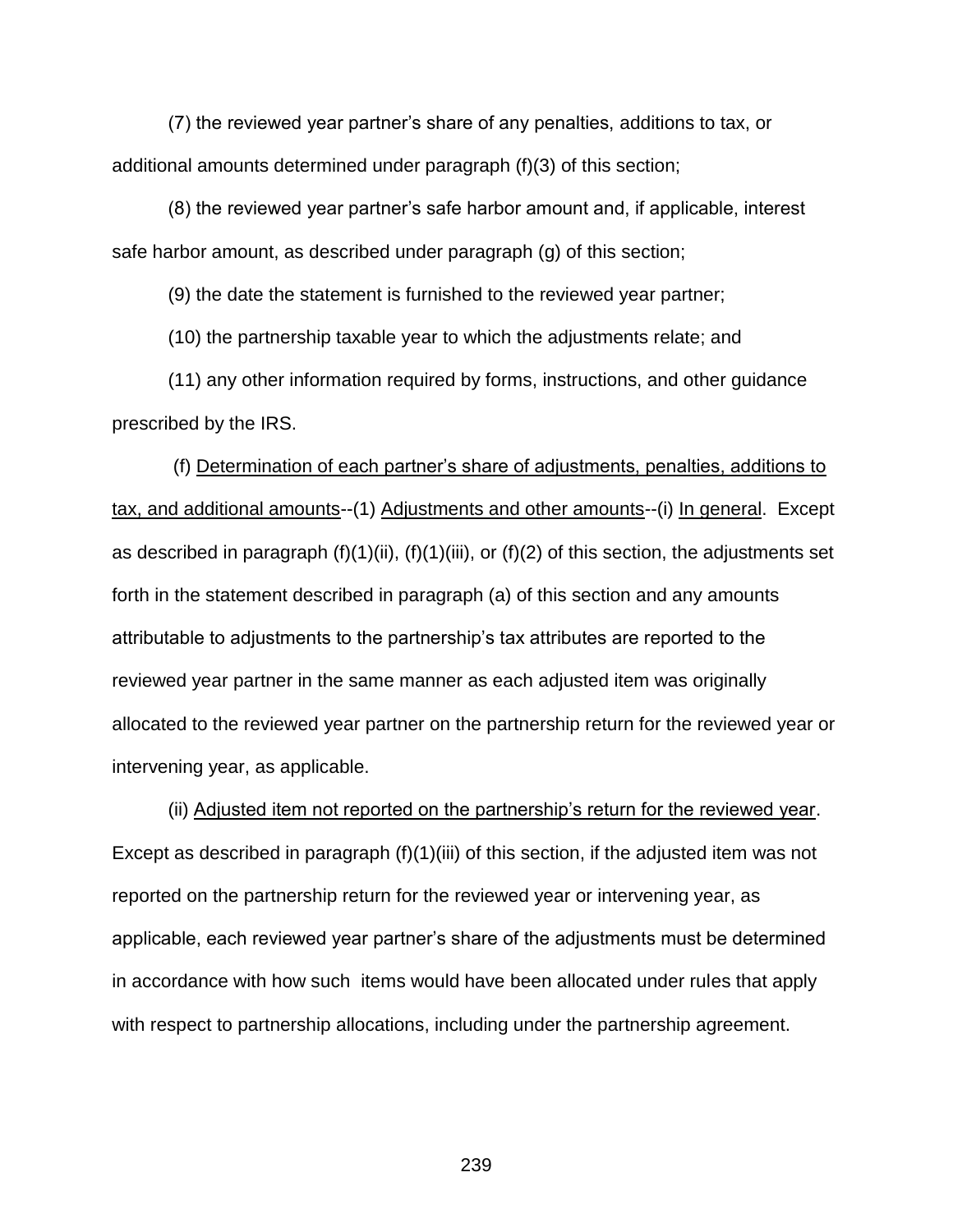(iii) Adjustments that specifically allocate items. If an adjustment involves an allocation of an item to a specific partner or in a specific manner, including a reallocation of an item, the reviewed year partner's share of the adjustment set forth in the statement is determined in accordance with the adjustment as finally determined (as described in paragraph (b)(1) of this section).

(2) Treatment of modifications disregarded. If the reviewed year partner filed an amended return pursuant to §301.6225-3(c)(2) or entered into a closing agreement pursuant to §301.6225-3(c)(6) and the imputed underpayment under section 6225 was determined without regard to the adjusted items taken into account on the amended return or in the closing agreement, such adjustments are disregarded for purposes of determining each reviewed year partner's share of the adjustments under paragraph (f)(1) of this section. However, these modifications are listed separately on the statements described in paragraph (a) of this section.

(3) Penalties, additions to tax, or additional amounts. Penalties, additions to tax, and additional amounts must be reported to each reviewed year partner in the same proportion as the reviewed year partner's share of the adjustment to which the penalty, addition to tax, or additional amount relates as determined in paragraph (f)(1) of this section. If a penalty, addition to tax, or additional amount does not relate to a specific adjustment, each reviewed year partner's share of the penalty, addition to tax, or additional amount is determined in accordance with how such items would have been allocated under rules that apply with respect to partnership allocations, including under the partnership agreement, unless it is allocated to a specific partner in a specific manner in a final determination of the adjustments, in which case it is allocated in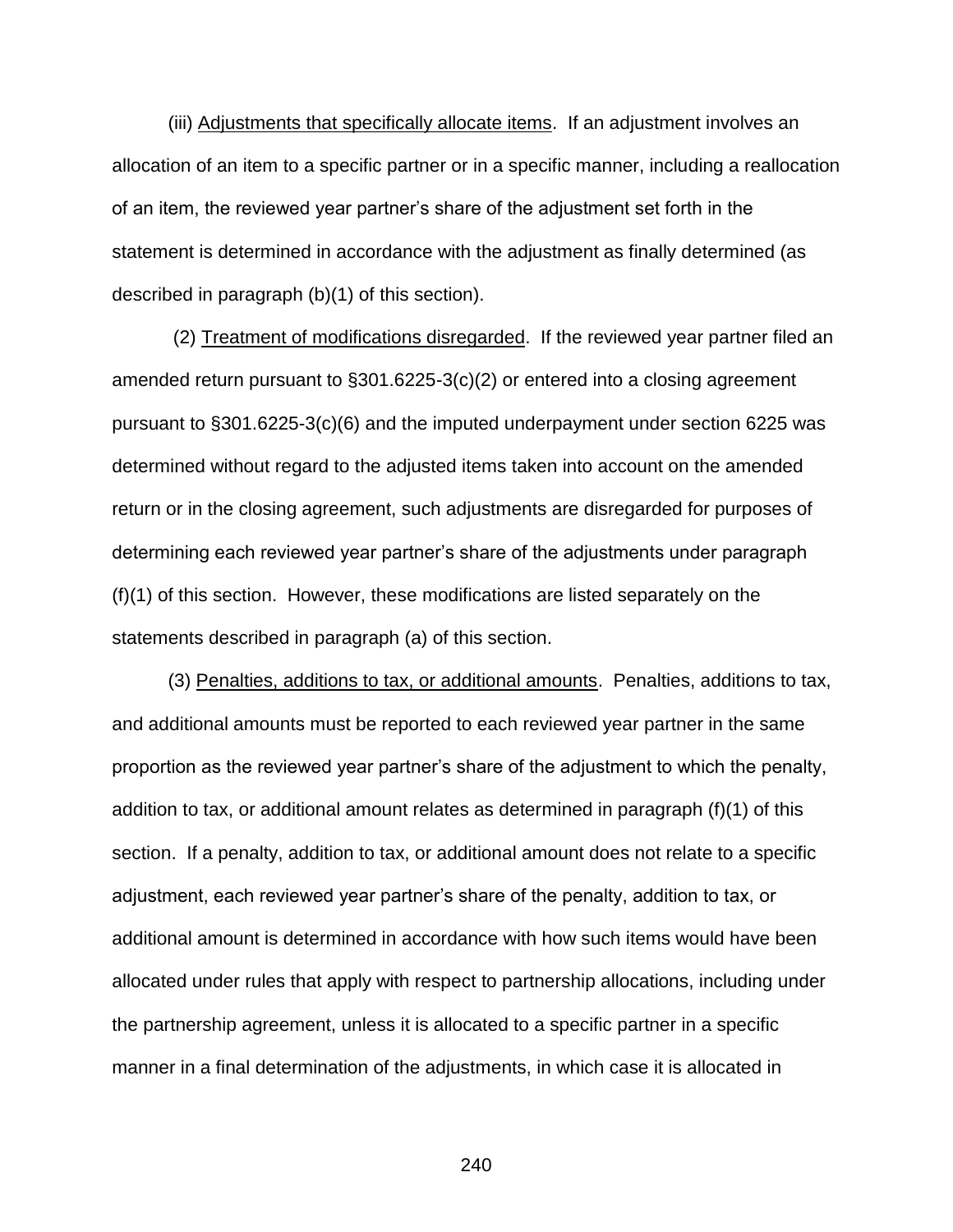accordance with that final determination. See paragraph (b)(1) of this section regarding when adjustments are finally determined.

(g) Safe harbor amount--(1) In general. The partnership must calculate a safe harbor amount, which cannot be less than zero, for each reviewed year partner in accordance with paragraph (g)(2) of this section and an interest safe harbor amount for each reviewed year partner that is an individual in accordance with paragraph (g)(2). Except as provided in paragraph  $(g)(2)(ii)$  of this section, the rules of paragraph (f) of this section apply for purposes of paragraph (g) of this section.

(2) Calculating the safe harbor amount--(i) In general. The safe harbor amount for each reviewed year partner is calculated in the same manner as the imputed underpayment under §301.6225-1 except that each reviewed year partner's share of the partnership adjustments on the statement described in paragraph (a) of this section (including any amounts attributable to adjustments to partnership tax attributes) are substituted as the partnership adjustments taken into account for purposes of determining the imputed underpayment under §301.6225-1.

(ii) **Effect of modification on safe harbor amount--(A) In general.** Except as described in paragraph  $(g)(2)(ii)(B)$  of this section, any modification of the imputed underpayment approved by the IRS, including modification under §301.6225-2(d)(4) (regarding rate modification), has no effect on the determination of the safe harbor amount for any partner.

(B) Amended return and closing agreement. Notwithstanding paragraph  $(q)(2)(ii)(A)$  of this section, if the reviewed year partner filed an amended return pursuant to §301.6225-3(d)(2), or entered into a closing agreement pursuant to §301-6225-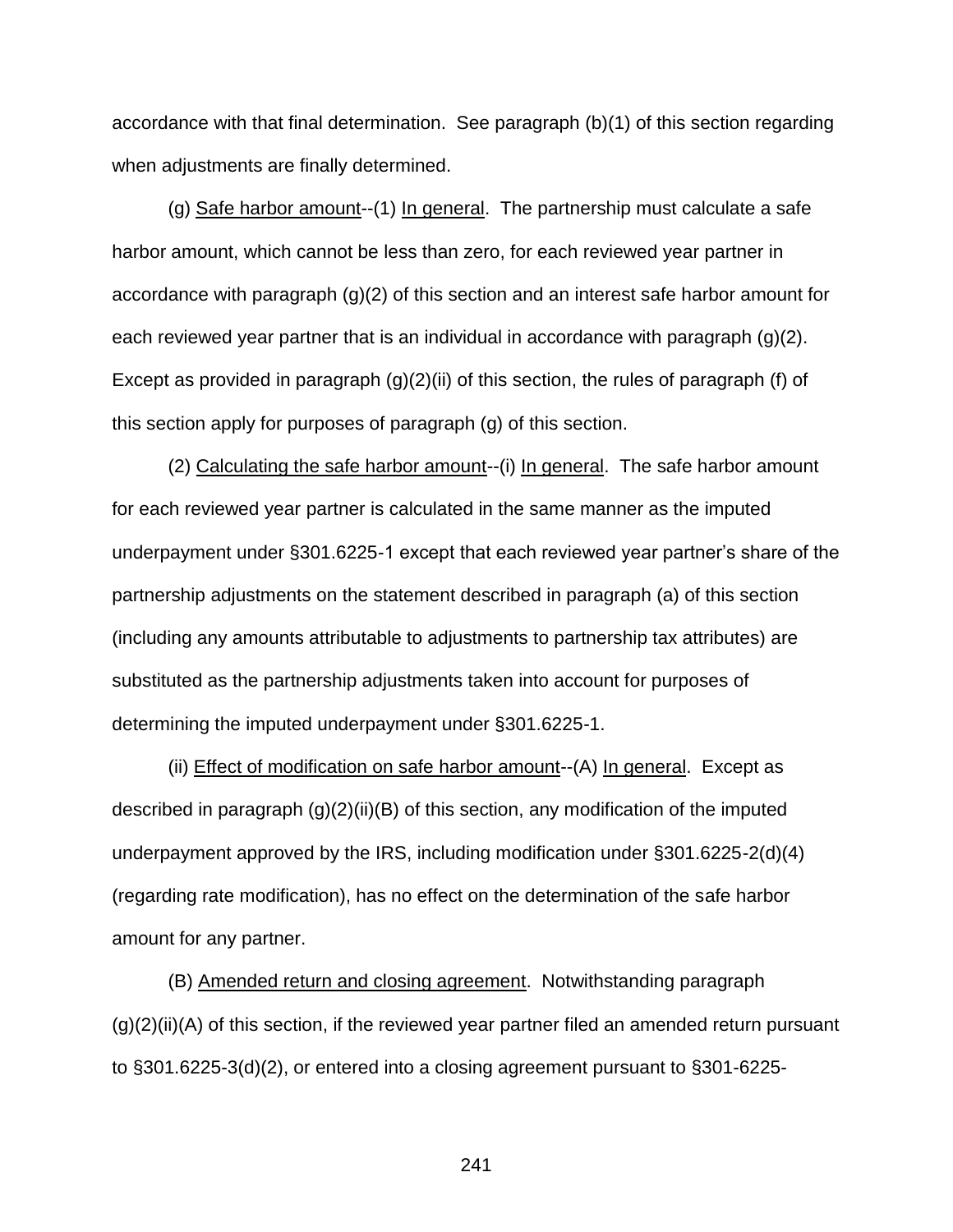3(d)(6), and the imputed underpayment under section 6225 to which an election under §301.6226-1 applies is determined without regard to the adjustments taken into account on the amended return or in the closing agreement, such adjustments are disregarded in determining that partner's safe harbor amount.

(iii) Calculating the interest safe harbor amount. For partners who are individuals and who have calendar year taxable years, the partnership must also calculate an interest safe harbor amount. The interest safe harbor amount is calculated at the rate set forth in §301.6226-3(d)(4) from the due date (without extension) of the individual reviewed year partner's return for the first affected year (as defined in paragraph §301.6226-3(b)(2)) until the due date (without extension) of the individual reviewed year partner's return for the reporting year.

(h) Coordination with other provisions under subtitle A of the Internal Revenue Code–(1) Statements furnished to qualified investment entities described in section 860. If a reviewed year partner is a qualified investment entity within the meaning of section 860(b) and the partner receives a statement described in paragraph (a) of this section, the partner may be able to avail itself of the deficiency dividend procedure described in §301.6226–3(b)(4).

(2) Liability for tax under section  $7704(g)(3)$ . An election under this section has no effect on a partnership's liability for any tax under section 7704(g)(3) (regarding the exception for electing 1987 partnerships from the general rule that certain publicly traded partnerships are treated as corporations).

(3) Adjustments subject to chapters 3 and 4 of subtitle A of the Internal Revenue Code.--[Reserved]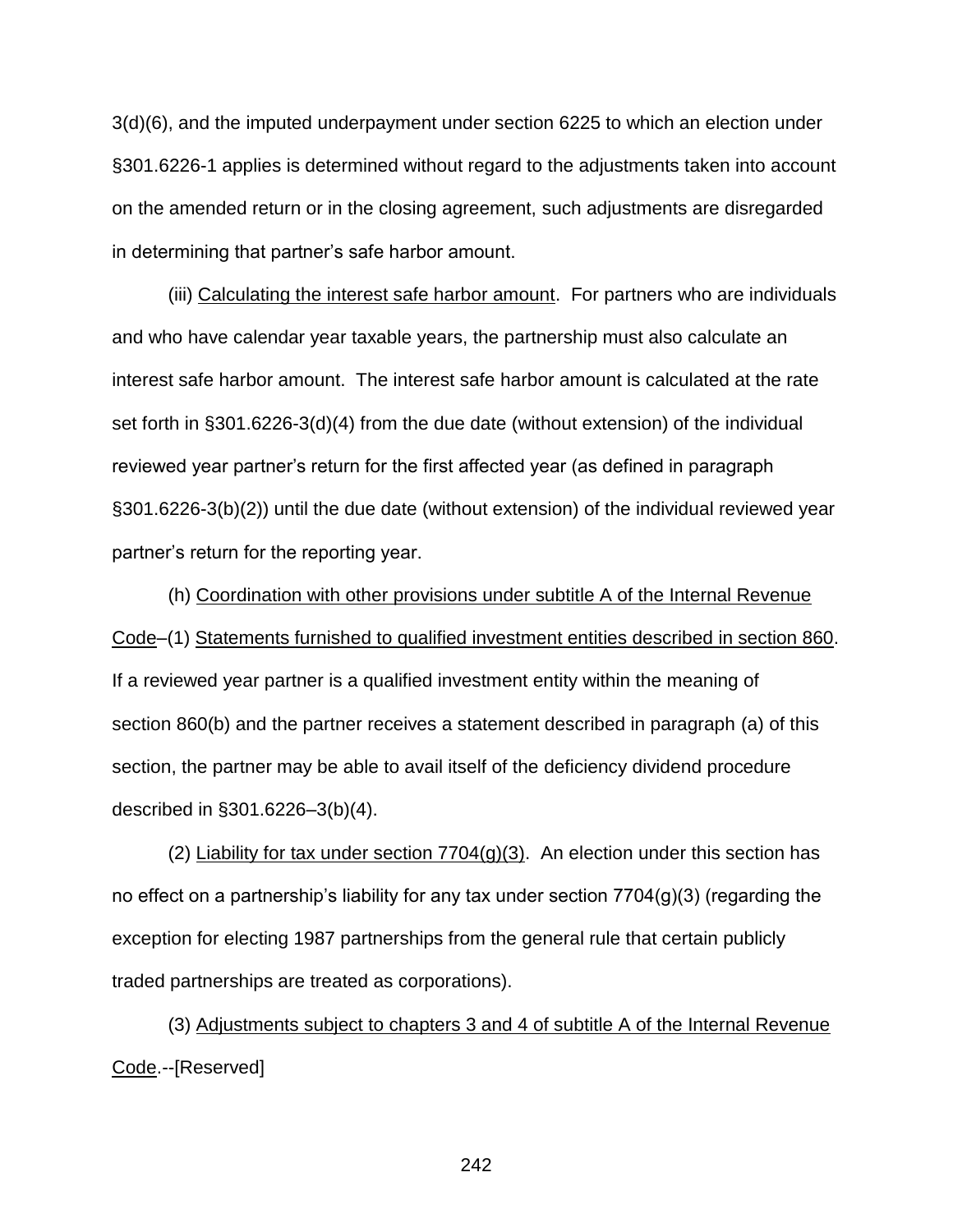(i) Applicability date--(1) In general. Except as provided in paragraph (i)(2) of this section, this section applies to partnership taxable years beginning after December 31, 2017.

(2) Election under §301.9100-22T in effect. This section applies to any partnership taxable year beginning after November 2, 2015 and before January 1, 2018 for which a valid election under §301.9100-22T is in effect.

Par. 13. Section 301.6226-3 is added to read as follows: §301.6226-3 Adjustments Taken Into Account by Partners.

(a) Tax imposed by chapter 1 increased by additional reporting year tax. The tax imposed by chapter 1 of subtitle A of the Internal Revenue Code (chapter 1 tax) for each reviewed year partner (as defined in §301.6241-1(a)(9)) for the taxable year that includes the date a statement was furnished in accordance with §301.6226-2 (the reporting year) is increased by the additional reporting year tax. The additional reporting year tax is either the aggregate of the adjustment amounts (determined in accordance with paragraph (b) of this section) or, if an election is made under paragraph (c) of this section, the safe harbor amount (determined in accordance with §301.6226-2(g)). In addition to being liable for the additional reporting year tax, a reviewed year partner must also pay for the reporting year the partner's share of any penalties, additions to tax, and additional amounts as reflected in the statement described in §301.6226-2 and any interest (as determined under paragraph (d) of this section).

(b) Determining the aggregate of the adjustment amounts–(1) In general. For purposes of paragraph (a) of this section, the aggregate of the adjustment amounts is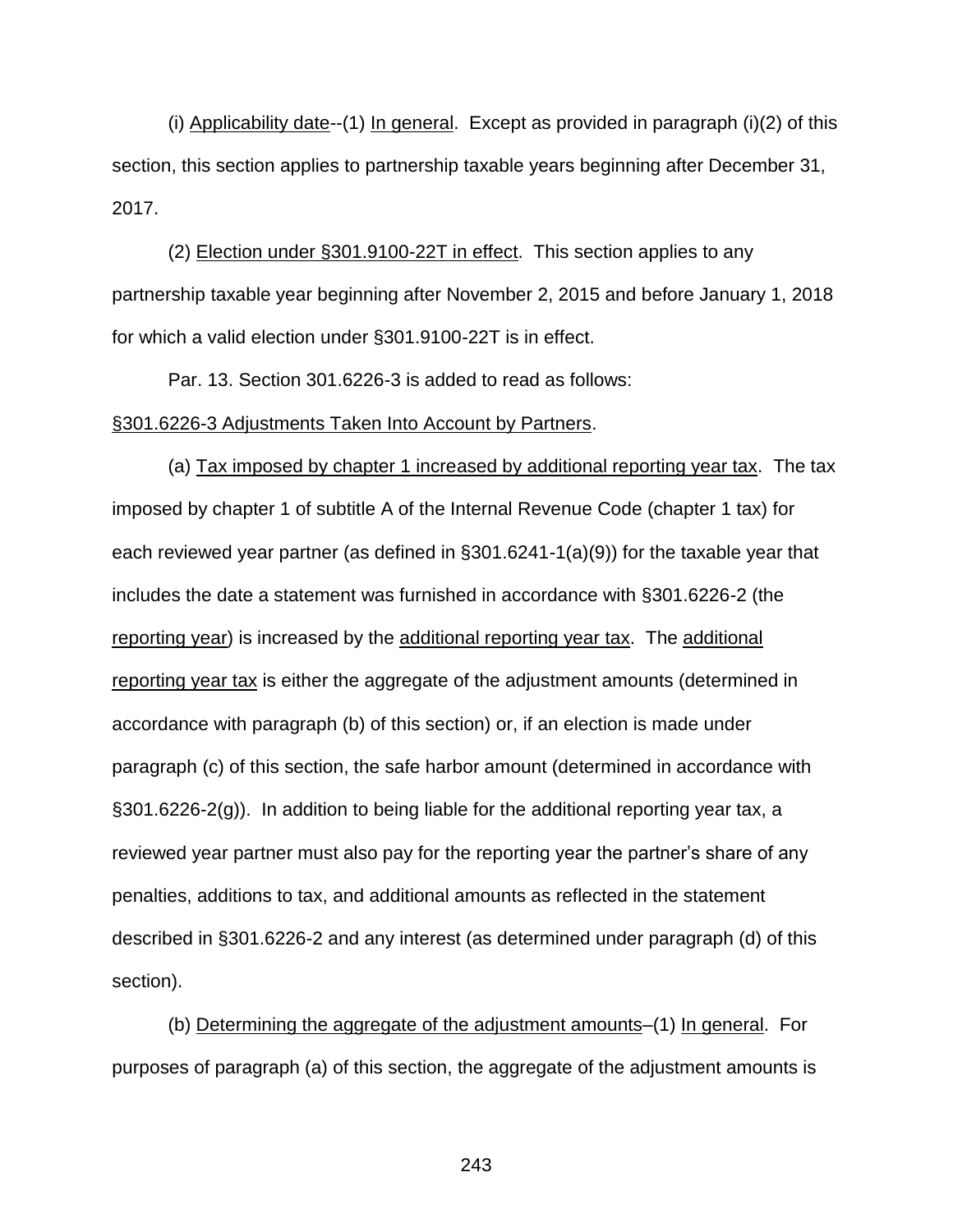the aggregate of the correction amounts described in paragraphs (b)(2) and (b)(3) of this section. A correction amount cannot be less than zero, and any amount below zero after applying the rules in this paragraph (b) does not reduce any other correction amount or tax due.

(2) Correction amount for the first affected year. The correction amount for the taxable year of the partner that includes the end of the reviewed year (the first affected year) is the amount by which the reviewed year partner's chapter 1 tax would increase for the first affected year if the partner's taxable income for such year was recomputed by taking into account the reviewed year partner's share of the partnership adjustments (as defined in §301.6241-1(a)(6)) reflected on the statement described in §301.6226-2 with respect to the partner. The correction amount is the amount by which the chapter 1 tax that would have been imposed for the first affected year if the items as adjusted in the statement described in §301.6226-2 had been reported as such on the return for the first affected year exceeds the excess of –

(i) The sum of  $-$ 

(A) The amount of chapter 1 tax shown by the partner on the return for the first affected year (which includes amounts shown on an amended return for such year, including an amended return filed under section 6225(c)(2) by the reviewed year partner or an indirect partner (as defined in §301.6241-1(a)(4)) that holds its interest in the partnership through its interest in the reviewed year partner with respect to the first affected year of the indirect partner), plus

(B) Amounts not so shown previously assessed (or collected without assessment) (as defined in §1.6664-2(d) of this chapter), less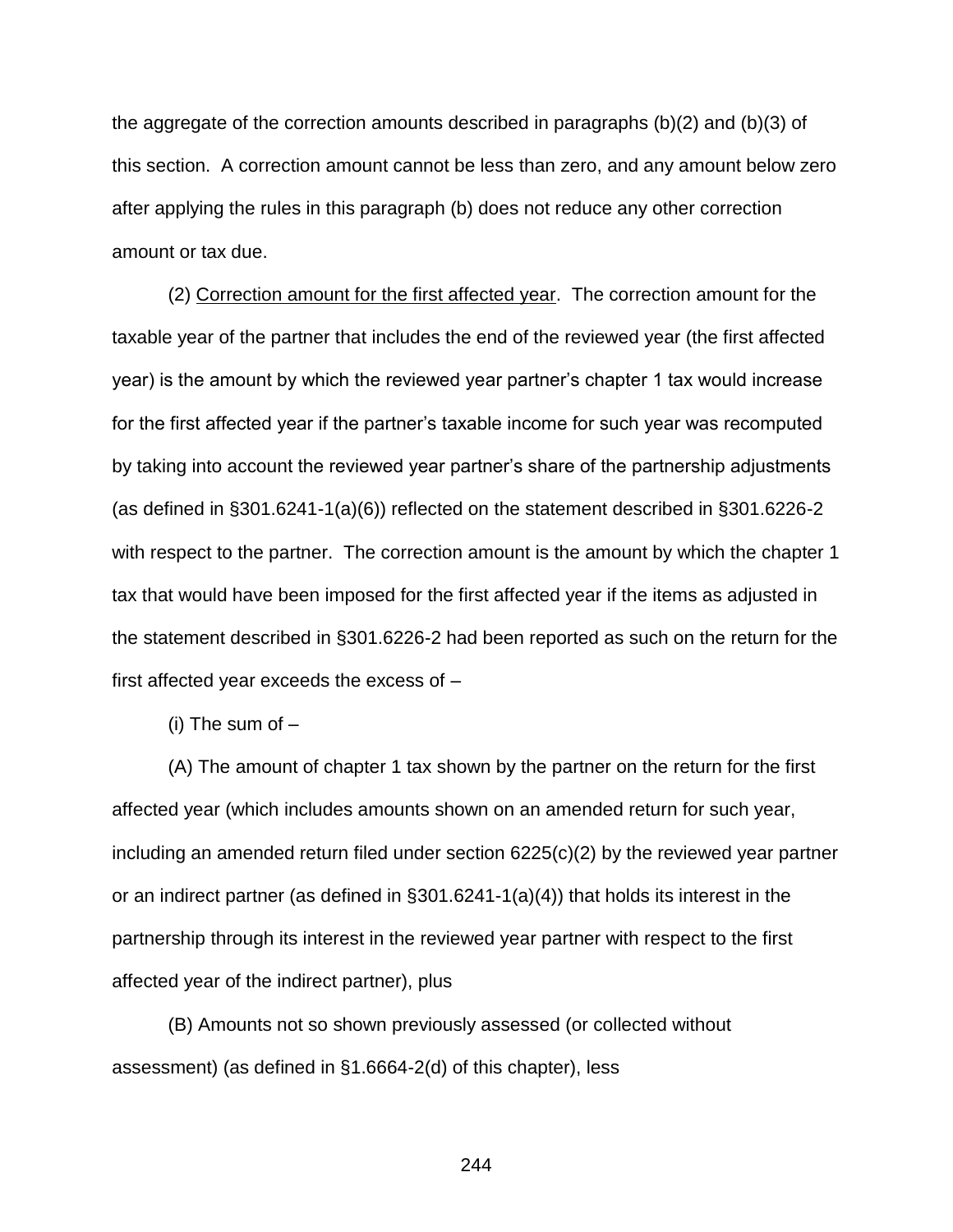(ii) The amount of rebates made (as defined in §1.6664-2(e) of this chapter). The definition of correction amount also may be expressed as –

## Correction amount =  $A - (B + C - D)$ ,

where  $A =$  the amount of chapter 1 tax that would have been imposed had the items as adjusted been properly reported on the return for the first affected year;  $B =$  the amount shown as chapter 1 tax on the return for the first affected year (taking into account amended returns);  $C =$  amounts not so shown previously assessed (or collected without assessment); and  $D =$  the amount of rebates made.

(3) Correction amount for the intervening years. The correction amount for all taxable years after the first affected year and before the reporting year (the intervening years) is the aggregate of the correction amounts determined for each intervening year. Determining the correction amount for each intervening year is a year-by-year determination. The correction amount for each intervening year is the amount by which the reviewed year partner's chapter 1 tax for such year would increase if the partner's taxable income for such year was recomputed by taking into account any adjustments to tax attributes (as defined in  $\S 301.6241 - 1(a)(10)$ ) under this paragraph (b)(3). Accordingly, the correction amount for each intervening year is the amount by which the chapter 1 tax that would have been imposed for the intervening year if any tax attribute for the intervening year had been adjusted after taking into account the reviewed year partner's share of the adjustments for the first affected year as described in paragraph (b)(2) of this section and if any tax attribute for the intervening year had been adjusted after taking into account any adjustments to tax attributes in any prior intervening year(s) exceeds the excess of –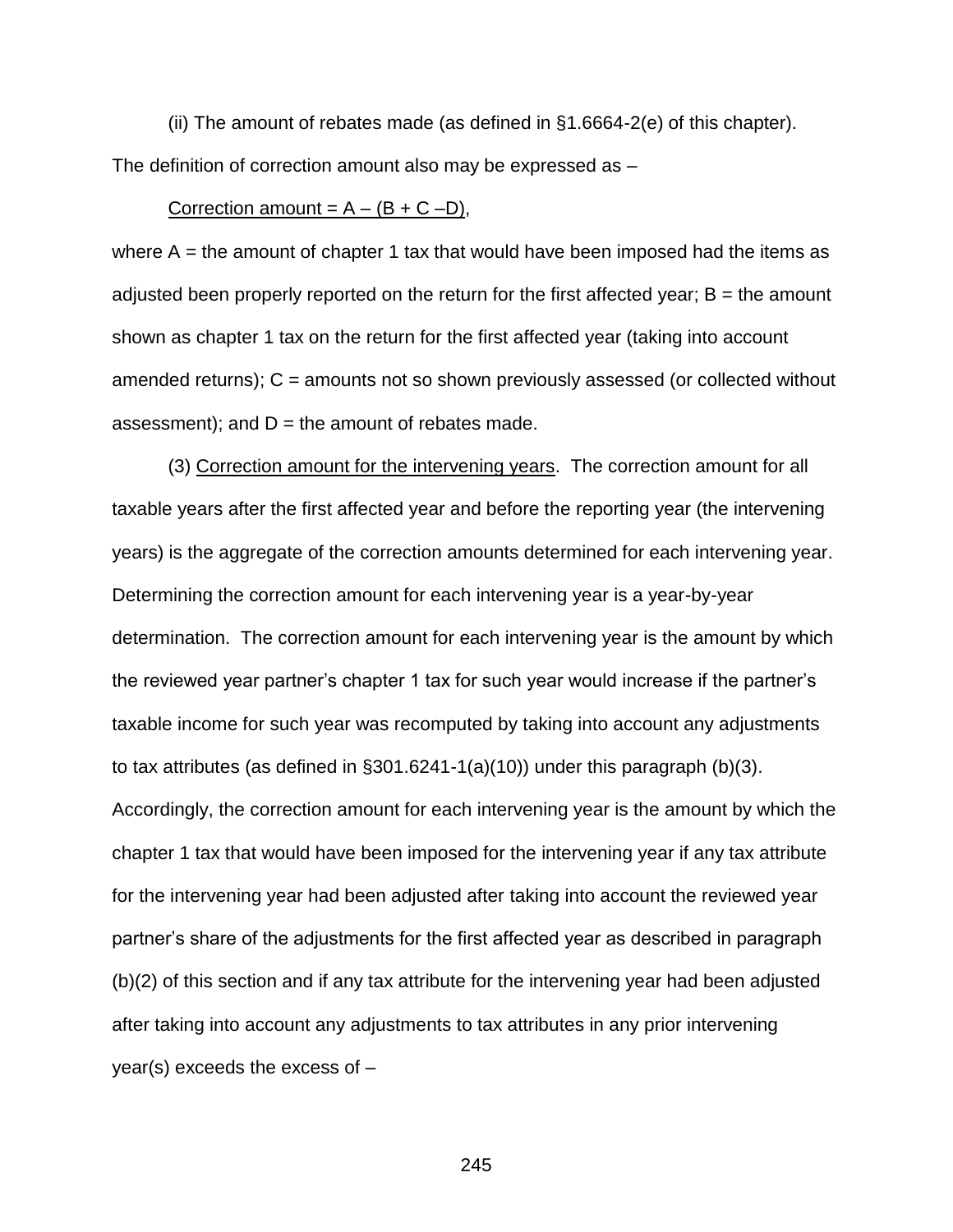(i) The sum of  $-$ 

(A) The amount of chapter 1 tax shown by the partner on the return for the intervening year (which includes amounts shown on an amended return for such year, including an amended return filed under section 6225(c)(2) by a reviewed year partner or an indirect partner that holds its interest in the partnership through its interest in the reviewed year partner), plus

(B) Amounts not so shown previously assessed (or collected without assessment) (as defined in §1.6664-2(d) of this chapter), over

(ii) The amount of rebates made (as defined in §1.6664-2(e) of this chapter). The definition of correction amount also may be expressed as –

## Correction amount =  $A - (B + C - D)$ ,

where  $A =$  the amount of chapter 1 tax that would have been imposed for the intervening year;  $B =$  the amount shown as chapter 1 tax on the return for the intervening year (taking into account amended returns);  $C =$  amounts not so shown previously assessed (or collected without assessment); and  $D =$  the amount of rebates made.

(4) Coordination of sections 860 and 6226. If a qualified investment entity (QIE) within the meaning of section 860(b) receives a statement described in §301.6226-2(a) and correctly makes a determination within the meaning of section 860(e)(4) that one or more of the adjustments reflected in the statement is an adjustment within the meaning of section 860(d) with respect to that QIE for a taxable year, the QIE may distribute deficiency dividends within the meaning of section 860(f) for that taxable year and avail itself of the deficiency dividend procedures set forth in section 860. If the QIE utilizes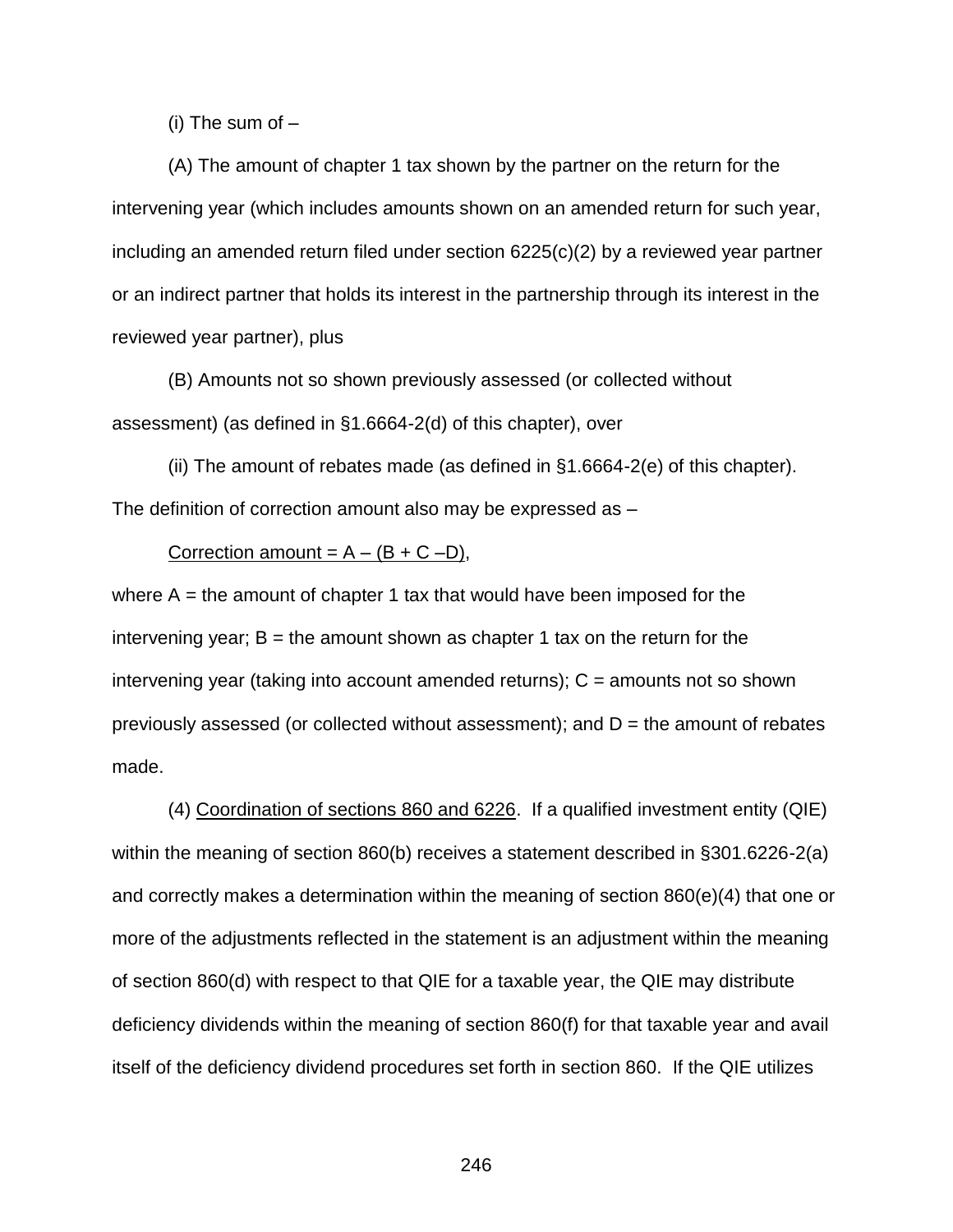the deficiency dividend procedures with respect to adjustments in a statement described in §301.6226-2(a), the QIE may claim a deduction for deficiency dividends against the adjustments furnished to the QIE in the statement in calculating any correction amounts under paragraphs (b)(2) and (b)(3) of this section, and interest on that correction amount under paragraph (d) of this section, to the extent that the QIE makes deficiency dividend distributions under section 860(f) and complies with all requirements of section 860 and the regulations thereunder. A deficiency dividends deduction under this paragraph (b)(4) and section 860(a) has no effect on a QIE's liability for any penalties reflected in a statement described in §301.6226-2(a).

(c) Election to pay safe harbor amount. A reviewed year partner receiving a statement described in §301.6226-2 may elect under this paragraph (c) to pay the safe harbor amount shown on the statement in lieu of the additional reporting year tax determined under paragraph (b) of this section. The election under this paragraph (c) is made on the reviewed year partner's return for the reporting year (as defined in paragraph (a) of this section) in accordance with forms and instructions. If a reviewed year partner making an election under this paragraph (c) fails to report the safe harbor amount on the partner's timely-filed return (determined without regard to extension) for the reporting year, the additional reporting year tax for the reviewed year partner is determined under paragraph (b) of this section.

(d) Interest--(1) Interest on the correction amounts. Interest on the correction amounts determined under paragraph (b) of this section is the aggregate of all interest calculated for each applicable taxable year at the rate set forth in paragraph (d)(4) of this section. For each applicable taxable year, interest on the correction amount is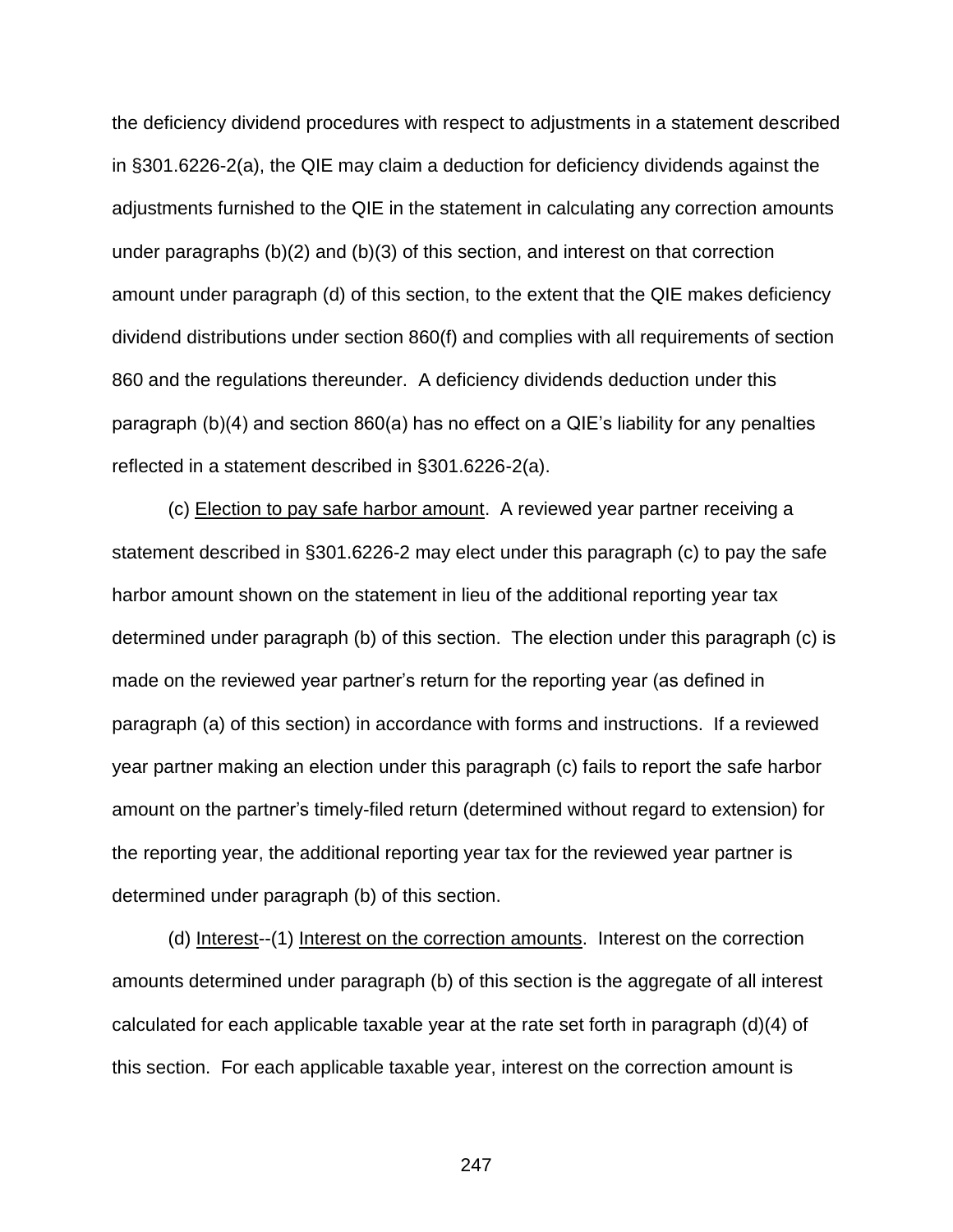calculated from the due date (without extension) of the reviewed year partner's return for such applicable taxable year until the amount is paid. For purposes of this paragraph (d)(1), the term applicable taxable year means the reviewed year partner's taxable year affected by taking into account adjustments as described in paragraph (b) of this section (for instance, the first affected year and any intervening year in which there is a correction amount).

(2) Interest on the safe harbor amount--(i) In general. Except as described in paragraph (d)(2)(ii) of this section, in the case of an election under paragraph (c) of this section, interest on the safe harbor amount is calculated at the rate set forth in paragraph (d)(4) of this section from the due date (without extension) of the reviewed year partner's return for the first affected year (as defined in paragraph (b)(2) of this section) until the amount is paid.

(ii) Election to pay interest safe harbor amount. In the case of an election under paragraph (c) of this section, a reviewed year partner who is an individual and who has a calendar year taxable year may elect to pay the interest safe harbor amount in lieu of calculating the interest on the safe harbor amount as described in paragraph (d)(2)(i) of this section. The election under this paragraph (d)(2)(ii) is made on the reviewed year partner's return for the reporting year (as defined in paragraph (a) of this section) in accordance with forms and instructions. If a reviewed year partner making an election under this paragraph (d)(2)(ii) fails to pay the interest safe harbor amount in full on or before the due date (without extension) for the return on which the election is made, interest on the safe harbor amount is determined under paragraph (d)(2)(i) of this section.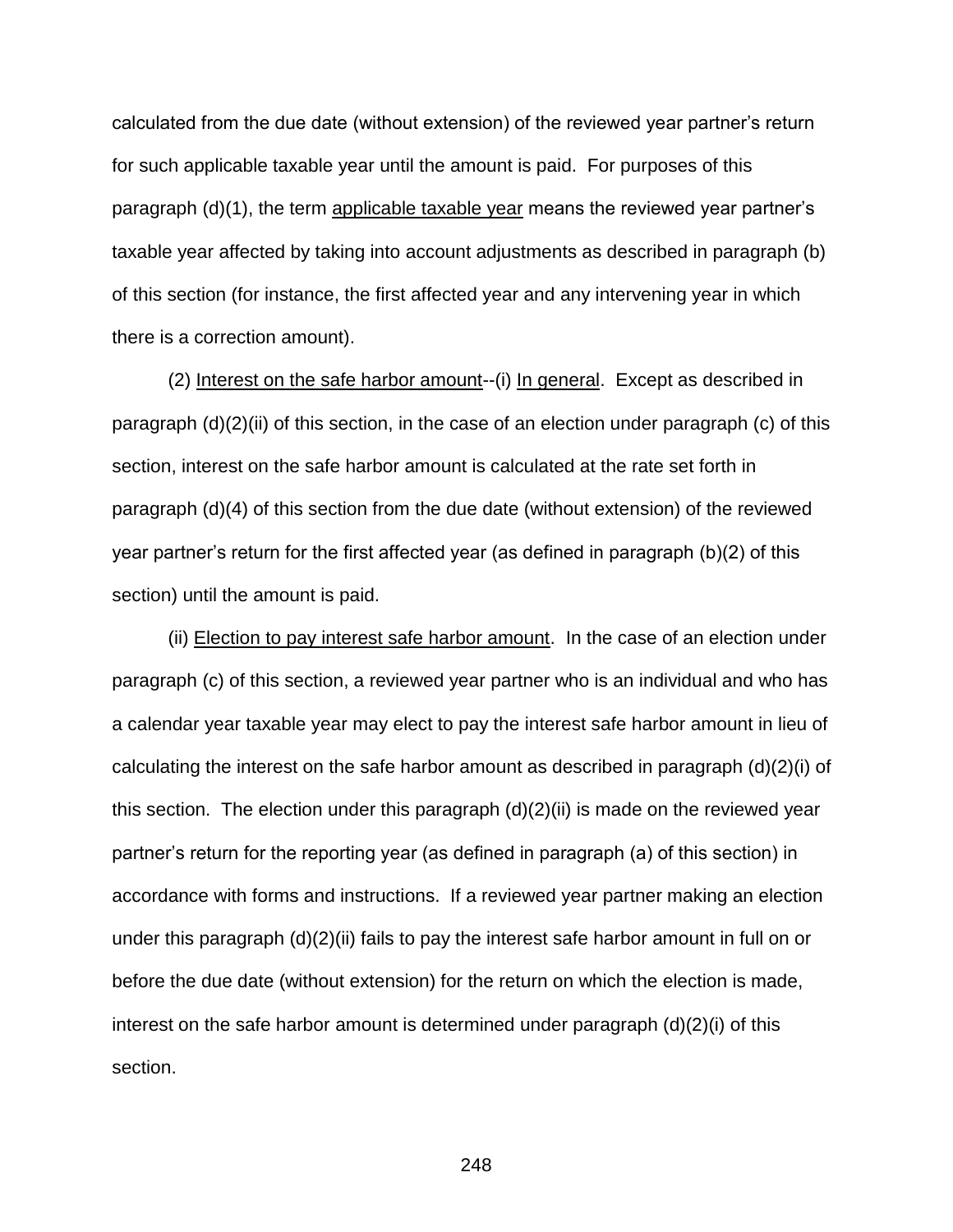(3) Interest on penalties. Interest on any penalties, additions to tax, or additional amounts allocated to a reviewed year partner in a statement described in §301.6226-2 is calculated at the rate set forth in paragraph (d)(4) of this section from the due date (without extension) of the reviewed year partner's return for the first affected year (as defined in paragraph (b)(2) of this section) until the amount is paid.

(4) Rate of interest. For purposes of paragraph (d) of this section, interest is calculated using the underpayment rate under section 6621(a)(2) by substituting "5 percentage points" for "3 percentage points" in section 6621(a)(2)(B).

(e) Pass-through partners.--[Reserved]

(f) Partners that are foreign entities.--[Reserved]

(g) Examples. The following examples illustrate the rules of this section. For

purposes of these examples, each partnership and partner has a calendar year taxable

year (unless otherwise stated), no modifications are requested by any partnership under

§301.6225-2 (unless otherwise stated), and the highest rate of income tax in effect for

all taxpayers is 40 percent for all relevant periods.

Example 1. On its partnership return for the 2020 tax year, Partnership reported ordinary income of \$1,000 and charitable contributions of \$400. On June 1, 2023, the IRS mails a notice of final partnership adjustment (FPA) to Partnership for Partnership's 2020 year disallowing the charitable contribution in its entirety and asserting an imputed underpayment plus a penalty of \$32 (a 20 percent accuracy-related penalty under section 6662(b)). Partnership makes a timely election under section 6226 in accordance with §301.6226-1 with respect to the imputed underpayment in the FPA for Partnership's 2020 year and files a timely petition in the Tax Court challenging the partnership adjustments. The Tax Court determines that Partnership is not entitled to any of the claimed \$400 in charitable contributions and upholds the penalty of \$32. The decision regarding Partnership's 2020 tax year becomes final on December 15, 2025. Pursuant to §301.6225-2(b)(1), the partnership adjustments are finally determined on December 15, 2025. On February 1, 2026, Partnership files the statements described under §301.6226-2 with the IRS and furnishes to partner A, an individual who was a partner in Partnership during 2020, a statement described in §301.6226-2. A had a 25 percent interest in Partnership during all of 2020 and was allocated 25 percent of all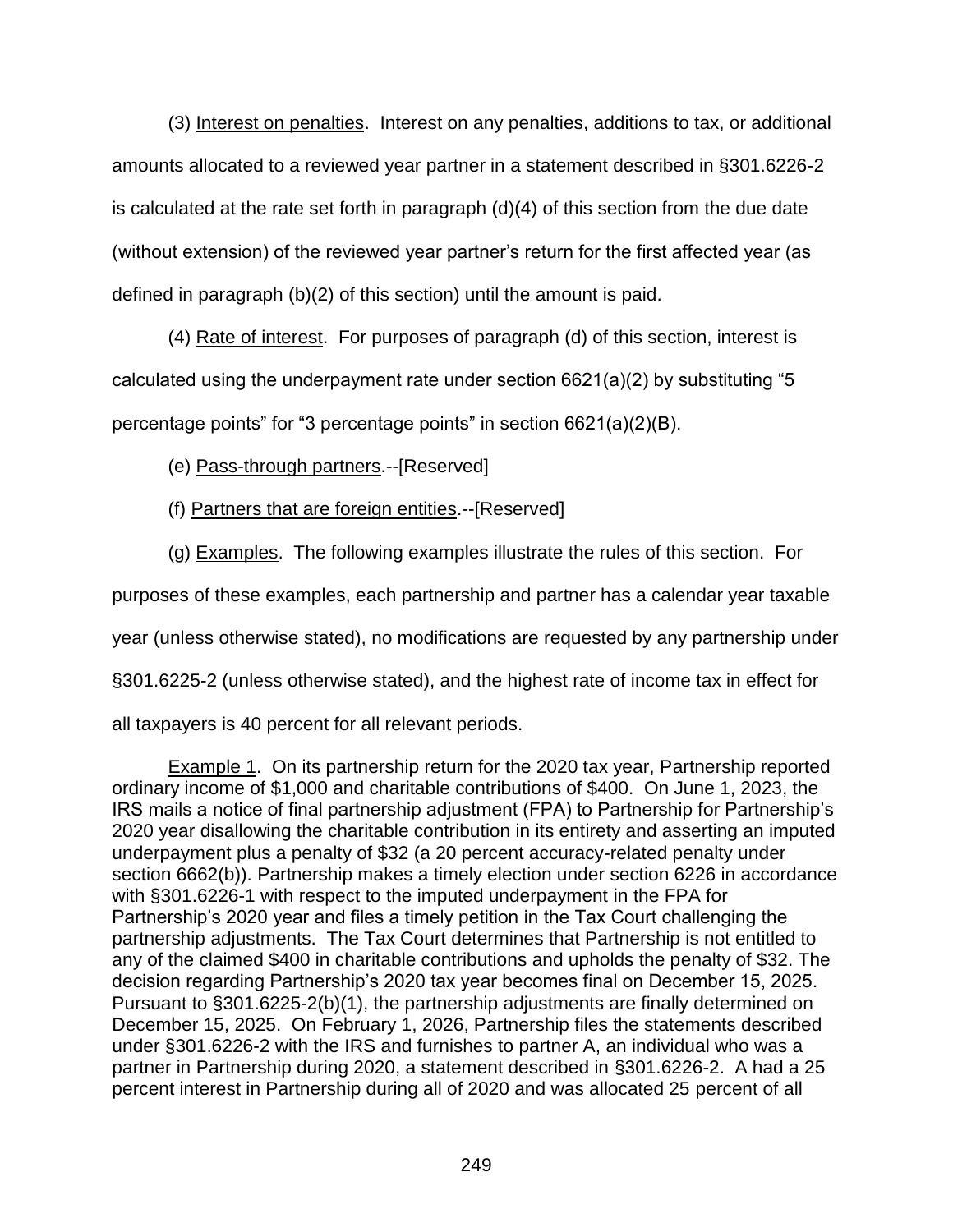items from Partnership for that year. The statement shows A's share of ordinary income reported on Partnership's return for the reviewed year of \$250 and A's share of the charitable contribution reported on Partnership's return for the reviewed year of \$100. The statement also shows no adjustment to A's share of ordinary income, but does show an adjustment to A's share of the charitable contribution, a reduction of \$100 resulting in \$0 charitable contribution allocated to A from Partnership for 2020. In addition, the statement reports \$8 as A's share of the penalty (25 percent of \$32) related to the imputed underpayment resulting from the denial of the charitable contribution. The statement also shows A's safe harbor amount and interest safe harbor amount, as determined under §301.6226-2(g). A does not elect to pay the safe harbor amount and therefore must pay the additional reporting year tax as determined in accordance with paragraph (b) of this section, in addition to A's share of the penalty and interest. A computes his additional reporting year tax as follows. First, A determines the correction amount for the first affected year (the 2020 taxable year) by taking into account A's share of the partnership adjustment (<100> reduction in charitable contribution) for the 2020 taxable year. A determines the amount by which his chapter 1 tax for 2020 would have increased if the \$100 adjustment to the charitable contribution from Partnership were taken into account for that year. There is no adjustment to tax attributes in A's intervening years as a result of the adjustment to the charitable contribution for 2020. Therefore, A's aggregate of the adjustment amounts is the correction amount for 2020, A's first affected year. In addition to the aggregate of the adjustment amount being added to the chapter 1 tax that A owes for 2026, the reporting year, A's tax liability for 2026 includes the \$8 penalty and any interest on the correction amount for the first affected year and the penalty determined in accordance with paragraph (d) of this section. Interest on the correction amount for the first affected tax year runs from April 15, 2021, the due date of A's 2020 return (the first affected tax year) until A pays this amount. In addition, interest runs on the \$8 penalty from April 15, 2021, the due date of A's 2020 return for the first affected year until A pays this amount. On his 2026 income tax return, A must report the additional reporting year tax determined in accordance with section (b) of this section, which is the correction amount for 2020, plus A's share of the accuracy-related penalty determined at the partnership level (\$8), and interest determined in accordance with paragraph (d) of this section on the correction amount for 2020 and the penalty.

Example 2. The facts are the same as in Example 1 of this paragraph (g), except that A makes the elections under paragraphs  $(c)$  and  $(d)(ii)$  of this section to pay the safe harbor amount and interest safe harbor amount. In addition to the safe harbor amount and the interest safe harbor amount, A must also pay the \$8 penalty allocated to A on the statement. Therefore, on his 2026 income tax return, A must report the additional reporting year tax (in this case, the safe harbor amount), the penalty of \$8, and the interest safe harbor amount.

Example 3. On its partnership return for the 2020 tax year, Partnership reported an ordinary loss of \$500 million. On June 1, 2023, the IRS mails an FPA to Partnership for the 2020 taxable year determining that \$300 million of the \$500 million in ordinary loss should be recharacterized as a long-term capital loss. Partnership has no long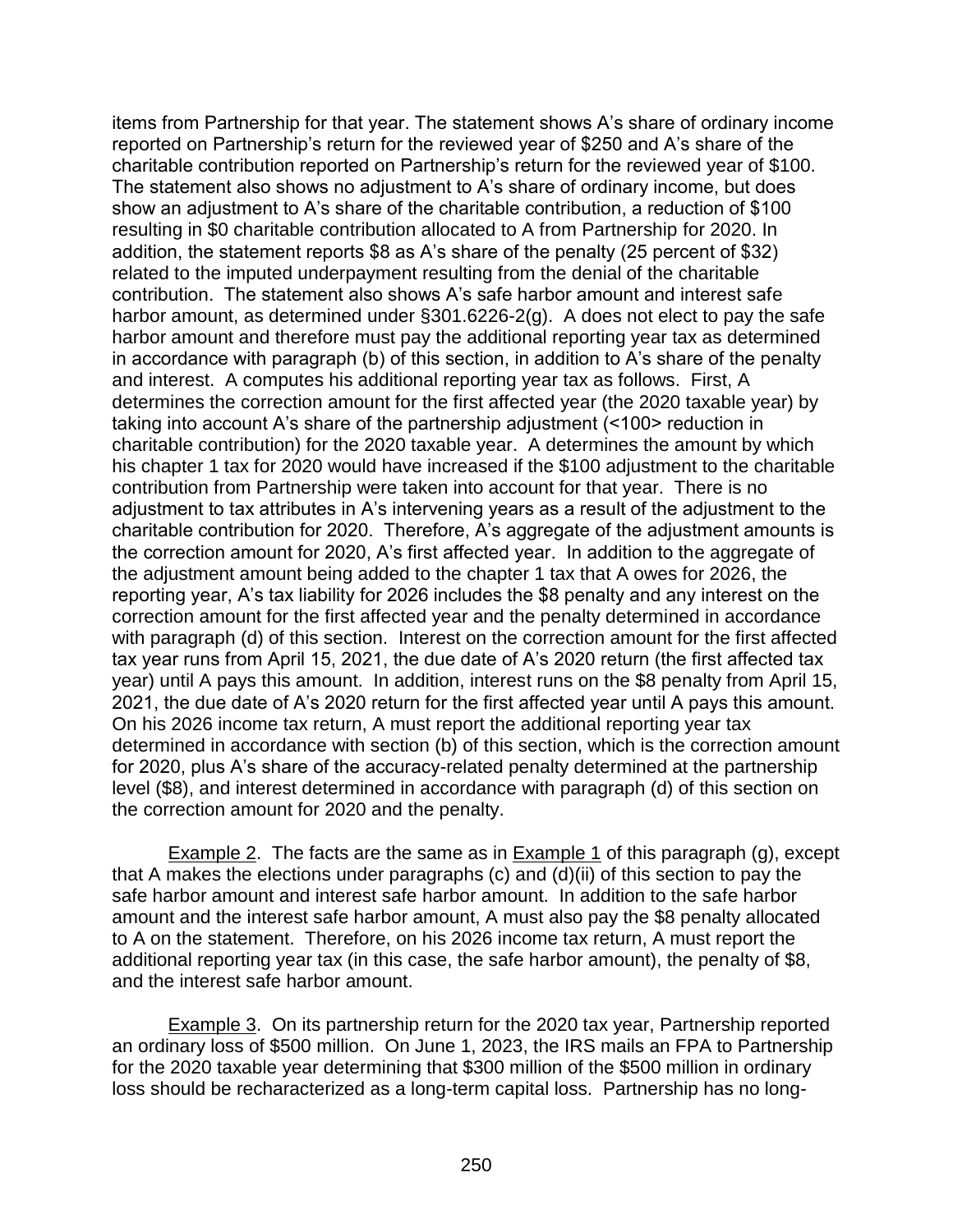term capital gain for its 2020 tax year. The FPA for Partnership's 2020 tax year reflects an adjustment of an increase in ordinary income of \$300 million (as a result of the disallowance of the recharacterization of \$300 million from ordinary loss to long-term capital loss) and an imputed underpayment related to that adjustment, as well as an adjustment of an additional \$300 million in long-term capital loss for 2020 which does not result in an imputed underpayment pursuant to under §301.6225-1(c)(2)(ii). Partnership makes a timely election under section 6226 in accordance with §301.6226- 1 with respect to the imputed underpayment in the FPA and does not file a petition for readjustment under section 6234. Accordingly, under §301.6226-1(b)(2) and §301.6225-3(b)(6), the adjustment year partners (as defined in §301.6241-1(a)(2)) do not take into account the \$300 million long-term capital loss that does not result in an imputed underpayment. Rather, the reviewed year partners will take into account the \$300 million long-term capital loss. The time to file a petition expires on August 30, 2023. Pursuant to §301.6225-2(b), the partnership adjustments become finally determined on August 30, 2023. On September 30, 2023, Partnership files with the IRS statements described in §301.6226-2 and furnishes statements to all of its reviewed year partners in accordance with §301.6226-2. One partner of Partnership in 2020, B (an individual), had a 25 percent interest in Partnership during all of 2020 and was allocated 25 percent of all items from Partnership for that year. The statement filed with the IRS and furnished to B shows B's allocable share of the ordinary loss reported on Partnership's return for the 2020 taxable year as \$125 million. The statement also shows an adjustment to B's allocable share of the ordinary loss in the amount of <\$75 million>, resulting in a corrected ordinary loss allocated to B of \$50 million for taxable year 2020 (\$125 million originally allocated to B less \$75 million which is B's share of the adjustment to the ordinary loss). In addition, the statement shows an increase to B's share of long-term capital loss in the amount of \$75 million (B's share of the adjustment that did not result in the imputed underpayment with respect to Partnership). The statement also shows B's safe harbor amount and interest safe harbor amount, as determined under §301.6226-2(g). B does not elect to pay the safe harbor amount and therefore must pay the additional reporting year tax as determined in accordance with paragraph (b) of this section. B computes his additional reporting year tax as follows. First, B determines the correction amount for the first affected year (the 2020 taxable year) by taking into account B's share of the partnership adjustments (a \$75 million reduction in ordinary loss and an increase of \$75 million in capital loss) for the 2020 taxable year. B determines the amount by which his chapter 1 tax for 2020 would have increased if the \$75 adjustment to ordinary loss and the \$75 million adjustment to capital loss from Partnership were taken into account for that year. Second, B determines if there is any increase in chapter 1 tax for any intervening year as a result of the adjustment to the ordinary and capital losses for 2020. B's aggregate of the adjustment amounts is the correction amount for 2020, B's first affected year plus any correction amounts for any intervening years. B is also liable for any interest on the correction amount for the first affected year and for any intervening year as determined in accordance with paragraph (d) of this section.

Example 4. On its partnership return for the 2020 tax year, Partnership reported ordinary income of \$100 million and a capital gain of \$40 million. Partnership had four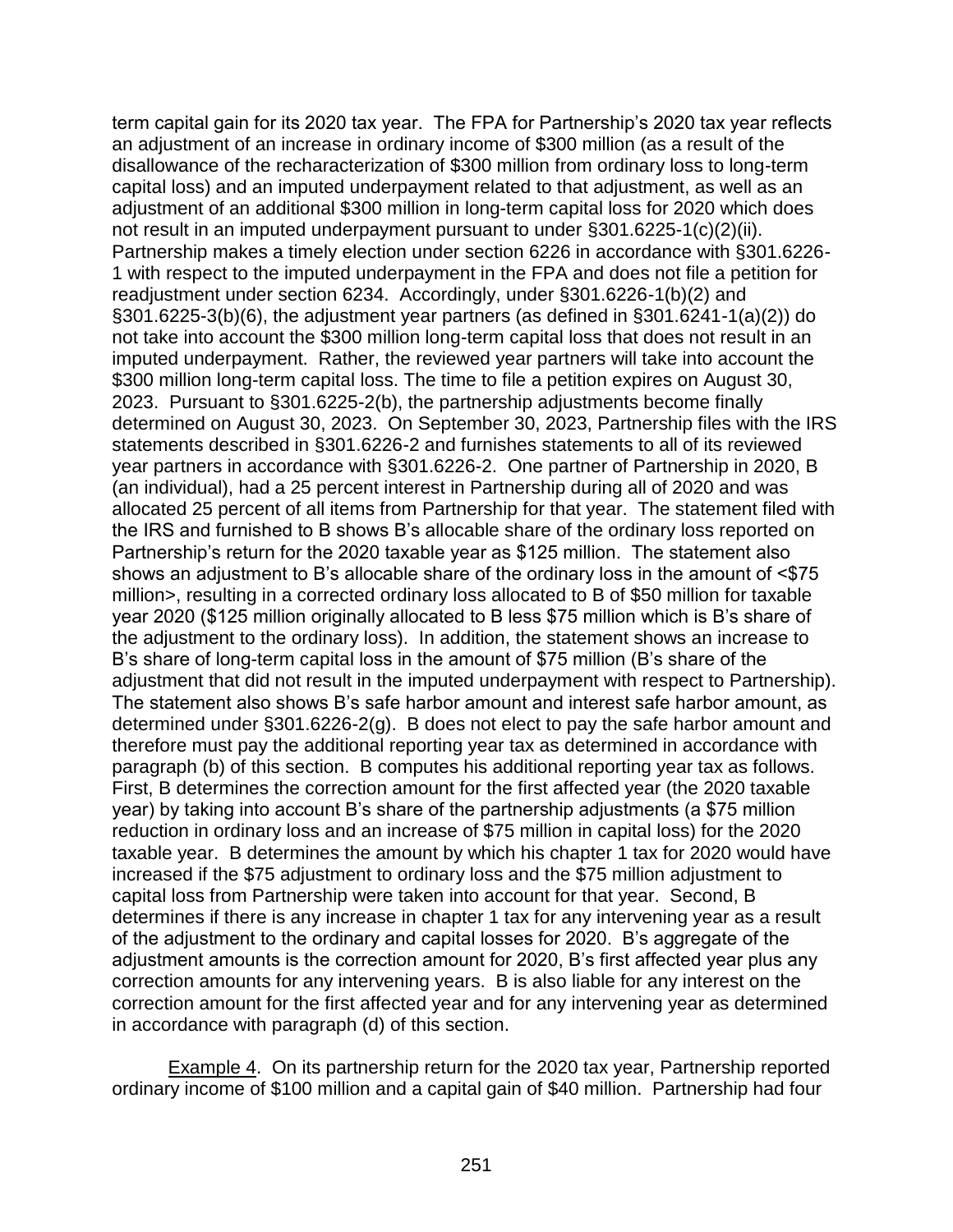equal partners during the 2020 tax year: E, F, G, and H, all of whom were individuals. On its partnership return for the 2020 tax year, the entire capital gain was allocated to partner E and the ordinary income was allocated to all partners based on their equal (25 percent) interest in Partnership. The IRS initiates an administrative proceeding with respect to Partnership's 2020 taxable year and determines that the capital gain should have been allocated equally to all four partners and that Partnership should have recognized an additional \$10 million in ordinary income. No modifications were approved by the IRS and no penalties are imposed. On June 1, 2023, the IRS mails an FPA to Partnership reflecting the reallocation of the \$40 million capital gain so that F, G, and H each have \$10 million increase in capital gain and E has a \$30 million reduction in capital gain for 2020. In addition, the FPA reflects the partnership adjustment increasing ordinary income by \$10 million. The FPA reflects a general imputed underpayment with respect to the increase in ordinary income and a specific imputed underpayment with respect to the increase in capital gain allocated to F, G, and H. In addition, the FPA reflects a \$30 million partnership adjustment that does not result in an imputed underpayment, that is, the reduction of \$30 million in capital gain with respect to E. Partnership makes a timely election under section 6226 in accordance with §301.6226-1 with respect to the specific imputed underpayment relating to the reallocation of capital gain. Partnership does not file a petition for readjustment under section 6234. The time to file a petition expires on August 30, 2023. Pursuant to §301.6225-2(b), the partnership adjustments become finally determined on August 30, 2023. Partnership timely pays and reports the general imputed underpayment relating to the partnership adjustment to ordinary income. On September 30, 2023, Partnership files with the IRS statements described in §301.6226-2 and furnishes statements to its partners reflecting their share of the partnership adjustments as finally determined in the FPA that relate to the specific imputed underpayment, that is, the reallocation of capital gain. The statements for F, G, and H each reflect a partnership adjustment of an additional \$10 million of capital gain for 2020. The statements also show that each partner's safe harbor amount and interest safe harbor amount, determined under §301.6226-2(g). F, G, and H elect to pay the safe harbor amount and interest safe harbor amount. The statement for E reflects a partnership adjustment of a reduction of \$10 million of capital gain for 2020. The statement also reflects that E's safe harbor amount, as determined under  $\S 301.6226-2(g)$ , is \$0 (<\$10 million> multiplied by 40 percent but not less than zero). F elects to pay the safe harbor amount, which is zero.

Example 5. On its partnership return for the 2020 taxable year, Partnership reported a capital loss of \$5 million. During an administrative proceeding with respect to Partnership's 2020 taxable year, the IRS mails a notice of proposed partnership adjustment (NOPPA) in which it proposes to disallow \$2 million of the reported \$5 million capital loss. No penalties are imposed with respect to the \$2 million adjustment. F, a C corporation partner with a 50 percent interest in Partnership, received 50 percent of all capital losses for 2020. As part of the modification process described in §301.6225-2(d)(2) F files an amended return for 2020 taking into account F's share of the partnership adjustment (\$1 million reduction in capital loss) and pays the tax owed for 2020, including interest. Also as part of the modification process, F also files amended returns for 2021 and 2022 and paid additional tax (and interest) for these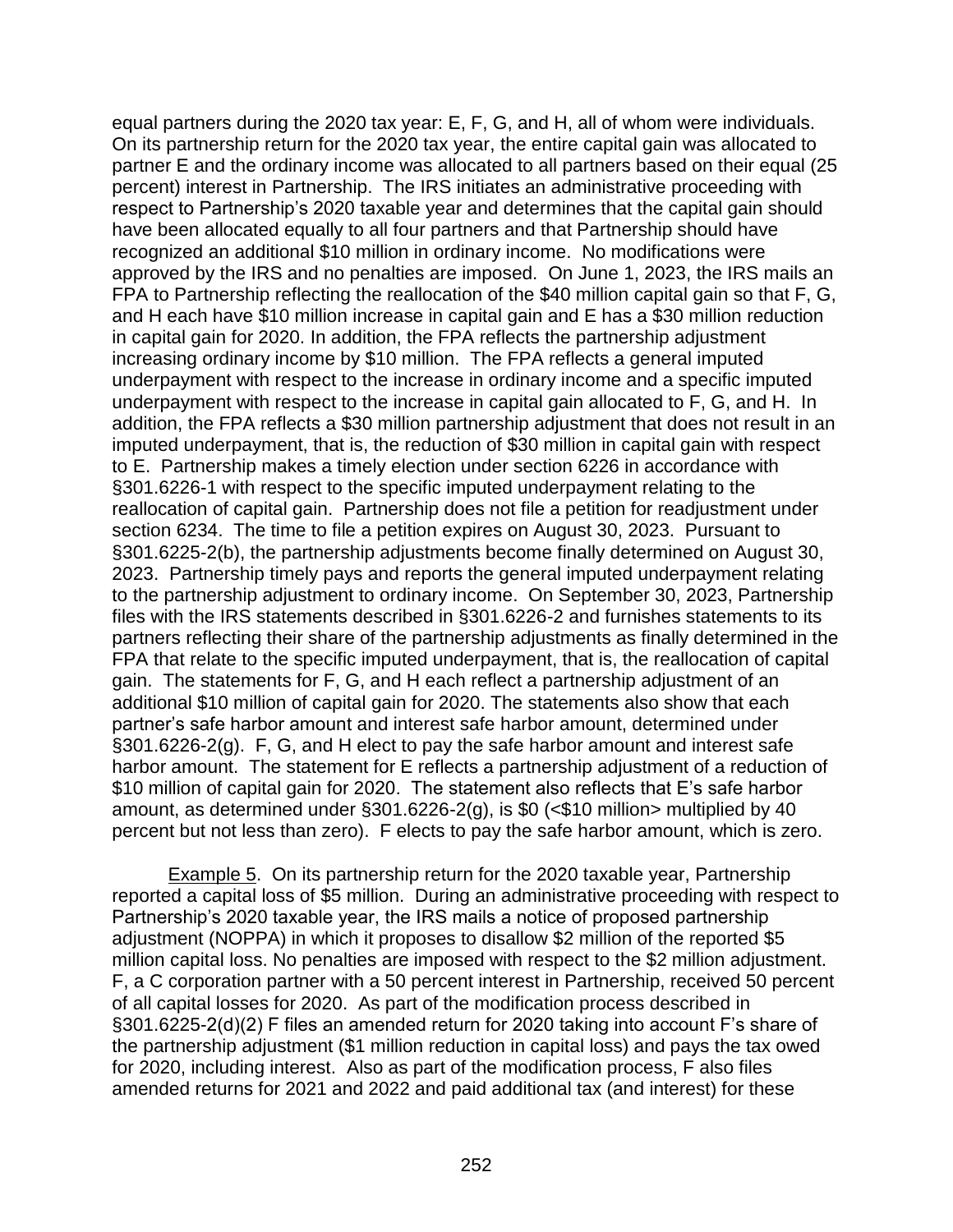years because the reduction in capital loss for 2020 affected the tax due from F for 2021 and 2022. See §301.6225-2(d)(2)(iv). The reduction of the capital loss in 2020 did not affect any other taxable year of F. The IRS approves the modification with respect to F and on June 1, 2023, mails an FPA to Partnership for Partnership's 2020 year reflecting the partnership adjustment reducing the capital loss in the amount of \$2 million. The FPA also reflects the modification to the imputed underpayment based on the amended returns filed by F taking into account F's share of the reduction in the capital loss. Partnership makes a timely election under section 6226 in accordance with §301.6226- 1 with respect to the imputed underpayment in the FPA for Partnership's 2020 year and files a timely petition in the Tax Court challenging the partnership adjustments. The Tax Court upholds the determinations in the FPA and the decision regarding Partnership's 2020 tax year becomes final on December 15, 2025. Pursuant to §301.6225-2(b)(1), the partnership adjustments are finally determined on December 15, 2025. On February 1, 2026, Partnership files the statements described under §301.6226-2 with the IRS and furnishes to its partners statements reflecting their shares of the partnership adjustment. The statement issued to F reflects F's share of the partnership adjustment for Partnership's 2020 taxable year as finally determined by the Tax Court. The statement shows F's share of the capital loss reported on Partnership's return for the reviewed year of \$1 million and the \$1 million reduction in capital losses taken into account by F as part of the amended return modification. The statement shows that F's safe harbor amount, as determined under §301.6226-2(g), is \$0 ([\$1 million adjustment less the \$1 million taken into account in the amended return] multiplied by 40 percent). F elects to pay the safe harbor amount, which is zero.

(h) Applicability date--(1) In general. Except as provided in paragraph (h)(2) of

this section, this section applies to partnership taxable years beginning after December

31, 2017.

(2) Election under §301.9100-22T in effect. This section applies to any

partnership taxable year beginning after November 2, 2015 and before January 1, 2018

for which a valid election under §301.9100-22T is in effect.

Par. 14. Section 301.6226-4 is added to read as follows:

§301.6226-4 Adjustments to partners' outside bases and capital accounts and a

partnership's basis and book value in property.—[Reserved]

Par. 15. Section 301.6227-1 is added to read as follows:

## §301.6227-1 Administrative adjustment request by partnership.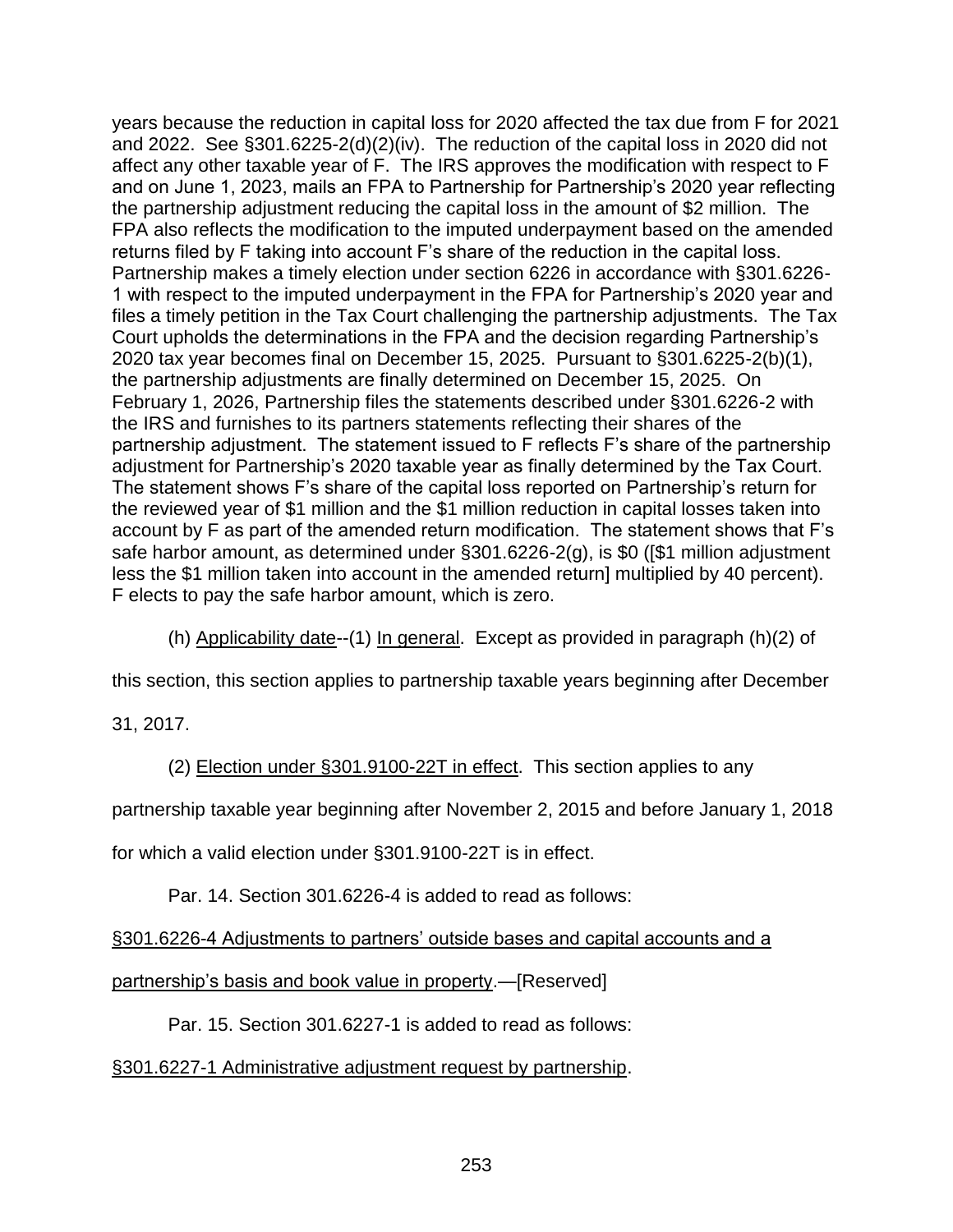(a) In general. A partnership may file a request for an administrative adjustment with respect to one or more items of income, gain, loss, deduction, or credit of the partnership (as defined in §301.6221(a)-1(b)(1)) and any partner's distributive share thereof (as described in §301.6221(a)-1(b)(2)) for any partnership taxable year. When filing an administrative adjustment request (AAR), the partnership must determine whether the adjustments requested in the AAR result in an imputed underpayment (as defined in §301.6241-1(a)(3)) in accordance with §301.6227-2(a) for the reviewed year (as defined in §301.6241-1(a)(8)). If the adjustments requested in the AAR result in an imputed underpayment, the partnership must take the adjustments into account under the rules described in §301.6227-2(b) unless the partnership makes an election under §301.6227-2(c), in which case each reviewed year partner (as defined in §301.6241- 1(a)(9)) must take the adjustments into account in accordance with §301.6227-3. If the adjustments requested in the AAR do not result in an imputed underpayment (as determined under §301.6227-2(a)), such adjustments must be taken into account by the reviewed year partners (as defined in §301.6241-1(a)(9)) in accordance with §301.6227-3. A partner may not file an AAR except if the partner is doing so on behalf of the partnership in the partner's capacity as the partnership representative designated under section 6223 or if the partner is a partnership-partner (as defined in §301.6241- 1(a)(7)) filing an AAR under §301.6227-3(c). In addition, a partnership may not file an AAR solely for the purpose of allowing the partnership to change the designation of a partnership representative. See §301.6223-1 (regarding designation of the partnership representative).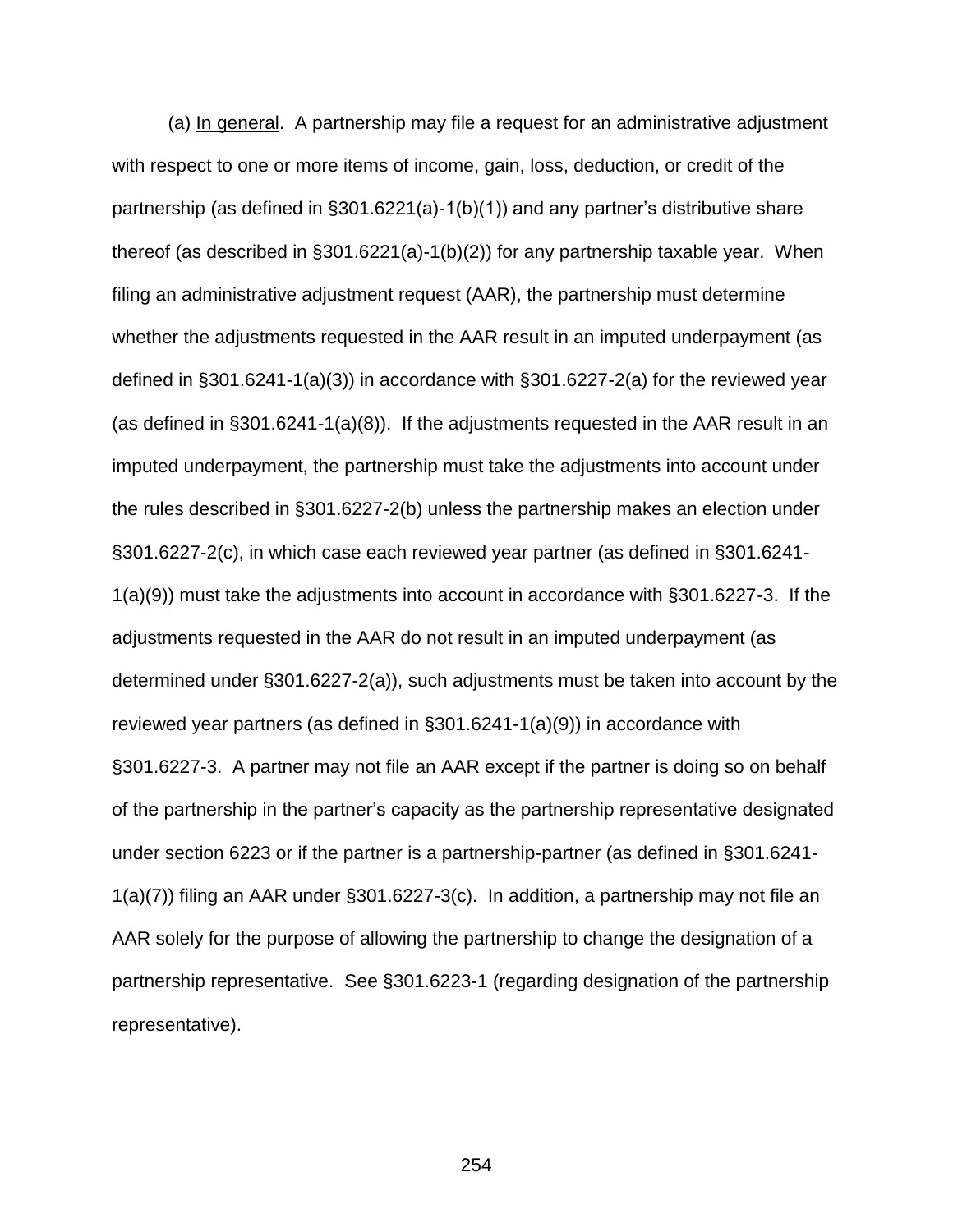(b) Time for filing an AAR. An AAR may only be filed by a partnership with respect to a partnership taxable year after a partnership return for that taxable year has been filed with the Internal Revenue Service (IRS). A partnership may not file an AAR with respect to a partnership taxable year more than three years after the later of the date the partnership return for such partnership taxable year was filed or the last day for filing such partnership return (determined without regard to extensions). In no event may an AAR be filed for a partnership taxable year after a notice of administrative proceeding with respect to such taxable year has been mailed by the IRS under section 6231.

(c) Form and manner for filing an AAR--(1) In general. An AAR, including any required statements, forms, and schedules as described in this section, must be filed with the IRS in accordance with the forms, instructions, and other guidance prescribed by the IRS, and must be signed under penalties of perjury by the partnership representative (as defined in section 6223(a) and the regulations thereunder).

(2) Contents of AAR filed with the IRS. A valid AAR filed with the IRS must include --

(i) The adjustments requested,

(ii) If a reviewed year partner is required to take into account the adjustments requested under §301.6227-3, statements described in paragraph (e) of this section, including any transmittal with respect to such statements required by forms, instructions, and other guidance, and

(iii) Other information prescribed by the IRS in forms, instructions, or other guidance.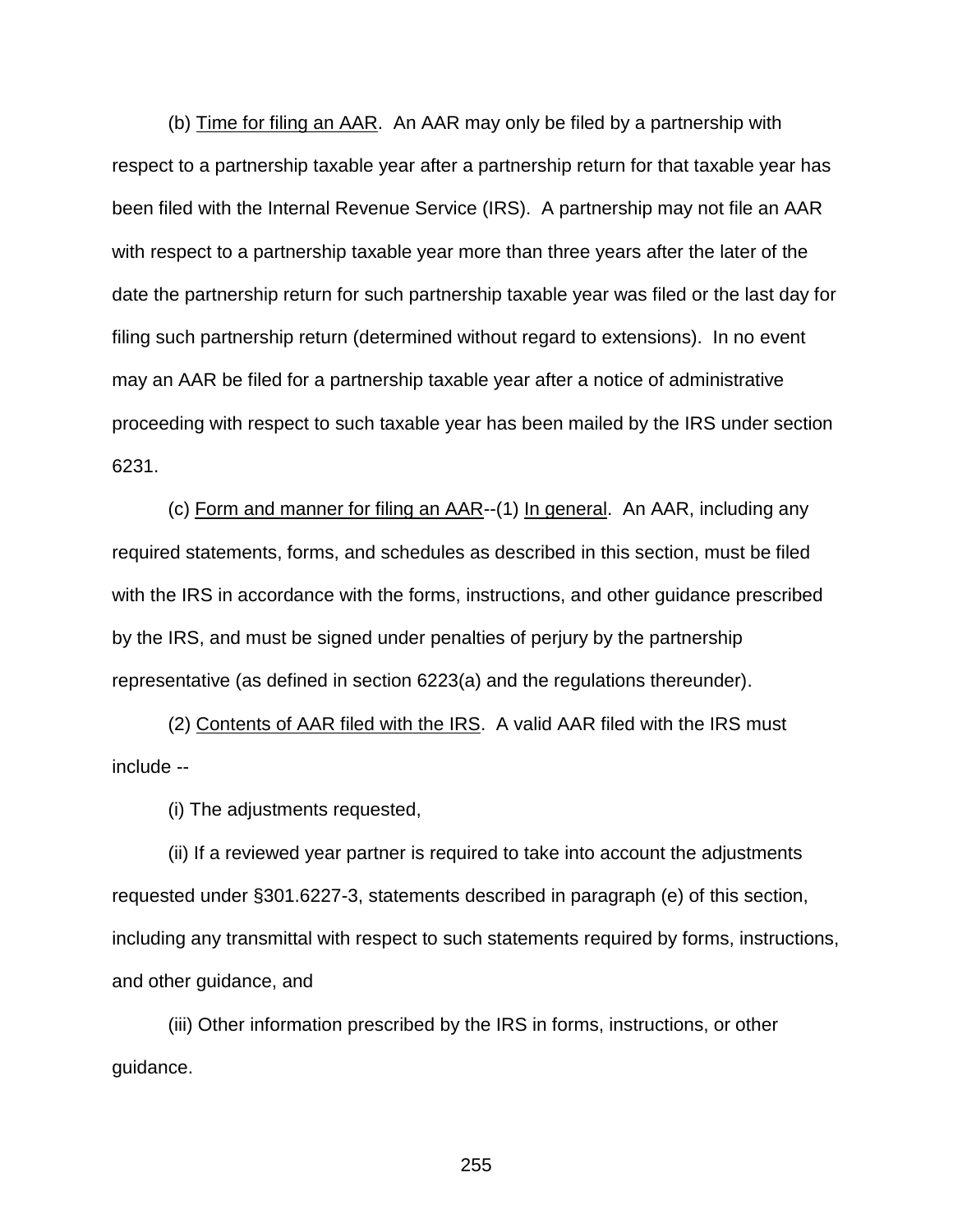(d) Copy of statement furnished to reviewed year partners in certain cases. If a reviewed year partner is required to take into account adjustments requested in an AAR under §301.6227-3, the partnership must furnish a copy of the statement described in paragraph (e) of this section to the reviewed year partner to whom the statement relates in accordance with the forms, instructions and other guidance prescribed by the IRS. If the partnership mails the statement, it must mail the statement to the current or last address of the reviewed year partner that is known to the partnership. The statement must be furnished to the reviewed year partner on the date the AAR is filed with the IRS.

(e) Statements--(1) Contents. Each statement described in this paragraph (e) must include the following information:

(i) the name and correct TIN of the reviewed year partner to whom the statement is being furnished;

(ii) the current or last address of the partner that is known to the partnership;

(iii) the reviewed year partner's share of items as originally reported on statements furnished to the partner under section 6031(b) and, if applicable, section 6227;

(iv) the reviewed year partner's share of the adjustments as described under paragraph (c)(2) of this section;

(v) the date the statement is furnished to the partner;

(vi) the partnership taxable year to which the adjustments relate; and

(vii) any other information required by forms, instructions, and other guidance prescribed by the IRS.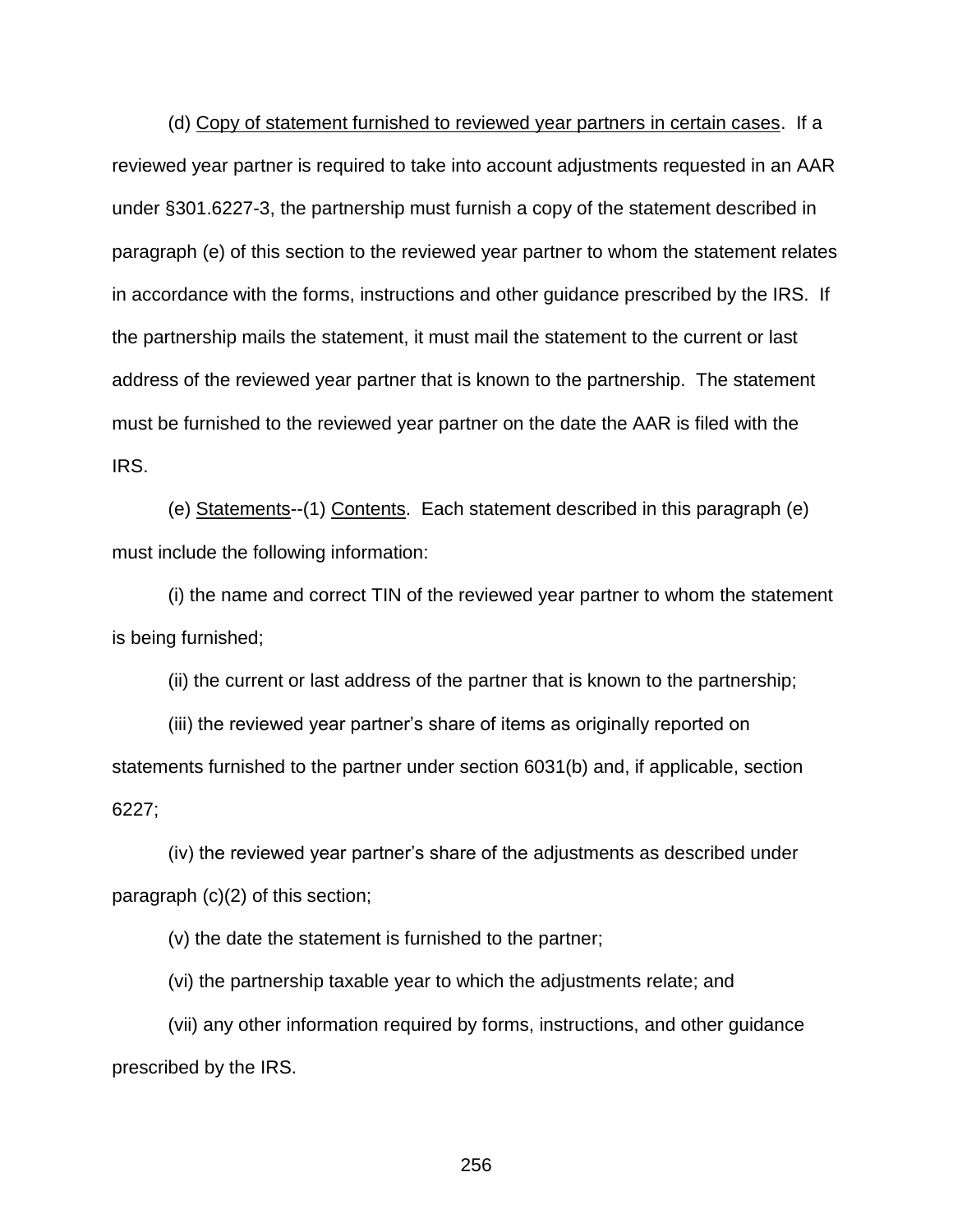(2) Determination of each partner's share of adjustments--(i) In general. Except as provided in paragraphs (e)(2)(ii) and (iii) of this section, each reviewed year partner's share of the adjustments requested in the AAR is determined in the same manner as each adjusted item was originally allocated to the reviewed year partner on the partnership return for the reviewed year.

(ii) Adjusted item not reported on the partnership's return for the reviewed year. Except as provided in paragraph (e)(2)(iii) of this section, if the adjusted item was not reported on the partnership return for the reviewed year, each reviewed year partner's share of the adjustments must be determined in accordance with how such items would have been allocated under rules that apply with respect to partnership allocations, including under the partnership agreement.

(iii) Allocation adjustments. If an adjustment involves allocation of an item to a specific partner or in a specific manner, including a reallocation of an item, the reviewed year partner's share of the adjustment requested in the AAR is determined in accordance with the AAR.

(f) Binding nature of AAR. Filing an AAR as described in paragraph (c) of this section and furnishing statements as described in paragraph (d) of this section are actions of the partnership under section 6223 and the regulations thereunder. Accordingly, unless determined otherwise by the IRS, each partner's share of the adjustments set forth in a statement described in paragraph (e) of this section are binding on the partner pursuant to section 6223. A partner may not treat items on the partner's return inconsistently with how those items are treated on the statement that is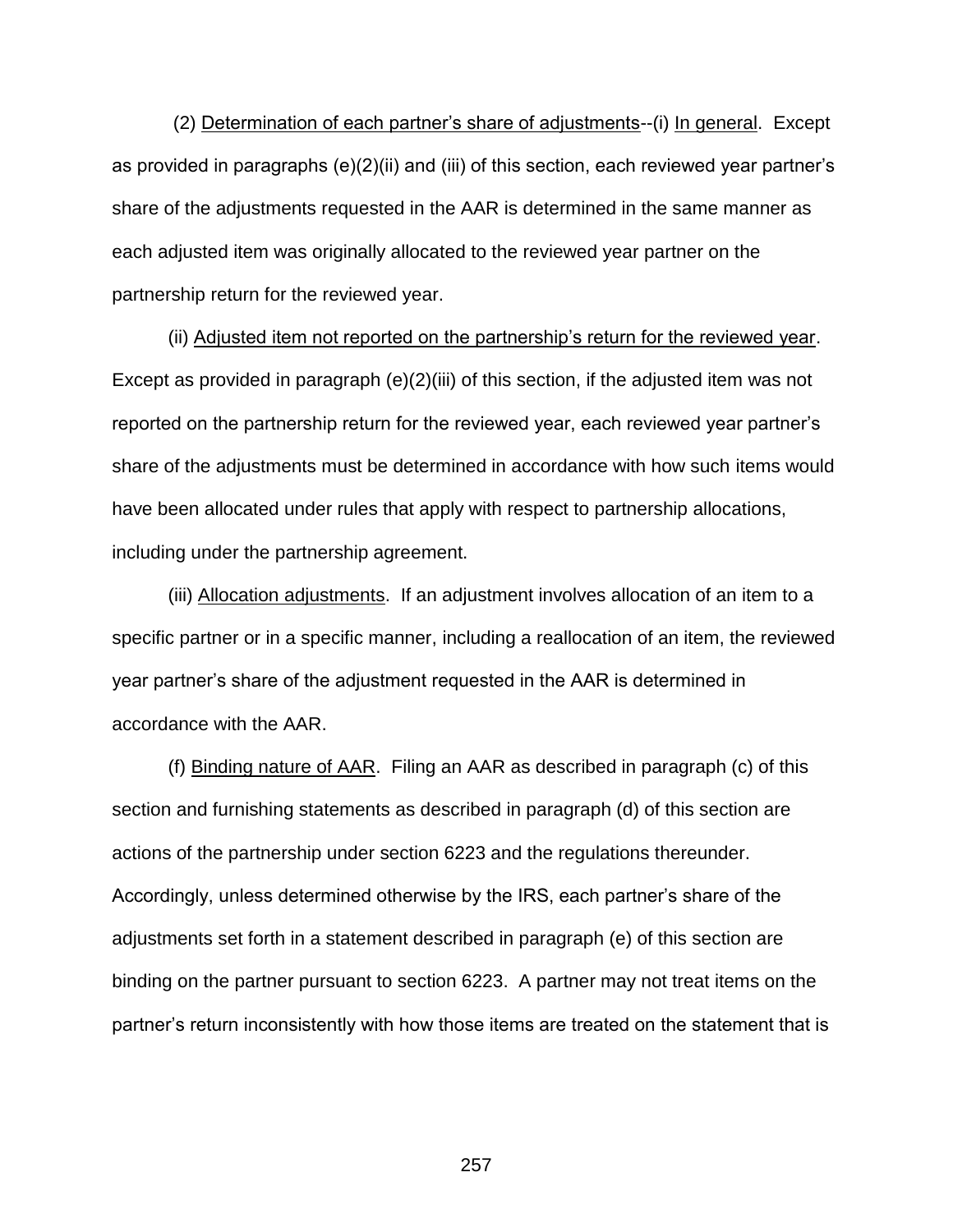filed with the IRS under paragraph (c) of this section. See §301.6222-1(c)(2) (regarding items the treatment of which a partner is bound to under section 6223).

(g) Administrative proceeding for a taxable year for which an AAR is filed. Within the period described in section 6235, the IRS may initiate an administrative proceeding with respect to the partnership for any partnership taxable year regardless of whether the partnership filed an AAR with respect to such taxable year and may adjust any item subject to adjustment under subchapter C of chapter 63 of the Internal Revenue Code, including any item adjusted in an AAR filed by the partnership. The amount of an imputed underpayment determined by the partnership under §301.6227-2(a)(1), including any modifications determined by the partnership under §301.6227-1(a)(2), may be re-determined by the IRS.

(h) Notice of change to the amount of creditable foreign tax expenditures. [Reserved]

(i) Applicability date--(1) In general. Except as provided in paragraph (h)(2) of this section, this section applies to partnership taxable years beginning after December 31, 2017.

(2) Election under §301.9100-22T in effect. This section applies to any partnership taxable year beginning after November 2, 2015 and before January 1, 2018 for which a valid election under §301.9100-22T is in effect.

Par. 16. Section 301.6227-2 is added to read as follows:

§301.6227-2 Determining and accounting for adjustments requested in an administrative adjustment request by the partnership.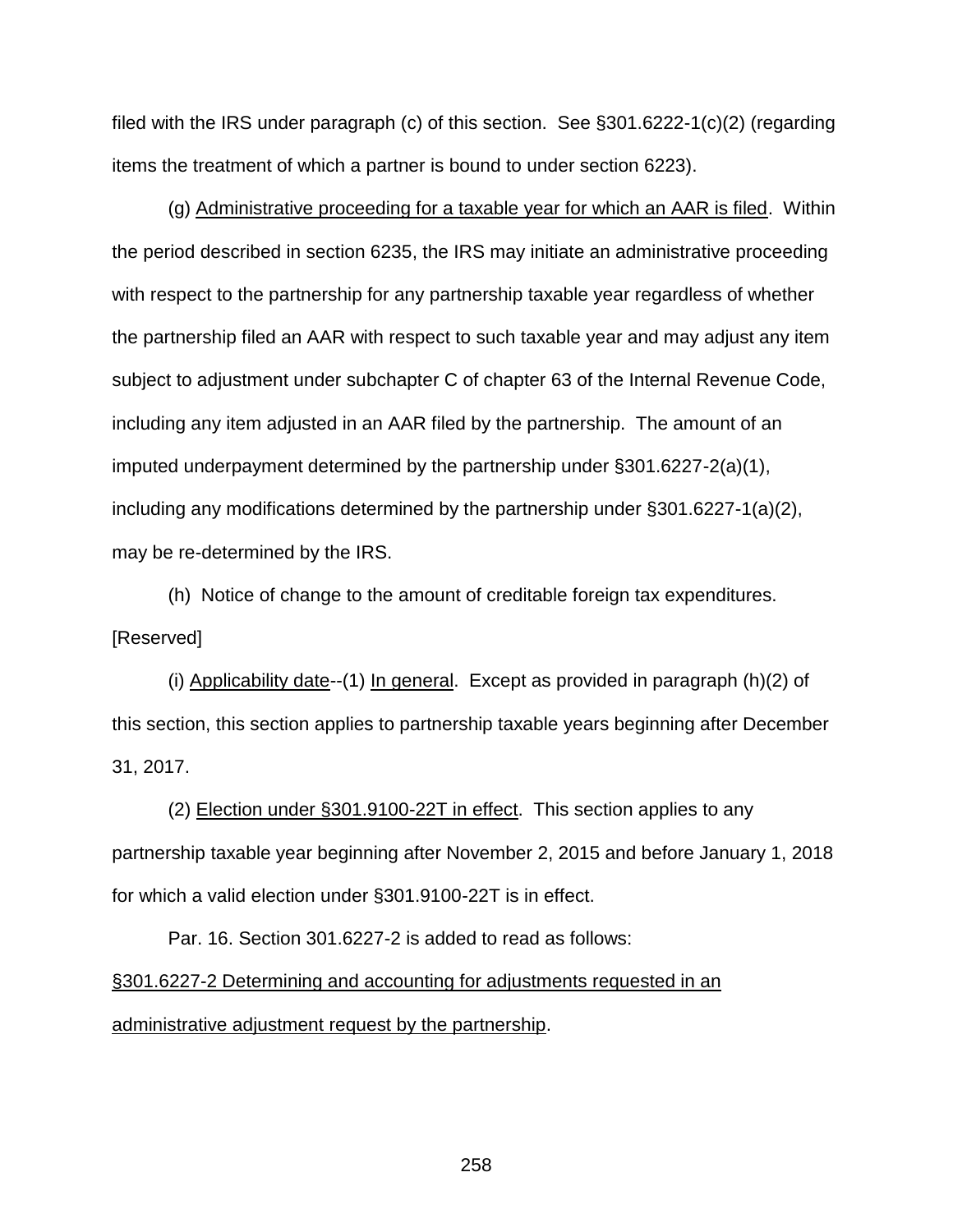(a) Determining whether adjustments result in an imputed underpayment--(1) Determination of the imputed underpayment. The determination of whether adjustments requested in an administrative adjustment request (AAR) result in an imputed underpayment (as defined in  $\S 301.6241 - 1(a)(3)$ ) in the reviewed year (as defined in §301.6241-1(a)(8)) and the determination of the amount of the imputed underpayment, if any, is made in accordance with the rules under §301.6225-1.

(2) Modification of imputed underpayment for purposes of this section. A partnership may request modification of the amount of the imputed underpayment determined under paragraph (a)(1) of this section using only the provisions under §301.6225-2(d)(3) (regarding tax-exempt partners), §301.6225-2(d)(4) (regarding modification of applicable tax rate), §301.6225-2(d)(5) (regarding specified passive activity losses), §301.6225-2(d)(7) (regarding certain qualified investment entities), or as provided in forms, instructions, or other guidance prescribed by the IRS with respect to AARs. The partnership may not modify an imputed underpayment resulting from adjustments requested in an AAR except as described in this paragraph (a)(2). When requesting modification of the amount of an imputed underpayment under this paragraph (a)(2):

(i) The partnership is not required to seek the approval from the Internal Revenue Service (IRS) prior to modifying the amount of any imputed underpayment under paragraph (a)(1) of this section as reported on the AAR; and

(ii) As part of the AAR filed with the IRS in accordance with forms, instructions, and other guidance, the partnership must –

(A) Notify the IRS of any modification,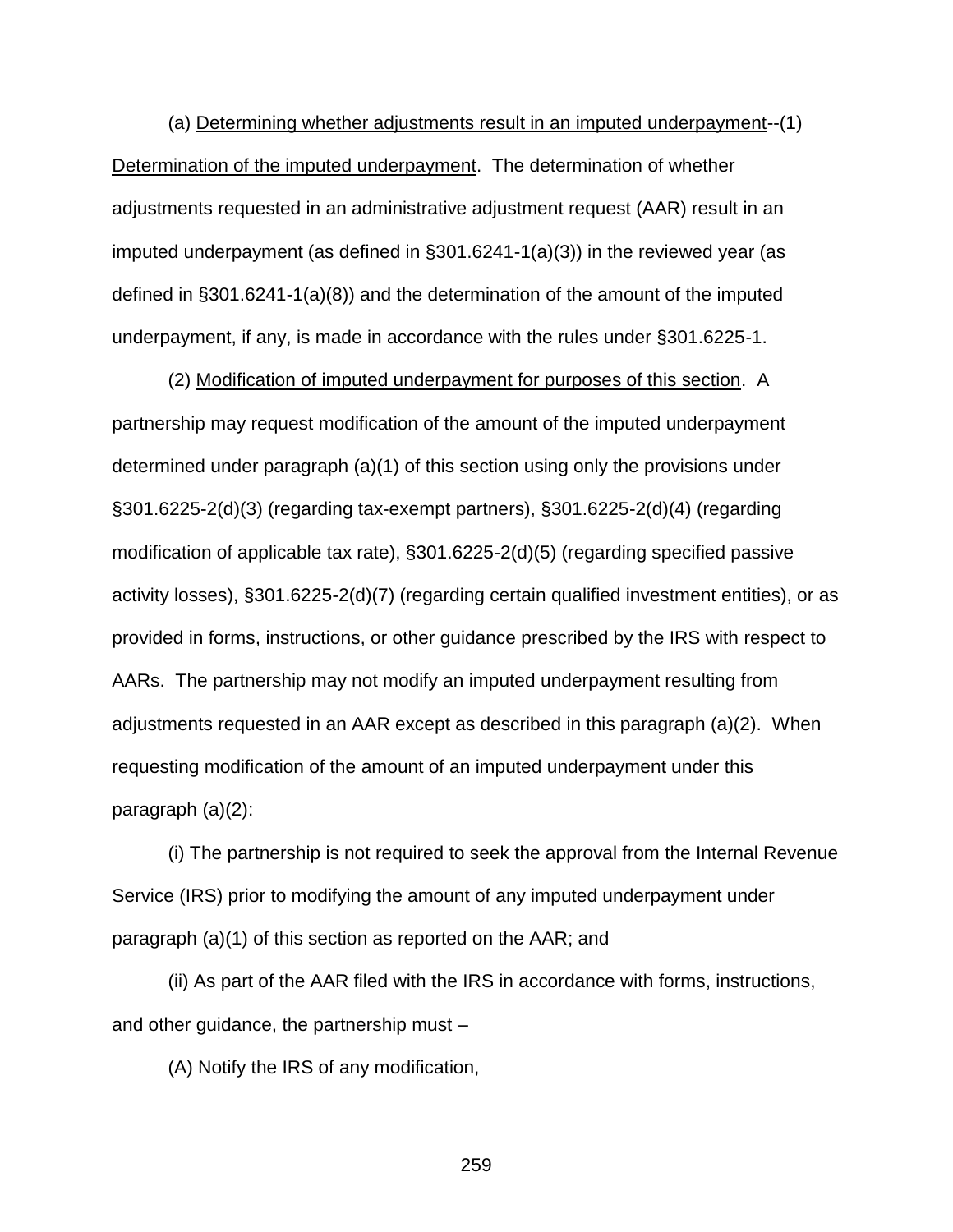(B) Describe the effect of the modification on the imputed underpayment,

(C) Provide an explanation of the basis for such modification, and

(D) Provide documentation to support the partnership's eligibility for the modification.

 (b) Adjustments resulting in an imputed underpayment taken into account by the partnership--(1) In general. Except in the case of an election under paragraph (c) of this section, a partnership must pay any imputed underpayment (as determined and modified under paragraph (a) of this section) resulting from the adjustments requested in an AAR on the date the partnership files the AAR. For the rules applicable to the partnership's expenditure for the imputed underpayment, as well as any penalties and interest paid by the partnership with respect to the imputed underpayment, see §301.6241-4.

(2) Penalties and interest. The IRS may impose a penalty, addition to tax, and additional amount with respect to an imputed underpayment determined under this section in accordance with section 6233(a)(3) (penalties determined from the reviewed year). In addition, the IRS may impose a penalty, addition to tax, and additional amount with respect to a failure to pay an imputed underpayment on the date an AAR is filed in accordance with section 6233(b)(3) (penalties with respect to the adjustment year return). Interest on the imputed underpayment is determined under chapter 67 for the period beginning on the date after the due date of the partnership return for the reviewed year (as defined in §301.6241-1(a)(8)) (determined without regard to extension) and ending on the earlier of the date payment of the imputed underpayment is made, or the due date of the partnership return for the adjustment year (as defined in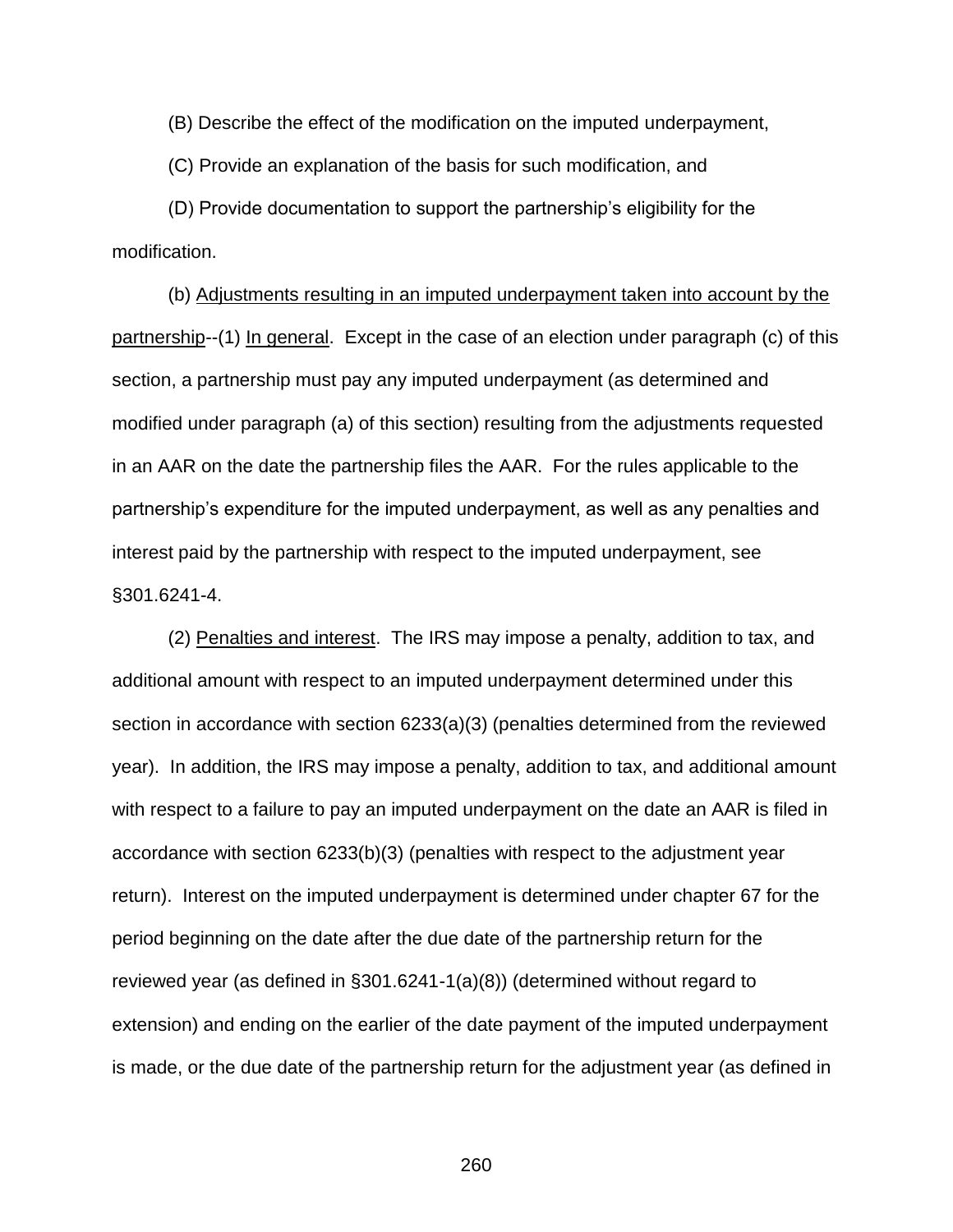$\S$ 301.6241-1(a)(1)). See section 6233(a)(2). In the case of any failure to pay an imputed underpayment before the due date of the partnership return for the adjustment year, interest is determined in accordance with section 6233(b)(2).

(c) Election to have adjustments resulting in an imputed underpayment taken into account by reviewed year partners. In lieu of paying the imputed underpayment under paragraph (b) of this section, the partnership may elect to have each reviewed year partner (as defined in §301.6241-1(a)(9)) take into account the adjustments requested in the AAR in accordance with §301.6227-3. A partnership makes an election under this paragraph (c) at the time the AAR is filed in accordance with the forms, instructions, and other guidance prescribed by the IRS. If the partnership makes a valid election in accordance with this paragraph (c), the partnership is not required to pay the imputed underpayment resulting from the adjustments requested in the AAR. Rather, each reviewed year partner must take into account their share of the adjustments requested in the AAR in accordance with §301.6227-3. If an election is made under this paragraph (c), modifications requested under paragraph (a)(2) of this section are disregarded and all adjustments requested in the AAR must be taken into account by each reviewed year partner in accordance with §301.6227-3.

(d) Adjustments not resulting in an imputed underpayment. If the adjustments requested in an AAR do not result in an imputed underpayment (as determined under paragraph (a) of this section), the partnership must furnish statements to each reviewed year partner and file such statements with the IRS in accordance with §301.6227-1. Each reviewed year partner must take into account its share of the adjustments requested in the AAR in accordance with §301.6227-3.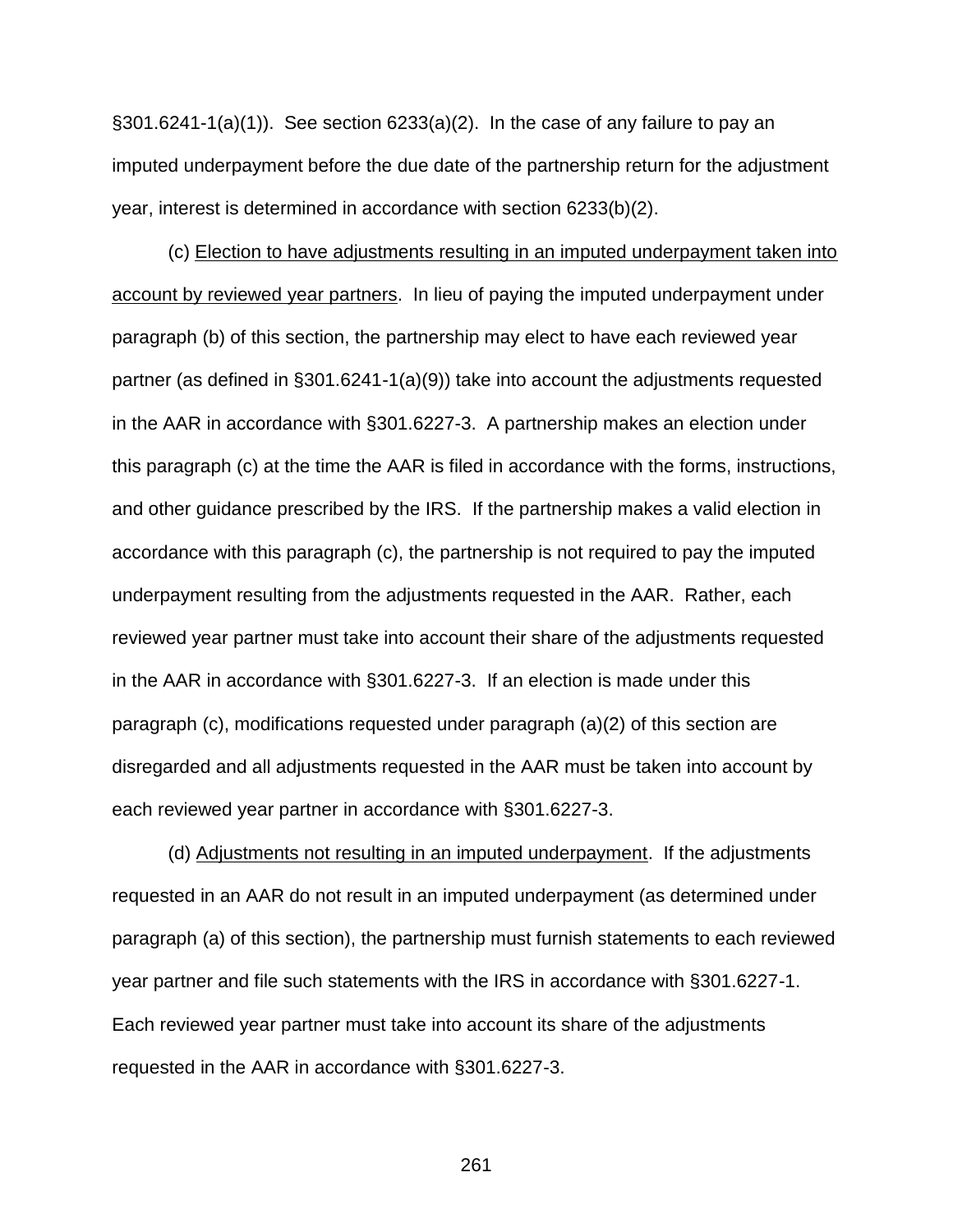(e) Applicability date--(1) In general. Except as provided in paragraph (e)(2) of this section, this section applies to partnership taxable years beginning after December 31, 2017.

(2) Election under §301.9100-22T in effect. This section applies to any partnership taxable year beginning after November 2, 2015 and before January 1, 2018 for which a valid election under §301.9100-22T is in effect.

Par. 17. Section 301.6227-3 is added to read as follows: §301.6227-3 Adjustments requested in an administrative adjustment request taken into account by reviewed year partners.

(a) In general. Each reviewed year partner (as defined in  $\S 301.6241 - 1(a)(9)$  is required to take into account its share of adjustments requested in an administrative adjustment request (AAR) if the partnership makes an election under §301.6227-2(c) with respect to such AAR. In addition, each reviewed year partner must take into account its share of adjustments requested in an AAR that do not result in an imputed underpayment (as defined in §301.6241-1(a)(3)) as determined under §301.6227-2(a). Each reviewed year partner receiving a statement furnished in accordance with §301.6227-1(b) must take into account adjustments reflected in the statement in the taxable year that includes the date the statement is furnished (reporting year) in accordance with paragraph (b) of this section.

(b) Adjustments taken into account by the reviewed year partner in the reporting year--(1) In general. A reviewed year partner that is furnished a statement described in paragraph (a) of this section must treat the statement as if it were issued under section 6226(a)(2) and, on or before the due date for the reporting year must pay the additional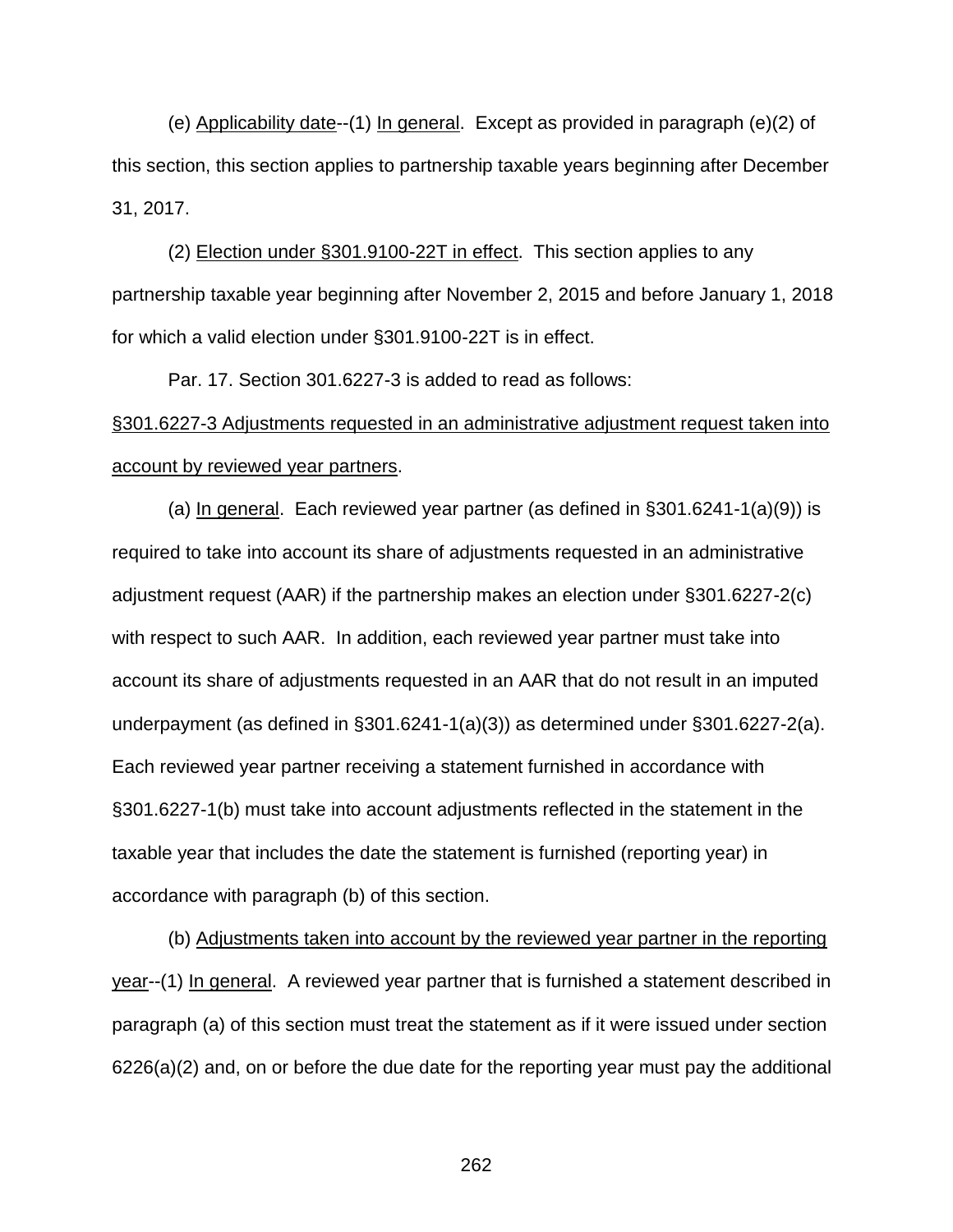reporting year tax (as defined in §301.6226-3(a)), if any, determined after taking into account that partner's share of the adjustments requested in the AAR in accordance with §301.6226-3. For purposes of this paragraph (b), the rules under §301.6226-3(c) (regarding the election to pay the safe harbor amount), §301.6226-3(d)(2) (regarding interest on the safe harbor amount), and §301.6226-3(d)(4) (regarding the increased rate of interest) do not apply, and the last sentence in §301.6226-3(b)(1) (regarding the prohibition on correction amounts being less than zero) is disregarded. Nothing in this section entitles any partner to a refund of tax imposed by chapter 1 of subtitle A of the Internal Revenue Code (chapter 1 tax) to which such partner is not entitled. For instance, a partnership-partner (as defined in §301.6241-1(a)(7)) may not claim a refund with respect to its share of any adjustment.

(2) No additional reporting year tax due. A reviewed year partner may reduce chapter 1 tax for the reporting year by the amount determined under paragraph (b)(1) of this section.

(3) Examples. The following examples illustrate the rules of this paragraph (b).

Example 1. In 2022, partner A, an individual, received a statement described in paragraph (a) of this section from Partnership with respect to Partnership's 2020 taxable year. Both A and Partnership are calendar taxpayers and A is not claiming any refundable tax credit in 2020. The only adjustment shown on the statement is an increase in ordinary losses. Taking into account the adjustment, A determines that his additional reporting year tax for 2022 (the reporting year) is <\$100> (that is, a reduction of \$100.) A's chapter 1 tax for 2022 (without regard to any additional reporting year tax) is \$150. Applying the rules in paragraph (b)(2) of this section, A's chapter 1 tax for 2022 is reduced to \$50 (\$150 chapter 1 tax without regard to the additional reporting year tax plus <\$100> additional reporting year tax).

Example 2. The facts are the same as in Example 1 of this paragraph (b)(3), except A's chapter 1 tax for 2022 (without regard to any additional reporting year tax) is \$75. Applying the rules in paragraph (b)(2) of this section, A's chapter 1 tax for 2022 is reduced by the <\$100> of additional reporting year tax. Accordingly, A's chapter 1 tax for 2022 is \$0 (\$75 chapter 1 tax without regard to any additional reporting year tax plus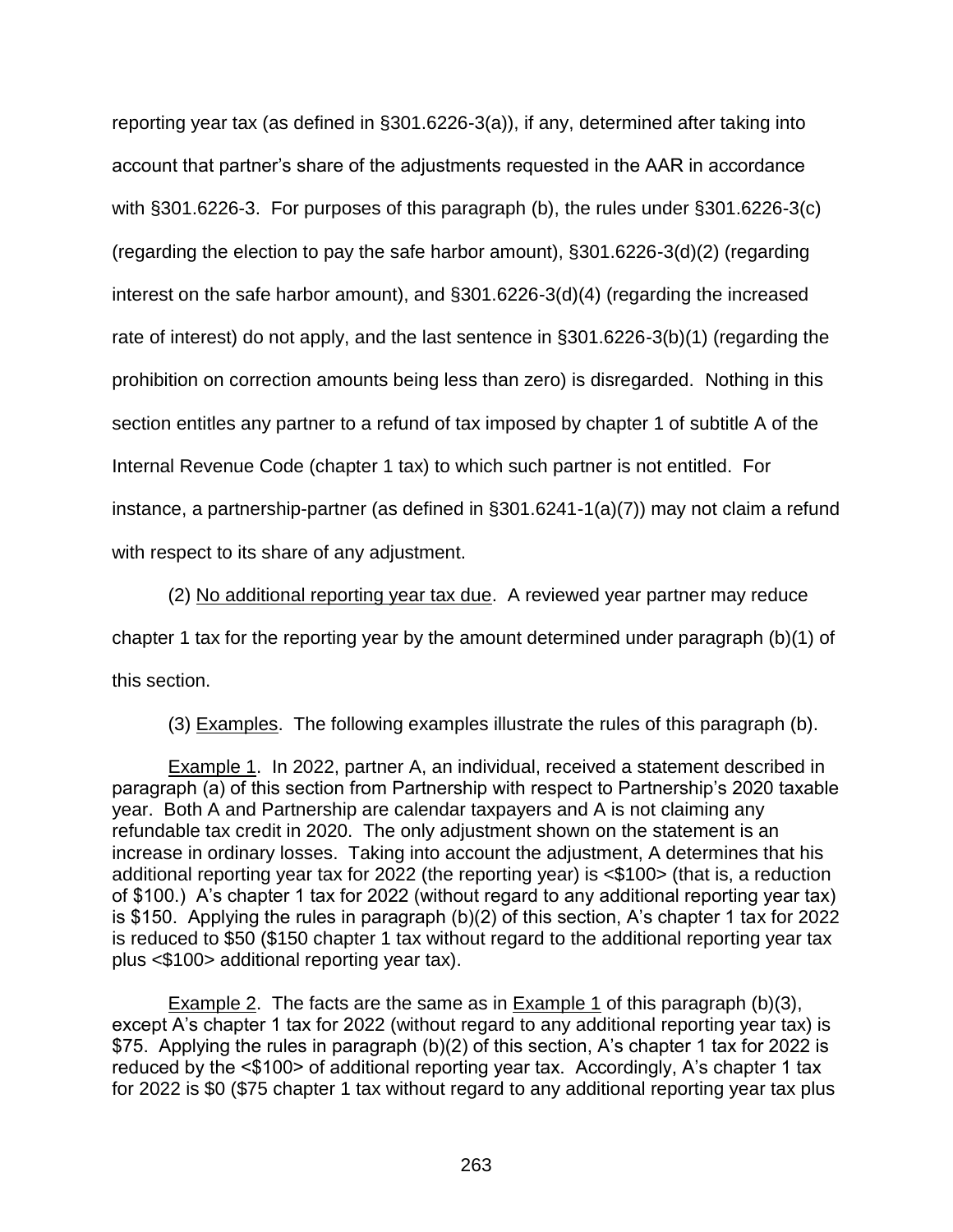<\$100> of additional reporting year tax), A owes no chapter 1 tax for 2022, and A may make a claim for refund with respect to the overpayment of \$25.

(c) Reviewed year partners that are pass-through partners.--[RESERVED]

(d) Applicability date--(1) In general. Except as provided in paragraph (d)(2) of this section, this section applies to partnership taxable years beginning after December 31, 2017.

(2) Election under §301.9100-22T in effect. This section applies to any partnership taxable year beginning after November 2, 2015 and before January 1, 2018 for which a valid election under §301.9100-22T is in effect.

Par. 18. Section 301.6241-1 is added to read as follows:

# §301.6241-1 Definitions.

(a) Definitions. For purposes of subchapter C of chapter 63 of the Internal Revenue Code –

(1) Adjustment year. The term adjustment year means the partnership taxable year in which –

(i) In the case of an adjustment pursuant to the decision of a court in a proceeding brought under section 6234, such decision becomes final;

(ii) In the case of an administrative adjustment request (AAR) under section 6227, such AAR is made; or

(iii) In any other case, a notice of final partnership adjustment is mailed under section 6231or, if the partnership waives the restrictions under section 6232(b) (regarding limitations on assessment), the date the waiver is executed by the IRS.

(2) Adjustment year partner. The term adjustment year partner means any person who held an interest in a partnership at any time during the adjustment year.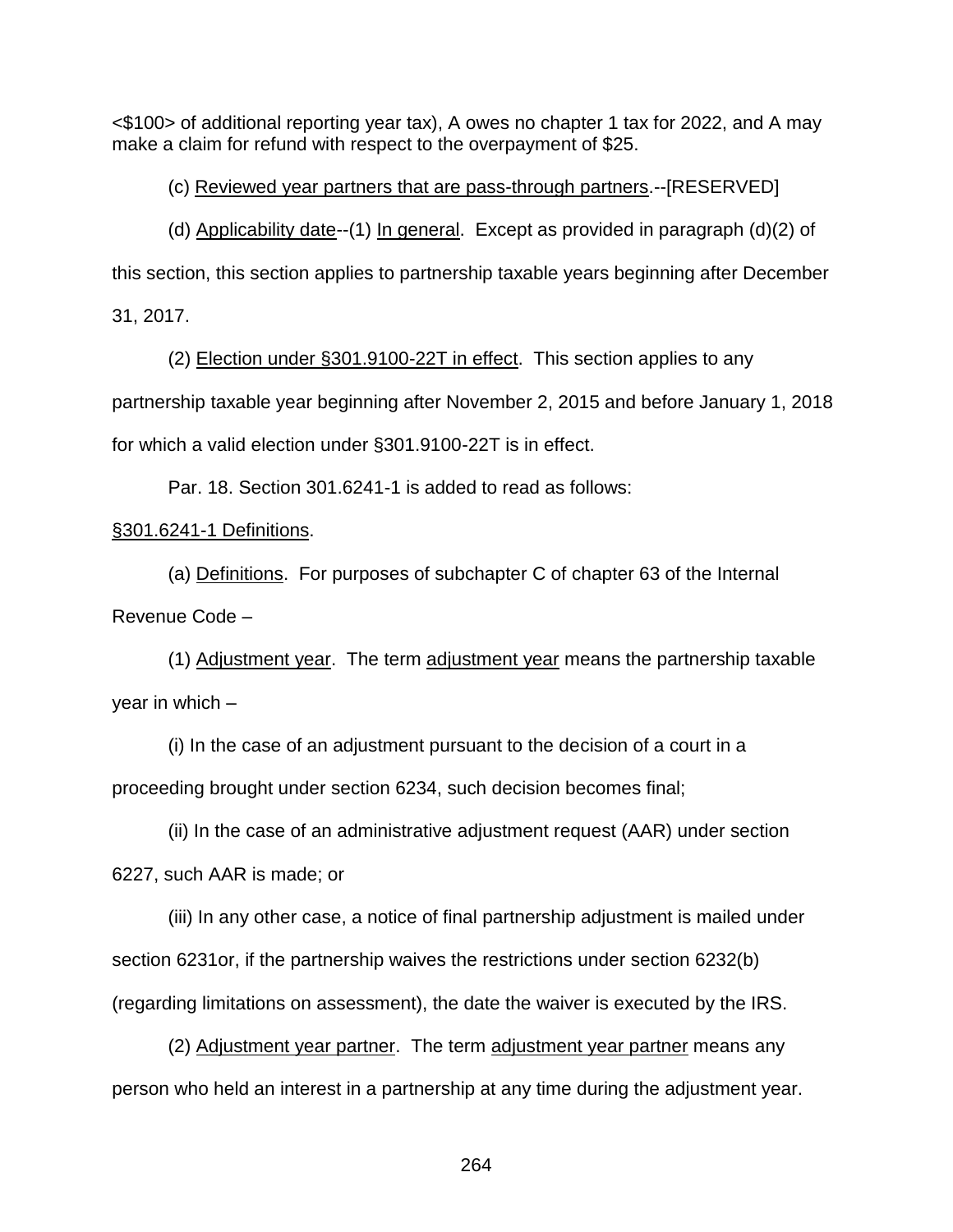(3) Imputed underpayment. The term imputed underpayment means the amount determined in accordance with §301.6225-1.

(4) Indirect partner. The term indirect partner means any person who has an interest in a partnership through their interest in one or more pass-through partners (as defined in paragraph (a)(5) of this section).

(5) Pass-through partner. The term pass-through partner means a pass-through entity that holds an interest in a partnership. A pass-through entity is a partnership as described in §301.7701-2(c)(1) (including a foreign entity that is classified as a partnership under §301.7701-3(b)(2)(i)(A) or (c)), an S corporation, a trust (other than a trust described in the next sentence), and a decedent's estate. For purposes of this paragraph (a)(5), a pass-through entity is not a disregarded entity described in §301.7701-2(c)(2)(i) or a trust that is wholly owned by only one person, whether the grantor or another person, and the trust reports the owner's information to payors under  $§1.671-4(b)(2)(i)(A).$ 

(6) Partnership adjustment. The term partnership adjustment means any adjustment to any item of income, gain, loss, deduction, or credit of a partnership (as defined in §301.6221(a)-1(b)(1)), or any partner's distributive share thereof (as described in §301.6221(a)-1(b)(2)).

(7) Partnership-partner. The term partnership-partner means a partnership that holds an interest in another partnership.

(8) Reviewed year. The term reviewed year means the partnership taxable year to which a partnership adjustment relates.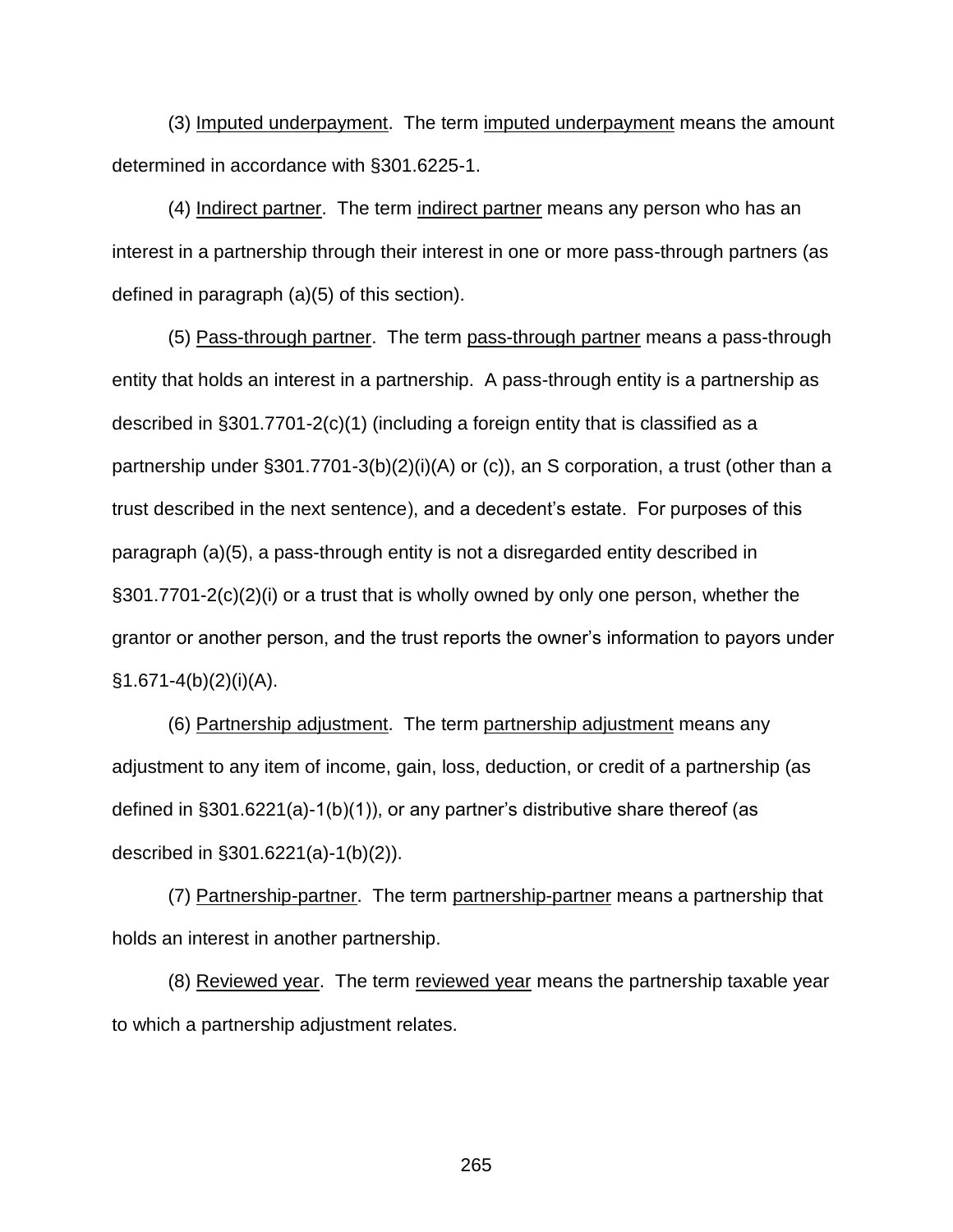(9) Reviewed year partner. The term reviewed year partner means any person who held an interest in a partnership at any time during the reviewed year.

(10) Tax attribute. A tax attribute is anything that can affect, with respect to a partnership or a partner, the amount or timing of an item of income, gain, loss, deduction, or credit (as defined in §301.6221(a)-1(b)(1)) or that can affect the amount of tax due in any taxable year. Examples of tax attributes include, but are not limited to, basis and holding period, as well as the character of items of income, gain, loss, deduction, or credit and carryovers and carrybacks of such items.

(b) Applicability date--(1) In general. Except as provided in paragraph (b)(2) of this section, this section applies to partnership taxable years beginning after December 31, 2017.

(2) Election under §301.9100-22T in effect. This section applies to any partnership taxable year beginning after November 2, 2015 and before January 1, 2018 for which a valid election under §301.9100-22T is in effect.

Par. 19. Section 301.6241-2 is added to read as follows:

#### §301.6241-2 Bankruptcy of the Partnership.

(a) Coordination between Title 11 and proceedings under subchapter C of chapter 63--(1) In general. If a partnership is a debtor in a case under Title 11 of the United States Code (Title 11 case), the running of any period of limitations under section 6235 with respect to the time for making a partnership adjustment (as defined in §301.6241-1(a)(6)) and under sections 6501 and 6502 with respect to the assessment or collection of any imputed underpayment (as defined in §301.6241-1(a)(3)) determined under subchapter C of chapter 63 of the Internal Revenue Code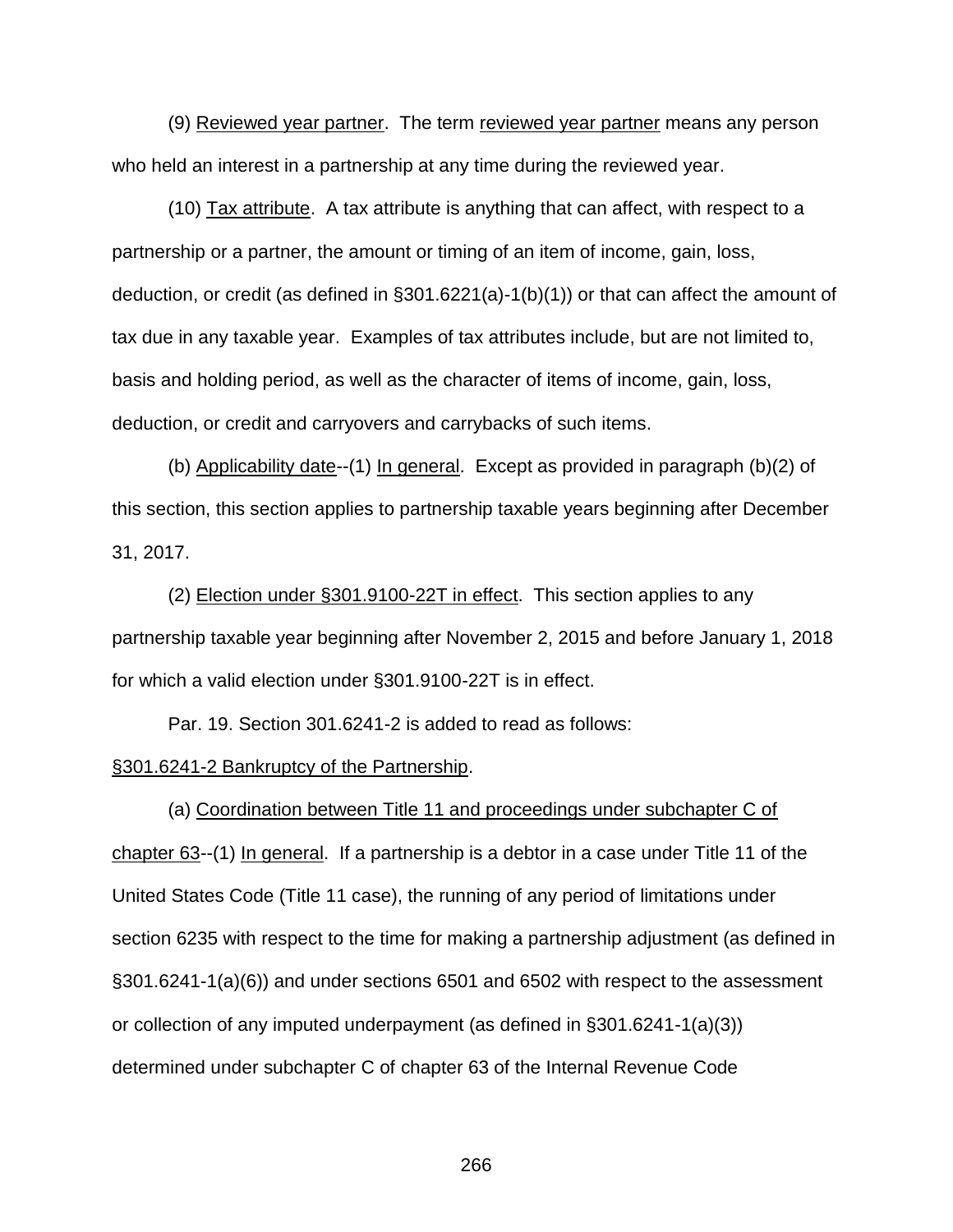(subchapter C of chapter 63) is suspended during the period the Internal Revenue Service (IRS) is prohibited by reason of the Title 11 case from making the adjustment, assessment, or collection until –

(i) 60 days after the suspension ends, for adjustments or assessments, and

(ii) 6 months after the suspension ends, for collection.

(2) Interaction with section 6232(b). The filing of a proof of claim or request for payment (or the taking of any other action) in a Title 11 case is not be treated as an action prohibited by section 6232(b) (regarding limitations on assessment).

(3) Suspension of the time for judicial review. In a Title 11 case, the running of the period specified in section 6234 (regarding judicial review of partnership adjustments) is suspended during the period during which the partnership is prohibited by reason of the Title 11 case from filing a petition under section 6234, and for 60 days thereafter.

(4) Actions not prohibited. The filing of a petition under Title 11 does not prohibit the following actions:

(i) an administrative proceeding with respect to a partnership under subchapter C of chapter 63;

(ii) the mailing of any notice with respect to a proceeding with respect to a partnership under subchapter C of chapter 63, including:

(A) a notice of administrative proceeding,

(B) a notice of proposed partnership adjustment, and

(C) a notice of final partnership adjustment;

(iii) a demand for tax returns;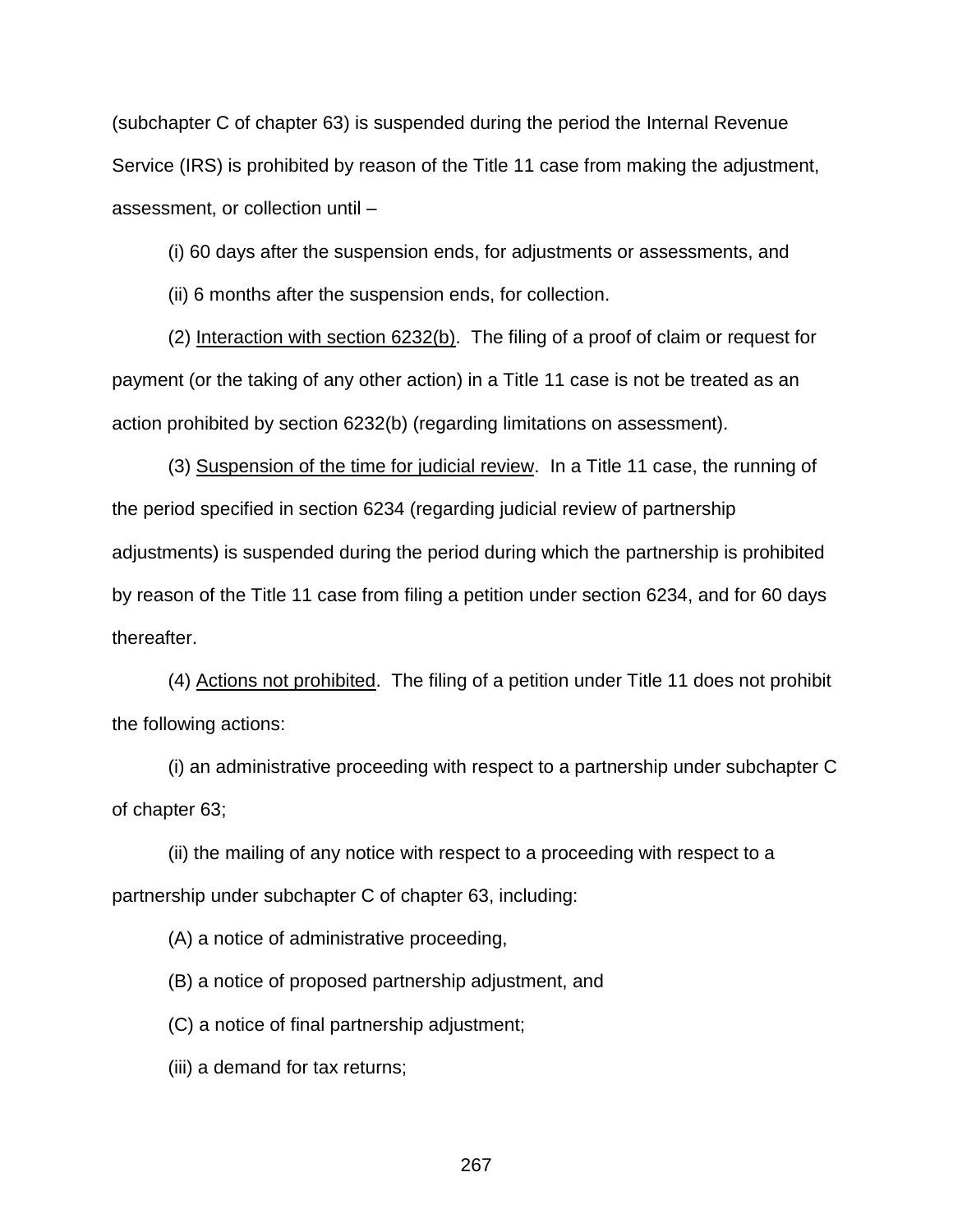(iv) the assessment of any tax, including the assessment of any imputed underpayment with respect to a partnership; and

(v) the issuance of notice and demand for payment of an assessment under subchapter C of chapter 63 (but see section 362(b)(9)(D) of Title 11 of the United States Code regarding the timing of when a tax lien takes effect by reason of such assessment).

(b) Applicability date--(1) In general. Except as provided in paragraph (b)(2) of this section, this section applies to partnership taxable years beginning after December 31, 2017.

(2) Election under §301.9100-22T in effect. This section applies to any partnership taxable year beginning after November 2, 2015 and before January 1, 2018 for which a valid election under §301.9100-22T is in effect.

Par. 20. Section 301.6241-3 is added to read as follows:

#### §301.6241-3 Treatment where a Partnership Ceases to Exist.

(a) Former partners take adjustments into account--(1) In general. Except as described in paragraphs (a)(2) and (a)(3) of this section, if the Internal Revenue Service (IRS) determines that any partnership (including a partnership-partner as defined in §301.6241-1(a)(7)) ceases to exist (as defined in paragraph (b)(2) of this section) before any partnership adjustment (as defined in §301.6241-1(a)(6)) under subchapter C of chapter 63 of the Internal Revenue Code (subchapter C of chapter 63) takes effect (as described in paragraph (c) of this section), the partnership adjustment is taken into account by the former partners (as described in paragraph (d) of this section) of the partnership in accordance with paragraph (e) of this section.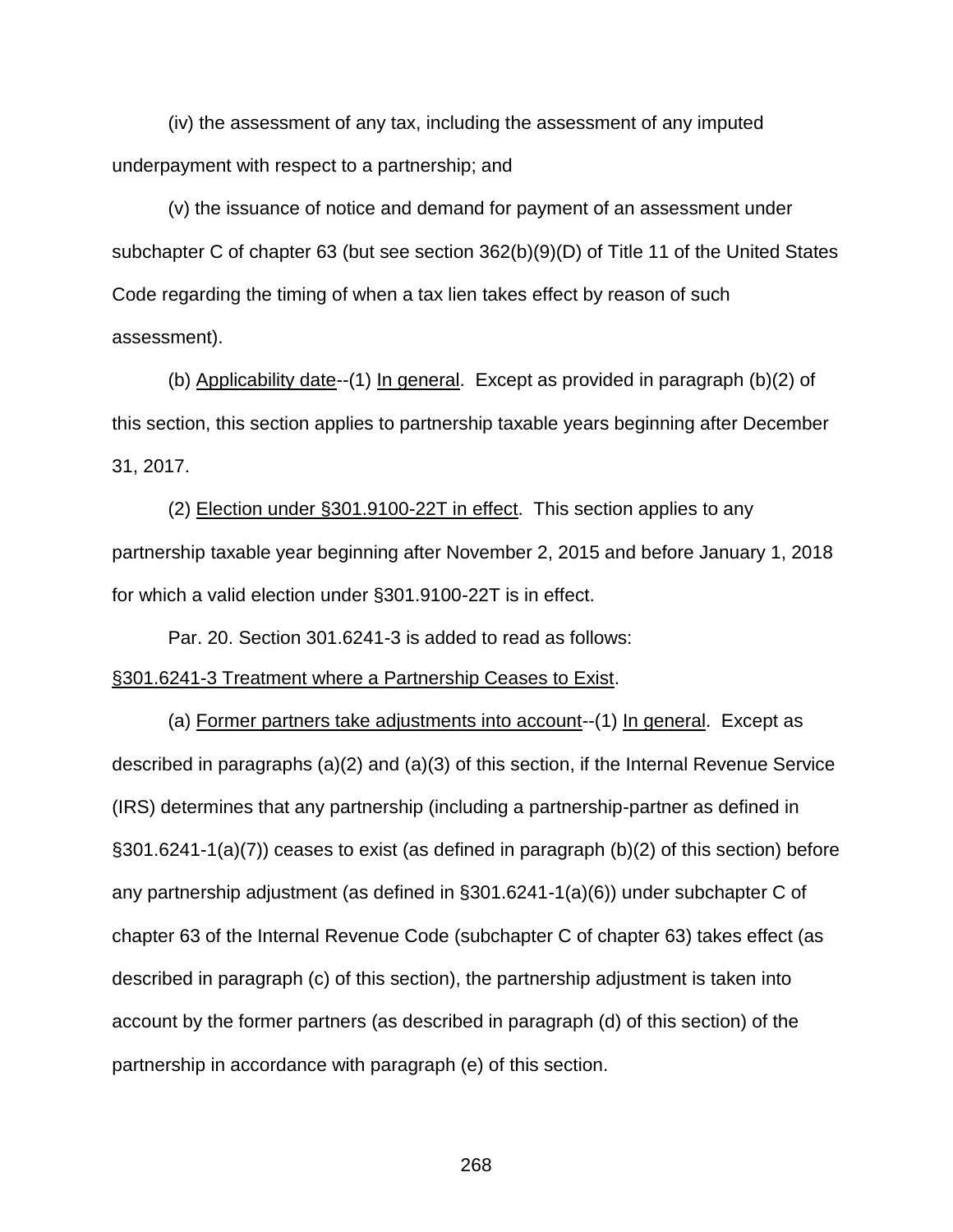(2) Partnership no longer liable for any amounts resulting from a partnership adjustment. A partnership that ceases to exist is no longer liable for any amounts resulting from a partnership adjustment required to be taken into account by a former partner under this section.

(3) Partnerships making an election under section 6221(b). The former partners of a partnership that ceases to exist are not required to take a partnership adjustment into account under this section if the partnership has an election under section 6221(b) in effect for the partnership taxable year that includes the end of the reviewed year of the partnership subject to a proceeding to which such adjustment relates.

(b) Determination that partnership ceases to exist--(1) In general. For purposes of this section, the IRS may, in its sole discretion, make a determination that a partnership ceases to exist for purposes of this section, but the IRS is not required to do so even if the definition in paragraph (b)(2) of this section applies with respect to such partnership. If the IRS determines that a partnership ceases to exist, the IRS will notify the partnership and the former partners (as defined in paragraph (d) of this section), in writing, within 30 days of such determination using the last known address of the partnership and the former partners.

(2) Cease to exist defined--(i) In general. The IRS may determine that a partnership ceases to exist if the partnership terminates within the meaning of section 708(b)(1)(A), or does not have the ability to pay, in full, any amount due under the provisions of subchapter C of chapter 63 for which the partnership is or becomes liable. For purposes of this section, a partnership does not have the ability to pay if the IRS determines that the account with respect to the partnership is not collectible based on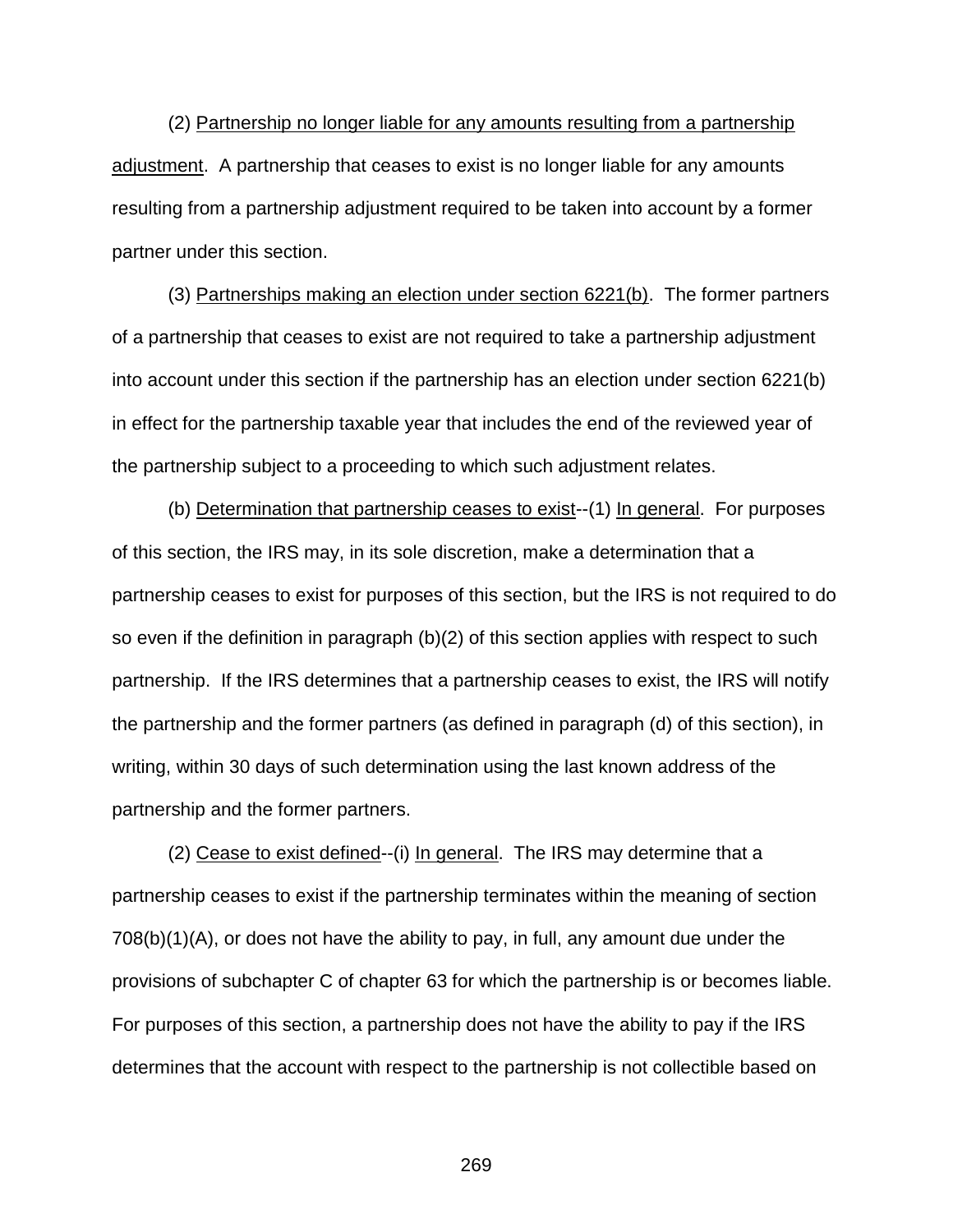the information the IRS has at the time of such determination. For purposes of this section, a partnership does not cease to exist solely because –

(A) The partnership has a technical termination under section  $708(b)(1)(B)$ ;

(B) A valid election under section 6226 and the regulations thereunder is in effect with respect to any imputed underpayment (as defined in §301.6241-1(a)(3)); or

(C) The partnership has not paid any amount required to be paid under subchapter C of chapter 63.

(ii) Year in which a partnership ceases to exist. If a partnership terminates under section 708(b)(1)(A), the partnership ceases to exist on the last day of the partnership's final taxable year. If a partnership does not have the ability to pay, the partnership ceases to exist on the date that the IRS makes a determination under paragraph (b)(2)(i) of this section that the partnership ceases to exist.

(iii) Limitation on IRS determination that partnership ceases to exist. In no event may the IRS determine that a partnership ceases to exist with respect to a partnership adjustment after the expiration of the period of limitations on collection applicable to the amount due resulting from such adjustment.

(c) Partnership adjustment takes effect--(1) Full payment of amounts resulting from a partnership adjustment. For purposes of this section, a partnership adjustment under subchapter C of chapter 63 takes effect when there is full payment of amounts resulting from a partnership adjustment. For purposes of this section, full payment of amounts resulting from a partnership adjustment means all amounts due under subchapter C of chapter 63 resulting from the partnership adjustment are fully paid by the partnership.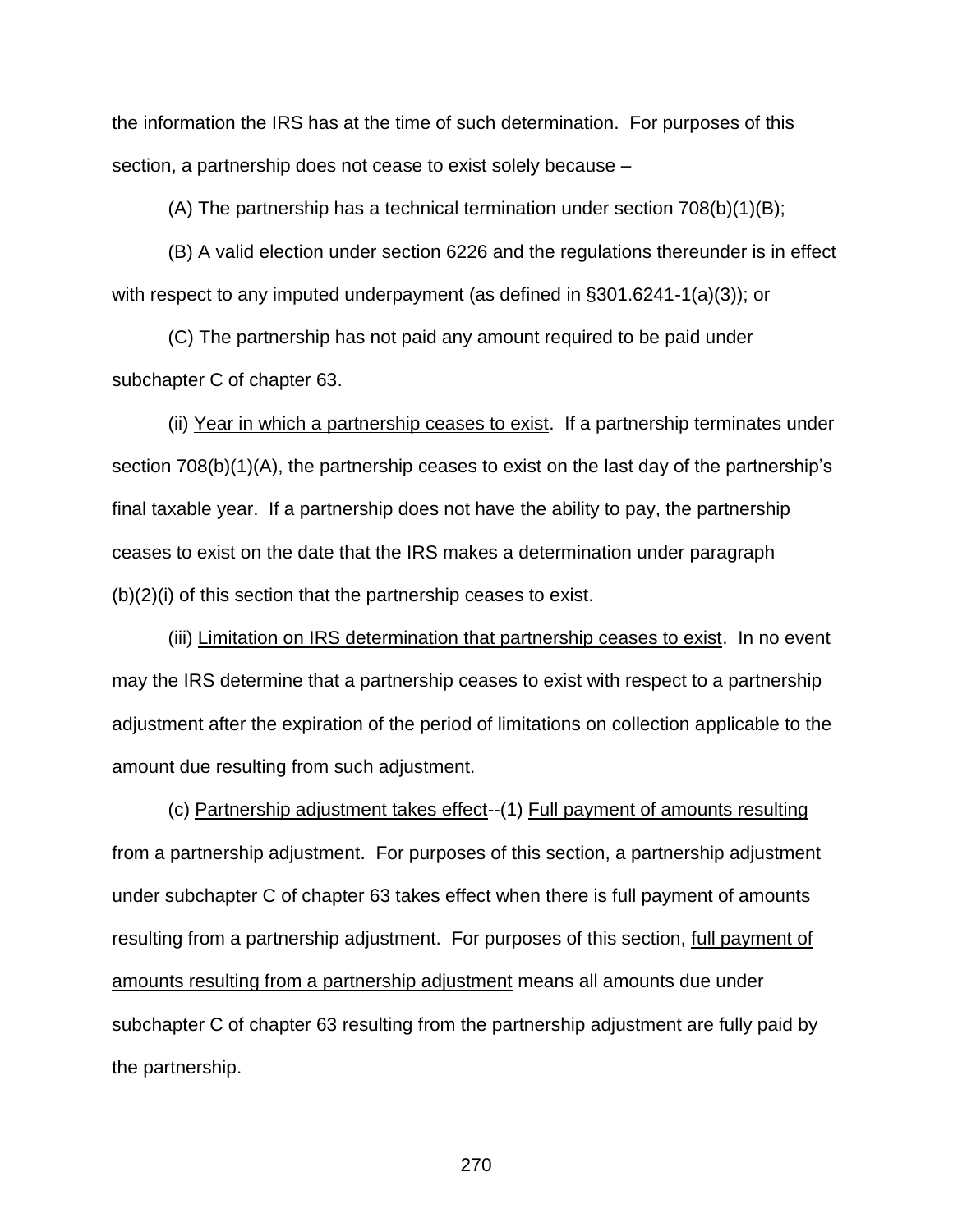(2) Partial payment of amount due by the partnership. If a partnership pays part, but not all, of any amount due resulting from a partnership adjustment before the partnership ceases to exist, the former partners of the partnership that has ceased to exist are not required to take into account any partnership adjustment to the extent amounts have been paid by the partnership with respect to such adjustment. The notification that the IRS has determined that the partnership has ceased to exist will include information regarding the portion of the partnership adjustments with respect to which appropriate amounts have not already been paid by the partnership and therefore must be taken into account by the former partners (described in paragraph (d) of this section) in accordance with paragraph (e) of this section.

(d) Former partners—(1) Adjustment year partners—(i) In general. Except as described in paragraphs  $(d)(1)(ii)$  and  $(d)(2)$  of this section, the term former partners means the adjustment year partners (as defined in §301.6241-1(a)(2)) of a partnership that ceases to exist for the partnership taxable year to which the partnership adjustment relates.

(ii) Partnership-partner ceases to exist. If the adjustment year partner is a partnership-partner that the IRS has determined ceased to exist, the partners of such partnership-partner during the partnership-partner's taxable year that includes the end of the adjustment year (as defined in §301.6241-1(a)(1)) of the partnership that is subject to a proceeding under subchapter C of chapter 63 are the former partners for purposes of this section. If the partnership-partner ceased to exist before the partnership-partner's taxable year that includes the end of the adjustment year of the partnership that is subject to a proceeding under subchapter C of chapter 63, the former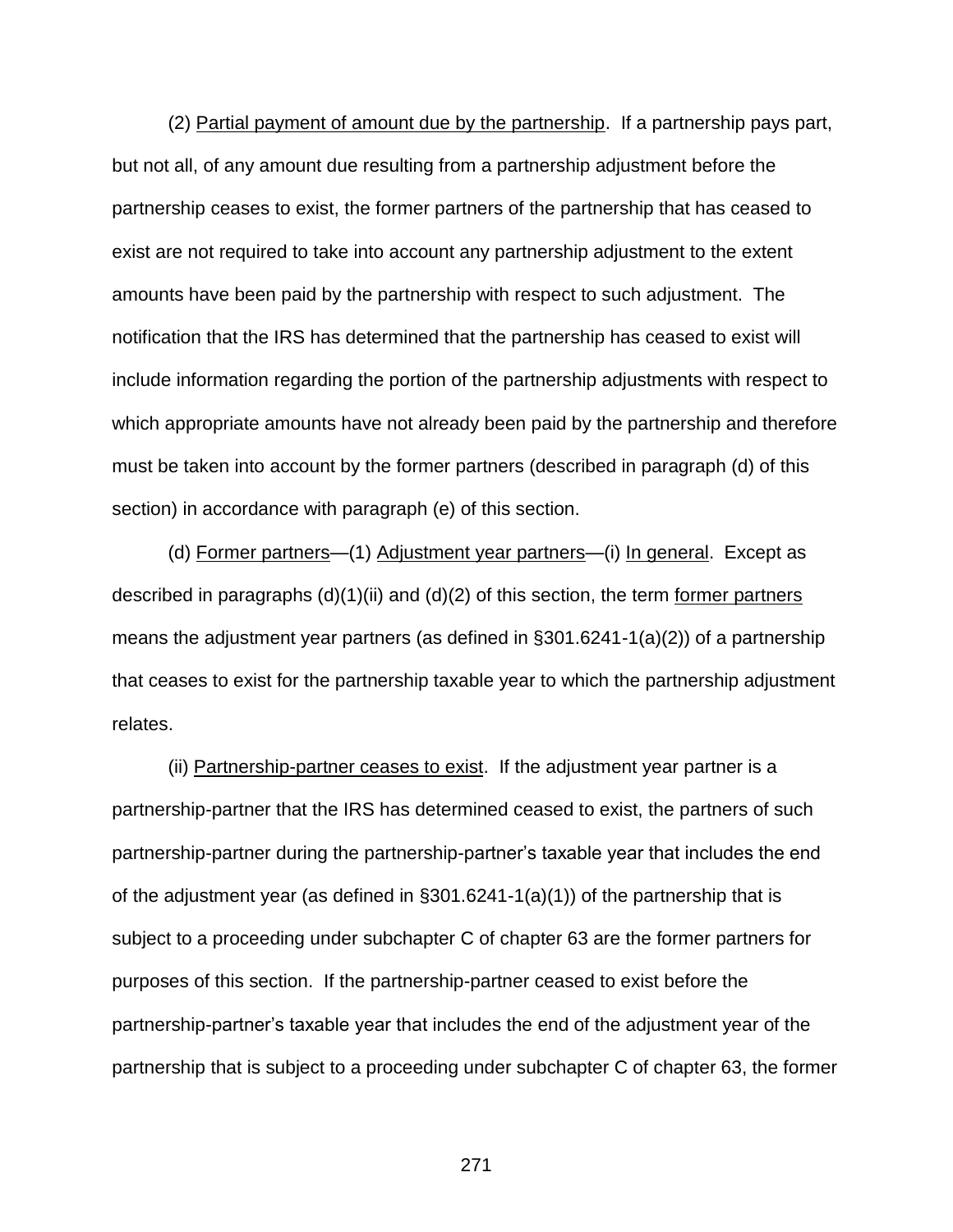partners for purposes of this section are the partners of such partnership-partner during the partnership taxable year for which the final partnership return of the partnershippartner under section 6031 is filed.

(2) No adjustment year partners. If there are no adjustment year partners of a partnership that ceases to exist, the term former partners means the partners of the partnership during the last taxable year for which a partnership return under section 6031 was filed with respect to such partnership. For instance, if a partnership terminates under section 708(b)(1)(A) (and therefore ceases to exist under paragraph (b)(2)(i) of this section) before the adjustment year and files a final partnership return for the partnership taxable year of such partnership, the former partners for purposes of this section are the partners of the partnership during the partnership taxable year for which a final partnership return is filed.

(e) Taking adjustments into account—(1) In general. For purposes of paragraph (a) of this section, a former partner of a partnership that ceases to exist takes a partnership adjustment into account as if the partnership had made an election under section 6226 and the regulations thereunder (regarding the alternative to payment of the imputed underpayment). A former partner must take into account the former partner's share of a partnership adjustment as set forth in the statement described in paragraph (e)(2) of this section in accordance with §301.6226-3.

(2) Statements furnished to former partners. If a partnership is notified by the IRS that the partnership has ceased to exist as described in paragraph (b)(1) of this section, the partnership must furnish to each former partner a statement reflecting such former partner's share of the partnership adjustment required to be taken into account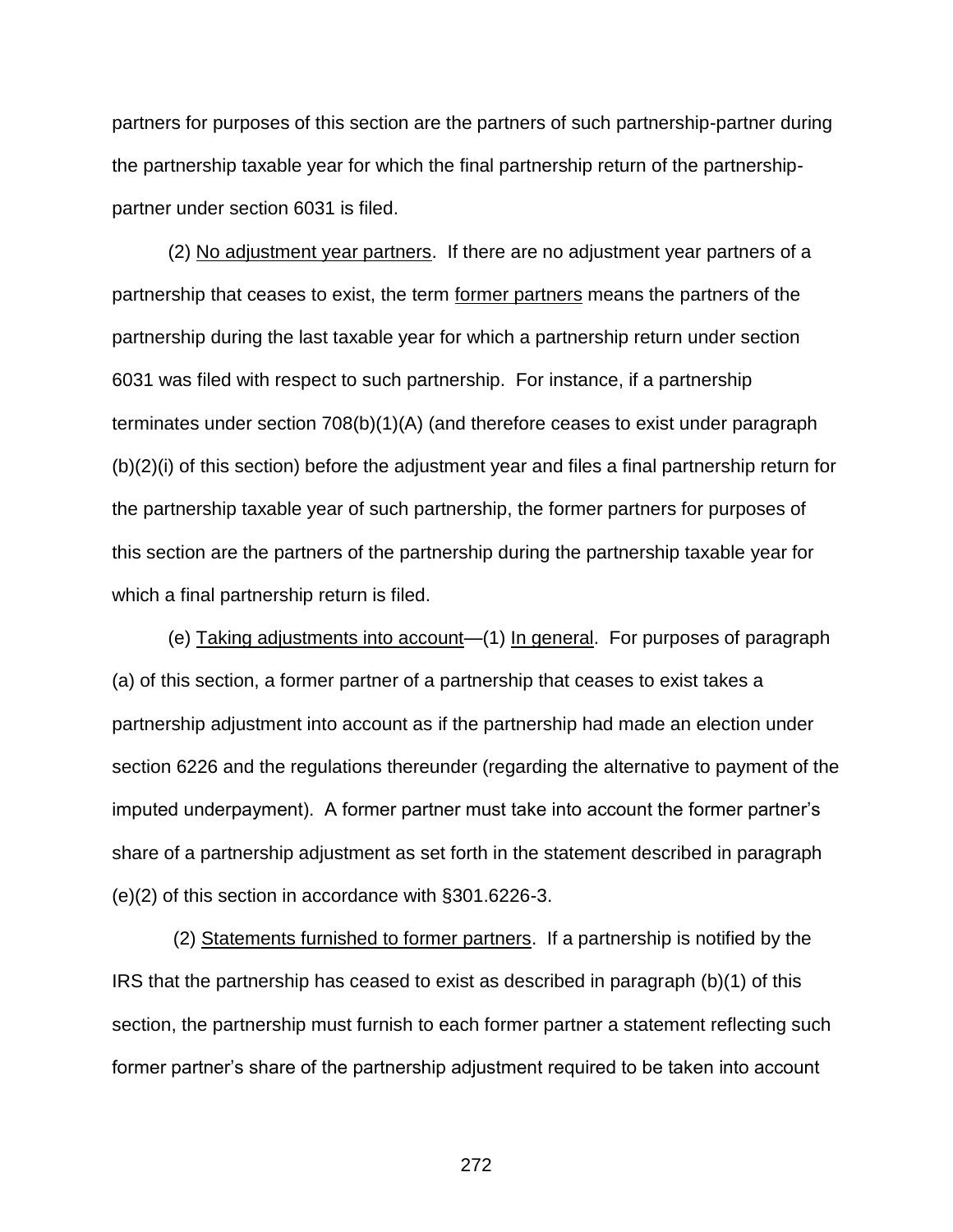under this section and file a copy of such statement with the IRS in accordance with the rules under §301.6226-2, except that –

(i) the adjustments are taken into account by the applicable former partner (as described in paragraph (d) of this section), rather than the reviewed year partners (as defined in §301.6241-1(a)(9)), and

(ii) the partnership must furnish statements to the former partners and file the statements with the IRS no later than 30 days after the date of the notification to the partnership that the IRS has determined that the partnership has ceased to exist.

(3) Authority to issue statements. If any statements required by paragraph (e) of this section are not timely furnished to a former partner and filed with the IRS in accordance with paragraph  $(e)(2)(ii)$  of this section, the IRS may notify the former partner in writing of such partner's share of the partnership adjustments based on the information reasonably available to the IRS at the time such notification is provided. For purposes of paragraph (e) of this section, a notification to a former partner under this paragraph (e)(3) is treated the same as a statement required to be furnished and filed under paragraph (e)(2) of this section.

(f) Examples. The following examples illustrate the provisions of this section. For purposes of the examples, all partnerships and partners are calendar year taxpayers and no partnership has an election under section 6221(b) in effect with respect to any taxable year.

Example 1. The IRS initiates a proceeding under subchapter C of chapter 63 with respect to the 2020 partnership taxable year of Partnership. During 2023, in accordance with section 6235(b), Partnership extends the period of limitations on adjustments under section 6235(a) until December 31, 2025. On February 1, 2025, the IRS mails Partnership a notice of final partnership adjustment (FPA) that determines partnership adjustments that result in a single imputed underpayment. Partnership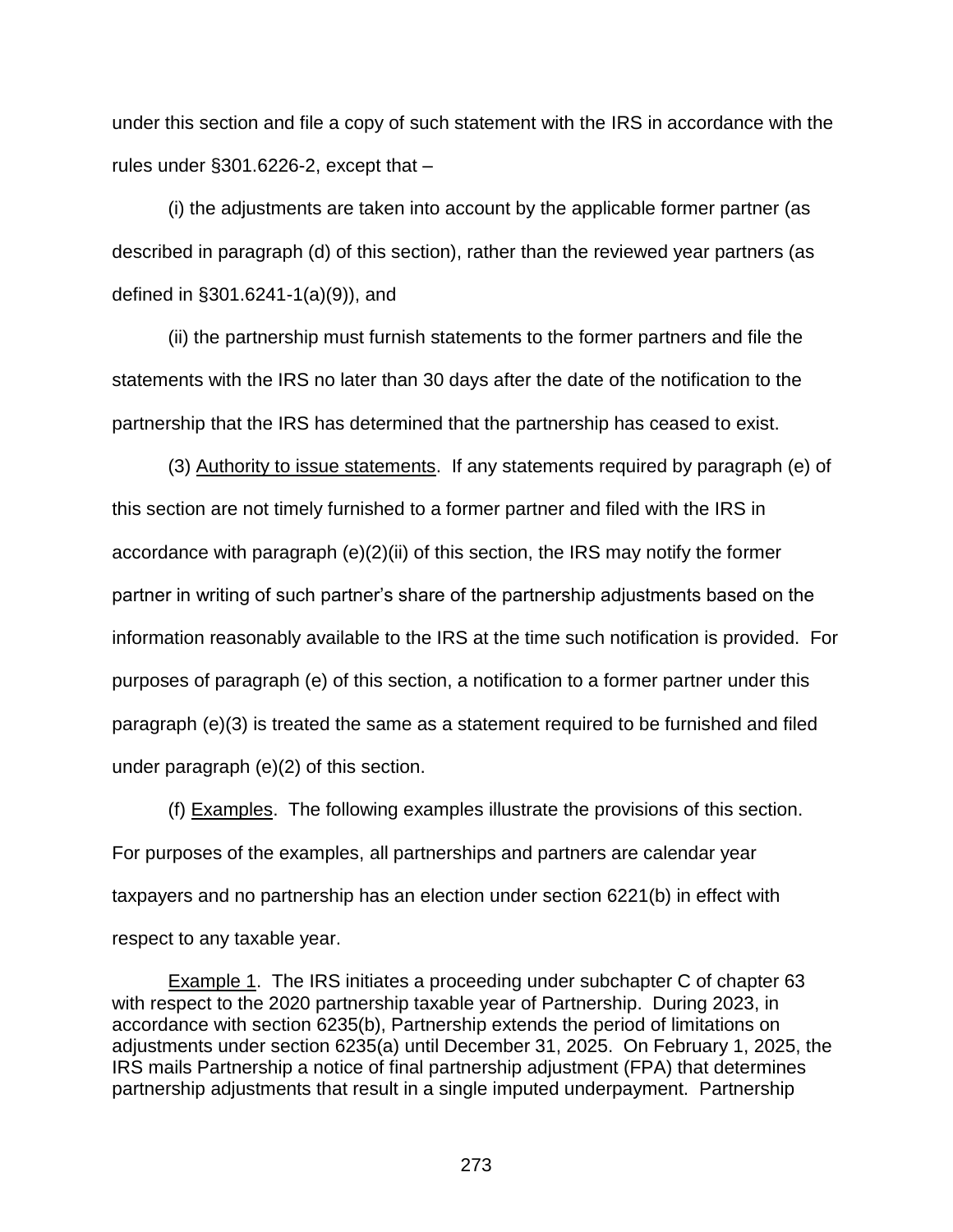does not timely file a petition under section 6234 and does not make a valid election under section 6226. On May 1, 2026, the IRS mails Partnership notice and demand for payment of the amount due resulting from the adjustments determined in the FPA. Partnership fails to make a payment. On September 1, 2029, IRS determines Partnership ceases to exist for purposes of this section because the IRS has determined that Partnership does not have the ability to pay under paragraph (b)(2)(i) of this section. Under §301.6241-1(a)(1), the adjustment year is 2025 and A and B, both individuals, are the only adjustment year partners of Partnership during 2025. Accordingly, under paragraph (d)(1) of this section, A and B are former partners. Therefore, A and B are required to take their share of the partnership adjustments determined in the FPA into account under paragraph (e) of this section.

Example 2. The IRS initiates a proceeding under subchapter C of chapter 63 with respect to the 2020 partnership taxable year of Partnership. G, a partnership, is a partner of Partnership during 2020. On February 3, 2025, the IRS mails Partnership an FPA that determines partnership adjustments that result in a single imputed underpayment. Partnership does not timely file a petition under section 6234, but does make a timely election under section 6226. On May 31, 2025, Partnership timely files and furnishes a statement to G as required by section 6226 and the regulations thereunder. G terminated under section 708(b)(1)(A) on December 31, 2024. On June 1, 2026, the IRS determines that G ceased to exist in 2024 for purposes of this section in accordance with paragraph (b)(2)(i) of this section. J and K, individuals, were the only partners of G during 2024. Therefore, under paragraph (d)(1)(ii) of this section, J and K, the partners of G during G's 2024 partnership taxable year, are the former partners of G for purposes of this section. Therefore, J and K are required to take into account their share of the adjustments contained in the statement furnished by Partnership to G in accordance with paragraph (e) of this section.

(g) Applicability date--(1) In general. Except as provided in paragraph  $(g)(2)$  of

this section, this section applies to partnership taxable years beginning after December

31, 2017.

(2) Election under §301.9100-22T in effect. This section applies to any

partnership taxable year beginning after November 2, 2015 and before January 1, 2018

for which a valid election under §301.9100-22T is in effect.

Par. 21. Section 301.6241-4 is added to read as follows:

## §301.6241-4 Payments nondeductible.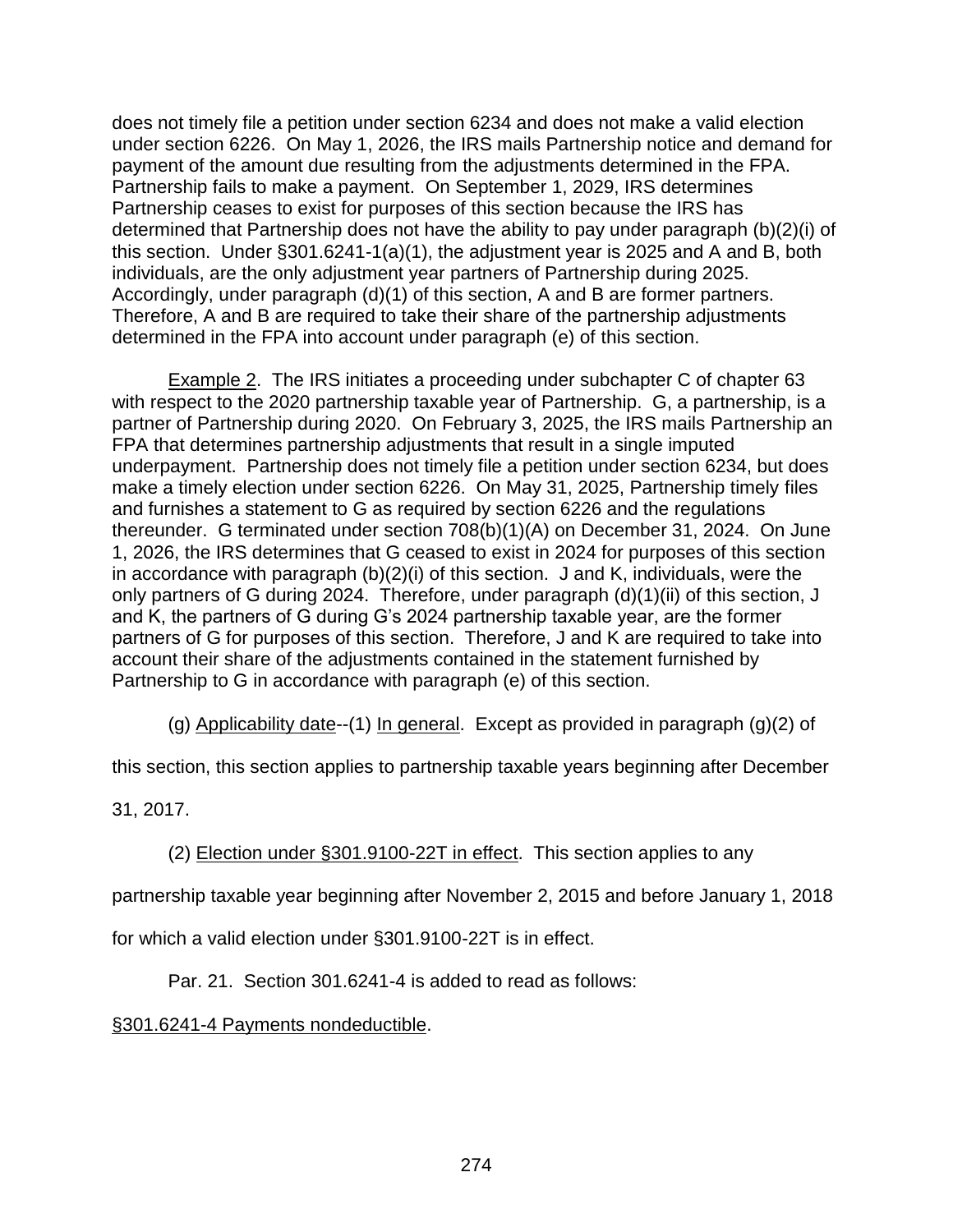(a) Payments nondeductible. No deduction is allowed under subtitle A of the Internal Revenue Code for any payment required to be made by a partnership under subchapter C of chapter 63 of the Internal Revenue Code (subchapter C of chapter 63). Payment by a partnership of any amount required to be paid under subchapter C of chapter 63, including any imputed underpayment (as defined in  $\S 301.6241 - 1(a)(3)$ ), any amount under §301.6226-3, or interest, penalties, additions to tax, or additional amounts with respect to an imputed underpayment or any amount under §301.6226-3, is treated as an expenditure described in section 705(a)(2)(B).

(b) Applicability date--(1) In general. Except as provided in paragraph (b)(2) of this section, this section applies to partnership taxable years beginning after December 31, 2017.

(2) Election under §301.9100-22T in effect. This section applies to any partnership taxable year beginning after November 2, 2015 and before January 1, 2018 for which a valid election under §301.9100-22T is in effect.

Par. 22. Section 301.6241-5 is added to read as follows:

### §301.6241-5 Extension to Entities Filing Partnership Returns.

(a) Entities filing a partnership return. Except as described in paragraph (c) of this section, an entity that files a partnership return for any taxable year is subject to the provisions of subchapter C of chapter 63 of the Internal Revenue Code (subchapter C of chapter 63) and the regulations thereunder with respect to such taxable year even if it is determined that the person filing the partnership return was not a partnership for such taxable year. Accordingly, any item of income, loss, gain, deduction, or credit (as defined in §301.6221(a)-1(b)(1)), any partner's distributive share thereof (as described in §301.6221(a)-1(b)(2)), and any person holding an interest in the entity, either directly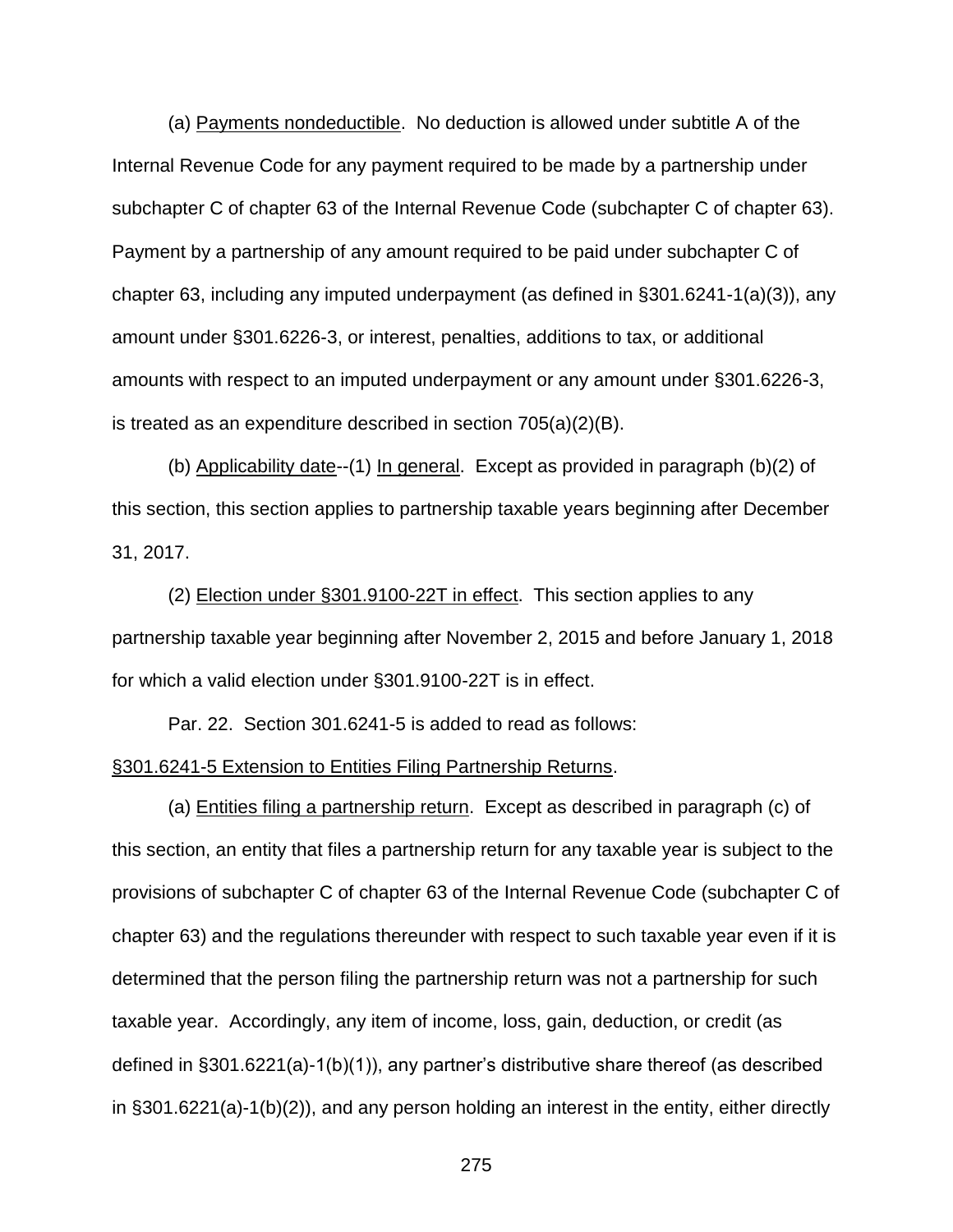or indirectly, at any time during that taxable year are subject to the provisions of subchapter C of chapter 63 and the regulations thereunder for such taxable year.

(b) Partnership return filed but no entity found to exist. Paragraph (a) of this section also applies where a partnership return is filed for a taxable year, but the IRS determines that no entity existed at all for such taxable year. For purposes of applying paragraph (a) of this section, the partnership return is treated as if it were filed by an entity.

(c) Exceptions. Paragraph (a) of this section does not apply to –

(1) Entities for any taxable year for which an election under section 6221(b) is in effect, treating the return as if it were filed by a partnership for the taxable year to which the election relates, and

(2) Entities for any taxable year for which a partnership return was filed for the sole purpose of making the election described in section 761(a) (regarding election out of subchapter K for certain unincorporated organizations).

(d) Applicability date--(1) In general. Except as provided in paragraph  $(d)(2)$  of this section, this section applies to partnership taxable years beginning after December 31, 2017.